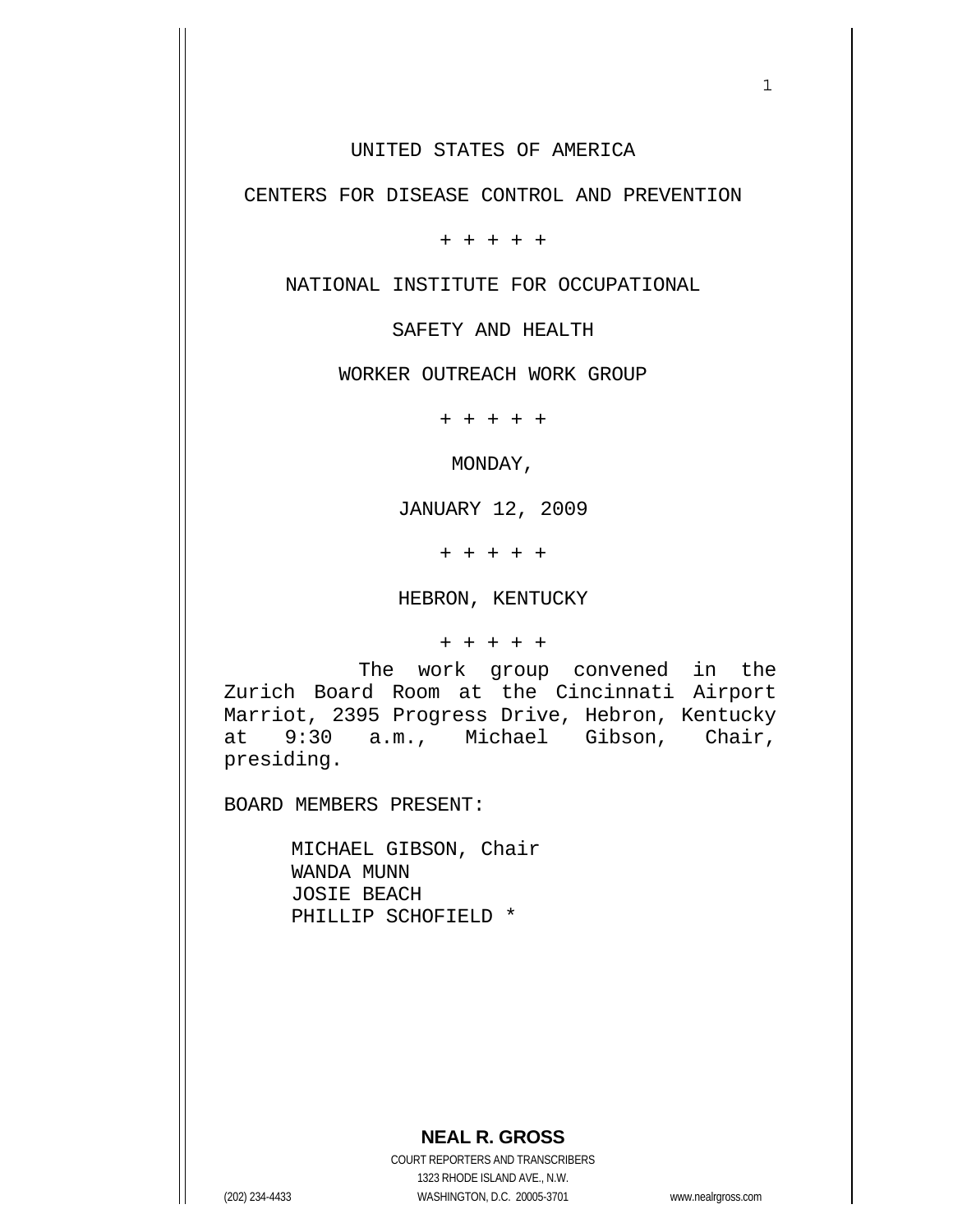### IDENTIFIED PARTICIPANTS PRESENT:

 TED KATZ, Acting Designated Federal Official STU HINNEFELD, NIOSH J. J. JOHNSON, NIOSH LAURIE BREYER, NIOSH LARRY ELLIOTT, NIOSH DAVE SUNDIN, NIOSH \* ABE ZEITOUN, SC&A KATHY ROBERTSON-DEMERS, SC&A JOHN MAURO, SC&A \* STEVE OSTROW, SC&A \* VERN McDOUGALL, ATL MARK LEWIS, ATL MICHAEL RAFKY, OGC EMILY HOWELL, HHS \* BONNIE KLEA, Advocate \* TERRIE BARRIE, Alliance of Nuclear Worker Advocacy Groups NANCY ADAMS, NIOSH Contractor \* DAN McKEEL, Advocate \*

## **NEAL R. GROSS**

<sup>\* -</sup> Present via telephone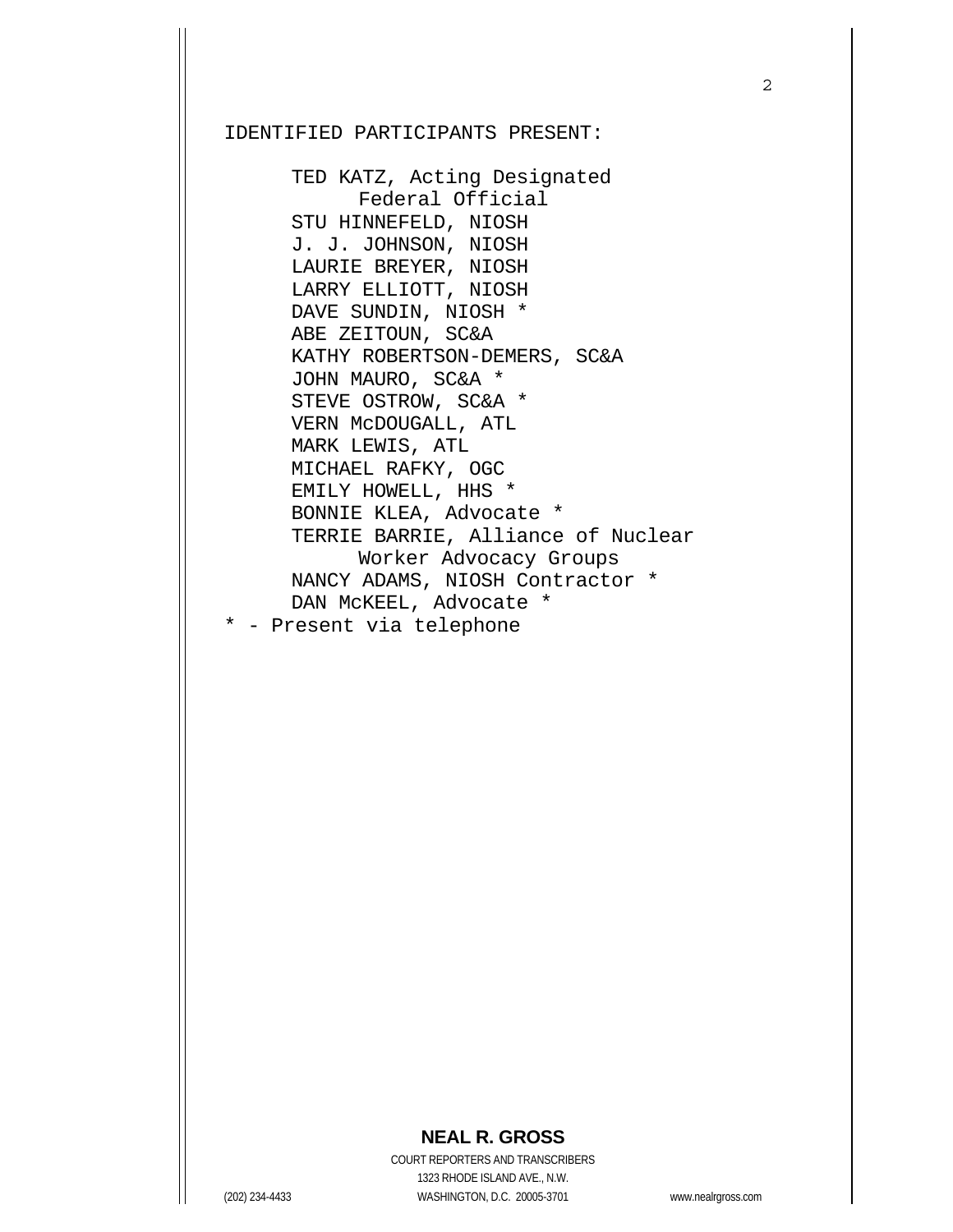### TABLE OF CONTENTS

| Description                                                                                       | Paqe |
|---------------------------------------------------------------------------------------------------|------|
| Opening and Introductions                                                                         | 6    |
| NIOSH Overview of Worker Outreach<br>Program and Activities                                       | 8    |
| SCA Overview of Current Status of<br>Audit Activities Assigned to<br>Date                         | 64   |
| Worker/Claimant/Advocate Comments<br>on Worker Outreach and Claimant<br>Interaction(s) with NIOSH | 147  |
| Work Time to Develop Path Forward,<br>Action Items, Assign Tasks<br>and/or Recommendations        | 209  |
| Adjourn                                                                                           | 240  |

# **NEAL R. GROSS**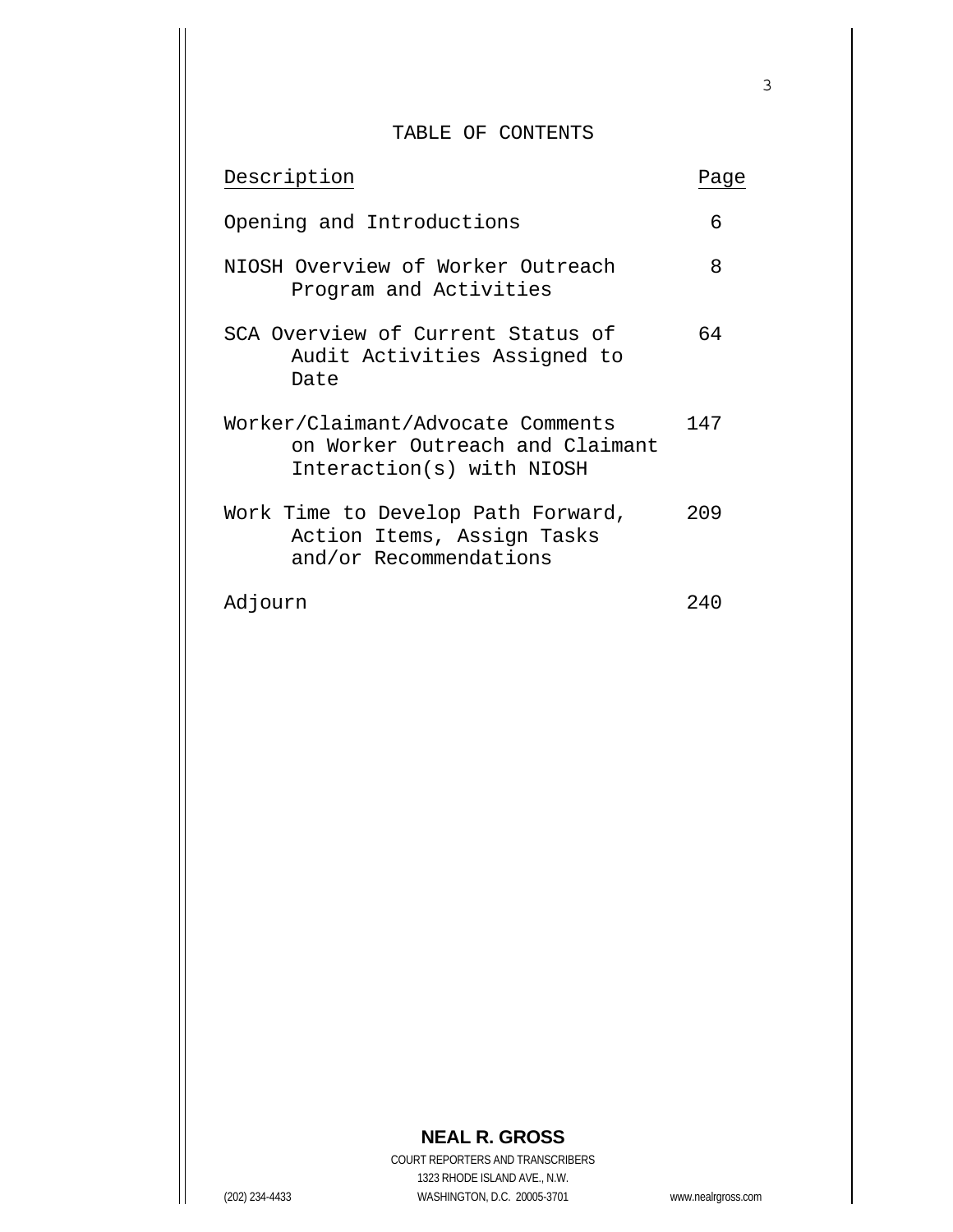**NEAL R. GROSS** COURT REPORTERS AND TRANSCRIBERS 1323 RHODE ISLAND AVE., N.W. (202) 234-4433 WASHINGTON, D.C. 20005-3701 www.nealrgross.com 4 1 P-R-O-C-E-E-D-I-N-G-S 2 9:30 a.m. 3 MR. KATZ: Let's get started now. 4 It's right on time, 9:30, and I'm glad to 5 || hear, John, that you made it on, too. So 6 || let's just start roll call. Start with the 7 board members with the Chair. 8 CHAIR GIBSON: Mike Gibson, Advisory 9 Board member and chair of the Worker Outreach 10 Work Group. 11 || MEMBER MUNN: Wanda Munn, Advisory 12 | Board member. 13 || MEMBER BEACH: Josie Beach, Advisory 14 | Board member. 15 MEMBER SCHOFIELD: Phillip 16 | Schofield, Advisory Board member. 17 || MR. KATZ: Any other board members 18 || on the phone. Okay. Then the NIOSH ORAU 19 | team, starting in the room. 20 MR. HINNEFELD: Stu Hinnefeld, and 21 || NIOSH OCAS technical program manager. 22 || MR. JOHNSON: J. J. Johnson, OCAS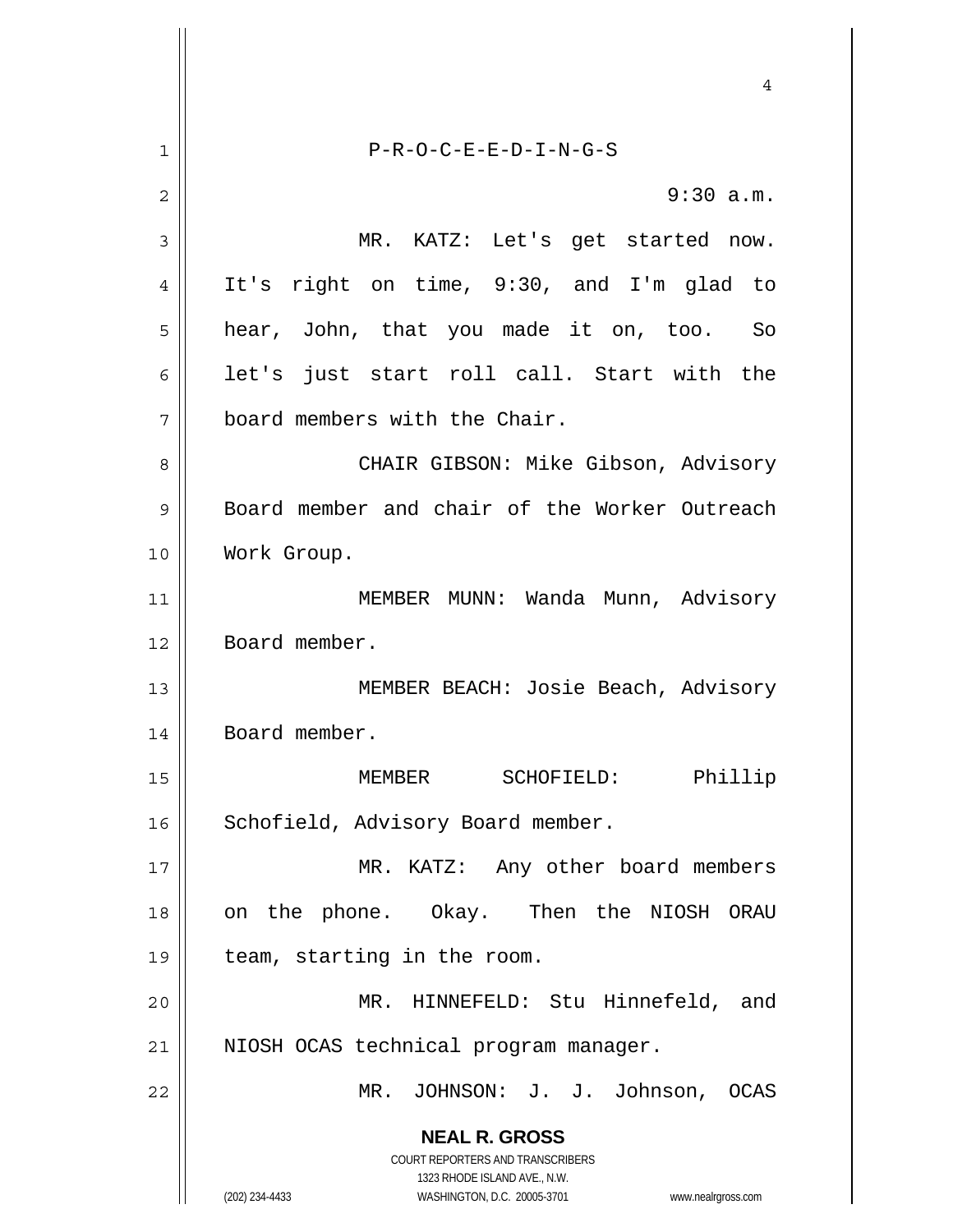**NEAL R. GROSS** COURT REPORTERS AND TRANSCRIBERS 1323 RHODE ISLAND AVE., N.W. (202) 234-4433 WASHINGTON, D.C. 20005-3701 www.nealrgross.com  $\sim$  5  $\sim$  5  $\sim$  5  $\sim$  5  $\sim$  5  $\sim$  5  $\sim$  5  $\sim$  5  $\sim$  5  $\sim$  5  $\sim$  5  $\sim$  5  $\sim$  5  $\sim$  5  $\sim$  5  $\sim$  5  $\sim$  5  $\sim$  5  $\sim$  5  $\sim$  5  $\sim$  5  $\sim$  5  $\sim$  5  $\sim$  5  $\sim$  5  $\sim$  5  $\sim$  5  $\sim$  5  $\sim$  5  $\sim$  5  $\sim$  5  $\sim$  $1 \parallel$  HP. 2 MS. BREYER: Laurie Breyer, OCAS. 3 | MR. KATZ: And SC&A in the room. 4 MR. ZEITOUN: Abe Zeitoun. 5 MS. ROBERTSON-DEMERS: Kathy 6 Roberton-Demers. 7 MR. McDOUGALL: Vern McDougall, ATL, 8 | outreach support contractor. 9 MR. LEWIS: Mark Lewis, ATL, 10 | outreach support contractor. 11 || MR. KATZ: And then NIOSH, ORAU, or 12 || SC&A staff on the phone. 13 || MR. MAURO: John Maro, SC&A. 14 | MR. OSTROW: Steve Ostrow, SC&A. 15 MR. KATZ: Okay, and then other 16 federal officials in the room. 17 MR. RAFKY: Michael Rafky, HHS. 18 || MS. HOWELL: Emily Howell, HHS. 19 MR. KATZ: Okay, and then any 20 members of the public or representatives of 21 | congressional offices on the telephone. 22 MS. KLEA: Yes, Bonnie Klea, Santa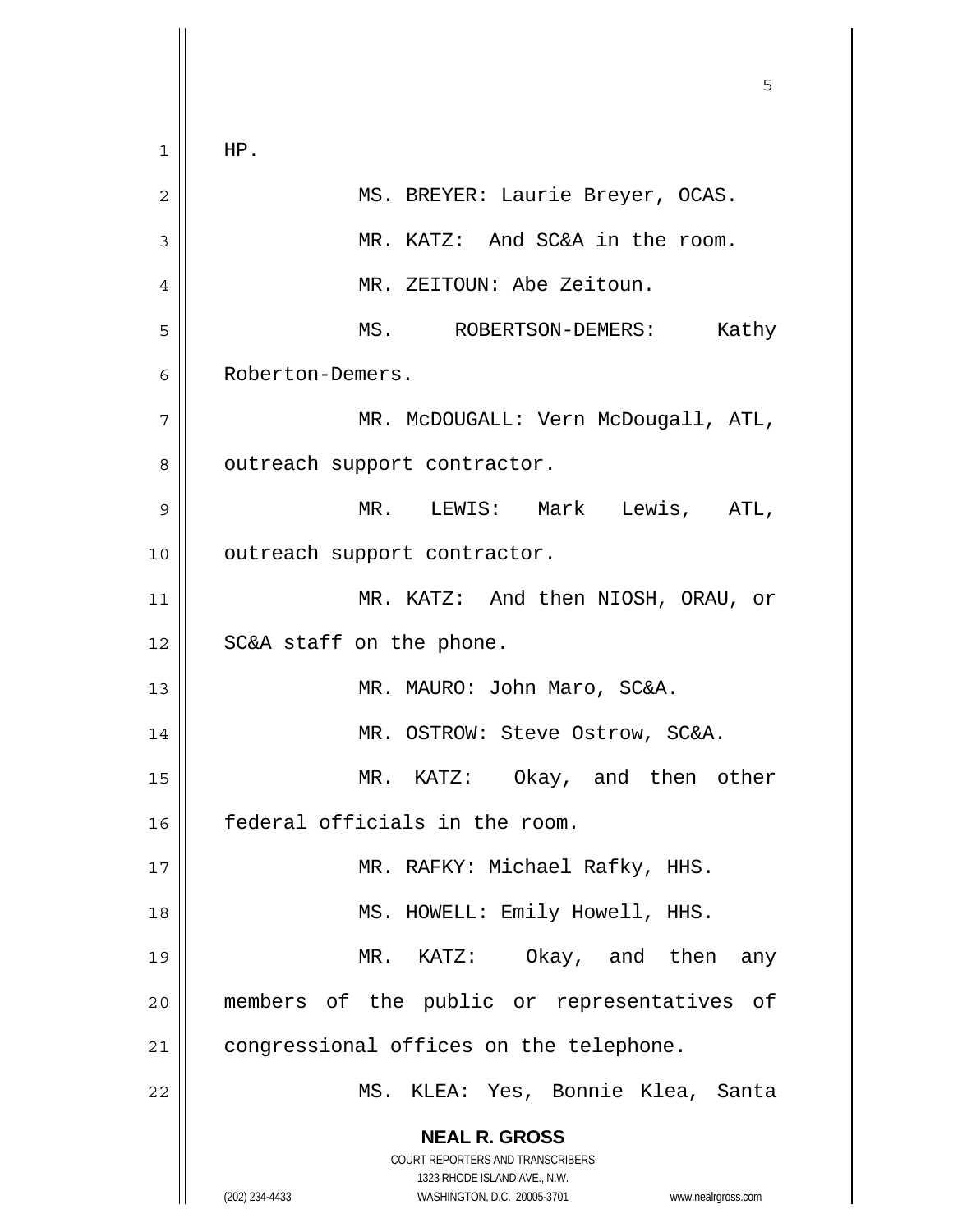|             | 6                                              |
|-------------|------------------------------------------------|
| $\mathbf 1$ | Susana, petition 93.                           |
| 2           | MR. KATZ: Welcome Bonnie.                      |
| 3           | MS. KLEA: Thank you.                           |
| 4           | MS. BARRIE: Terrie Barrie.                     |
| 5           | MR. KATZ: Welcome Terrie. Any                  |
| 6           | others? Okay then. We have no conflict of      |
| 7           | interest needs to address, so --               |
| 8           | MS. ADAMS: And Nancy Adams is here.            |
| 9           | MR. KATZ: Nancy, welcome.                      |
| 10          | MS. ADAMS: Thanks.                             |
| 11          | MR. KATZ: That would be Nancy                  |
| 12          | Adams. She's a contractor. Mike?               |
| 13          | CHAIR GIBSON: Okay, well first off             |
| 14          | thanks for everything attending the meeting    |
| 15          | today, and for those of you on the phone.      |
| 16          | What we plan on covering today is we're not    |
| 17          | really far enough down the road to have a      |
| 18          | specific agenda, so we're just outlining some  |
| 19          | particular areas we want to cover. We want to  |
| 20          | give NIOSH a chance to give us a review of the |
| 21          | program, where its been, where it seen, where  |
| 22          | they see it going basically. Things like       |

 **NEAL R. GROSS** COURT REPORTERS AND TRANSCRIBERS

1323 RHODE ISLAND AVE., N.W.

 $\mathbf{I}$ 

(202) 234-4433 WASHINGTON, D.C. 20005-3701 www.nealrgross.com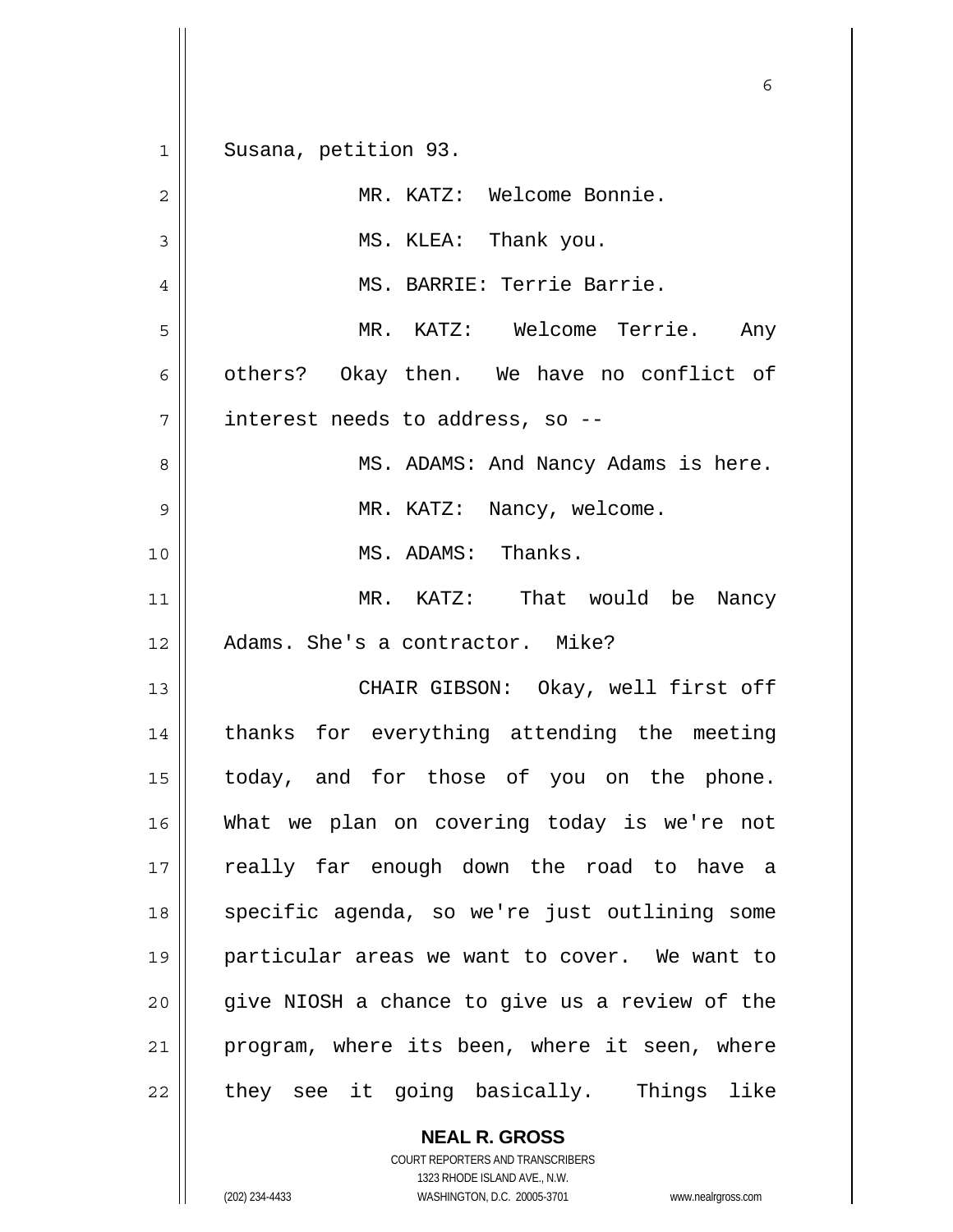$1 \parallel$  that.

| $\overline{2}$ | And then SC&A, the support                     |
|----------------|------------------------------------------------|
| $\mathfrak{Z}$ | contractor for the board, we are going to give |
| 4              | them an opportunity to tell us what reviews    |
| 5              | and audits they've conducted to date           |
| 6              | concerning worker outreach, and any other      |
| 7              | comments or thoughts they would like to share  |
| 8              | with us. Then we are going to take some time   |
| 9              | to give the claimants and their advocates that |
| 10             | may be on the phone a chance to tell us their  |
| 11             | experiences, pro or con, with the worker       |
| 12             | outreach or the interactions with OCAS.        |
| 13             | And then lastly, some time this                |
| 14             | afternoon before we adjourn, hopefully the     |
| 15             | work group can develop some more specific      |

 agenda items for a future meeting, and where 17 | we're going to go from here.

18 || So with that, I guess we'll turn it over to NIOSH, and let you just give us an | overview of the program, and some of the  $-$ 21 || maybe hit some of the bullets that are listed | here on the agenda.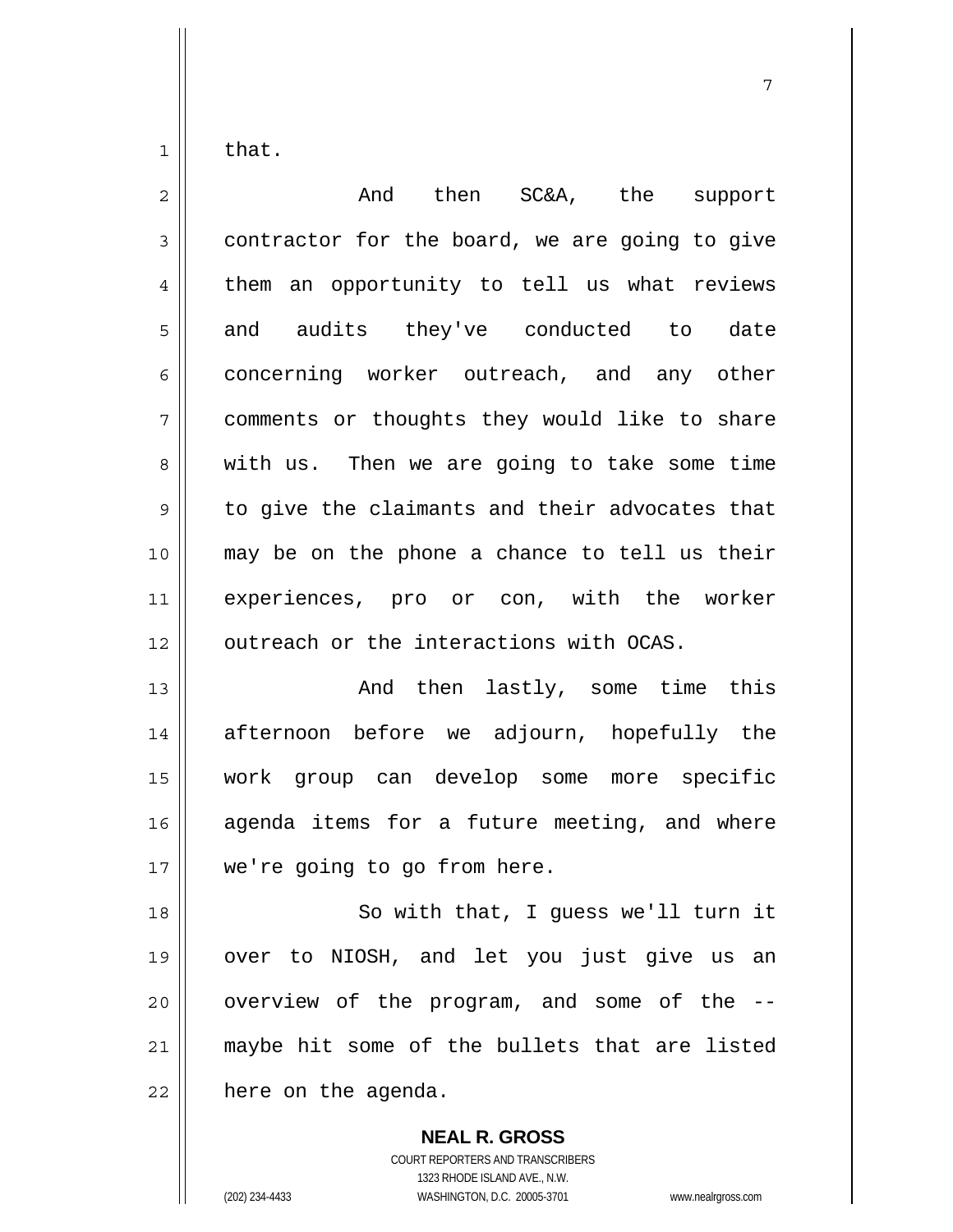1 MR. KATZ: And as a matter of  $2 \parallel$  record, let me just note that Larry Elliot, 3 who is head of the OCAS program, has just 4 joined us, and I probably should stop and 5 | identify, too. This is Ted Katz, and I'm the  $6 \parallel$  acting DFO for the Advisory Board. 7 MR. ELLIOTT: I apologize for my 8 tardiness. It took a little longer than I had  $9 \parallel$  planned to navigate my way here this morning. 10 So thanks, Michael. As we've said in the 11 || past, our outreach efforts are perhaps limited 12 || in some regards. The Department of Labor has

<u>83 - Santa Carlos de Santa Carlos de Santa Carlos de Santa Carlos de Santa Carlos de Santa Carlos de Santa Ca</u>

13 the administrative lead on outreach for 14 || claims, and they do that in venues such as 15 town hall meetings, and NIOSH has been 16 included in many of those at the request of 17 Department of Labor.

18 That's where I would start with 19 || outreach, but I would depart from that and say 20 || that NIOSH has conducted outreach to workers  $21$  and claimants with a specific purpose in mind  $22$  || each time we have done that. And we use a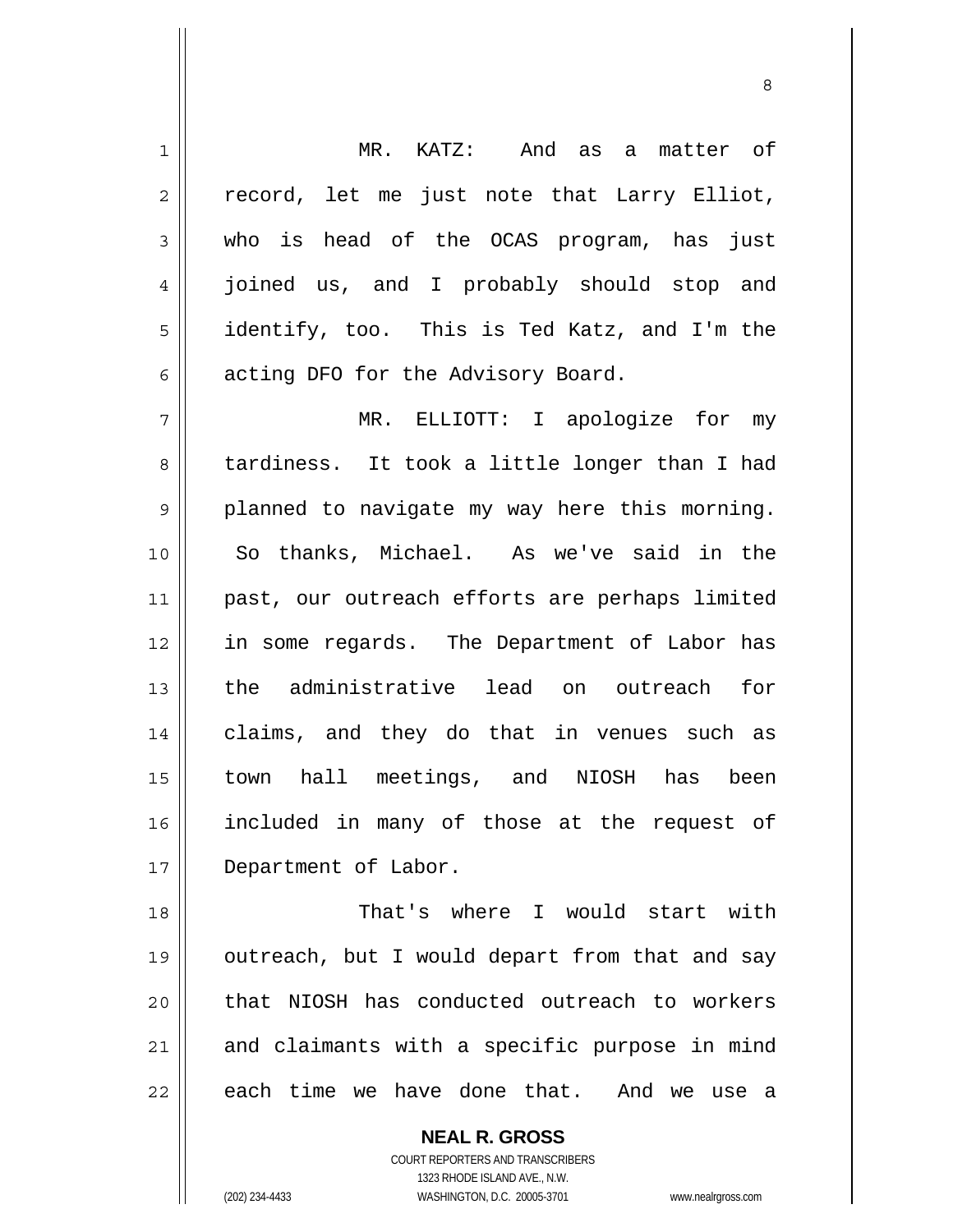1 variety of ways, based upon a given purpose,  $2 \parallel$  as to how we go about interacting with people 3 of interest. So we have used small focus 4 groups and interviews where we were building a 5 site profile or a technical basis document  $6 \parallel$  approach. In that, we would identify workers  $7 \parallel$  from the era of interest, and either interview 8 || them individually and capture those interviews 9 in our record system. And I believe each time 10 we would offer the opportunity for the worker 11 to -- we drew what was the summary notes of 12 || that information that was captured during the 13 || interview, not a verbatim transcript per se, 14 or a set of minutes per se, but an 15 understanding of what we captured as their 16 answers to certain questions or certain issues 17 that were raised that we thought were 18 Substantive and salient to the interest at 19 hand. We have -- so they get that. They are 20 || able to comment on that. We make changes 21 || accordingly, and place those in our systems of 22 records for use in site profile

9

 **NEAL R. GROSS** COURT REPORTERS AND TRANSCRIBERS

1323 RHODE ISLAND AVE., N.W.

(202) 234-4433 WASHINGTON, D.C. 20005-3701 www.nealrgross.com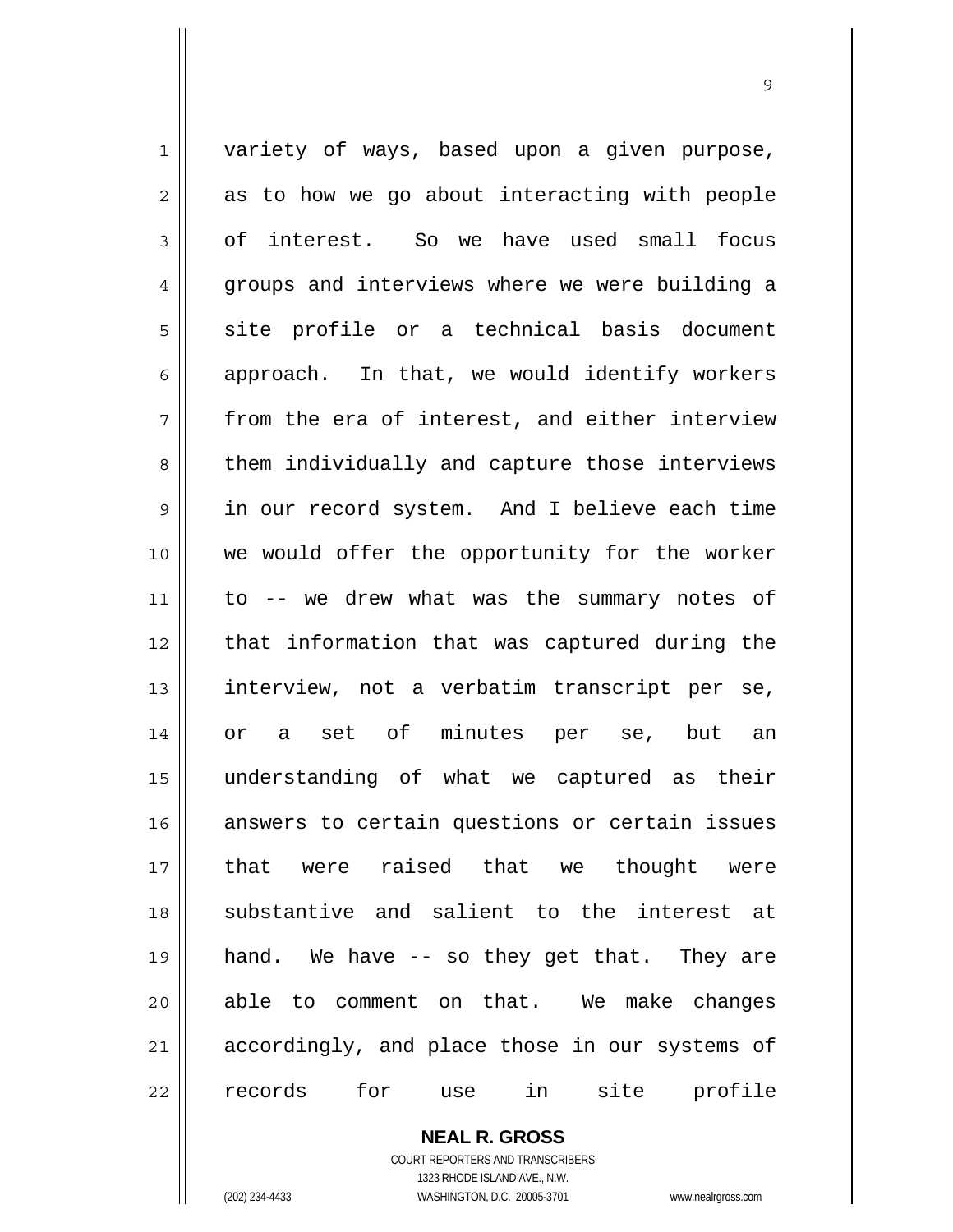1 development/technical basis document approach 2 | development.

3 We have conducted worker meetings 4 || about a given topic, or situation, or 5 circumstance at a site where we've invited 6 workers together, and sometimes we've done 7 || this in conjunction with the Board's 8 deliberation process, such as Blockson 9 Chemical, and other times its been something 10 we've convened on our own through our good 11 works of either our contractor, ATL, and/or 12 || prior to that ATL teaming with ORAU, where we 13 would convene a group of workers and talk 14 || about a situation or experience at a certain  $15$  site, and we would document that by summary 16 | notes of the meeting.

17 and we have also conducted workshops where we have invited in -- this year we are planning our fifth of these workshops, I believe, in March. But we've invited in at each of these workshops 22 || claimants who are interested in learning more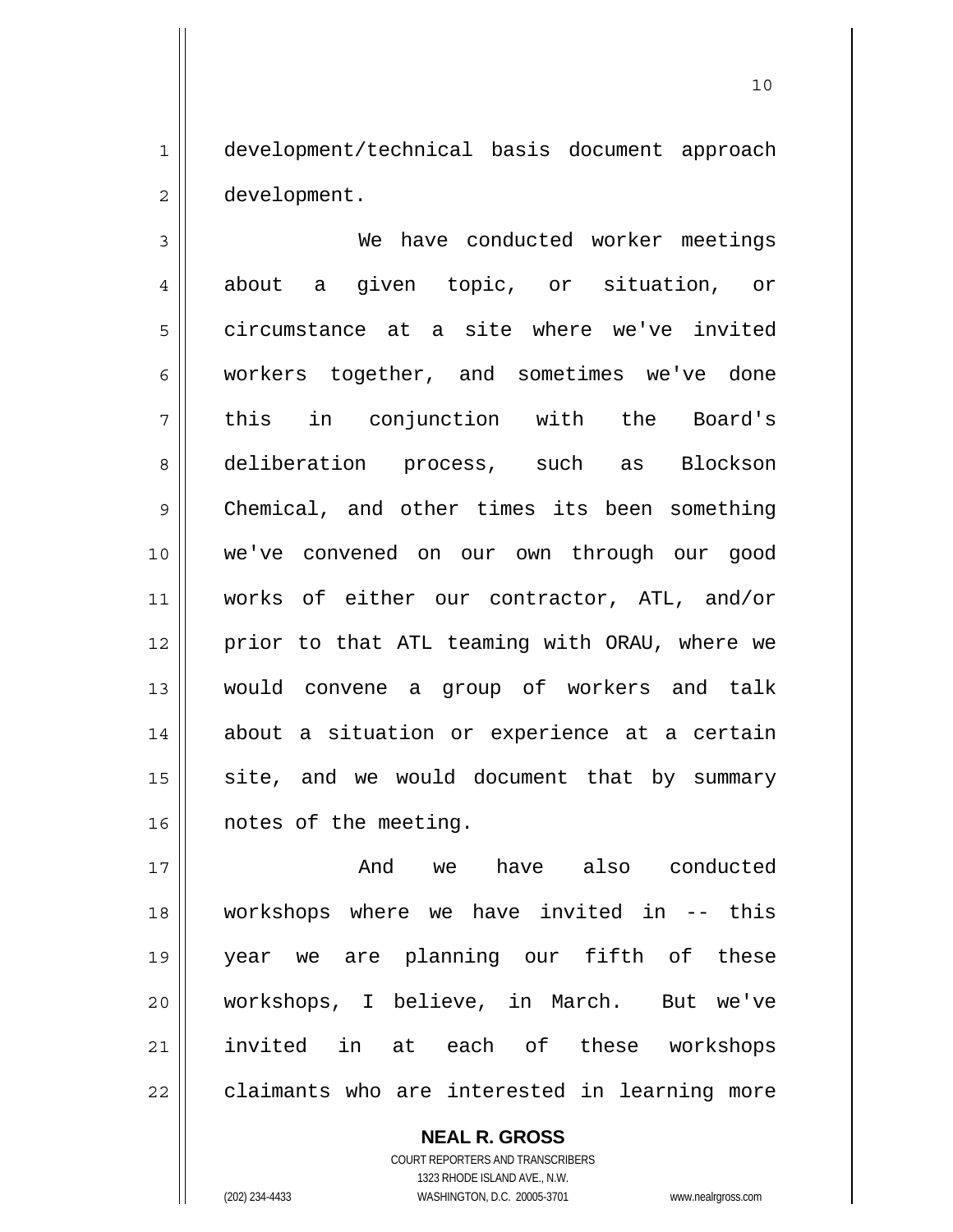| $\mathbf 1$ | about dose reconstruction or the SEC process,  |
|-------------|------------------------------------------------|
| 2           | petitioners, potential petitioners,            |
| 3           | petitioners who are active and have processed, |
| 4           | or any process with a petition. We<br>have     |
| 5           | invited advocates for groups of workers. We    |
| 6           | have of course invited and entertained a lot   |
| 7           | of interest from organized labor reps who      |
| 8           | attended these meetings. These meetings last   |
| $\mathsf 9$ | usually a day, day and a half. And again, we   |
| 10          | are planning one for March, early March this   |
| 11          | year.                                          |
|             |                                                |
| 12          | With regards to our SEC counselor              |
| 13          | and ombudsman, we schedule meetings at their   |
| 14          | proposed proposals to educate potential        |
| 15          | petitioners, as well as claimants who<br>are   |
| 16          | involved perhaps in a class situation. So      |
| 17          | those activities, SEC outreach type of         |
| 18          | activity to explain that rule and how we       |
| 19          | process petitions, and what it means to be in  |
| 20          | a class are handled in support of the SEC      |
| 21          | counselor and ombudsman, and ATL support       |

 **NEAL R. GROSS** COURT REPORTERS AND TRANSCRIBERS

1323 RHODE ISLAND AVE., N.W.

(202) 234-4433 WASHINGTON, D.C. 20005-3701 www.nealrgross.com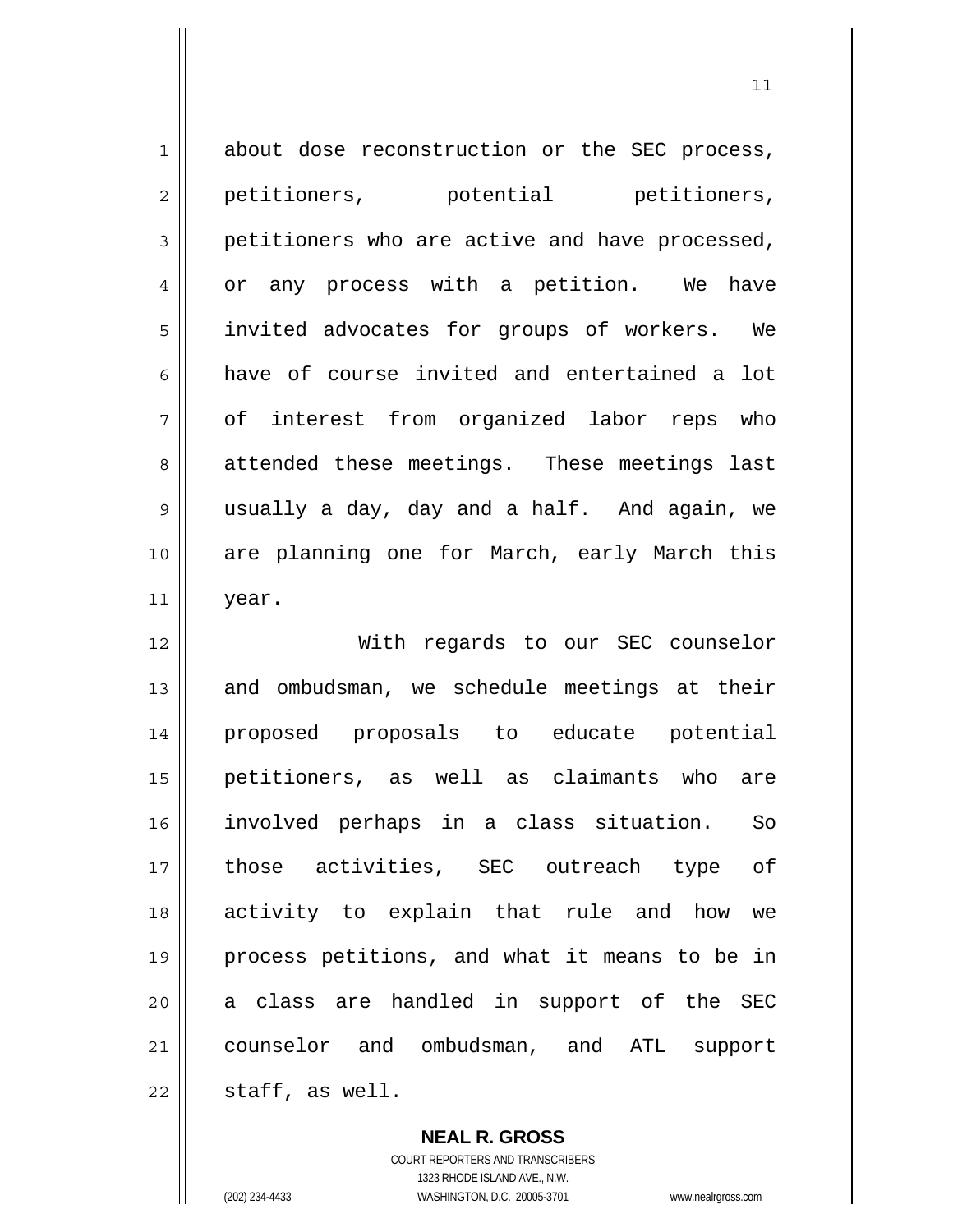| $\mathbf 1$ | So that's kind of a general                                         |
|-------------|---------------------------------------------------------------------|
| 2           | overview of what we see our outreach efforts                        |
| 3           | being. They are purpose-driven. Depending                           |
| 4           | upon the purpose, the audience is tailored.                         |
| 5           | The interaction is perhaps as broad and                             |
| 6           | expansive as a town home meeting, or it may be                      |
| 7           | just individual one-on-one interviews.                              |
| 8           | Of course we have our interaction                                   |
| 9           | claimants in many ways through<br>with                              |
| 10          | correspondence, through the website, through                        |
| 11          | our interview process, before and after the                         |
| 12          | dose reconstruction is done. And so we would                        |
| 13          | point to that also as an opportunity to                             |
| 14          | outreach, or educate, or explain support in                         |
| 15          | the individual's set of interests. So<br>we                         |
| 16          | would point to that.                                                |
| 17          | Have I missed anything, Stu or                                      |
| 18          | Vern?                                                               |
| 19          | MR. HINNEFELD: Well, Vern may want                                  |
| 20          | to add in a little bit. I would say that the                        |
| 21          | evolution that's occurred over the last<br>few                      |
| 22          | years is that the focus for outreach for a                          |
|             |                                                                     |
|             | <b>NEAL R. GROSS</b><br><b>COURT REPORTERS AND TRANSCRIBERS</b>     |
|             | 1323 RHODE ISLAND AVE., N.W.                                        |
|             | (202) 234-4433<br>WASHINGTON, D.C. 20005-3701<br>www.nealrgross.com |

 $\mathbf{I}$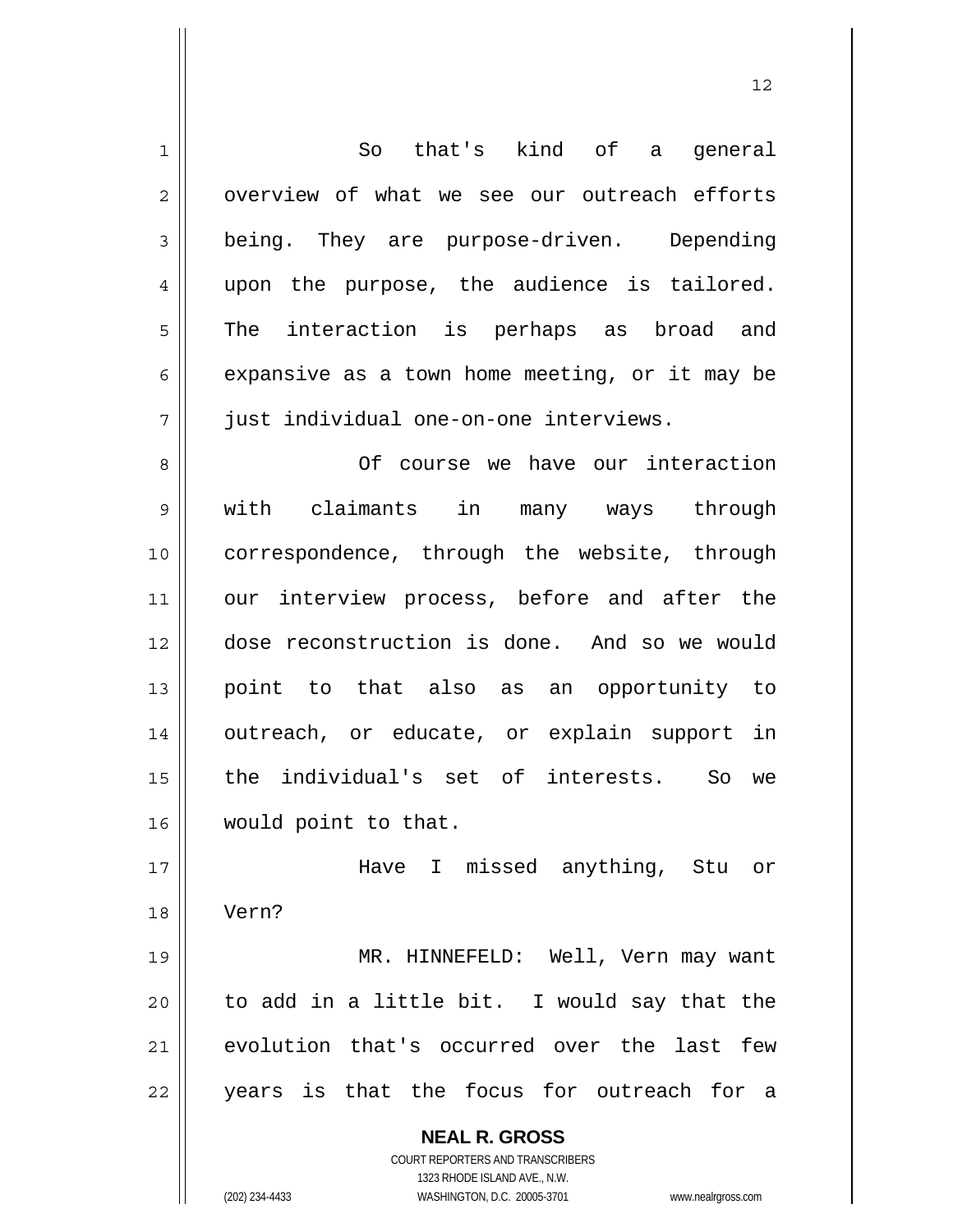1 while was on site profile efforts, and short  $2 \parallel$  of introducing the process, as well as then  $3 \parallel$  presenting site profiles, and this is what we  $4 \parallel$  have learned about this site where you worked,  $5 \parallel$  and for a couple of opportunities at those 6 times. And its kind of evolved since then 7 || into mainly focused on SEC-type of activities. 8 || It seems like at least more of those now are 9 where employees or groups of employees, or a 10 union organization will be interested in maybe 11 || submitting an SEC petition for their site. 12 And so it will go for that purpose, and have 13 || that kind of meeting for that purpose in 14 addition to the workshops, the SEC workshops 15 || that we've conducted and are conducting. So 16  $\parallel$  there's been a little bit of a shift in focus 17 || as the site profile work has sort of ebbed. I 18 mean, the original publication of site 19 || profiles is, to a large extent, has been done. 20 Now certainly there's review and revision of  $21$  those things that continues to go on, and so  $22$  || this fits. I mean, these kinds of things can

> **NEAL R. GROSS** COURT REPORTERS AND TRANSCRIBERS

 1323 RHODE ISLAND AVE., N.W. (202) 234-4433 WASHINGTON, D.C. 20005-3701 www.nealrgross.com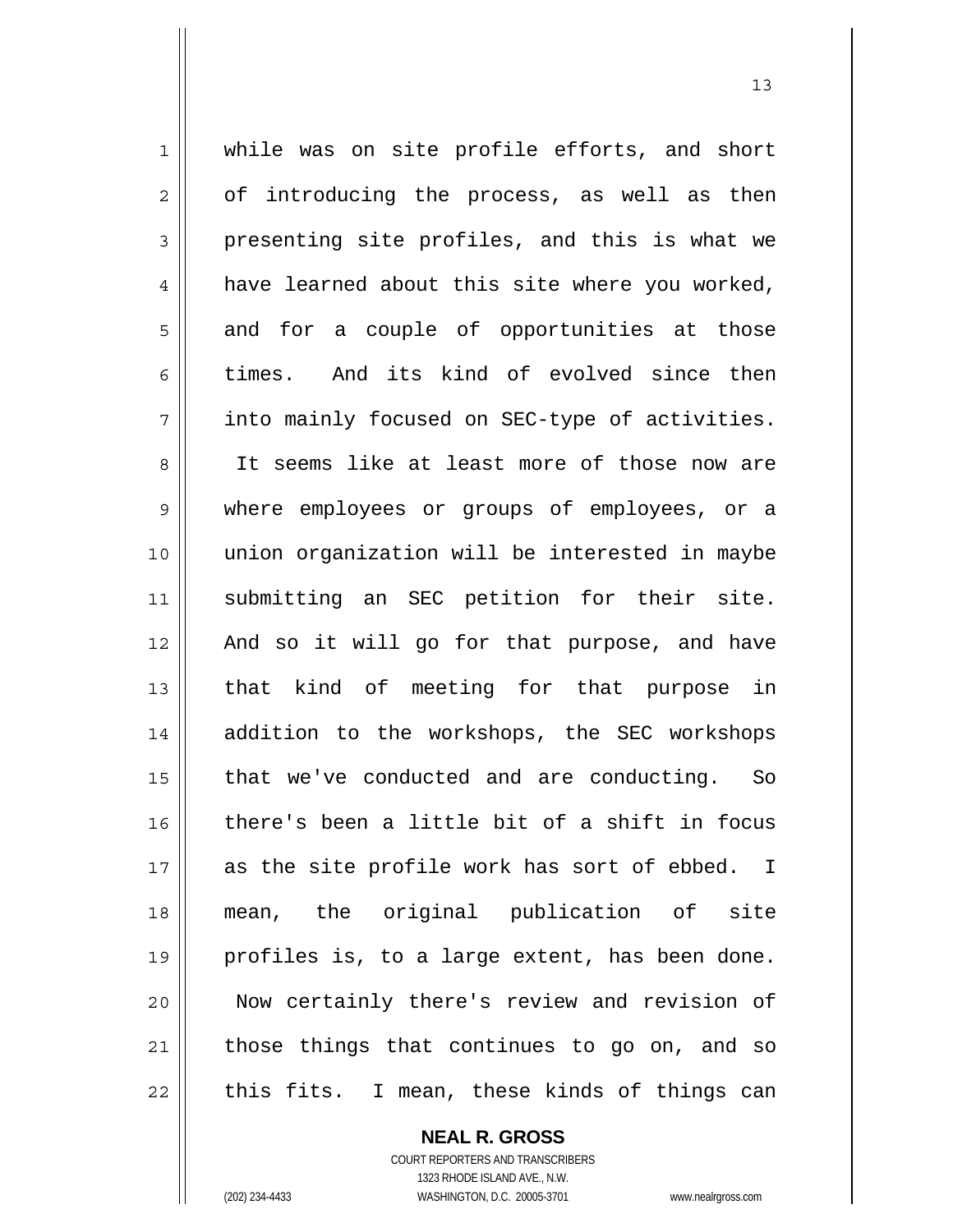$1 \parallel$  fit there, as well. But that's just the only  $2 \parallel$  thing I was going to comment. MR. ELLIOTT: I think that's a good 4 point to bring up. MR. HINNEFELD: Well, and the other 6 thing is, as you said that, in almost every  $7 \parallel$  situation the things that you're interested or 8 || knowing are sort of uniquely designed for that situation depending upon what you've encountered so far because we don't necessarily start -- the first action we do isn't necessarily interviews. The first action that we normally do is document review 14 || to try to determine, what can we assemble, what knowledge can we assemble from the document that can inform us so we can even ask intelligent questions of people. So that information gathering process to start pretty much shapes where the process goes from there.  $\parallel$  So to an extent, each one is sort of custom-made that way. So it's a little difficult to || put a lot of detail about exactly what are you

14

 **NEAL R. GROSS**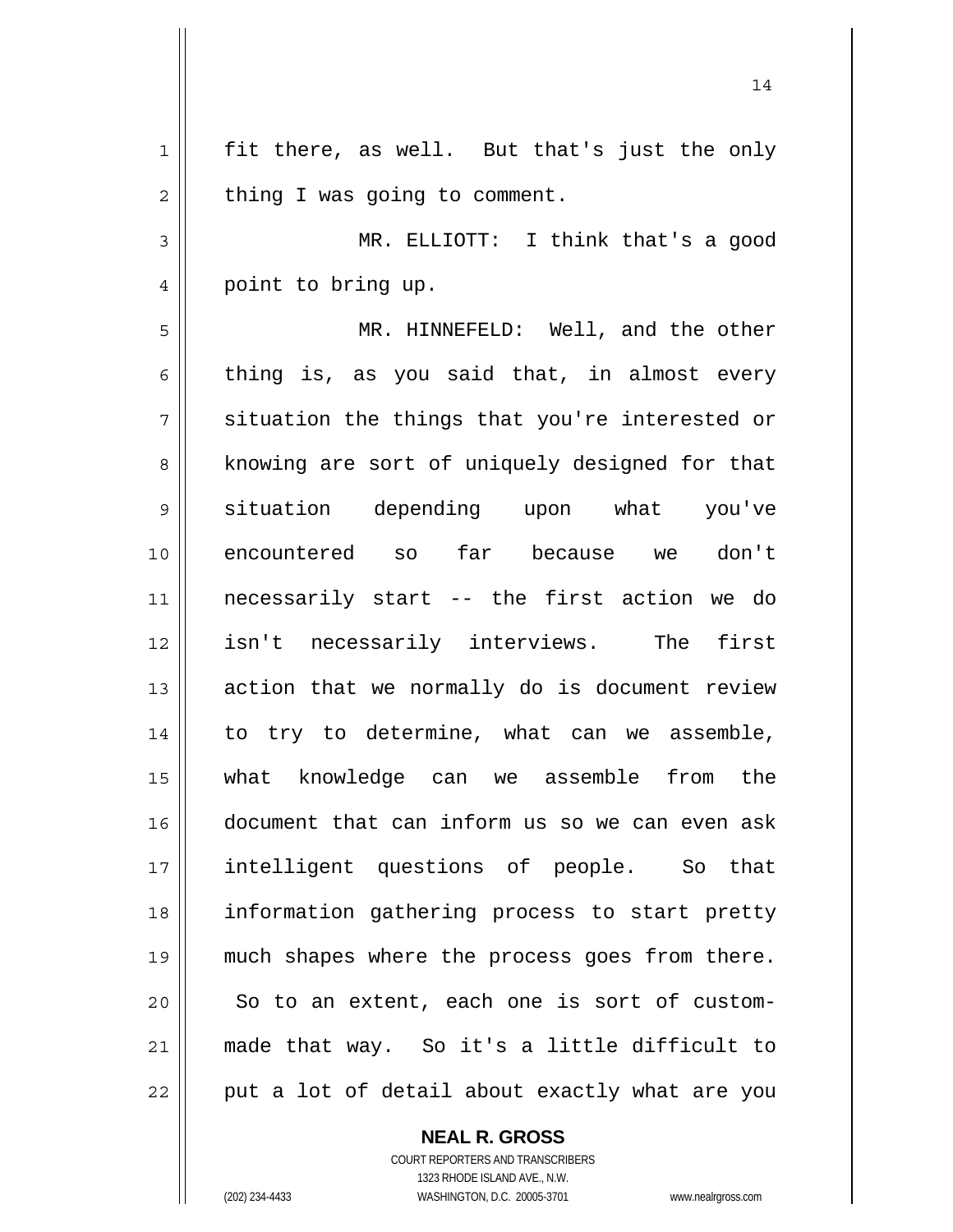1 || going to ask in an outreach into a procedure,  $2 \parallel$  because its sort of custom-made each time. MS. ROBERTSON-DEMERS: This is Kathy Demers. Can you tell which of the 5 | ORAU/ATL/NIOSH procedures cover all of these different elements? MR. HINNEFELD: Well, as you 8 mentioned in your comment on 097, that some of 9 these are not proceduralized. For instance, we don't have a procedure for interviewing a 11 || person and documenting the interview. You know, that would be like -- I'm trying to  $\parallel$  envision the process there. I guess we could formalize the format of the write-up of the interview or something like that. But we don't have a procedure for that. We don't have different procedures for SEC outreach meeting versus any other outreach meeting. I think our procedure as it was, and I think probably as it's being revised to, although maybe I shouldn't speak about this, because I'm not familiar with what its being revised

 COURT REPORTERS AND TRANSCRIBERS 1323 RHODE ISLAND AVE., N.W. (202) 234-4433 WASHINGTON, D.C. 20005-3701 www.nealrgross.com

 **NEAL R. GROSS**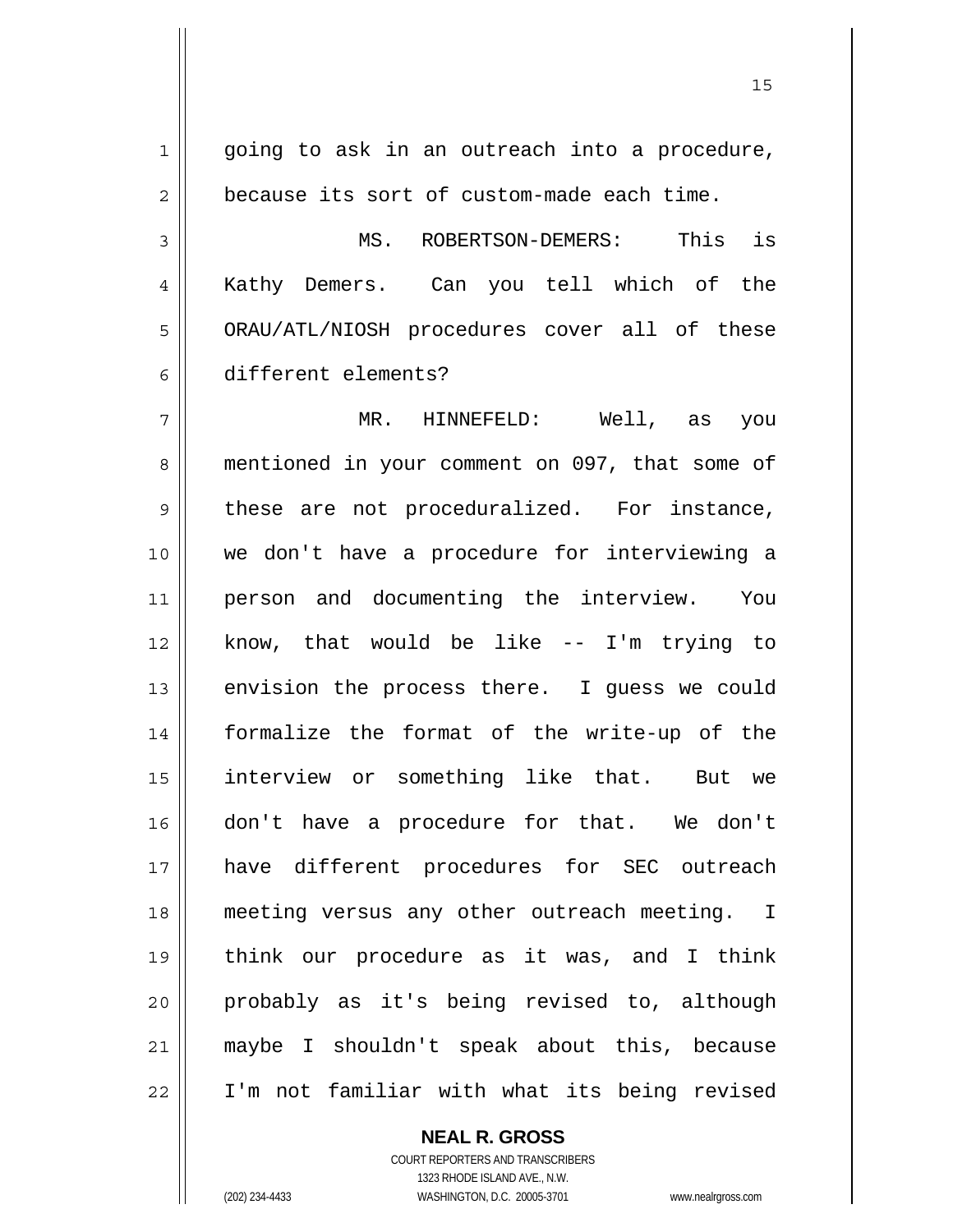| 1  | to, because it is being revised. I don't                            |
|----|---------------------------------------------------------------------|
| 2  | think it specifies necessarily for SEC                              |
| 3  | outreach meetings, do this, for site profile                        |
| 4  | outreach meetings, do this, for these outreach                      |
| 5  | meetings, do this. I don't think it's                               |
| 6  | particularly specified. So as far as I know,                        |
| 7  | we have the one that covers outreach, and                           |
| 8  | that's 097. Or it was 097. I guess it's                             |
| 9  | going to be numbered the same on revision.                          |
| 10 | MR. JOHNSON: I think it's going to                                  |
| 11 | be 012.                                                             |
| 12 | MR. HINNEFELD: It's going to be                                     |
| 13 | renumbered? Okay.                                                   |
| 14 | MR. MAURO: This is John Mauro.                                      |
| 15 | Could I just interject something real quick?                        |
| 16 | MR. HINNEFELD: Sure.                                                |
| 17 | MR. MAURO: I just wanted to sort                                    |
| 18 | of set prospective overview of what SC&A's                          |
| 19 | role is, which is quite different of course                         |
| 20 | than the activities that NIOSH performs. And                        |
| 21 | I'll be brief. We basically do three                                |
| 22 | different kinds of things. In support of the                        |
|    | <b>NEAL R. GROSS</b>                                                |
|    | <b>COURT REPORTERS AND TRANSCRIBERS</b>                             |
|    | 1323 RHODE ISLAND AVE., N.W.                                        |
|    | WASHINGTON, D.C. 20005-3701<br>(202) 234-4433<br>www.nealrgross.com |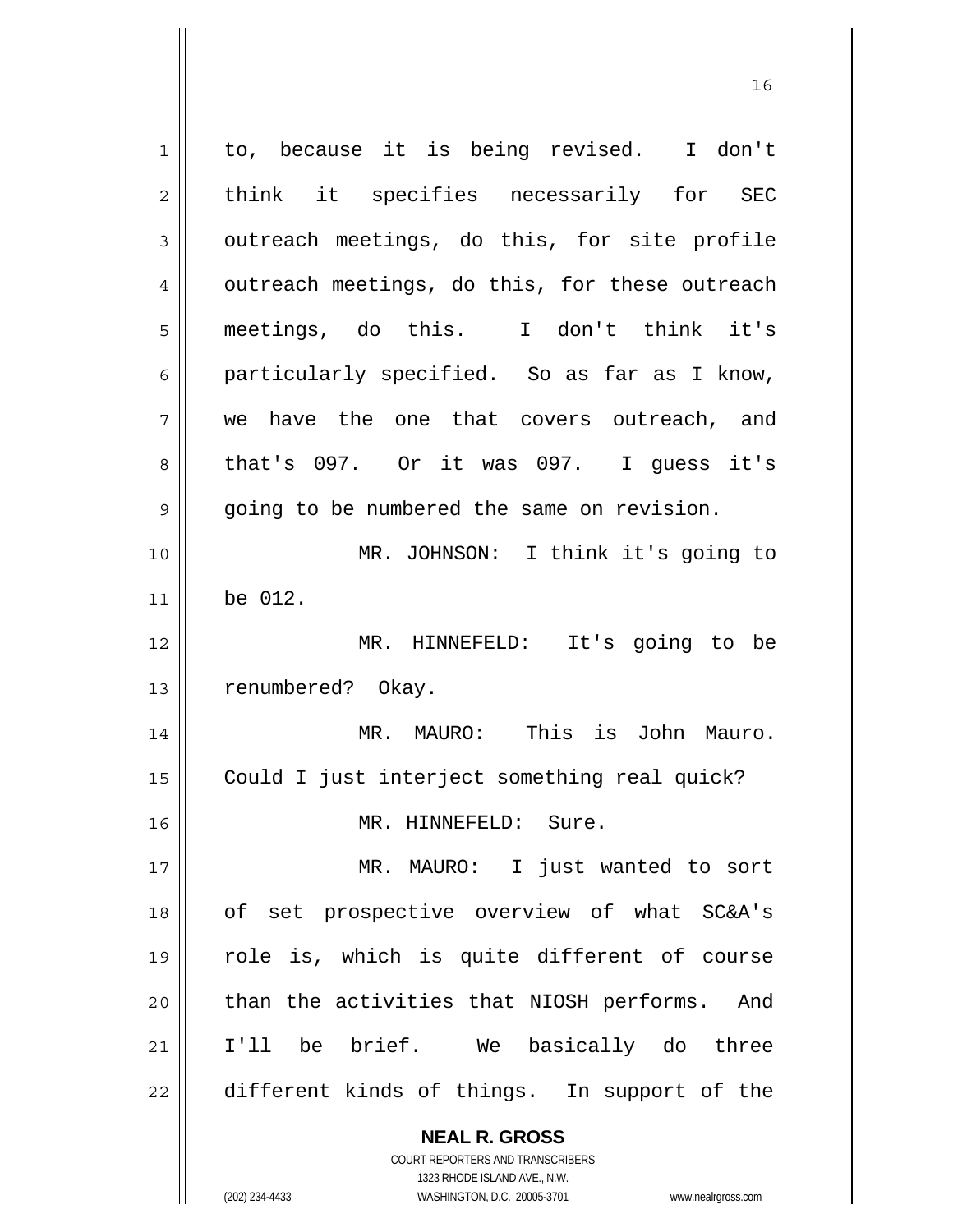| 1              | Board, we are involved in outreach activities  |
|----------------|------------------------------------------------|
| $\overline{2}$ | also, which of course Kathy is able to provide |
| 3              | lot more detail. But those outreach<br>a       |
| 4              | activities are more along the lines of         |
| 5              | acquiring information rather than providing    |
| 6              | information. And basically we have procedures  |
| 7              | for reviewing site profiles, and we have       |
| 8              | procedures for reviewing SEC petitions.        |
| $\mathsf 9$    | Embedded in those procedures, we're required   |
| 10             | to reach out and acquire information from      |
| 11             | claimants, petitioners, and workers. So our    |
| 12             | role primarily is one of obtaining information |
| 13             | from the interested parties.                   |
| 14             | So the second thing $-$ so that's              |
| 15             | one category of activity that we do.           |
| 16             | The other category that we do                  |
| 17             | that's related to outreach, but not directly,  |
| 18             | is we rename procedures that NIOSH and OCAS    |
| 19             | and ORAU prepare for related to outreach, such |
| 20             | as close out surveys, CATI interviews. So we   |
| 21             | review them, and we provide our commentaries,  |
| 22             | and you folks are familiar with that.          |

 **NEAL R. GROSS** COURT REPORTERS AND TRANSCRIBERS

1323 RHODE ISLAND AVE., N.W.

(202) 234-4433 WASHINGTON, D.C. 20005-3701 www.nealrgross.com

 $\mathbf{I}$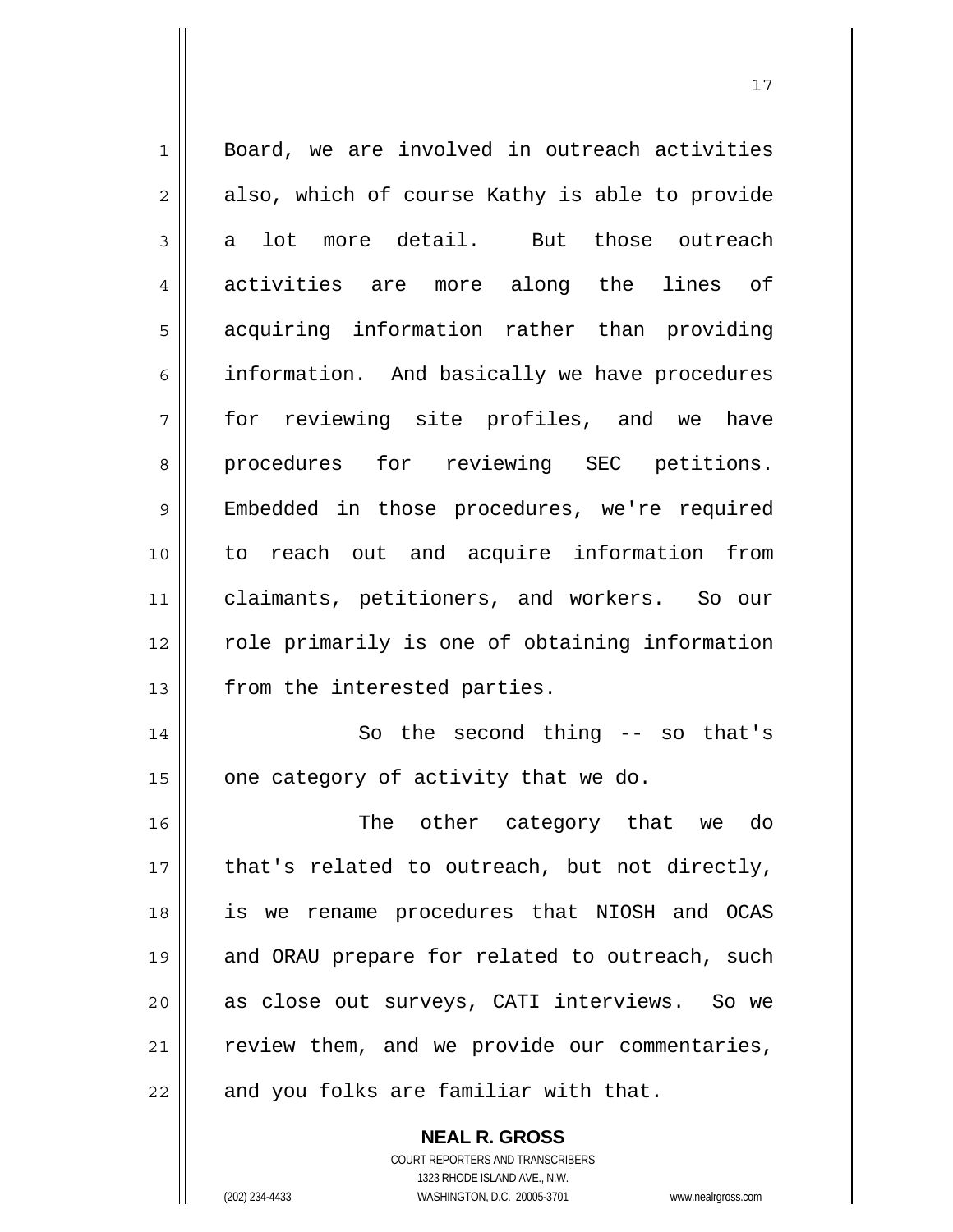| 1  | And the third category of what you                                  |
|----|---------------------------------------------------------------------|
| 2  | might call outreach is, from time to time, we                       |
| 3  | are called upon by professional                                     |
| 4  | representatives to brief them regarding the                         |
| 5  | status of activities on our investigations on                       |
| 6  | a given site. In that regard, we do provide                         |
| 7  | information. We're not soliciting, but we're                        |
| 8  | providing information, and the nature of that                       |
| 9  | information always is to sort of summarize in                       |
| 10 | layman's terms what we have already discussed                       |
| 11 | or are discussing with the Work Group or the                        |
| 12 | Board.                                                              |
| 13 | So I wanted to set the table so to                                  |
| 14 | speak of overview of SC&A's role in outreach.                       |
| 15 | I believe that captures the major categories                        |
| 16 | of activities that we perform.                                      |
| 17 | MEMBER MUNN: John, this is Wanda.                                   |
| 18 | I correct in understanding that all of<br>Am                        |
| 19 | SC&A's outreach activities are responsive, not                      |
| 20 | proactive?                                                          |
| 21 | MR. MAURO: Well, responsive<br>in                                   |
| 22 | terms of --                                                         |
|    | <b>NEAL R. GROSS</b>                                                |
|    | COURT REPORTERS AND TRANSCRIBERS                                    |
|    | 1323 RHODE ISLAND AVE., N.W.                                        |
|    | (202) 234-4433<br>WASHINGTON, D.C. 20005-3701<br>www.nealrgross.com |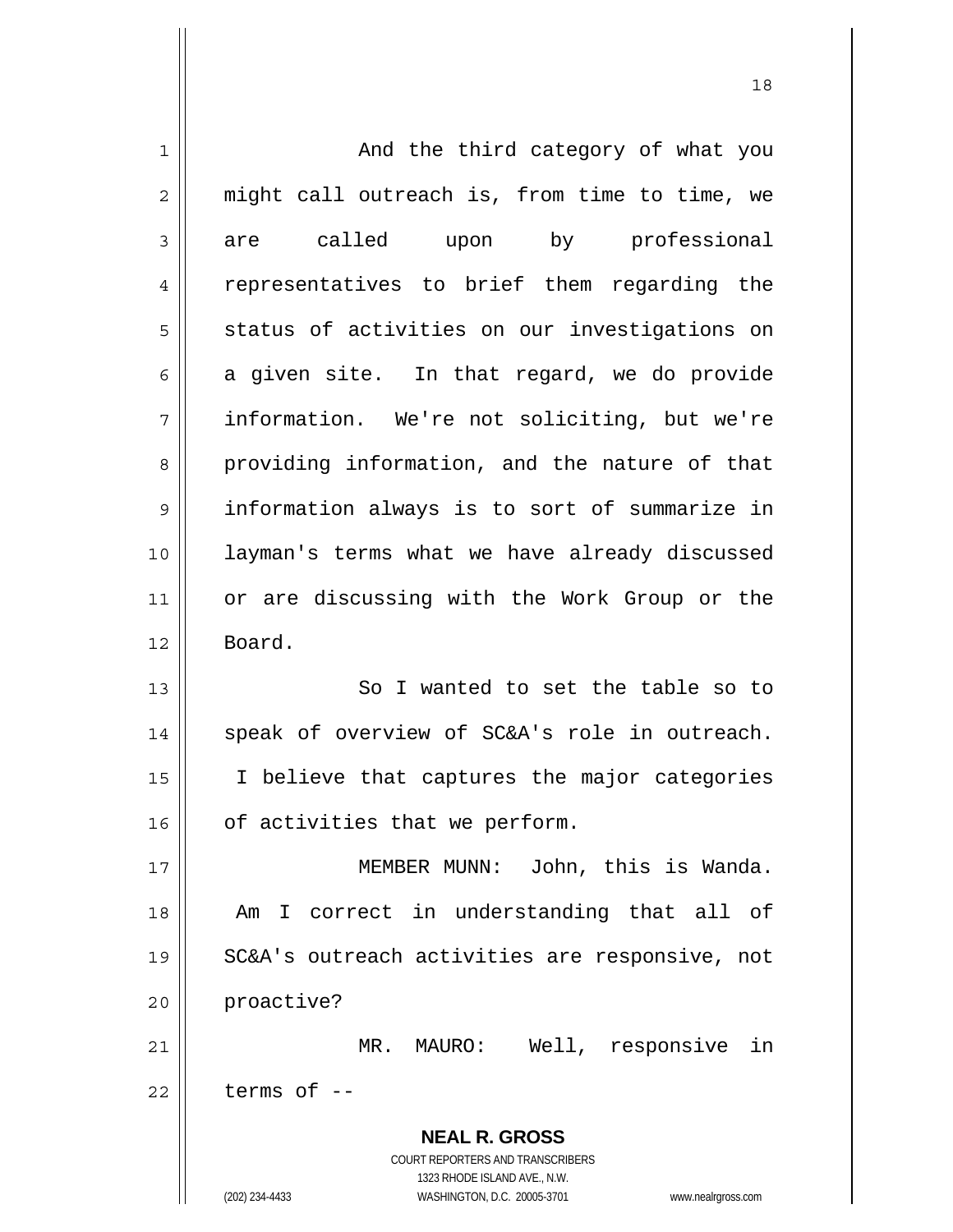1 MEMBER MUNN: You're either 2 || responding to directions that have been given 3 to you by the Board, or to requests from 4 | outside agencies or litigators.

5 MR. MAURO: That's correct, yes. 6 || It is responsive. Responsive in that we are, 7 it is proceduralized, so that once the Board  $8 \parallel$  authorizes SC&A to do a site profile review,  $9 \parallel$  or an SEC petition review, one of the things 10 we do automatically as part of that process is 11 meet with claimants, petitioners, and workers 12 || to acquire information. Of course, at a given 13 Work Group meeting, once we move into the mode 14 where we're actually trying to address issues 15 || that we've raised, we take directions from the 16 || Board. This is very much the case that 17 occurred during the NTS work group meetings 18 where we are directed by the Work Group, in 19 || this case, to reach out and acquire additional 20 information. So yes, on several levels, 21 mainly on the broadest base level, which would 22 || be just when we're triggered to go ahead and

> **NEAL R. GROSS** COURT REPORTERS AND TRANSCRIBERS 1323 RHODE ISLAND AVE., N.W. (202) 234-4433 WASHINGTON, D.C. 20005-3701 www.nealrgross.com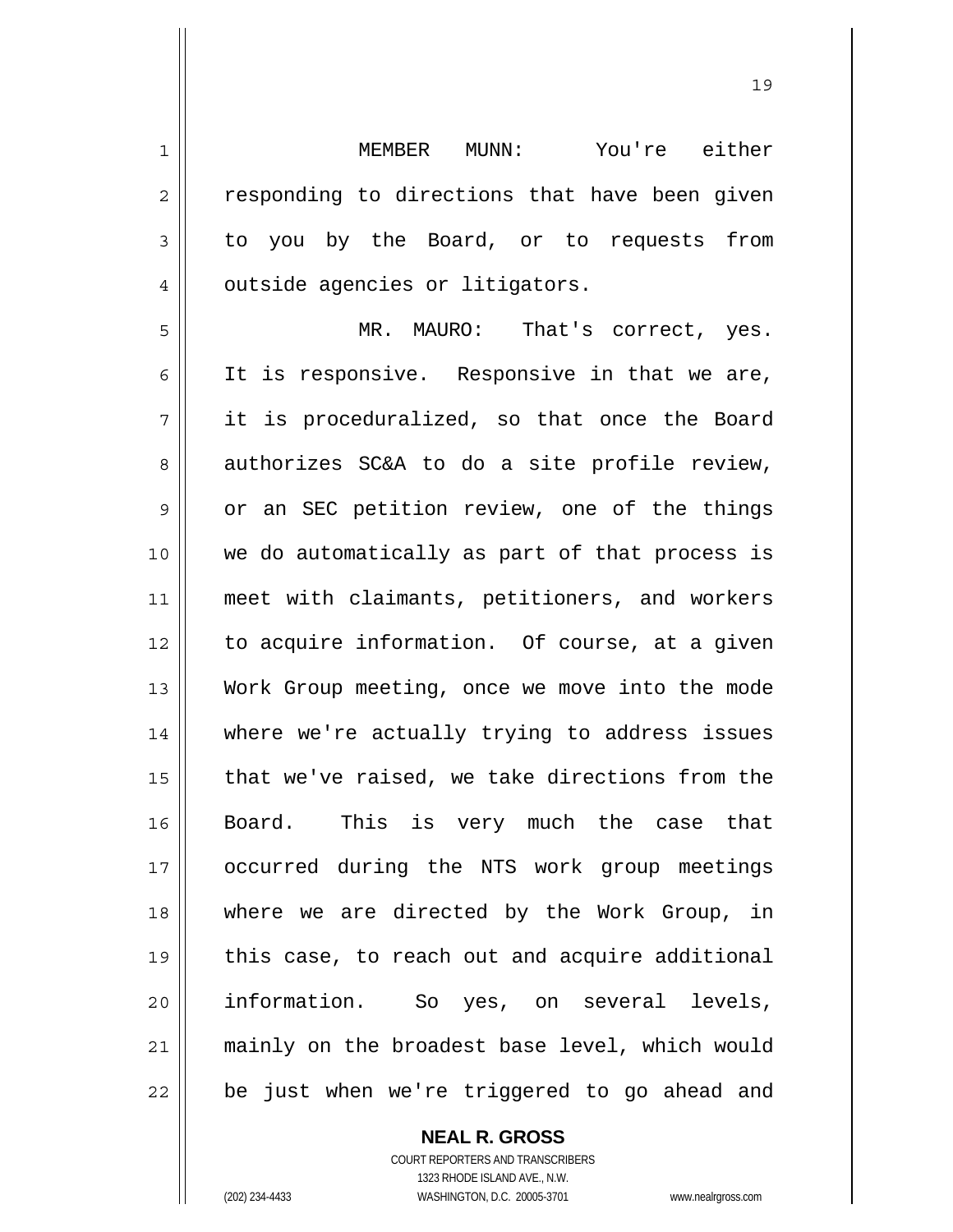$1 \parallel$  do a site profile review, and then we actually  $2 \parallel$  get into what I would call the weeds, and  $3 \parallel$  really do the day-to-day work, working with 4 working groups, from time to time the working  $5 \parallel$  group will direct us to go and talk to people.

#### 6 CHAIR GIBSON: Larry?

MR. ELLIOTT: Well, I'm trying to 8 get back on track here. I want you to understand that Stu's point is something to be considered here that what would be examined in the past is certainly different than what would be examined currently. I think you can 13 || look at the WISPER database itself and it is 14 || still available, yes. It has been transferred from ORAU to OCAS. We have it online in OCAS | if we need it. I question its utility though, because it really wasn't developed with a driven purpose per se as much as we would like to see. But at any rate OCAS Procedure 012 is underway. The ORAU Procedure 097 is not viable at this time, I guess. I don't think 22 || its being used. We are not trying to live by

 **NEAL R. GROSS**

 COURT REPORTERS AND TRANSCRIBERS 1323 RHODE ISLAND AVE., N.W. (202) 234-4433 WASHINGTON, D.C. 20005-3701 www.nealrgross.com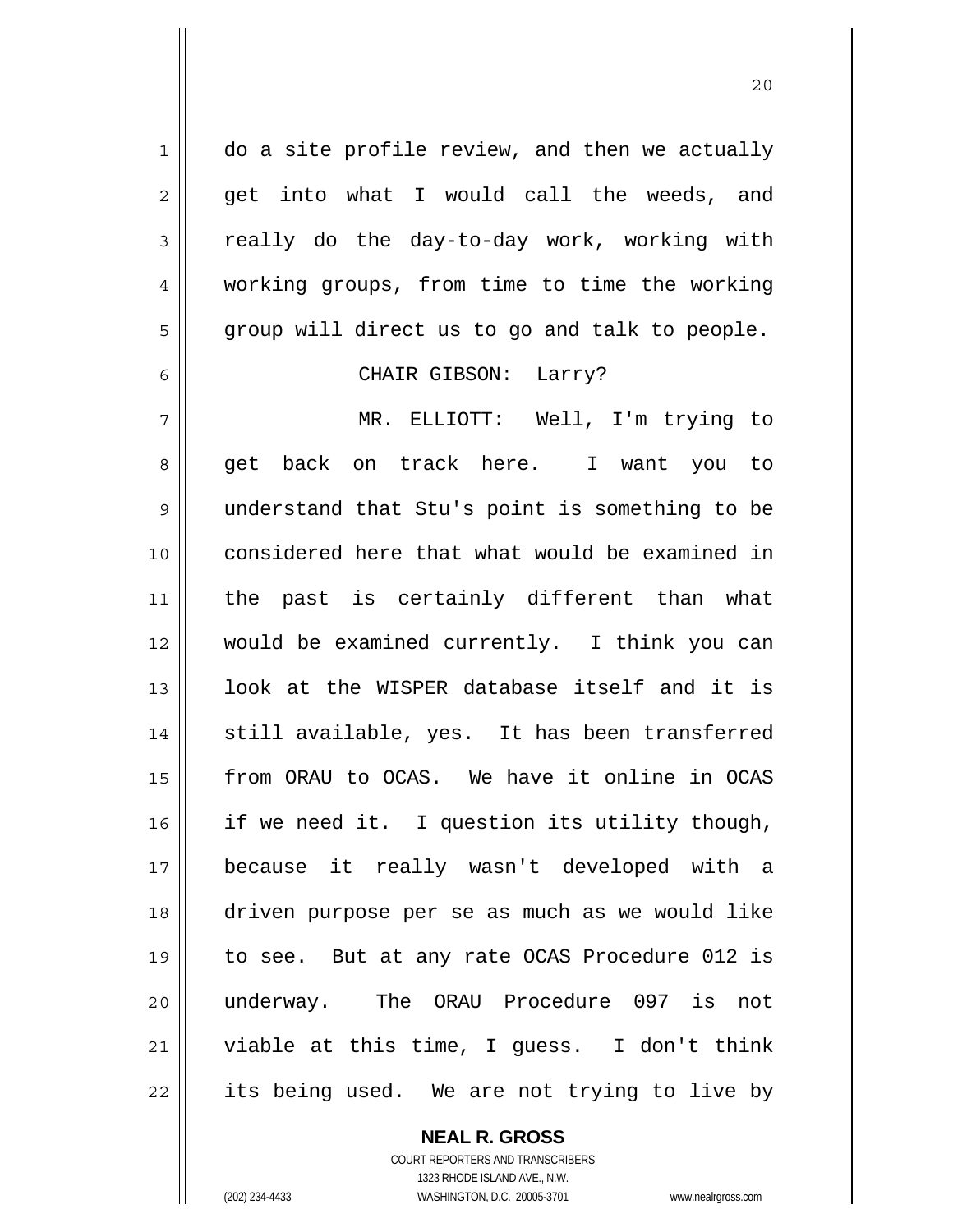**NEAL R. GROSS** COURT REPORTERS AND TRANSCRIBERS 1323 RHODE ISLAND AVE., N.W. (202) 234-4433 WASHINGTON, D.C. 20005-3701 www.nealrgross.com 1 || it, per se. But OCAS Procedure 012 is in the 2 || final review stages and once the final 3 comments have been incorporated, I believe we 4 || will issue that. 5 MEMBER BEACH: Larry, can you tell  $6 \parallel$  me -- this is Josie. What procedure 012 is  $7$  | and what is that going to consist of? 8 MR. ELLIOTT: I will try to give 9 you an answer to that. J.J. may help me out a 10 || little bit in detail here. Its to provide the 11 || process for the conduct and documentation of 12 || our outreach efforts. So it's a procedure  $13$  || that will describe that process, those various 14 different types of interactions that I 15 described earlier to be characterized and how  $16$  | they are done. 17 MEMBER BEACH: Okay, so will you 18 get rid of 097? Will 097 go away? 19 MR. ELLIOTT: Yes, 097 is going  $20$   $\parallel$  away. 21 MR. HINNEFELD: Yes, because 097 is 22 | ORAU procedure.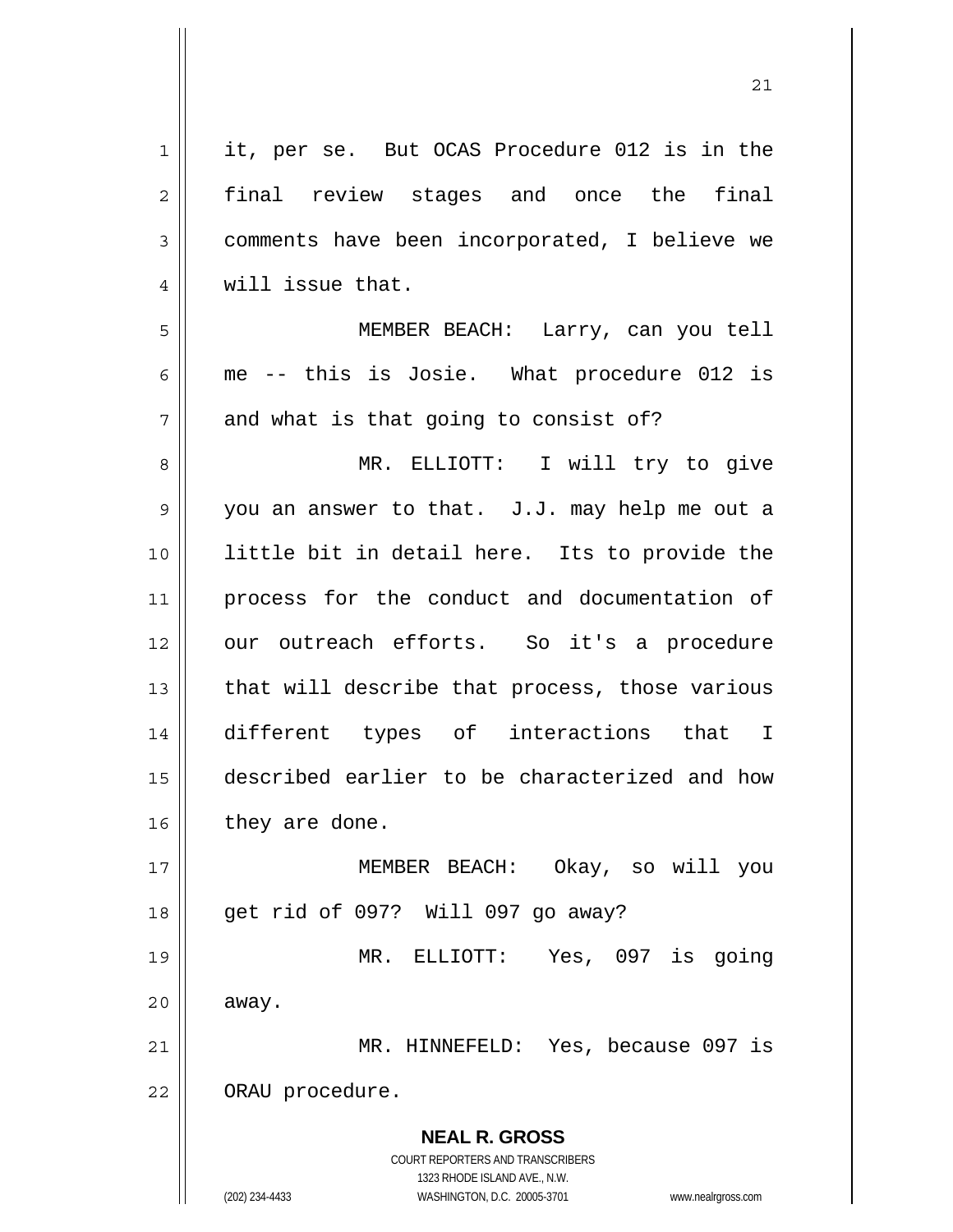|    | 22                                                       |
|----|----------------------------------------------------------|
| 1  | MEMBER BEACH: Right.                                     |
| 2  | MR. HINNEFELD: And ORAU is not                           |
| 3  | really the company that does it anymore. It's            |
| 4  | not ATL that does it.                                    |
| 5  | MEMBER BEACH: Right.                                     |
| 6  | MR. ELLIOTT: There is a tracking                         |
| 7  | system that has been developed, a new database           |
| 8  | that we've developed and its identified as our           |
| 9  | outreach tracking system. I believe its                  |
| 10 | working now, JJ?                                         |
| 11 | MR. JOHNSON: Yes.                                        |
| 12 | MR. ELLIOTT: So it is functional                         |
| 13 | now. J.J. can identify the URL location for              |
| 14 | you if you are interested he can provide that.           |
| 15 | MR. HINNEFELD: Well, we may have                         |
| 16 | to put that on O:, on our system.                        |
| 17 | MR. ELLIOTT: Yes, right now we                           |
| 18 | caught up with not putting anything new onto             |
| 19 | the ORAU domain so you can access it because             |
| 20 | we are going to this new security process and            |
| 21 | so the tracking system and new database is up            |
| 22 | and running. It tracks information like                  |
|    | <b>NEAL R. GROSS</b><br>COURT REPORTERS AND TRANSCRIBERS |

1323 RHODE ISLAND AVE., N.W.

 $\prod$ 

(202) 234-4433 WASHINGTON, D.C. 20005-3701 www.nealrgross.com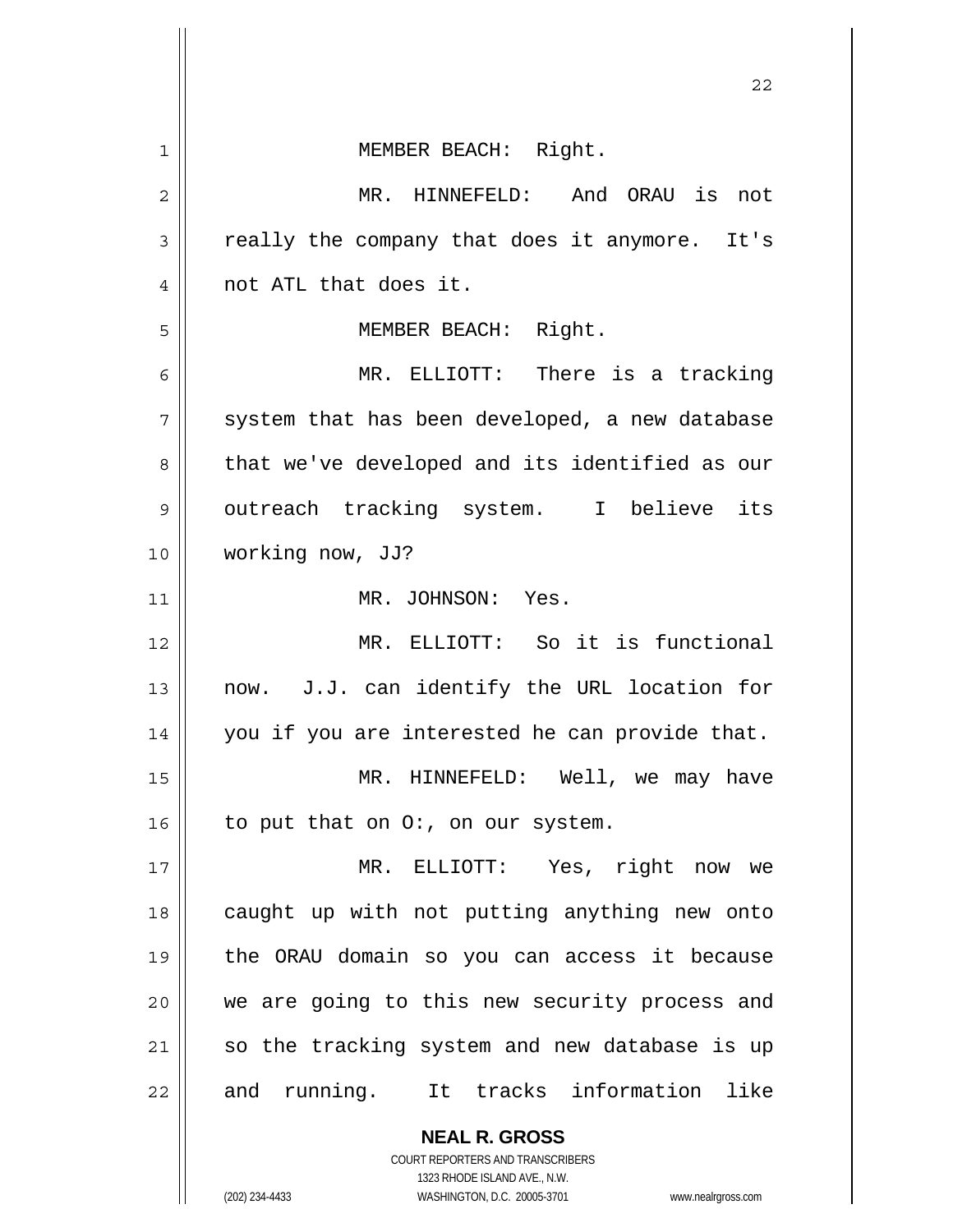**NEAL R. GROSS** COURT REPORTERS AND TRANSCRIBERS 1323 RHODE ISLAND AVE., N.W. (202) 234-4433 WASHINGTON, D.C. 20005-3701 www.nealrgross.com 1 || location, type of meeting, minutes or the 2 Summary notes of the meeting, our sign-in  $3 \parallel$  sheets, the informational handouts, 4 || correspondence about the meeting, points of  $5 \parallel$  contact. There is a calendar that is 6 associated with this data that kind of 7 identifies what meetings have been scheduled. 8 || And there is an issue-tracking component as 9 well. 10 MEMBER MUNN: That is on the O: 11 drive now? 12 MR. ELLIOTT: I don't think its on  $13$  | the O: drive. 14 || MR. JOHNSON: No, it is in the OCAS  $15$   $\parallel$  tools. 16 MR. ELLIOTT: So that's on our  $17 \parallel$  side. 18 || MR. JOHNSON: It's on our side. 19 MEMBER BEACH: So it's nothing we  $20$  | can access? 21 || MR. ELLIOTT: Not today. 22 MR. HINNEFELD: Not today. We'll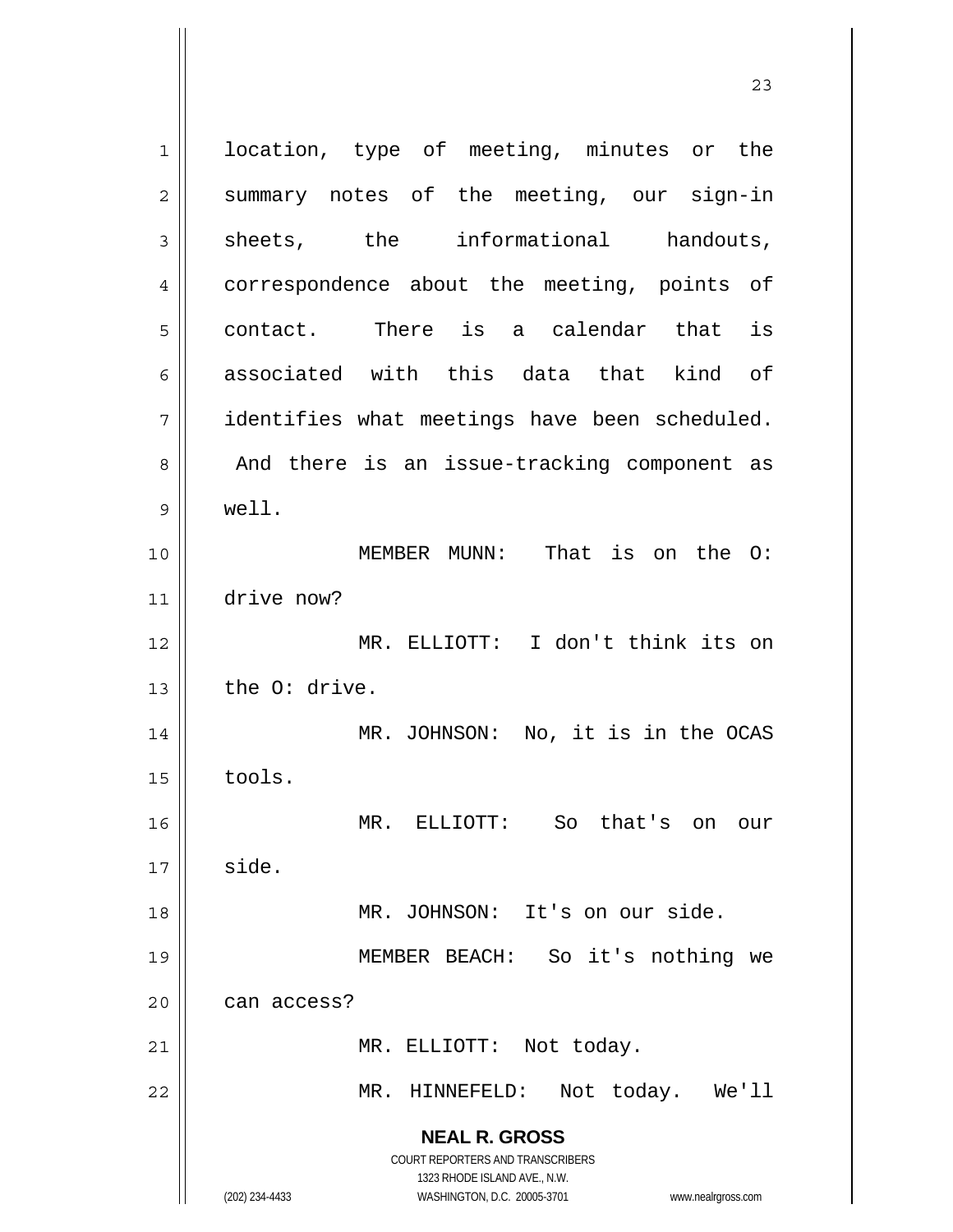**NEAL R. GROSS** COURT REPORTERS AND TRANSCRIBERS 1323 RHODE ISLAND AVE., N.W. (202) 234-4433 WASHINGTON, D.C. 20005-3701 www.nealrgross.com 1 have to chat. Larry and will have to chat 2 || with the security thing changing, its not  $3 \parallel$  clear to me what would be most timely. 4 Whether we would even want to put anything on  $5 \parallel$  the  $0:$ . 6 MR. ELLIOTT: You can come into our  $7 \parallel$  offices and see if it or if you've got your 8 || own, a key fob. If you can access through 9 || CITCO you can see it. 10 MR. HINNEFELD: And they are 11 | getting those right? 12 MR. ELLIOTT: They are getting 13  $\parallel$  those but they don't have those. 14 MR. HINNEFELD: So once board 15 members have key fob and come into our system 16 through CITCO, it will be available through 17 | our system. 18 || MS. BREYER: Larry you mentioned 19 WISPER. Is WISPER going away? I noticed that 20 nothing's been really put into WISPER since  $21 \parallel 06.$ 22 MR. HINNEFELD: It is historical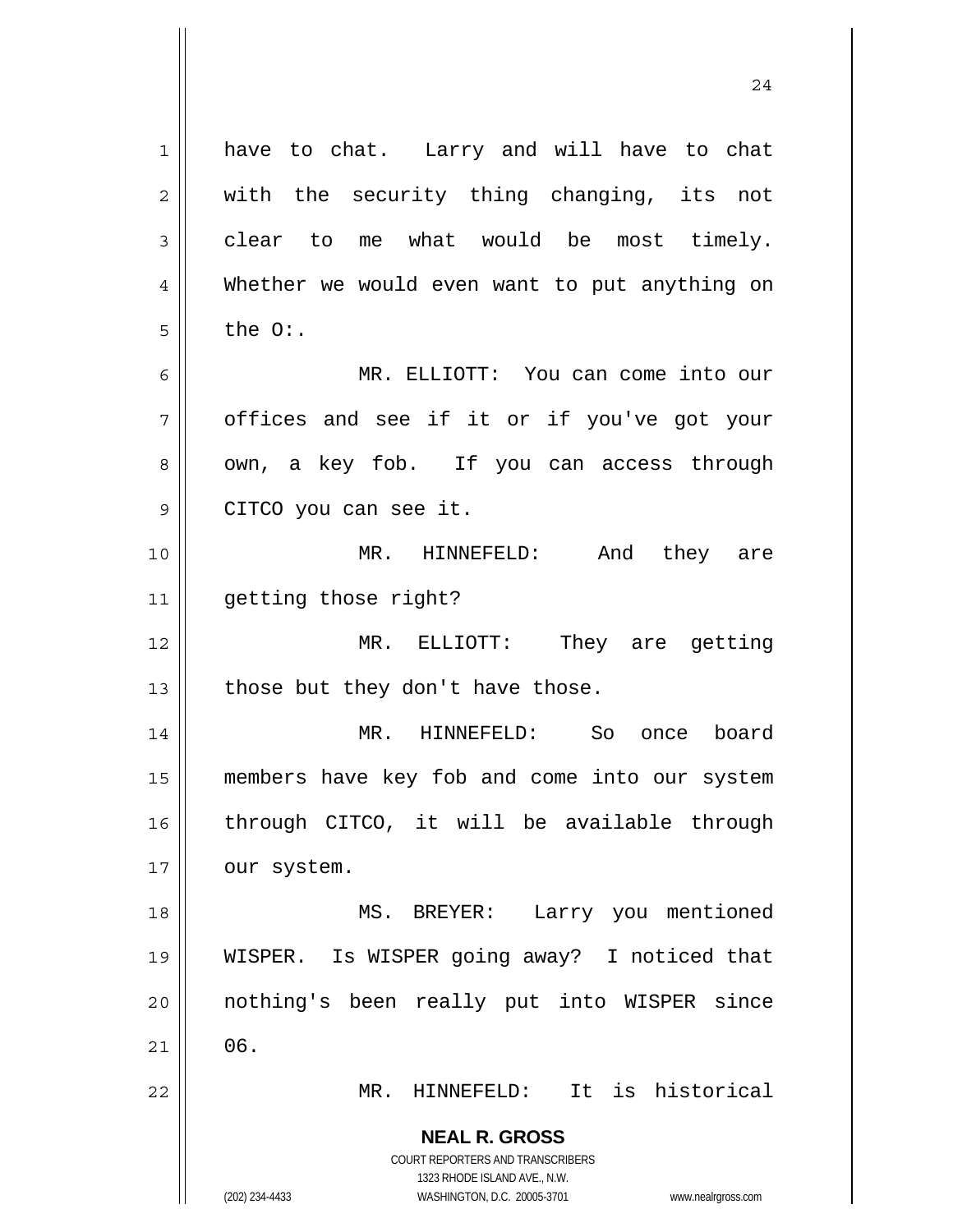$1 \parallel$  now.

| $\overline{c}$ | MR. ELLIOTT: It is historical.                 |
|----------------|------------------------------------------------|
| 3              | MEMBER BEACH: So anything new that             |
| 4              | let's say Savannah River site, May meeting,    |
| 5              | anything that I would like to see from that    |
| 6              | meeting, I'm going to have to wait until I get |
| 7              | a key fob to go into the new database or is    |
| 8              | there an area that I can look for that         |
| 9              | information now?                               |
| 10             | MR. ELLIOTT: We would have to                  |
| 11             | provide you that information separate from the |
| 12             | system at this point. We would have to burn    |
| 13             | it to a CD to give it to you.                  |
| 14             | MR. ZEITOUN: So there will be no               |
| 15             | database available for anybody to track what's |
| 16             | happening?                                     |
| $17$           | MR. ELLIOTT: There is a database.              |
| 18             | It will be available to -- right now its only  |
| 19             | available within the NIOSH domain, within the  |
| 20             | firewall. Because of the transition in trying  |
| 21             | to become compliant with the IT security       |
| 22             | requirements, we can't put any new stuff out   |
|                | <b>NEAL R. GROSS</b>                           |

 COURT REPORTERS AND TRANSCRIBERS 1323 RHODE ISLAND AVE., N.W.

 $\prod$ 

(202) 234-4433 WASHINGTON, D.C. 20005-3701 www.nealrgross.com

<u>25</u>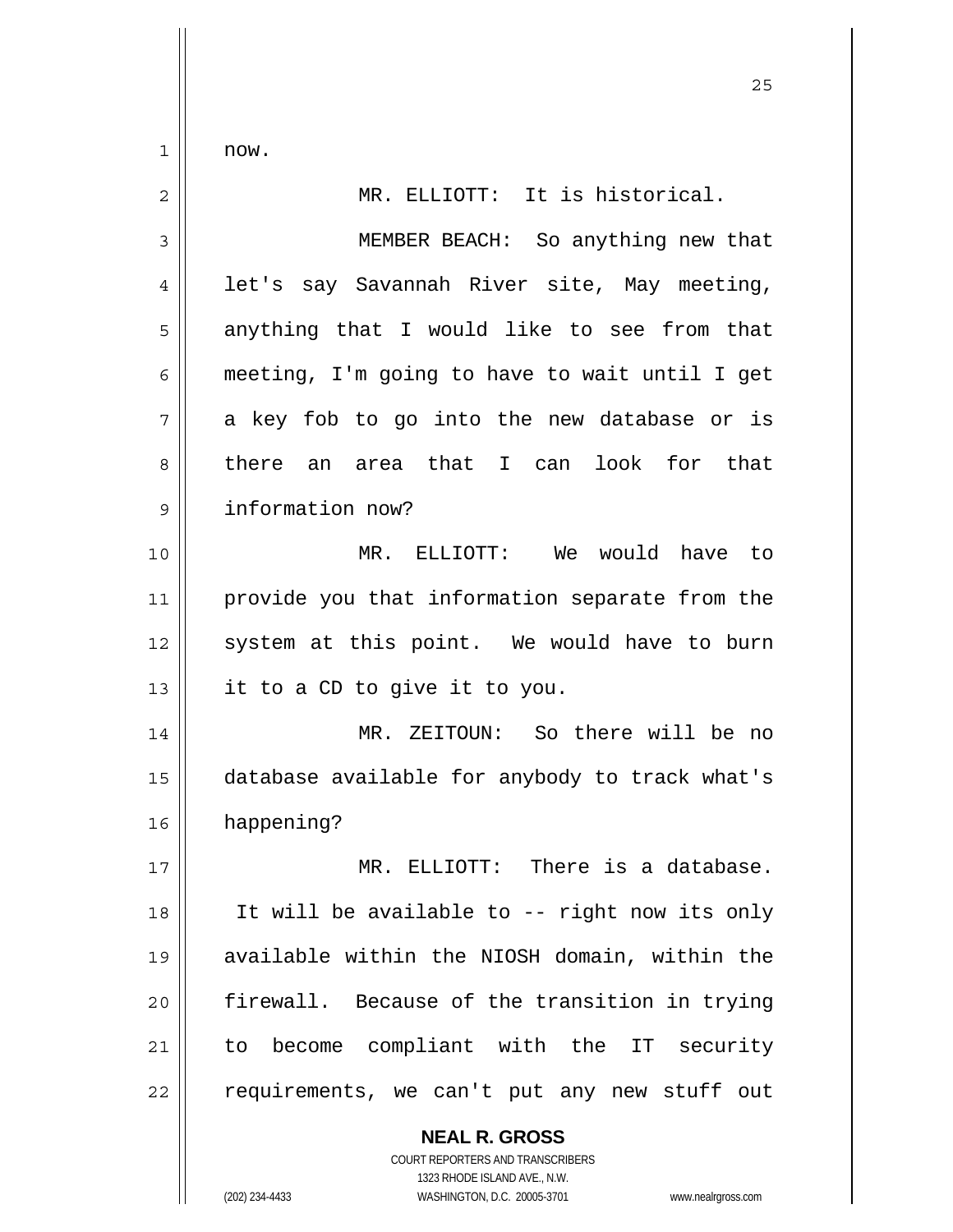**NEAL R. GROSS** COURT REPORTERS AND TRANSCRIBERS 1323 RHODE ISLAND AVE., N.W. (202) 234-4433 WASHINGTON, D.C. 20005-3701 www.nealrgross.com 1 on the O: drive on ORAU's site. We're trying  $2 \parallel$  to break away from that knowing full well that  $3 \parallel$  ORAU is working on implementing a plan that 4 will achieve as much as they can on IT 5 Security by March 30 and we don't want to 6 confuse and confound that implementation 7 effort by adding new packages, new 8 || applications on the O: drive site. So, I'm  $9 \parallel$  sorry but this is the constraint we face. 10 MEMBER BEACH: Early in your 11 discussion you talked about systems of record 12 and you talked about summary notes. Where are  $13$  | those accessible or are they? 14 || MR. ELLIOTT: They are not. 15 || MEMBER BEACH: They are not. 16 MR. ELLIOTT: Well historically the 17 ones that may be on certain site research 18 database holders, you might be still able to 19 access through your traditional way. 20 MEMBER BEACH: So this is going to  $21$  | stay available for historic. 22 MR. ELLIOTT: This will stay

<u>26</u>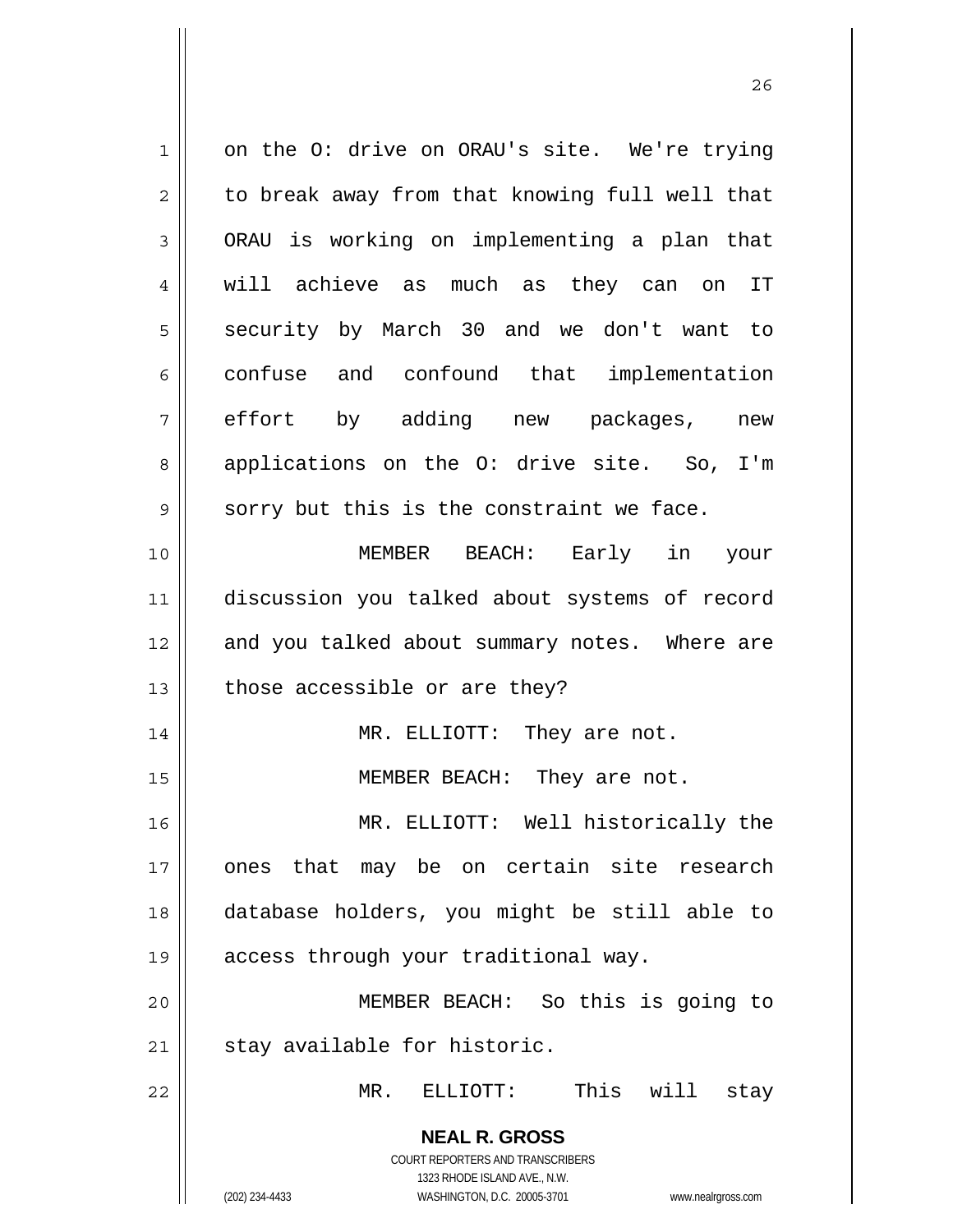1<sup>|</sup> available for historic interest.

 **NEAL R. GROSS** COURT REPORTERS AND TRANSCRIBERS 1323 RHODE ISLAND AVE., N.W. 2 || MEMBER BEACH: But anything new --3 MR. ELLIOTT: It is not being 4 || added. It is not be used. No this new  $5 \parallel$  application is what will be populated with the 6 | new information. 7 MEMBER BEACH: So if I have a 8 question on, I know [identifying information  $9 \parallel$  redacted] had sends in an awful lot of stuff. 10 If I want to see your response to his 11 inquiries, where would I find that 12 information? 13 || MR. ELLIOTT: Okay, that --14 || MEMBER BEACH: Is that --15 MR. ELLIOTT: That's a whole 16 || separate matter. That's not considered an 17 | outreach. 18 MEMBER BEACH: That is not 19 considered an outreach? 20 MR. ELLIOTT: No, that's not 21 considered an outreach. That's [identifying 22 || information redacted] supplying information

(202) 234-4433 WASHINGTON, D.C. 20005-3701 www.nealrgross.com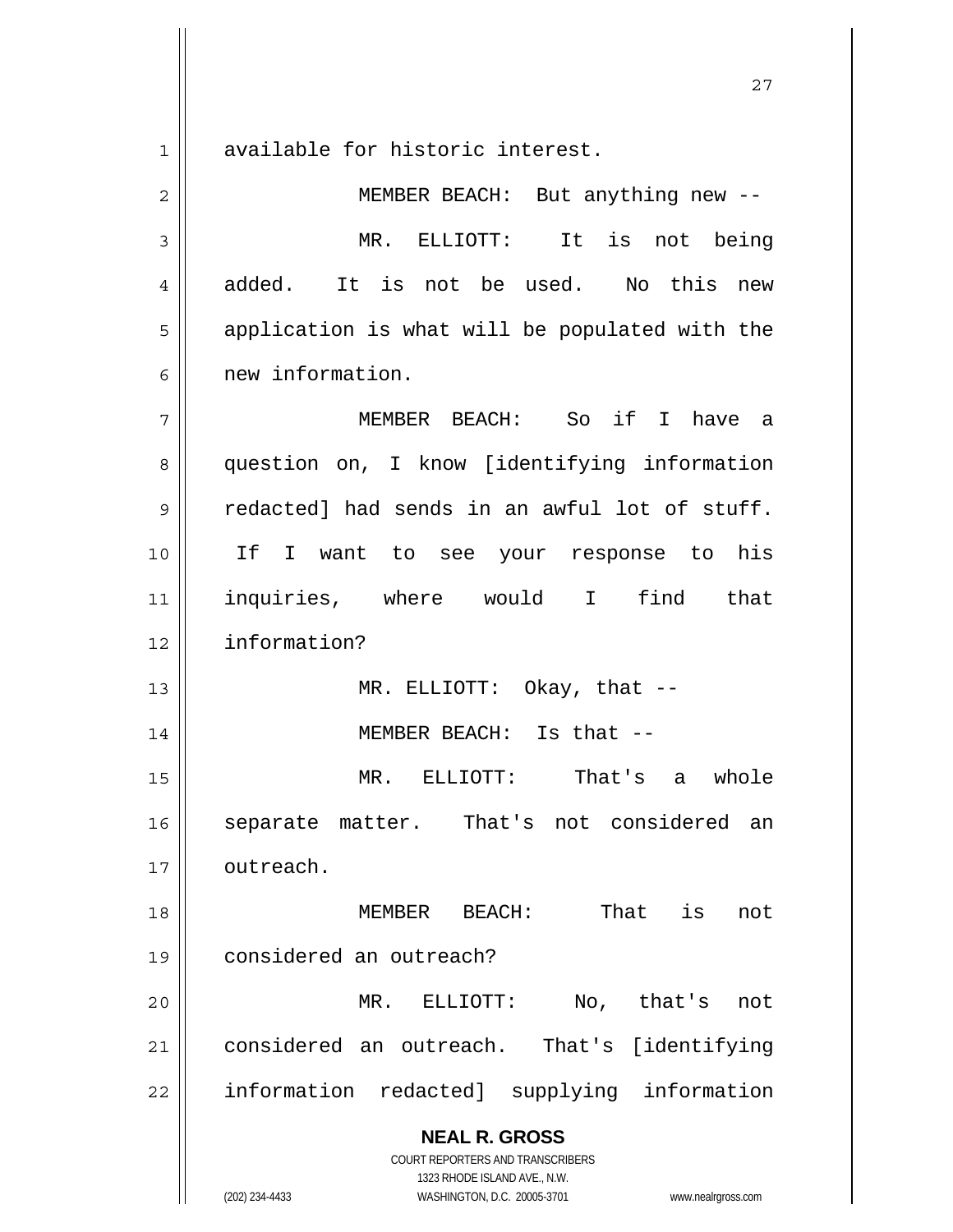1 with regard to the Nevada Test Site situation, 2 either site profile and his concerns about  $3 \parallel$  that or SEC petitions that are underway. 4 MEMBER BEACH: See I took that in  $5 \parallel$  context that it was interaction with claimants  $6$  | when you discussed that separate. 7 MR. ELLIOTT: Okay. System of 8 || records includes everything that NIOSH OCAS 9 has that contains Privacy-Act related 10 information as is accessible is keystroke 11 || available, okay. And so that means that if we 12 have an application that drives this database 13 || for worker outreach, that's in the system of 14 records. We have claims and claims are  $15$  tracked in a separate database as you know, 16 are not this system. So a claimant 17 interaction is captured there either in a 18 || phone log or a correspondence file folder. Or 19 in [identifying information redacted] case, if 20 it is about his particular claim, I'm not 21 || sharing anything he hasn't already divulged to  $22$  || you, it would be captured there if it is

28

 **NEAL R. GROSS** COURT REPORTERS AND TRANSCRIBERS

 1323 RHODE ISLAND AVE., N.W. (202) 234-4433 WASHINGTON, D.C. 20005-3701 www.nealrgross.com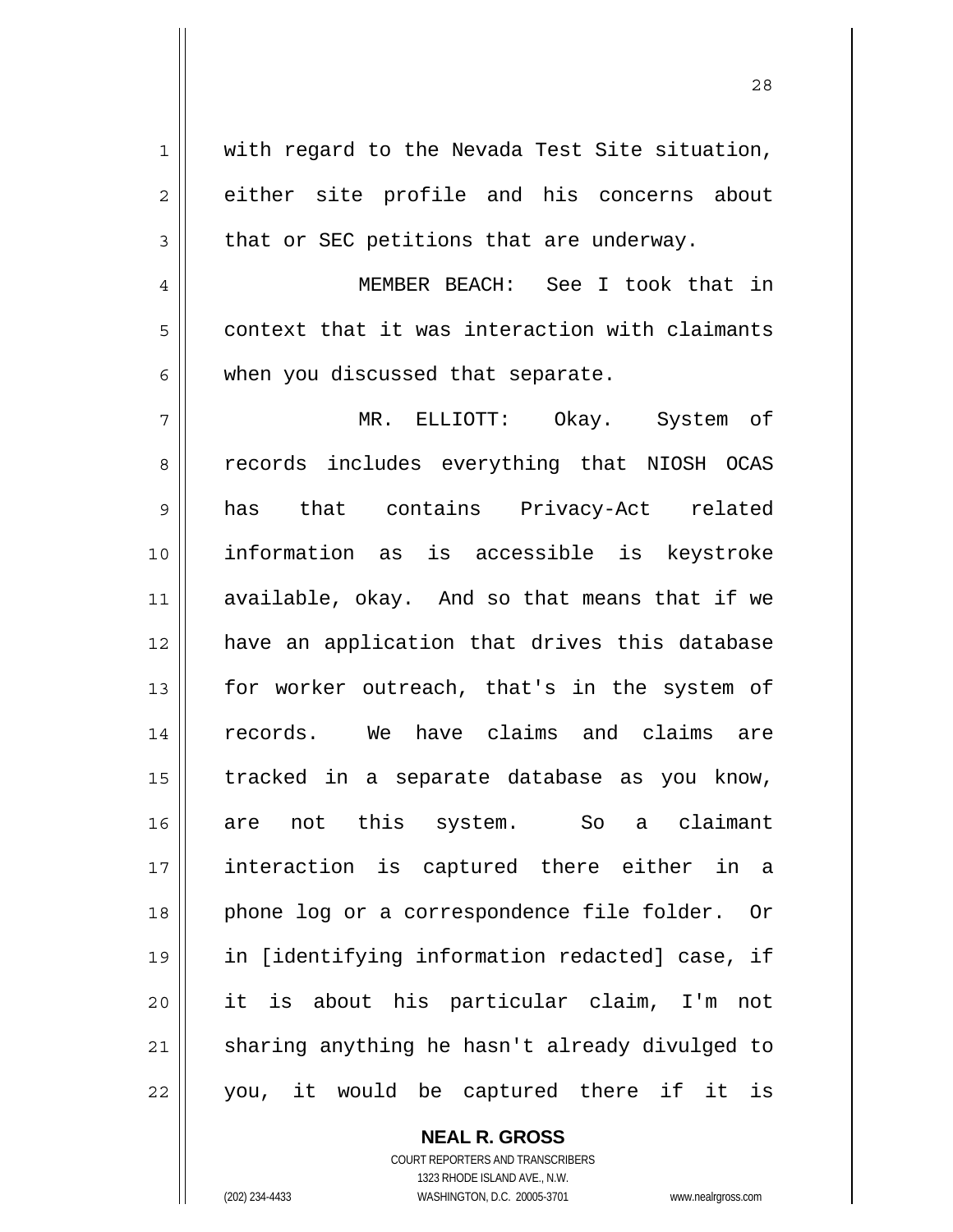| $\mathbf 1$    | claimant related. However, [identifying        |
|----------------|------------------------------------------------|
| $\overline{2}$ | information redacted] is also a petitioner,    |
| 3              | okay. And in that right, we go to the -- we    |
| $\overline{4}$ | an application that follows<br>the<br>have     |
| 5              | petitions, an SEC viewer, that you will be     |
| 6              | able to see and you could go to that and see   |
| 7              | the petitions that has processed and those     |
| 8              | things that he has contributed to that         |
| 9              | process.                                       |
| 10             | Also there is an opportunity for               |
| 11             | people to comment on site profiles, okay. So   |
| 12             | he sends information in or we get letters in   |
| 13             | about those. They go into a docket, if that's  |
| 14             | the way they are directed. And then we pull    |
| 15             | them out of the docket. [identifying           |
| 16             | information redacted] has not been directed to |
| 17             | a docket. [identifying information redacted]   |
| 18             | been directed to me or to representatives on   |
| 19             | my staff about the site profile. So, we        |
| 20             | channel that information in to the site        |
| 21             | research database folder. We channel it to     |
| 22             | those folks that are working on that site      |

 **NEAL R. GROSS** COURT REPORTERS AND TRANSCRIBERS 1323 RHODE ISLAND AVE., N.W. (202) 234-4433 WASHINGTON, D.C. 20005-3701 www.nealrgross.com

 $\mathsf{II}$ 

<u>29</u>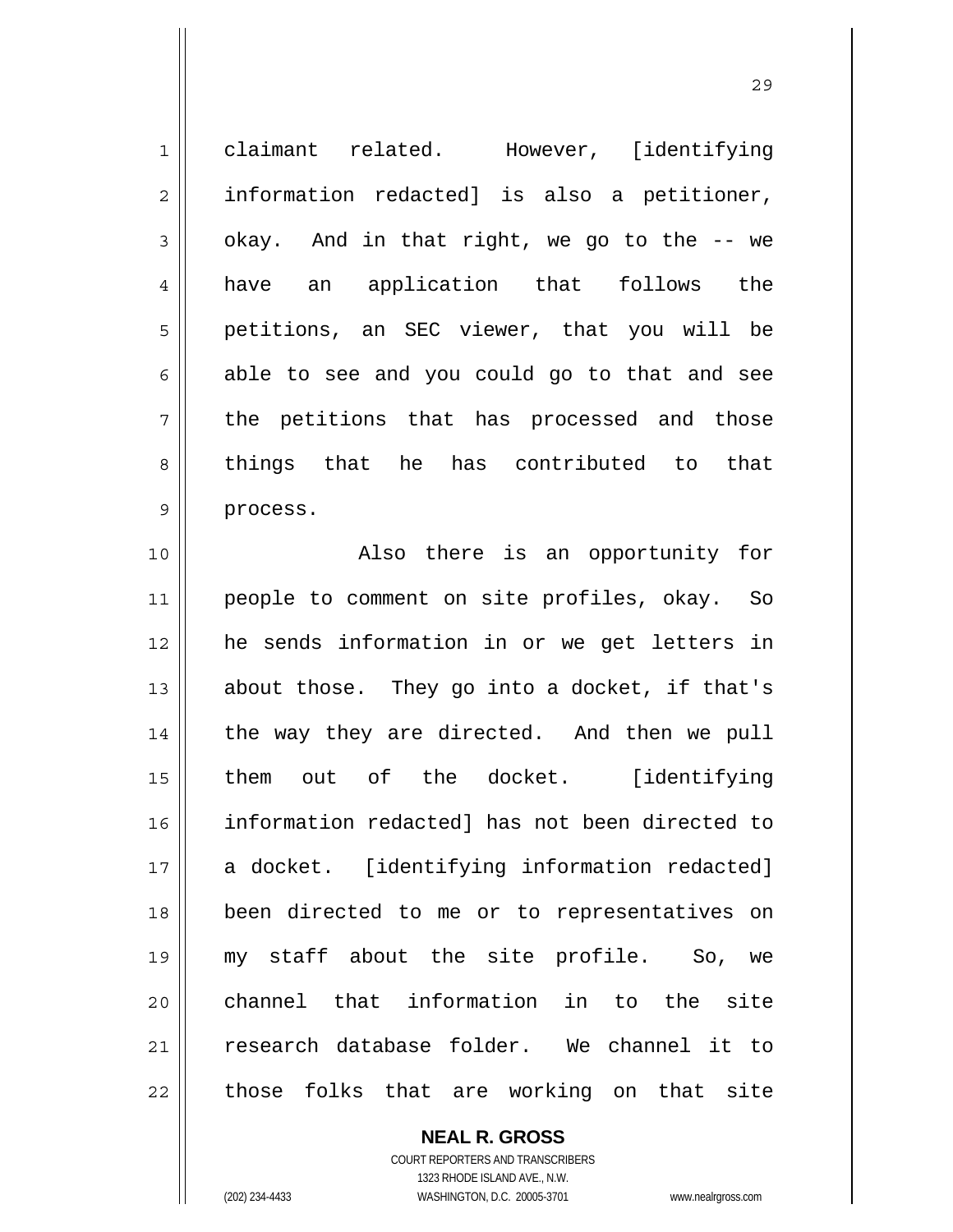**NEAL R. GROSS** COURT REPORTERS AND TRANSCRIBERS 1323 RHODE ISLAND AVE., N.W. 1 || profile, working on the work group issues 2 matrix that are dealing with that site 3 profile. So you have to first know what you  $4 \parallel$  are asking for to determine where you want to 5 go find it. You see? So this is all the  $6 \parallel$  system of records that we have but we have 7 different database systems within that, that 8 || track different sets of information. And 9 || right now I think you can see from your side 10 || but I don't know that you've been able to see 11 this SEC viewer and track petitioners which 12 you will be able to in the future where you 13  $\parallel$  can see the consultation phase that goes on. 14 || You can monitor that. 15 MEMBER MUNN: But that is more a 16 matter of accessibility and responsiveness  $17$   $\parallel$  than it is outreach? 18 || MR. ELLIOTT: Yes, yes. 19 MEMBER SCHOFIELD: I still have the 20 || same question Larry. Under these comments 21 || that come in from either petitioners or 22 claimants and stuff, there are more of a

(202) 234-4433 WASHINGTON, D.C. 20005-3701 www.nealrgross.com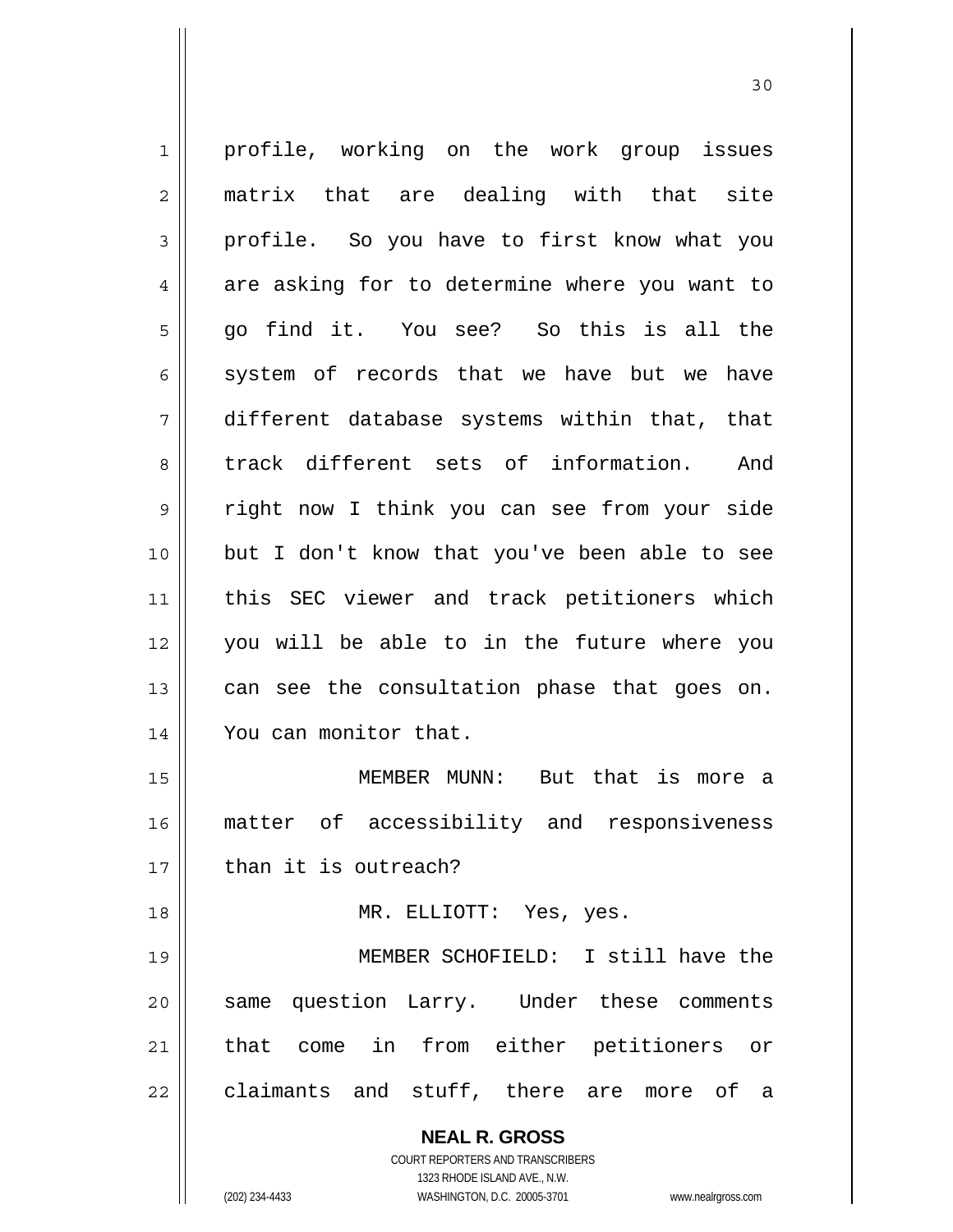1 global nature for a particular facility or  $2 \parallel$  site. Are those extracted and put into a 3 database, separate database where they would 4 | be maybe in relation to the SEC or technical 5 basis document?

31

6 MR. ELLIOTT: Comments that come in  $7$  about a site would be provided to the site 8 || profile team. If they come directly to me, I 9 turn them over to the OCAS point of contact 10 for that site profile or that site itself. 11 || They in turn and Stu, as well, would be copied 12 on that. We would make sure that the ORAU 13 || team members are apprised. We would turn to 14 Kate Kimpan and say we have these issues 15 identified relative to Nevada test site. Make 16  $\parallel$  sure that your folks are addressing them. The 17 || point of contact for that site, Mark Rolfes, 18 || for example, would turn to his team members, 19 individual teams members on ORAU and elsewhere  $20$  and say these are the issues that have been 21 || raised. They are new or they are not new, how 22 should we address the new ones? Does that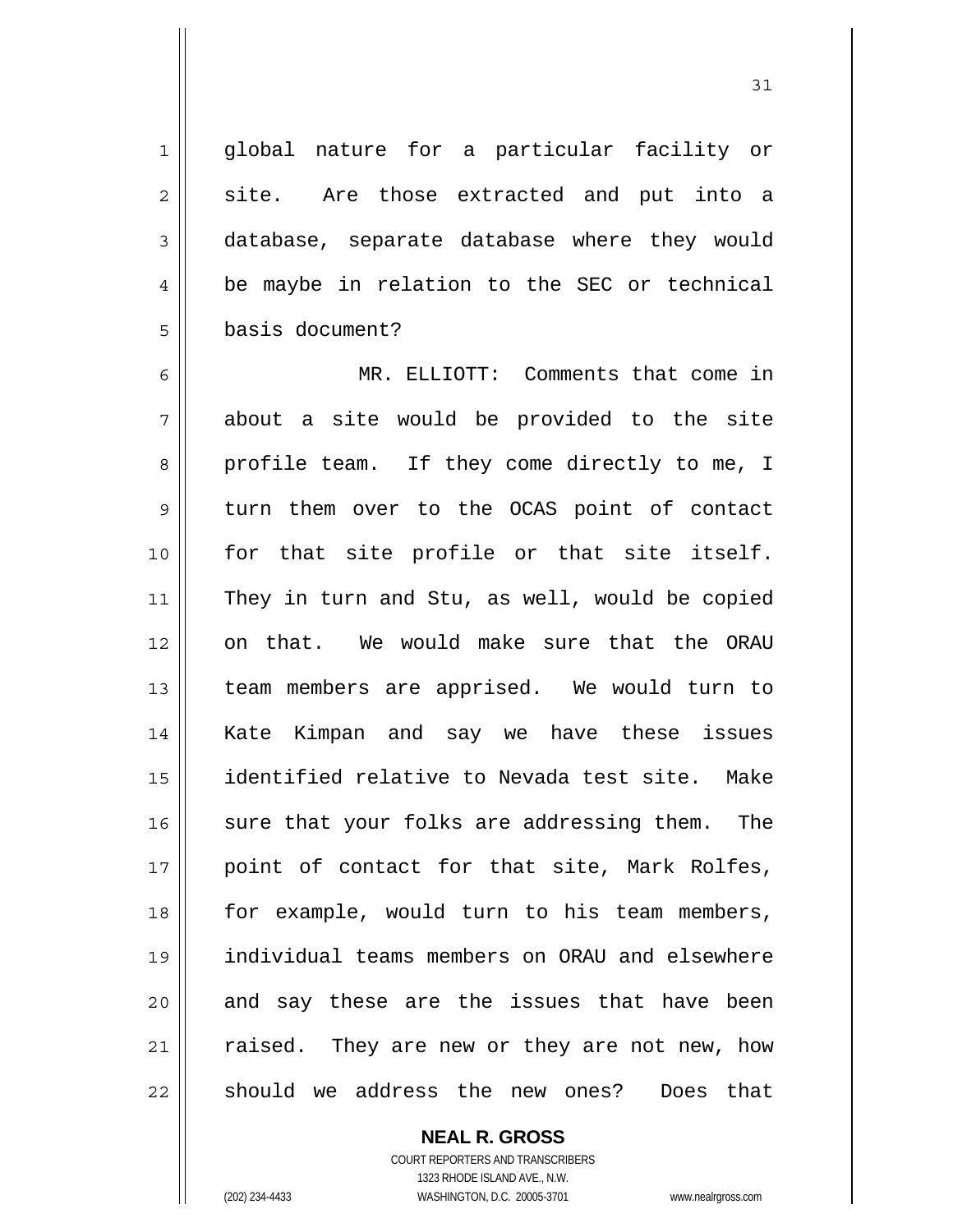**NEAL R. GROSS** 32 1 answer your question? 2 MEMBER SCHOFIELD: Yes it does,  $3 \parallel$  thank you. 4 MR. ELLIOTT: But that is not  $5 \parallel$  tracked. I don't believe we have an overall, 6 general tracking system for issues that you 7 could look at and go tease out site-specific 8 or site-related issues. I don't think we have  $9 \parallel$  any animal of that sort. 10 MEMBER BEACH: I have one more 11 question. Are we working to 097 at this time 12 || until 012 is put in place? 13 MR. ELLIOTT: No. 14 MEMBER BEACH: Not at all. So 097  $15$ 16 MR. ELLIOTT: 097 is not a 17 functional procedure as far as we are 18 || concerned. It's ORAU's procedure on outreach 19 and ORAU is not performing outreach until ATL 20 || says we need one of your team members to go to  $21$  | this site with us. ORAU says to our site, our 22 || focus point of contact that we have an issue

> COURT REPORTERS AND TRANSCRIBERS 1323 RHODE ISLAND AVE., N.W.

(202) 234-4433 WASHINGTON, D.C. 20005-3701 www.nealrgross.com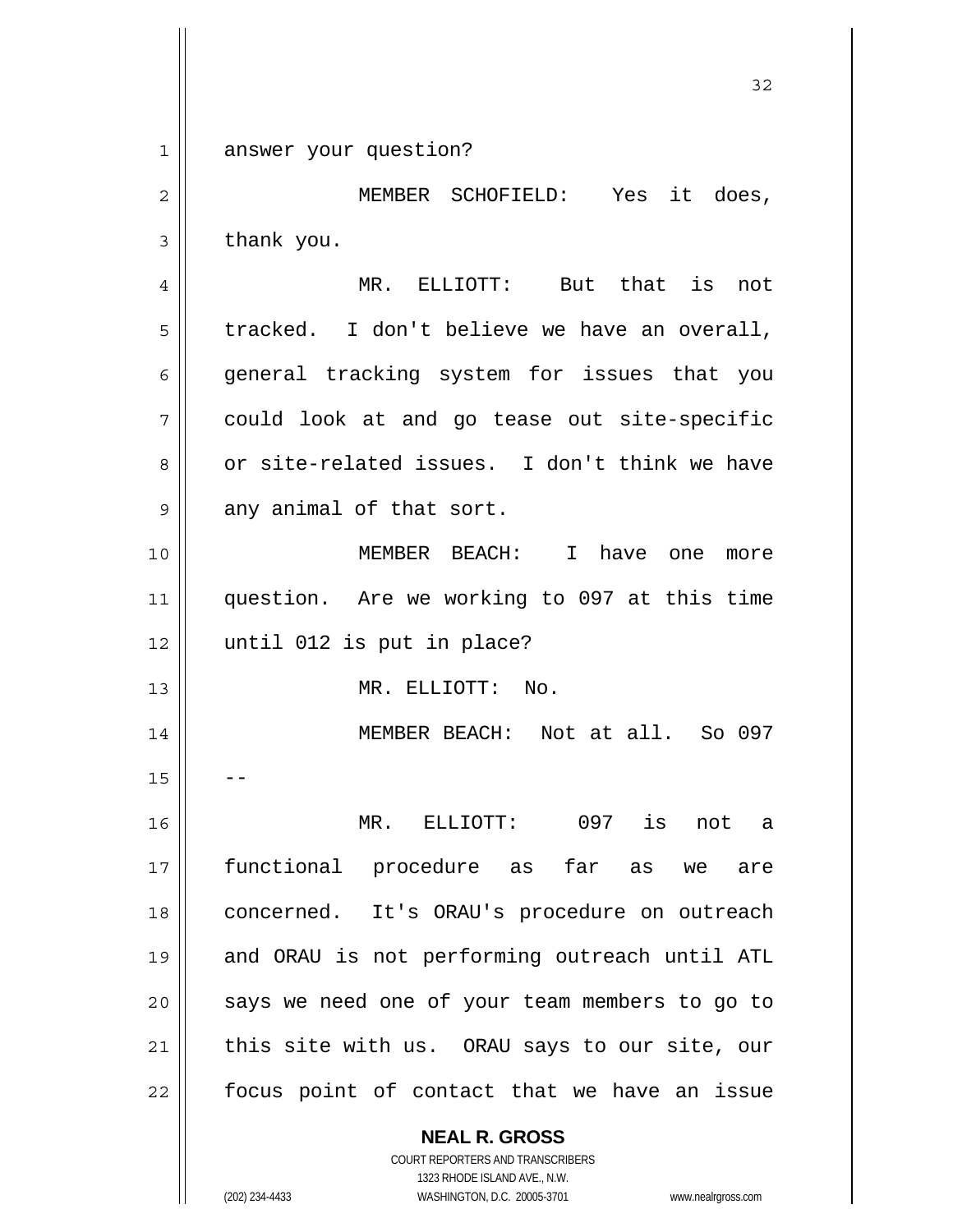**NEAL R. GROSS** COURT REPORTERS AND TRANSCRIBERS 1323 RHODE ISLAND AVE., N.W. 1 we want to address. We think we can talk to a  $2 \parallel$  few workers and we can get it addressed. ATL  $3 \parallel$  is engaged and we go talk to them. 4 MEMBER BEACH: I just wanted to 5 | make sure I understood that all the reading I  $6 \parallel$  did was for naught. 7 MR. ELLIOTT: I'm sorry. 8 MEMBER BEACH: 012, has anybody has 9 SC&A seen 012? 10 MR. ELLIOTT: No. 11 || MEMBER BEACH: How soon? 12 MR. ELLIOTT: It is a pre-13 decisional document until we say it is final 14 || and it is forthcoming. 15 MEMBER BEACH: How soon? 16 MR. ELLIOTT: I said it is in the 17 final stages of review meaning we have some 18 | comments yet to address and incorporate. 19 MR. HINNEFELD: I think we are 20 determining accuracy of the resolution. So we 21 commented. We now have the resolution of the 22 || comments and it is in our shop. It has just

33

(202) 234-4433 WASHINGTON, D.C. 20005-3701 www.nealrgross.com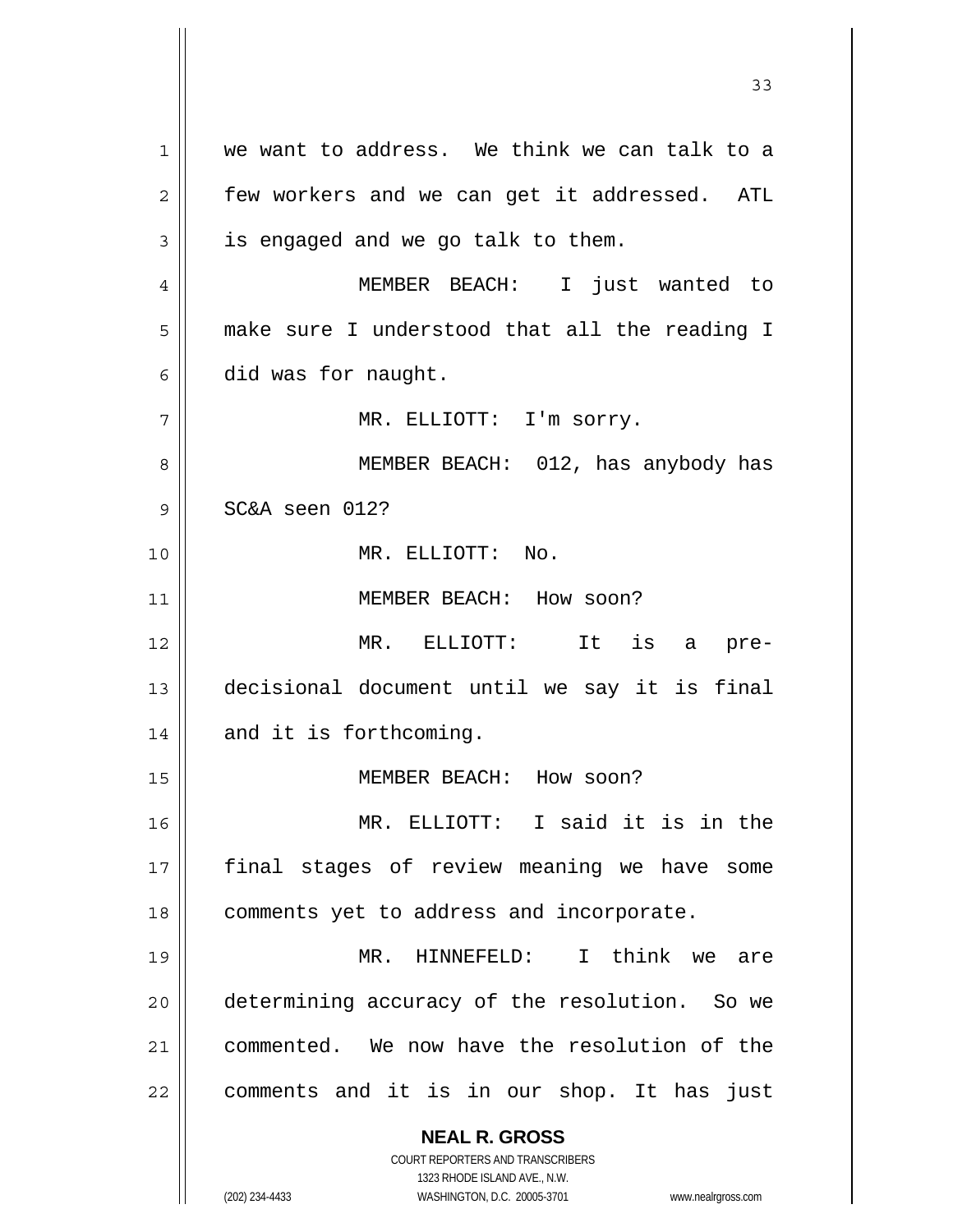1 || gotten back to our shop to determine the  $2 \parallel$  adequacy of resolution. That's where it is.  $3 \parallel$  So if the resolutions are adequate, it will be  $4 \parallel$  short, a shorter time. If not then it will be  $5$  | another cycle to the contractor. 6 MS. BREYER: Will this work group  $7 \parallel$  get that or will it go to procedures, that's 8 || my next question. 9 MR. ELLIOTT: We'll let the board 10 || know that it has been issued and implemented. 11 At the same time a lot of this is common 12 || sense and we've been trying to do the common 13 || sense approach here with these outreach 14 efforts. So our description of what we're 15 doing shouldn't be much different than what 16 you read in this document. But yes, we'll 17 || notify the board and the board will then make 18 a decision on which work group it goes 19 | through.

20 MEMBER BEACH: Larry, part of it is 21 common sense but the other part is giving 22 || access to the comments that are raised and

> **NEAL R. GROSS** COURT REPORTERS AND TRANSCRIBERS 1323 RHODE ISLAND AVE., N.W. (202) 234-4433 WASHINGTON, D.C. 20005-3701 www.nealrgross.com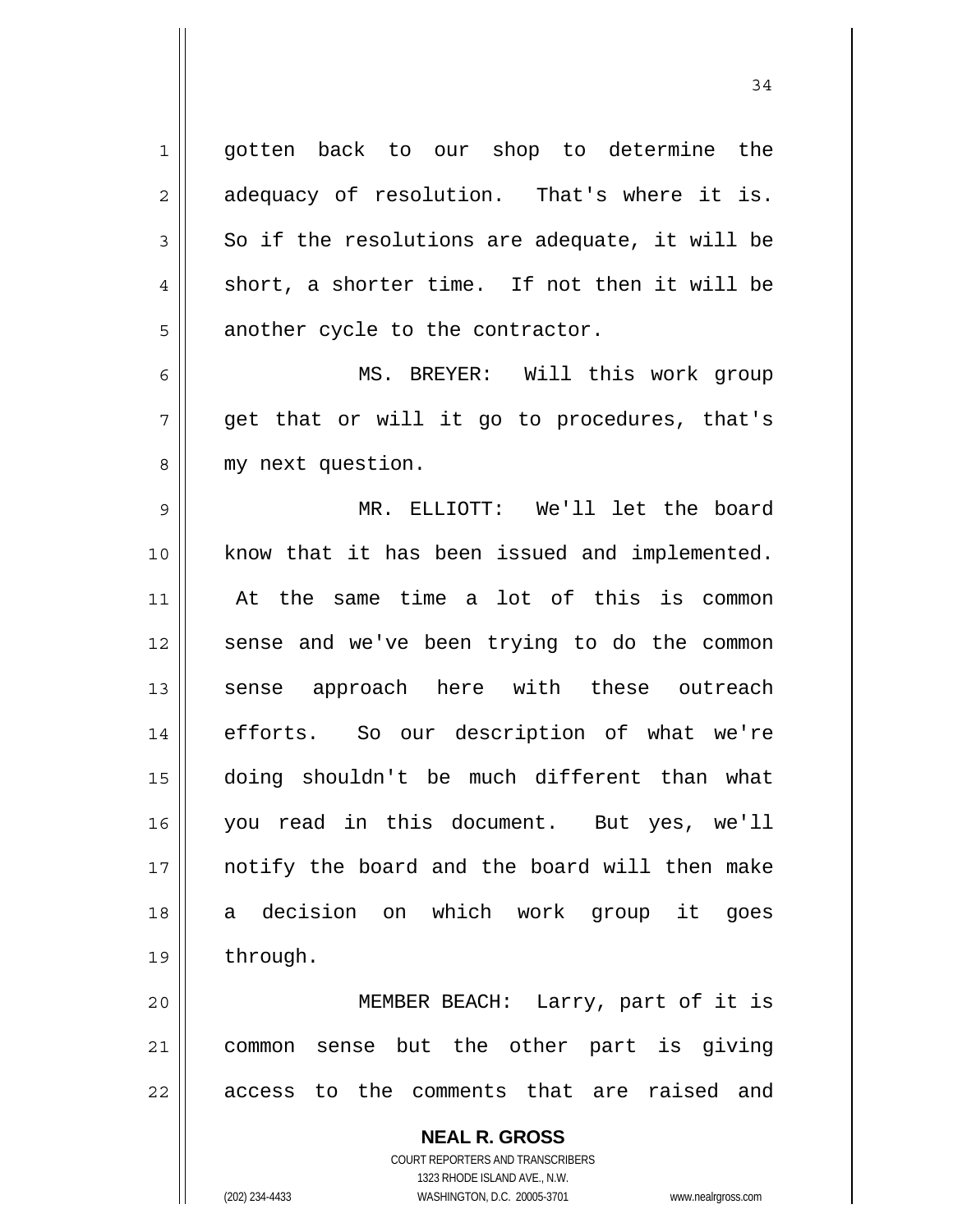| 1              | what's happening to those comments. WISPER,   |
|----------------|-----------------------------------------------|
| $\overline{2}$ | we could go online up until 2006 and see      |
| 3              | NIOSH's comments to the claimant. That is     |
| 4              | missing now, in a lot of cases.               |
| 5              | MR. ELLIOTT: I don't think WISPER             |
| 6              | would show what our comments to claimants     |
| 7              | were.                                         |
| 8              | MR. HINNEFELD: We<br>had<br>some              |
| 9              | responses.                                    |
| 10             | MEMBER BEACH: Some responses. But             |
| 11             | I'm saying that's all we had. Now I wouldn't  |
| 12             | know where to go look for some of that stuff. |
| 13             |                                               |
| 14             | MR. ELLIOTT: You will be able to              |
| 15             | see what we are doing in this new database.   |
| 16             | MEMBER BEACH: Yes.                            |
| 17             | ROBERTSON-DEMERS: This is<br>MS.              |
| 18             | Kathy Demers. You said that part of your      |
| 19             | outreach was more individual or small focus   |
| 20             | groups discussions. Now is that going to be   |
| 21             | included in the OCAS 012 procedure or is that |
| 22             | going to be included elsewhere?               |
|                | <b>NEAL R. GROSS</b>                          |

 COURT REPORTERS AND TRANSCRIBERS 1323 RHODE ISLAND AVE., N.W.

 $\prod$ 

(202) 234-4433 WASHINGTON, D.C. 20005-3701 www.nealrgross.com

<u>35</u>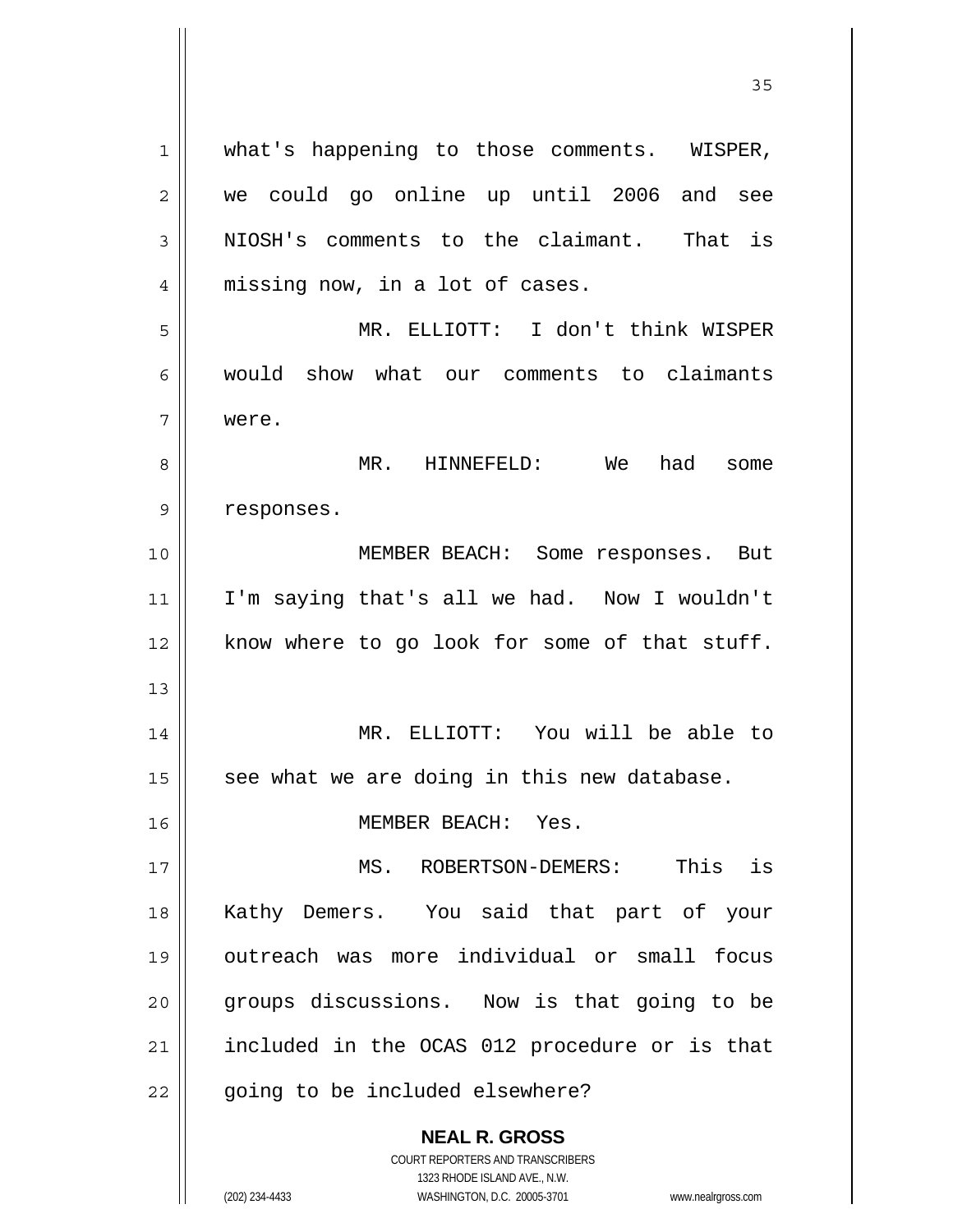1 MR. JOHNSON: Yes, it is in the 2 | procedure.

3 || MS. ROBERTSON-DEMERS: Okay.

<u>36 and 36</u>

4 MR. MAURO: This is John Mauro. I  $5 \parallel$  have a brief follow-up question that relates  $6 \parallel$  to the matter that you just mentioned that 7 || Phil raised. I noticed that very often an 8 || interested party, I won't name any names I  $9 \parallel$  quess with the Privacy Act issue, but a matter 10 would come in with a whole series of concerns, 11 questions, new information, commentaries and 12 very often I would be copied on it or it would 13 || be provided to me. I know eventually Larry, a 14 || lot of this material if not all of this 15 material reaches your desk. And I have seen 16 || on many occasions where you have prepared on 17 || several sites, including Bethlehem Steel and 18 || some interested parties, Divide Pesticide 19 comes to mind, perhaps Blocksman. I'm not 20 || sure -- GSI. You would prepare a written 21 || response to those letters and I appreciate you 22 || do copy me on those responses and I noticed

 **NEAL R. GROSS**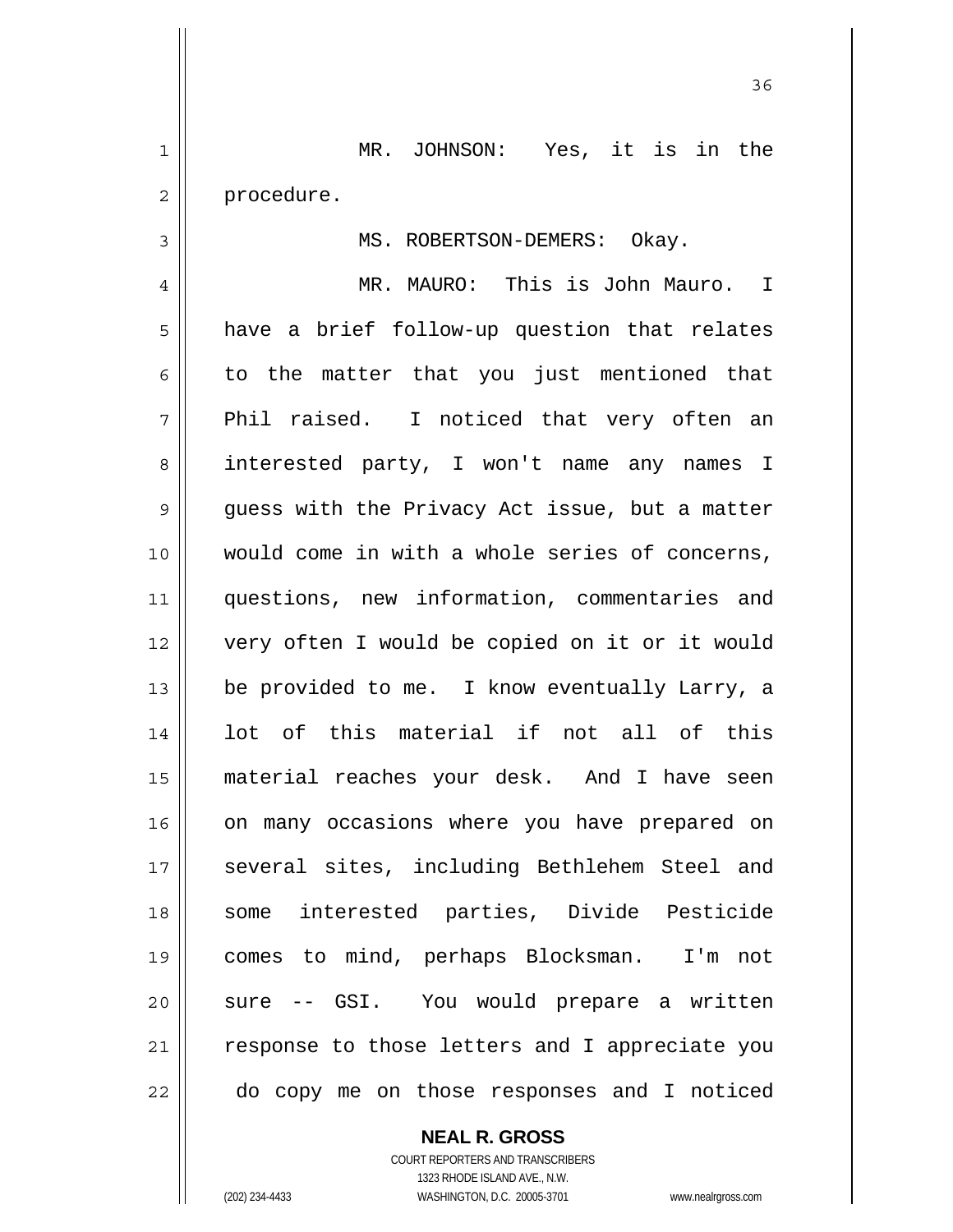1 also many board members. So I do notice that  $2 \parallel$  this living interaction that goes on related  $3 \parallel$  to certain matters for the different sites. 4 || There is paperwork, electronically anyway, 5 || that I observe and I think some board members  $6$  observed but the totality of that material  $7 \parallel$  though that is not right now maintained in a  $8 \parallel$  place, a dedicated site where all of this type  $9 \parallel$  of interaction can be recovered so to speak. 10 MR. ELLIOTT: It's maintained in 11 || our controlled correspondence system, another 12 application system, tracking system, where a 13 || correspondence comes in and it is given a 14 || control number and we provide a suspense date 15 for a reply to be prepared and a reply is 16 || issued. Generally the people who are engaged 17 at the site on a specific issue are charged 18 with developing the response in that control 19 reply and so they would be blind-copied and 20 || those blind copies of the response and the 21 || original set of, the incoming questions or 22 || issues would also be housed in the files of

 **NEAL R. GROSS**

 COURT REPORTERS AND TRANSCRIBERS 1323 RHODE ISLAND AVE., N.W. (202) 234-4433 WASHINGTON, D.C. 20005-3701 www.nealrgross.com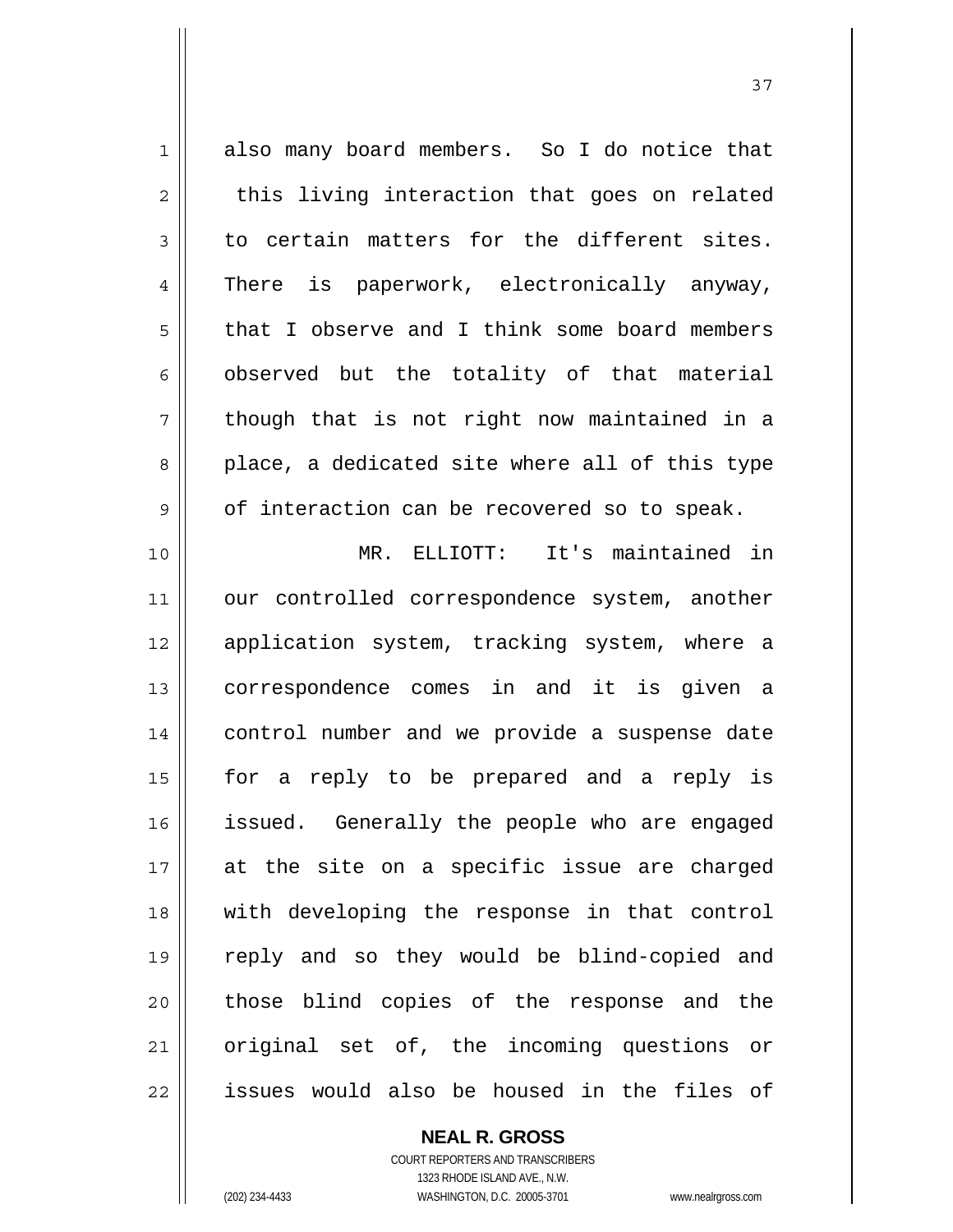**NEAL R. GROSS** COURT REPORTERS AND TRANSCRIBERS 1323 RHODE ISLAND AVE., N.W. (202) 234-4433 WASHINGTON, D.C. 20005-3701 www.nealrgross.com 1 || that particular team member. They should be  $2 \parallel$  shared in the site research database folder if 3 appropriate. So if you go to like Bethlehem 4 || Steel, you would see and you talk with our 5 | controlled correspondence folks, they would be  $6 \parallel$  able to show you the Bethlehem Steel responses 7 to Mr. Walker. 8 MR. MAURO: Okay. 9 || MR. ELLIOTT: And if you then talk 10 to, go to our Bethlehem Steel site research 11 || database folder and talk to Mr. Glover, Mr. 12 Glover could probably point out the same 13 | correspondence. 14 MR. ZEITOUN: So, with the control 15 || system includes the incoming questions plus 16 | your responses. 17 || **MR. ELLIOTT:** Yes. That's good. 18 MR. MAURO: I have another 19 question. 20 MR. ELLIOTT: That's only if 21 | somebody writes me. 22 MR. ZEITOUN: Yes.

<u>38</u>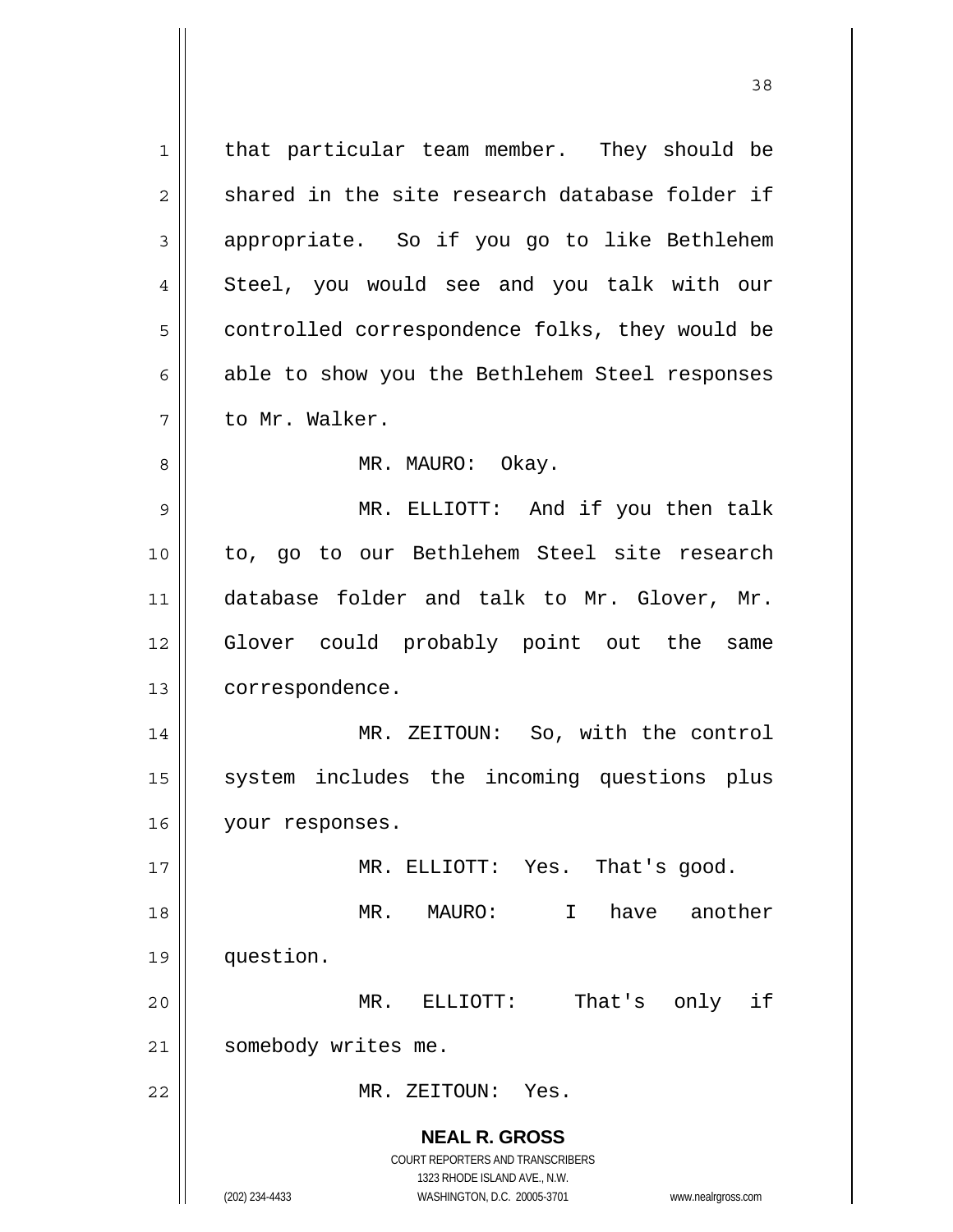**NEAL R. GROSS** COURT REPORTERS AND TRANSCRIBERS 1323 RHODE ISLAND AVE., N.W. (202) 234-4433 WASHINGTON, D.C. 20005-3701 www.nealrgross.com 1 MR. ELLIOTT: And says you've not 2 answered these questions or these are the  $3 \parallel$  concerns I have. And that doesn't include e-4 mail. That's formal -- 5 || MR. ZEITOUN: Correspondence. 6 MR. ELLIOTT: That's formal 7 correspondence. 8 MR. ZEITOUN: Back and forth. 9 MR. ELLIOTT: Control system, yes. 10 || MR. MAURO: Okay. 11 || MR. ELLIOTT: E-mail inquiries that 12 | come in to us are forwarded to the appropriate 13 || technical staff for response and so there's an  $14$  | e-mail interaction that happens at that level. 15 || MR. ZEITOUN: Yes. 16 MR. ELLIOTT: And they would have  $17$  | to keep those. If it is regarding a petition,  $18$  a site class, they would go into, it would be 19 logged, copies of those e-mails would be 20 || logged into that site profile or that SEC 21 petition. 22 MS. ROBERTSON-DEMERS: Can I give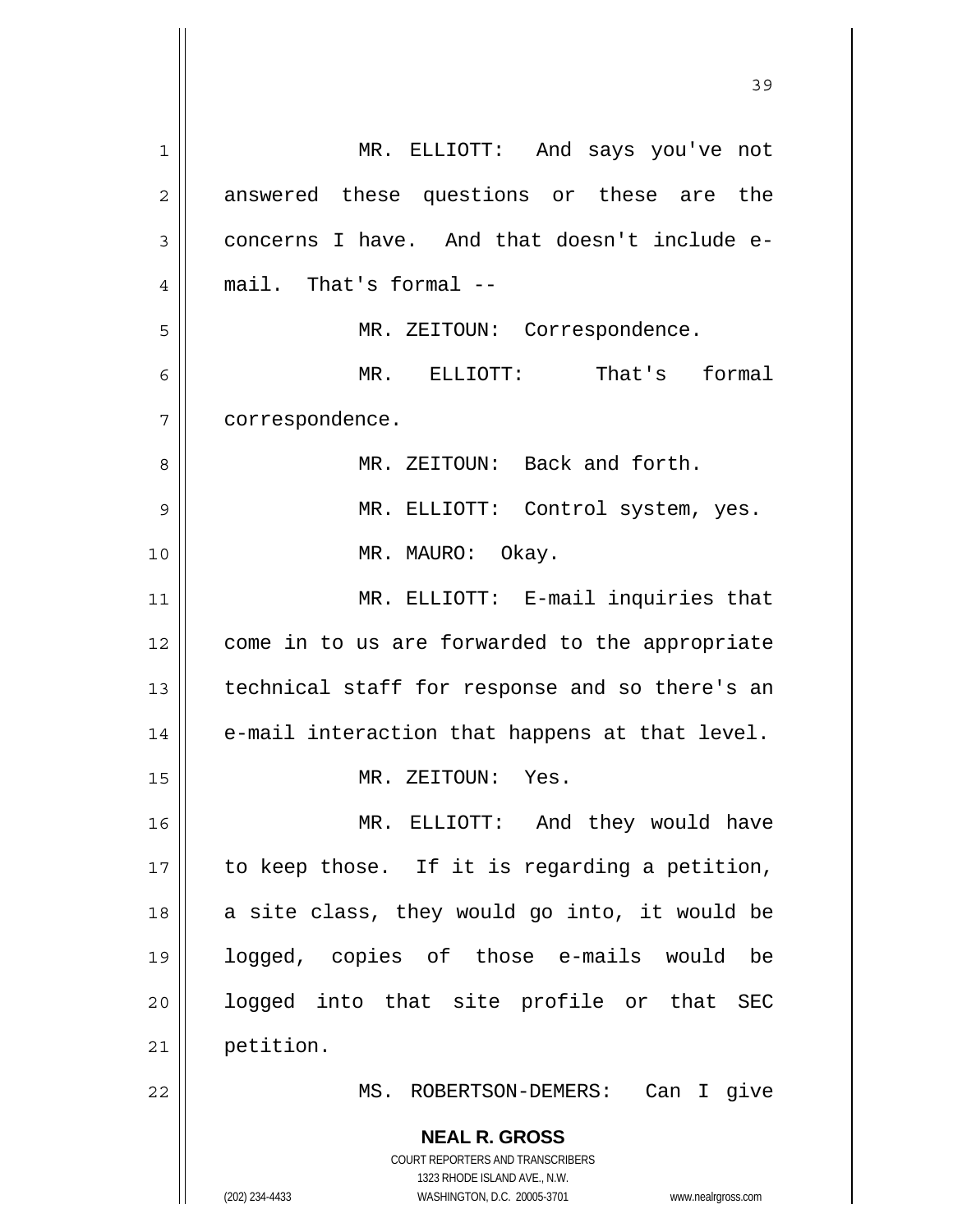1 || you an example and maybe you can tell me if it 2 || is going to fit into the procedure? Out at 3 Hanford ORAU and NIOSH have been doing a lot 4 of one-on-one interviews related to the PFP 5 facility with, you know, either -- well one- $6 \parallel$  on-one or with two or three people. Now is 7 | that considered outreach?

MR. HINNEFELD: I don't know that we would call that outreach in the sense that we typically define it and write procedures for it. We almost always interview people when we're writing a site profile or revising or determining whether a site profile is 14 || appropriate which is what we are doing at Hanford. And in that instance we would 16 | document the interviews in the way we normally document interviews and then go in the SRDB 18 and be part of the evidence. The reason we have the interview and you document it is because it is going to tell you something you want to use so you document it and put it in 22 || just as you do with your interviews. You

> **NEAL R. GROSS** COURT REPORTERS AND TRANSCRIBERS 1323 RHODE ISLAND AVE., N.W.

(202) 234-4433 WASHINGTON, D.C. 20005-3701 www.nealrgross.com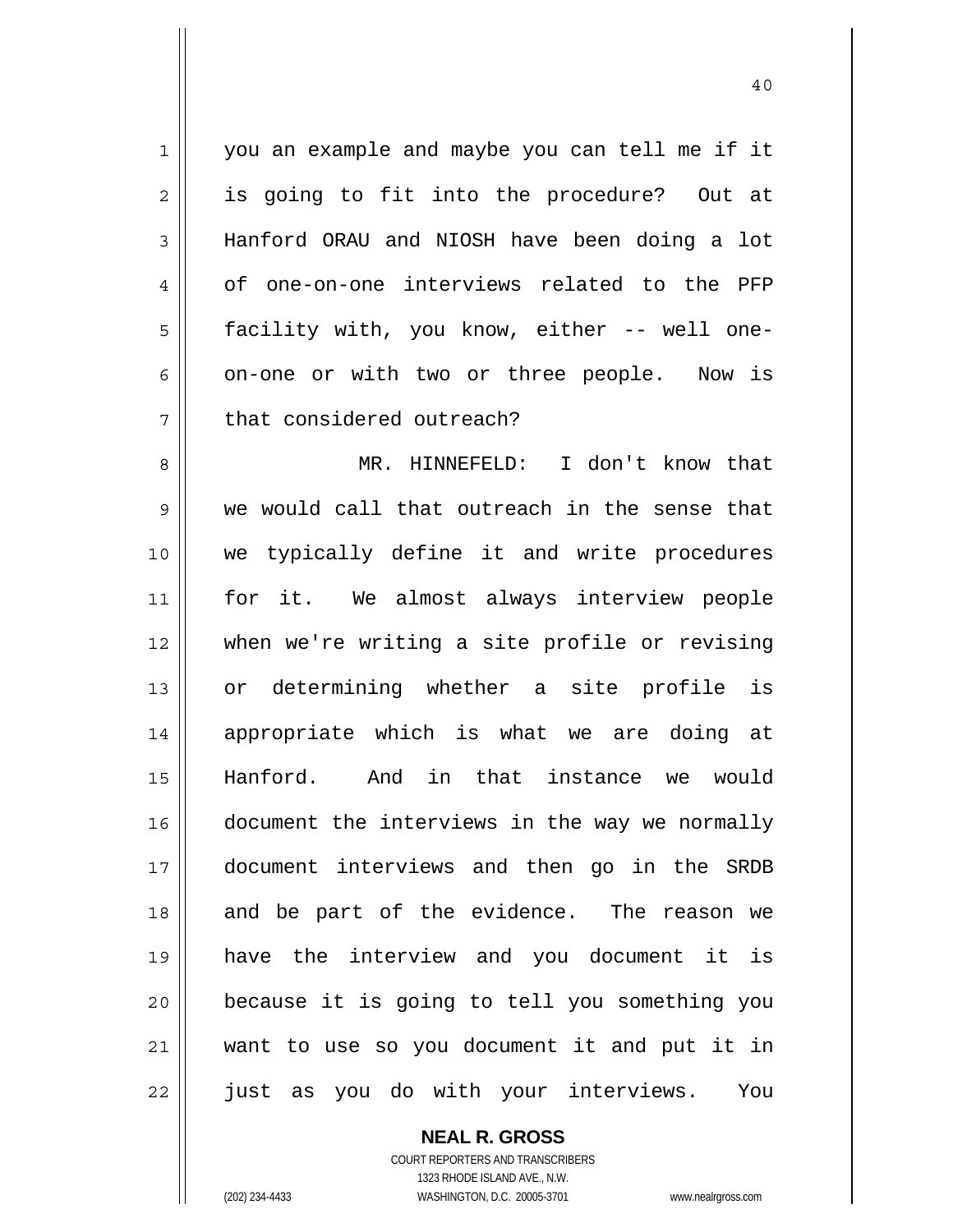1 document the interviews and then put them in  $2 \parallel$  the same system of record. That I don't think  $3 \parallel$  would -- we don't normally think of that or 4 || have not historically thought of that as 5 || outreach and therefore covered under the  $6 \parallel$  outreach procedure.

7 || MS. ROBERTSON-DEMERS: Okay.

MR. HINNEFELD: I might just say 9 || one other thing about communications from claimant. It might be worth remembering and 11 || maybe not, maybe I should keep my mouth shut. Not every communication from a claimant warrants further investigation. There are a lot of communications from claimants with questions that can be answered with the investigation that has been to date. And so not every communication from a claimant 18 || requires, raises issues that are not suitably addressed. The key element is are we suitably 20 || capturing those and making sure the report or the work that's going on about that site is || addressing the issue. And one other thing to

> **NEAL R. GROSS** COURT REPORTERS AND TRANSCRIBERS

> > 1323 RHODE ISLAND AVE., N.W.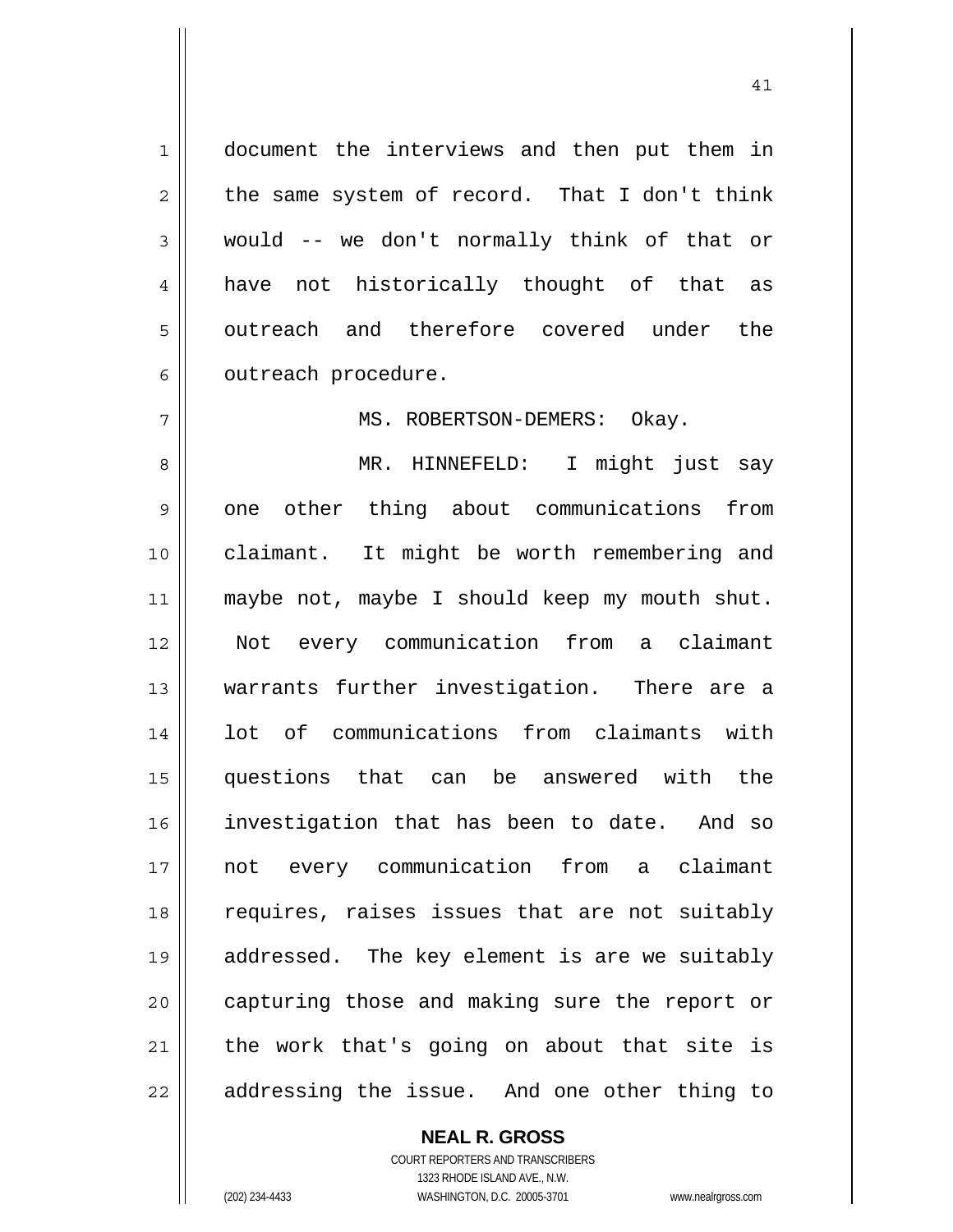1 || recall, most of the communication, 2 || particularly the technical communication about  $3 \parallel$  SEC classes or site profiles, most of the non-4 claim specific communication occurs when the 5 debate is ongoing. In other words we have 6 written a product and typically it has a SC&A  $7$   $\parallel$  review and the board is considering it which 8 can be as we all know a fairly extensive 9 period of time when the debate is open. And 10 during that time all this information can be 11 readily assimilated into the debate and 12 || weighed against the issues that are already on 13 the table and it could be supportive of 14 || existing issues or it could be new. So, you 15 || know a lot of this occurs in sort of an open 16 debate kind of issue and a lot of the 17 communication we receive about sites occurs 18 during that time period.

MR. ELLIOTT: A very important point that he makes to you that for example, 21 || since [identifying information redacted] name || has been raised, a lot of what [identifying

> **NEAL R. GROSS** COURT REPORTERS AND TRANSCRIBERS 1323 RHODE ISLAND AVE., N.W. (202) 234-4433 WASHINGTON, D.C. 20005-3701 www.nealrgross.com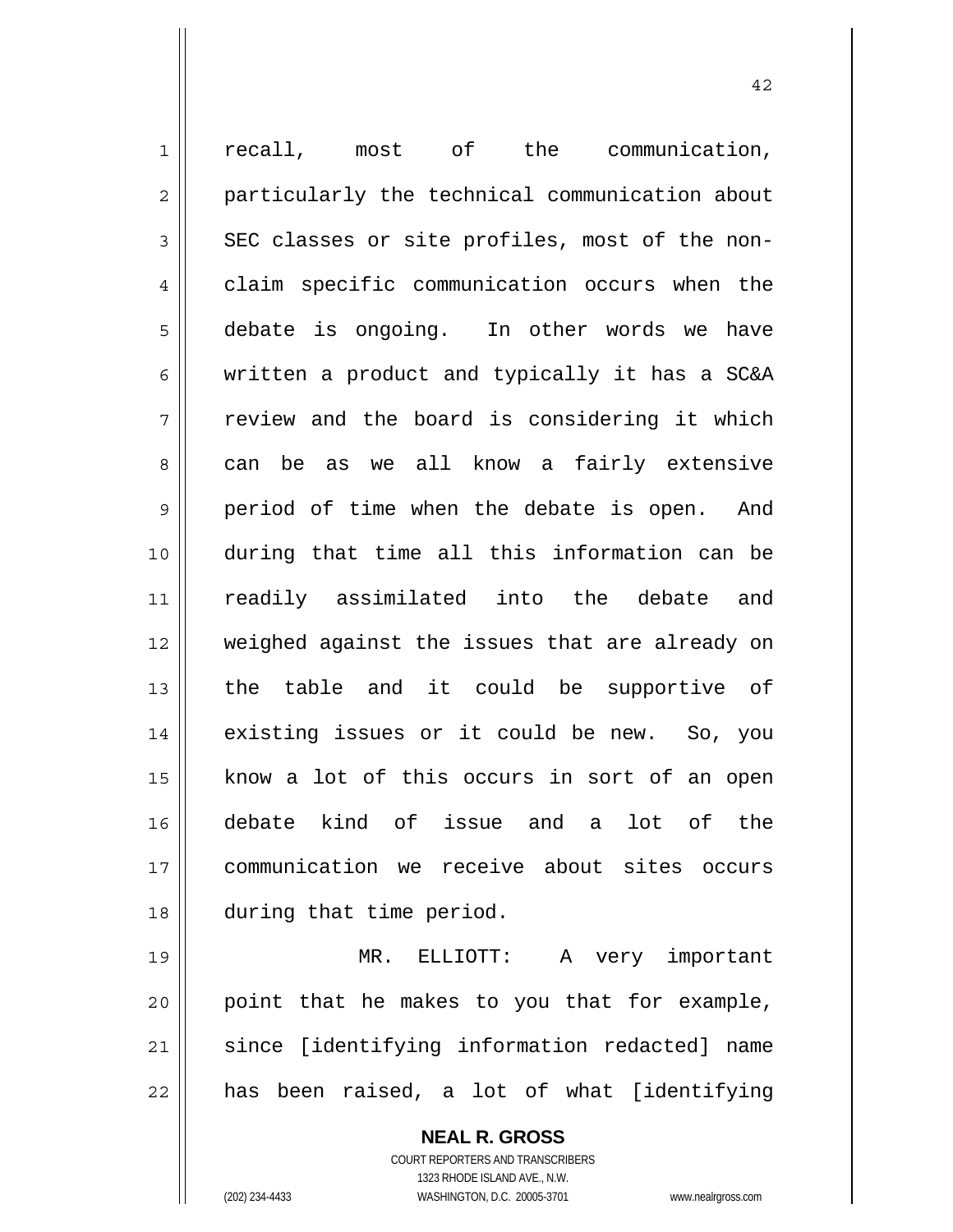1 || information redacted] has provided of late, 2 || you won't find any specific responses from us  $3 \parallel$  to it. However, in certain situations that 4 [identifying information redacted] has raised 5 an issue or concern you'll find a specific 6 response. So, we have taken some discretion  $7 \parallel$  as to when and where we engage during the 8 | debate period. 9 MR. ZEITOUN: But you close the 10 loop -- I'm using the same [identifying 11 || information redacted] now. You close the loop 12 | of [identifying information redacted] saying I 13  $\parallel$  am not going to address this or this issue has 14 been addressed before. 15 || MR. ELLIOTT: Yes. 16 MR. ZEITOUN: That's excellent. 17 || MR. ELLIOTT: We have tried, yes. 18 MR. ZEITOUN: I'm just using this 19 because sometimes you know the question 20 doesn't get the responses and the person 21 | outside doesn't know what you are doing about  $22$  || that. And he is waiting for it. But if you

> **NEAL R. GROSS** COURT REPORTERS AND TRANSCRIBERS

> > 1323 RHODE ISLAND AVE., N.W.

(202) 234-4433 WASHINGTON, D.C. 20005-3701 www.nealrgross.com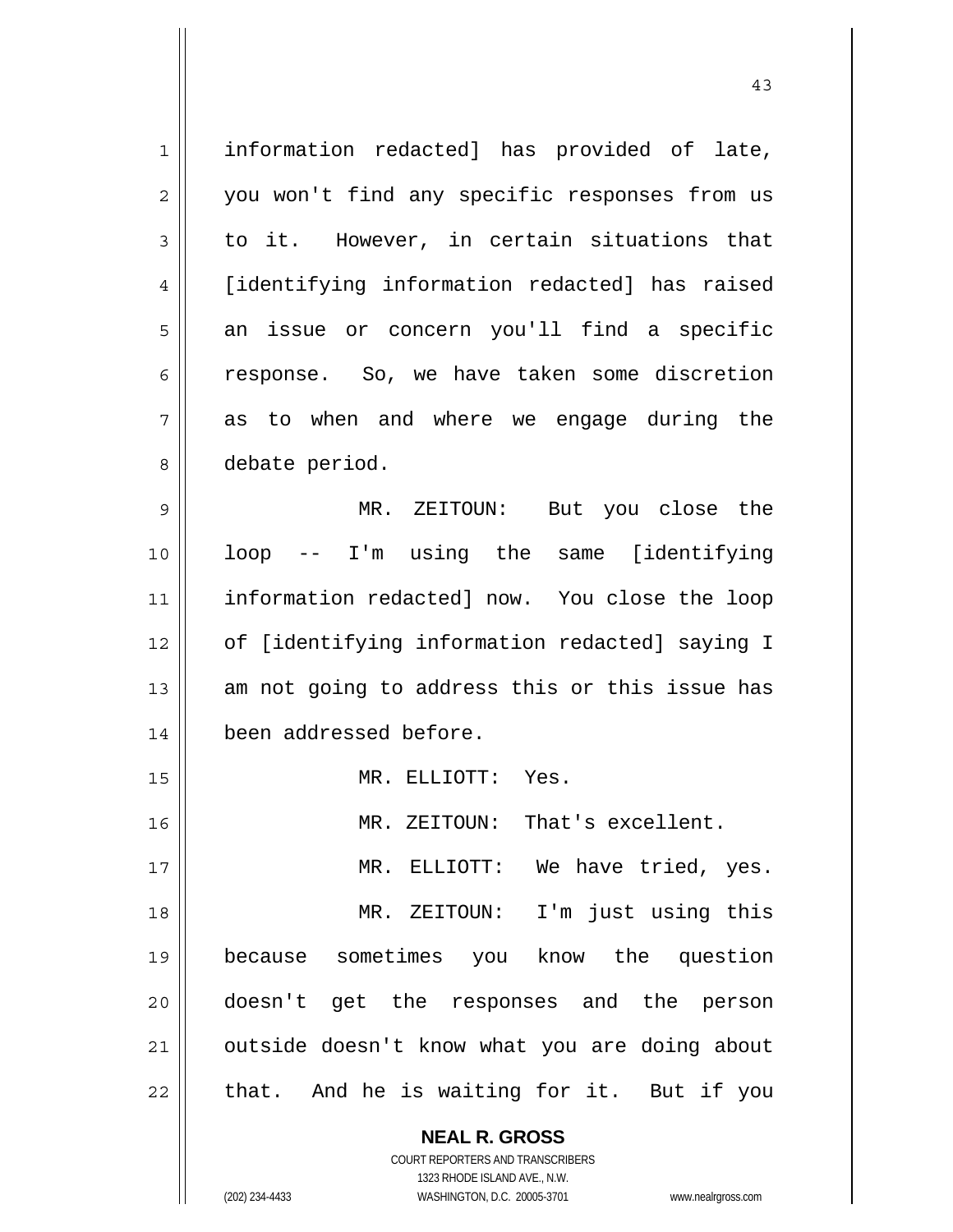**NEAL R. GROSS** COURT REPORTERS AND TRANSCRIBERS 1323 RHODE ISLAND AVE., N.W. 1 | close the loop that's a good approach. 2 MR. ELLIOTT: You know, in those  $3 \parallel$  kinds of situations we take deliberate steps  $4 \parallel$  to try to focus what the issue or issues are. 5 | Narrow as best we can with that person what 6 || is trying to be raised and how we can best 7 | answer it. 8 MR. ZEITOUN: Yes. 9 MR. ELLIOTT: To their 10 || satisfaction. You are always successful. 11 MR. ZEITOUN: But at least you are 12 | closing the loop 13 MR. ELLIOTT: We are not leaving 14 || him high hanging there. 15 MR. ZEITOUN: I have another 16 question on the procedure 012. Is that going 17 to take into consideration some of the 18 comments that SC&A and the board has made on 19 097? 20 MR. HINNEFELD: That was -- yes. 21 MR. ZEITOUN: Because some of the  $22$  || issues were raised, okay.

44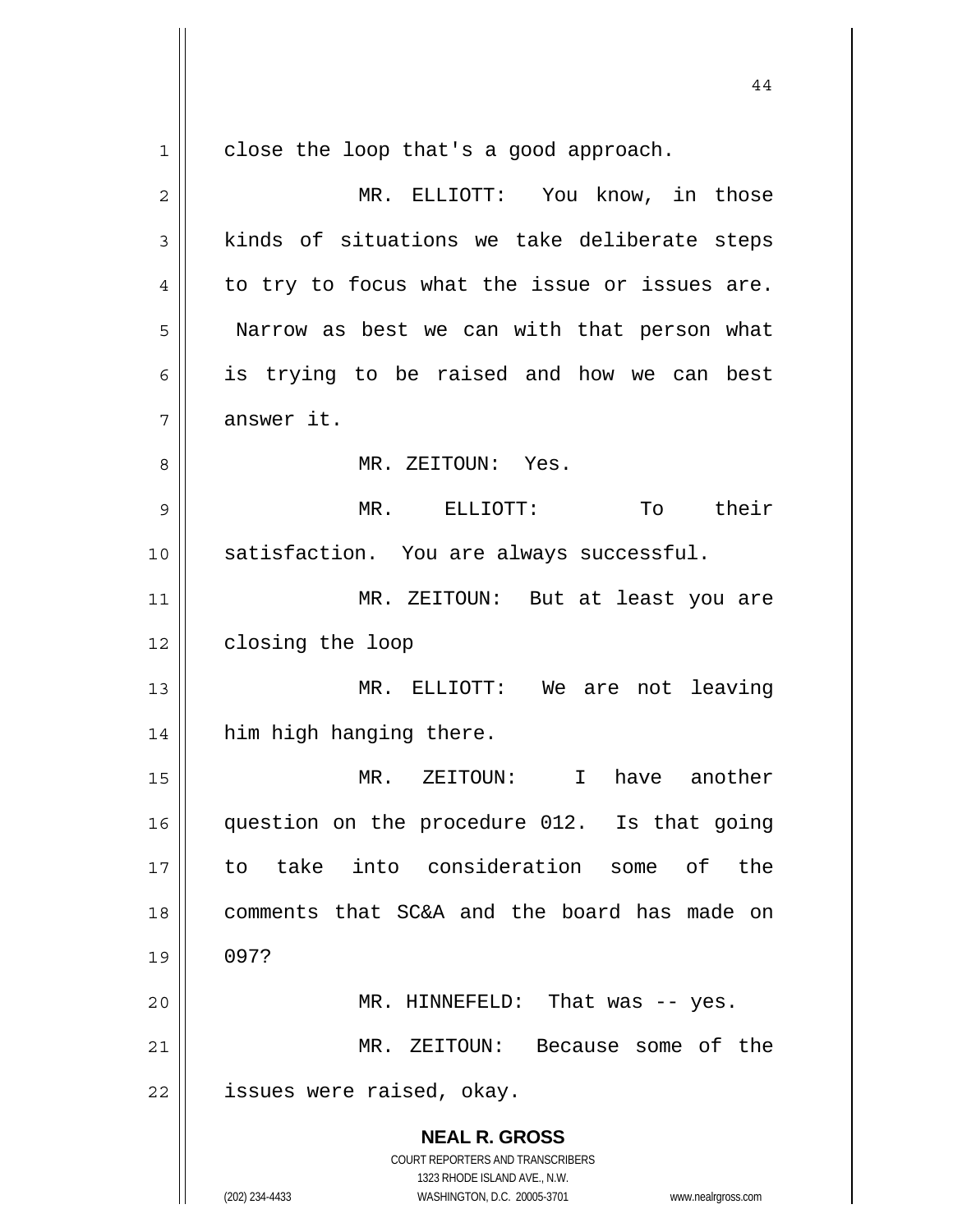**NEAL R. GROSS** COURT REPORTERS AND TRANSCRIBERS 1323 RHODE ISLAND AVE., N.W. (202) 234-4433 WASHINGTON, D.C. 20005-3701 www.nealrgross.com MR. ELLIOTT: I don't think it was wasted time. MR. ZEITOUN: No, no. MR. ELLIOTT: It was a starting 5 || point because of the touchstone of what at  $6 \parallel$  that point in was thought to be necessary to conduct this kind of work. MR. HINNEFELD: And if I am not mistaken the findings from 097 are captured in the procedures tracking database. Do you remember for sure Wanda? MEMBER MUNN: The findings are in 13 || fact captured and as a matter of fact this conversation is of great interest to me because this procedure was scheduled in my mind to be on our meeting schedule later this month. MR. HINNEFELD: The end of the month. 20 || MEMBER MUNN: The questions that it was going to be proposed by me was are there 22 || going to be any responses to any of the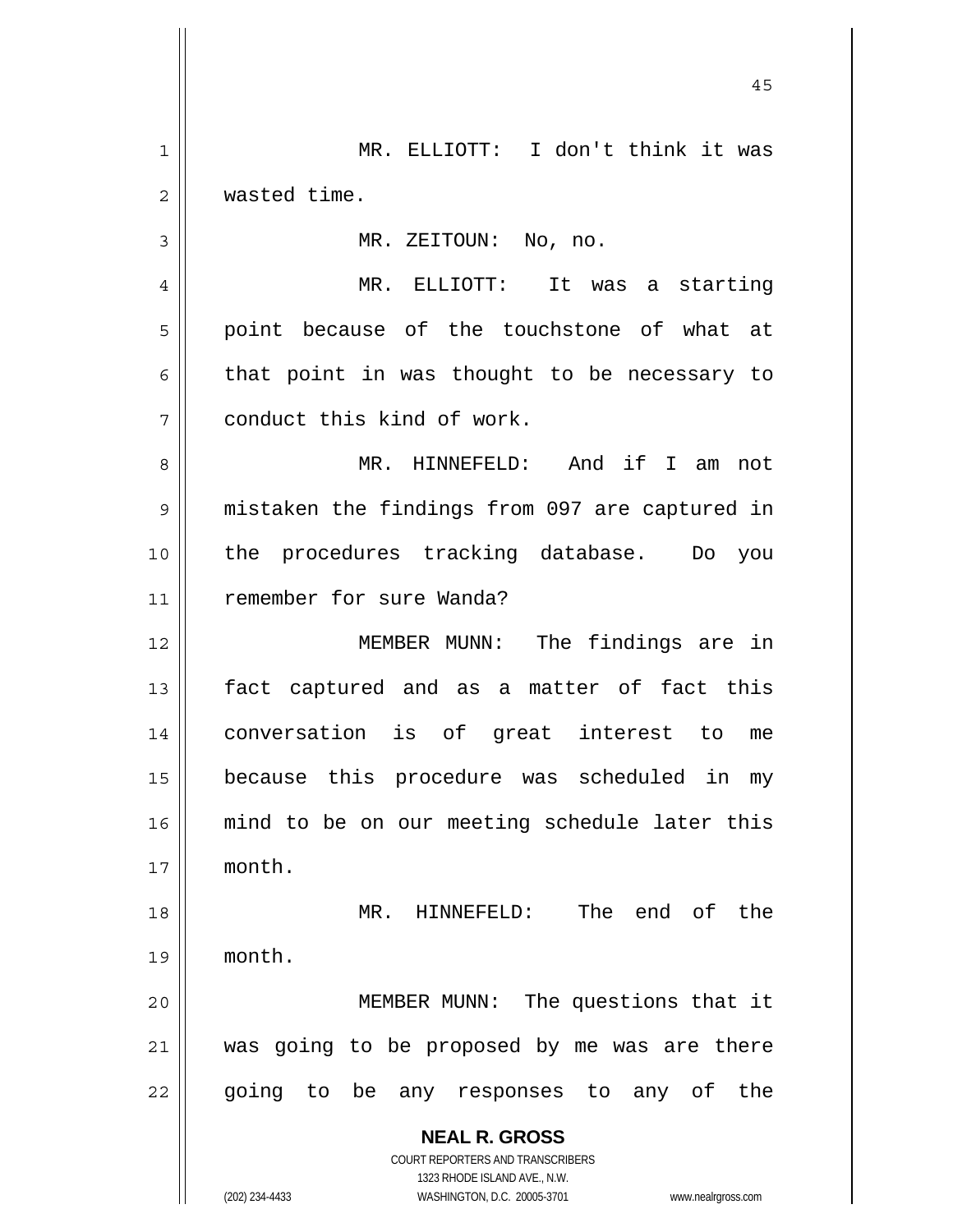**NEAL R. GROSS** COURT REPORTERS AND TRANSCRIBERS 1323 RHODE ISLAND AVE., N.W. (202) 234-4433 WASHINGTON, D.C. 20005-3701 www.nealrgross.com  $1 \parallel$  outstanding -- all of the outstanding open  $2 \parallel$  issues because we had that. 3 MR. ELLIOTT: We hope this will be 4 | responsive to some. 5 MR. HINNEFELD: Yes, what we will  $6 \parallel$  do is procedure 012 should be responsive,  $7 \parallel$  should be directly responsive to the comments. 8 || MEMBER MUNN: And if it is --9 MR. HINNEFELD: I suspect it will  $10$  | not be responsive to all of them. 11 || MEMBER MUNN: Well we can --12 MR. ELLIOTT: I'll say, some we 13 didn't accept, you know. That's our 14 | prerogative and we should explain why we found  $15$  | them not to be suitable. 16 MEMBER BEACH: Can you enlighten  $17 \parallel \text{us?}$ 18 || MR. ELLIOTT: It's not ready for my 19 signature and so I'm not in the process yet. 20 When I see it, if I'm unhappy with it - I 21 won't sign it. 22 MR. HINNEFELD: One of them comes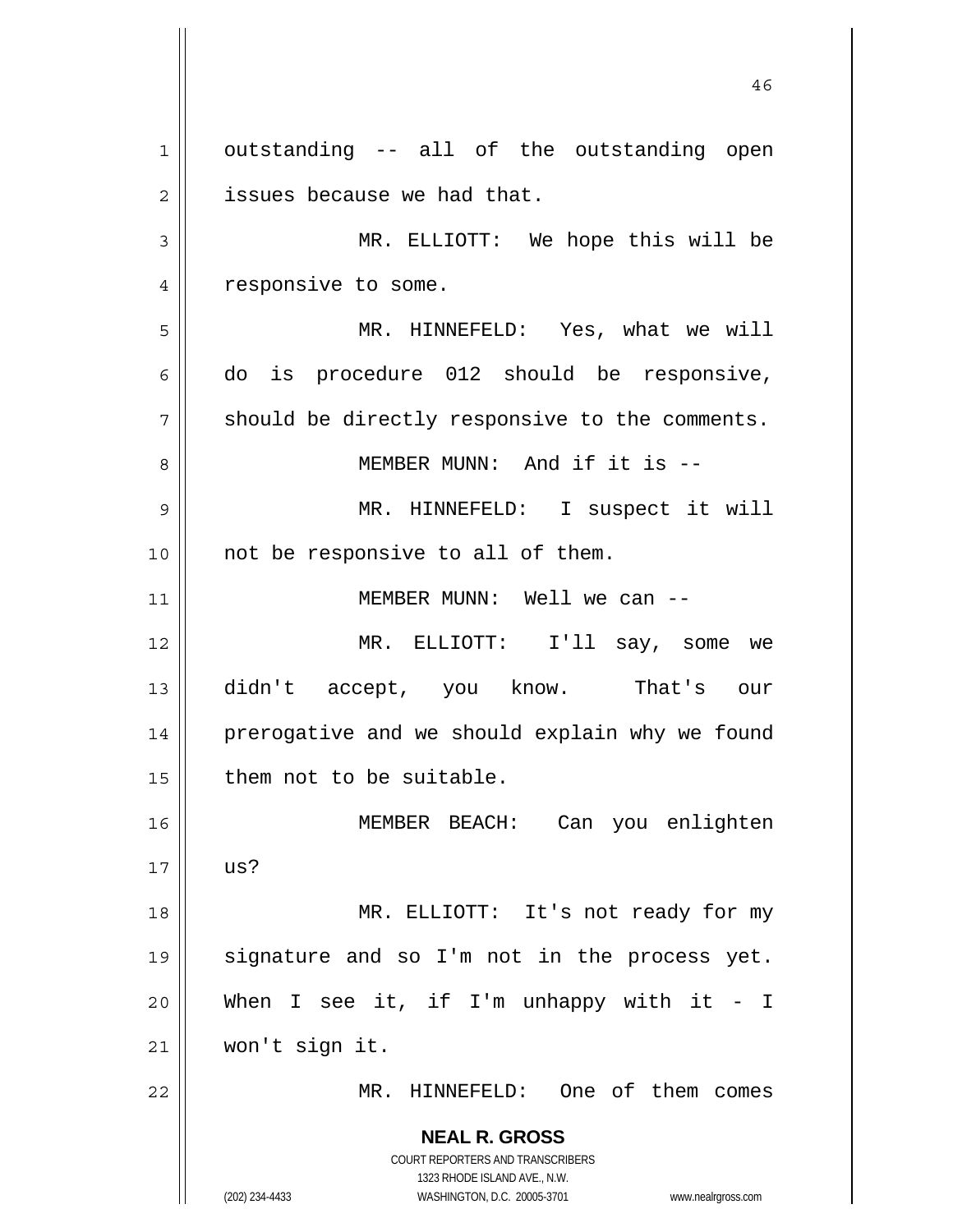$1 \parallel$  directly to mind.

| $\overline{2}$ | And<br>will<br>MEMBER<br>$MUNN$ :<br>we                                                                                                                         |
|----------------|-----------------------------------------------------------------------------------------------------------------------------------------------------------------|
| $\mathsf 3$    | anticipate that many of the responses to PROC-                                                                                                                  |
| 4              | 097 items, this will be addressed and the 012,                                                                                                                  |
| 5              | yes.                                                                                                                                                            |
| 6              | MR. ELLIOTT: Yes, conversations                                                                                                                                 |
| 7              | yet to come.                                                                                                                                                    |
| 8              | MR. HINNEFELD: One item comes to                                                                                                                                |
| 9              | mind.                                                                                                                                                           |
| 10             | MR. ELLIOTT: Go ahead. Go ahead.                                                                                                                                |
| 11             | You know more about it than I do.                                                                                                                               |
| 12             | MR. HINNEFELD: Barely. One of the                                                                                                                               |
| 13             | findings on PROC-097 is that the audio                                                                                                                          |
| 14             | recordings of the meetings should be retained                                                                                                                   |
| 15             | and we won't be doing it. Not going to                                                                                                                          |
| 16             | happen. There is no, see there is<br>no                                                                                                                         |
| 17             | transcript of that if you keep it. There is                                                                                                                     |
| 18             | no transcript of that and it very likely                                                                                                                        |
| 19             | includes privacy act information.                                                                                                                               |
| 20             | MEMBER MUNN: So.                                                                                                                                                |
| 21             | MR. HINNEFELD: So it were to, if                                                                                                                                |
| 22             | it were in order to be really available and                                                                                                                     |
|                | <b>NEAL R. GROSS</b><br>COURT REPORTERS AND TRANSCRIBERS<br>1323 RHODE ISLAND AVE., N.W.<br>(202) 234-4433<br>WASHINGTON, D.C. 20005-3701<br>www.nealrgross.com |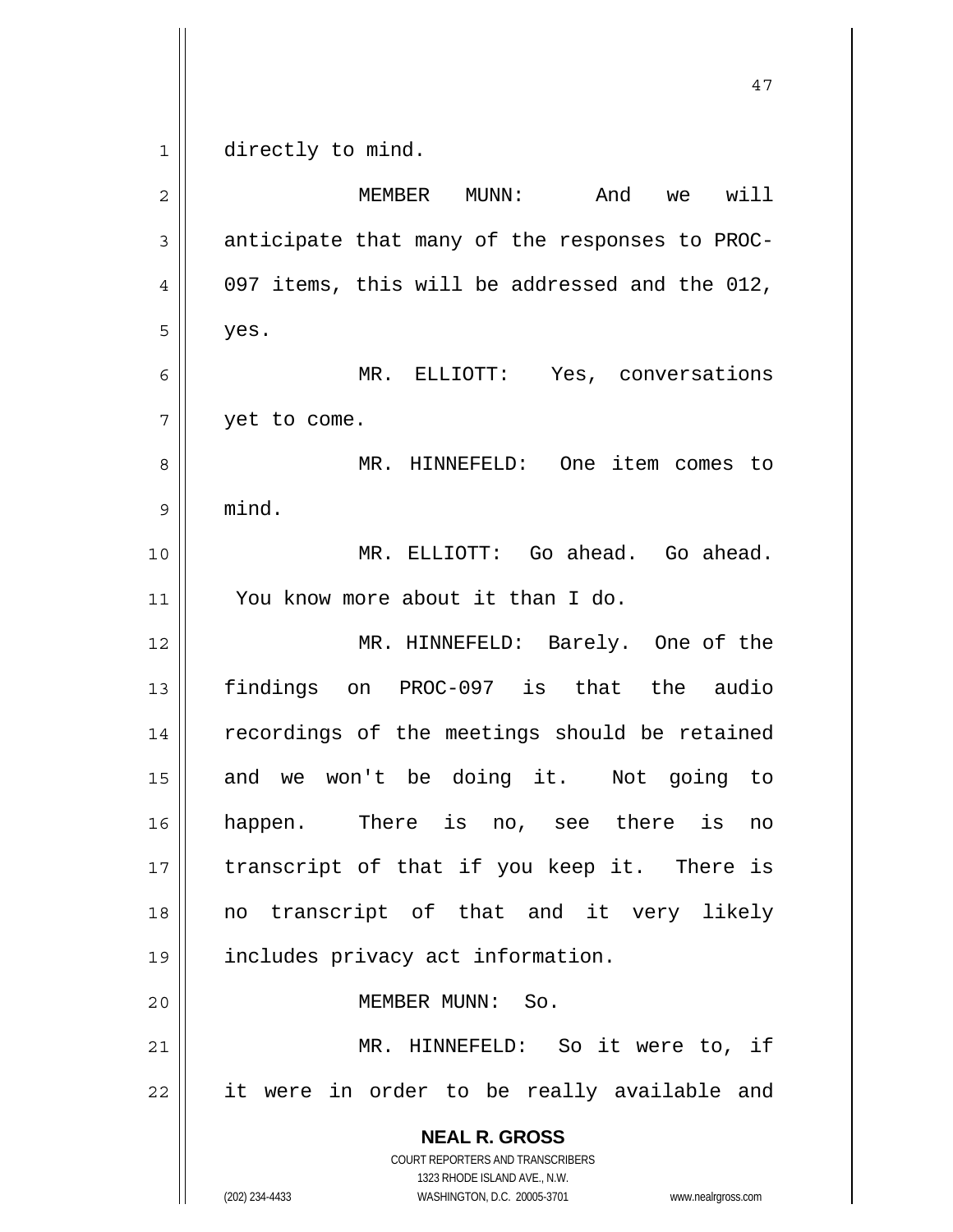$1 \parallel$  treated the way our records are treated, which 2 || means they are available for people to look at 3 if they ask for them, we would then need to  $4 \parallel$  transcribe all of those meetings. And then 5 a have a privacy act review of the transcript  $6 \parallel$  and review the transcripts. So for that 7 reason it has been decided they won't be 8 retained. They will be retained long enough 9 || to prepare the minutes. They are contract. 10 The contractor uses them as a tool to prepare 11 || the minutes, just like if I were at the 12 meeting and I were preparing the minutes, I 13 would not make a recording. I would write my 14 || notes and I would prepare the minutes from my 15 notes. The minutes then are available. The 16 || notes in my notebook are not. And so that's 17 what it would be is the audio recording, the 18 notes that the contractor will use to prepare 19 the minutes. That's one finding I know that 20 || will not be addressed. 21 MR. ZEITOUN: I will make one 22 || comment on that. Would you allow the

> **NEAL R. GROSS** COURT REPORTERS AND TRANSCRIBERS 1323 RHODE ISLAND AVE., N.W.

48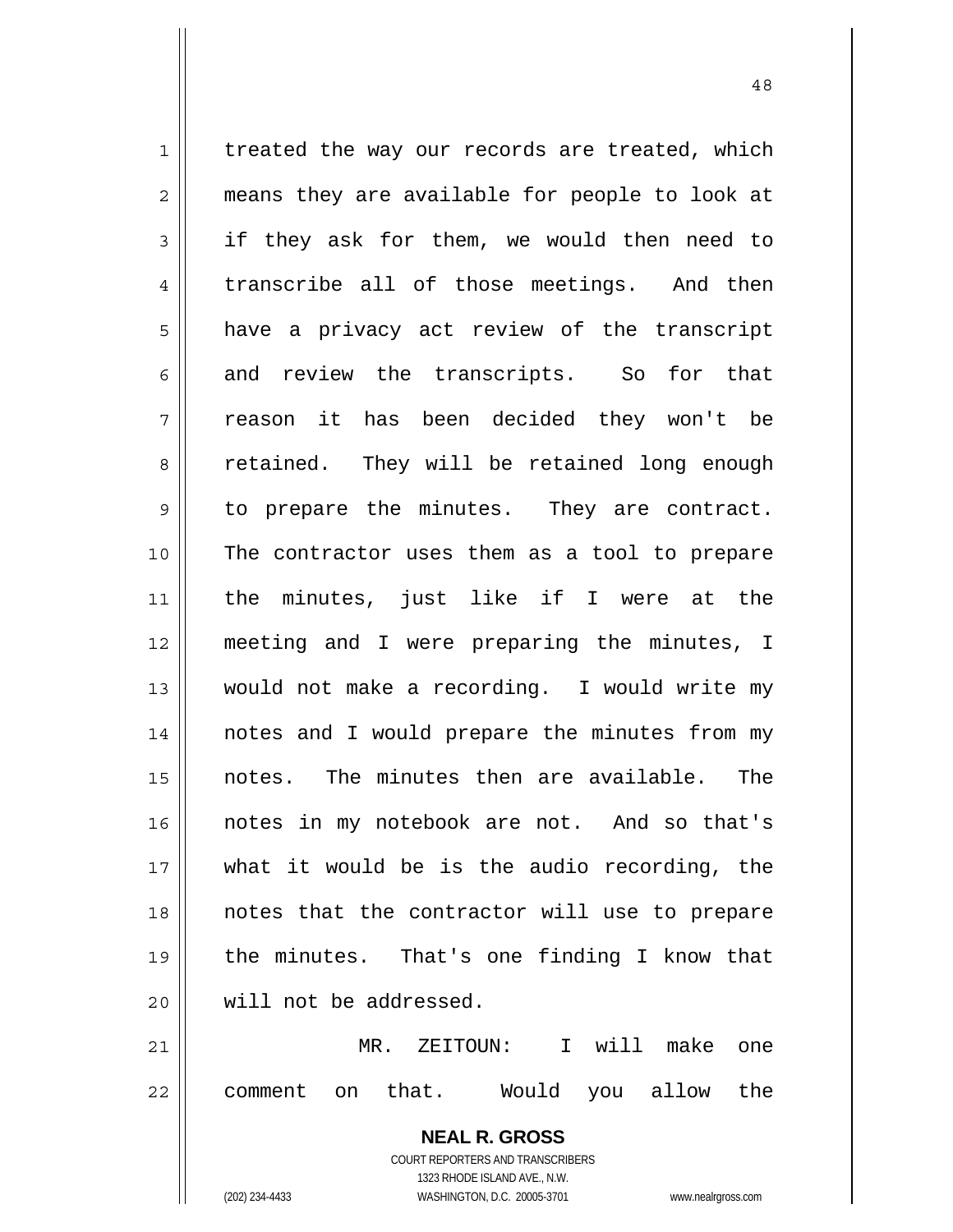**NEAL R. GROSS** COURT REPORTERS AND TRANSCRIBERS 1323 RHODE ISLAND AVE., N.W. (202) 234-4433 WASHINGTON, D.C. 20005-3701 www.nealrgross.com 49 1 || commentors that you took the minutes from to 2 | read for accuracy? 3 || MR. HINNEFELD: I think, I might 4 || need to discuss that with some other folks in 5 l the room. 6 MR. ZEITOUN: Because, you know, to  $7$  | read his summary notes --8 MR. HINNEFELD: Summary notes to be  $9$  || sure that  $-$ 10 MR. ZEITOUN: To reflect summary  $11$  minutes that you accurately reflect in his  $-$ 12 MR. HINNEFELD: We routinely 13 || provide, we routinely provide the summary 14 minutes to participants. Not necessarily 15 | every participant. 16 MR. ZEITOUN: Right, I understand. 17 || MR. HINNEFELD: But we do routinely 18 provide the summary minutes to participants, 19 yes. Yes, we do that. 20 MR. ZEITOUN: All right. 21 MR. ELLIOTT: There is another 22 || reason why. The recordings are used as a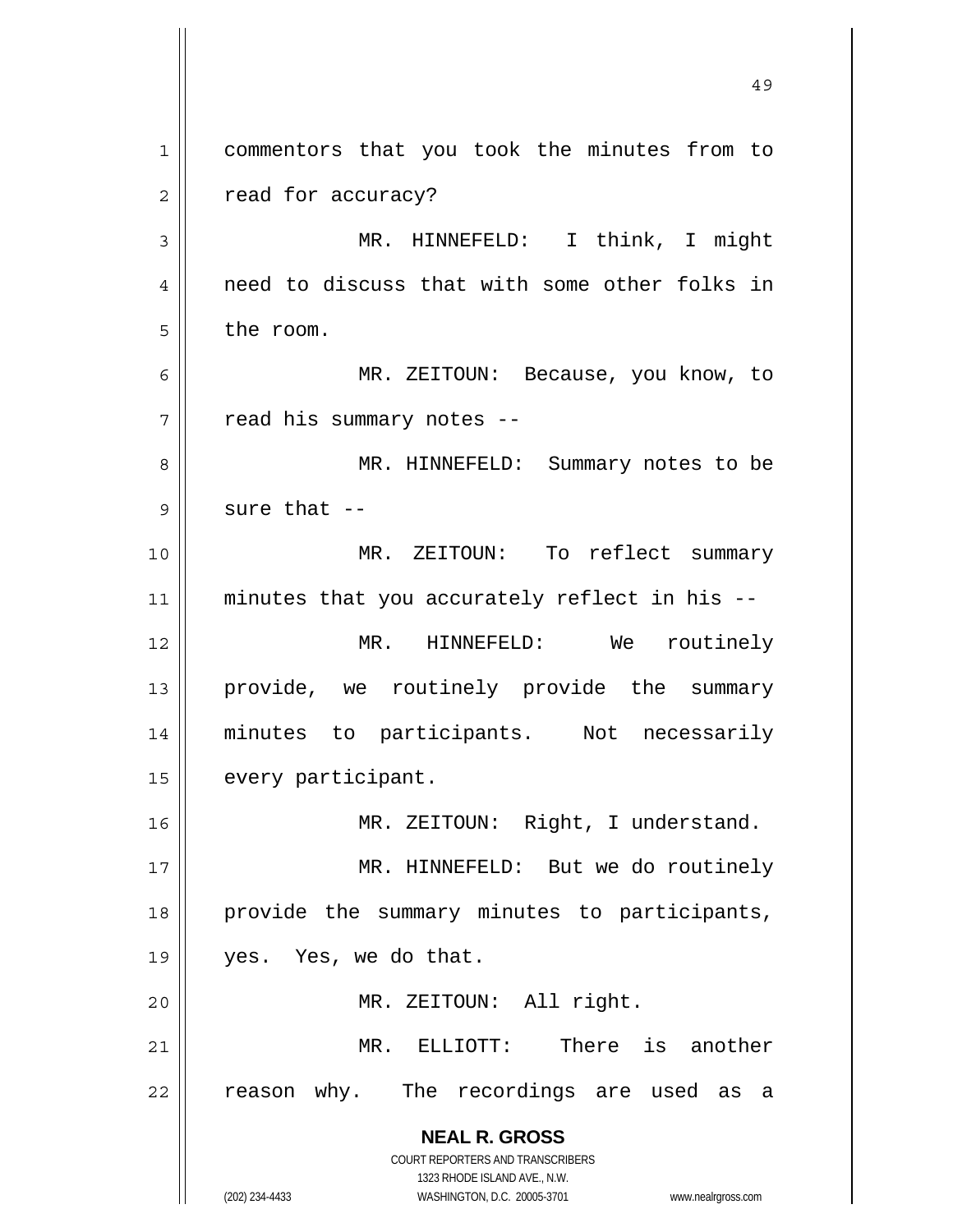**NEAL R. GROSS** COURT REPORTERS AND TRANSCRIBERS 1323 RHODE ISLAND AVE., N.W. 1 || tool. They are not a deliverable under the 2 contract and we don't want them as a 3 deliverable because if they are in our system 4 of records it creates a problem that Stu 5 || outlined for you. But there is another 6 problem, another obstacle toward capturing  $7 \parallel$  recording and that is a legal one. And it's a 8 patchwork quilt of states' laws and 9 || regulations on using recording devices. And 10 we couldn't go into each and every state and 11 examine the law and make sure we are abiding 12 by it in each and every case. It just doesn't 13 make sense and then what happens if the person 14 || says no. You know there is all these legal 15 problems. 16 MR. RAFKY: Yes, in some states 17 || they have the permission of the person on the 18 || other end of the phone or meeting both parties  $19 \parallel$  and so yes. 20 MS. ROBERTSON-DEMERS: This is 21 Kathy Demers. Are you going to address  $22$  || conducting  $-$  how should I say this

(202) 234-4433 WASHINGTON, D.C. 20005-3701 www.nealrgross.com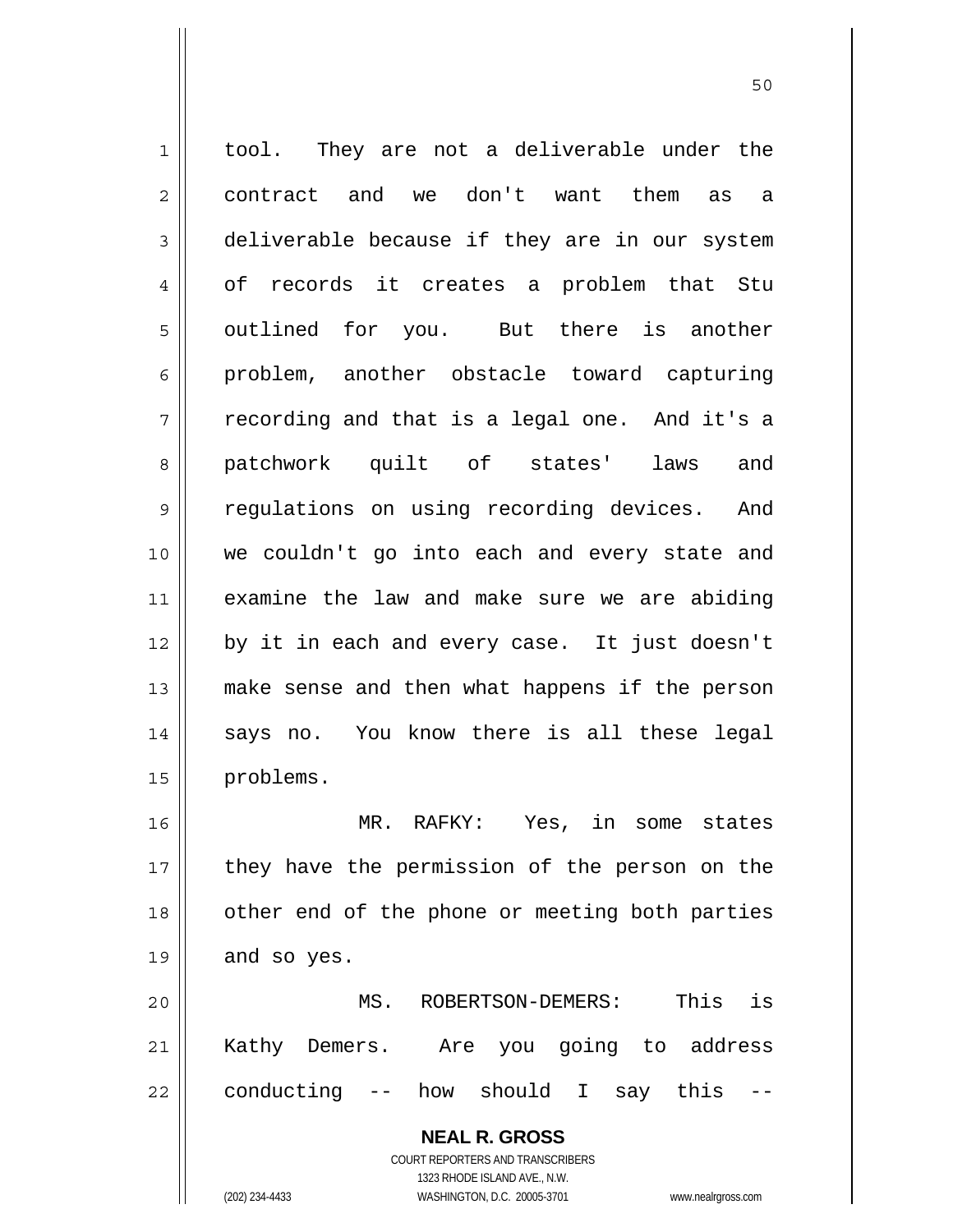1 || sensitive outreach meetings?

2 MR. HINNEFELD: I don't know if it  $3 \parallel$  says that or not.

4 MR. ELLIOTT: Well I don't know 5 that, well I haven't read it but a secure 6 meeting is handled under our security plan.

MR. HINNEFELD: And in reality, I 8 think we might run afoul of the rules if we  $9 \parallel$  said we are going to have the classified outreach meeting in classified space and invite a number of people because the people in that room while they may be entitled to hear or see classified information. They may be in the vicinity of it, that doesn't mean they are entitled to hear any classified 16 || information. And if they are there to provide information. They are not learn about the project. They are there to provide information, they have no need to know 20 || anything classified that anyone else in the 21 | room says. And so I think we would run afoul 22 || of the rules if we try to have an outreach

> **NEAL R. GROSS** COURT REPORTERS AND TRANSCRIBERS 1323 RHODE ISLAND AVE., N.W.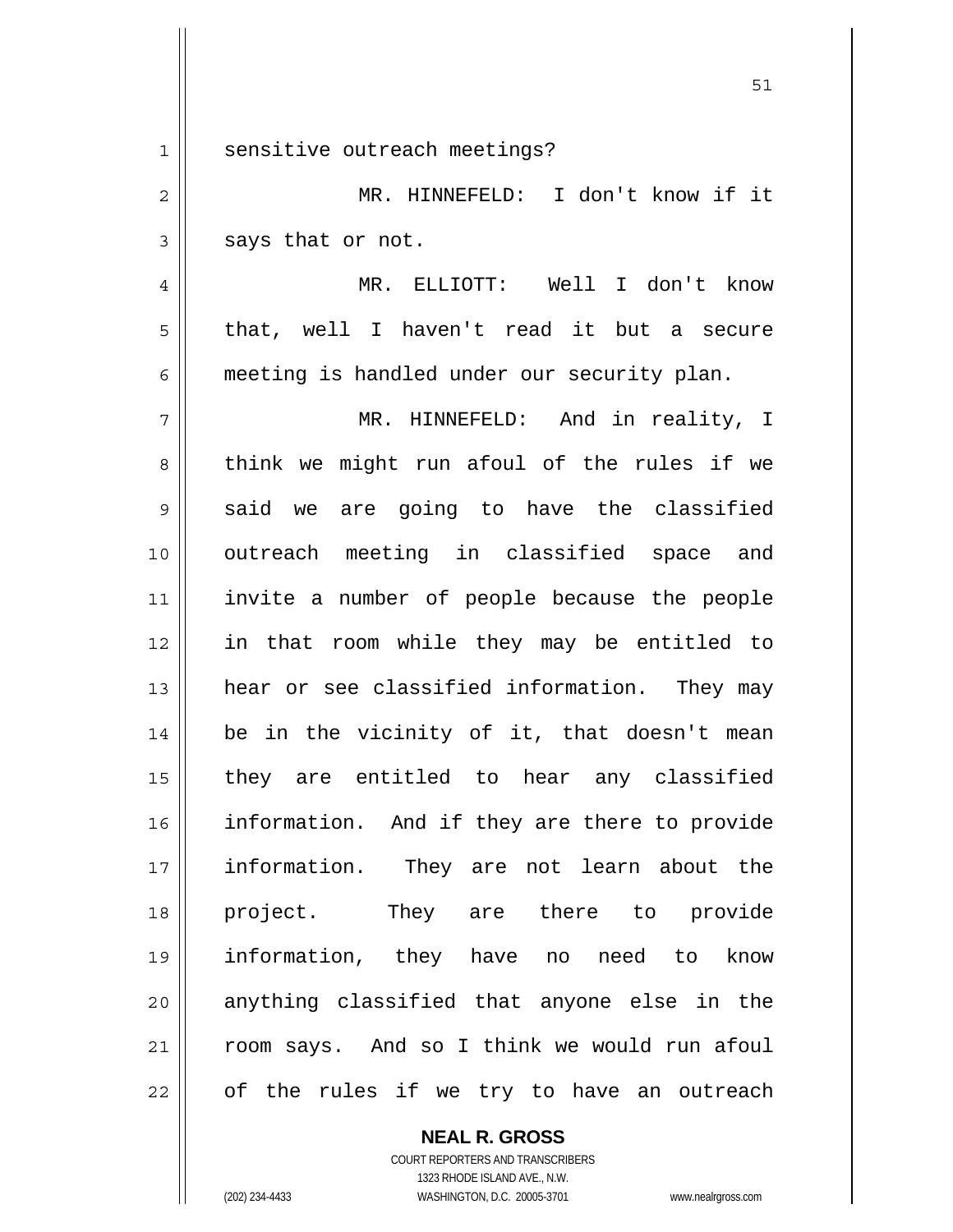1 || meeting for the purposes of discussing  $2 \parallel$  classified information. I think we could, we  $3 \parallel$  can certainly, if someone says I can't talk 4 about something and there is something I would 5 like to talk about, we routinely have  $6 \parallel$  classified interviews. Not routinely, we have always had the capability to conduct 8 classified interviews and we have conducted classified interviews. We do not, we don't do them routinely. It hasn't happened that much. But we do that. And so we can have classified interviews but we would not be doing any classified outreach meetings as we | call them, which is a group of people. MR. MAURO: This is John. I think that is an interesting perspective that just hit me as you know. Can you folks hear me okay? The reason I sort of jumped in is I think the definition of outreach might be a | little ambiguous the way we are using it. It

21 could be used in a broader sense where you  $22$  sort of communicate what anyone outside the

> **NEAL R. GROSS** COURT REPORTERS AND TRANSCRIBERS

> > 1323 RHODE ISLAND AVE., N.W.

(202) 234-4433 WASHINGTON, D.C. 20005-3701 www.nealrgross.com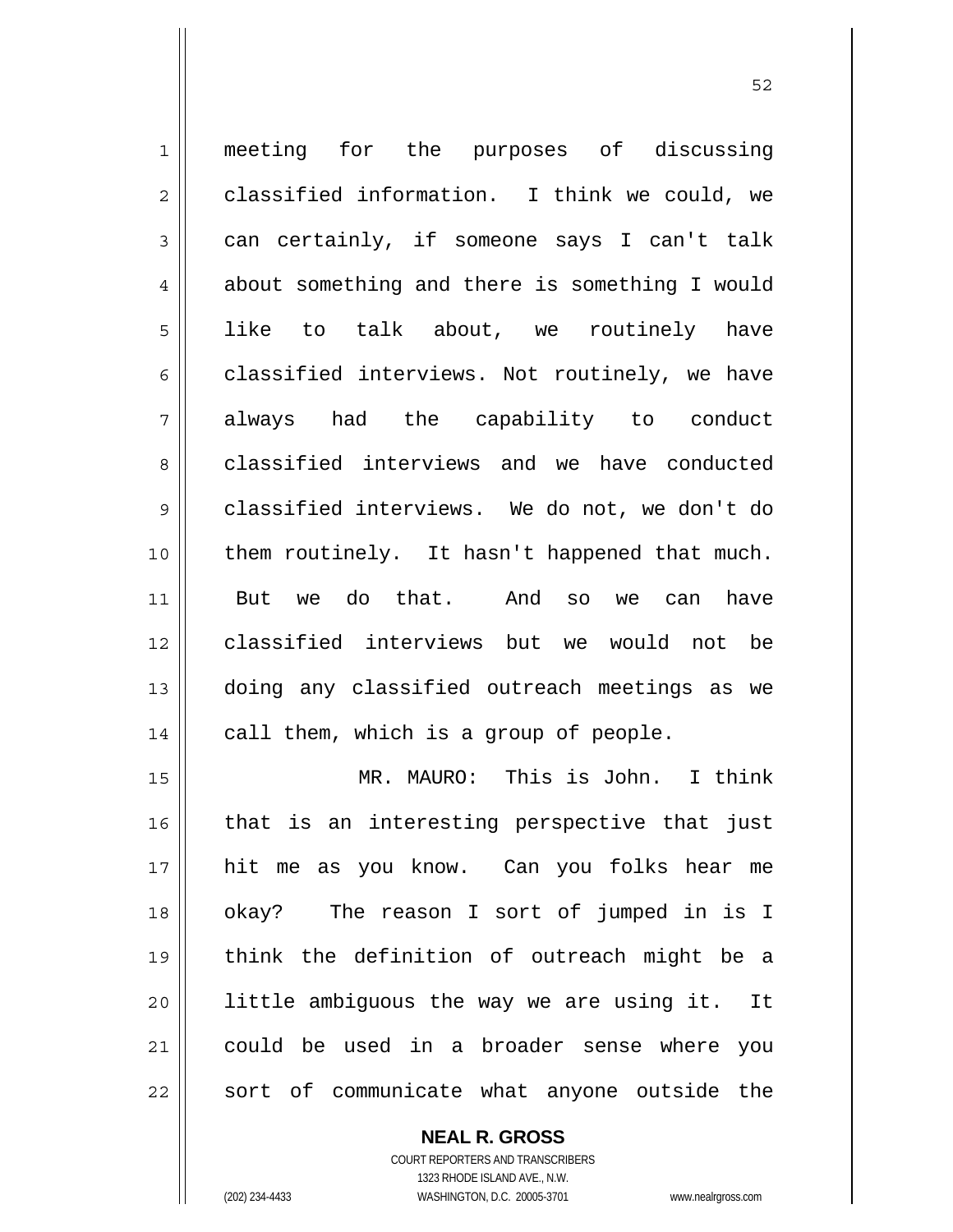| $\mathbf 1$    | circle. The circle being NIOSH and its                              |
|----------------|---------------------------------------------------------------------|
| $\overline{c}$ | contractors, the board and its contractors.                         |
| 3              | And as soon as you reach out and talk to                            |
| $\overline{4}$ | someone else maybe at DOE for whatever reason,                      |
| 5              | whether you are giving information or                               |
| 6              | receiving information, whether its classified                       |
| 7              | or unclassified, whether you are meeting with                       |
| 8              | a community, a group. It seems to me that                           |
| 9              | when they say retrieving or capturing                               |
| 10             | information, let's say within the classified                        |
| 11             | setting from individuals at a site, my                              |
| 12             | understanding is you would not consider that                        |
| 13             | to be an outreach activity.                                         |
| 14             | MR. HINNEFELD: If we are trying to                                  |
| 15             | obtain classified information, we would not                         |
| 16             | call that outreach, no.                                             |
| 17             | MR. MAURO: Okay. I think it is                                      |
| 18             | important that we make that distinction                             |
| 19             | because I wasn't quite sure where we<br>were                        |
| 20             | drawing the boundary by way of definitions.                         |
| 21             | CHAIR GIBSON: This is Mike. I                                       |
| 22             | think that's one thing that maybe we need to                        |
|                | <b>NEAL R. GROSS</b>                                                |
|                | COURT REPORTERS AND TRANSCRIBERS                                    |
|                | 1323 RHODE ISLAND AVE., N.W.                                        |
|                | (202) 234-4433<br>WASHINGTON, D.C. 20005-3701<br>www.nealrgross.com |

 $\sim$  53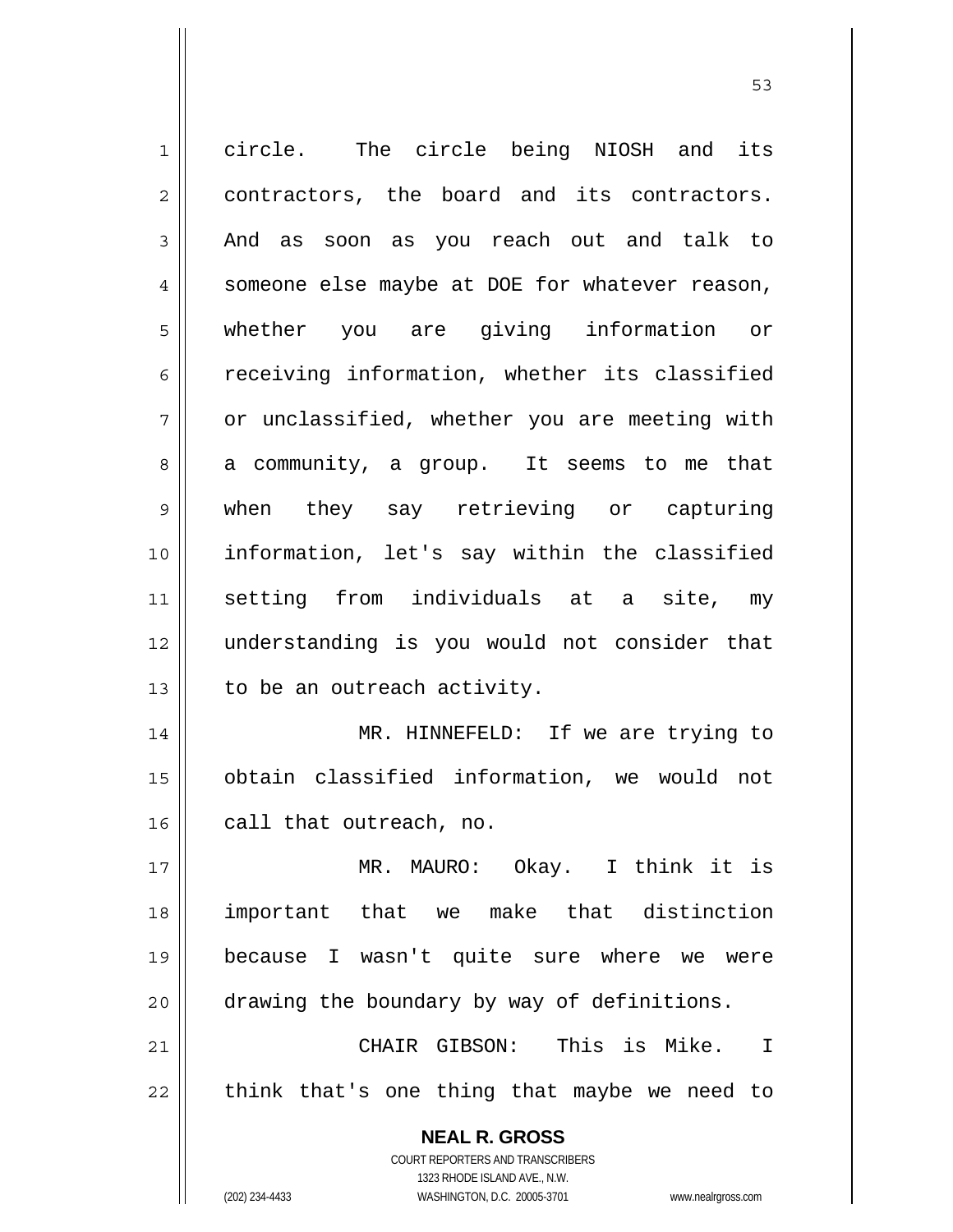**NEAL R. GROSS** 1 spend a little time on is just exactly the  $2 \parallel$  scope of this group. I don't have the 3 transcripts of the meeting when this motion 4 was passed for this work group but at least  $5 \parallel$  its allowed us to get it out here and just get  $6$  || some comments. Its my belief that this work 7 group is responsible for not just work group 8 || outreach meetings but any concerns that 9 claimants or advocates may have with their 10 interactions with the government agency or 11 this specific government agency, not DOL and 12 DOE and to hear their concerns and to see if  $13$  there is anything that we can do to fix a 14 | perceived problem or actual problem. 15 MR. ZEITOUN: So what you are 16 saying that you are dealing with the 17 || communication aspects between the outside and 18 the NIOSH and this program in general. So  $19 \parallel$  this could go beyond outreach. 20 CHAIR GIBSON: That's my belief. 21 MR. ZEITOUN: Based on the 22 || definition I heard from Larry, there is lines

54

 1323 RHODE ISLAND AVE., N.W. (202) 234-4433 WASHINGTON, D.C. 20005-3701 www.nealrgross.com

COURT REPORTERS AND TRANSCRIBERS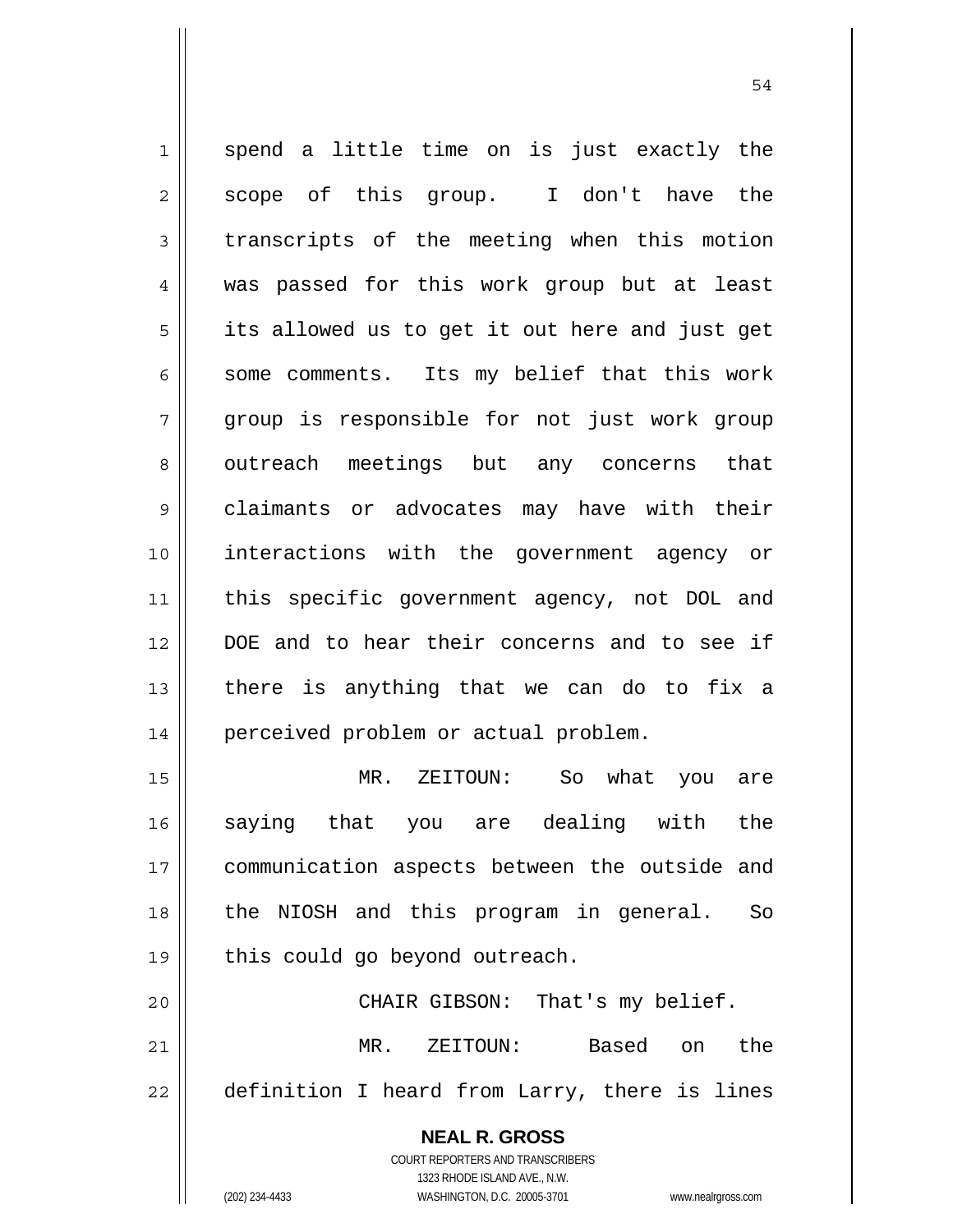**NEAL R. GROSS** 1 in between and that's why the Procedure 012 by 2 definition is going to deal only with one 3 aspect. The major program of communication is 4 || not in that procedure. There's other things 5 going on in different areas depends on what  $6 \parallel$  elements and categories they are receiving. 7 CHAIR GIBSON: I believe there are 8 || other communications with workers and  $9 \parallel$  advocates was part of the purpose of this work  $10$  | group. Larry or Stu if you guys want to  $-$ 11 MR. ELLIOTT: Well, the charge to 12 || the work group is on the website and I believe 13 || Ms. Munn is trying to find it here. 14 MEMBER MUNN: I will in this 15 miasma. 16 MR. RAFKY: I have it. 17 MR. ELLIOTT: I don't maybe if you 18 want to read it. That was the charge you all 19 || put on the website. I don't pretend to know. 20 MR. ELLIOTT: I don't know if this 21 all came -- I mean I know Paul sent out this 22 || in draft form to us to comment on. But the

> COURT REPORTERS AND TRANSCRIBERS 1323 RHODE ISLAND AVE., N.W.

(202) 234-4433 WASHINGTON, D.C. 20005-3701 www.nealrgross.com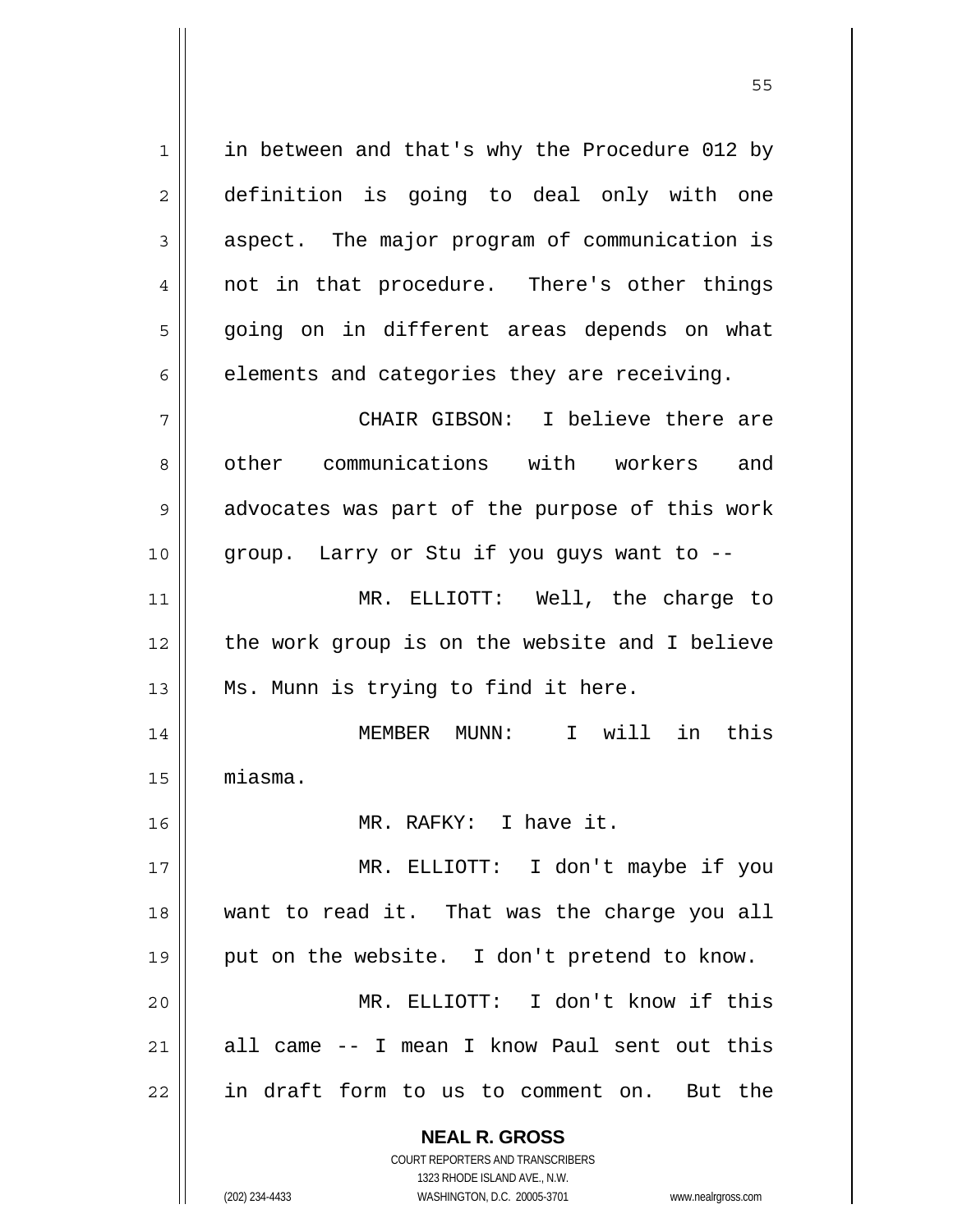1 work group will monitor the NIOSH worker 2 || outreach program and evaluate its 3 effectiveness. To do work group members will 4 attend outreach meetings as appropriate, 5 | review minutes and related documents that are 6  $\parallel$  generated at such meetings and talk to workers  $7 \parallel$  or other participants when necessary. The 8 work group should consider developing a formal 9 || assessment instrument such as a follow-up 10 questionnaire. The work group should report 11 its findings to the board from time to time 12 and make recommendations to the board as it 13 deems appropriate. 14 MEMBER MUNN: Yes, in our name is 15 worker outreach, specifically. It appears 16 || that interactions with other agencies would 17 || not fall under that purview. 18 || CHAIR GIBSON: I agree with that. 19 I was saying other worker claimant or advocate 20 involvement with NIOSH, if they think, for

21 || example, the information they provide is not 22 || being followed through with appropriately or

> **NEAL R. GROSS** COURT REPORTERS AND TRANSCRIBERS 1323 RHODE ISLAND AVE., N.W. (202) 234-4433 WASHINGTON, D.C. 20005-3701 www.nealrgross.com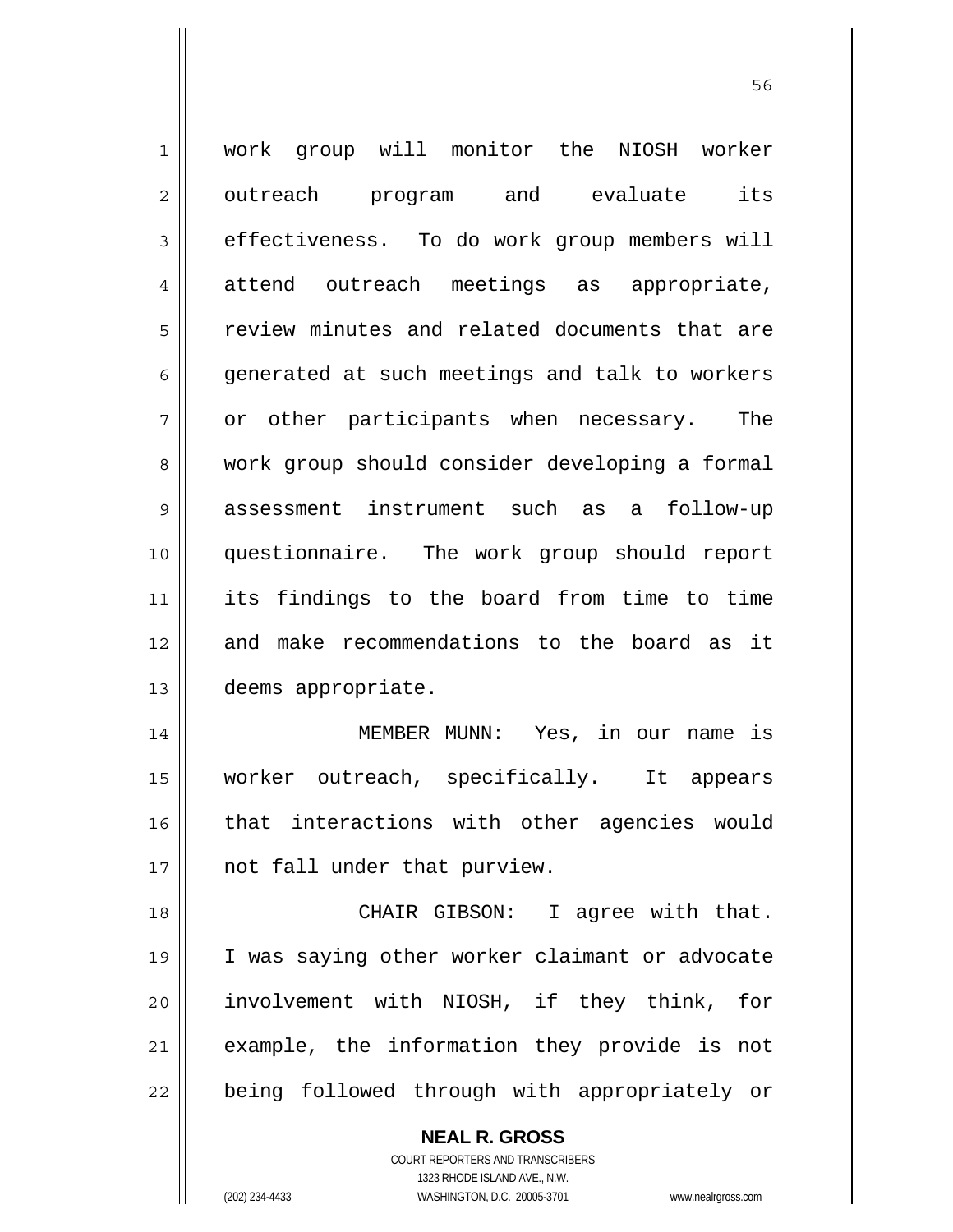**NEAL R. GROSS** COURT REPORTERS AND TRANSCRIBERS 1323 RHODE ISLAND AVE., N.W.  $1 \parallel$  if they think that the program is not working  $2 \parallel$  that there should be some communication where  $3 \parallel$  we could see, you know, is there an outreach 4 problem and try to find a solution to it or 5 recommendation for a solution to it to NIOSH. 6 || Is that in the bounds of this work group or  $7 \parallel$  am I, maybe we should go back to the board and 8 discuss it with them? 9 MS. ROBERTSON-DEMERS: This is 10 Kathy Demers. Can you solicit some input from 11 | the workers themselves? 12 CHAIR GIBSON: We want to hear the 13 workers' input today but as far as the scope 14 || of this work group, I think that's ultimately 15 what the board recommended or charged us with 16 but I just want to make sure that the NIOSH in 17 || particular and our contractors are on the same  $18$  || page as me or they think I'm off base. 19 MR. HINNEFELD: Well I think 20 || probably at the time of the charter there may 21 not have been a universal definition of the 22 worker outreach program. So it was written a

57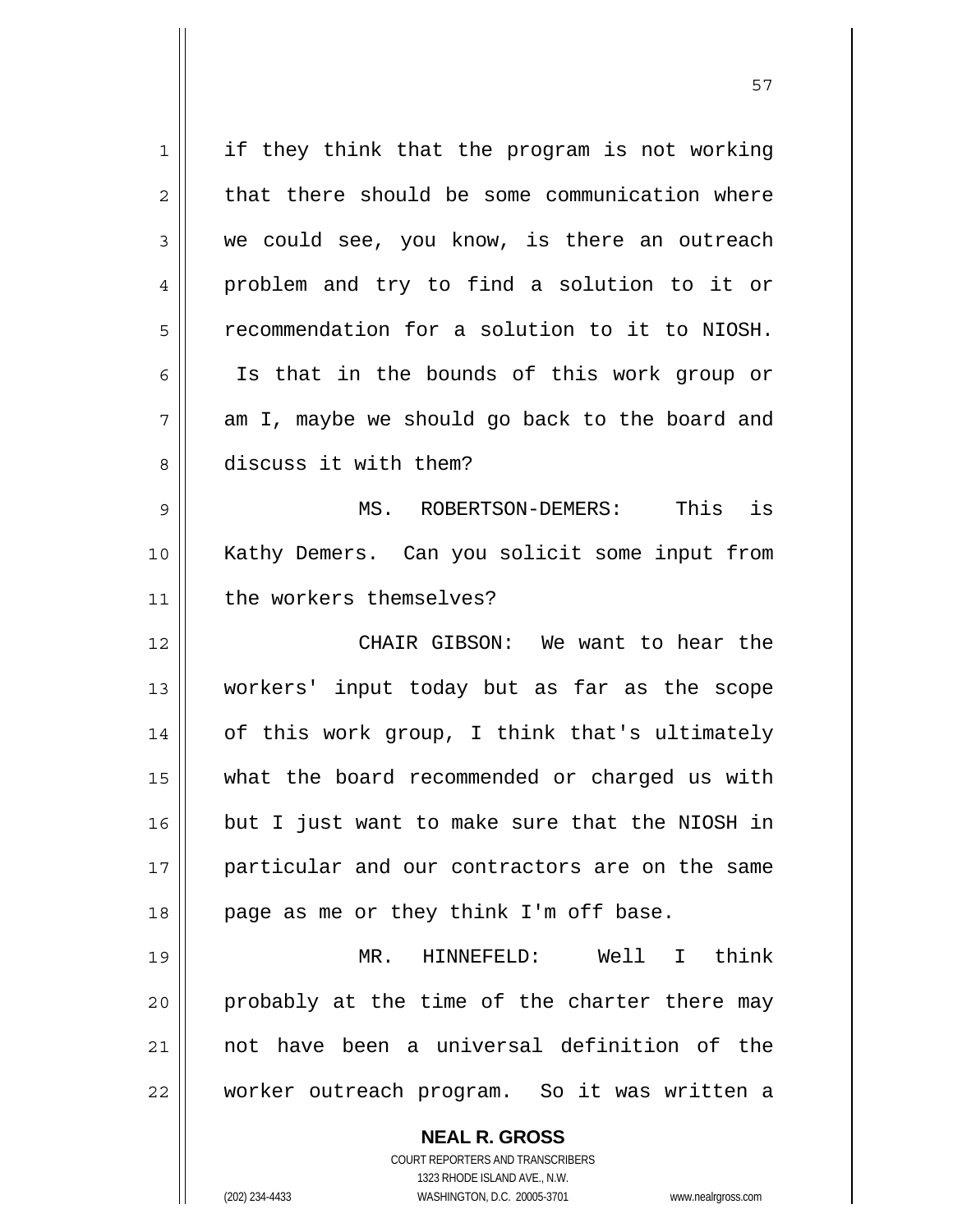1 || worker outreach program and that's the way  $2 \parallel$  they chartered it. I don't know that  $3 \parallel$  everybody had the same definition at the time, 4 certainly not me. We didn't sit down and this 5 is what it means. I don't remember any  $6 \parallel$  discussion along those lines. So I suspect, 7 you know, that, well first of all I don't 8 think we at NIOSH are going to take any 9 position at all on what the work group looks 10 at. We will be supportive of the work groups 11 out there. If the board member or the work 12 || group members would feel like they would like  $13$  | to clarify this with the whole board and just 14 || tell the whole board, hey this charter reads  $15$  | this way but there are other avenues besides 16 || what's technically called the worker outreach 17 || program and could we and we just want to make 18 || sure its clear, maybe modify the charter to 19 say that all those communication avenues are 20 included or something like that. I mean that 21 might be something the work group might want  $22$  || to do. I think from NIOSH's standpoint

 **NEAL R. GROSS**

 COURT REPORTERS AND TRANSCRIBERS 1323 RHODE ISLAND AVE., N.W. (202) 234-4433 WASHINGTON, D.C. 20005-3701 www.nealrgross.com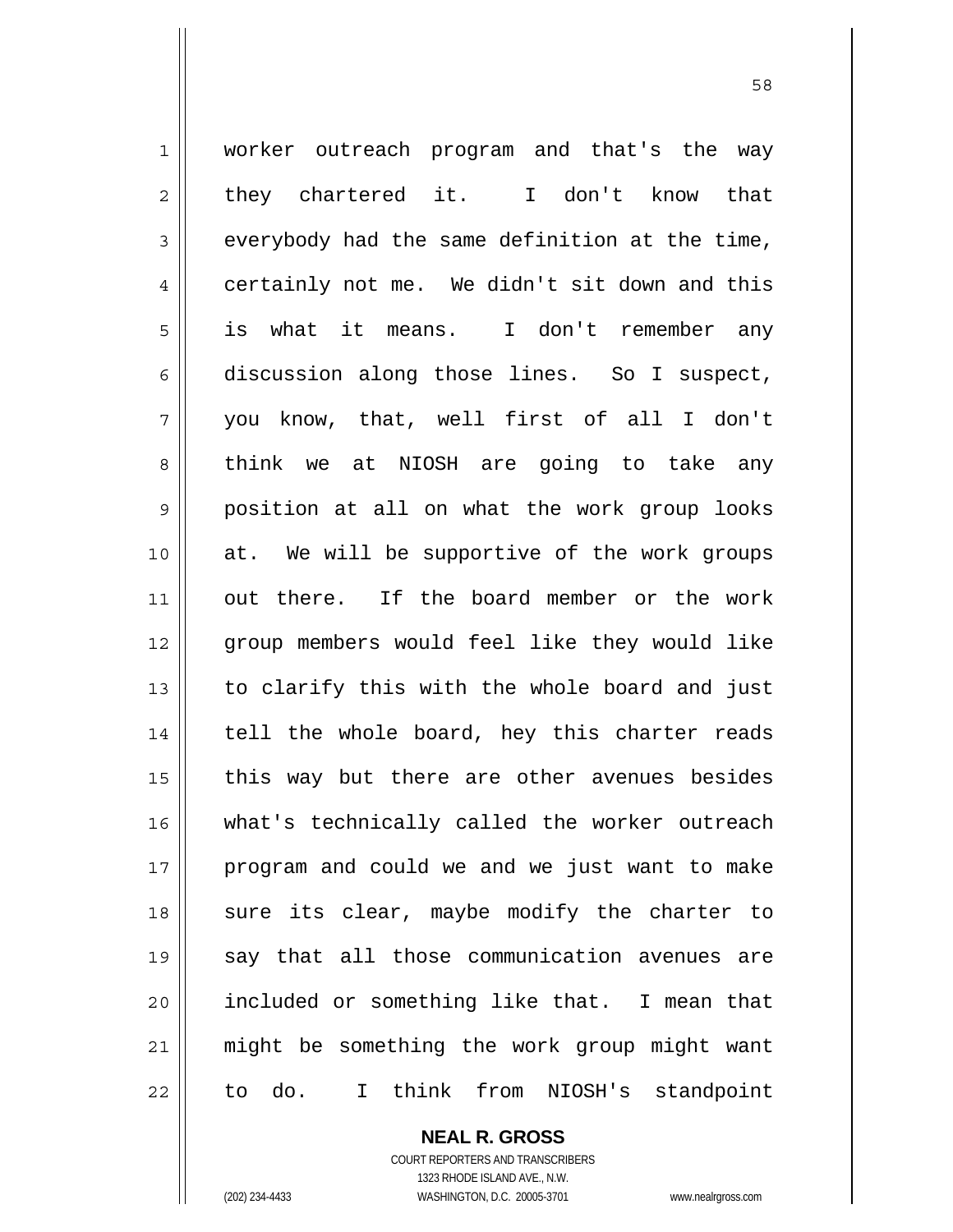$1$  though, we'll support whatever the  $-$ - respond  $2 \parallel$  to whatever work group.

3 MR. ZEITOUN: For example, in the 4 || NEPA world, where I come from when they talk 5 || outreach, its by definition encompass all  $6$  | communication except the policy.

MS. HOWELL: This is Emily Howell. 8 || I just want to interject here. I think the work group that's having questions about what exactly is the realm of their charter and 11 || these are questions that need to be going back to the full board for a discussion. I don't  $\parallel$  think that -- I think there are questions that 14 the full board needs to be involved in that discussion and its not something where the working group can kind of define for itself what its going to look at.

18 MEMBER MUNN: I certainly agree to 19 || a large extent with what Emily had to say. I 20 || was very pleased to see the word goal involved  $21$  in our agenda today because I was hoping the 22 discussion around this table would include a

> COURT REPORTERS AND TRANSCRIBERS 1323 RHODE ISLAND AVE., N.W. (202) 234-4433 WASHINGTON, D.C. 20005-3701 www.nealrgross.com

 **NEAL R. GROSS**

<u>59 September 2005 September 2005 September 2005 September 2005 September 2005 September 2005 September 2005 S</u>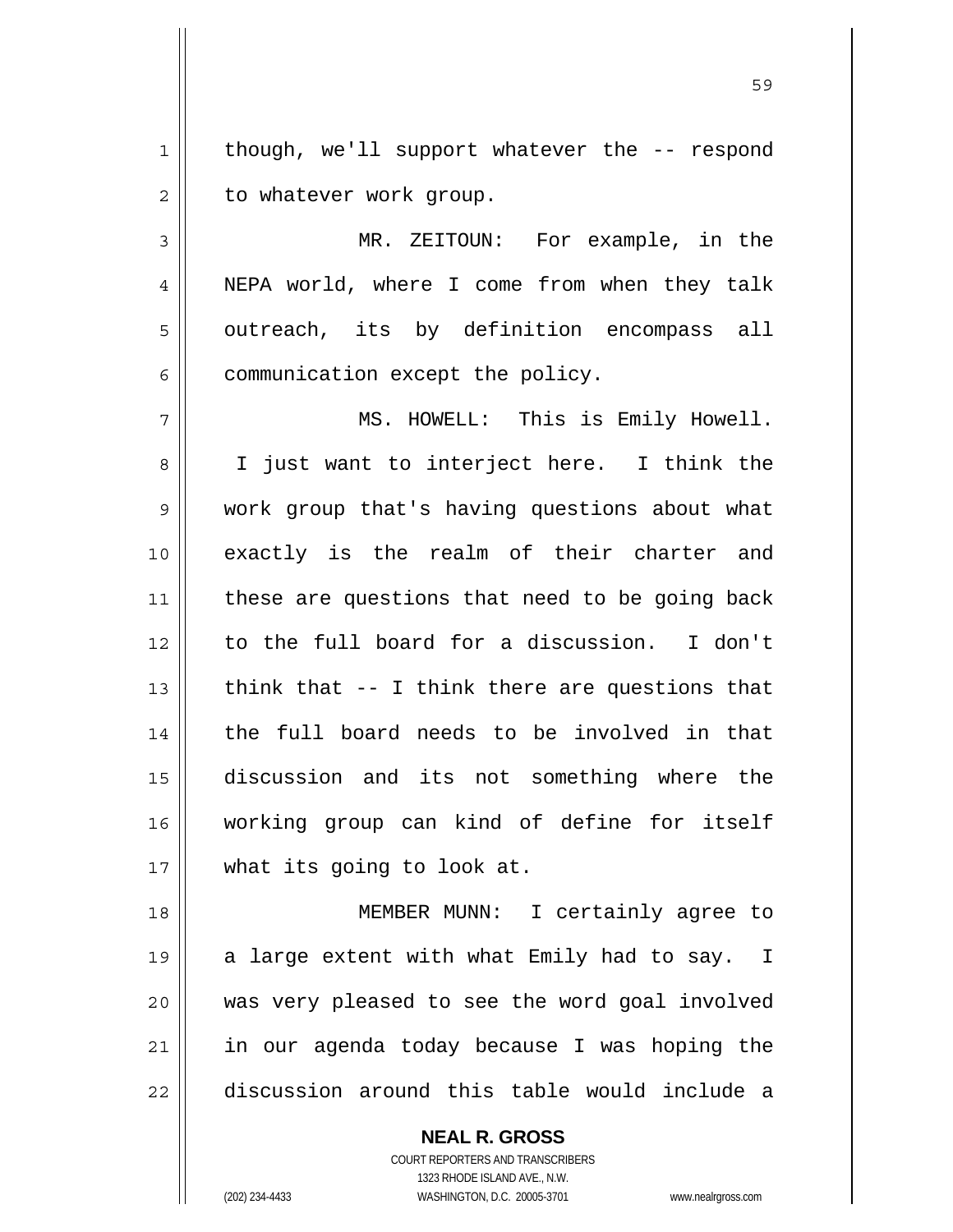1 || definition of what the goal of this particular 2 || work group is. Because if the goal of this 3 work group is to make sure that as much 4 information about this program and its 5 availability to potential claimants is 6 available. If that's the goal, then that's  $7 \parallel$  one thing. If the goal is to encourage as 8 || many filings as possible, that's another goal  $9 \parallel$  entirely. And if it as stated in our current 10 charter, work group members will attend 11 outreach meetings as appropriate, review 12 minutes and related documents that are 13 || generated and talk to workers and other 14 participants when necessary. If that's our 15 || goal then we are talking about three entirely 16 different actions here, and Emily is, I think, 17 accurate when she indicates that if this, 18 || certainly if this group does not understand 19 clearly what its charter is, then it needs to  $20$  || go back to the board for a little polishing 21 before we can go to much further I would  $22$   $\parallel$  think.

> **NEAL R. GROSS** COURT REPORTERS AND TRANSCRIBERS 1323 RHODE ISLAND AVE., N.W.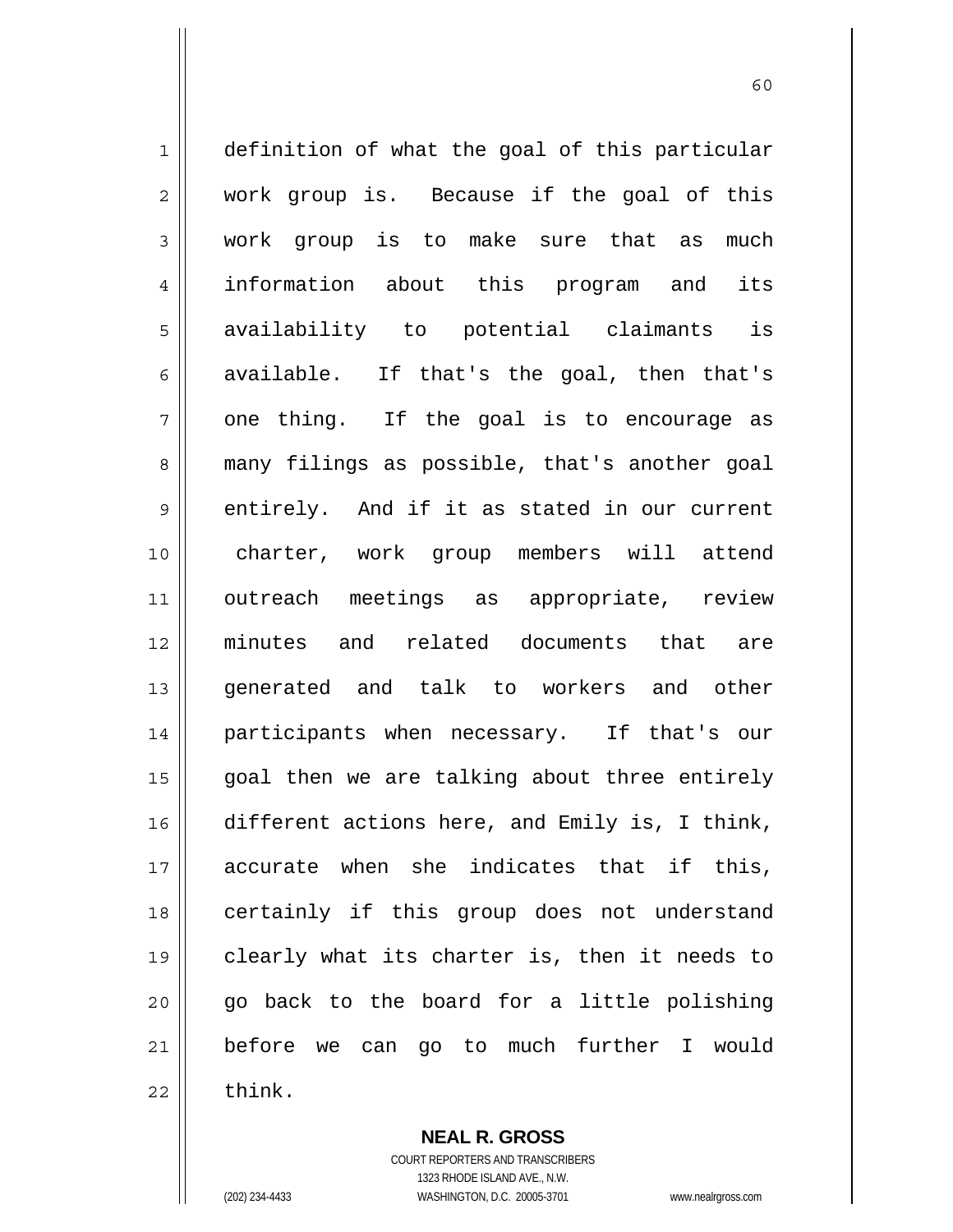| 1              | MR. KATZ: Let me inject. And I                 |
|----------------|------------------------------------------------|
| $\overline{2}$ | agree that Emily, with your point that the     |
| 3              | work group need s to go back to the board for  |
| $\overline{4}$ | clarification but I do think it is useful to   |
| 5              | have this conversation and whatever Abe has to |
| 6              | contribute now and others but to flesh out     |
| 7              | what the scope of possibilities are so that    |
| 8              | when Mike goes back and the work group goes    |
| 9              | back to the board they can sort of paint the   |
| 10             | whole picture and then get clear direction.    |
| 11             | So I think it is helpful.                      |
| 12             | MS. HOWELL: I completely agree                 |
| 13             | you Ted. I think it is perfectly<br>with       |
| 14             | appropriate for the group to be kind of        |
| 15             | thinking about the different ways they could   |
| 16             | go. Just before any additional action is       |
| 17             |                                                |
|                | taken on moving in that direction, you need to |
| 18             | go to the board and discuss with them if you   |
| 19             | deem that it is necessary to broaden your      |
| 20             | charter then that generally something that the |
| 21             | full board can do. But it's a good idea to be  |

 **NEAL R. GROSS** COURT REPORTERS AND TRANSCRIBERS 1323 RHODE ISLAND AVE., N.W. (202) 234-4433 WASHINGTON, D.C. 20005-3701 www.nealrgross.com

 $\mathsf{II}$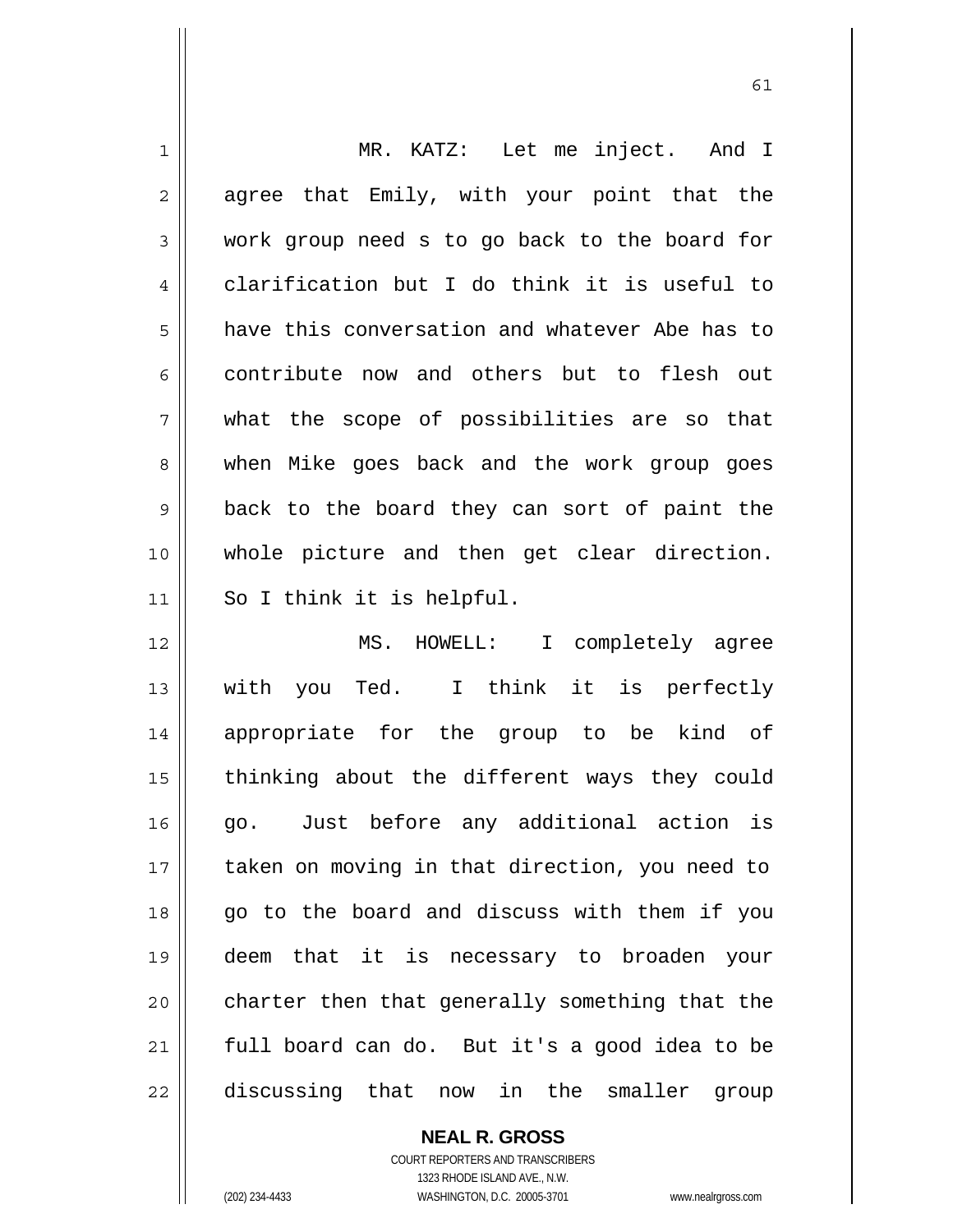1 | context and then you know, hopefully everybody  $2 \parallel$  will know what they think about that by the  $3 \parallel$  time you take it to the full board. Luckily 4 || there is meeting there soon. 5 MR. ELLIOTT: This is Larry 6 Elliott. I think I agree with where Abe is 7 coming from when we talk about outreach. What 8 || I think of is our communications. 9 MR. ZEITOUN: Right. 10 MR. ELLIOTT: How do we 11 communicate. 12 MR. ZEITOUN: It depends on how we 13 define it. 14 || MR. ELLIOTT: Right. And if we say 15 || and we've been using worker outreach to 16 || specify what I introduced to you earlier. 17 Those that are SEC-related or site-profile-18 || related or you know, small focus groups that 19 tackle a technical issue that we've got. 20 || Outreach in its whole complexity though deals 21 with all of our communications. Laurie is  $22$  | developing, you know, in the future you are

 $\sim$  62

 **NEAL R. GROSS** COURT REPORTERS AND TRANSCRIBERS

 1323 RHODE ISLAND AVE., N.W. (202) 234-4433 WASHINGTON, D.C. 20005-3701 www.nealrgross.com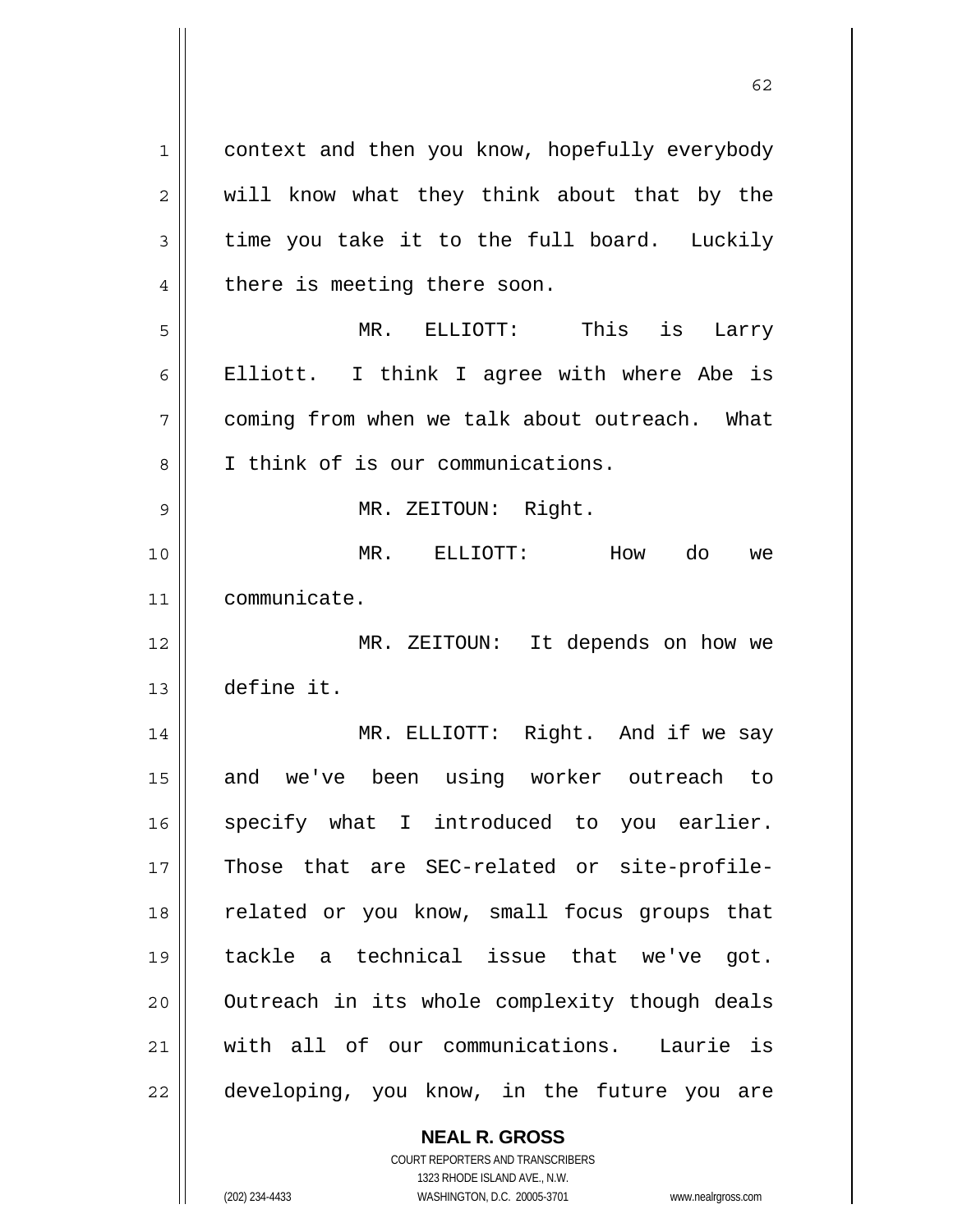1 || going to see hopefully a chat online, live  $2 \parallel$  chat session with our SEC counselor, where she 3 can answer questions and interact with 4 petition -- potential petitioners. Laurie is 5 || also developing some simple brochures that 6 would hopefully better explain  $83.14/83.13$ . 7 We've already got brochures. Another outreach 8 that I didn't talk about that we would say is 9 worker outreach, as claimant outreach, is 10 having our public health advisors attend the 11 advisory board meetings and set up interviews 12 with claimants. That's another component of 13 | communications but it is certainly outreach as 14 we would like to. 15 MR. ZEITOUN: Right, it's a 16 | component of outreach. You are correct. 17 MR. ELLIOTT: So I apologize if my 18 earlier remarks or comments kind of presented 19 confusion about what your mission is and Stu's 20 || right. We're not going to offer any thoughts 21 | or comments about that other than to support

22 | you as best we can.

 **NEAL R. GROSS** COURT REPORTERS AND TRANSCRIBERS 1323 RHODE ISLAND AVE., N.W.

<sup>(202) 234-4433</sup> WASHINGTON, D.C. 20005-3701 www.nealrgross.com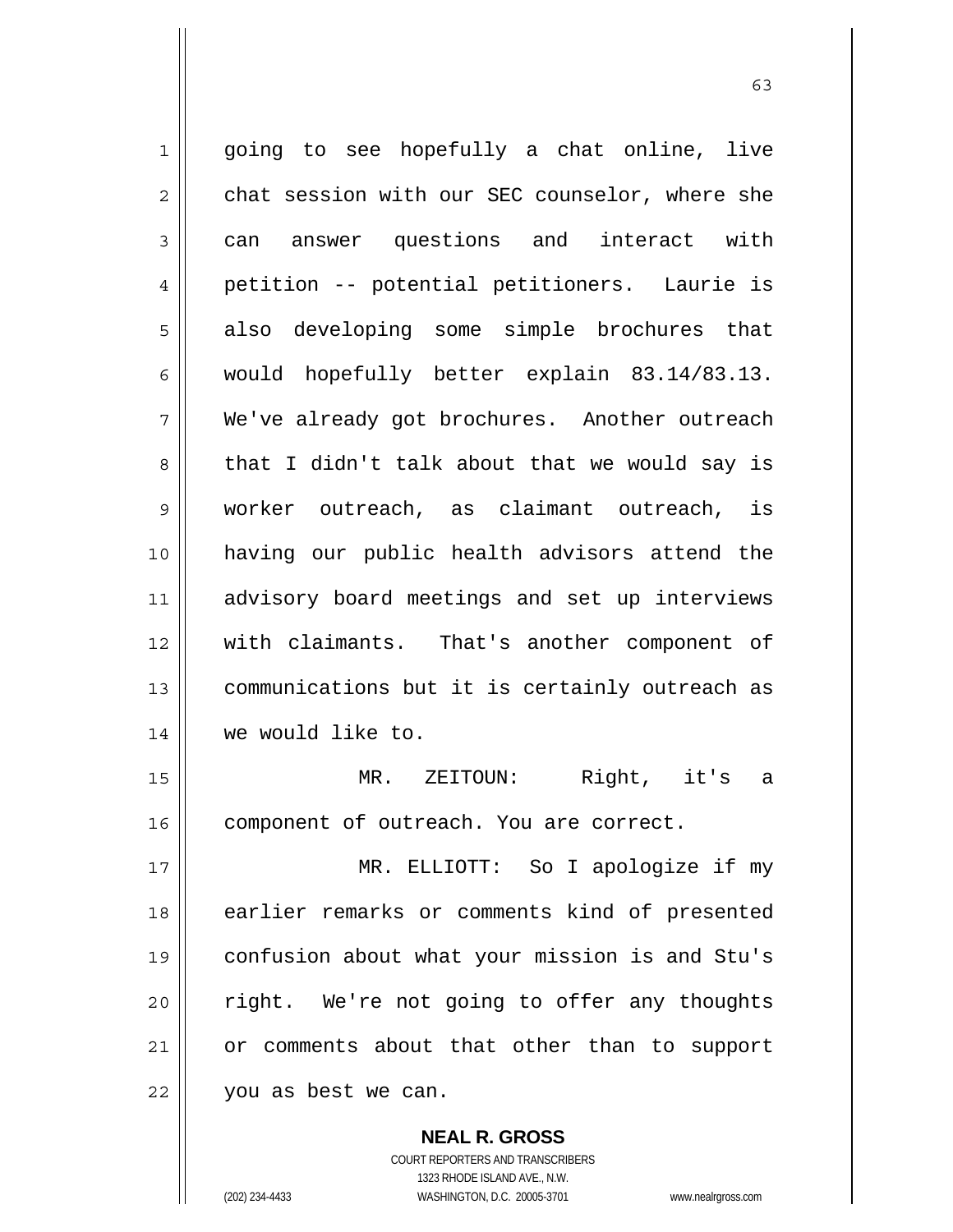| $\mathbf 1$ | CHAIR GIBSON: They didn't confuse              |
|-------------|------------------------------------------------|
| 2           | the issue at all. I just, I thought this was   |
| 3           | just a good thought to make sure we in the     |
| 4           | room believe our bounds. I wasn't trying to    |
| 5           | change any bounds. If we head down a path and  |
| 6           | then so and so says that's not in the path and |
| 7           | we disagree in this room. Kind of get the      |
| 8           | ground rules and then go back to the board and |
| 9           | get a clear definition at the next meeting.    |
| 10          | Okay, Larry, NIOSH, do you guys                |
| 11          | have anything else just on the general         |
| 12          | overview?                                      |
| 13          | Are we ready to move on to SC&A and            |
| 14          | talk about what's went on to date and just     |
| 15          | their opinion of where they see things and     |
| 16          | offer ideas, suggestions for us all to         |
| 17          | consider here?                                 |
| 18          | MR. ZEITOUN: Actually I could                  |
| 19          | start with that by saying that we already      |
| 20          | covered this issue already by saying that we   |
| 21          | gave comments and it is reflected in the       |
| 22          | summary of findings on November 27. There      |
|             | <b>NEAL R. GROSS</b>                           |

 COURT REPORTERS AND TRANSCRIBERS 1323 RHODE ISLAND AVE., N.W.

 $\mathbf{\mathsf{I}}$ 

(202) 234-4433 WASHINGTON, D.C. 20005-3701 www.nealrgross.com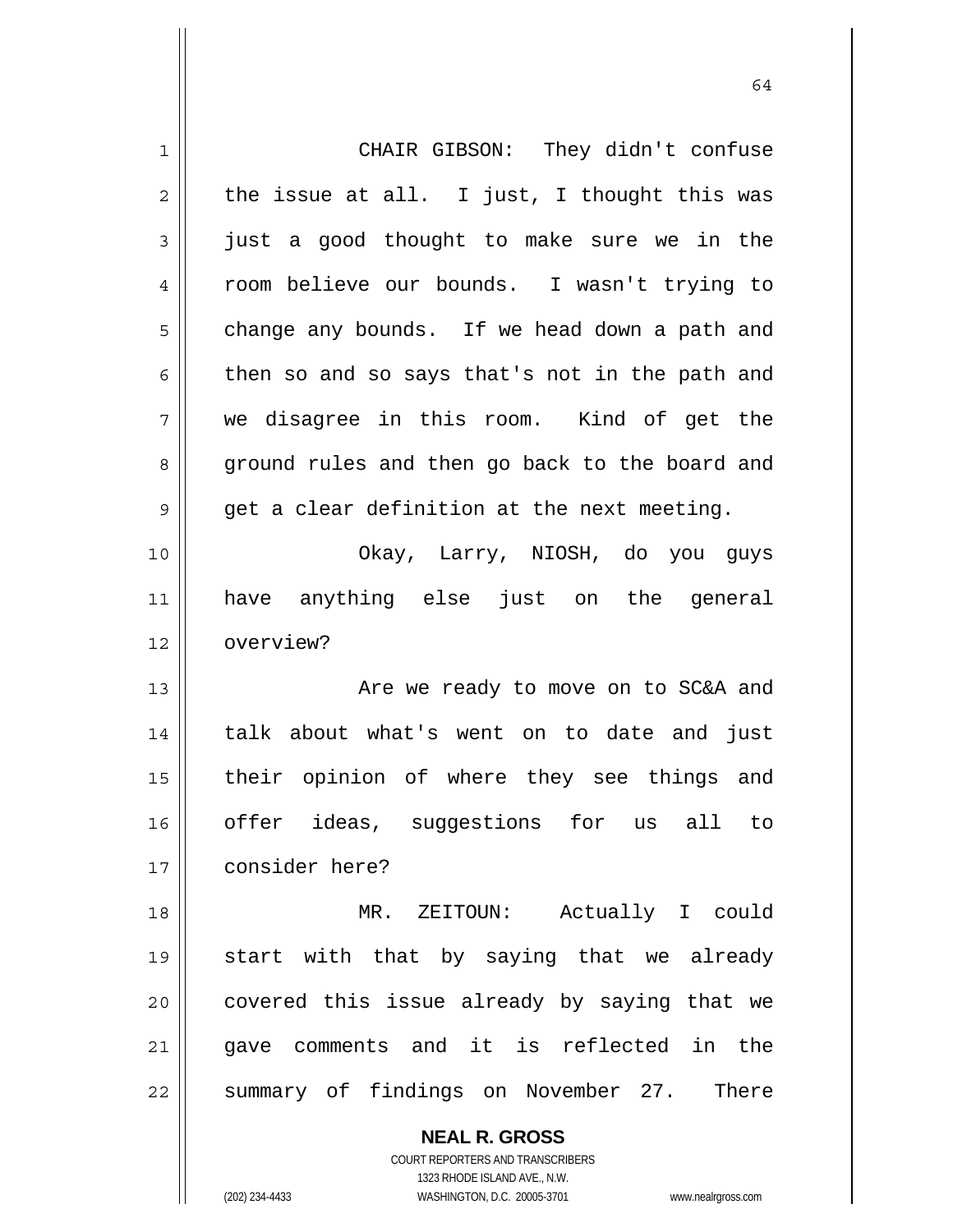**NEAL R. GROSS** COURT REPORTERS AND TRANSCRIBERS 1 were five plus we have two observations,  $2 \parallel$  summary of the observations. And also we have  $3$  | like eight suggestions given that document and 4 | I presume now that this issue is moot because 5 it is going to be incorporated into or 6 addressed in the new Procedure 012, so at 7 || least you know and this comment actually were 8 || on a partial document because the WISPER issue 9 was not being addressed and this is also 10 moving aside. So the whole thing is -- 11 CHAIR GIBSON: There's an 12 | accessibility problem. 13 || MR. ZEITOUN: Yes, exactly. 14 MR. ELLIOTT: Well, the problem 15 with WISPER is it was created in a platform, a 16 || software platform that wasn't adaptable to the 17 government system. So a conversion had to 18 || occur which took some time. 19 MR. ZEITOUN: The way is to say 20 **that we wait for the Procedure** 012 and 21 || redefining the definition of outreach and go 22 | from there.

1323 RHODE ISLAND AVE., N.W.

(202) 234-4433 WASHINGTON, D.C. 20005-3701 www.nealrgross.com

 $\sim$  65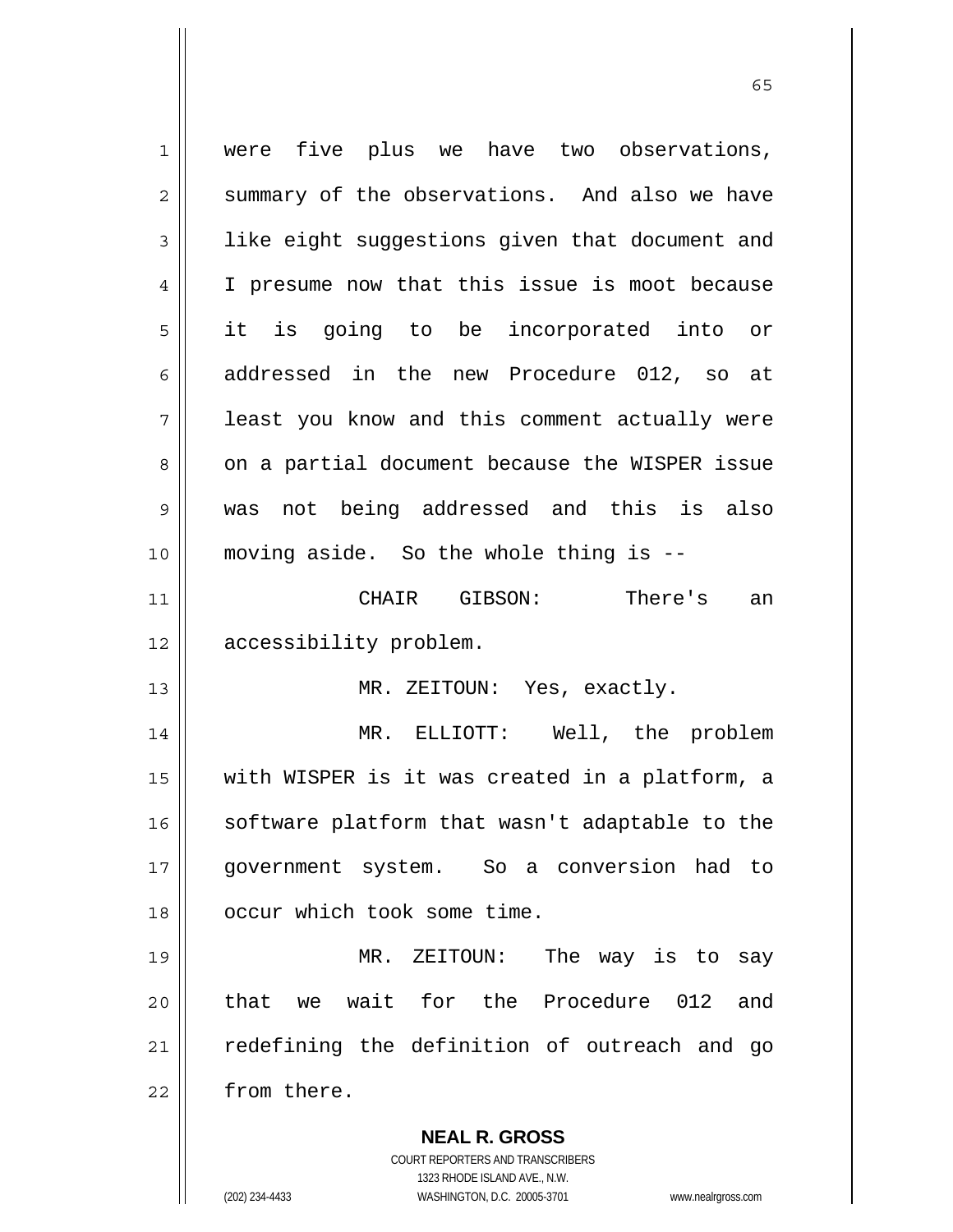|    | 66                                                                  |
|----|---------------------------------------------------------------------|
| 1  | MR. ELLIOTT: Would it pay                                           |
| 2  | dividends to do that?                                               |
| 3  | MR. HINNEFELD: I was just looking                                   |
| 4  | through the findings and like you said there                        |
| 5  | are five.                                                           |
| 6  | MR. ZEITOUN: Yes, five findings                                     |
| 7  | and then after that there are two summaries.                        |
| 8  | MR. HINNEFELD: Right.                                               |
| 9  | MR. ZEITOUN:<br>Summary of                                          |
| 10 | observation, the conflict of interest issue.                        |
| 11 | MR. HINNEFELD: Yes.                                                 |
| 12 | MR. ELLIOTT: This is the first                                      |
| 13 | opportunity SC&A has had to --                                      |
| 14 | MR. ZEITOUN: Correct.                                               |
| 15 | MR.<br>ELLIOTT: On<br>the record                                    |
| 16 | express.                                                            |
| 17 | MR. ZEITOUN: Correct.                                               |
| 18 | MR. ELLIOTT: Their findings, so --                                  |
| 19 | MR. ZEITOUN: That's correct.                                        |
| 20 | MEMBER MUNN: Are we talking 097?                                    |
| 21 | MR. HINNEFELD: A couple, I mean                                     |
| 22 | the first finding which is about the audio                          |
|    | <b>NEAL R. GROSS</b>                                                |
|    | COURT REPORTERS AND TRANSCRIBERS<br>1323 RHODE ISLAND AVE., N.W.    |
|    | (202) 234-4433<br>WASHINGTON, D.C. 20005-3701<br>www.nealrgross.com |

 $\mathsf{I}$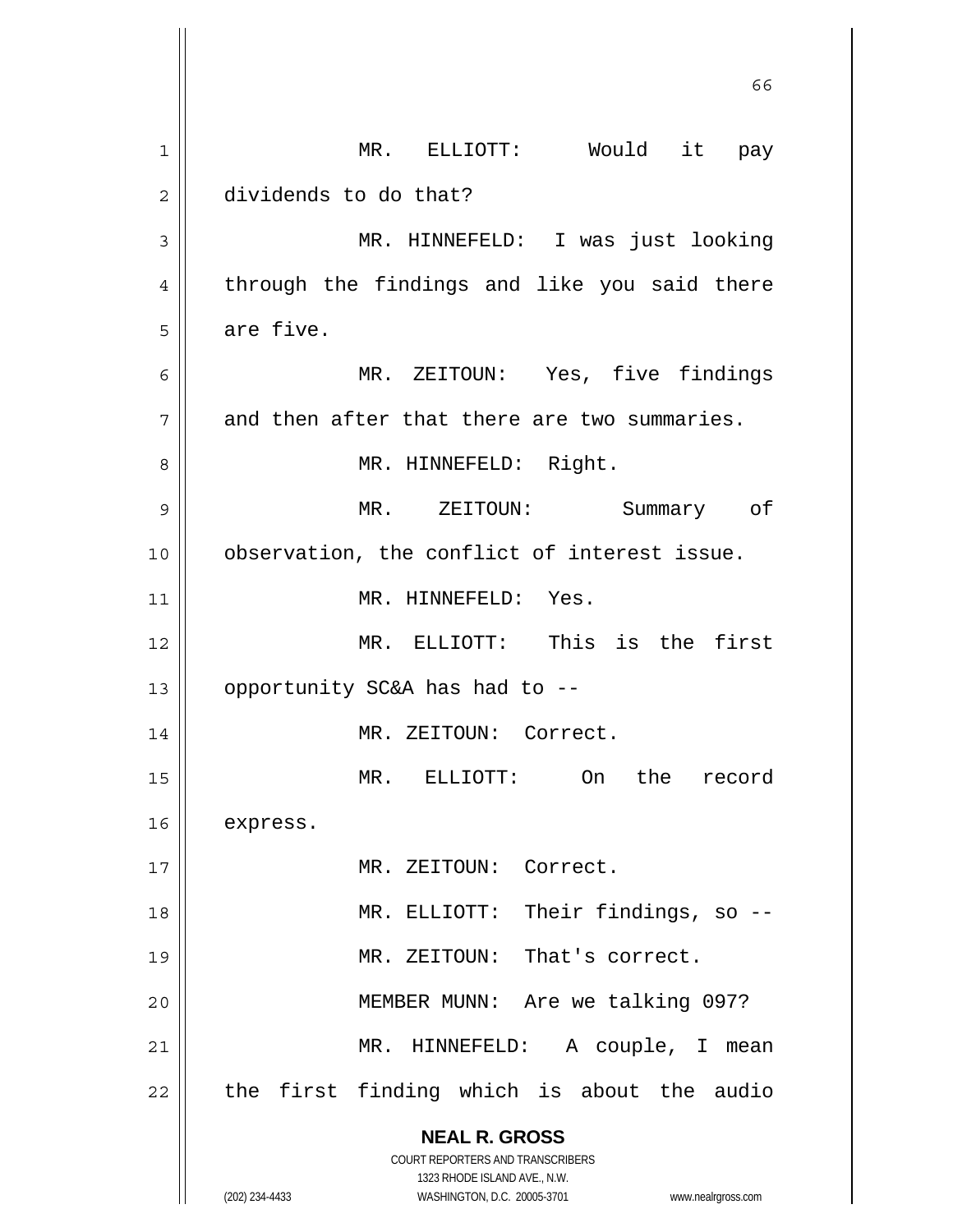1 | recording.

2 MR. ZEITOUN: Right, you already 3 | addressed that.

67

4 MR. HINNEFELD: The second 5 recommendation which is the classified 6 | outreach.

7 || MR. ZEITOUN: Right.

MR. HINNEFELD: We've kind of 9 || talked about that. Okay, just in case not 10 || everybody has this, the second finding is the procedure is not addressed, follow-up discussions with particular workers on how these are documented. I don't know if the procedural -- I want to make sure I understand all of these.

MEMBER BEACH: Is it appropriate to have SC&A go ahead and give their report on 18 || this 097 since you've said they haven't had that opportunity to do so. Just go through | the findings or at least the ones we haven't 21 | covered already.

22 MR. ELLIOTT: Would they do it in

 **NEAL R. GROSS** COURT REPORTERS AND TRANSCRIBERS 1323 RHODE ISLAND AVE., N.W. (202) 234-4433 WASHINGTON, D.C. 20005-3701 www.nealrgross.com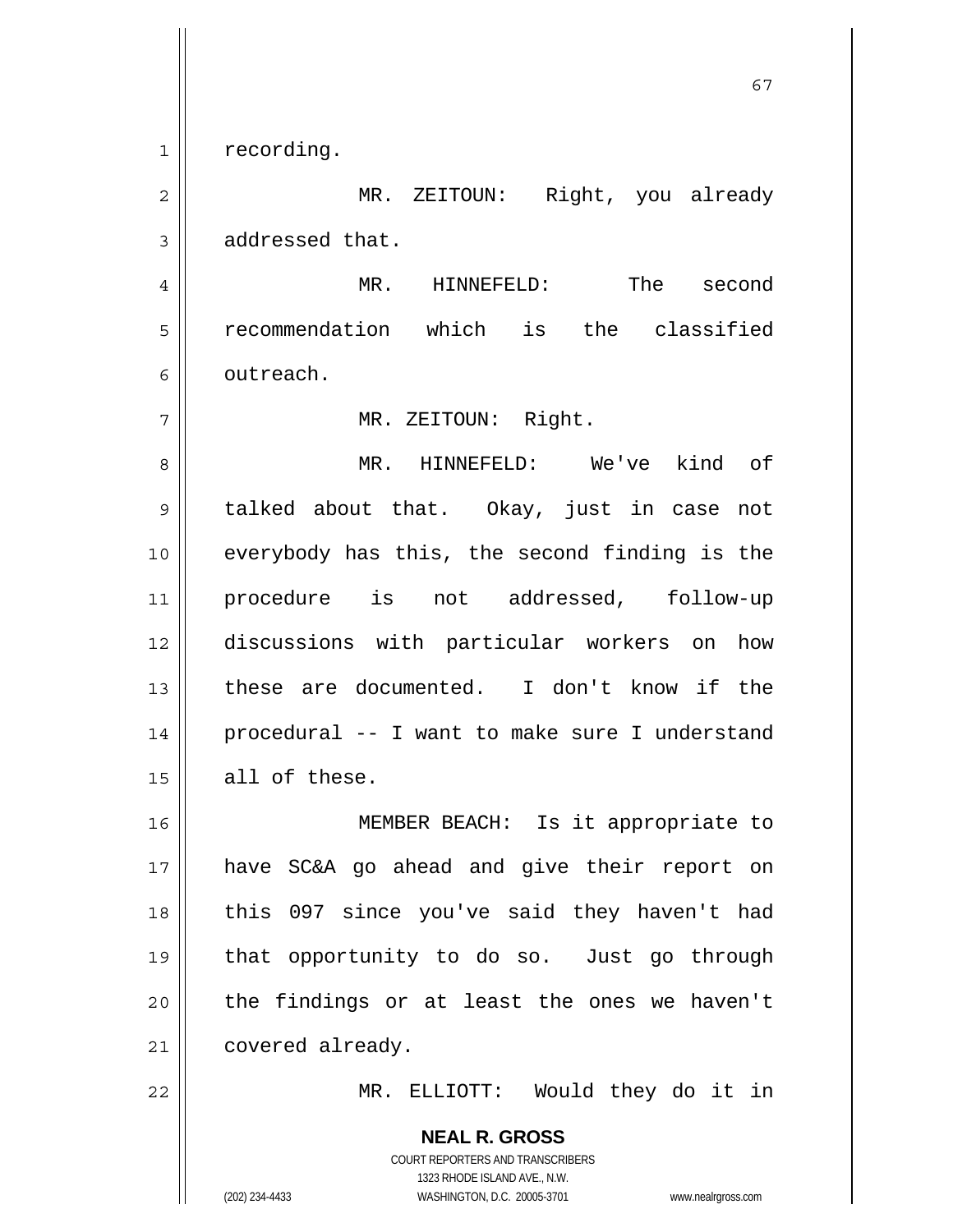**NEAL R. GROSS** COURT REPORTERS AND TRANSCRIBERS 1323 RHODE ISLAND AVE., N.W. (202) 234-4433 WASHINGTON, D.C. 20005-3701 www.nealrgross.com  $\sim$  68 1 procedures? 2 || MEMBER MUNN: We show nine findings  $3 \parallel$  and procedures. 4 MEMBER BEACH: Right, and that's  $5 \parallel$  the  $-$ 6 MR. ZEITOUN: That is in our 7 database yes. 8 || MEMBER BEACH: Right, yes. 9 MR. ZEITOUN: Yes. The nine, some 10 || of them are overlapping. 11 || MEMBER BEACH: Yes. 12 MR. ZEITOUN: So actually what's in  $13$  | the report are more accurate than what's in  $14$  | the database. The database is overlapping. 15 || MEMBER BEACH: Correct. 16 MS. ROBERTSON-DEMERS: Would you 17 || like me to clarify? 18 || CHAIR GIBSON: Sure, go ahead. 19 MS. ROBERTSON-DEMERS: Okay, as far 20 || as follow-up discussions, when you are in a 21 worker outreach community you are going to 22 || find somebody that's really knowledgeable on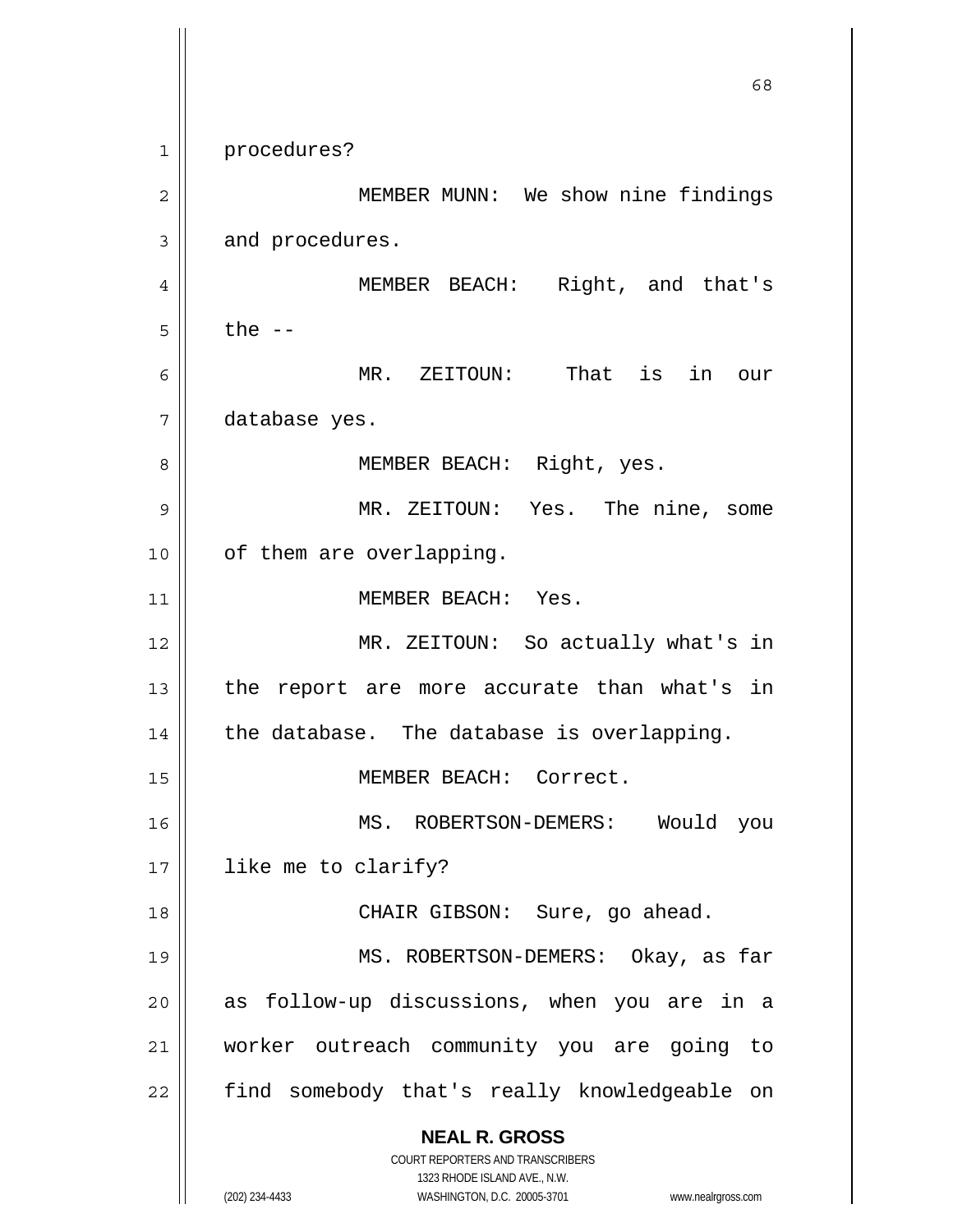| $\mathbf 1$    | topics. And you may choose to follow-up with   |
|----------------|------------------------------------------------|
| $\overline{2}$ | them.                                          |
| 3              | MR. ELLIOTT: Yes.                              |
| 4              | MS. ROBERTSON-DEMERS: And this is              |
| 5              | kind of getting at the process of how you do   |
| 6              | that.                                          |
| 7              | MR. HINNEFELD: So in other words               |
| 8              | in the procedure on outreach we would want to  |
| 9              | refer to something that was sort of described  |
| 10             | in the interview process which is really what  |
| 11             | you are talking about. You follow-up and you   |
| 12             | interview these specific individuals who       |
| 13             | really seem to -- I'm thinking about GSI.      |
| 14             | There were guys at GSI who knew so much about  |
| 15             | that betatron and how betatron worked.<br>That |
| 16             | we did in fact follow-up with an interview.    |
| 17             | So those interviews I'm sure are documented    |
| 18             | the way they normally are. So that's what your |
| 19             | comment is. Is should the procedure say that   |
| 20             | be alert for people who can provide            |
| 21             | particular, you know, information about the    |
| 22             | problem or some of the problems and issues or  |
|                |                                                |

 $\sim$  69

 **NEAL R. GROSS** COURT REPORTERS AND TRANSCRIBERS

1323 RHODE ISLAND AVE., N.W.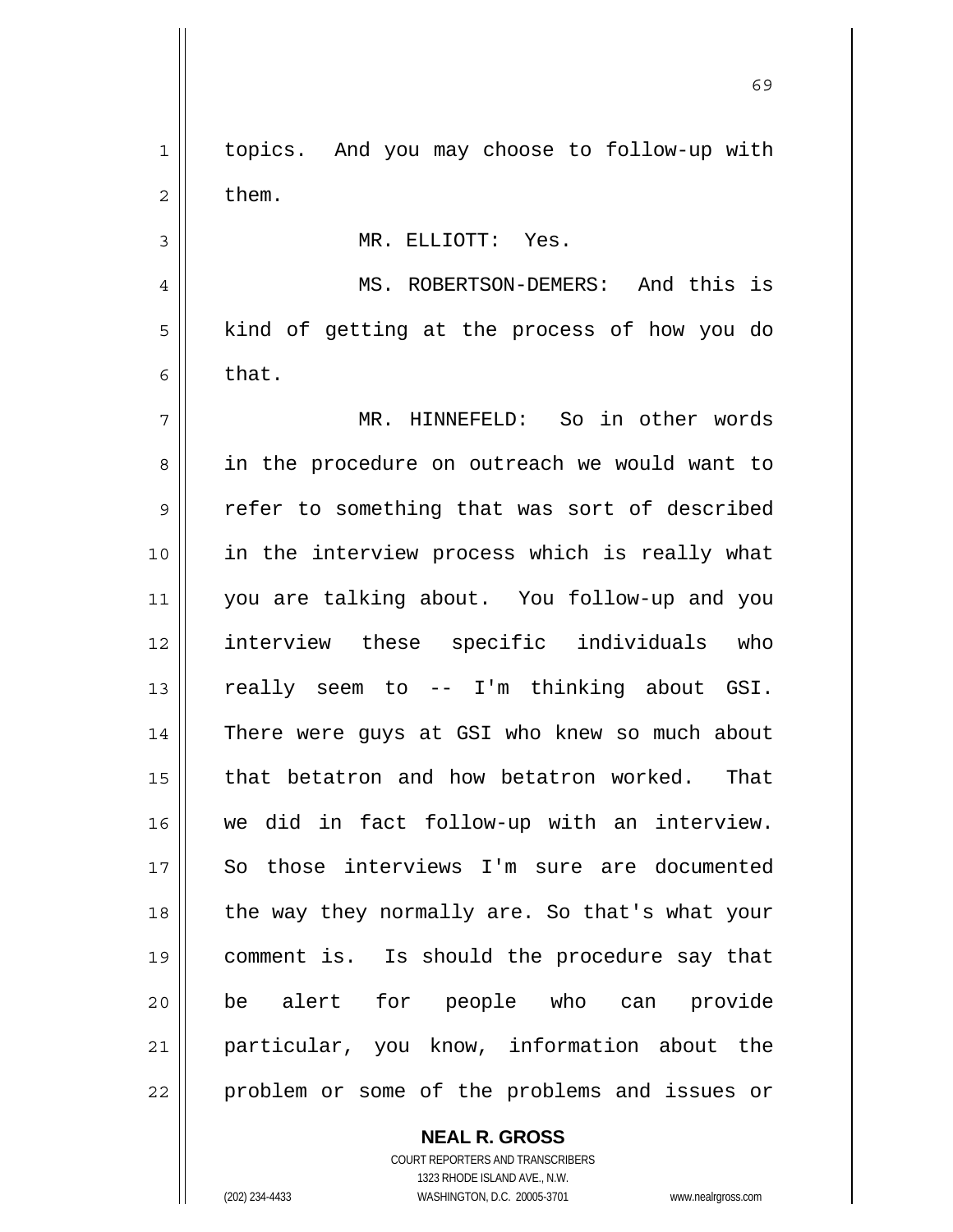1 || potential issues at the site and make sure  $2 \parallel$  that the appropriate people get to the  $3 \parallel$  interview stage. Is that the kind of comment  $4 \parallel - -$ 5 MR. ZEITOUN: Even on the technical  $6 \parallel$  aspects. When I do some interviews when I  $7 \parallel$  follow up later there are certain topics that  $8 \parallel$  come up in the interview that are beyond my  $9 \parallel$  expertise. 10 MR. HINNEFELD: Right. 11 MR. ZEITOUN: Although we are 12 health physicists and environmental and we 13 || know operation. We know, but certain areas 14 || goes beyond our expertise and when we go for  $15$  evaluating that issue, you have to go to the 16 expert. And the expert said I really don't 17 || understand what he meant by that. Let me talk 18 || to him and follow-up with him and try to make 19 it happen. So this is the follow-up on things 20 to be sure that you are fine-tuning the 21 finding because sometimes if you are not 22 || experts in the area, you may make wrong

70

 **NEAL R. GROSS** COURT REPORTERS AND TRANSCRIBERS 1323 RHODE ISLAND AVE., N.W. (202) 234-4433 WASHINGTON, D.C. 20005-3701 www.nealrgross.com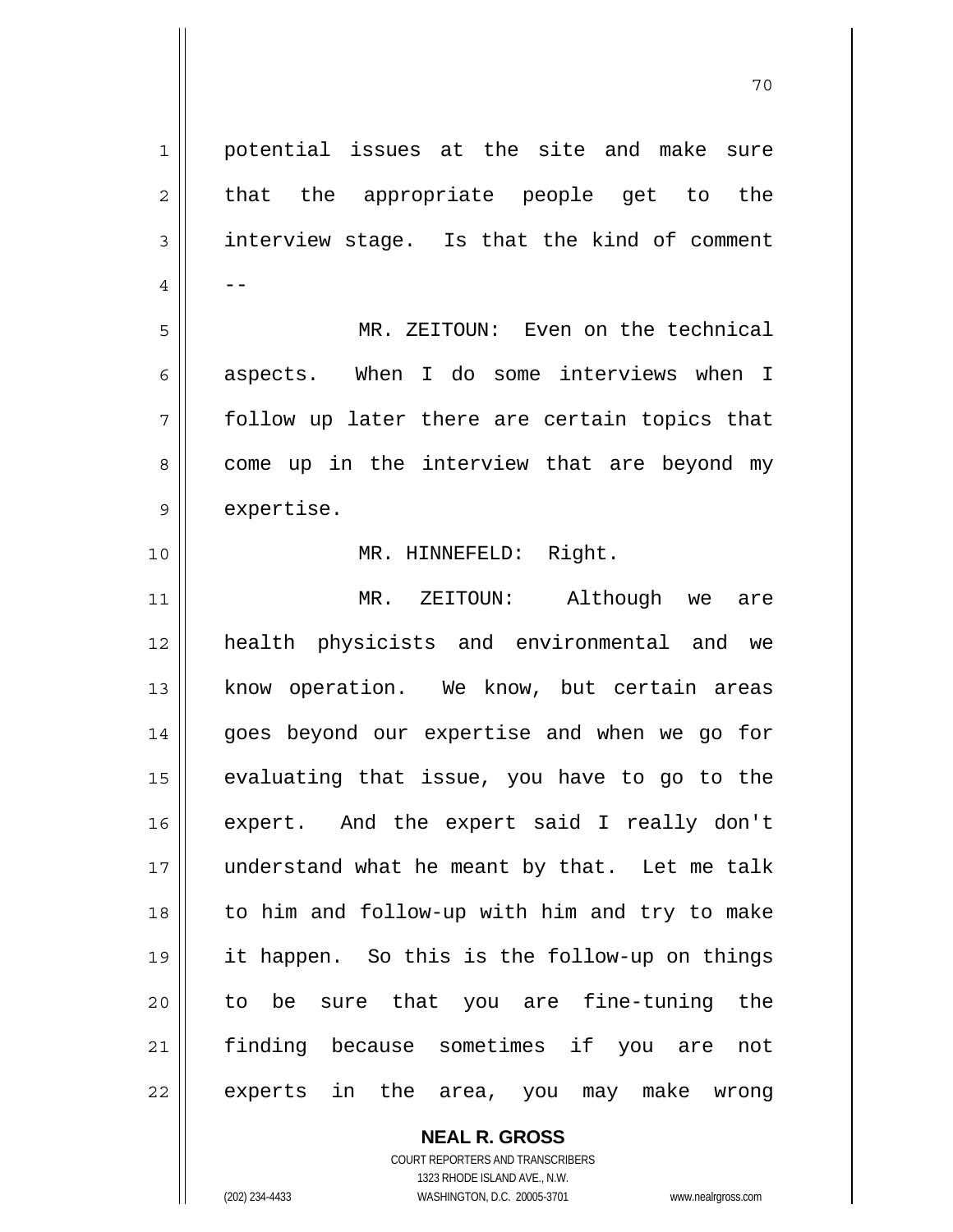1 conclusions. So that's the type of the  $2 \parallel$  follow-up to be sure that the topic from the 3 issue when it comes up is well understood 4 | because this is an important aspect.

5 MS. ROBERTSON-DEMERS: And then, we  $6 \parallel$  have finding in here. Many of these workers  $7 \parallel$  are very old, some of which can't make it to 8 || worker outreach meetings. And one of our 9 concerns was that they didn't have the 10 opportunity to provide their input or get the 11 same information that the individuals 12 attending the worker outreach meeting would  $13 \parallel$  get.

14 || MR. HINNEFELD: I understand. I understand and the reason and the basis for  $\parallel$  the finding. I'm struggling a little bit with 17 || how to do that. I mean, if they can't make it to the outreach meeting, there has to be some mechanism for us to (a) know about them. We won't necessarily know about them. If we find | out, you know -- if they find out about the | outreach meeting and they contact us. I'm not

 **NEAL R. GROSS**

 COURT REPORTERS AND TRANSCRIBERS 1323 RHODE ISLAND AVE., N.W. (202) 234-4433 WASHINGTON, D.C. 20005-3701 www.nealrgross.com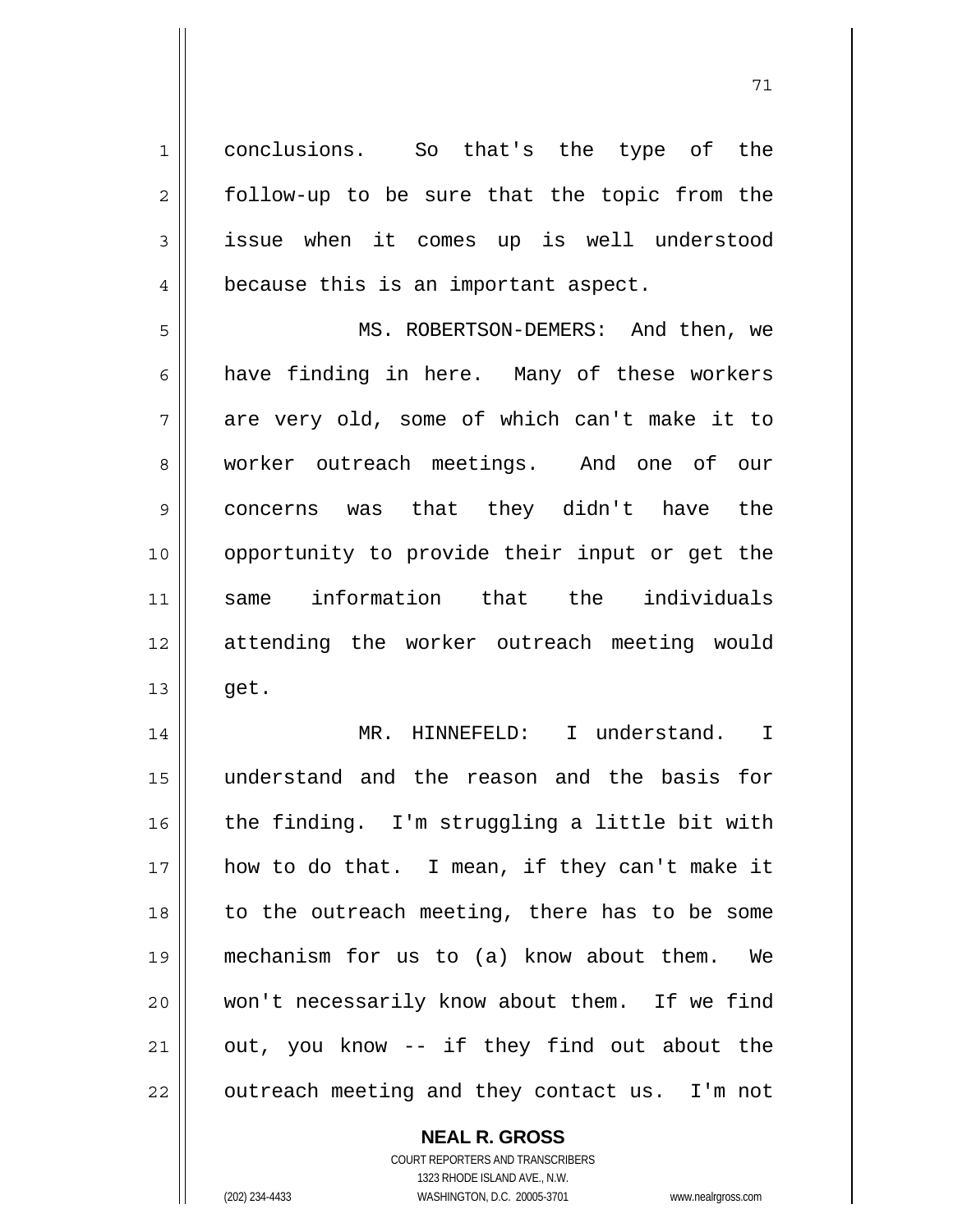1 promising anything.

| $\overline{2}$ | MR. ELLIOTT: What is the purpose               |
|----------------|------------------------------------------------|
| 3              | of the outreach meeting?                       |
| 4              | MR. HINNEFELD: Yes, they would                 |
| 5              | have something to do with it to.               |
| 6              | MR. ELLIOTT: I mean if the                     |
| 7              | outreach meeting is site-profile or SEC        |
| 8              | evaluation driven, looking at specific         |
| 9              | questions and trying to find the answers to    |
| 10             | it, then I would think if we identified that   |
| 11             | individual, they self-identified as somebody   |
| 12             | that knew about that, we would go seek them    |
| 13             | out. We would go to their home.                |
| 14             | MR. ELLIOTT: We do that.                       |
| 15             | MR. HINNEFELD: We've done that.                |
| 16             | MR. ELLIOTT: I mean, we have                   |
| 17             | sought out people.                             |
| 18             | MR. HINNEFELD: If the purpose is               |
| 19             | we're having a town hall meeting to explain    |
| 20             | what we do or an SEC counselor meeting or an   |
| 21             | ombudsman to tell what happens with an SEC     |
| 22             | petition and a person can't get there, if they |
|                |                                                |

 **NEAL R. GROSS** COURT REPORTERS AND TRANSCRIBERS

1323 RHODE ISLAND AVE., N.W.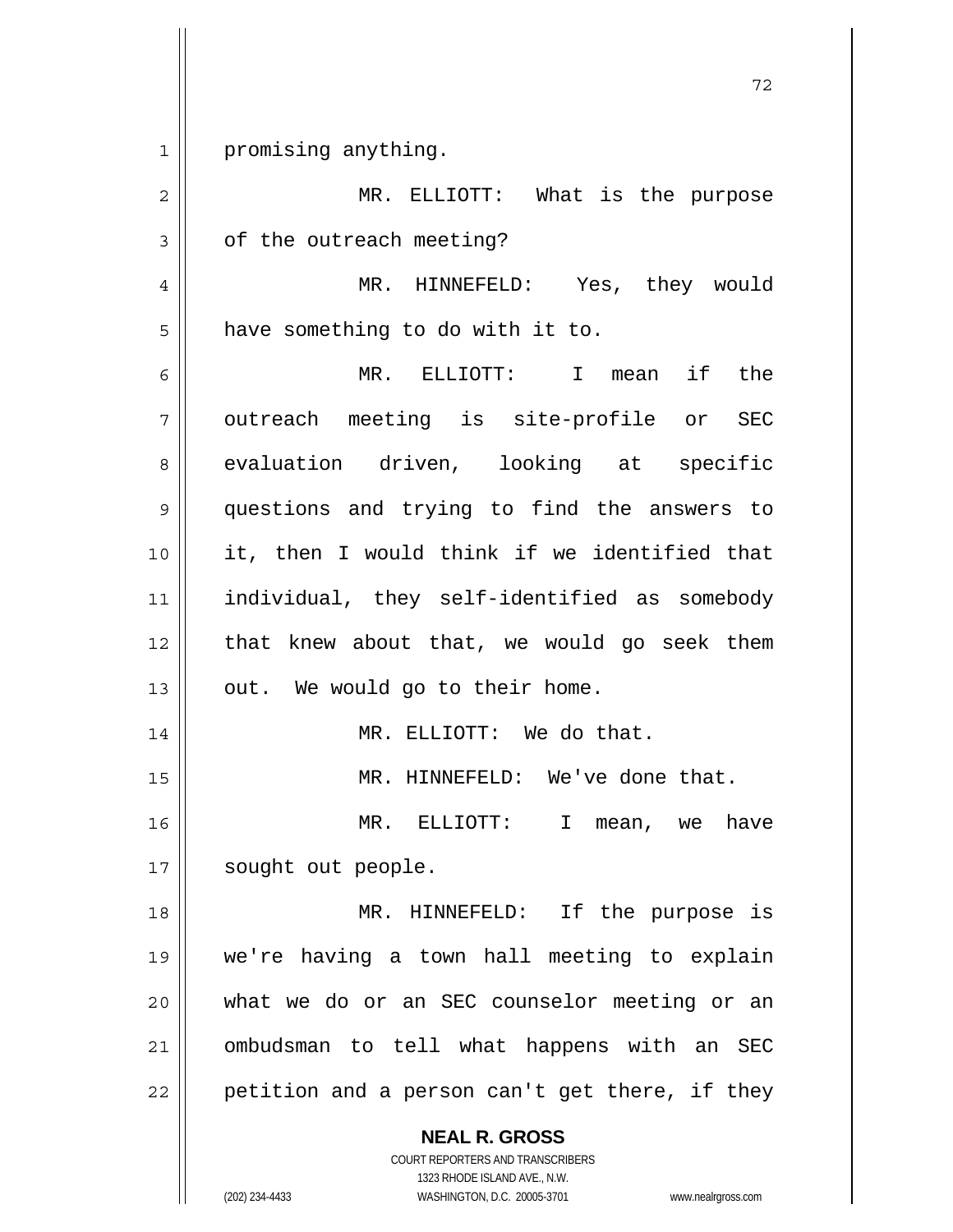1 make it known to us, the counselor or 2 | ombudsman would contact them.

73

3 MS. BREYER: This is Laurie. I 4 don't know think that it is uncommon that 5 || people have called me. When we send out  $6 \parallel$  letters to people, because that's typically 7 || one of our ways of doing outreach and 8 || procedures is that we are doing either a town 9 hall meeting or an SEC outreach meeting or 10 even an SEC worker outreach meeting in support 11 | of an evaluation report, we'll send letters to 12 || groups of people and then at the bottom of the 13 || letter it will say, please contact with any 14 information or questions. I've had people 15  $\vert$  call me and say, I can't attend the meeting. 16 Is there something I can speak to and we'll 17 || get them in touch with the health physicist or 18 contact point for who is going to be out at 19 || the meeting to see what kind of questions that  $20$  they are going to be asking at that time. So 21 I've had that happen plenty of times where 22 || people get the letter and it has the contact

 **NEAL R. GROSS**

 COURT REPORTERS AND TRANSCRIBERS 1323 RHODE ISLAND AVE., N.W. (202) 234-4433 WASHINGTON, D.C. 20005-3701 www.nealrgross.com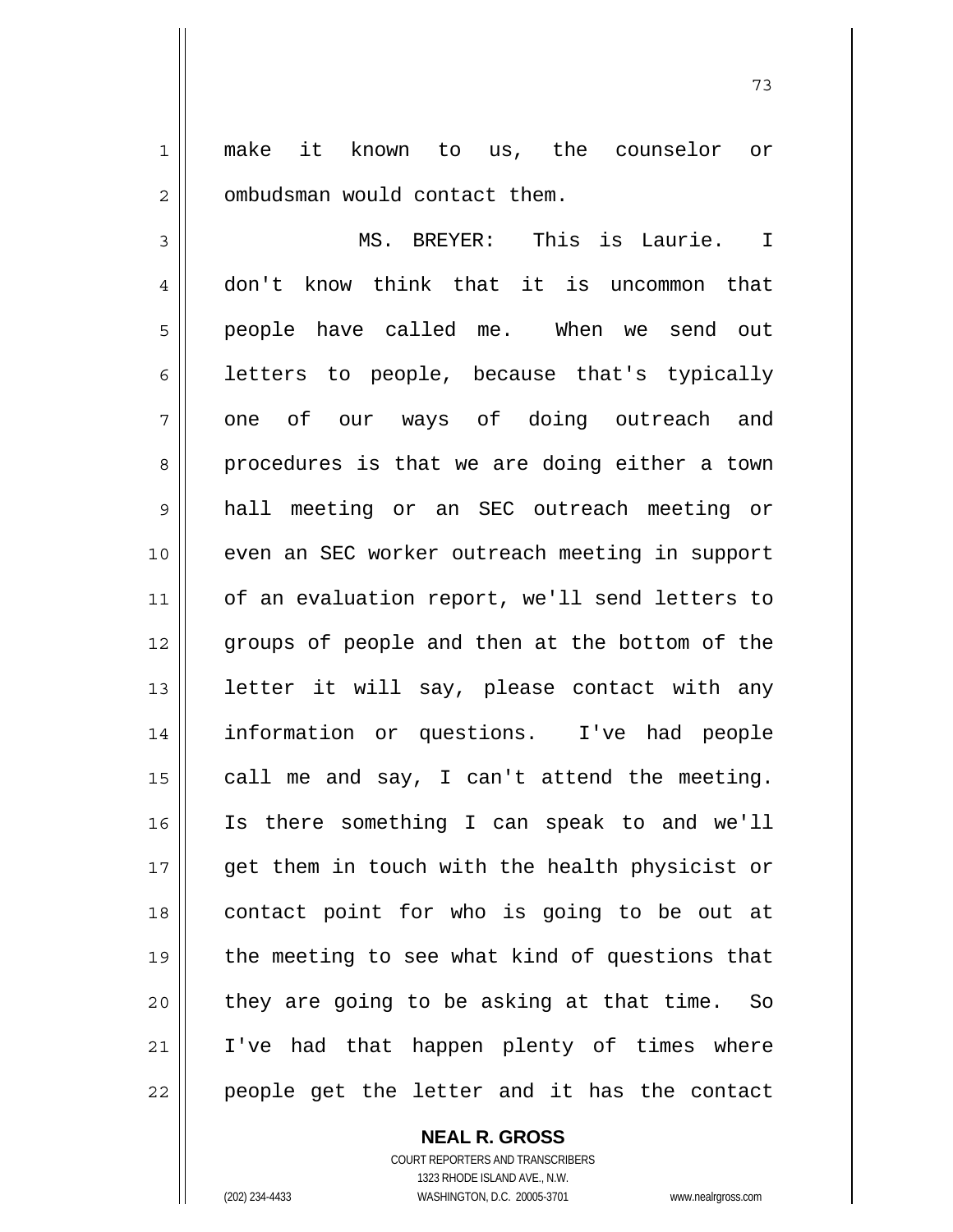| $\mathbf 1$    | information on who to contact. You know, if                                                                                                                            |
|----------------|------------------------------------------------------------------------------------------------------------------------------------------------------------------------|
| $\overline{c}$ | you have any questions or need information,                                                                                                                            |
| 3              | please contact so and so. They will call and                                                                                                                           |
| $\overline{4}$ | say I can't attend the meeting and I have                                                                                                                              |
| 5              | information I want to provide and I can't                                                                                                                              |
| 6              | attend the meeting can you tell me what you                                                                                                                            |
| 7              | are going to be discussing. I've sent                                                                                                                                  |
| 8              | PowerPoints to people. So it's not uncommon                                                                                                                            |
| $\mathsf 9$    | for them to contact us based on the letters                                                                                                                            |
| 10             | they receive.                                                                                                                                                          |
| 11             | I would say it might be a little                                                                                                                                       |
| 12             | different with some of the more focused worker                                                                                                                         |
| 13             | outreach meetings where it may be getting in                                                                                                                           |
| 14             | touch with the union as opposed to maybe                                                                                                                               |
| 15             | having a letter of mass mailing that we send                                                                                                                           |
| 16             | out. I think we always in our communication                                                                                                                            |
| 17             | try to provide contact information so if                                                                                                                               |
| 18             | somebody does have a question or want to                                                                                                                               |
| 19             | provide information.                                                                                                                                                   |
| 20             | MS. ROBERTSON-DEMERS: So it would                                                                                                                                      |
| 21             | be deferred to the interview process?                                                                                                                                  |
| 22             | brought the<br>MS. BREYER:<br>We                                                                                                                                       |
|                | <b>NEAL R. GROSS</b><br><b>COURT REPORTERS AND TRANSCRIBERS</b><br>1323 RHODE ISLAND AVE., N.W.<br>(202) 234-4433<br>WASHINGTON, D.C. 20005-3701<br>www.nealrgross.com |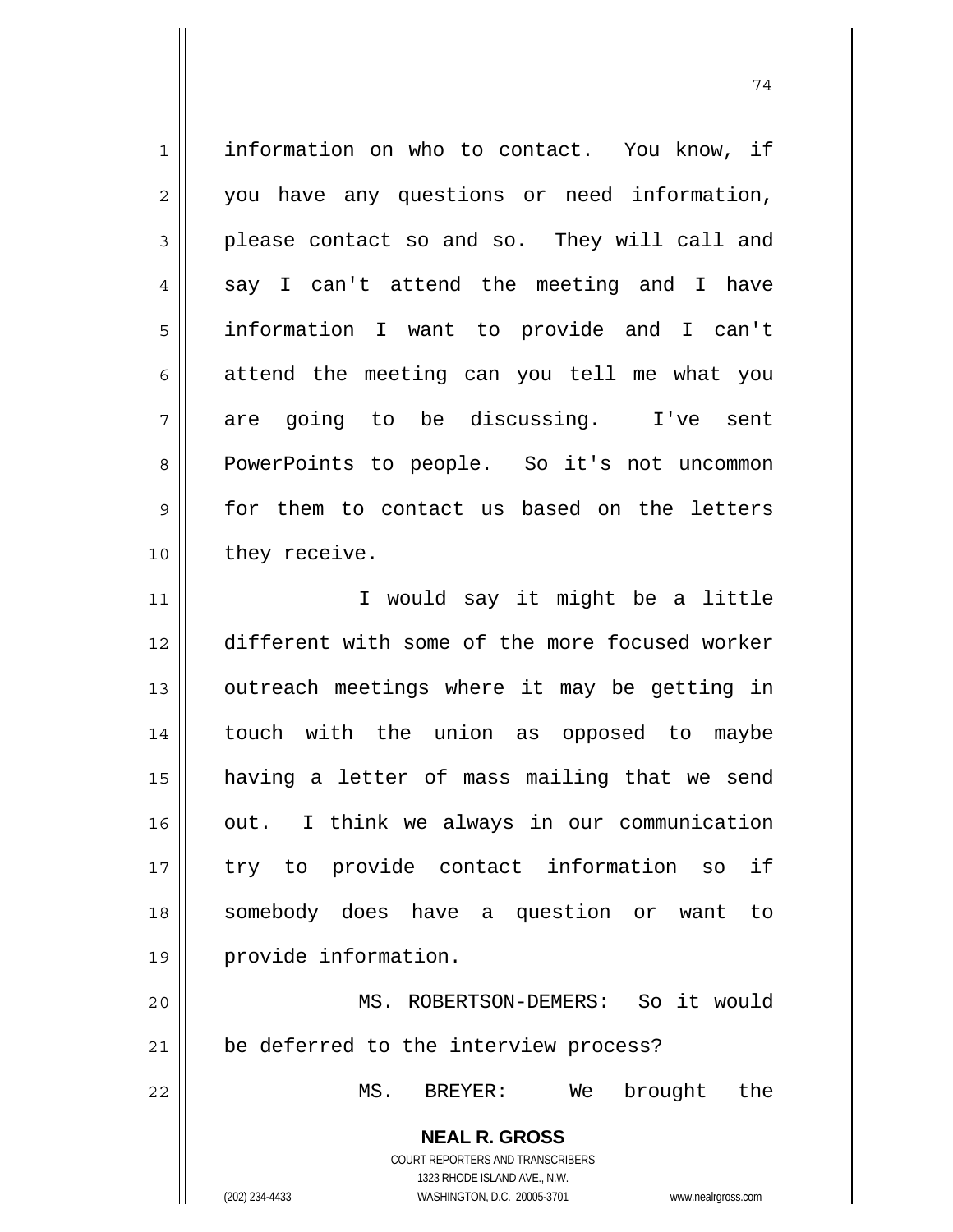| 1              | contact, point of contact is what I usually    |
|----------------|------------------------------------------------|
| 2              | I don't know how the HP would handle it<br>do. |
| $\mathfrak{Z}$ | at that point. But we'll listen to any         |
| 4              | information that they have to provide or also  |
| 5              | if they have something in writing. They go     |
| 6              | through the process Larry described a minute   |
| 7              | ago, who will submit comments in writing.      |
| 8              | MR. HINNEFELD: Yes.                            |
| 9              | MR. ZEITOUN: That goes back to the             |
| 10             | same issue you know, the purpose of the        |
| 11             | meeting and the outreach. That's why 097 or    |
| 12             | 012, when it comes out has a very good         |
| 13             | definition of your objectives reiterating what |
| 14             | John Mauro was saying. The procedures is       |
| 15             | based on your objective and definition         |
| 16             | insight. Then after that we can go beyond      |
| 17             | that regarding the communications in general.  |
| 18             | But at least for that procedure, the           |
| 19             | definition has to be clear as boundaries.      |
| 20             | CHAIR GIBSON: I think that, Wanda              |
| 21             | you've made some e-mail comments for<br>some   |
| 22             | items to discuss. That kind of fits into what  |
|                | <b>NEAL R. GROSS</b>                           |

 COURT REPORTERS AND TRANSCRIBERS 1323 RHODE ISLAND AVE., N.W.

 $\prod$ 

(202) 234-4433 WASHINGTON, D.C. 20005-3701 www.nealrgross.com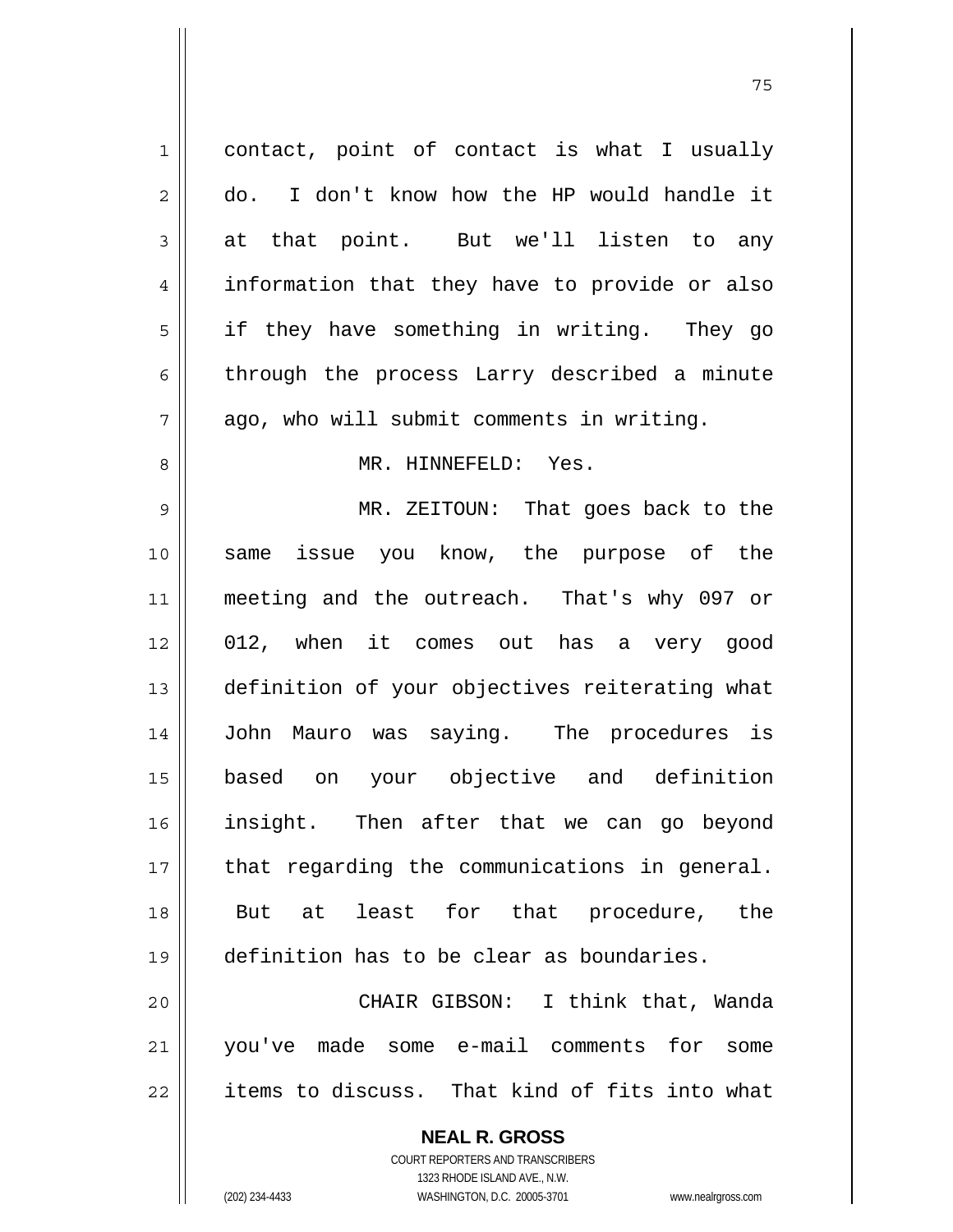и процесс в политическиот производство в село в 176 година в 176 године. В 176 године в 176 године в 176 годин<br>В 176 године в 176 године в 176 године в 176 године в 176 године в 176 године в 176 године в 176 године в 176 1 || you were touching on. MEMBER MUNN: Yes. CHAIR GIBSON: You discussed the  $4 \parallel$  goals a little bit on how to measure them and  $5 \parallel$  stuff. 6 || MEMBER MUNN: Exactly. CHAIR GIBSON: Do you want to 8 || comment on that a little further? MEMBER MUNN: I don't think there is much more to say other than what I've already said. I see personally outreach as being an attempt to make sure that everyone who wants the information about the program has all the information about the program that we can give them. I don't see outreach as an appropriate way to generate claims or to 17 || necessarily attempt to identify additional, anything other than additional venues for information that we have not. That to me is a major outreach activity. Trying to make sure 21 || the people that we do reach have an 22 || opportunity to feed back to us other groups or

> **NEAL R. GROSS** COURT REPORTERS AND TRANSCRIBERS 1323 RHODE ISLAND AVE., N.W.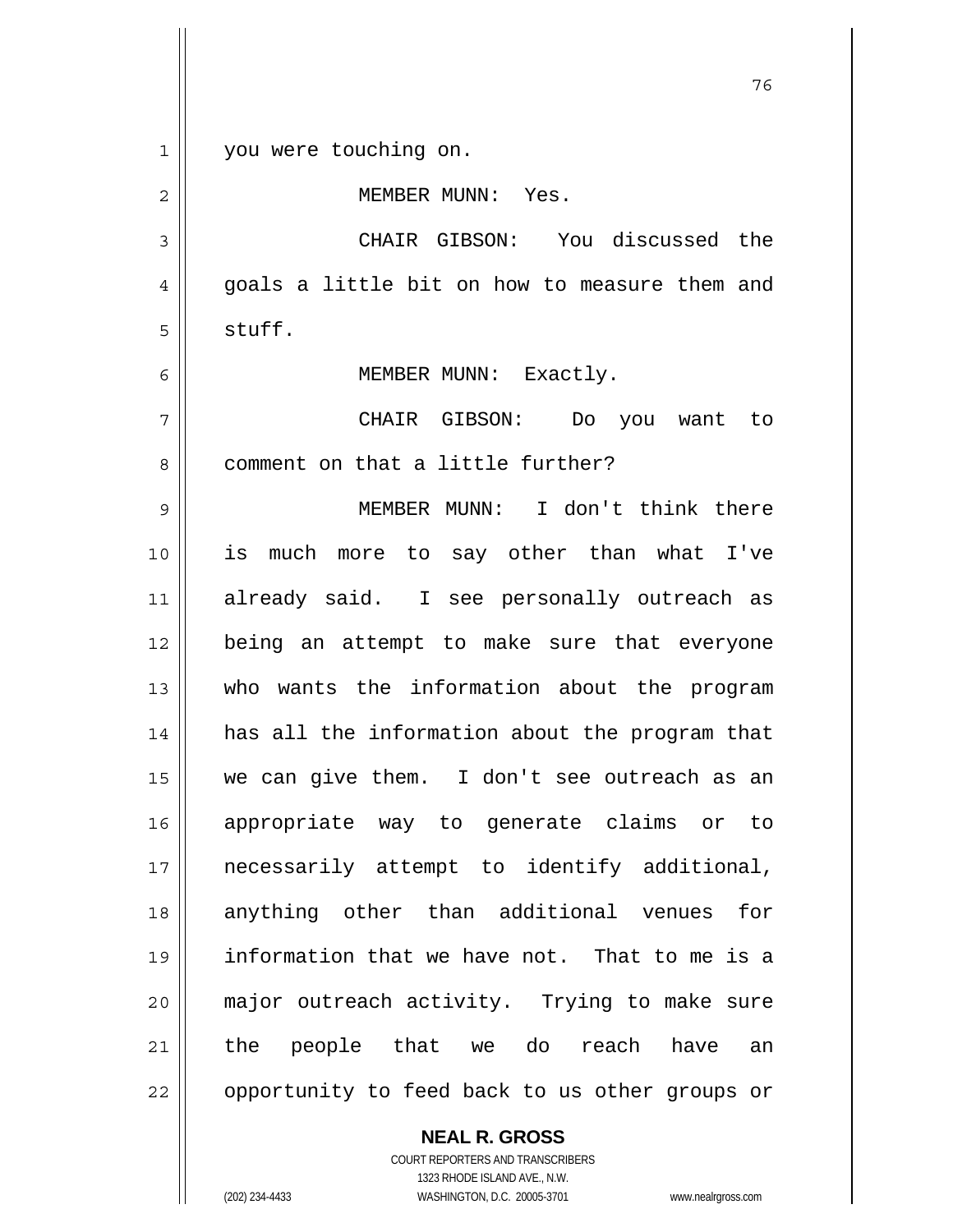| $\mathbf 1$    | entities and individuals that we<br>have<br>not |
|----------------|-------------------------------------------------|
| $\overline{c}$ | reached. But outside of that, the definition    |
| 3              | of outreach if it is going to encompass all     |
| 4              | communications is exceeding broad and I'm not   |
| 5              | at all sure how any group, even the board       |
| 6              | itself, much less a small work group, can       |
| 7              | encompass all communications being outreached.  |
| 8              | MR. ZEITOUN: You see, I will give               |
| $\mathsf 9$    | you another example which goes back to          |
| 10             | emphasis that. When we started on the NEPA      |
| 11             | issues a long time ago, it started with         |
| 12             | something called public participation.          |
| 13             | MEMBER MUNN: Oh yes.                            |
| 14             | MR. ZEITOUN: Getting the public to              |
| 15             | participate and talk about the issues.<br>They  |
| 16             | tried and it became bigger. It became           |
| 17             | outreach. Now its bigger than that. They        |
| 18             | call it comment response. All the comments      |
| 19             | goes in and you respond to it in the document.  |
| 20             | So its more the communication. That's what      |
| 21             | we are saying communication aspects. What's     |
| 22             | going back and forth, except for the policy.    |

 **NEAL R. GROSS**

 COURT REPORTERS AND TRANSCRIBERS 1323 RHODE ISLAND AVE., N.W. (202) 234-4433 WASHINGTON, D.C. 20005-3701 www.nealrgross.com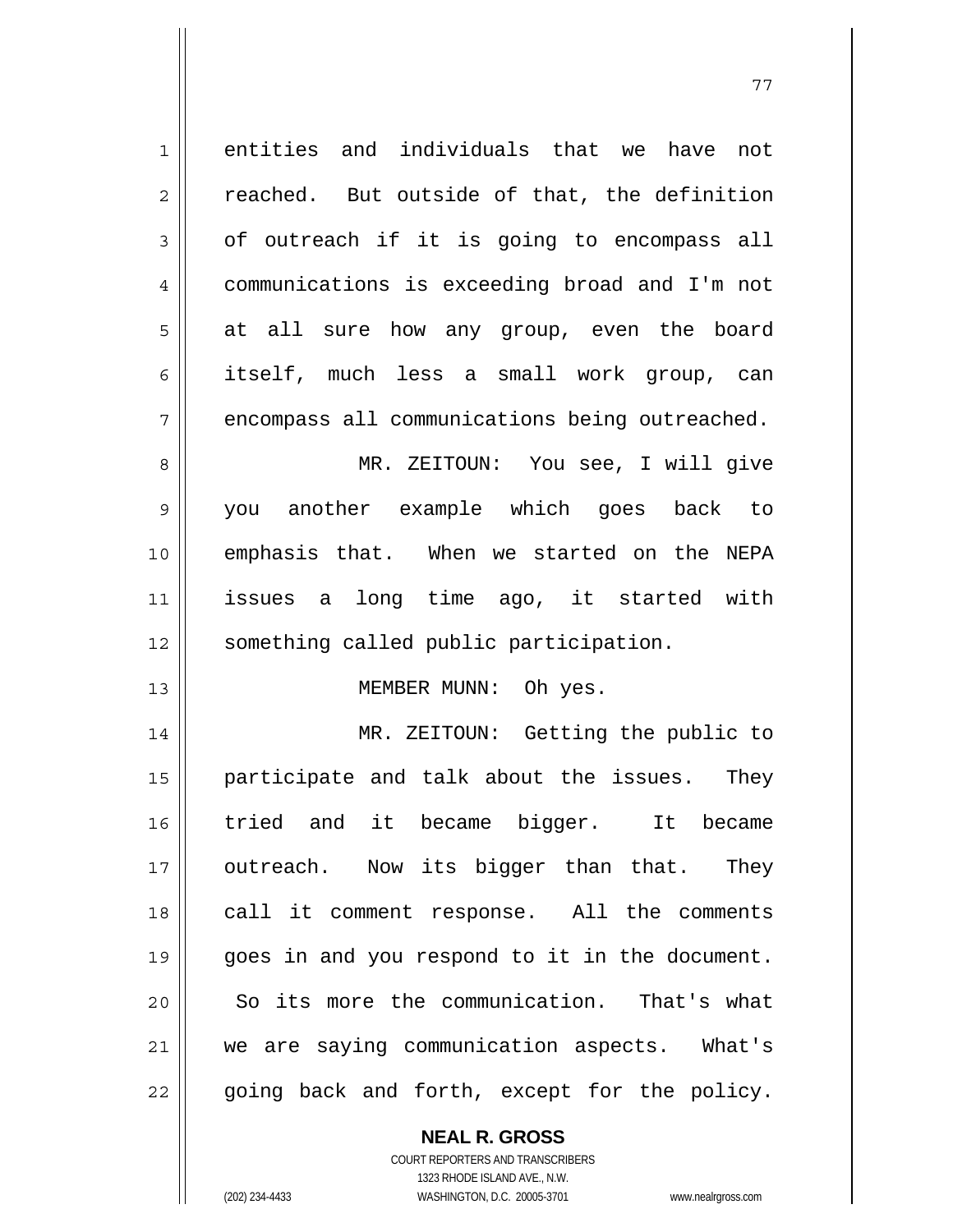**NEAL R. GROSS** COURT REPORTERS AND TRANSCRIBERS 1323 RHODE ISLAND AVE., N.W.  $1 \parallel$  We put the policy of the agency on the side. 2 We deal with everything coming in or out  $3 \parallel$  regardless if its coming from federal, state 4 | or people. And here you have to define, also, 5 | claimants, you know. So it's a bigger problem  $6 \parallel$  than just, it depends on what the definition  $7 \parallel$  that you are going to put on outreach. Here,  $8 \parallel$  the way I see it, the outreach was defined 9 | narrowly. 10 MEMBER MUNN: Yes. 11 || MR. ZEITOUN: Just for one issue, 12 | one communication. 13 MEMBER MUNN: The workers. 14 MR. ZEITOUN: Yes and defined by 15 workers. 16 MEMBER MUNN: Yes, because that was 17 interpreted I believe at the time to be the 18 concern of the board. To be assured that all 19 workers were in fact notified of the program  $20$  || and of how it operated. 21 || CHAIR GIBSON: I don't specifically 22 want to go back into the scope of it, but you

78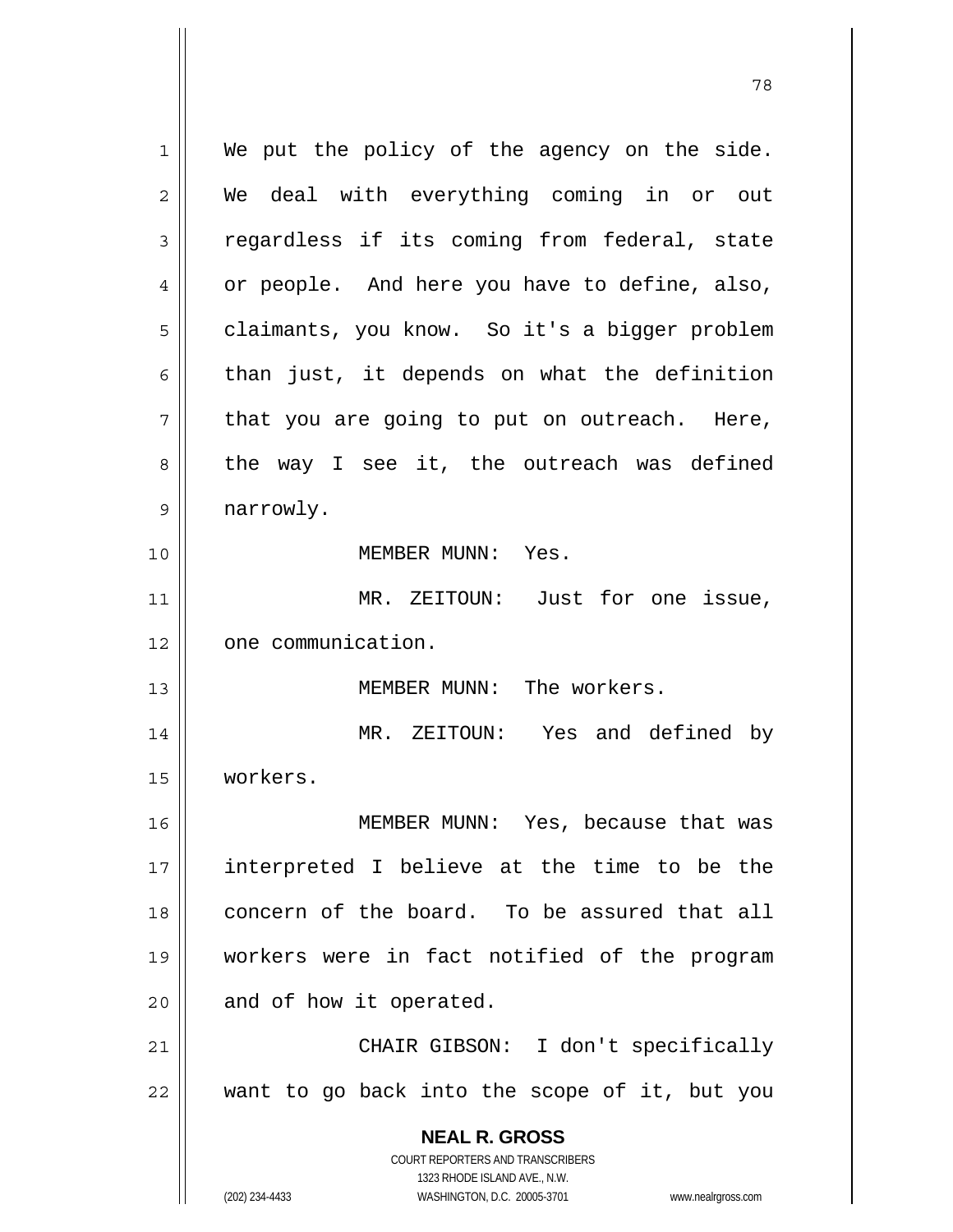1 also had some concerns about whatever our 2 || mission is, how do we review the objections  $3 \parallel$  and kind of track, you know, not necessarily 4 track them in a matrix but grade them on how 5 || well they are being achieved. Did I misread  $6 \parallel$  that or do you want to elaborate on that? 7 MEMBER MUNN: No, I don't think you 8 || misread it. It's just that I've slept several 9 times since I wrote that and I need to go back 10 to my own e-mail to see what I was thinking at 11 the time I did it. 12 CHAIR GIBSON: If we want to, why 13 don't we take about a ten minute break and 14 Wanda can look up her comments. After the 15 break we'll come back and hopefully shortly  $16$  after the break maybe we can get some comments 17 from the workers and advocates that's on the 18 line. 19 MR. KATZ: Okay, so we'll be coming 20 up again about five to 11:00. I'm just going 21 to put the line on mute, everyone on the  $22 \parallel$  phone. Thanks.

ли в село в село во село во село во село во село во село во село во село во село во село во село во село во се<br>2003 — Велико Село во село во село во село во село во село во село во село во село во село во село во село во

 **NEAL R. GROSS** COURT REPORTERS AND TRANSCRIBERS 1323 RHODE ISLAND AVE., N.W.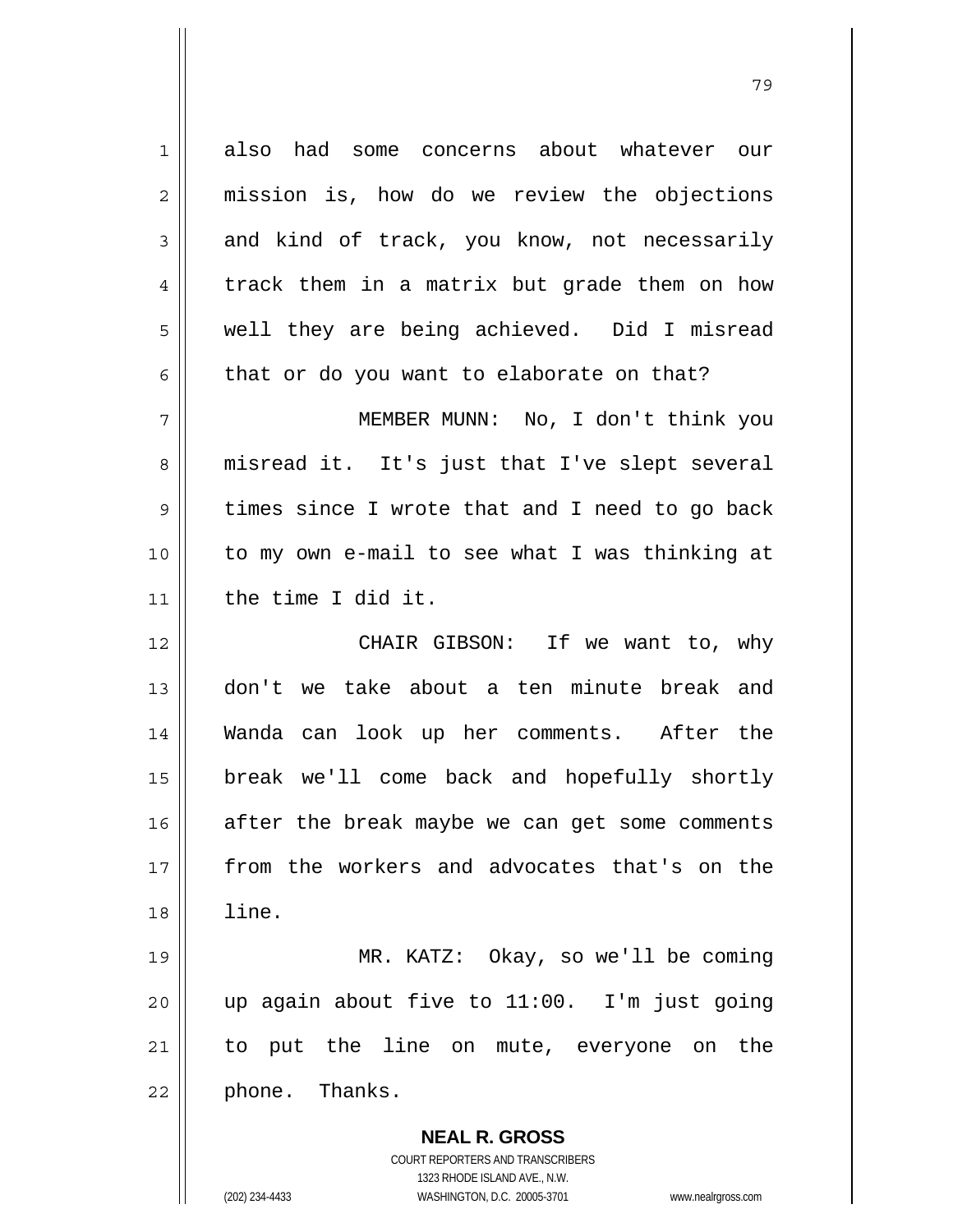**NEAL R. GROSS** 80 1 | (Whereupon, the above-entitled matter  $2 \parallel$  went off the record at 10:44 a.m. and resumed  $3 \parallel$  at 10:58 a.m.) 4 MR. KATZ: Okay, for folks on the 5 || phone will someone let us know that you are 6 still there. 7 MR. MAURO: John Mauro still here. 8 MR. KATZ: Great. Phil are you 9 || still with us? 10 MEMBER SCHOFIELD: Okay, I am here  $11$  Ted. 12 MR. KATZ: Great, okay. So we're 13  $\parallel$  ready to start back up right? 14 CHAIR GIBSON: Okay, when we left I  $15$  | think Wanda was going to have some  $-$ -16 MEMBER MUNN: Yes, I think the 17 || simplest and most direct thing to do would be 18 for me to read the e-mail that I sent to you 19 || and the other board members on this particular 20 work group. In other aspects of the board's 21 work there is great emphasis on the quality,  $22$  | accuracy and completeness of information used.

> COURT REPORTERS AND TRANSCRIBERS 1323 RHODE ISLAND AVE., N.W.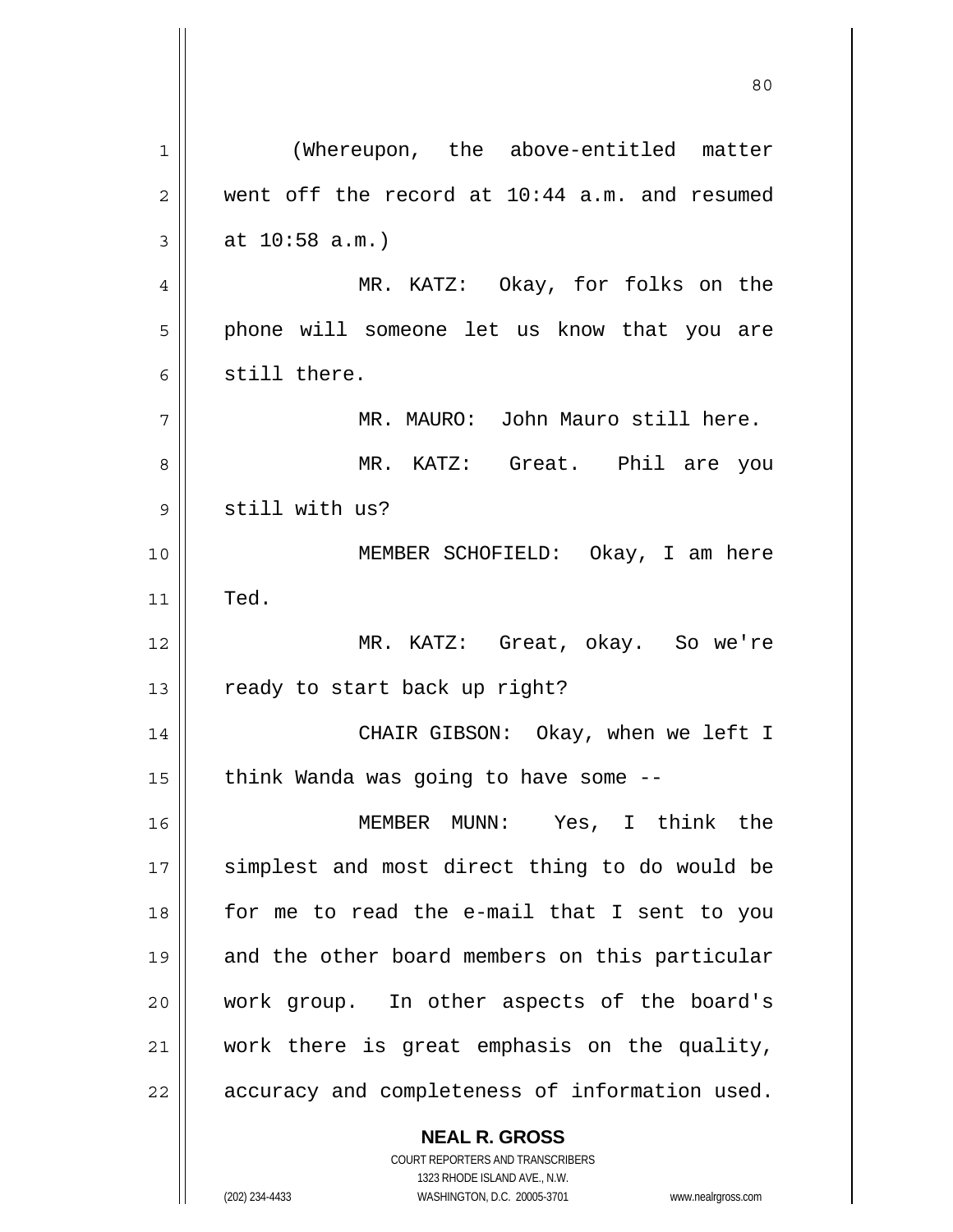1 Some discussion on that same level of need  $2 \parallel$  and outreach interactions is probably in  $3 \parallel$  order. It would be informative to review the 4 stated goals of worker outreach programs and  $5 \parallel$  address whether there is any quantitative way  $6 \parallel$  to measure the degree to which the various  $7 \parallel$  efforts, past and present are achieving those 8 goals. To the best of my knowledge I've only 9 heard outreach expectations articulated in a 10 general way. The formal expression of the 11 || established philosophy needs to be at hand for 12 || review. This would clearly involve 13 participation of representatives and other 14 agencies as well as NIOSH. We should 15 determine who that should be and try to assure 16 || that they can attend at least some portion of 17 the meetings. That I think is the thrust of 18 my real question about and we've already 19 addressed to some degree my concerns, 20 || personally about what our goals are and how we  $21$  || go about establishing those. I don't think 22 we've resolved that quite yet. But there's

<u>81</u>

 **NEAL R. GROSS** COURT REPORTERS AND TRANSCRIBERS 1323 RHODE ISLAND AVE., N.W.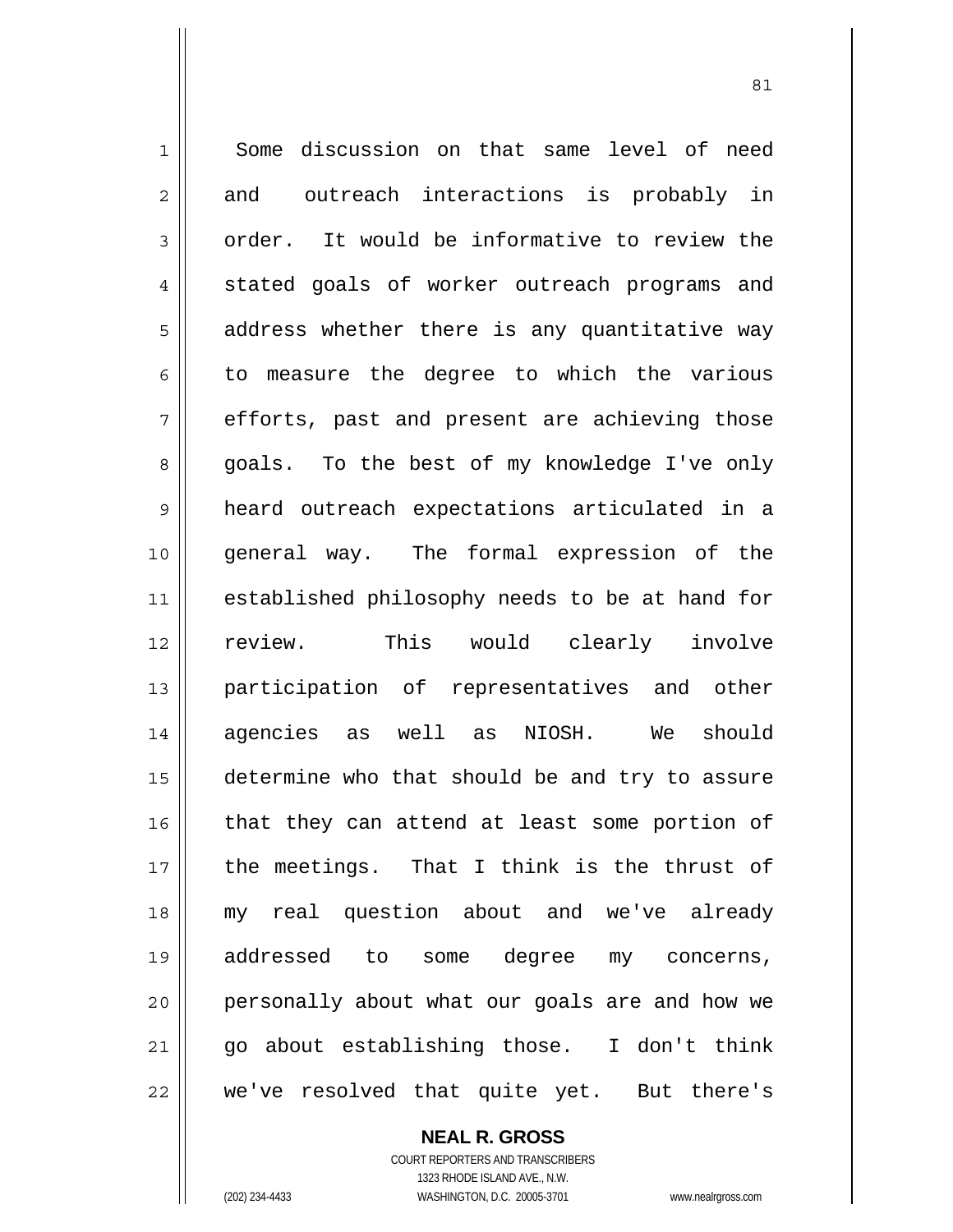**NEAL R. GROSS**  $1 \parallel$  also the issue of what's the point in doing  $2 \parallel$  this unless we are achieving whatever that  $3 \parallel$  goal is. We need to establish our goal and  $4 \parallel$  once we've established our goal, how are we 5 || going to determine that we are anywhere near 6 achieving it. We haven't, to the best of my 7 || knowledge we haven't discussed the possibility 8 || of how we evaluate what's been done and how to  $9 \parallel$  change that if we want to do something else. 10 CHAIR GIBSON: And so, I guess I'll 11 || just throw this out. Would that be a process 12 this work group solely would try to track or  $13$  is that, is there something that NIOSH does 14 in-house to track your, what you believe is 15 || your own effectiveness in the worker outreach, 16 worker communication areas or I'm just 17 throwing that general question out for 18 discussion? 19 MR. HINNEFELD: Well, nothing comes  $20$  || to mind that strikes me as a way to measure 21 the effectiveness of our communication 22 | program.

<u>82</u>

 COURT REPORTERS AND TRANSCRIBERS 1323 RHODE ISLAND AVE., N.W.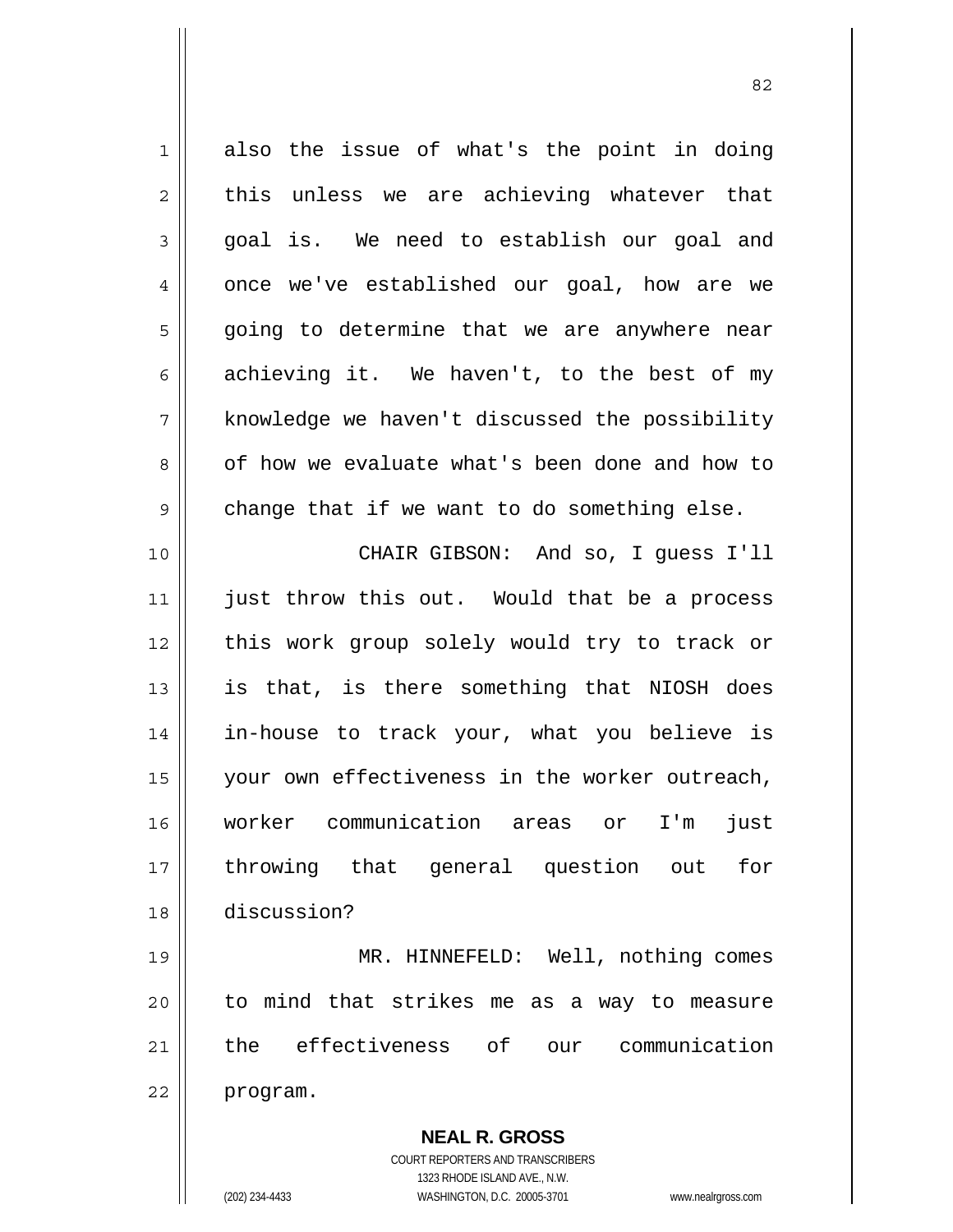| 1  | MEMBER MUNN: Can we --                                              |
|----|---------------------------------------------------------------------|
| 2  | MR. HINNEFELD: I guess measuring                                    |
| 3  | effectiveness of communication probably                             |
| 4  | wouldn't even be in my bailiwick or maybe                           |
| 5  | others who would be involved in it.                                 |
| 6  | MR. ELLIOTT: We have had research                                   |
| 7  | projects proposed on evaluating our                                 |
| 8  | communication effectiveness but they were not                       |
| 9  | funded.                                                             |
| 10 | MEMBER MUNN: I guess one of the                                     |
| 11 | questions would be do we even have accessible                       |
| 12 | records that would give us a better feel for                        |
| 13 | how many individuals, how many groups, how                          |
| 14 | many different types of organizations we have                       |
| 15 | been successful in knowing that we are                              |
| 16 | interfacing with? How many newspaper ads?<br>Do                     |
| 17 | we even have those numbers available?                               |
| 18 | MR. ELLIOTT: Well, maybe J.J. or                                    |
| 19 | Vern can fill in behind me here or Stu. If                          |
| 20 | you ask us how many newspaper, press                                |
| 21 | announcements, is that one of your examples?                        |
| 22 | MEMBER MUNN: Press announcements                                    |
|    | <b>NEAL R. GROSS</b>                                                |
|    | COURT REPORTERS AND TRANSCRIBERS                                    |
|    | 1323 RHODE ISLAND AVE., N.W.                                        |
|    | WASHINGTON, D.C. 20005-3701<br>(202) 234-4433<br>www.nealrgross.com |

<u>83</u>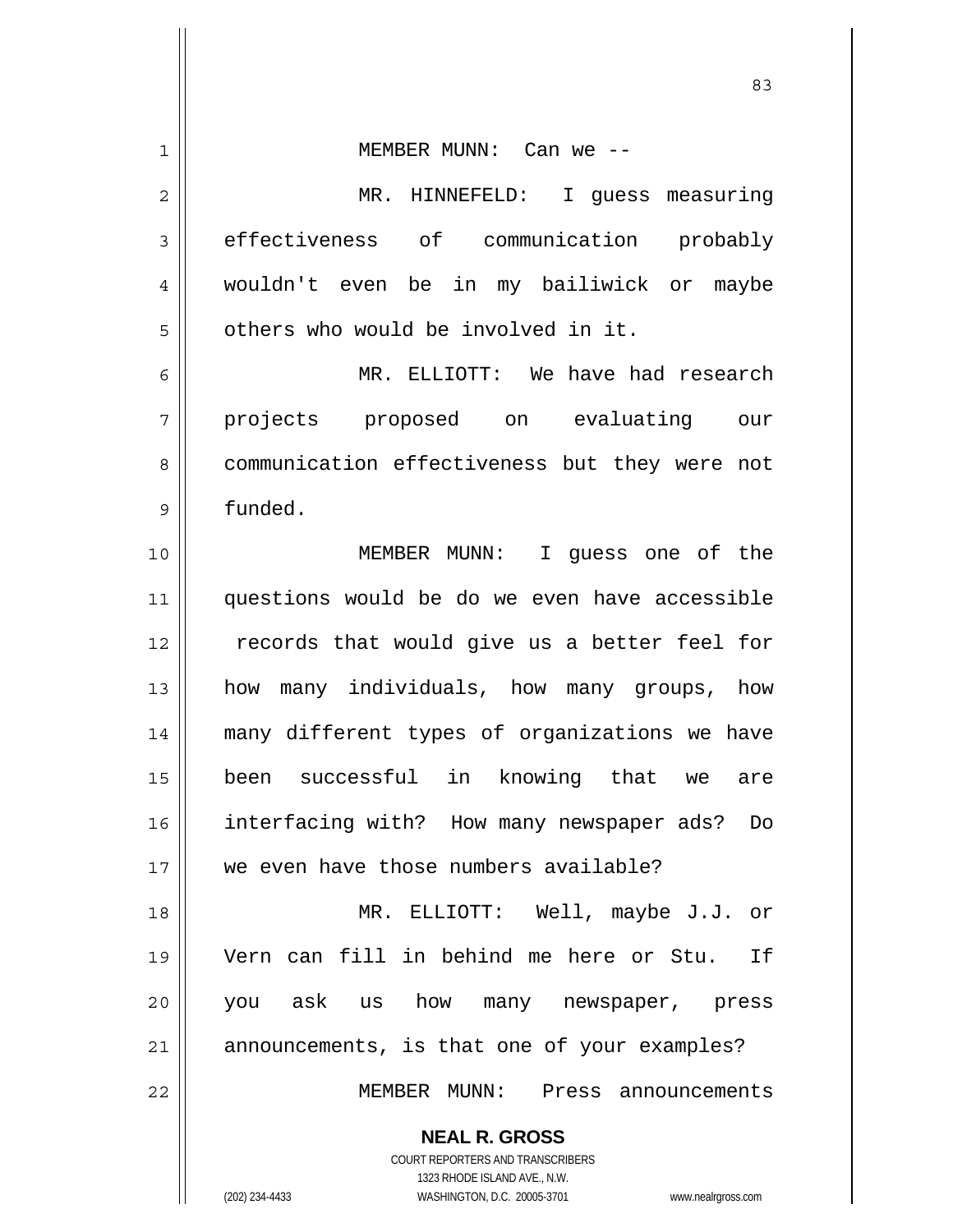| $\overline{2}$ | MR. ELLIOTT: Press announcements              |
|----------------|-----------------------------------------------|
| 3              | of a opportunity to interact with NIOSH have  |
| $\overline{4}$ | been issued. We could produce that. We can    |
| 5              | go and identify how many of those have been   |
| 6              | prepared. The communications team can         |
| 7              | generate that up. Can they do a<br>report     |
| 8              | immediately? No. It would take a little bit   |
| 9              | of pulling together and assembling the        |
| 10             | information. You know we have multiple        |
| 11             | reports from ATL and this is where Vern and   |
| 12             | J.J. may want to speak up, that summarize the |
| 13             | activities for that past month. Those would   |
| 14             | certainly stand as I think there are some     |
| 15             | business-sensitive information there that     |
| 16             | would have to be redacted but they do provide |
| 17             | a summary of effort during that.              |
| 18             | MR. McDOUGALL: If you want to look            |
| 19             | at the scope and number of organizations and  |
| 20             | people that have been reached. The minutes of |

and from that it's relatively easy to compile

 **NEAL R. GROSS**

all the meetings are of course on the website

 COURT REPORTERS AND TRANSCRIBERS 1323 RHODE ISLAND AVE., N.W. (202) 234-4433 WASHINGTON, D.C. 20005-3701 www.nealrgross.com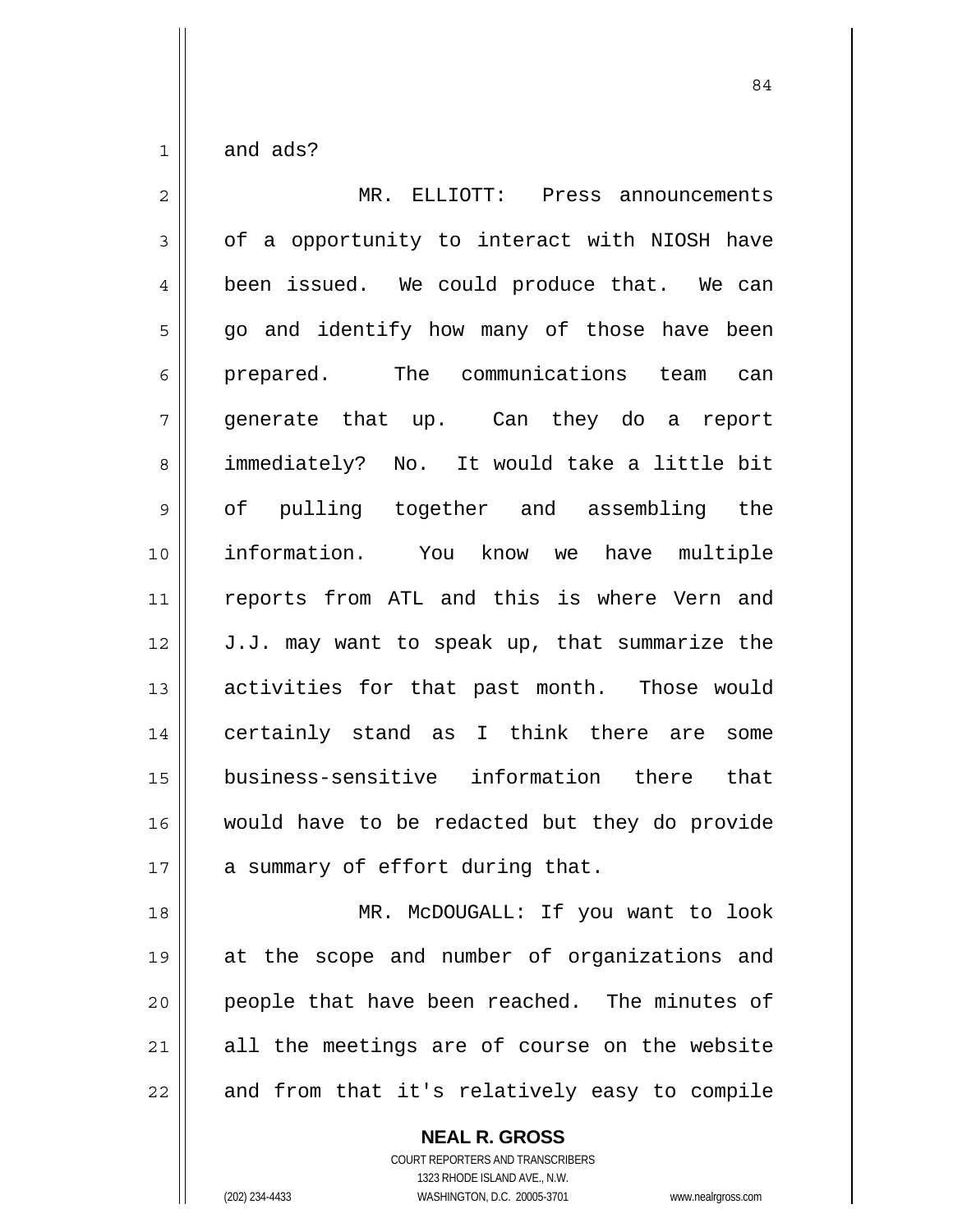1 a universe of the organizations. The number  $2 \parallel$  of people is of course available from the  $3 \parallel$  sign-in sheets which are not on the websites  $4 \parallel$  but they certainly can be easily -- it can be  $5 \parallel$  easily compiled.

MR. ELLIOTT: If you want to know how many folks have attended one of our 8 || workshops, we can tell you that numbers as well. So it depends upon what you are asking, you know, what you are evaluating. It depends 11 | on how you frame your evaluation.

12 || MEMBER MUNN: The goal, and it also 13 depends on what's the goal. We can't make any 14 -- I don't think any group can make an 15 | evaluation about how well you are doing if you 16 don't have a clear definition of what your 17 || qoal is and then some, at least rough estimate 18 || of how far your goals, are you achieving that 19 goal. And to the best of my knowledge, 20 || certainly I add a warning before we even 21 pursue this very much. We don't want to  $22$  | complicate this situation to the point where

> COURT REPORTERS AND TRANSCRIBERS 1323 RHODE ISLAND AVE., N.W. (202) 234-4433 WASHINGTON, D.C. 20005-3701 www.nealrgross.com

 **NEAL R. GROSS**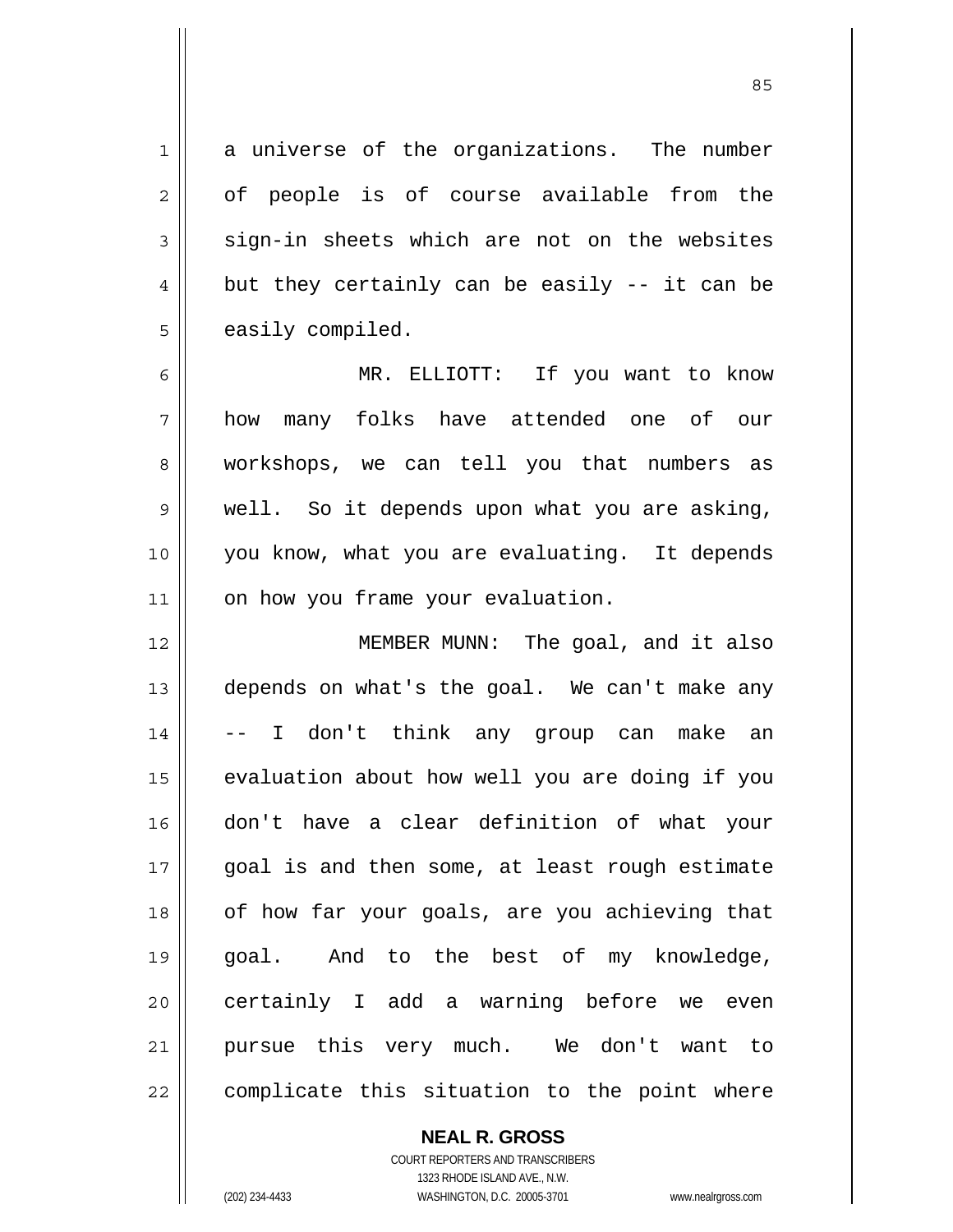1 || we are not doing what we want to do. We are  $2 \parallel$  trying to look at what we ought to be doing 3 instead. We can complicate ourselves right  $4 \parallel$  out of effectiveness in communication and one 5 doesn't want to do that. But in the absence  $6 \parallel$  of clearly defined goal and some rough first  $7 \parallel$  estimate of how effective those efforts have 8 || been in achieving those goals, it's hard to  $9 \parallel$  see how to proceed in an effective manner. 10 MR. ZEITOUN: The communication is 11 existing, you know. Just listening to Larry

12 and everybody around here, the communication is existing. The information are available. What is missing is the link of this information to you. You want to know what's happening to confirm that you are proceeding based on the charter we have. That's the whole thing. How are we going to work on getting this link to you and to whoever wants 20 l the information.

21 || MEMBER MUNN: Because the question  $22$  | really boils down to is worker outreach doing

> **NEAL R. GROSS** COURT REPORTERS AND TRANSCRIBERS 1323 RHODE ISLAND AVE., N.W. (202) 234-4433 WASHINGTON, D.C. 20005-3701 www.nealrgross.com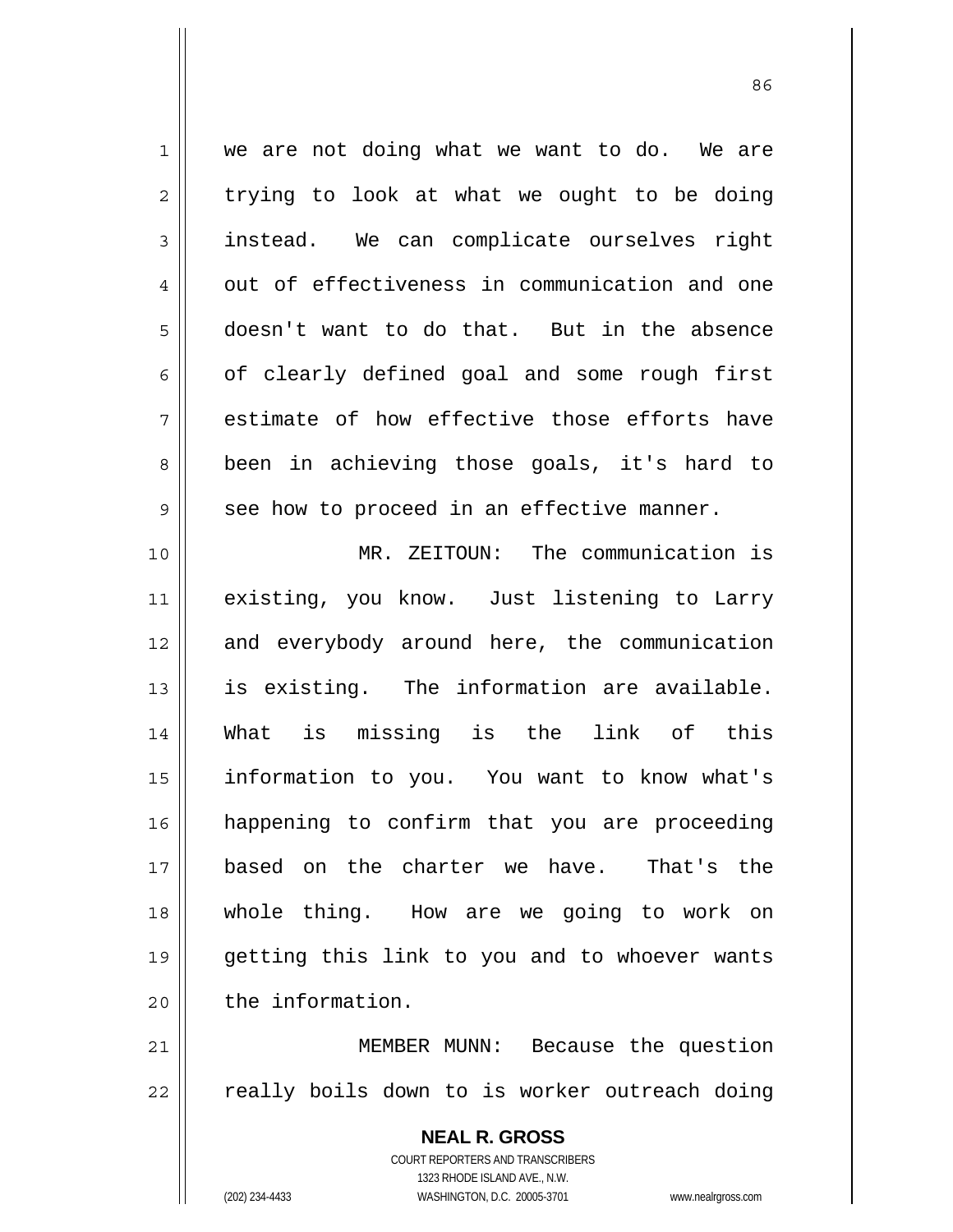<u>87 and 2014 and 2014 and 2014 and 2014 and 2014 and 2014 and 2014 and 2014 and 2014 and 2014 and 2014 and 201</u> 1 any good in regard to whatever our goal turns  $2 \parallel$  out to be? 3 MR. ZEITOUN: Right, right. 4 MEMBER MUNN: And if it needs to be  $5 \parallel$  adjusted, how, where and why? 6 MR. ZEITOUN: That's the link, yes. 7 MS. ROBERTSON-DEMERS: This is 8 || Kathy Demers. Just so I could get ready for  $9 \parallel$  this meeting, I put together just some general 10 information on the number of claims that NIOSH 11 has. Whether there was a worker outreach 12 meeting. Where there is a TBD and where there 13 || is an SEC that existed. And I could pass it 14 around. 15 || CHAIR GIBSON: Sure. 16 MS. ROBERTSON-DEMERS: But I really

17 want NIOSH and ATL to comment on that before I 18 made it official.

19 CHAIR GIBSON: We'll give them an 20 || opportunity to comment and then pass it out at 21 || some point in the future if you want. While  $22$  | we are talking about this if there any worker

 **NEAL R. GROSS**

 COURT REPORTERS AND TRANSCRIBERS 1323 RHODE ISLAND AVE., N.W. (202) 234-4433 WASHINGTON, D.C. 20005-3701 www.nealrgross.com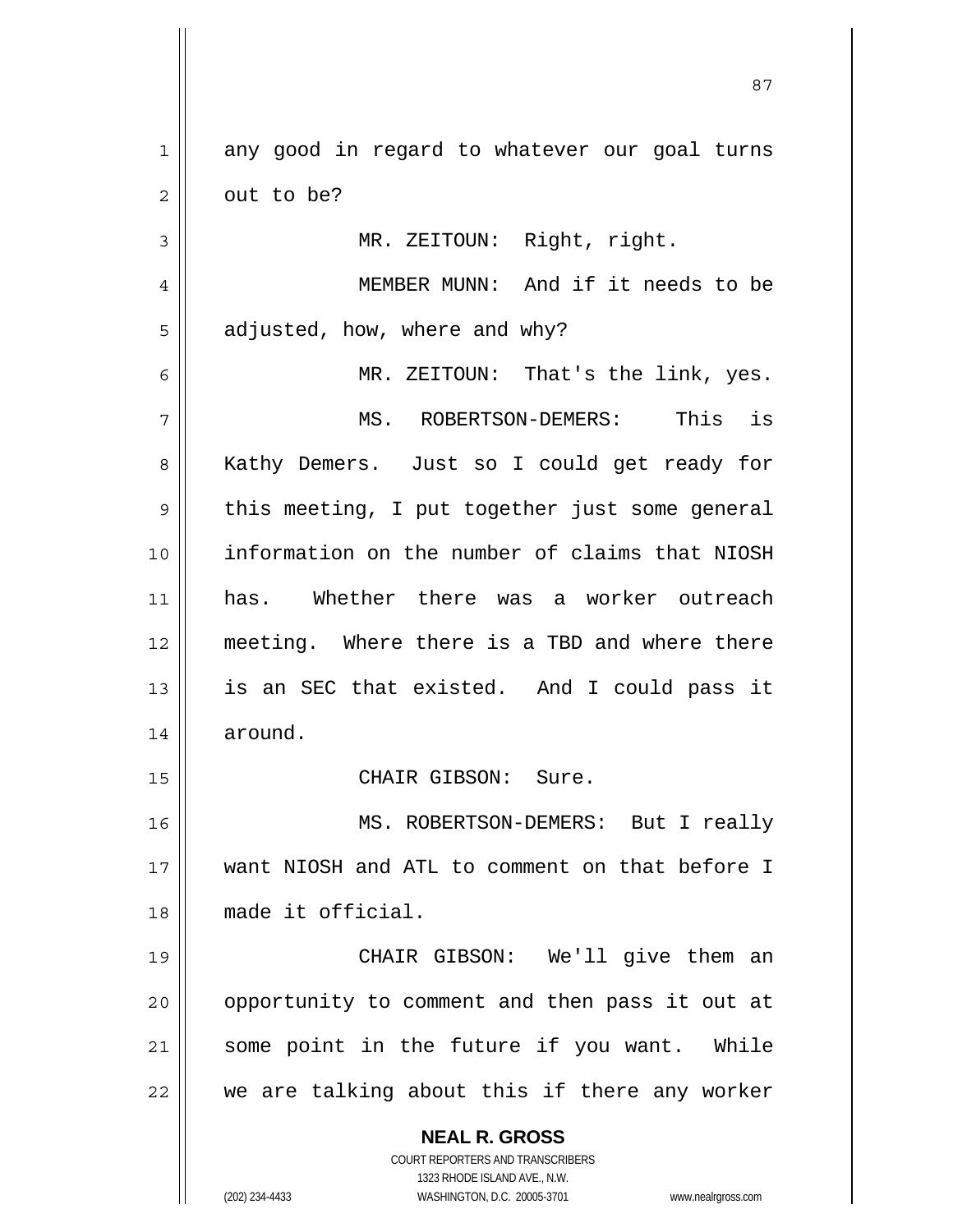1 || advocates or claimants on the phone that have 2 any comments about worker outreach, worker 3 communications concerning the OCAS-end the 4 || program, if you want to identify yourself and 5 | make your comments at this point. We could go  $6 \parallel$  ahead and hear from you.

88

MS. KLEA: This is Bonnie Klea, 8 Santa Susana in California. I think the worker outreach was done very well with Laurie Breyer's help in sending out the letters and I met people that I wouldn't have met trying to find them on my own. And basically who has 13 || names of the workers is the corporation or the union. And I had no record at all trying to work with the union. They've gone absolutely 16 silent in working with me. So that would be a 17 | very good resource, I think.

18 CHAIR GIBSON: Okay, thanks Bonnie. 19 Anyone else? Ms. Barrie are you still on the 20 line?

21 MS. BARRIE: Yes. I do have a  $22$  | couple of comments. One of the things that

> **NEAL R. GROSS** COURT REPORTERS AND TRANSCRIBERS 1323 RHODE ISLAND AVE., N.W. (202) 234-4433 WASHINGTON, D.C. 20005-3701 www.nealrgross.com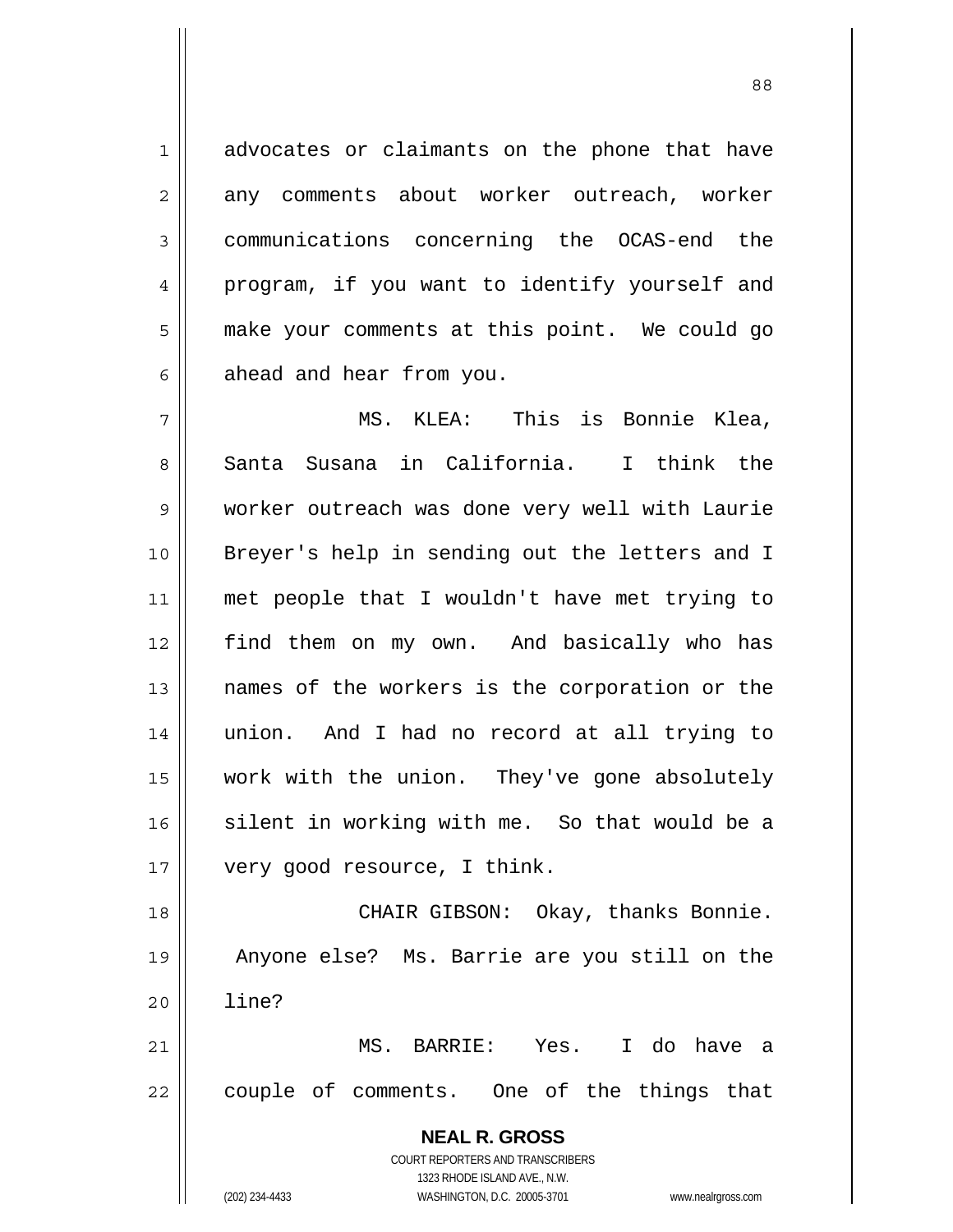1 you've been discussing as to notify the 2 | claimant. I understand that Ms. Breyer has a 3 **letter to send out.** But as you know, NIOSH 4 | hosts public meetings with the advisory board, 5 | the working group, and DOL advertises on their 6 website, town hall meetings. I think it would 7 be fairly simple for NIOSH to do the same 8 || thing on their website for outreach. 9 The other thing I would like to 10 address is I think that Mr. Elliott said that  $11$  they do use, they do tape the outreach meeting 12 but it is only used as a tool and that is 13 because it would be difficult to check out 14 || each individual state's laws concerning taping 15 meetings. But, the advisory board meetings 16 are recorded and transcribed so I don't 17 understand why the worker outreach meeting 18 | couldn't be. 19 || And my last comment and this might 20 || pertain to the Rocky Flats outreach meeting, I  $21$   $\parallel$  think the best bet is to have a general

 $22$  | advertised town hall type meeting or the NIOSH

 **NEAL R. GROSS** COURT REPORTERS AND TRANSCRIBERS

 1323 RHODE ISLAND AVE., N.W. (202) 234-4433 WASHINGTON, D.C. 20005-3701 www.nealrgross.com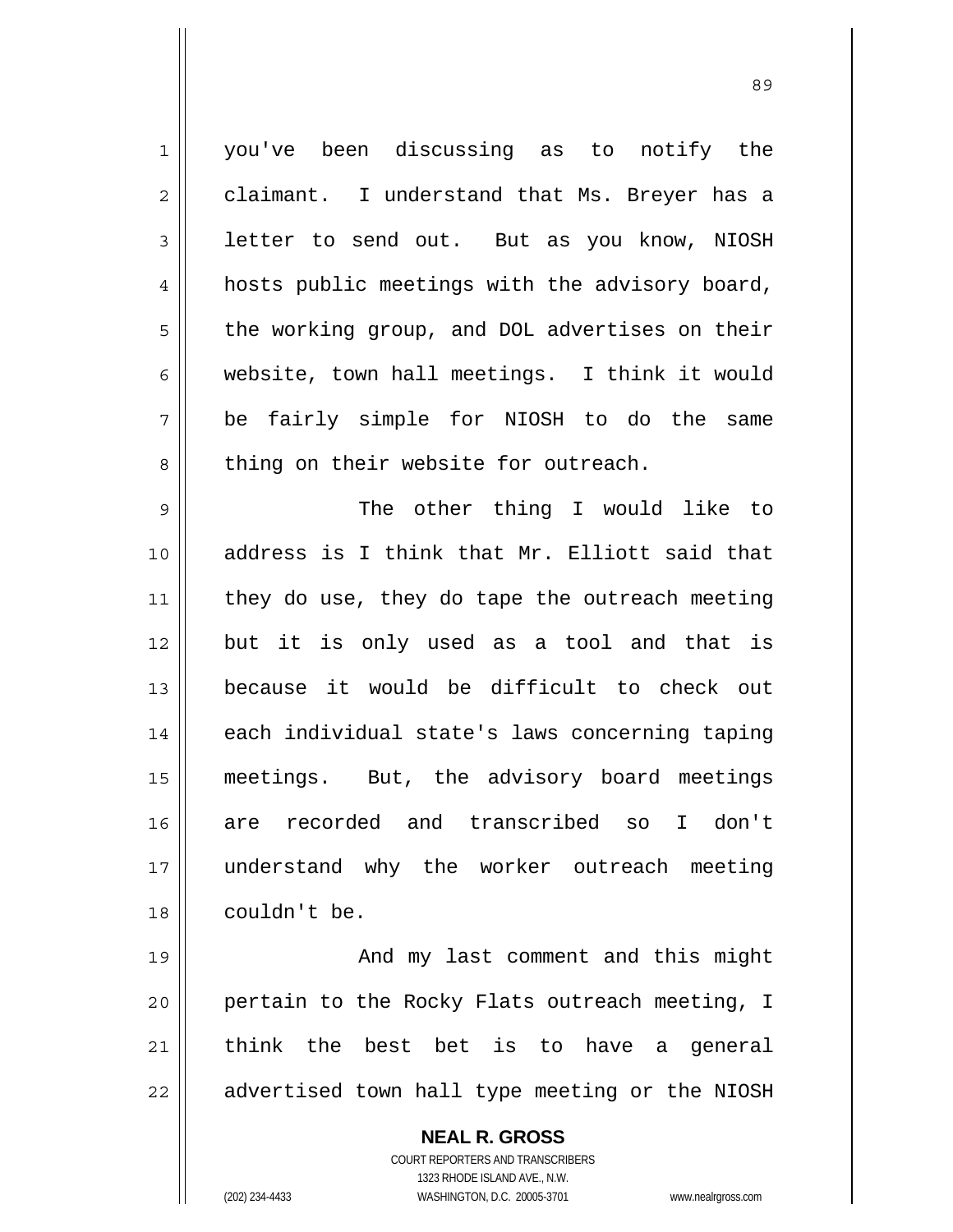**NEAL R. GROSS** COURT REPORTERS AND TRANSCRIBERS 1 || work outreach meeting, I'm sorry, and then 2 || identify the individual too that would be to 3 interview one on one. That way you can get a 4 Iot of information from a lot of different  $5 \parallel$  people and then just to see what they really  $6 \parallel$  need to, the people that they really need to 7 || get to and provide an opportunity to allow us  $8 \parallel$  to make comments during those meetings. 9 CHAIR GIBSON: Okay, thank you. 10 MR. McKEEL: Mike, this is Dan 11 McKeel. 12 CHAIR GIBSON: Yes Dan, go ahead. 13 MR. McKEEL: Can you hear me all  $14 \parallel$  right. 15 || CHAIR GIBSON: Yes. 16 MR. McKEEL: I had a couple of 17 comments to make. The first one is of two 18 interviews that I gave. One to SC&A and one 19 to NIOSH. The interview to SC&A was the 20 Weldon Spring site profile revision and that 21 was on September 8. At the end of that I was 22 || promised that I would get a copy of the

1323 RHODE ISLAND AVE., N.W.

(202) 234-4433 WASHINGTON, D.C. 20005-3701 www.nealrgross.com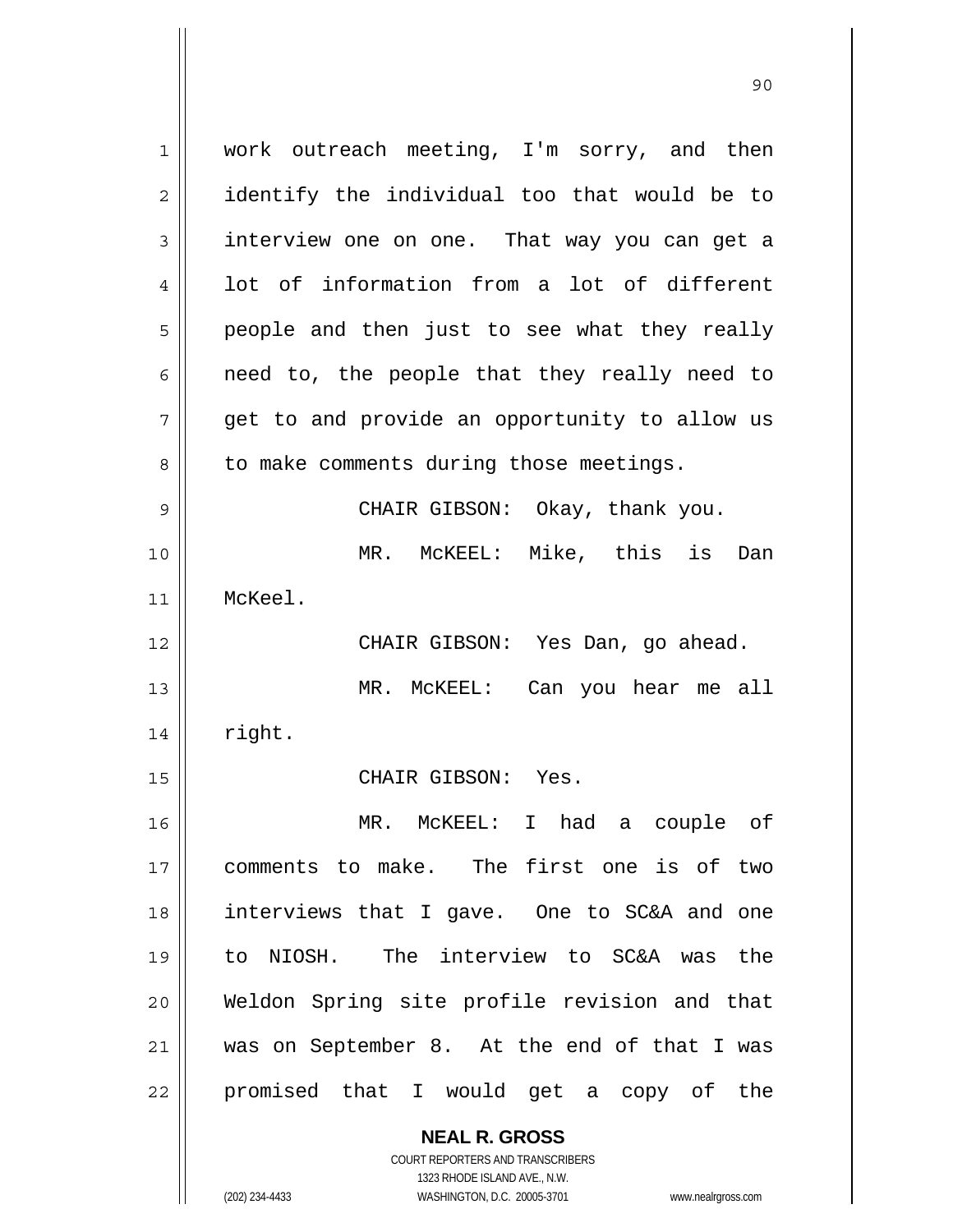1 | transcript of what I said to go over and make  $2 \parallel$  sure that it was transcribed correctly. And I  $3 \parallel$  just wanted to mention that its been three 4 months and I haven't gotten that transcript  $5 \parallel$  yet. 6 The other transcript was a worker  $7 \parallel$  who asked me to join in for an exit interview  $8 \parallel$  and that there would be a transcript of that 9 meeting, and I have not gotten a copy of that 10 || either. That is one comment. 11 || The second comment is before the 12 break I believe there was a suggestion that 13 || SC&A be allowed to discuss its findings and 14 there seemed to be some discussion of whether 15 || there were five findings or nine findings and 16 | I tried to write down that discussion. As far 17 as I can see those points weren't really gone 18 through very systematically. So it seems to 19 me that that's something that the work group 20 needs to do and really needs to do today if 21 possible. Particularly since it was commented  $22$  || that those findings have not been discussed

> **NEAL R. GROSS** COURT REPORTERS AND TRANSCRIBERS 1323 RHODE ISLAND AVE., N.W.

(202) 234-4433 WASHINGTON, D.C. 20005-3701 www.nealrgross.com

<u>91</u>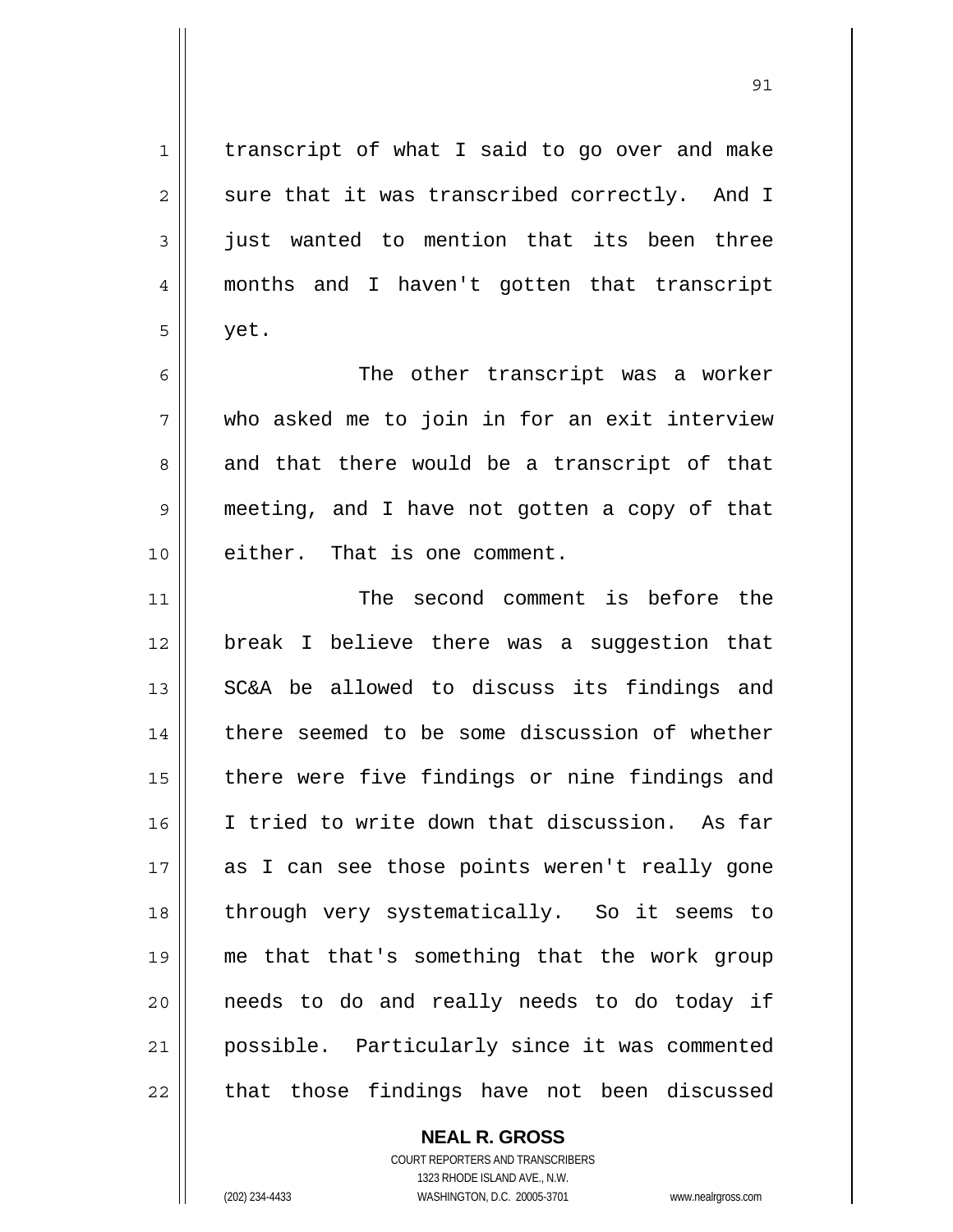1 yet in the work group.

| $\mathbf{2}$ | The second thing is $-$ the third              |
|--------------|------------------------------------------------|
| 3            | thing is I think when Emily Howell commented   |
| 4            | about and Larry Elliott and the discussion of  |
| 5            | the tapes and why the audio tapes couldn't be  |
| 6            | retained that there were so many conflicting   |
| 7            | state laws. Well, my take on that is some of   |
| 8            | the state laws actually require for public     |
| 9            | meetings there to be verbatim minutes and also |
| 10           | some of them require audio recordings to be    |
| 11           | made and retained. So, you know it's a         |
| 12           | double-edged sword. You may use those          |
| 13           | conflicting laws as a reason not to retain the |
| 14           | audio tapes. But I think there are some that   |
| 15           | explicitly say you should do that. So it       |
| 16           | seems to me there should be an expanded        |
| 17           | treatment of that from Emily and her group and |
| 18           | the legal group on just exactly why those      |
| 19           | tapes should not be kept.                      |
| 20           | I think there's much to be said for            |

 retaining that information as a record of the  $\left\|$  raw input that was made to whoever takes the

> **NEAL R. GROSS** COURT REPORTERS AND TRANSCRIBERS 1323 RHODE ISLAND AVE., N.W. (202) 234-4433 WASHINGTON, D.C. 20005-3701 www.nealrgross.com

<u>92 and 2014 and 2014 and 2014 and 2014 and 2014 and 2014 and 2014 and 2014 and 2014 and 2014 and 2014 and 201</u>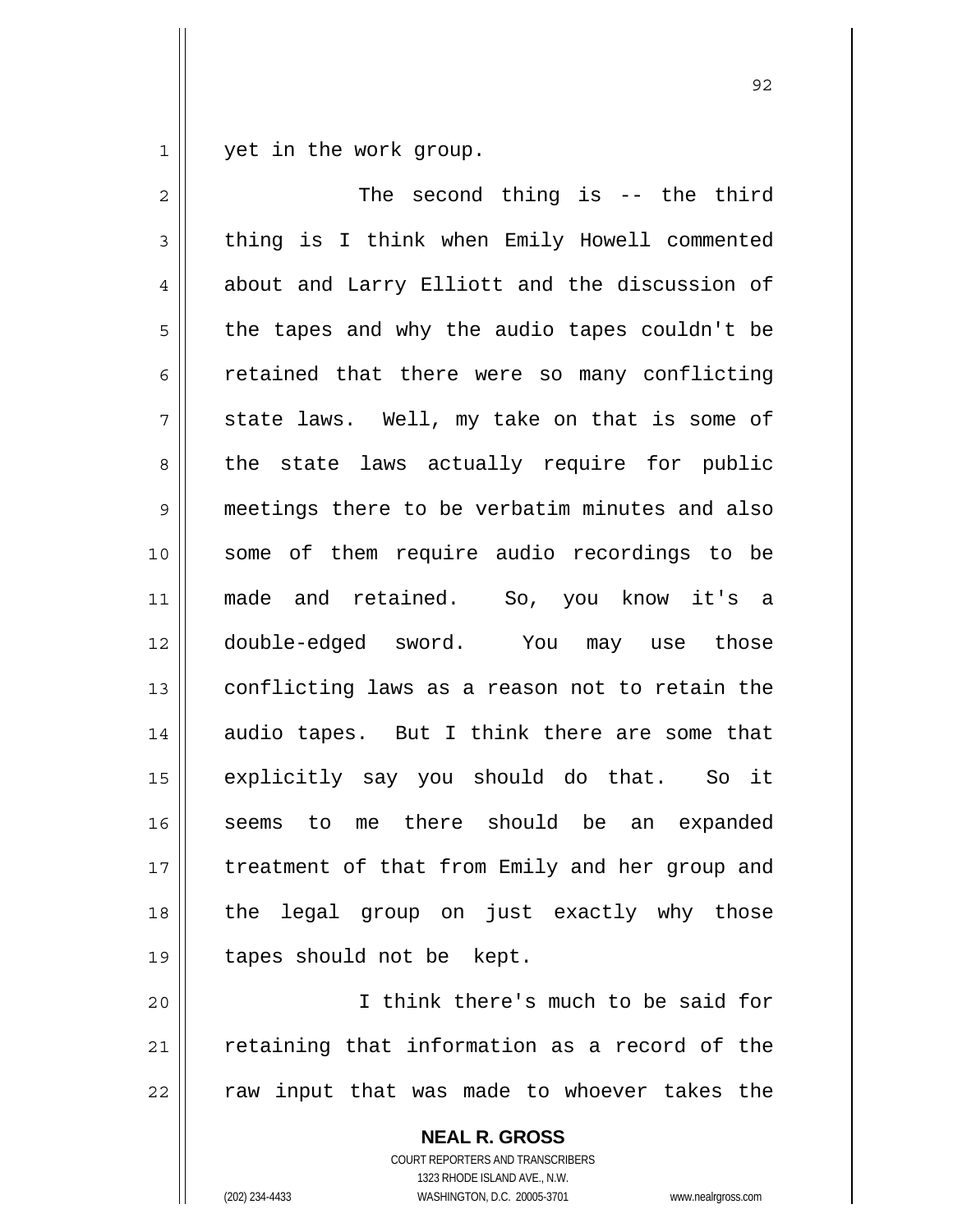1 || notes. In my opinion those summaries, some of  $2 \parallel$  the summaries in particular, are very short 3 || and truncated and don't have an accurate 4 || rendition of what was actually said at the 5 | outreach meeting.

6 || Another point is for the group to  $7 \parallel$  consider, is I think it would be very useful 8 for everybody if NIOSH could give some  $9 \parallel$  specific examples of information that they have gleaned at outreach meetings and then have actually been incorporated into site profiles or technical documents which are always billed as living documents, but it is very hard for many of the advocates to see 15 || that their comments are actually incorporated into those technical documents. So, at some point that would be very useful for NIOSH to || let us know how those things are used.

19 || I just have a couple more comments. It is clear to many of the advocates or at | least the advocates and the claimants, many of || us feel that worker input is given far less

> **NEAL R. GROSS** COURT REPORTERS AND TRANSCRIBERS 1323 RHODE ISLAND AVE., N.W.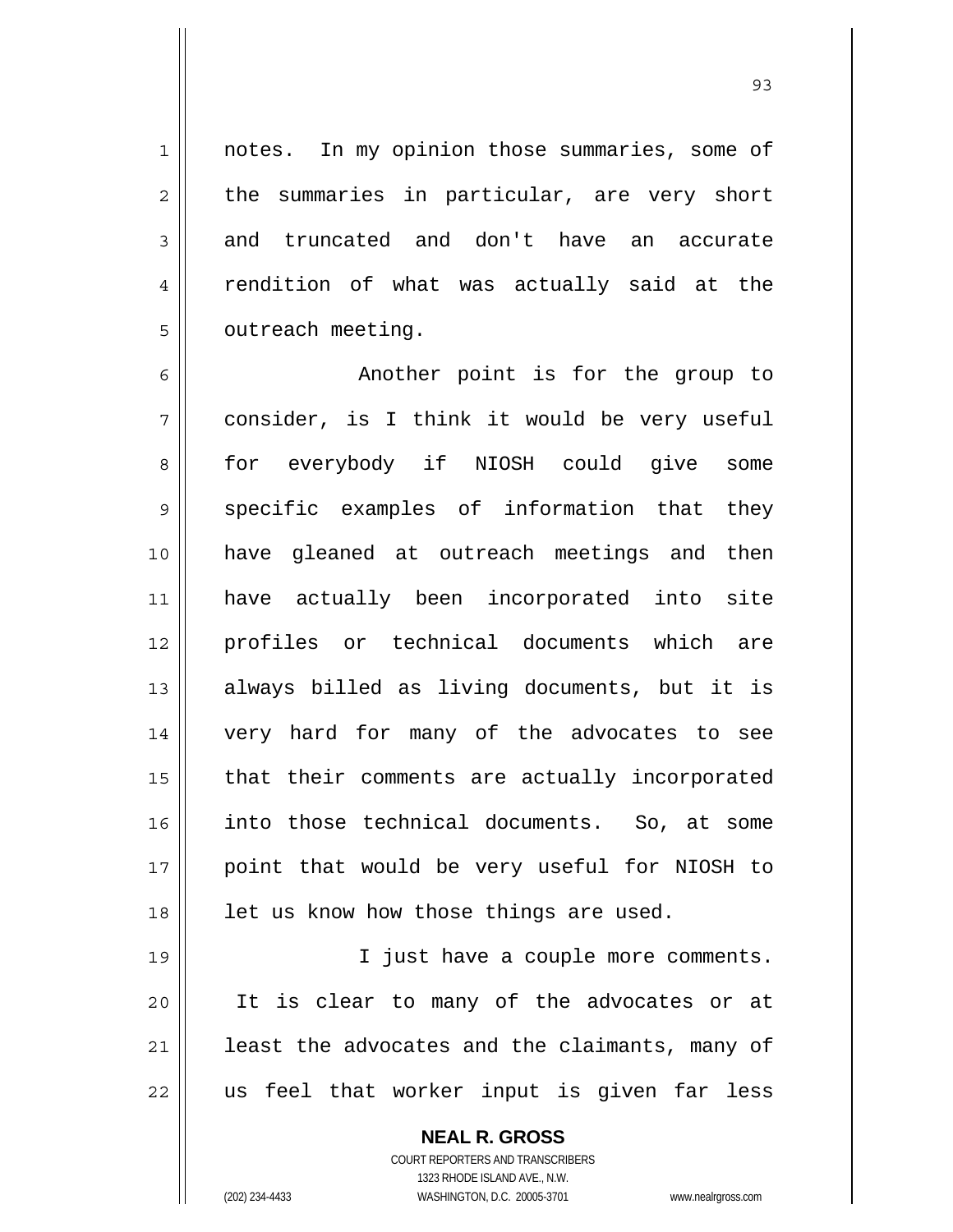1 || weight than are documents. And I just wanted 2 || to comment that you know there is a reason  $3 \parallel$  from court proceedings that that is really a 4 flawed idea that documents have more weight 5 than worker input should and that is in 6 criminal cases where eyewitness accounts are 7 given far more weight than any other kind of 8 hearsay evidence or written documents or 9 anything. The key evidence there is what 10 people see. And I keep on coming back to the 11 || Dow workers, many of whom attest to thorium, 12 magnesium alloy shipments to Rocky Flats, and 13 || by now we have on the record from DOE that the 14 || specific kind of alloys that they said were 15 || sent to Rocky Flats were actually used in 16 nuclear weapons production by the AEC from  $17$  || 1956 to 1969. So, we feel that that weighting 18 is really quite flawed. 19 || The final point I would like to

94

20 make is that this idea of redacting names from 21 || some of the outreach meeting summaries, not  $22$  || all but some, is really being applied very

> **NEAL R. GROSS** COURT REPORTERS AND TRANSCRIBERS 1323 RHODE ISLAND AVE., N.W. (202) 234-4433 WASHINGTON, D.C. 20005-3701 www.nealrgross.com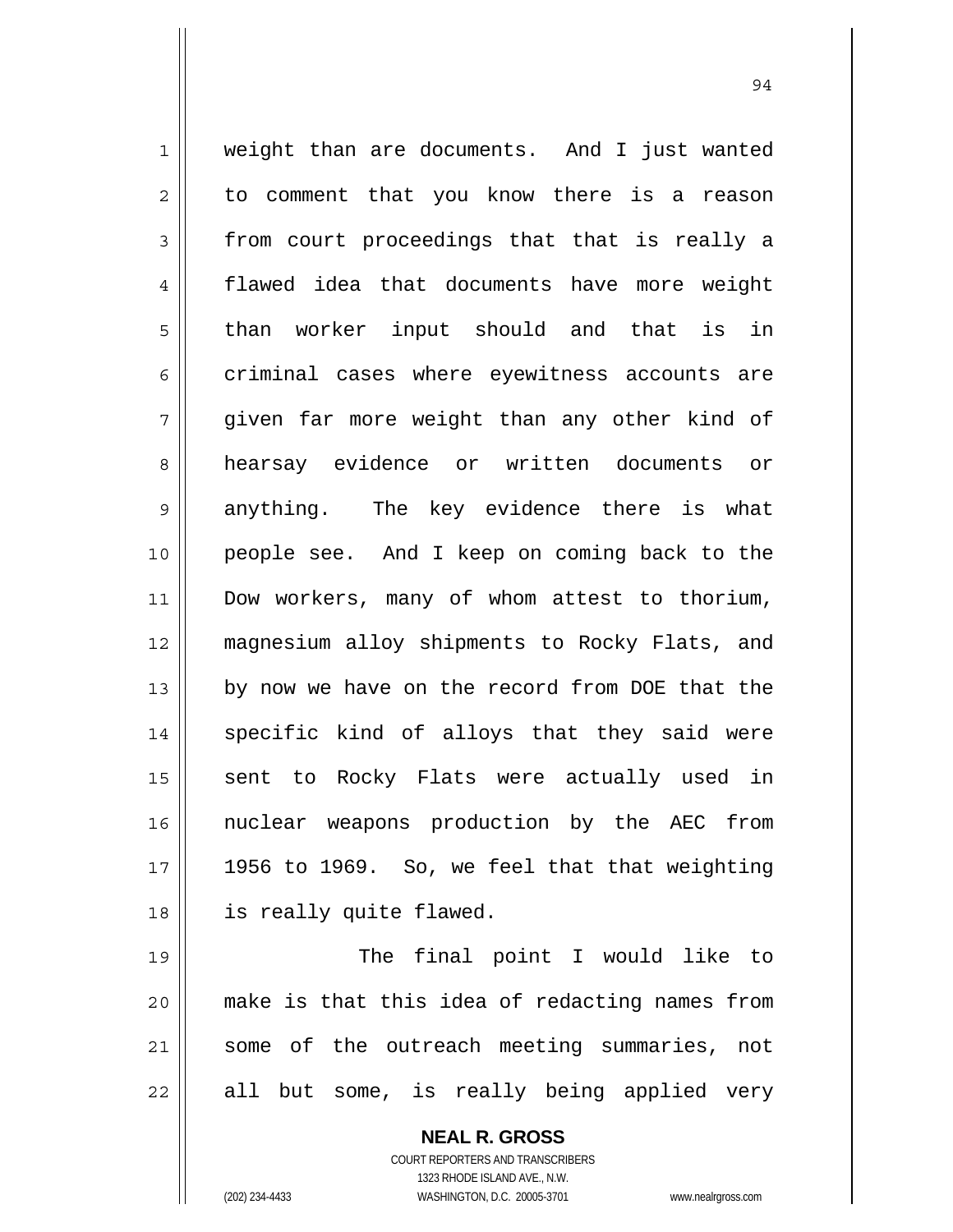**NEAL R. GROSS** 1 || inconsistently, and I really wish it could be 2 || revisited because by eliminating names and in 3 some cases job descriptions and even 4 || employment dates, it really destroys the value 5 | of those transcripts. Now I understand that 6 the board and SC&A and NIOSH may have the 7 unredacted transcripts, but just as a way of 8 || being transparent that's very detrimental I 9 think. So, I wish you would consider that. 10 || The other comment I've got to make 11 || is to Ms. Munn talking about the goal of this 12 work group. I mean I find it incredible. 13 || This work group has been chartered now for 14 more than a year, and it seems to me that 15 figuring out the goal and what the work group 16 is all about should have been done at the 17 outset. So that's just a comment, and I 18 appreciate the opportunity to make some 19 comments. Thank you, Mike. 20 CHAIR GIBSON: Thank you, Dan. 21 MR. ELLIOTT: Mike, can I go back? 22 CHAIR GIBSON: Yes.

> COURT REPORTERS AND TRANSCRIBERS 1323 RHODE ISLAND AVE., N.W.

(202) 234-4433 WASHINGTON, D.C. 20005-3701 www.nealrgross.com

<u>95 and 2001 and 2001 and 2001 and 2001 and 2001 and 2001 and 2001 and 2001 and 2001 and 2001 and 2001 and 200</u>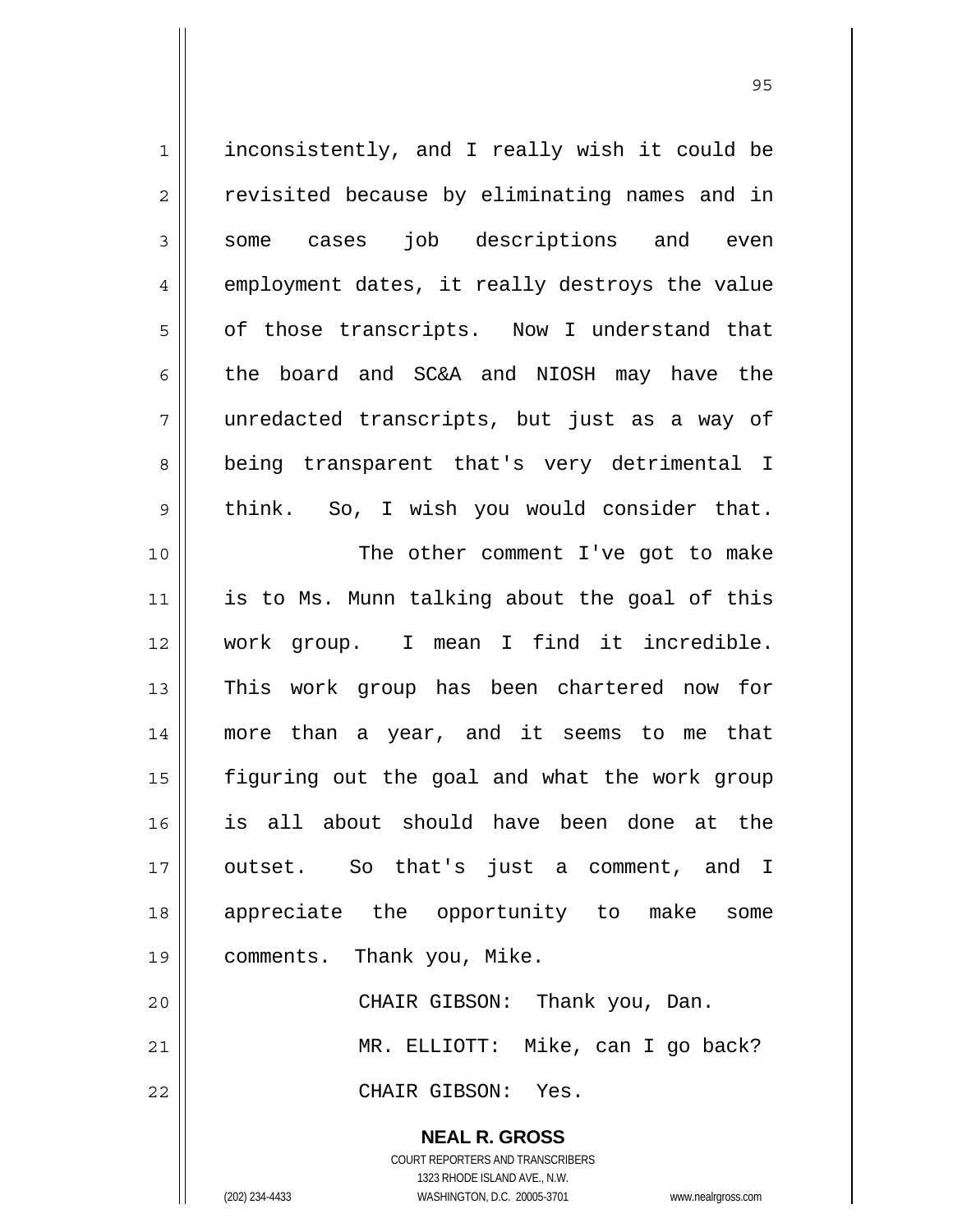| $\mathbf{1}$   | MR. ELLIOTT: Dan, I want to go                                                                                                                                         |
|----------------|------------------------------------------------------------------------------------------------------------------------------------------------------------------------|
| $\overline{c}$ | back to the start of your comments where you                                                                                                                           |
| 3              | were mentioning that you felt you were owed                                                                                                                            |
| 4              | transcripts. Who owes you what on                                                                                                                                      |
| 5              | transcripts?                                                                                                                                                           |
| 6              | MR. MCKEEL: Well, SC&A owes<br>me a                                                                                                                                    |
| 7              | transcript of my interview on Weldon Springs.                                                                                                                          |
| 8              | MR. ELLIOTT: Oh, okay. So that's                                                                                                                                       |
| 9              | not OCAS. And then there was another one I                                                                                                                             |
| 10             | thought you mentioned.                                                                                                                                                 |
| 11             | CHAIR GIBSON: Exit interview.                                                                                                                                          |
| 12             | MR. ELLIOTT: And that's a close                                                                                                                                        |
| 13             | out interview with a claimant.                                                                                                                                         |
| 14             | MR. MCKEEL: Yes, and I thought at                                                                                                                                      |
| 15             | that interview that we were going to get a                                                                                                                             |
| 16             | copy of the transcript. Maybe I misunderstood                                                                                                                          |
| 17             | that.                                                                                                                                                                  |
| 18             | MR. ELLIOTT:<br>I think you perhaps                                                                                                                                    |
| 19             | misunderstood because we typically don't make                                                                                                                          |
| 20             | transcripts of close out interviews or<br>the                                                                                                                          |
| 21             | opening interviews.                                                                                                                                                    |
| 22             | MR. MCKEEL: Okay.                                                                                                                                                      |
|                | <b>NEAL R. GROSS</b><br><b>COURT REPORTERS AND TRANSCRIBERS</b><br>1323 RHODE ISLAND AVE., N.W.<br>(202) 234-4433<br>WASHINGTON, D.C. 20005-3701<br>www.nealrgross.com |

 $\mathsf{I}$ 

<u>96 and 2001 and 2001 and 2001 and 2001 and 2001 and 2001 and 2001 and 2001 and 2001 and 2001 and 2001 and 200</u>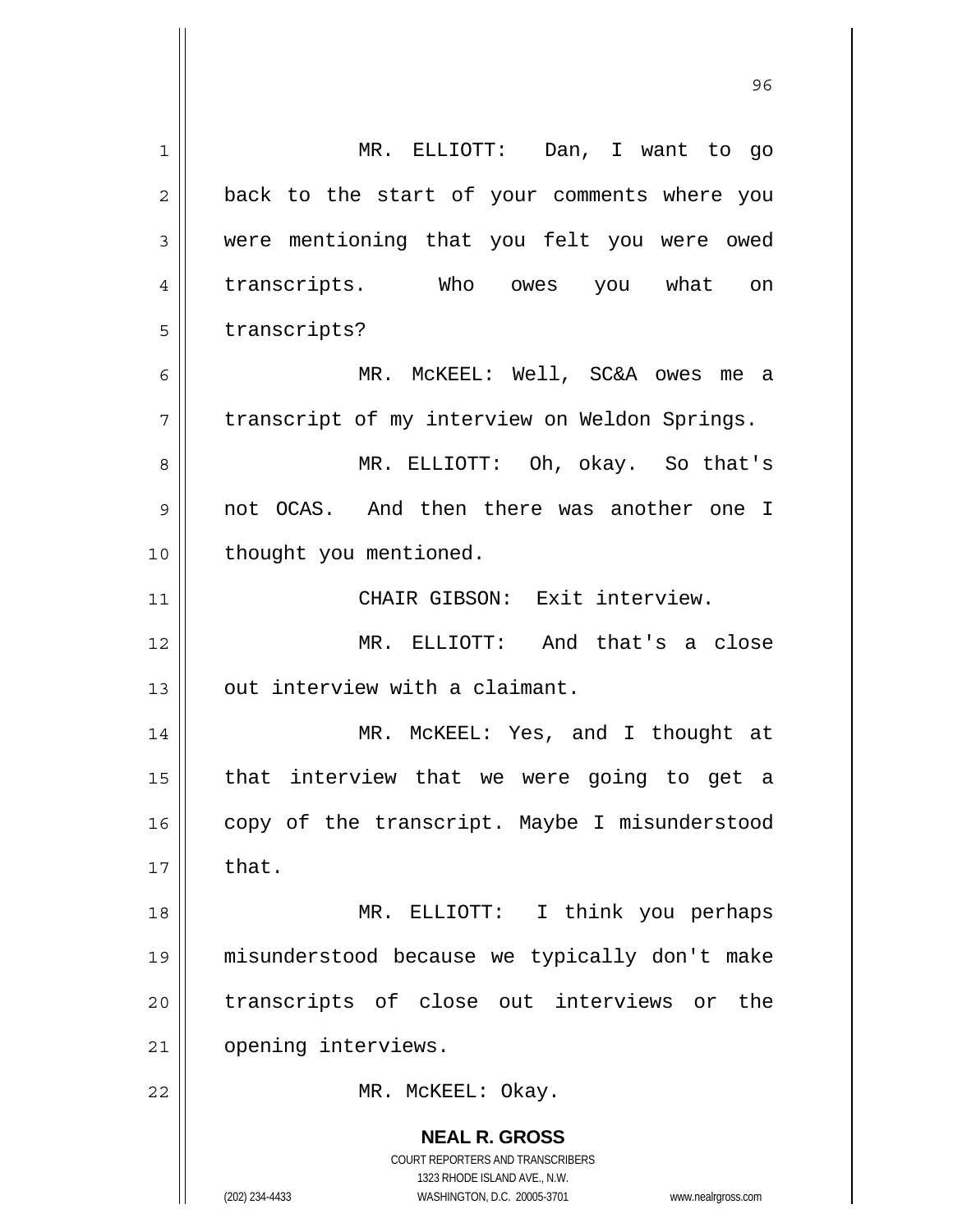| $\mathbf 1$    | MR. ELLIOTT:<br>The opening                              |
|----------------|----------------------------------------------------------|
| $\overline{2}$ | interviews are conducted with a questionnaire,           |
| 3              | and the questionnaire is filled out on a                 |
| 4              | computer. As you know those are given back to            |
| 5              | the claimant to edit, comment on. But the                |
| 6              | closeout interview, unless there are specific            |
| 7              | questions and issues that are raised in that,            |
| 8              | that the claimant or the authorized                      |
| $\mathsf 9$    | representative corresponds to us on, we                  |
| 10             | wouldn't normally capture minutes or notes or            |
| 11             | even a transcript of those sessions.                     |
| 12             | MR. MCKEEL: Okay, well maybe I got                       |
| 13             | your procedures confused with the Department             |
| 14             | of Labor's then because I know on exit                   |
| 15             | interviews, the final ones, where they do a              |
| 16             | final adjudication, then those<br>interviews             |
| 17             | there is a transcript made of those. Okay,               |
| 18             | well that $--$                                           |
| 19             | MR. ELLIOTT: Certainly if you have                       |
| 20             | something that you want to raise out of that             |
| 21             | closeout interview with us, we'd ask you to do           |
| 22             | so in writing so that we can start<br>our                |
|                | <b>NEAL R. GROSS</b><br>COURT REPORTERS AND TRANSCRIBERS |

1323 RHODE ISLAND AVE., N.W.

 $\mathbf{\mathcal{L}}$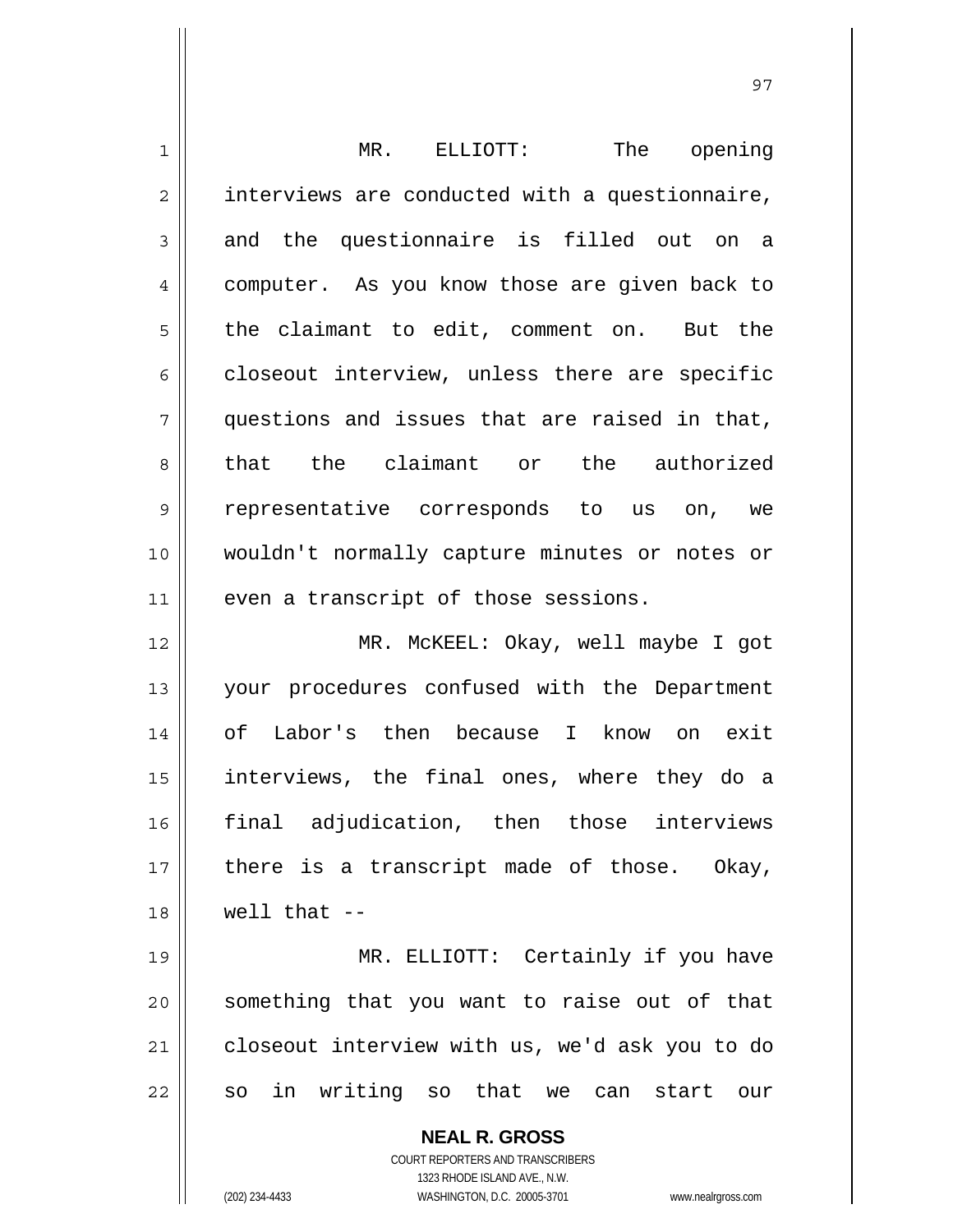98 1 document. 2 MR. McKEEL: I think that's a good  $3 \parallel$  idea. 4 MR. ELLIOTT: Thank you. Thank you 5 for the clarification. 6 CHAIR GIBSON: Okay and I think  $7$  || SC&A has got a comment for you also Dan. 8 MS. ROBERTSON-DEMERS: Hey Dan, the 9 Weldon Springs interviews are done, and they 10 are being submitted to DOE for review before I 11 | can give them to the interviewees. 12 MR. McKEEL: I understand that, but 13 you know, that's another issue that is not 14 || really directly relevant for this work group,  $15$  but it certainly is a comment for the entire 16 | program. I understand what you are saying but 17 || it is taking way too long. That's the point. 18 Just way, way, way, way too long. And if 19 it's the Privacy Act group that's holding it 20 || up because they are taking too long or the 21 Department of Energy has to review it, they  $22$  || are taking too long. The whole process takes

> COURT REPORTERS AND TRANSCRIBERS 1323 RHODE ISLAND AVE., N.W. (202) 234-4433 WASHINGTON, D.C. 20005-3701 www.nealrgross.com

 **NEAL R. GROSS**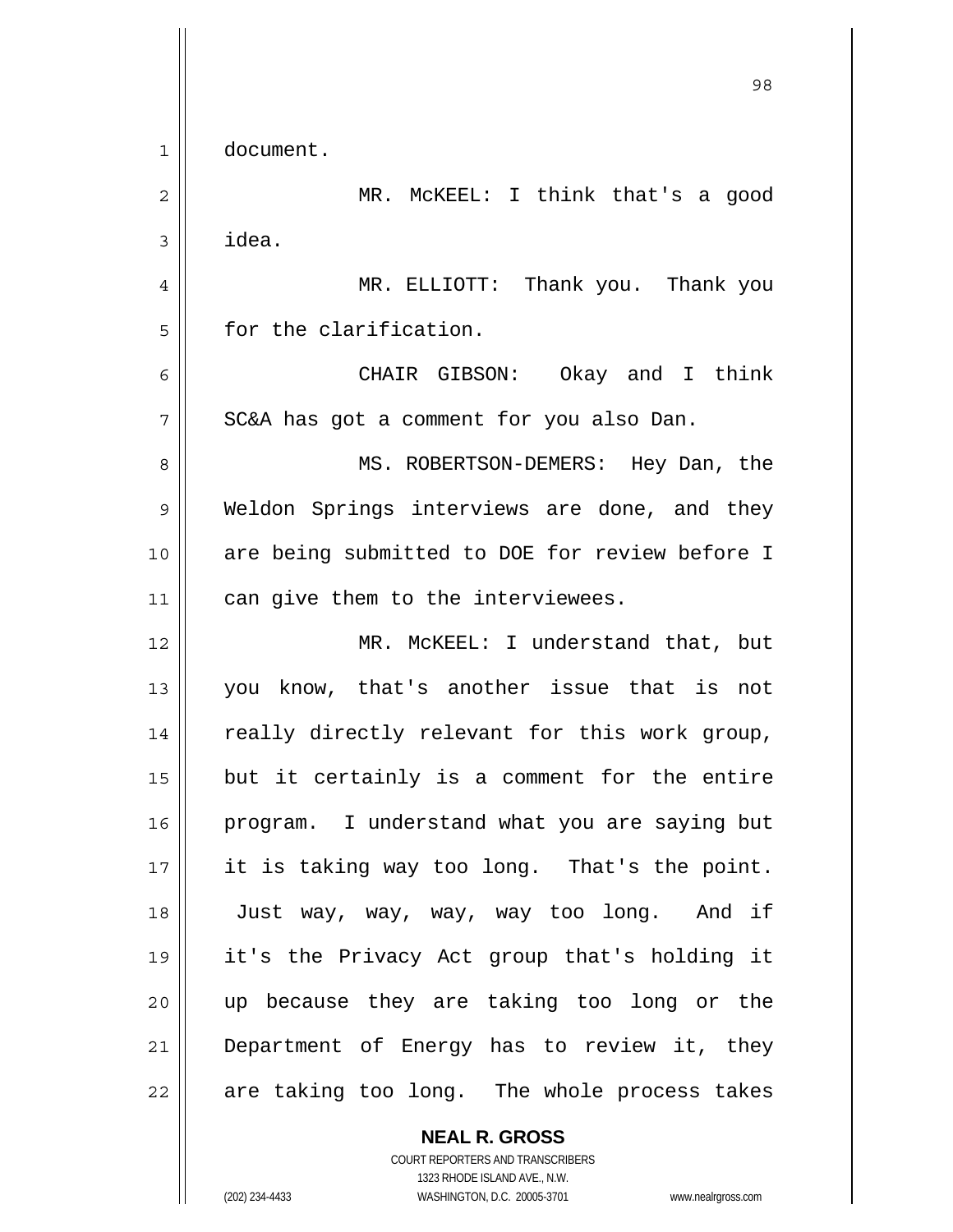| $\mathbf 1$    | too long. Those interviews and those           |
|----------------|------------------------------------------------|
| $\overline{2}$ | transcripts should be gotten back within a     |
| 3              | matter of a couple of weeks. That's really my  |
| 4              | comment on it. It goes for the entire          |
| 5              | program. That whole thing just needs to be     |
| 6              | speeded up dramatically. So I understand       |
| 7              | where the delays are, but that doesn't mean    |
| 8              | that the delays are in any way acceptable.     |
| 9              | MS. ROBERTSON-DEMERS: I just                   |
| 10             | wanted to let you know where they were.        |
| 11             | MR. MCKEEL: I know where they are.             |
| 12             | MEMBER SCHOFIELD: Mike, this is                |
| 13             | Phil. I'd like to go back to one of Terrie     |
| 14             | Barrie's comments there --                     |
| 15             | CHAIR GIBSON: Okay, go ahead.                  |
| 16             | MEMBER SCHOFIELD: -- as far site               |
| 17             | experts. I think we need to have it available  |
| 18             | so that a person who has -- is not necessarily |
| 19             | classified as site expert but they may be      |
| 20             | aware of a process or a situation that existed |
| 21             | in a facility that sometimes site experts      |
| 22             | don't know that they can have this information |
|                |                                                |

 **NEAL R. GROSS** COURT REPORTERS AND TRANSCRIBERS

1323 RHODE ISLAND AVE., N.W.

(202) 234-4433 WASHINGTON, D.C. 20005-3701 www.nealrgross.com

 $\mathbf{I}$ 

99 - Paul Barbara, poeta español de 1999 - Paul Barbara, español de 1999 - Paul Barbara, español de 1999 - Pau<br>1990 - Paul Barbara, español de 1990 - Paul Barbara, español de 1990 - Paul Barbara, español de 1990 - Paul B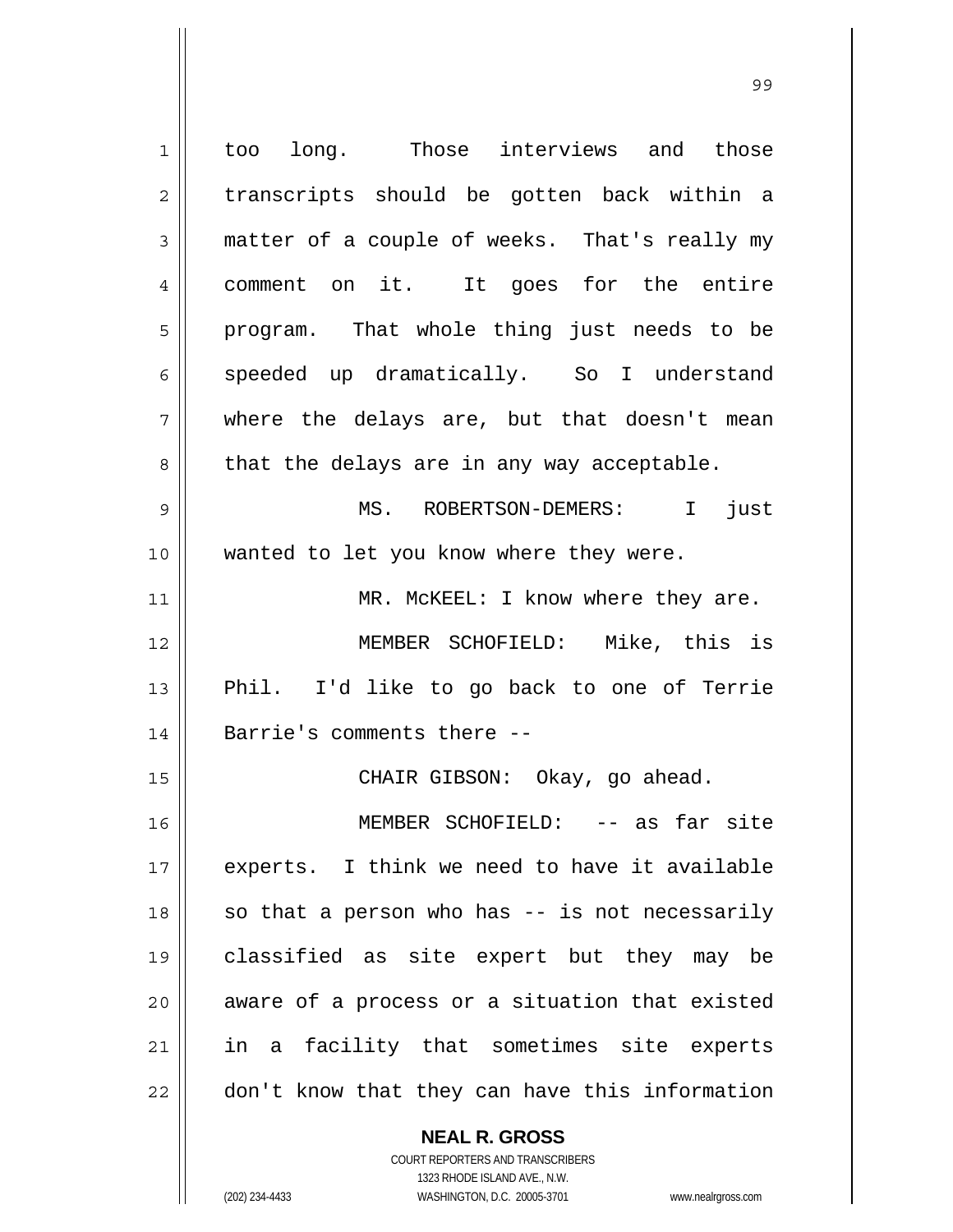1 || put into the same database with the site  $2 \parallel$  expert's comments.

3 MR. HINNEFELD: I think, by and 4 || large that should happen. I think SC&A and 5 | ourselves as a matter of convention, consider  $6 \parallel$  a site expert someone who worked at the site. 7 It doesn't mean the person was a health 8 physicist or it doesn't mean they were a 9 || technical expert. It means they worked there 10 and they have expert knowledge compared to us 11 | of what happened.

12 || And so I think the term expert or  $13$  site expert is by convention used for anyone 14 || with knowledge of the site, regardless of who 15 that particular person is. I think what you 16 are asking for is being done. I think the 17 || interviews for both the management people and 18 || the worker people are documented in the same 19 fashion, and we make them available on the 20 || same data system. Whether we collect them or 21 SC&A collects them, they go on the same data  $22$  || system. So I think that's being done.

> **NEAL R. GROSS** COURT REPORTERS AND TRANSCRIBERS 1323 RHODE ISLAND AVE., N.W. (202) 234-4433 WASHINGTON, D.C. 20005-3701 www.nealrgross.com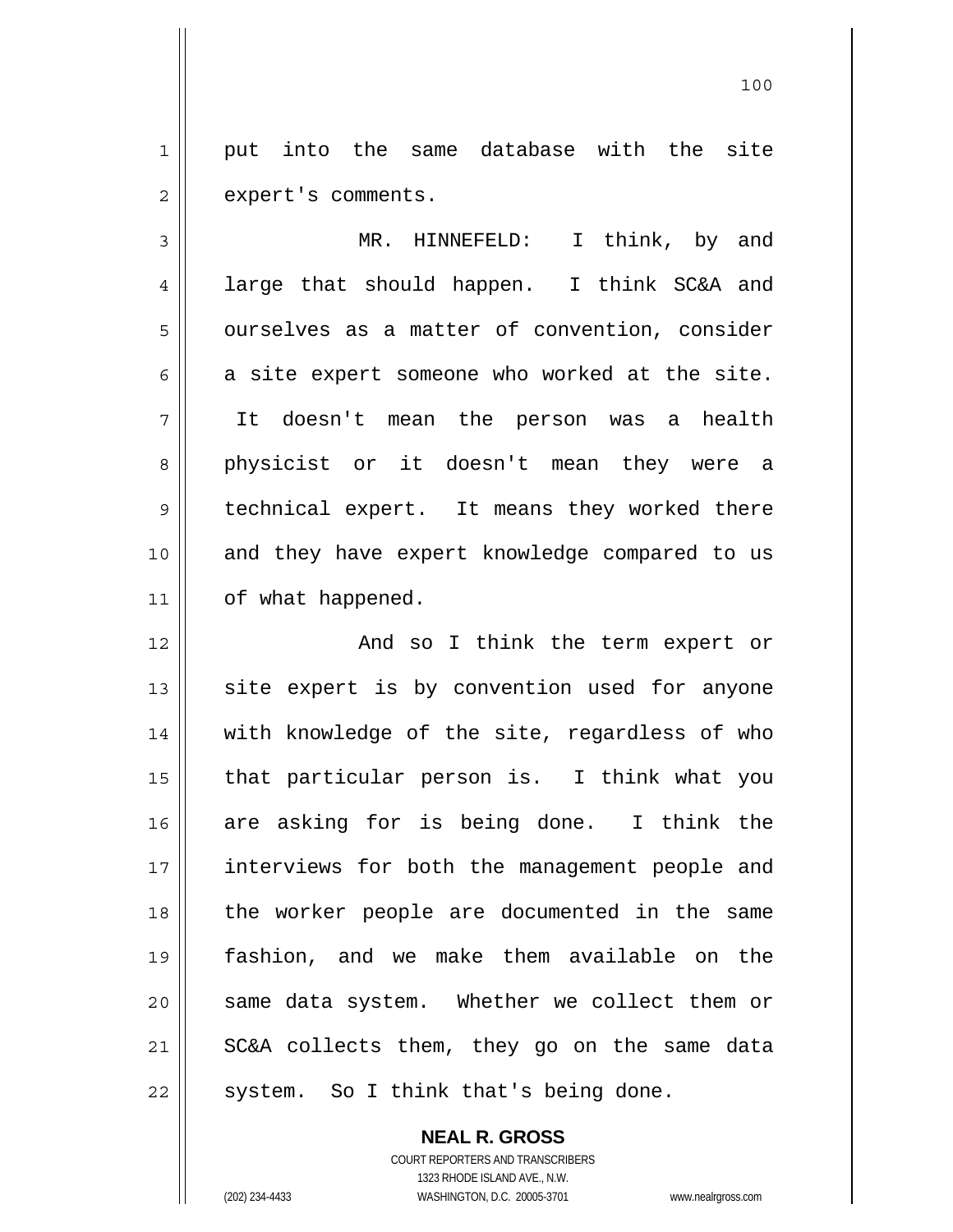| 1              | MR. ELLIOTT: I agree. I think                  |
|----------------|------------------------------------------------|
| $\overline{2}$ | it's being done, and one level we view any     |
| 3              | worker having experienced work at a given site |
| 4              | to be a site expert, any worker, because they  |
| 5              | have acquired that base knowledge that those   |
| 6              | of us sitting around the table may not have.   |
| 7              | On another level though we use the             |
| 8              | subject expert if you look in our<br>term      |
| $\mathsf 9$    | conflict or bias policy, we talk about subject |
| 10             | experts. And these may be workers who have     |
| 11             | knowledge about a particular technical aspect  |
| 12             | of the work or a situation that happened at    |
| 13             | work or they may be program managers who have  |
| 14             | all of the knowledge about how a particular    |
| 15             | program was developed and run at a site. So I  |
| 16             | just want to offer that. On different levels   |
| 17             | we see a site expert as being anybody who      |
| 18             | worked at a site down to perhaps a specialized |
| 19             | knowledge-based individual.                    |
| 20             | MEMBER SCHOFIELD: I think that                 |
| 21             | needs to be clarified for claimants and        |
| 22             | claimant representatives because a number of   |
|                | <b>NEAL R. GROSS</b>                           |

 COURT REPORTERS AND TRANSCRIBERS 1323 RHODE ISLAND AVE., N.W.

 $\mathsf{I}$ 

(202) 234-4433 WASHINGTON, D.C. 20005-3701 www.nealrgross.com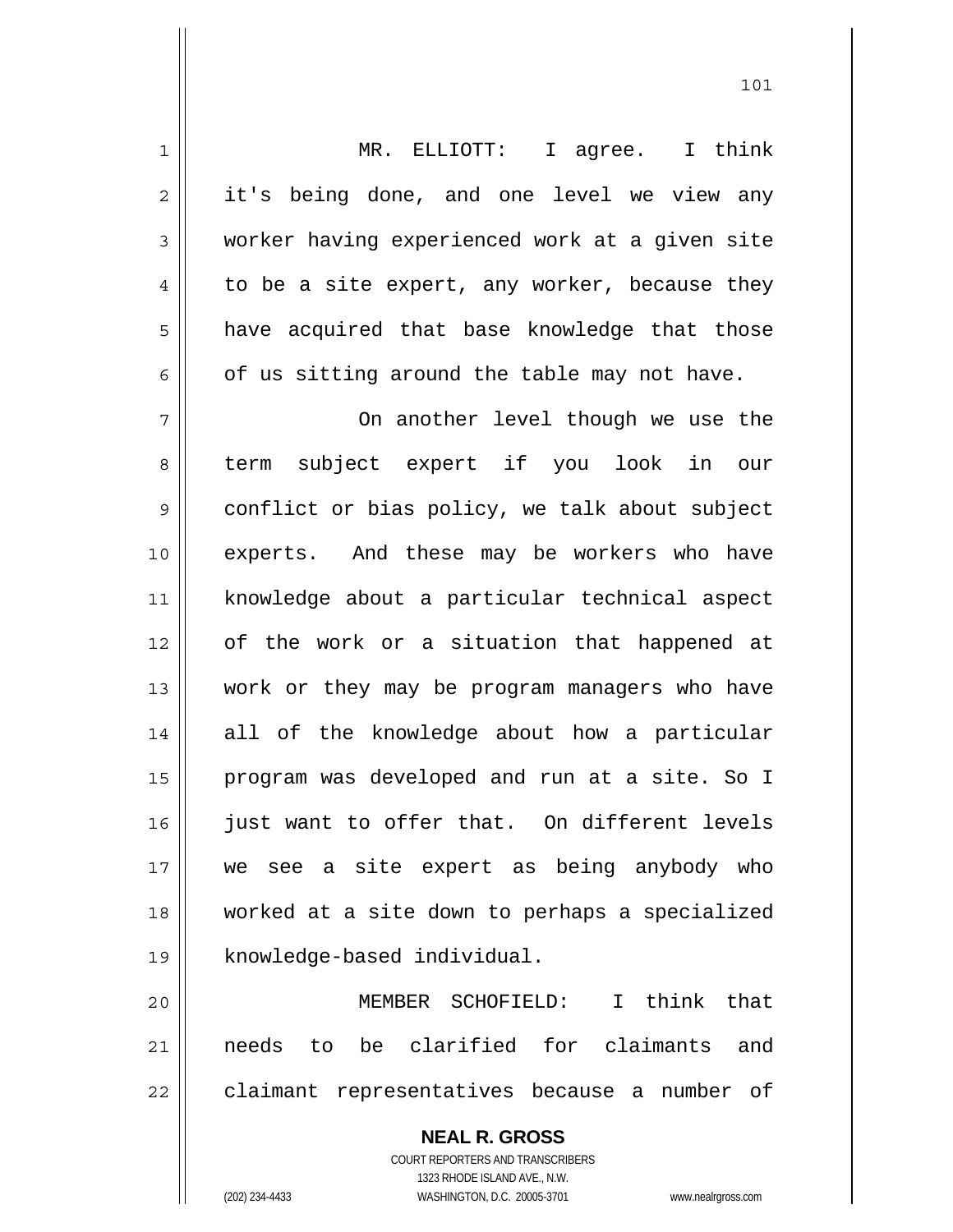**NEAL R. GROSS** 1 claimants have made the comment that a lot of  $2 \parallel$  our site experts quite often are people who  $3 \parallel$  are head of like health physics or a certain 4 department at a facility, and a lot of them 5 don't feel that from feedback that I've gotten  $6 \parallel$  that they are being addressed as site experts 7 when in many times they actually knew what 8 went on in the floor, what went on in the lab. 9 This needs to be clarified so that they can 10 make comments as a "site expert". I think 11 this clarification just needs to be spelled 12 | out for their sake. 13 MR. ELLIOTT: Okay, I appreciate 14 || your thoughts there, Phil. 15 MEMBER MUNN: It is often a 16 misperception, I think. 17 MR. ELLIOTT: Yes. 18 MEMBER MUNN: In terminology. 19 || People often have a tendency to think that an 20 || expert is somebody other than themselves when 21 | other people are viewing them as expert, 22 whether the individual recognizes that or not.

102

 1323 RHODE ISLAND AVE., N.W. (202) 234-4433 WASHINGTON, D.C. 20005-3701 www.nealrgross.com

COURT REPORTERS AND TRANSCRIBERS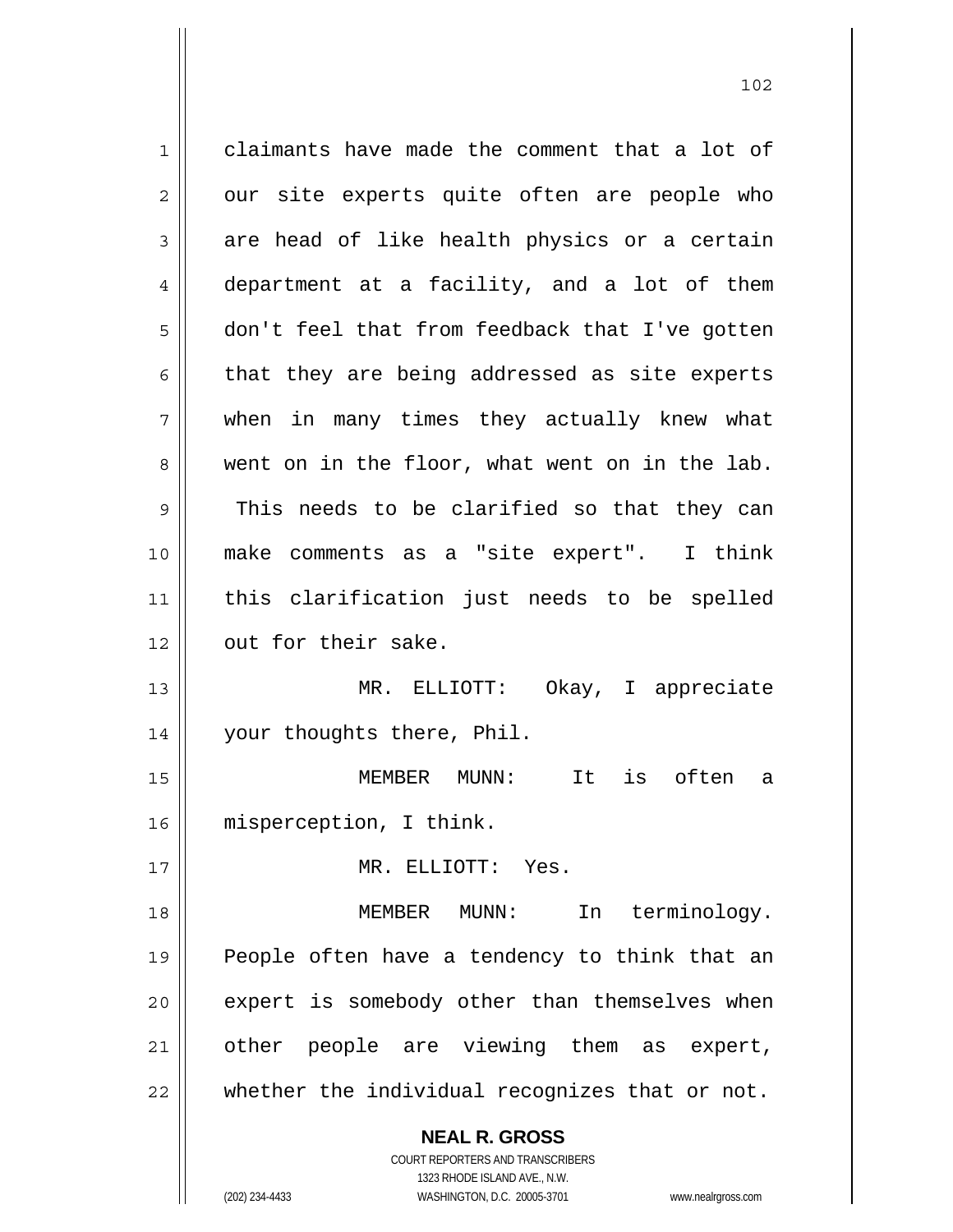1 CHAIR GIBSON: But Phil does bring 2 || up a good point that when specifically program 3 managers of health physics or biassay labs or  $4 \parallel$  something like that is used, their input is 5 | used as weighing evidence in a NIOSH document,  $6 \parallel$  that's perceived as at least biased toward the 7 program. You know, this person was paid to do 8 || this job and run this program for x amount of 9 years and you know it is hard for claimants to 10 imagine that someone is going to incriminate 11 || themselves when they know that their program 12 might not have been up to snuff over the 13 || years. So I've heard the same comments, and I 14 can certainly understand from my own 15 || experience at Mound how any weight given to 16 certain person's comments in your documents 17 || makes the whole program look biased. 18 MR. ELLIOTT: I understand that as 19 well, and I understand the perception that is 20 there, and it is a challenge for us in our

 $22$  | explicit as we possibly can, recognizing that

21 communications to try to be as clear and

 **NEAL R. GROSS** COURT REPORTERS AND TRANSCRIBERS 1323 RHODE ISLAND AVE., N.W. (202) 234-4433 WASHINGTON, D.C. 20005-3701 www.nealrgross.com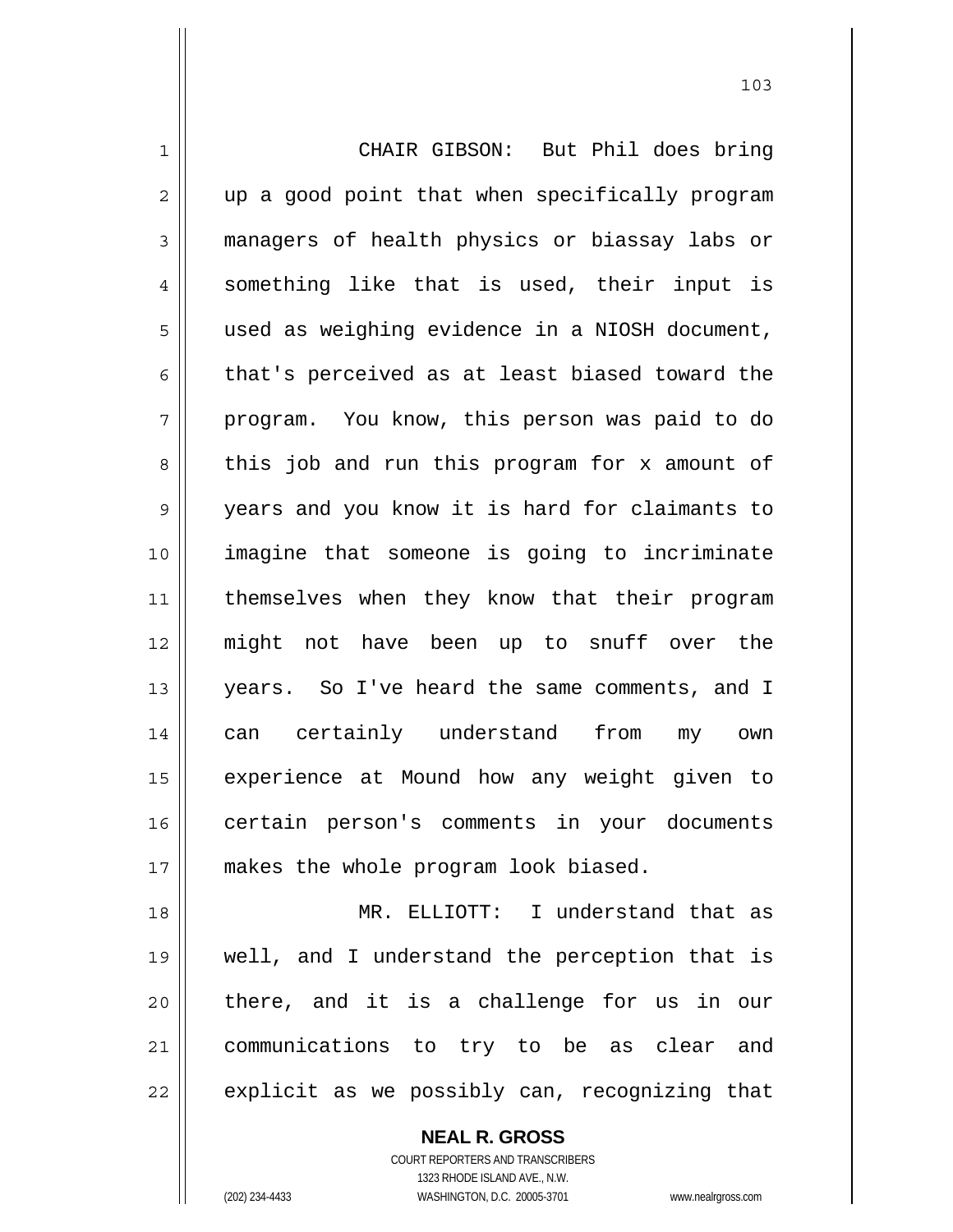104

1 || no matter what we say and how we say it, we'll 2 || perhaps in some instances not diminish that 3 | perceived bias. 4 CHAIR GIBSON: We talked about at 5 | least perceived. 6 MR. ELLIOTT: Yes. But you know  $7$  hopefully our conflict or bias policy and the 8 steps that we have taken to make sure that we 9 want to hear all perspectives. Yes we do seek 10 || out those who are integrally involved in the

development of a program or monitoring 12 practices or what have you at a site. But at || the same time we point to the fact that you know, we interview every claimant, and particularly are interested in every Energy employee's comments about their work. We 17 || value that, so I understand. I understand and 18 || recognize it a challenge for us.

MR. HINNEFELD: I think along the lines, the review of 097, Procedure 097, I think you had commented in some fashion to | that. The people we talk to, they talk about

> **NEAL R. GROSS** COURT REPORTERS AND TRANSCRIBERS 1323 RHODE ISLAND AVE., N.W.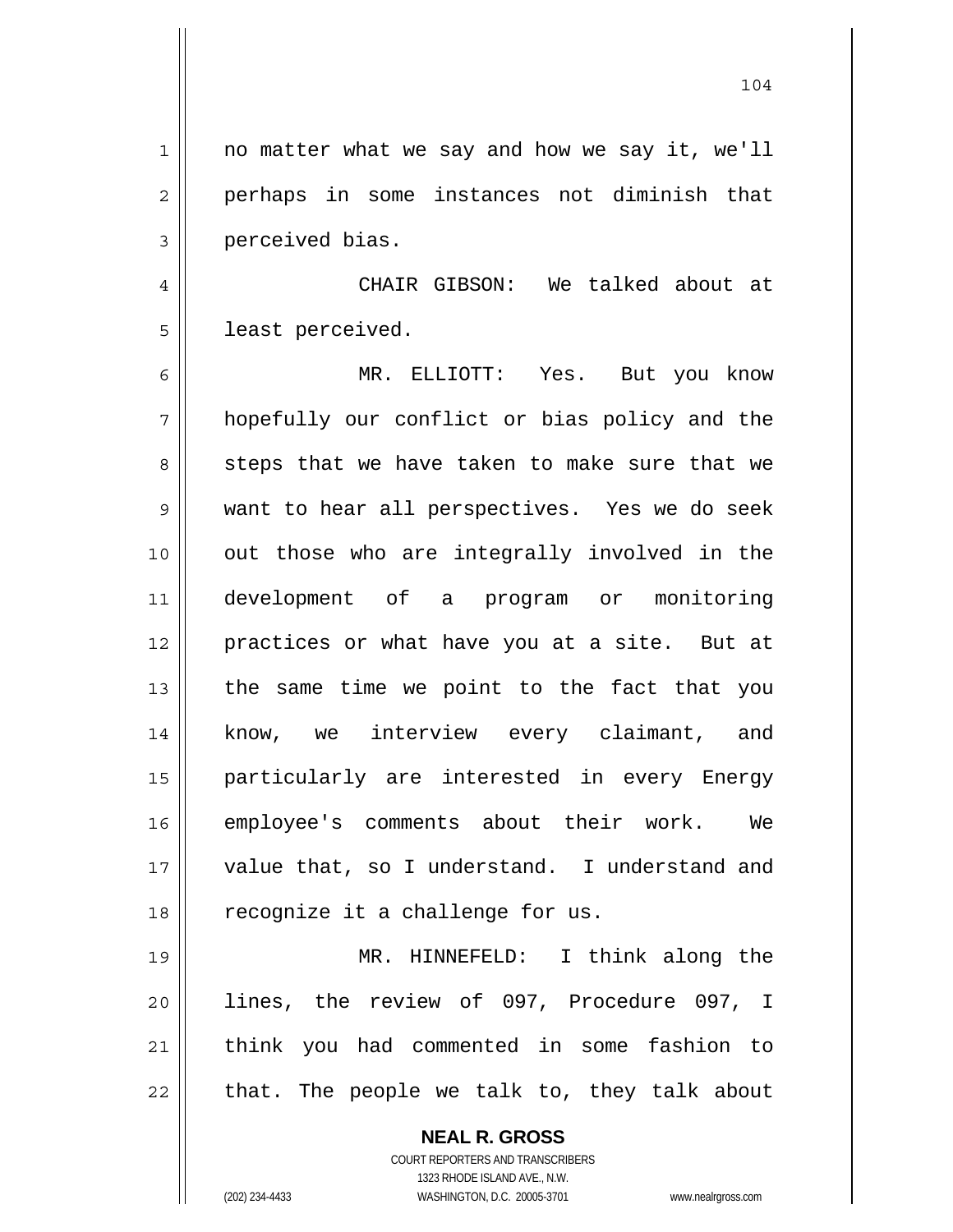$1$  this two-track system of talking to the site 2 || like managers and stuff versus talking to  $3 \parallel$  other people. I think today there is far more 4 | commonality in how an interview is conducted.  $5$  |  $\blacksquare$  And I think probably with some justification,  $6 \parallel$  SC&A saw the preponderance of interviews at 7 || the time they did the PROC-097 interviews. 8 Preponderance of interviews that NIOSH 9 conducted on its own were with the managers to 10 the site. And I think they are probably 11 || correct. I think that's probably what was 12 || going on. It may still be going on, but I 13 || think it is much less slanted one way than the 14 other, and I think we do now take efforts to  $15$  | try to make sure we are not just talking to 16 managers of sites anymore. Bear in mind that 17 most of the active debate involves probably 18 SEC discussion, and we always try to do a 19 worker outreach effort when SEC gets going on  $20$  | these sites to make sure that we are not just 21 || talking to managers. We've done a number of 22 SEC outreach effort to make sure we are

> **NEAL R. GROSS** COURT REPORTERS AND TRANSCRIBERS

> > 1323 RHODE ISLAND AVE., N.W.

(202) 234-4433 WASHINGTON, D.C. 20005-3701 www.nealrgross.com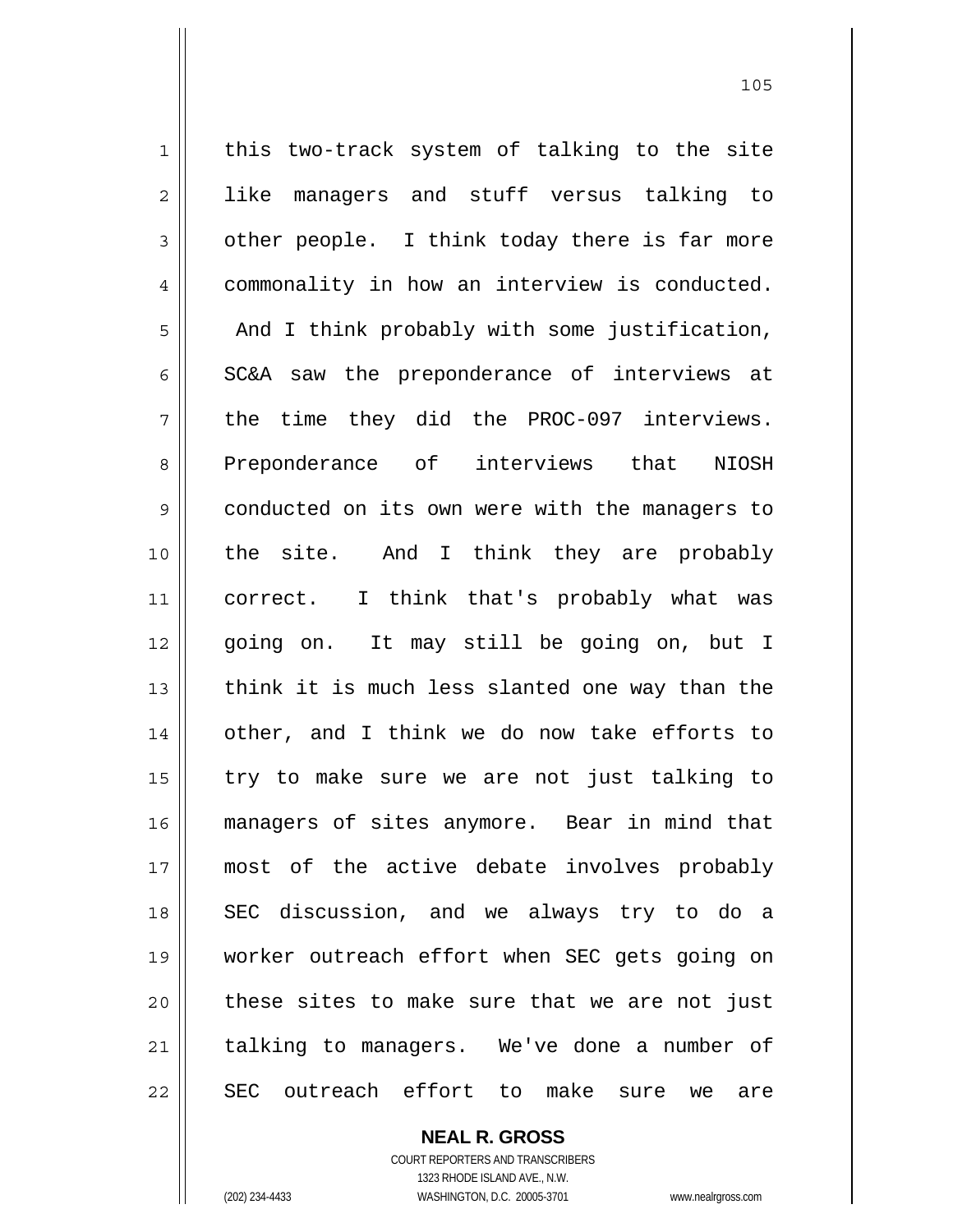1 || getting broader comment and opinion now at our  $2 \parallel$  stage. You know, because at the time if we 3 would only talk to management and then SC&A 4 would talk to the workers, then the workers' 5 comments all of sudden comes in. So we are  $6 \parallel$  trying to get it at our stage of the activity  $7 \parallel$  now. So I think its something of a learning 8 process, I guess, that we've gone through in 9 terms of how to approach this and how to try 10 to weigh all of the evidence you are going to 11 get. Mike, you are certainly right about a 12 bias or perceived bias, and I would tell you 13 that if you want to know how the radiation 14 protection program ran at Fernald, I was the 15 | radiation safety manager, you should not talk 16 to me. You should talk to at least, maybe the 17 || rad. tech., who actually watched what happened 18 on the site as well as the workers. So I know 19 how I think it went, but those guys actually  $20$  saw how it went. So, I think you are right,  $21$  and I think we are getting better than what we 22 were at PROC-097. I guess I am not willing to

 **NEAL R. GROSS**

 COURT REPORTERS AND TRANSCRIBERS 1323 RHODE ISLAND AVE., N.W. (202) 234-4433 WASHINGTON, D.C. 20005-3701 www.nealrgross.com

<u>106</u>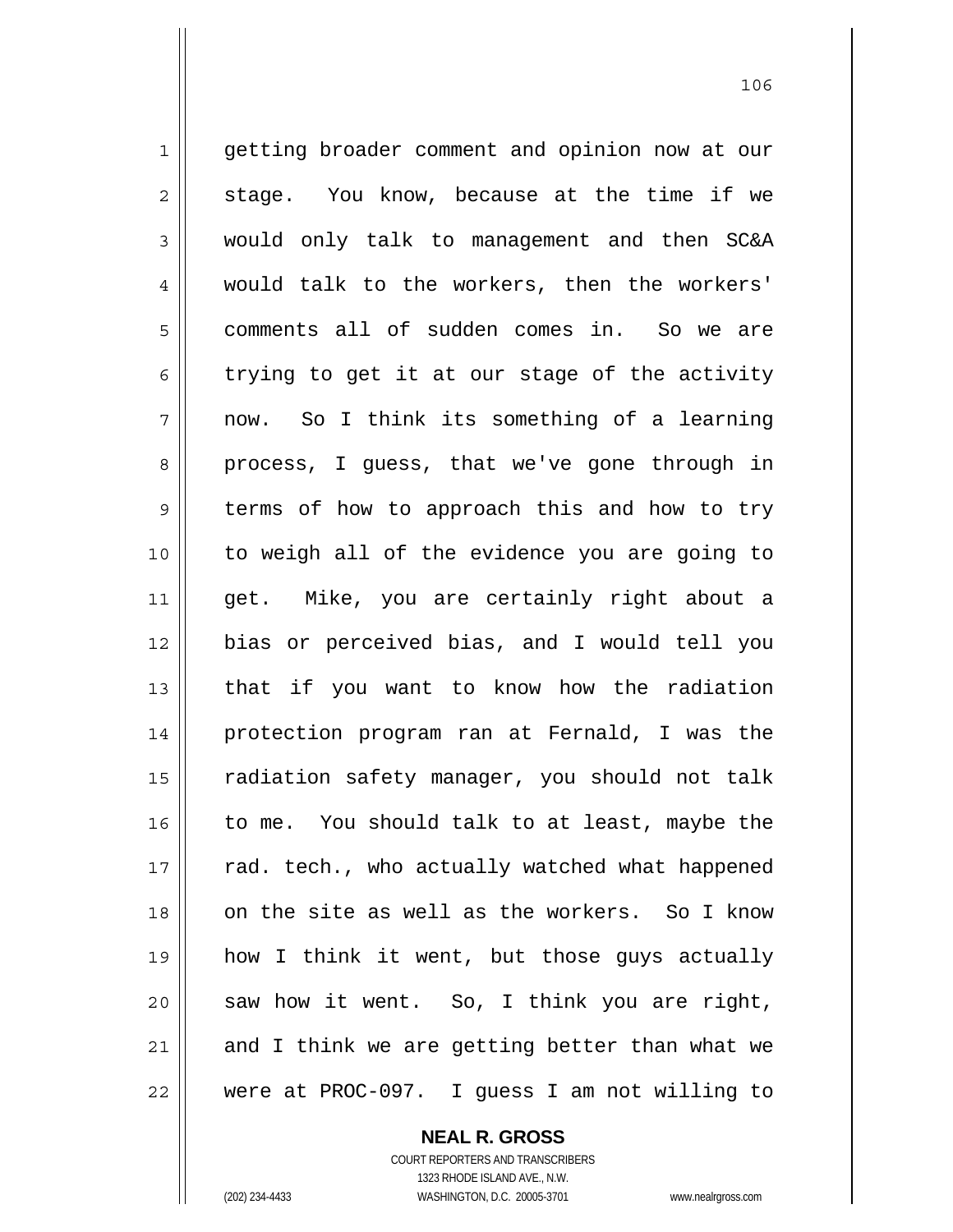| 1  | say here, say it right now and say boy we     |
|----|-----------------------------------------------|
| 2  | really are even-minded, and we do it all      |
| 3  | equally now. I'm not so sure I would say that |
| 4  | yet, though I do believe we are getting       |
| 5  | better.                                       |
| 6  | MR. ZEITOUN: Even you can see a               |
| 7  | difference between an incumbent manager and a |
| 8  | retired manager in the interview.             |
| 9  | MR. HINNEFELD: Is that right.                 |
| 10 | MR. ZEITOUN: The different senses.            |
| 11 | He is out, now he can talk. You can see that  |
| 12 | even in the interview process, you know. You  |
| 13 | can sense it. And Mike is correct in that.    |
| 14 | CHAIR GIBSON: Okay, before we went            |
| 15 | on break, you know, I think Dan was correct,  |
| 16 | you know, I was going to let SC&A make some   |
| 17 | comments on their findings that NIOSH had had |
| 18 | the chance to look them over. We weren't      |
| 19 | skipping over that, but I just wanted to give |
| 20 | the claimants and advocates on the line a     |
| 21 | chance to comment, and we'll probably come    |
| 22 | back to you again this afternoon to see if    |

 COURT REPORTERS AND TRANSCRIBERS 1323 RHODE ISLAND AVE., N.W. (202) 234-4433 WASHINGTON, D.C. 20005-3701 www.nealrgross.com

 **NEAL R. GROSS**

 $\mathsf{I}$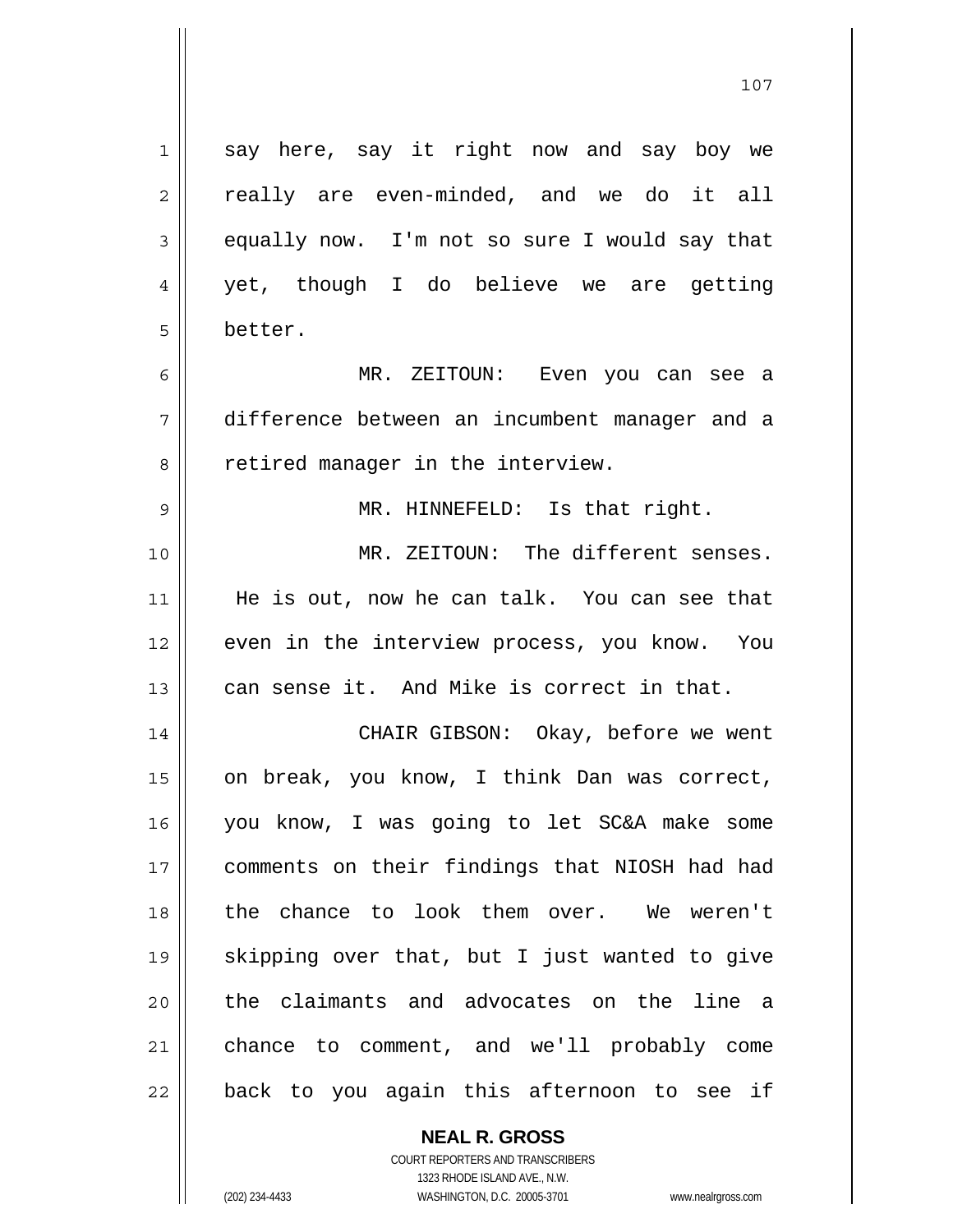**NEAL R. GROSS** COURT REPORTERS AND TRANSCRIBERS 1323 RHODE ISLAND AVE., N.W. 1 || there is any additional folks on the line 2 while we try to set forth our path forward and  $3 \parallel$  what questions we need to take to the full  $4 \parallel$  board. So, SC&A, do you guys want to --5 MS. ROBERTSON-DEMERS: Okay, the  $6 \parallel$  last finding that we brought up was those 7 individuals that couldn't physically attend  $8 \parallel$  the meeting. 9 || The next two comments, Finding 4 10 and Finding 5 are similar. Finding 4 is the 11 procedure seems to focus outreach meetings 12 || with labor organizations through the purpose,  $13$  | though the purpose of the meeting is to obtain 14 worker input and inform all workers. 15 MR. HINNEFELD: Go ahead. Did you 16 want to say more about it? I was just 17 | suggesting Vern talk. 18 MS. ROBERTSON-DEMERS: Well if you 19 want to respond. 20 MR. HINNEFELD: I don't have  $21$  anything. 22 || MR. McDOUGALL: Well at this point

(202) 234-4433 WASHINGTON, D.C. 20005-3701 www.nealrgross.com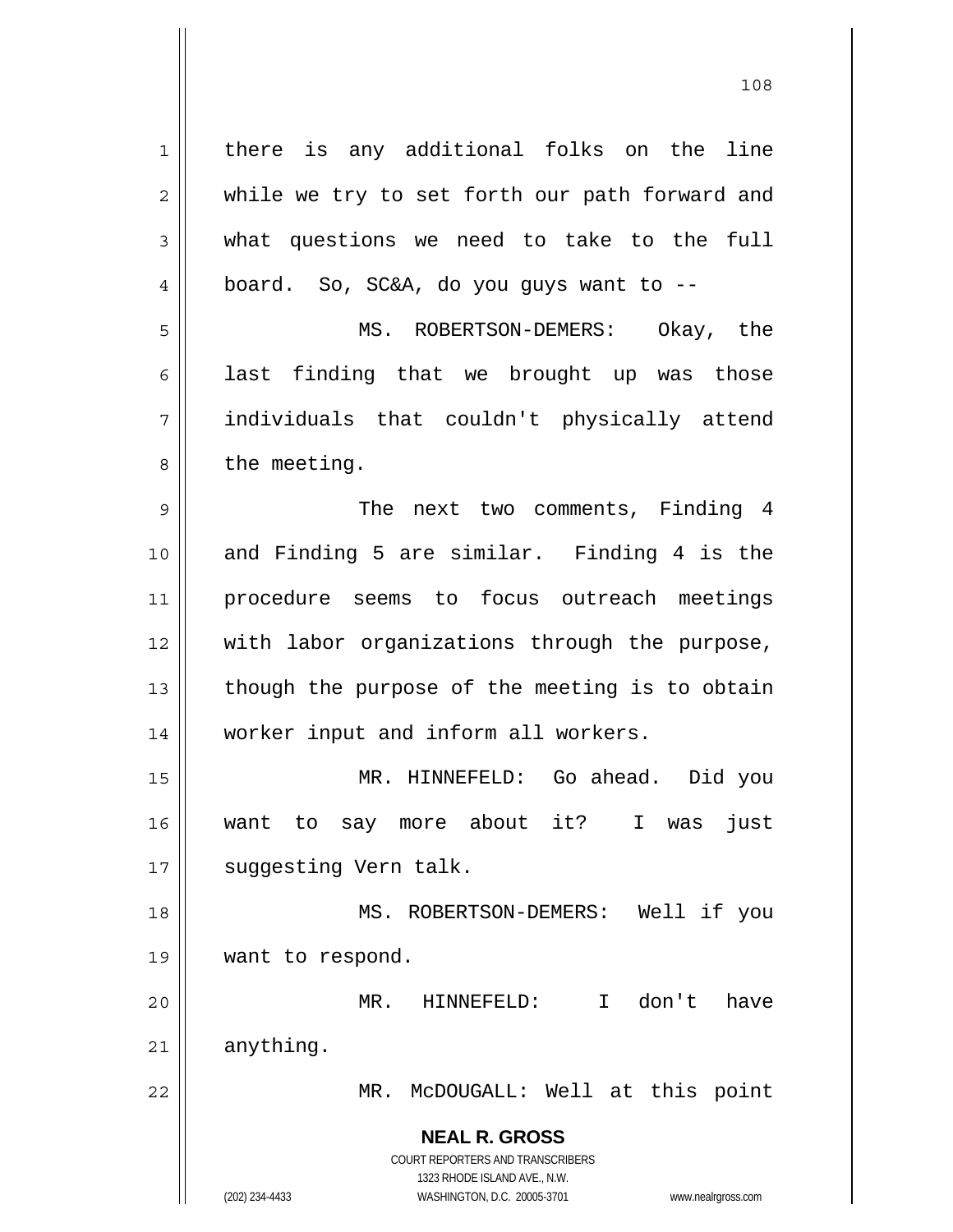1 we deal with organizations and we deal with 2 | organizations, pretty much the organizations  $3 \parallel$  that I think we can find, and I will give you  $4 \parallel$  an example, a recent example from Brookhaven. 5 We identified basically three organizations  $6 \parallel$  that we thought had an interest or might have  $7 \parallel$  an interest.

One was the IBW Local, which has -- 9 actually four because of the guards, too. One was the IBW Local, and we had a couple of 11 || meetings over the years with them, and we did 12 || arrange a worker outreach meeting with the IBW | local there. That's the local that has pretty much the hourly, blue-collar people wall-to-wall. One was the Building Trades Council on Long Island, and we reached out to the Building Trades Council, and they chose not to have a regular, a full-blown meeting, but they did send a representative to the town hall meetings. And the police union there really basic frankly just did not want to hear from us at all.

> COURT REPORTERS AND TRANSCRIBERS 1323 RHODE ISLAND AVE., N.W. (202) 234-4433 WASHINGTON, D.C. 20005-3701 www.nealrgross.com

 **NEAL R. GROSS**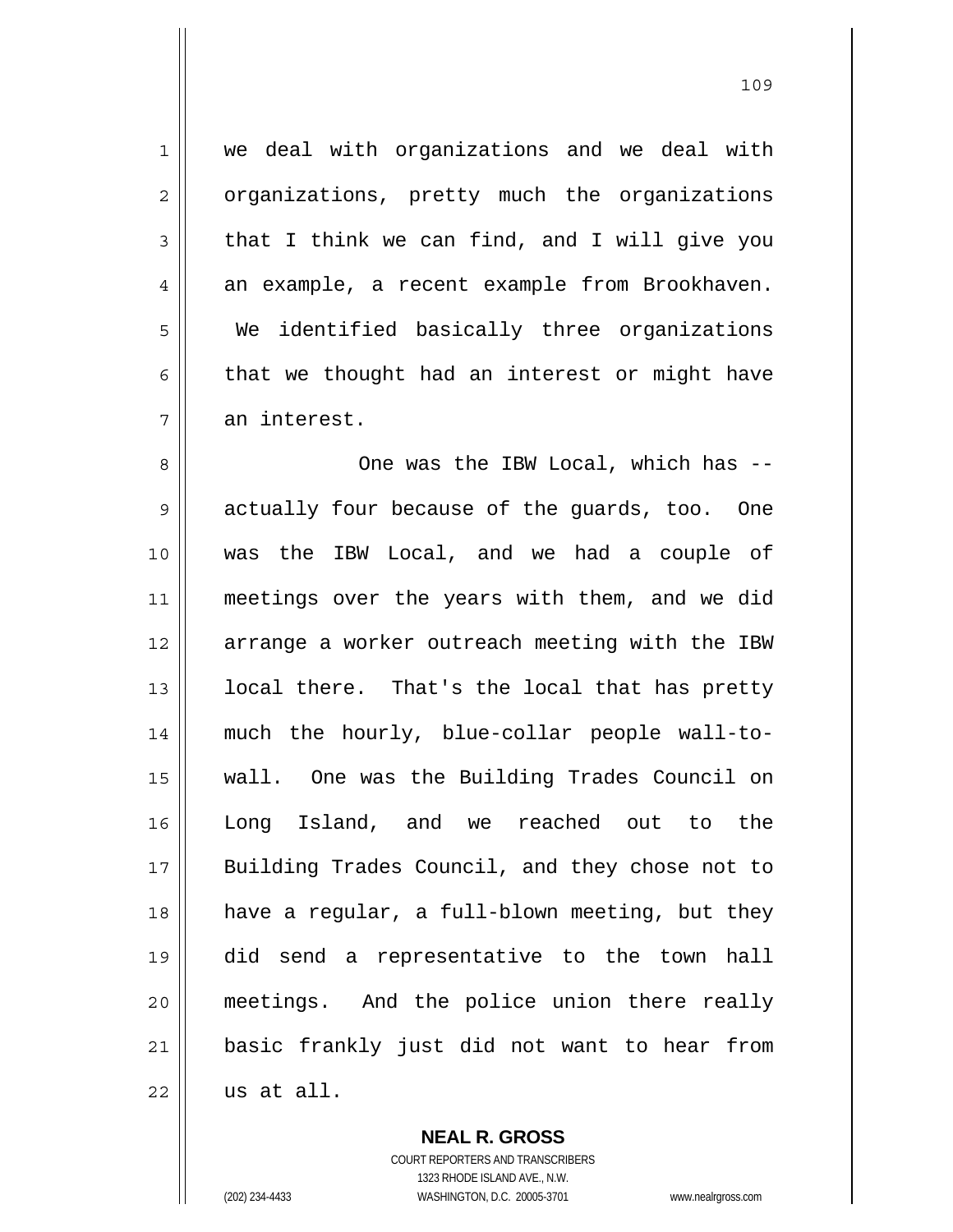1 and we also reached out, there is a  $2 \parallel$  retirees organization there that is primarily, 3 my understanding is it is primarily 4 || professional and engineering type retirees at  $5 \parallel$  the site. They took the information at their 6 caparater in their next regular meeting, they 7 actually invited Brookhaven to come, 8 Brookhaven management to come in and talk to 9 | them about it. Brookhaven sent an HR person 10 and an attorney to talk with them about it. 11 || The president of the retiree organization told 12 me they had a fairly lively discussion. But 13  $\parallel$  the outcome was that they didn't see a need 14 to, they didn't see a need to engage us 15 | further. 16 || So we dealt with the organizations 17 as we, basically as we found them. And we 18 have done that at a number of sites. At most 19 sites the organizations we can identify are 20 || unions. We have dealt with, in other cases 21 || such as Pinellas, which I spoke about last

110

22 || year. We started out dealing with a retirees

 **NEAL R. GROSS**

 COURT REPORTERS AND TRANSCRIBERS 1323 RHODE ISLAND AVE., N.W. (202) 234-4433 WASHINGTON, D.C. 20005-3701 www.nealrgross.com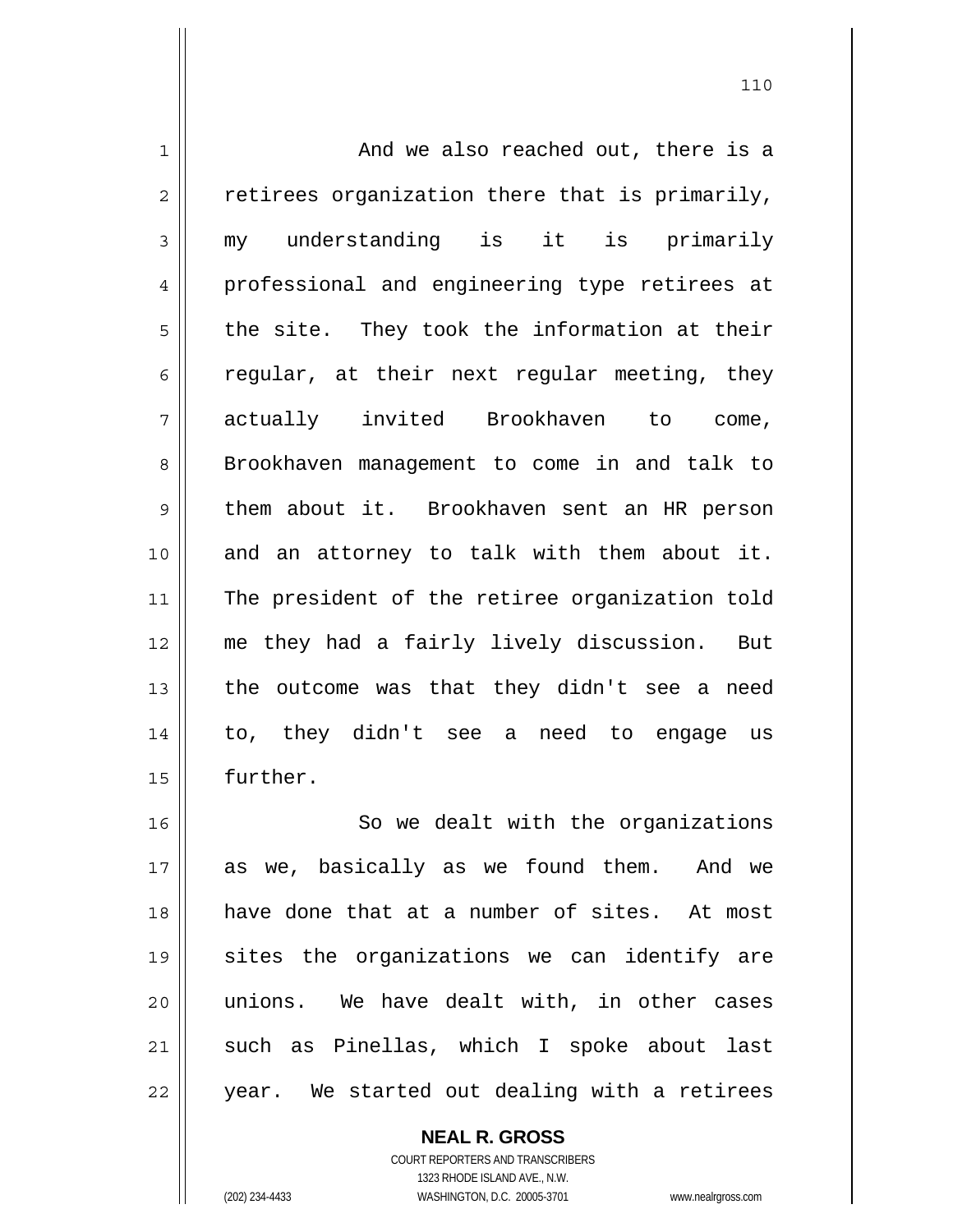organization. That was a non-union plant.  $2 \parallel$  And we dealt with a retirees organization that 3 we were able to find there, and we had a 4 couple of pretty successful meetings I think,  $5 \parallel$  and if you look at the Pinellas site profile I'll think you will see clear references to where input from those meetings was in fact 8 || incorporated into the revised site profile.  $9 \parallel$  And in fact one of the leaders of that retiree group is now among the leadership of the new organization down there. I can't think of the || name of the new advocacy  $-$ MS. BREYER: Nuclear Workers of Florida. MR. McDOUGALL: Right. I think 16 || those are a couple of examples. You kind of 17 || take, have to take people as you find them. Blockson, there hadn't really, we couldn't find a union that had been there for many decades anyway. The plant had long since been closed, but Mark did find a retiree | organization. It is a fairly informal retiree

> **NEAL R. GROSS** COURT REPORTERS AND TRANSCRIBERS

 1323 RHODE ISLAND AVE., N.W. (202) 234-4433 WASHINGTON, D.C. 20005-3701 www.nealrgross.com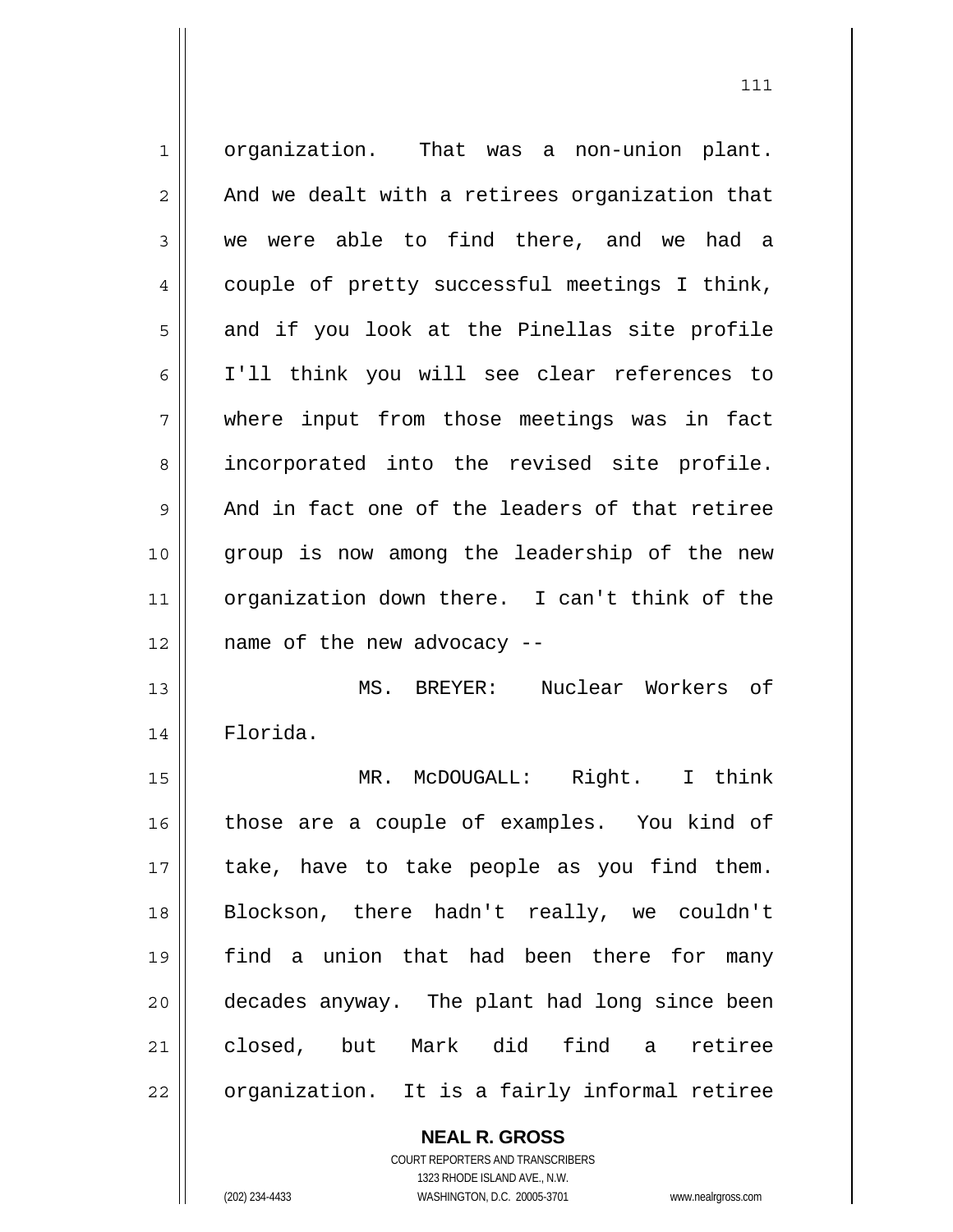1 || organization, but the leadership of that  $2 \parallel$  organization did participate at least in the  $3 \parallel$  town hall meetings.

4 MEMBER MUNN: And they got very 5 || good turnout at the worker meetings. Mark did  $6 \parallel$  a good job tracking them down. Many of the  $7 \parallel$  larger sites, not so much the smaller sites, 8 have extensive numbers of professional 9 | organizations which are related to the work 10 that went there. Has any effort at all been 11 made to work through the professional 12 | organizations, the Health Physics Society, the 13 | American Nuclear Society, the IEEE, you know,  $14$  | there's a list of, for example, the site I'm 15 most familiar with, has 17 different 16 professional organizations, and the 17 || professional organizations have a very loose- $18$  || knit, interactive group of their own that they 19 || cross-communicate?

20 MR. McDOUGALL: I confess that we 21 haven't really thought about the Health 22 || Physics Society and ANS kind of groups, and I

> **NEAL R. GROSS** COURT REPORTERS AND TRANSCRIBERS 1323 RHODE ISLAND AVE., N.W. (202) 234-4433 WASHINGTON, D.C. 20005-3701 www.nealrgross.com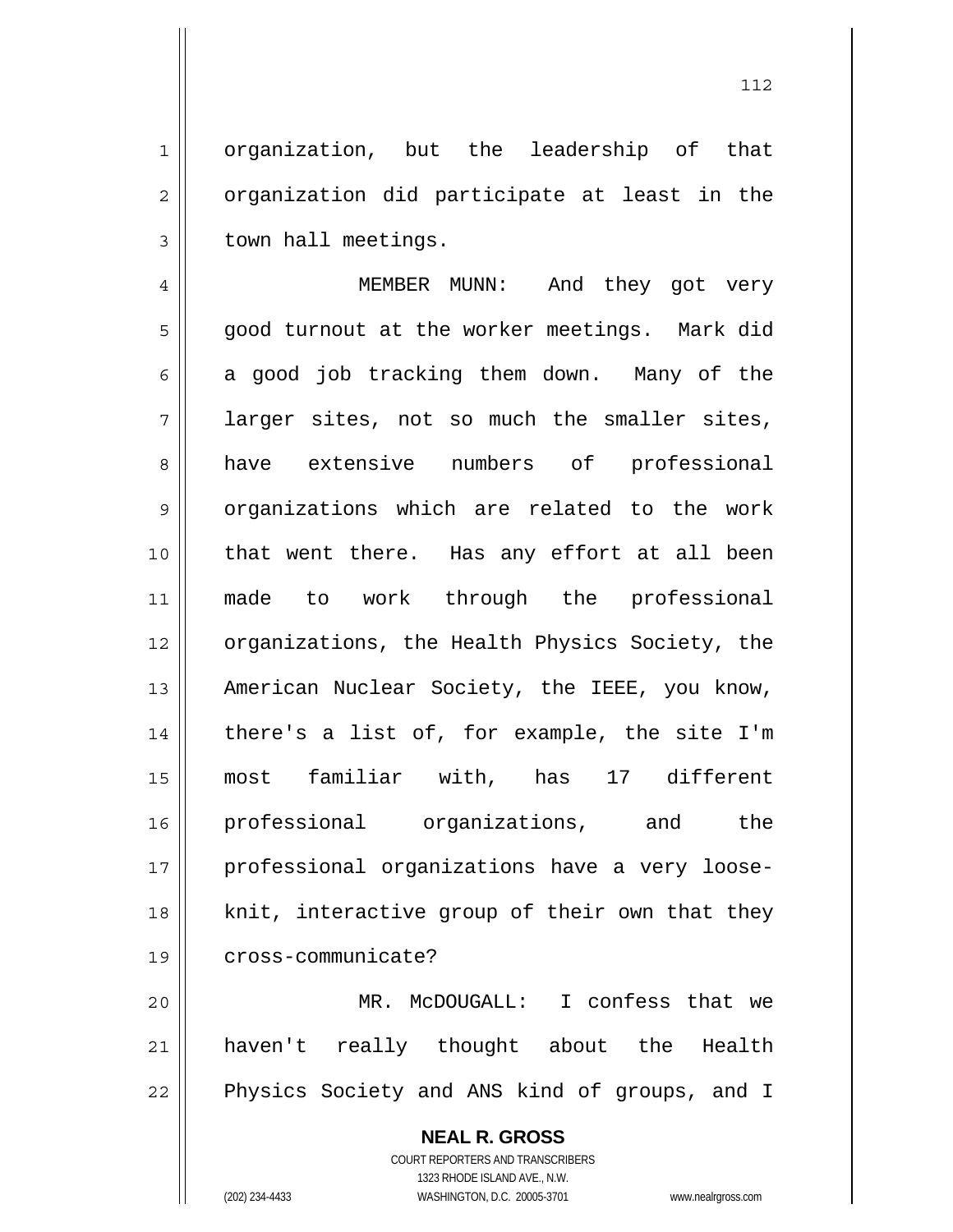1 || guess maybe this is part of our perception  $2 \parallel$  that we don't really see them as uniquely  $3 \parallel$  associated with a site, I quess, but maybe  $4 \parallel$  that's a problem with our perception.

5 MEMBER MUNN: Well certainly the  $6 \parallel$  sections are uniquely associated with the  $7 \parallel$  site, and perhaps I'm overly sensitive to that 8 since I've been accused many times as not 9 being a worker simply because I don't carry a 10 union card, and that I think is incorporated 11 in several of the comments that were made in 12 the PROC-097 review from SC&A. It is one of 13 || the two major oversights that appeared to 14 || recur again and again. The assumption that 15 || all workers are union workers but the retirees 16 | organizations often are more productive in the 17 long run because you have people who are 18 already, who continue to be involved in 19 interactions with other people from the site. 20

21 MR. McDOUGALL: And ANS and the 22 Health Physics Society might be exceptions to

> **NEAL R. GROSS** COURT REPORTERS AND TRANSCRIBERS 1323 RHODE ISLAND AVE., N.W. (202) 234-4433 WASHINGTON, D.C. 20005-3701 www.nealrgross.com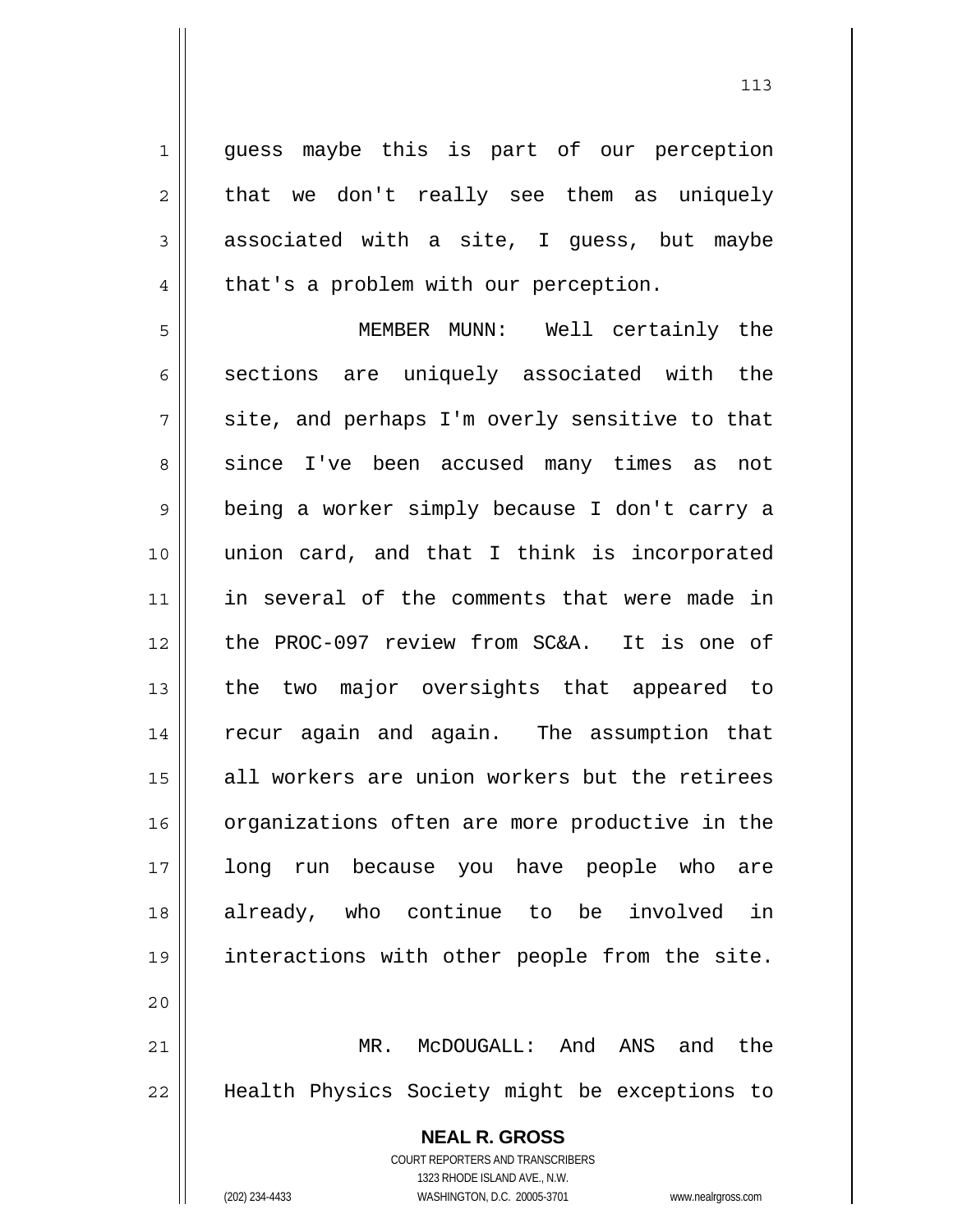**NEAL R. GROSS** COURT REPORTERS AND TRANSCRIBERS 1323 RHODE ISLAND AVE., N.W.  $1 \parallel$  that, but a lot of the retiree organizations - $2 \parallel$  - the thing about the unions is that they are 3 really thinking about, frequently on an 4 | ongoing basis, they are really thinking about 5 the working conditions on the site. And some 6 ||  $\circ$  of these other, some of the other more 7 generalized retiree organizations really are 8 || not focused -- their focus is much more 9 social. Their focus isn't as much on the 10 things that we are trying to get to talk to 11 || them about. But you make a good point; we  $12$  should probably do a better job on that. 13 || MEMBER MUNN: They are people who 14 work in these facilities, whether they are 15 focused on daily conditions is a secondary 16 question because they work in those 17 facilities, and the individuals are certainly 18 focused on safety conditions. It is a major 19 aspect of all the work that those individuals  $20$   $\parallel$  do. 21 MS. ROBERTSON-DEMERS: This is 22 || Kathy Demers. When we go out and we do our

(202) 234-4433 WASHINGTON, D.C. 20005-3701 www.nealrgross.com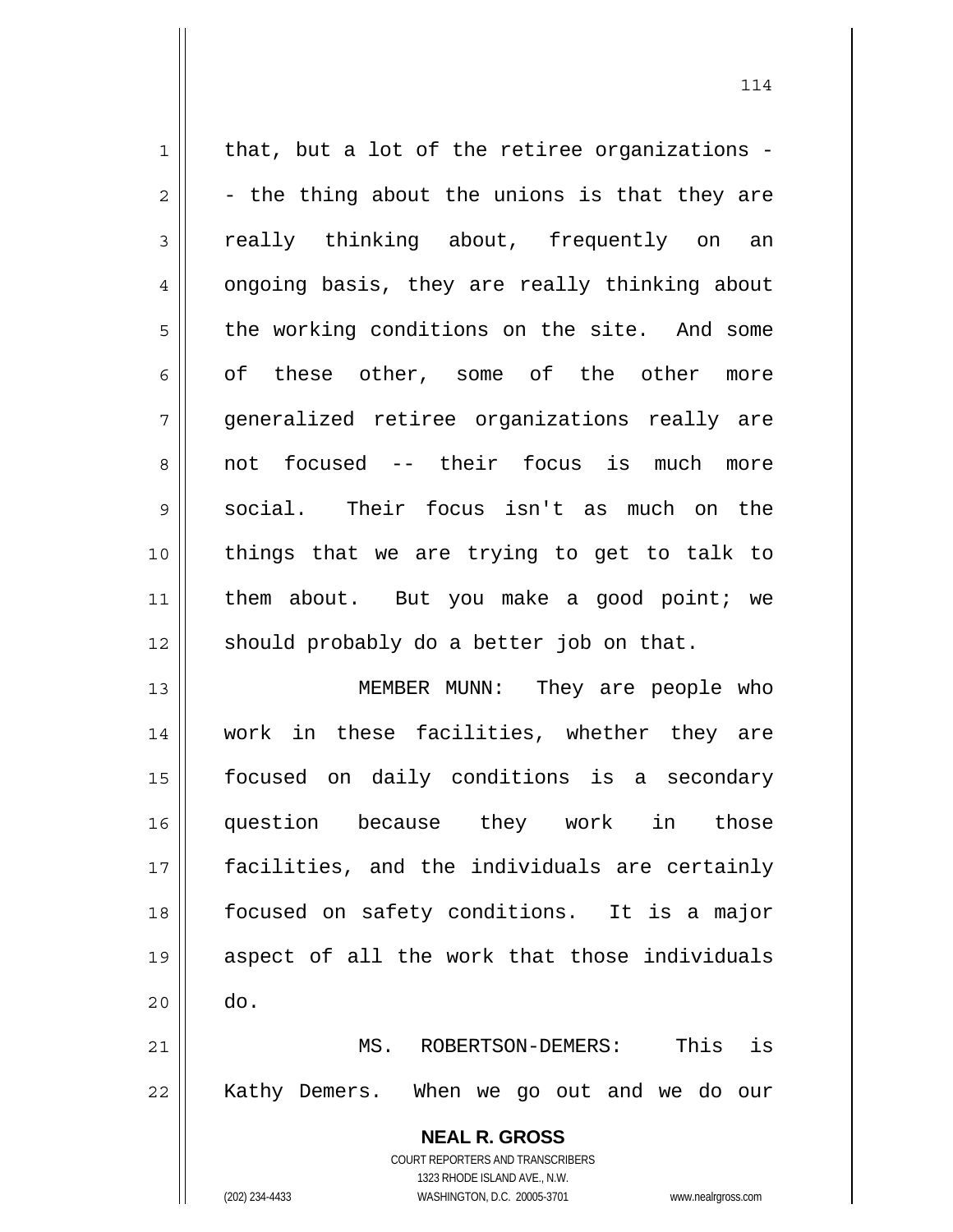| $\mathbf 1$    | interviews we get a broad cross-section of                                                          |
|----------------|-----------------------------------------------------------------------------------------------------|
| $\overline{2}$ | people from the unions, from the radcon                                                             |
| 3              | organizations, from medical,<br>from                                                                |
| 4              | environmental monitoring. Depending upon the                                                        |
| 5              | site we may pull in reactor operators or                                                            |
| 6              | accelerator operators, and the reason we do                                                         |
| 7              | that is because everybody has a slightly                                                            |
| 8              | different perspective. A lot of the workers                                                         |
| 9              | when I ask them what did you work with as far                                                       |
| 10             | as radioisotopes, will tell me I don't know.                                                        |
| 11             | If I asked the same question to a manager he                                                        |
| 12             | is likely to know and so I get that important                                                       |
| 13             | information.                                                                                        |
| 14             | And if you ask the<br>MEMBER MUNN:                                                                  |
| 15             | thing of an ANS or<br>HPS member, I<br>same                                                         |
| 16             | guarantee you they will know.                                                                       |
| 17             | MR. HINNEFELD: Did you identify                                                                     |
| 18             | them through the sites, site rosters, or how                                                        |
| 19             | do you find these various populations?                                                              |
| 20             | MS. ROBERTSON-DEMERS:<br>Do you want                                                                |
| 21             | me to go through our process?                                                                       |
| 22             | CHAIR GIBSON: Sure.                                                                                 |
|                | <b>NEAL R. GROSS</b>                                                                                |
|                | <b>COURT REPORTERS AND TRANSCRIBERS</b>                                                             |
|                | 1323 RHODE ISLAND AVE., N.W.<br>(202) 234-4433<br>WASHINGTON, D.C. 20005-3701<br>www.nealrgross.com |
|                |                                                                                                     |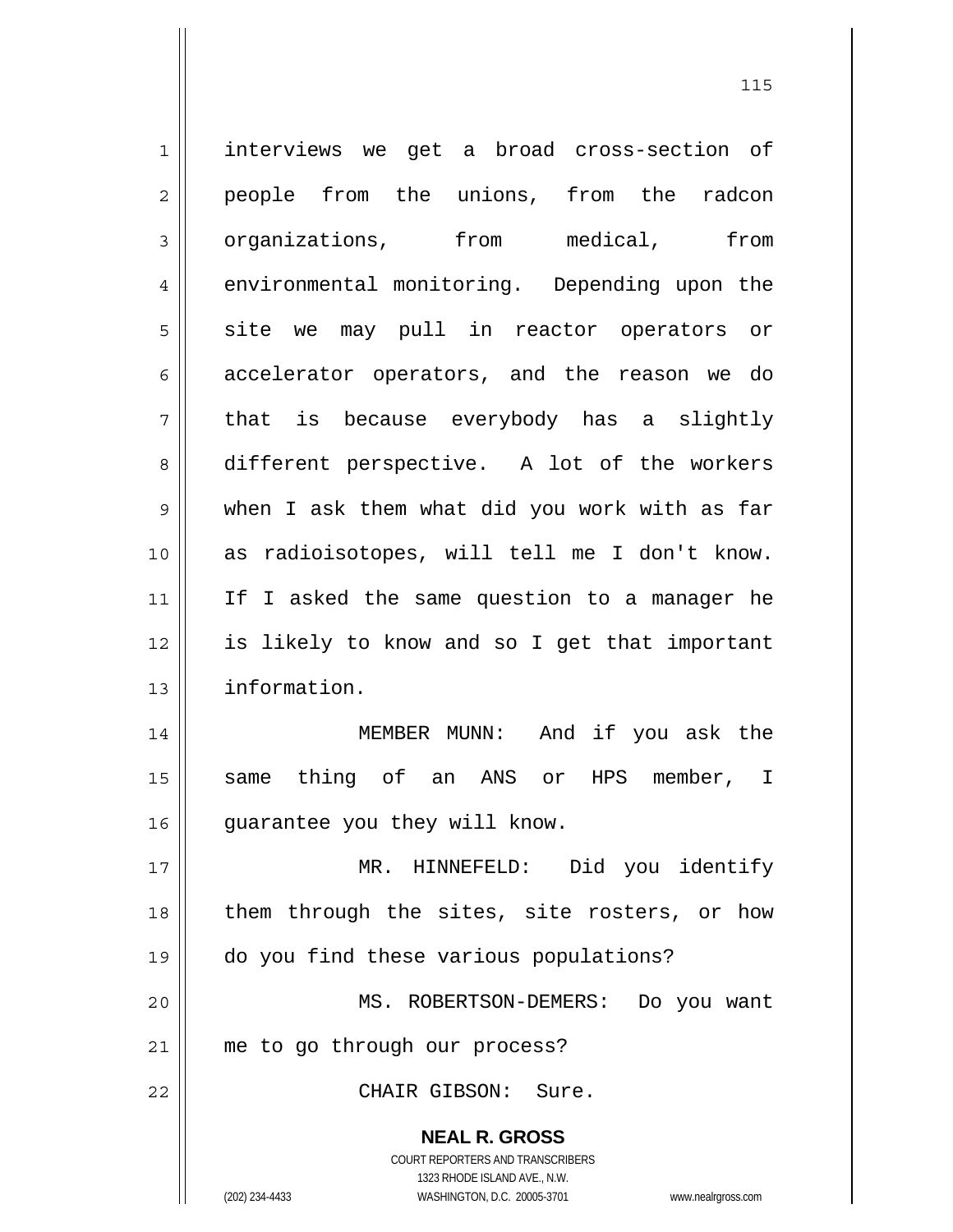| $\mathbf 1$ | MS. ROBERTSON-DEMERS: Okay, I'll                                    |
|-------------|---------------------------------------------------------------------|
| 2           | just walk you through the process. When we,                         |
| 3           | let's take a site profile. When we get                              |
| 4           | assigned a site profile, the first thing I'll                       |
| 5           | do is to of course read the site profile and                        |
| 6           | in the process develop questions for                                |
| 7           | interviewees that I might have. One of my                           |
| 8           | primary sources is, who is NIOSH referencing                        |
| $\mathsf 9$ | and are they still alive?                                           |
| 10          | MR. HINNEFELD: Okay, so in other                                    |
| 11          | words interviews we've had?                                         |
| 12          | MS. ROBERTSON-DEMERS: Well not                                      |
| 13          | only interviews --                                                  |
| 14          | MR. HINNEFELD: Or documents.                                        |
| 15          | MS.<br>ROBERTSON-DEMERS:                                            |
| 16          | Documentation.                                                      |
| 17          | MR. HINNEFELD: Okay.                                                |
| 18          | MS. ROBERTSON-DEMERS: And then I                                    |
| 19          | may go broader and look on the O drive to see                       |
| 20          | if there is recurrent names in other documents                      |
| 21          | that might not be referenced. With current                          |
| 22          | radcon personnel, for example, I will go to                         |
|             |                                                                     |
|             | <b>NEAL R. GROSS</b>                                                |
|             | COURT REPORTERS AND TRANSCRIBERS<br>1323 RHODE ISLAND AVE., N.W.    |
|             | (202) 234-4433<br>WASHINGTON, D.C. 20005-3701<br>www.nealrgross.com |

<u>116</u>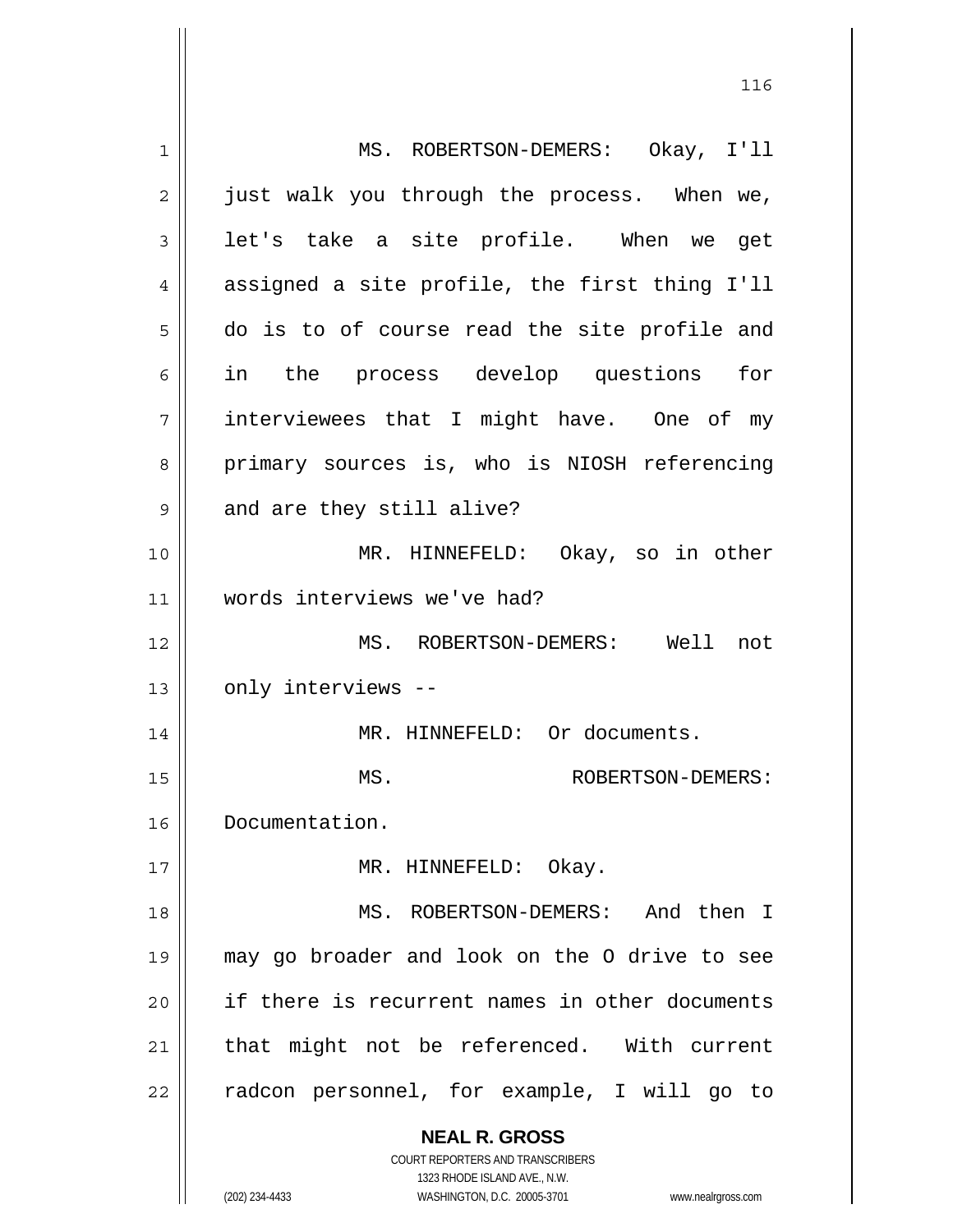$1$  the radcon manager of the site, and the first 2 question I ask him is, I'm interested in 3 dosimetry, internal and external, bioassay,  $4 \parallel$  etc., who do you have and who were their 5 predecessors? And I get a lot of contacts 6 | that way.

I do contact the unions and that's 8 how I reach out to a lot of the hourly workers. One of the most important ways of getting specific people identified is through the interviewees themselves. I do reach out to retiree organizations. I do attend retiree breakfasts, if I can catch them. There is a multitude of ways and I will come up with a list. Another way that is sometimes helpful is when I go out onto Amazon and retrieve all the historical documents on a site and read 18 || through those, you will get an idea of who the  $19 \parallel$  key personnel were at the site.

20 MR. ZEITOUN: There are a lot of 21 | books published and the names are there.

22 MS. ROBERTSON-DEMERS: So we form

 **NEAL R. GROSS** COURT REPORTERS AND TRANSCRIBERS 1323 RHODE ISLAND AVE., N.W.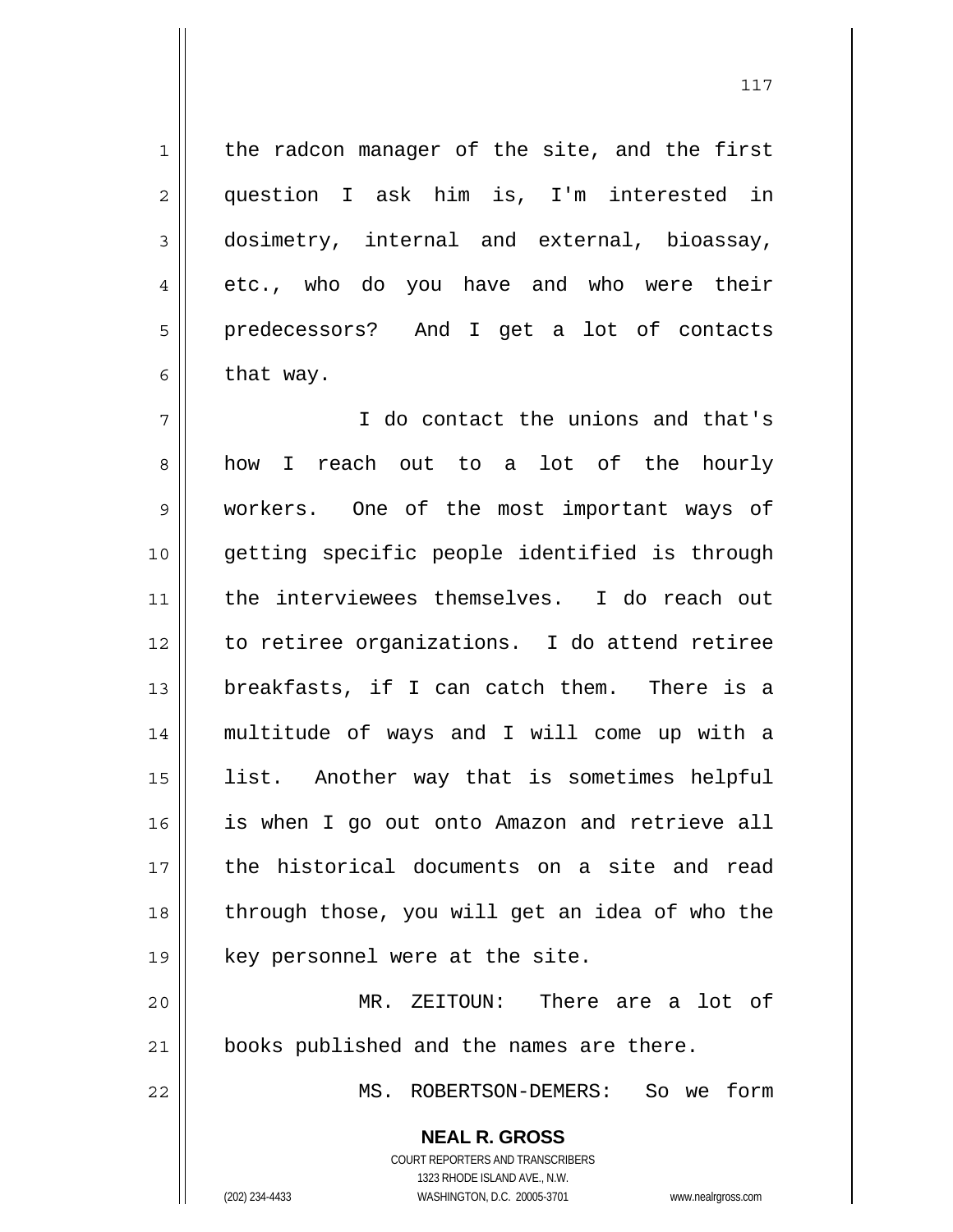$1 \parallel$  our list. We develop questions as a team. We 2 work with the interviewees that we've selected  $3 \parallel$  and set up meetings. This is usually done in  $4 \parallel$  conjunction with the data capture at the site. 5 When we go to the site, obviously our best 6 source of current workers is the EEOICPA  $7 \parallel$  contact at the site and the radcon 8 || organizations. And they help us define who we 9 might want to talk to and we give them some 10 conditions. You know we found that if a 11 person hasn't been there for ten years or 12 more, he may not be able to answer a lot of 13 || our questions. So we kind of put a time limit 14 || on with a couple of exceptions in there. When 15 we go to the site we usually have questions 16 || prepared. And if they are prepared in advance 17 || the interviewees get them in advance. Another 18 || thing we have started doing is to provide them 19 with the link to the document we are reviewing 20 || to see if they might have any comments. And 21 we do our interviews in groups of six or below 22 with usually two of us present. And it is

## **NEAL R. GROSS**

 COURT REPORTERS AND TRANSCRIBERS 1323 RHODE ISLAND AVE., N.W. (202) 234-4433 WASHINGTON, D.C. 20005-3701 www.nealrgross.com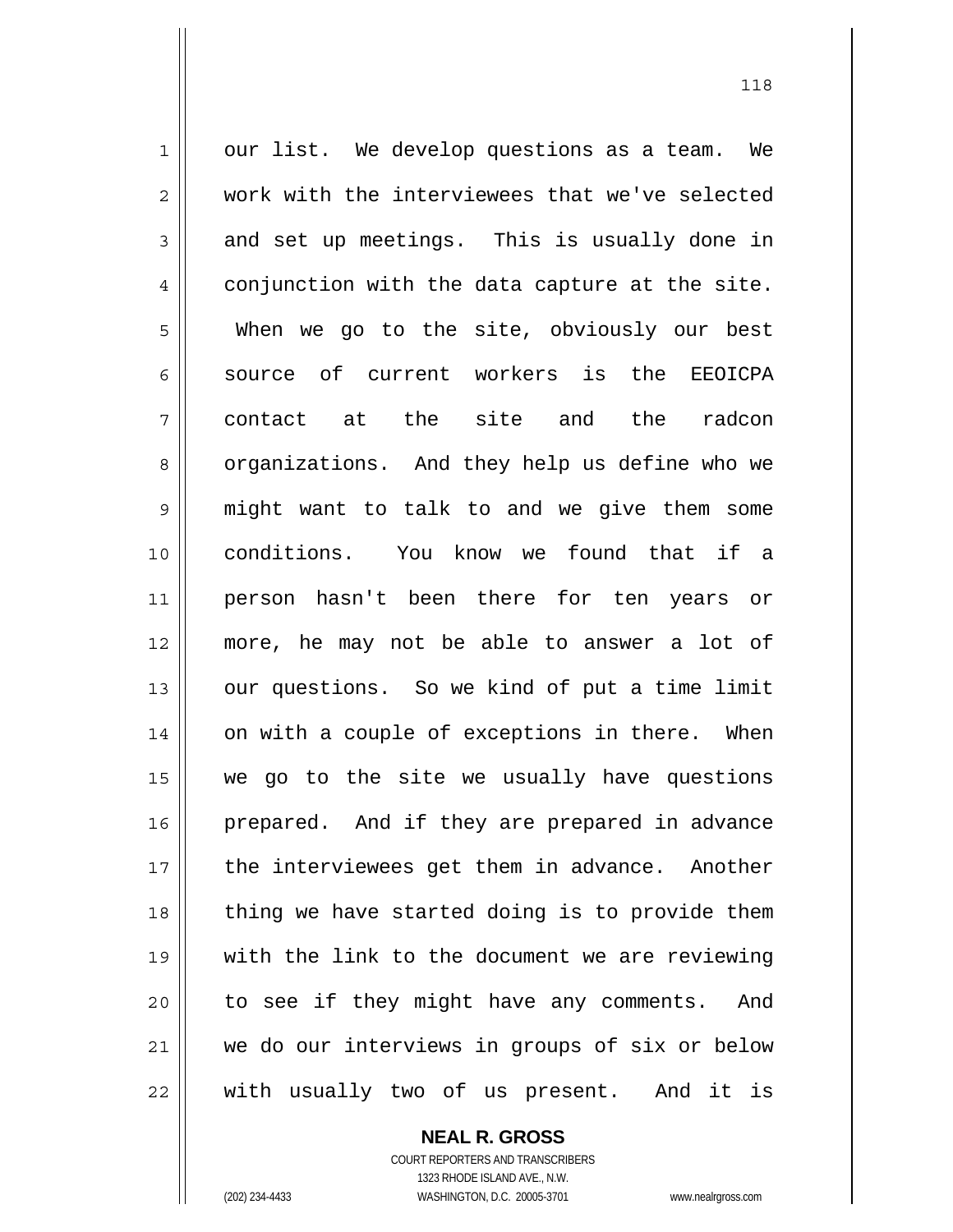$1 \parallel$  kind of a we introduce ourselves, we ask the 2 || questions and they do all the talking from  $3 \parallel$  there. And this gets documented in raw notes 4 and then an individual interview summary is 5 || put together. And this is provided to the 6 interviewee for review. After it had gone DOE 7 classification review, and incidentally our 8 raw notes also go through the DOE 9 classification. So there are several reviews 10 in the interview process. They are provided 11 || to the individual at the interview and if they 12 provide comments back to us we integrate them. 13 We also put together a master interview 14 || summary which takes out all the names of the 15 individuals and gets rid of some of the 16 duplication in different interviews, 17 | consolidates it. And that's what usually ends 18 up in our report. That too has to go through 19 a classification interview. Lately what we've 20 been doing is providing the working group with 21 || the individual interviews that have the 22 || Privacy Act information all that we can

> **NEAL R. GROSS** COURT REPORTERS AND TRANSCRIBERS 1323 RHODE ISLAND AVE., N.W.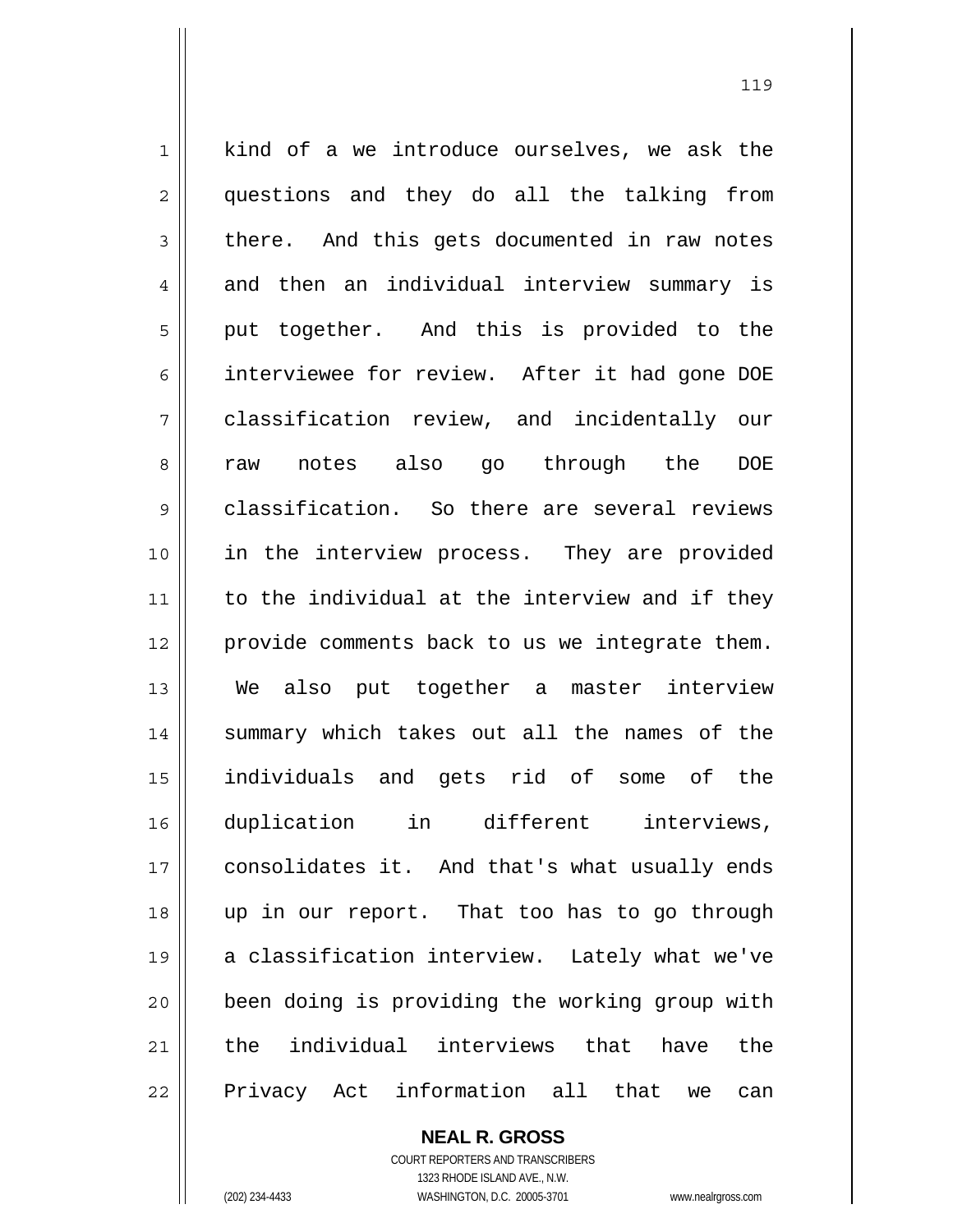**NEAL R. GROSS** COURT REPORTERS AND TRANSCRIBERS 1323 RHODE ISLAND AVE., N.W. 1 || release to the public and what's made 2 || available to the public is the master 3 | interview summary. 4 MEMBER MUNN: Now when you say you 5 | make that available to the worker group, what  $6 \parallel$  group do you mean? 7 || MS. ROBERTSON-DEMERS: Well, for 8 || example, if we are doing Nevada Test Site 9 interviews, the purpose of a Special Exposure 10 Cohort, we will provide the individual 11 interviews to the Nevada Test Site working 12 group. 13 MR. ELLIOTT: Or the board? 14 MEMBER MUNN: The Board, that's  $15$  | just what I wanted to clarify. 16 || MS. ROBERTSON-DEMERS: And with SEC 17 petitions, it tends to be an iterative 18 process. 19 MEMBER MUNN: Personal observation 20 from having been involved in some of the 21 | interviews that Kathy performed, her comment  $22$  | about asking the right questions and then just

120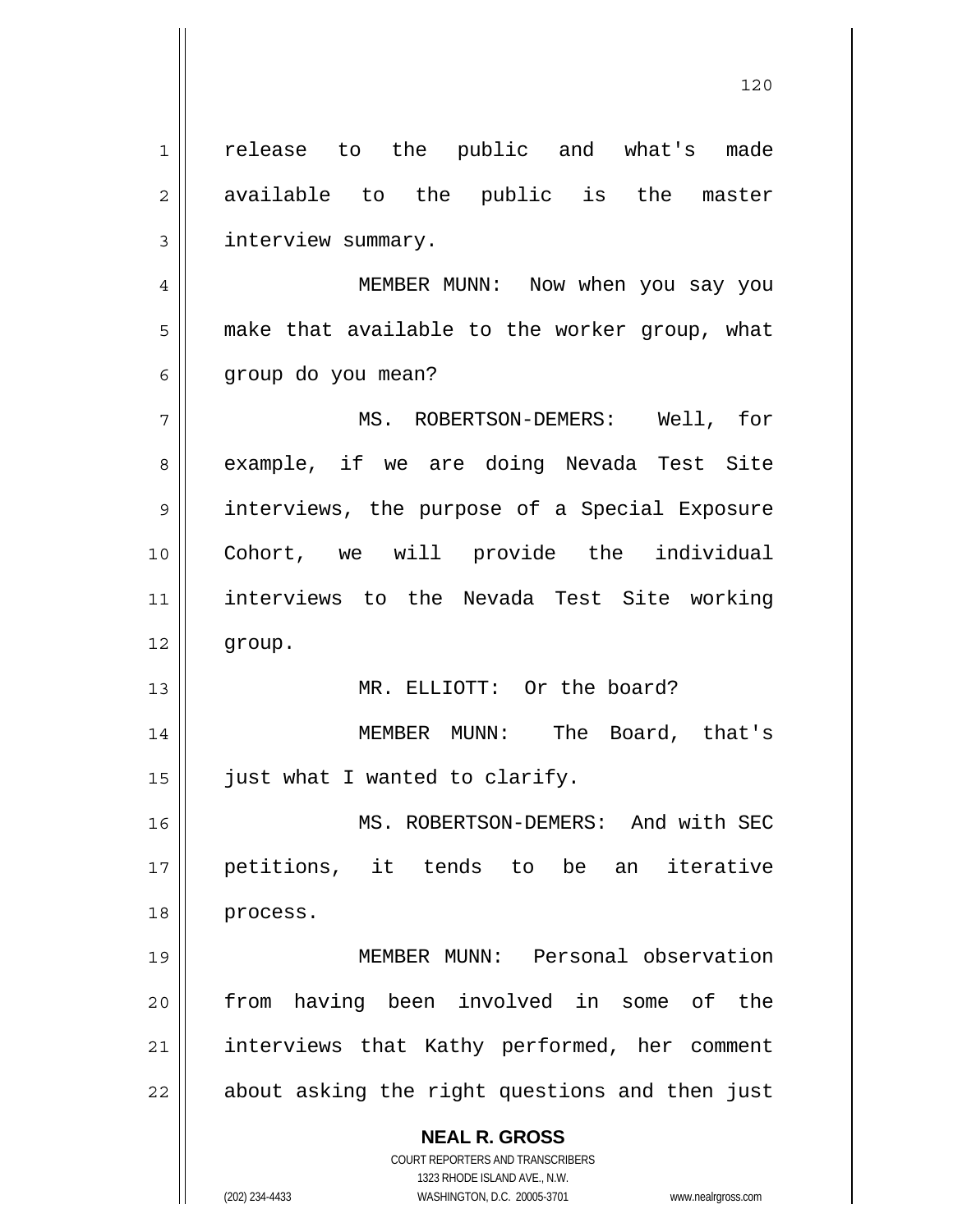1 || letting the workers talk seems to work very  $2 \parallel$  well, certainly in the interviews which I was  $3 \parallel$  privy to. 4 MS. ROBERTSON-DEMERS: And just so 5 you know we've done about 850 individual 6 interviews. 7 MR. ZEITOUN: For the first five 8 years? 9 MS. ROBERTSON-DEMERS: For the 10 || first five years. 11 || MR. ELLIOTT: Thank you. 12 MR. MAURO: This is John. Kathy, 13 || I'd like to just carry this one step further. 14 I think the Nevada Test Site particular, I 15 guess the genesis of that work is extremely 16 || relevant and is very timely as a good example 17 where, in addition to what I would call the 18 typical array of interviews as Kathy described 19 for whether it is site profiles or SEC, we  $20$  || went through -- one of the big issues that 21 | came up had to do with badges left behind. 22 || And I know a lot of you folks are very

121

 **NEAL R. GROSS** COURT REPORTERS AND TRANSCRIBERS 1323 RHODE ISLAND AVE., N.W.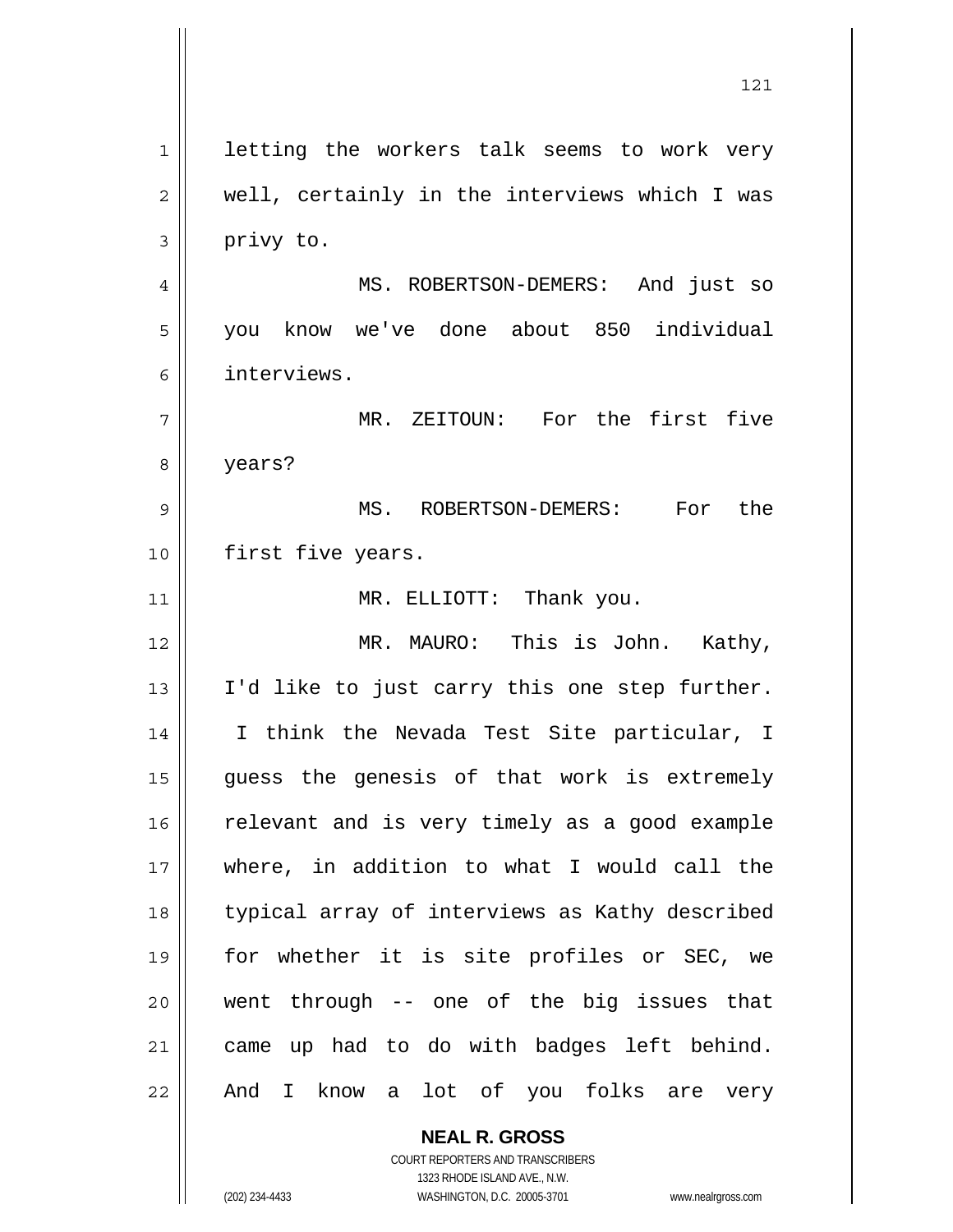1 || familiar with the subject at a test site. And  $2 \parallel$  that triggered a round of interviews and the  $3 \parallel$  product which went to the work group after the 4 DOE clearance was two documents and the work 5 group has it, both of which have been DOE- $6 \parallel$  cleared but not PA-cleared. Why is the summary 7 || level interview notes and the other is the 8 actual person to person that I call the 9 interview notes which people are named. Both 10 of those documents are in the hands of the 11 work group as DOE-cleared but not PA-cleared. 12 It is important to keep in mind the day may 13 || come when we will have a work group meeting 14 where the chairman of the work group, Robert 15 || Presley, may say listen there's a lot of folks 16 || in the public who are going to want to look at 17 || this material. And at that point in time we 18 have an interesting situation that we probably 19 should all be aware of with outreach. And 20 || that is in theory we could try to PA-clear 21 both documents. That's going to be -- and  $22$   $\parallel$  especially the detailed ones, that is going to

 **NEAL R. GROSS**

 COURT REPORTERS AND TRANSCRIBERS 1323 RHODE ISLAND AVE., N.W. (202) 234-4433 WASHINGTON, D.C. 20005-3701 www.nealrgross.com

 <sup>122</sup>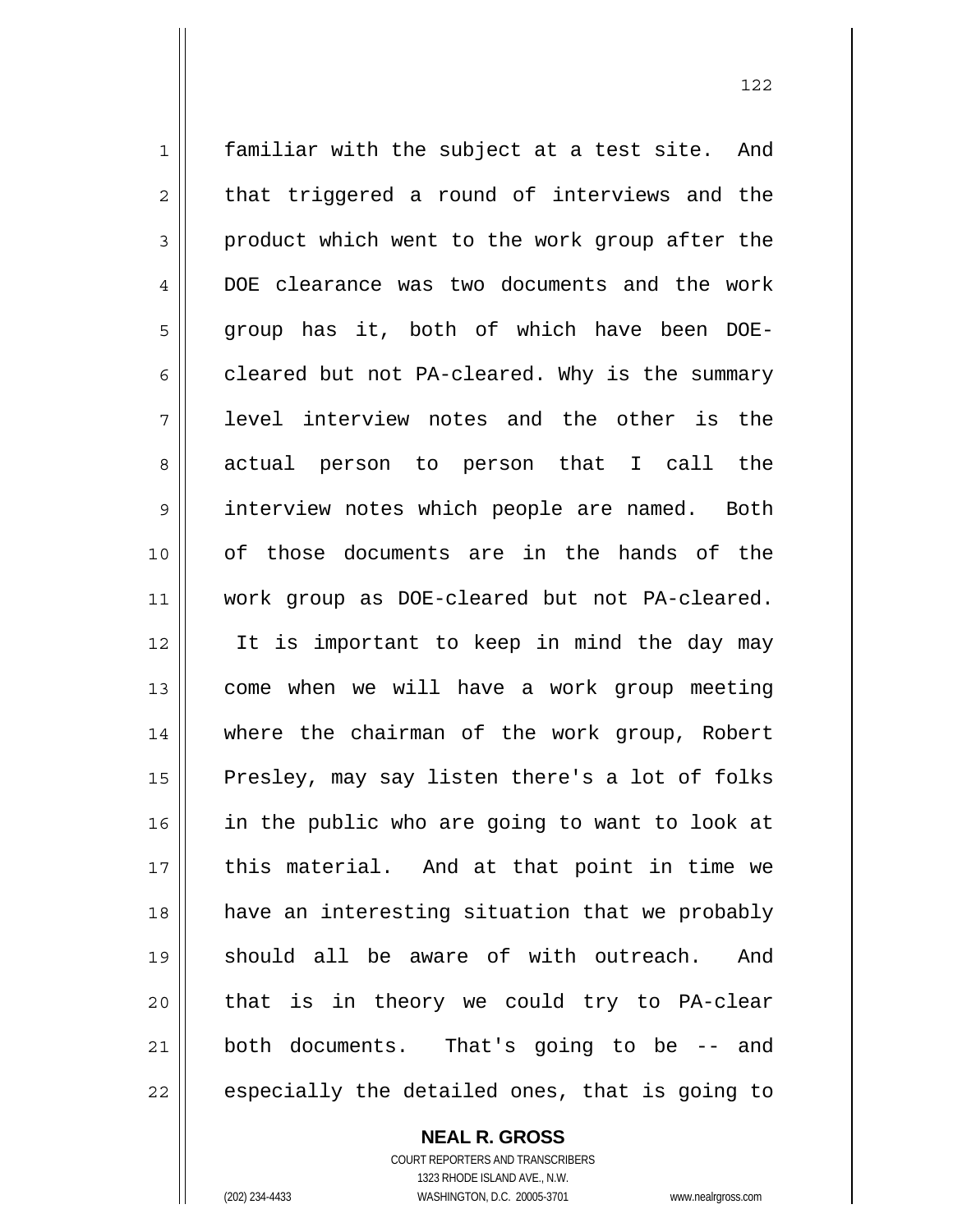1 be especially difficult because there is so 2 || much PA material that would actually destroy  $3 \parallel$  the integrity of a document. But then there's 4 another twist. Once we go through that PA 5 | clearance process, that's the liability and 6 General Counsel says, yes, these documents are clean. I suspect and I think and 8 || unfortunately Joe Fitzgerald is not on the line but I suspect that that document before it can released to the public as part of a work group meeting would have to go back to DOE one more time. I believe this PA-clearance and DOE-clearance process does affect our ability to be responsive to the general public who are very interested in a lot of these work products. And I think we  $\parallel$  should all be sensitive to that. MS. ROBERTSON-DEMERS: Can I add

> COURT REPORTERS AND TRANSCRIBERS 1323 RHODE ISLAND AVE., N.W. (202) 234-4433 WASHINGTON, D.C. 20005-3701 www.nealrgross.com

 **NEAL R. GROSS**

19 || one thing for the workers? One of the things

20 I do because our interviews have to go through

21 || so many review processes is when I get back

22 | from an interview session I will get our team,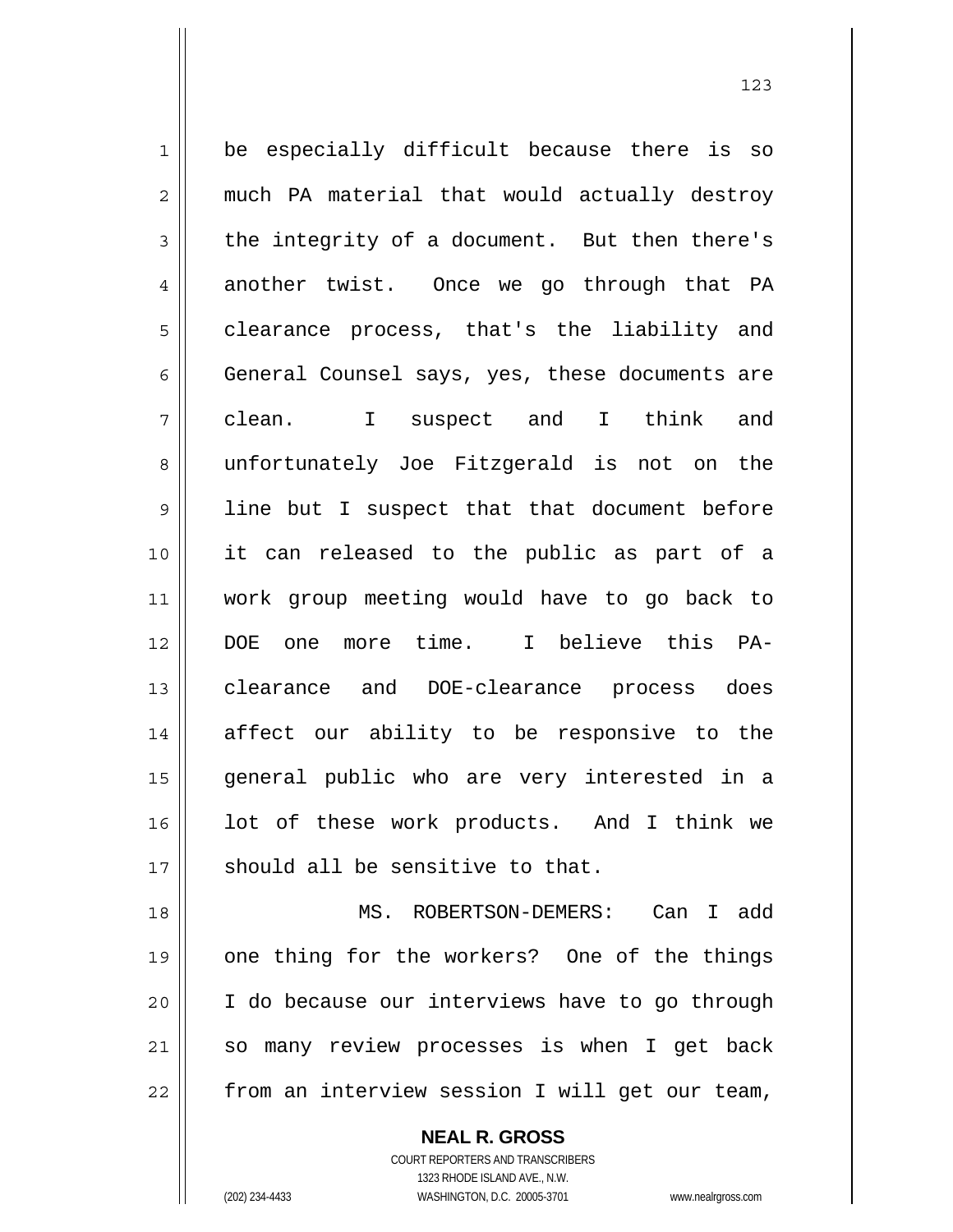1 our review team on the phone and I will tell  $2 \parallel$  them, I'll give them an overview of some of  $3 \parallel$  the key issues that they need to be 4 considering as they prepare their review. And  $5 \parallel$  that's very important because then they can go 6 back and look for relevant documentation and  $7 \parallel$  so on and so forth. 8 CHAIR GIBSON: So, is this process 9 || that you guys scripted, that's part of your 10 procedure? 11 MS. ROBERTSON-DEMERS: Yes. 12 MR. MAURO: Can I add a comment to 13 || that regarding our procedure? Our procedure 14 || is going to be a subset of NIOSH procedures.  $15$  So in other words, right now and Larry if he 16 is there, I'm not sure if he is still there, 17 could correct me, but there are two documents 18 that are in preparation that are documents 19 prepared by NIOSH dealing with both classified 20 and unclassified data capture including 21 interviews. What we do, we don't actually  $22$  || have a formal procedure. We have sort of an

124

 COURT REPORTERS AND TRANSCRIBERS 1323 RHODE ISLAND AVE., N.W. (202) 234-4433 WASHINGTON, D.C. 20005-3701 www.nealrgross.com

 **NEAL R. GROSS**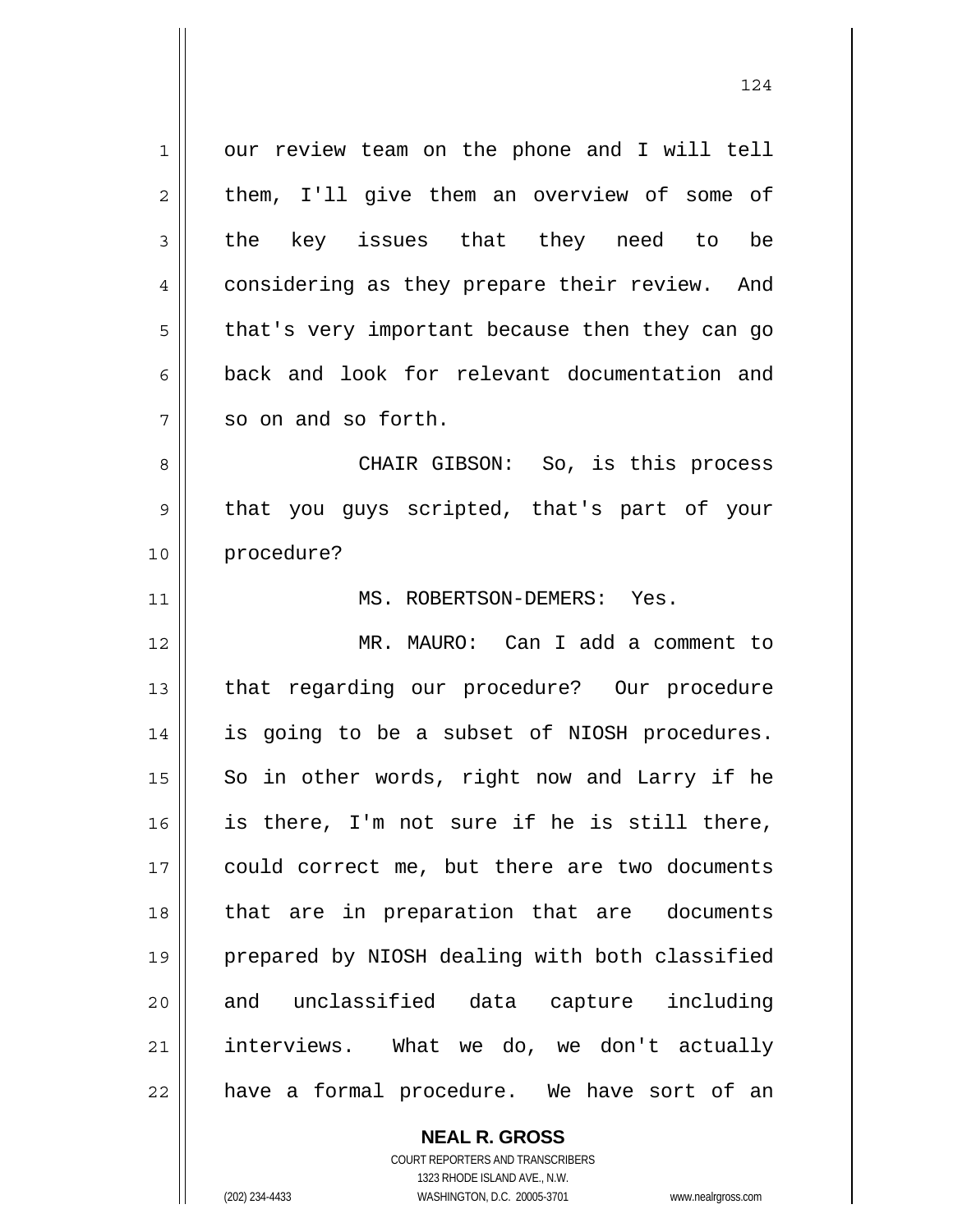1 || interim procedure, the one that Kathy just described but we eventually will prepare a 3 more formal procedure where it actually will 4 plug in as a subset to the overarching NIOSH  $5 \parallel$  procedures. So we are in that stage where, you know, we assume we should have one as soon as NIOSH's procedure and I think the NIOSH's 8 protocols in regarding points of contact and how we make request and when I saw we, I mean the board's contractor, make requests for either interviews or for data capture is all a process by which we will follow and then document the material. All of that, that we've been talking about will be, I guess, formalized eventually but I think we are holding off until the board has a chance to 17 || review this overarching procedures and Larry could probably help out a bit here on when that might occur. It is still very much a work in progress but when they are ready to go and they may be at this time the board may want to weigh in because it does affect, the

 **NEAL R. GROSS**

 COURT REPORTERS AND TRANSCRIBERS 1323 RHODE ISLAND AVE., N.W. (202) 234-4433 WASHINGTON, D.C. 20005-3701 www.nealrgross.com

<u>125</u>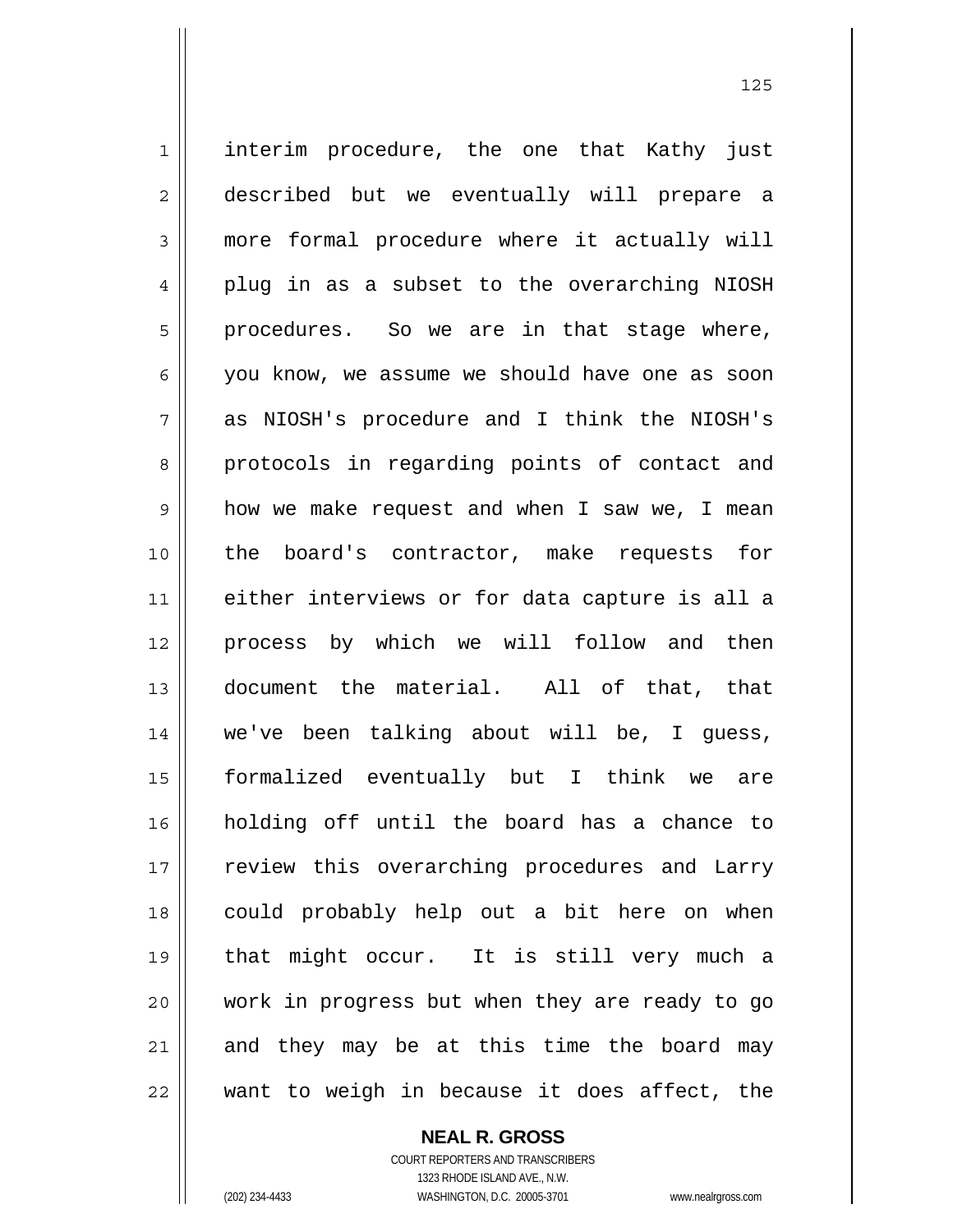1 umbrella procedure does affect what SC&A's  $2 \parallel$  procedure will be because it will have to be 3 compatible, consistent and actually 4 || subservient to it, which will affect how we 5 | will go about doing our business. So I wanted  $6 \parallel$  to make sure everybody understood that too.  $7 \parallel$  So, no we have not written those procedures 8 || down in any formal way, not yet. 9 MR. ELLIOTT: John is speaking 10 about the security plan and there is a 11 security plan that DOE will have that will be 12 || speaking to the DOE site contacts and  $13$  || affiliates and there is a NIOSH security plan 14 which the audience would be, our staff,  $15$  contractor staff, board operations under that. 16 We also have two procedures that will be 17 | companion documents to our security plan. But 18 || the security plans just go to the access, 19 coordination of access to information at DOE 20 facilities and how to, there's a section in 21 there on how to conduct interviews in a secure 22 || setting and then document-generation. What

> **NEAL R. GROSS** COURT REPORTERS AND TRANSCRIBERS

 1323 RHODE ISLAND AVE., N.W. (202) 234-4433 WASHINGTON, D.C. 20005-3701 www.nealrgross.com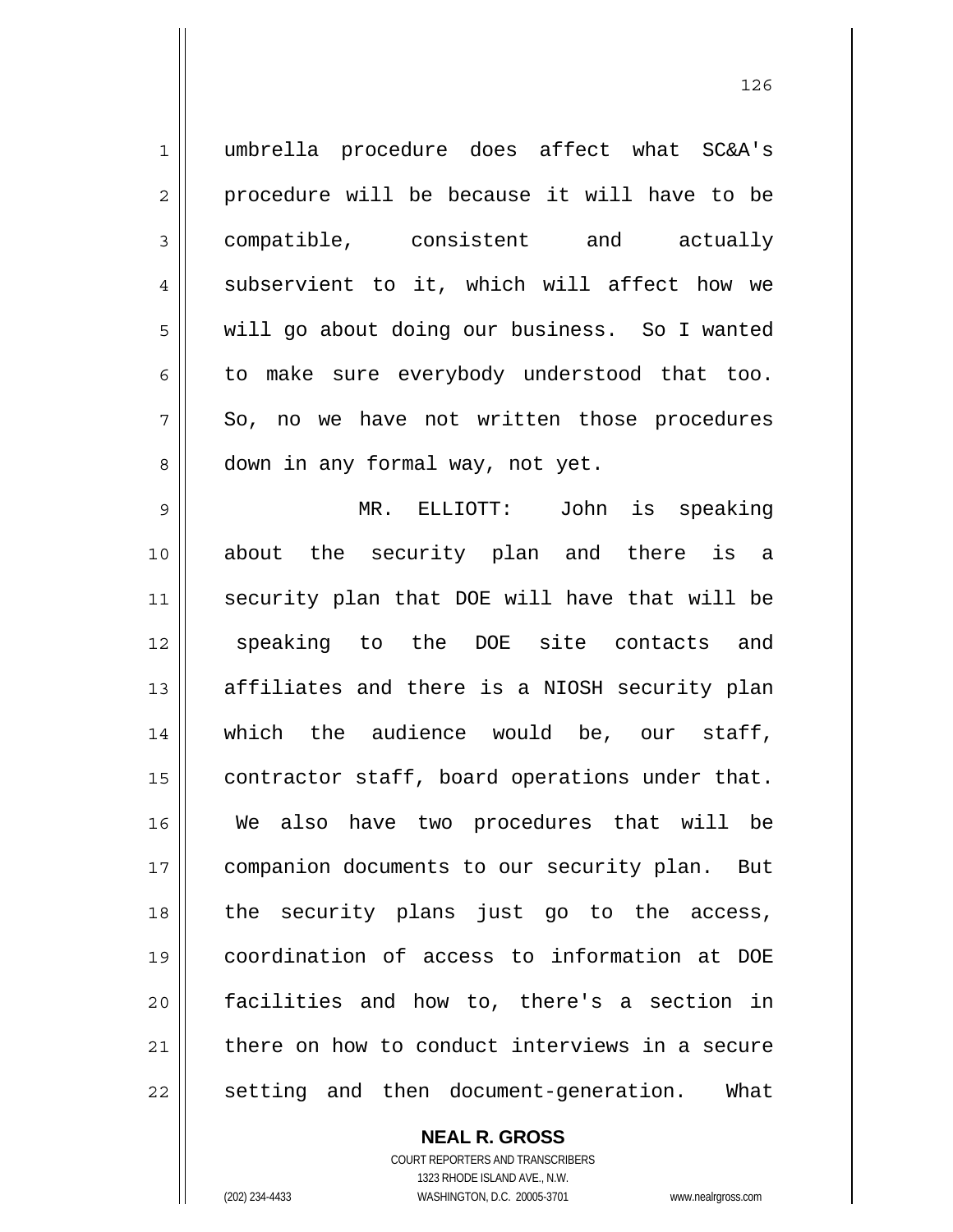**NEAL R. GROSS** COURT REPORTERS AND TRANSCRIBERS 1 || steps are we to take and what procedure are we  $2 \parallel$  to follow when we generate a document, either  $3 \parallel$  a site profile, a SEC petition evaluation 4 || review report, a SC&A review document, a 5 matrix of issues that comes out of the board  $6 \parallel$  process. So these plans speak to that. They 7 don't necessarily speak to outreach in a 8 general broad sense. They don't speak to how 9 to conduct these kind of meetings. And 10 whether or not they speak to interviews of 11 individuals in a non-cleared status, a non-12 secured setting, I'm not sure it will go 13 || there, these will go there. That would be 14 attended to in other policy or process 15 documents. 16 MEMBER BEACH: So, Larry, can you 17 || tell me what those procedure numbers are and 18 how soon they will be available for us to 19 | review? 20 MR. ELLIOTT: Well these -- 21 MEMBER BEACH: Those are -- 22 MR. ELLIOTT: These are the -- I'm

1323 RHODE ISLAND AVE., N.W.

(202) 234-4433 WASHINGTON, D.C. 20005-3701 www.nealrgross.com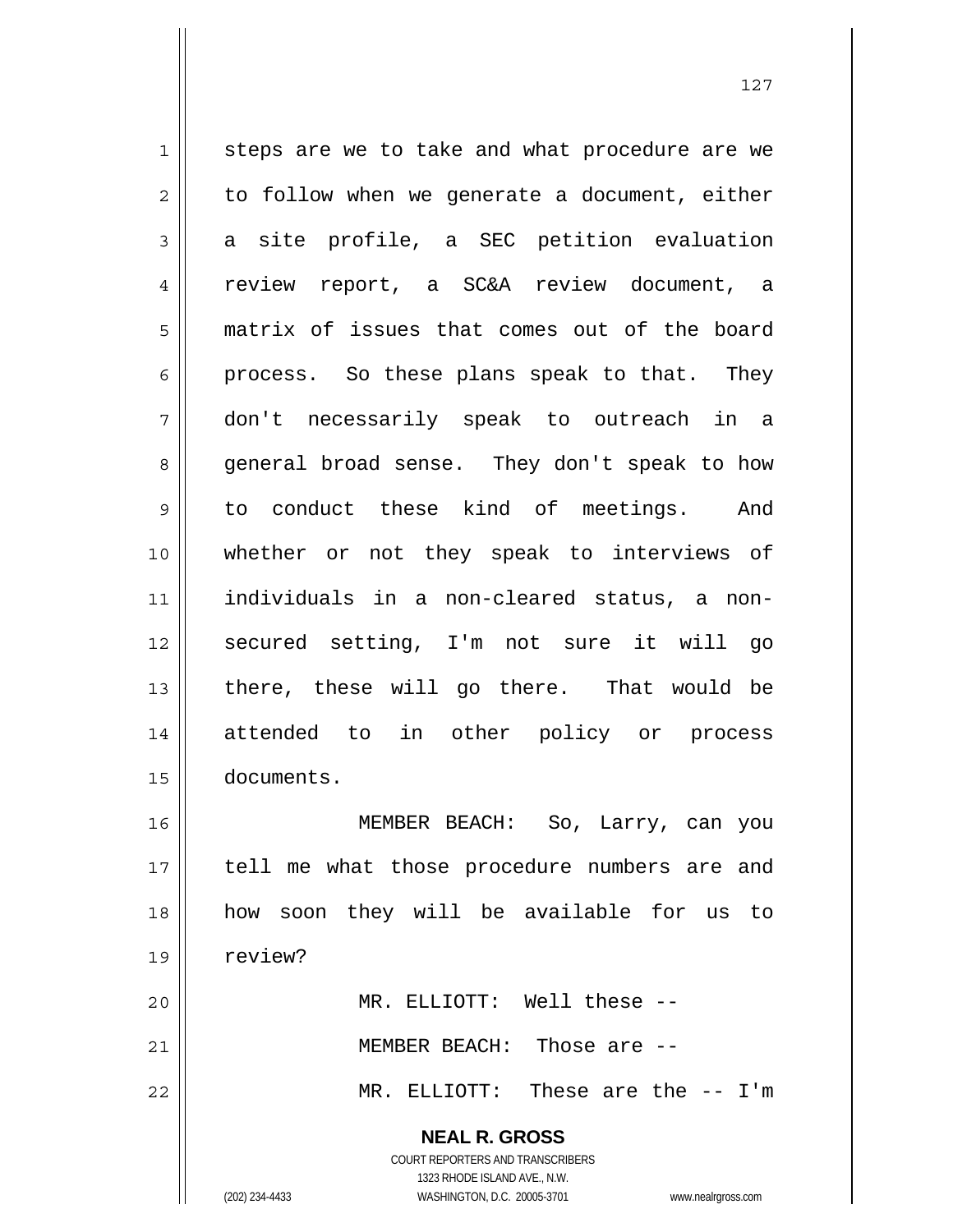1 || sorry, go ahead.

MEMBER BEACH: Those are very 3 | important access data. MR. ELLIOTT: Absolutely. Well  $5 \parallel$  these are the documents that we have talking  $6 \parallel$  about to the full board for the past two board meetings. 8 || MEMBER BEACH: Right. MR. ELLIOTT: And I do not have the procedure numbers at this point for you. I don't know what our companion procedure numbers are. They are also in final stages of 13 | review. MR. MAURO: Larry, I can help out a bit because we have had a chance as NIOSH has 16 | requested SC&A to provide feedback on them. I have two and there may be others. One is called OCAS PR-011. That deals with classification review of documents. And the 20 || other is OCAS policy PLCY-0001. And that deals with handling control unclassified 22 || information. Larry I know there may be, you

> **NEAL R. GROSS** COURT REPORTERS AND TRANSCRIBERS 1323 RHODE ISLAND AVE., N.W.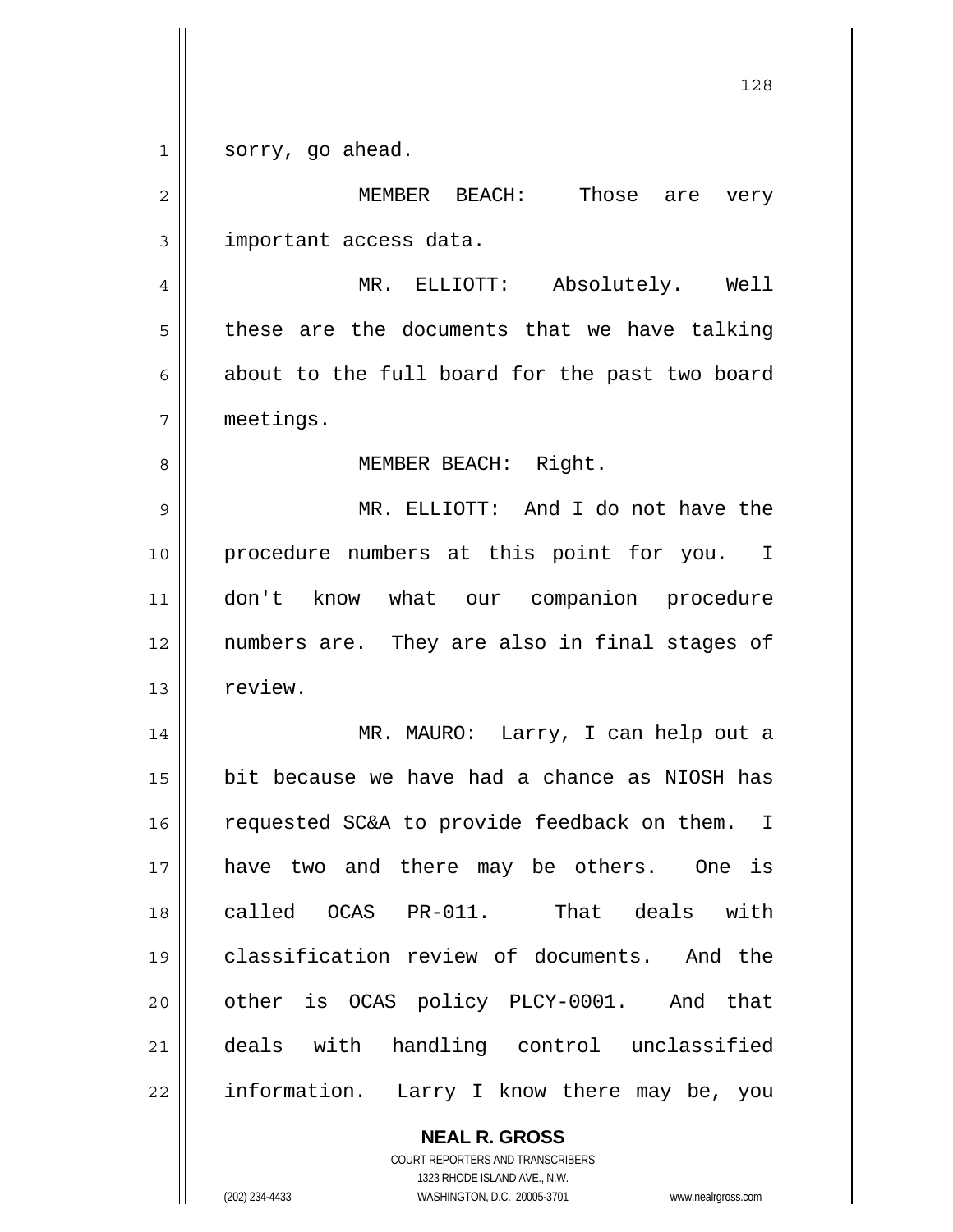1 || had mentioned there might be some others but  $2 \parallel$  those are the two I am aware of.

3 MR. ELLIOTT: Yes, those are the 4 || two companion documents to the security plan  $5 \parallel$  that we are trying to put in place. I don't  $6 \parallel$  mean to evasive or cryptic about where we are  $7 \parallel$  at with these things but I have to tell you 8 || that these are very difficult documents to 9 || negotiate to finality because we shared them 10 with SC&A as well as our contractors because 11 we want them to be able to understand what is 12 coming at them. What this means for them. 13 || Can they operate within the construct and 14 confines that these documents present? And 15  $\parallel$  until we have, at that level, their 16 understanding and buying in, these are pre-17 decisional documents.

18 MEMBER BEACH: I guess, Larry, you 19 are asking for SC&A if they can work within 20 || those confines. Is there an opportunity to 21 expand those confines or is what you are 22 || giving SC&A, bottom line this is it? I guess

> **NEAL R. GROSS** COURT REPORTERS AND TRANSCRIBERS 1323 RHODE ISLAND AVE., N.W.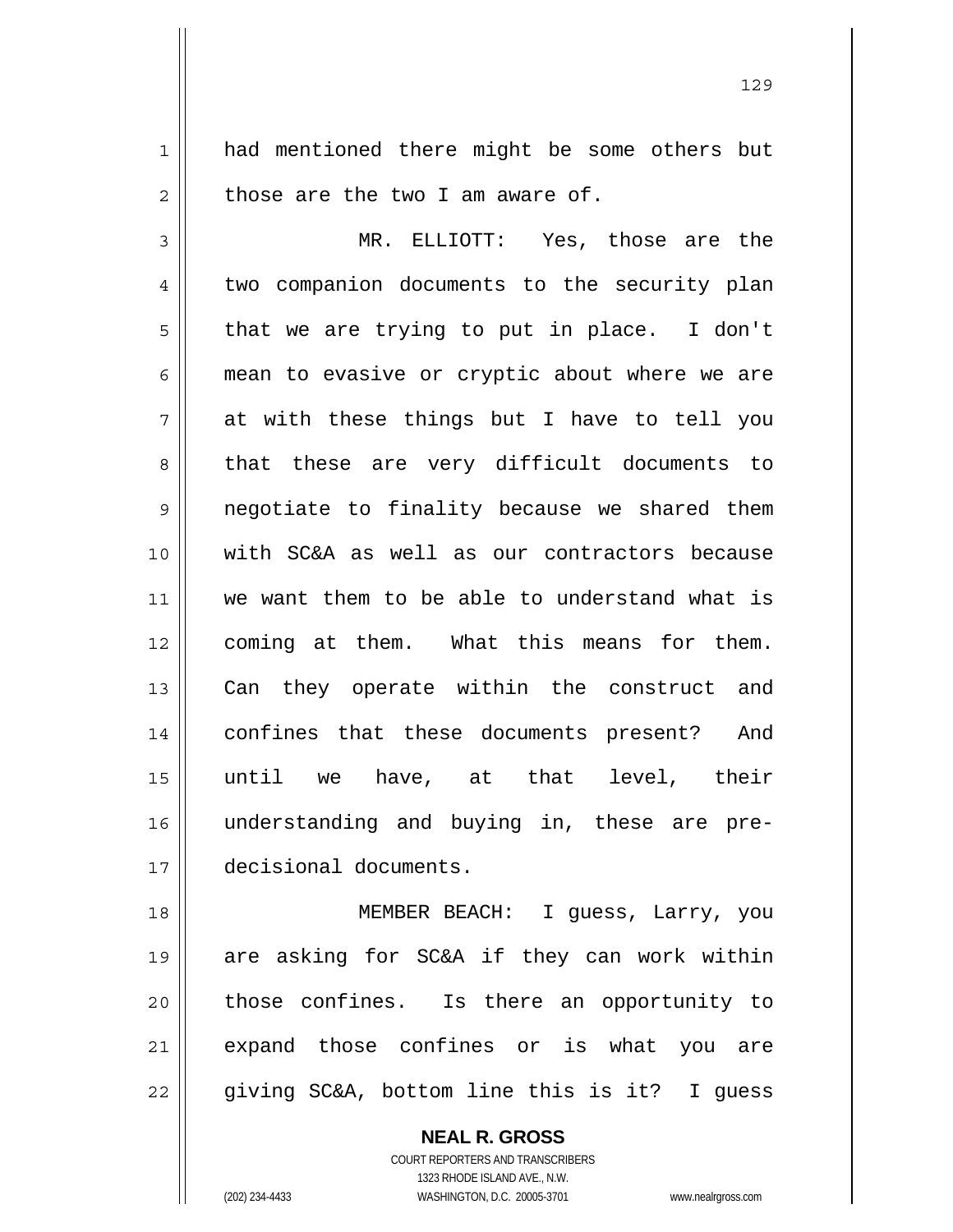1 | that's my curiosity.

2 MR. ELLIOTT: There is negotiation 3 between the two departments on what it is  $4 \parallel$  going to take to be able to stand up and say 5 we are practicing our work in an environment  $6 \parallel$  that maintains the national security interest 7 to the best of our ability. That's the 8 || overarching goal that we have for these two 9 documents. That's what these departments are 10 trying to work together. We have to recognize 11 || that the Department of Energy has the primary 12 authority to protect certain types of 13 || information. Department of Health and Human 14 || Services, it has to be recognized that we do 15 not maintain or protect national security 16 level information. We don't have the 17 || wherewithal, the safeguards, the procedures, 18 || the physical structures required to do that. 19 || Yet we operate in an environment, here in HHS, 20 in this program where we are delving into 21 || another department's authorized responsibility  $22$  || area. And so while I may to say SC&A or to

 **NEAL R. GROSS**

 COURT REPORTERS AND TRANSCRIBERS 1323 RHODE ISLAND AVE., N.W. (202) 234-4433 WASHINGTON, D.C. 20005-3701 www.nealrgross.com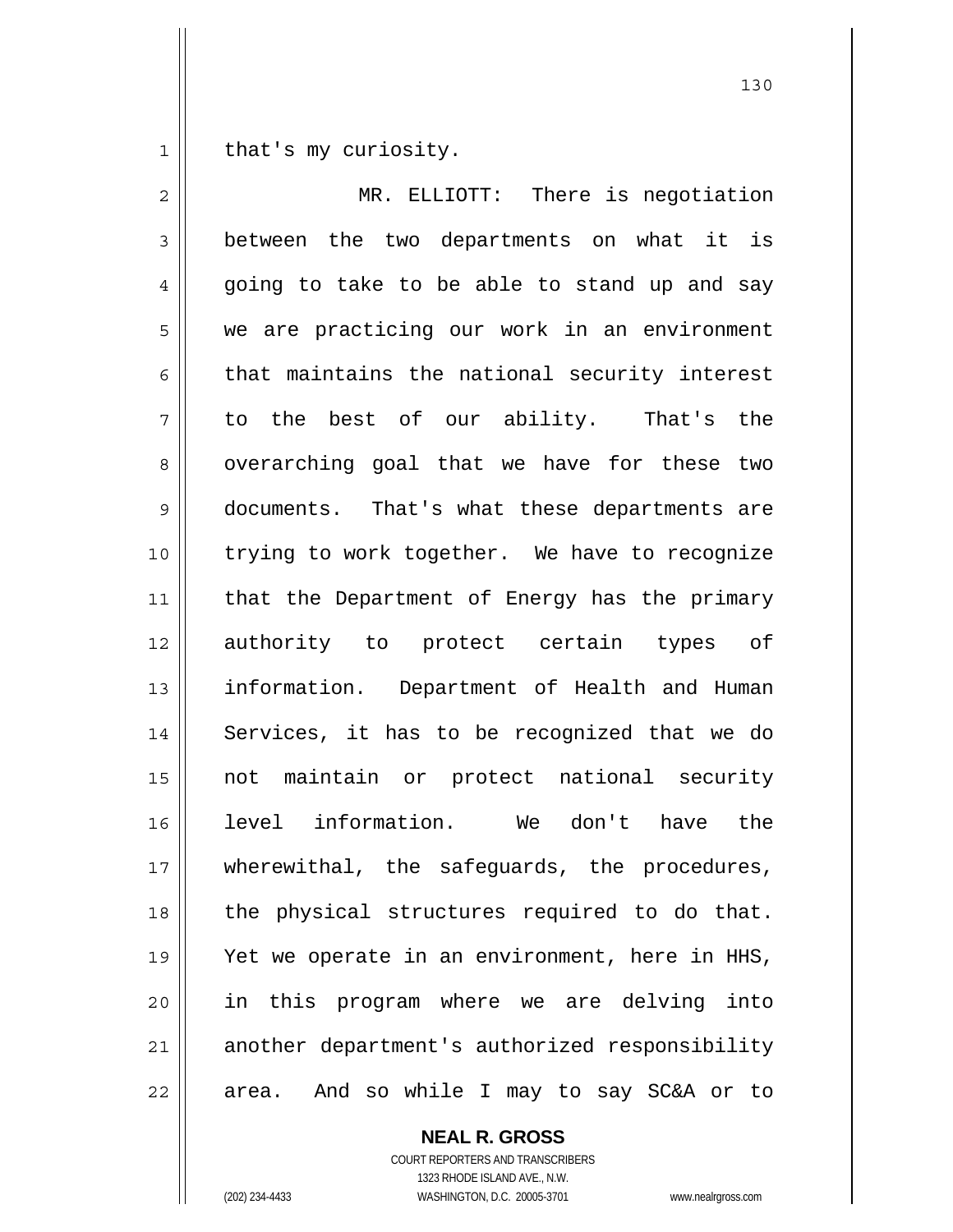1 ORAU or to ATL, this is where NIOSH wants to  $2 \parallel$  be on this. This is how we think we can all 3 Work best together to get our jobs done. I go 4 || back to DOE and I may hear from them, that's  $5 \parallel$  okay, but it doesn't meet the acid test that  $6 \parallel$  it has to meet. And so you have to do this.  $7 \parallel$  And so until those interactions are concluded, 8 || I can't bring anything to the advisory board. 9 There is also this, the advisory is an 10 advisory body that advises the Secretary of 11 HHS. You are not involved in -- you don't 12 have management of prerogative or management 13 discretion here on how things get put into 14 play. That's our job. 15 MEMBER BEACH: We can comment on 16 how it affects our jobs. 17 MR. ELLIOTT: You sure can comment 18 || and I am hoping you are going to comment as 19 well as you can because it will affect you. 20 It is affecting you, as John's pointed out, as 21 Dan McKeel pointed out it is going to affect 22 | everybody because yes you are right, John.

131

 COURT REPORTERS AND TRANSCRIBERS 1323 RHODE ISLAND AVE., N.W. (202) 234-4433 WASHINGTON, D.C. 20005-3701 www.nealrgross.com

 **NEAL R. GROSS**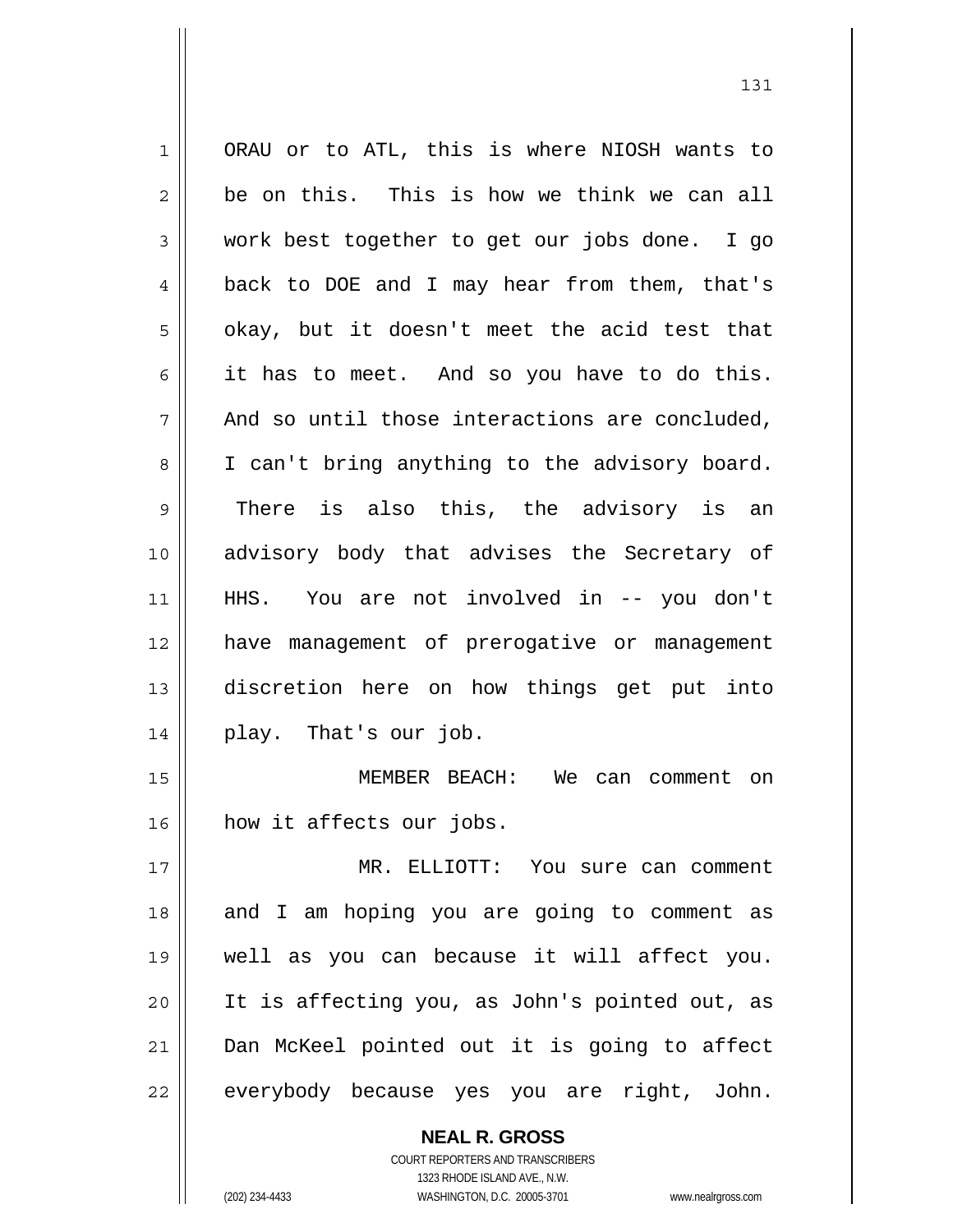1 Once you have had a document cleared all the  $2 \parallel$  way up and it is ready to be and it gets a  $3 \parallel$  privacy act reviewed, yes it is going to have 4 || to go back to DOE for another look before we  $5 \parallel$  can release it, just to make sure. Yes we are 6 talking to DOE about pulling back on that over  $7 \parallel$  time as they gain more experience with us and 8 the various kinds of documents that are put  $9 \parallel$  out into the public. What does it really take 10 for them to say, they are comfortable at that 11 document, that type of document? Does it need 12 to have four or five reviews for sensitive 13 || information? Where can they draw the line? 14 Is it after the first development of a draft 15 that gets put into play for technical  $16$  evaluation by a group of authors? I doubt it, 17 but it may be at a point where the document 18 has come to a state of finality that's all it 19 needs is a Privacy Act review and all they are 20 || going to do is take out Privacy Act related 21 information. That to me doesn't sound like 22 || DOE needs to see it again and that's the

> COURT REPORTERS AND TRANSCRIBERS 1323 RHODE ISLAND AVE., N.W. (202) 234-4433 WASHINGTON, D.C. 20005-3701 www.nealrgross.com

 **NEAL R. GROSS**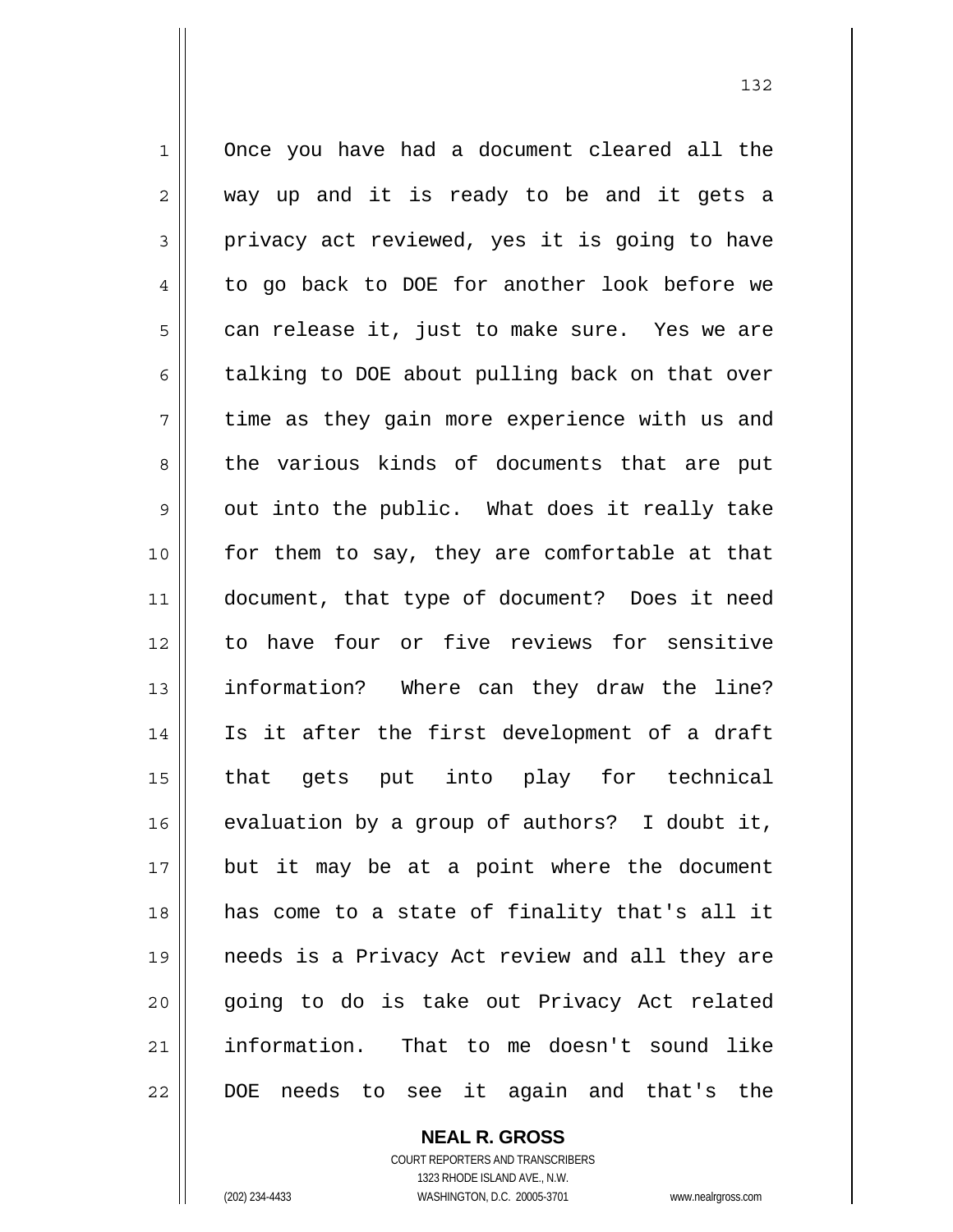1 argument I'm making. But right now I haven't  $2 \parallel$  won that. So there's a lot of this going on.  $3 \parallel$  The board will have its opportunity.

MR. MAURO: Larry, I would like to  $5 \parallel$  add one thing. In fact, and also ask a question. My understanding is the procedures 7 are primarily there for sensitive information  $8 \parallel$  and control but they also have an aspect to it for efficiency. I noticed as part of our review, working through the NIOSH point of contact for arranging for data capture and boxes being pulled and arranging for onsite 13 || interviews etc., under the new guidelines, these draft guidelines we will be working through a NIOSH point of contact. My understanding that was more toward a 17 || streamlining and efficiency approach that was towards national security, but maybe it is 19 both.

20 MR. ELLIOTT: Well, I think you are  $21$  right John. We had proposed to be and worked  $22$  | together to be more coordinated on the impact

> **NEAL R. GROSS** COURT REPORTERS AND TRANSCRIBERS 1323 RHODE ISLAND AVE., N.W. (202) 234-4433 WASHINGTON, D.C. 20005-3701 www.nealrgross.com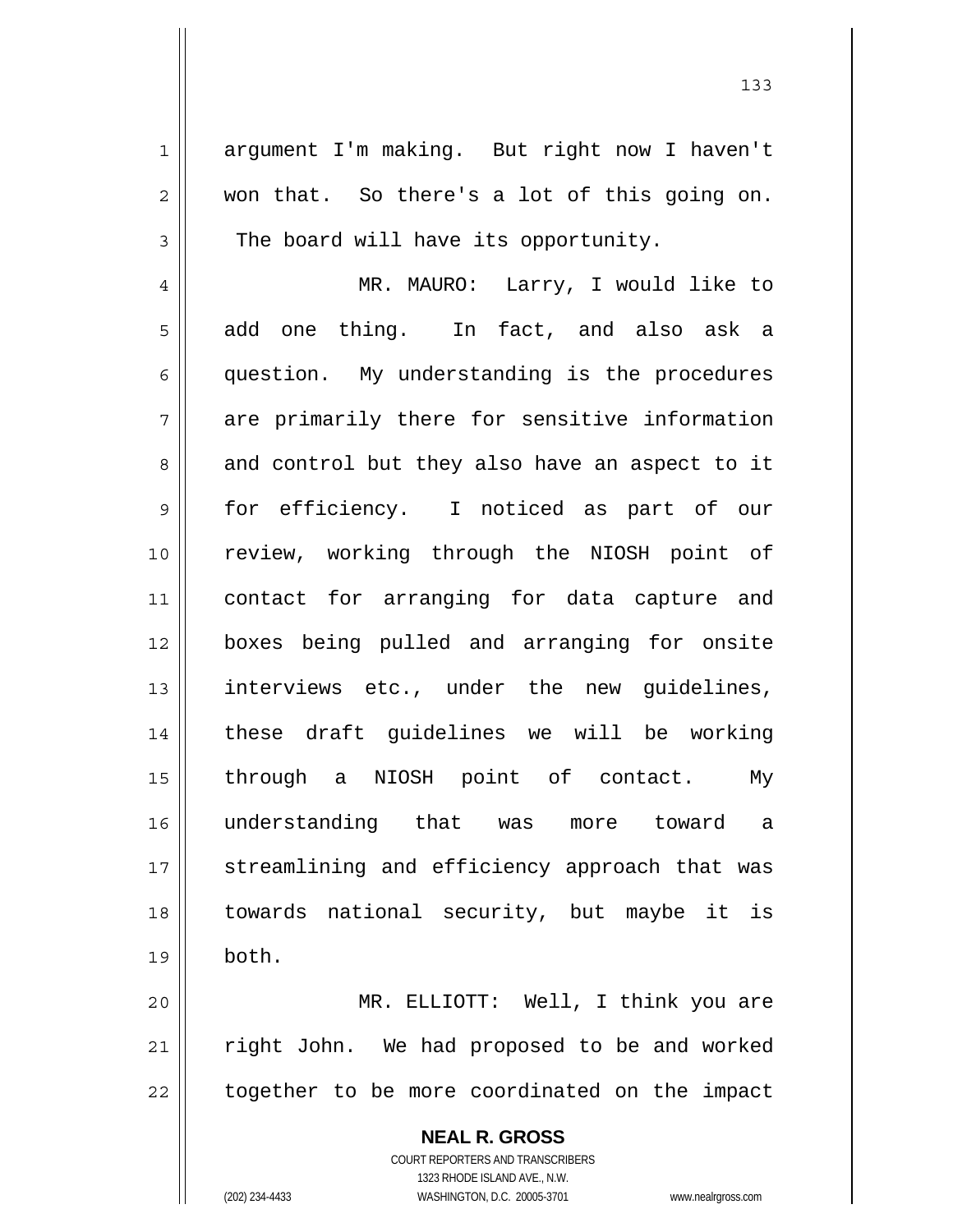1 || that we make on a DOE facility. And in that 2 || as you know DOE has said to us we want one person, a NIOSH person, to talk to us about what your information needs are for a 5 | facility. So that means that a NIOSH point of 6 contact needs to know what  $SC&A's$  needs are because that point of contact for NIOSH is 8 || responsible for turning around SC&A and saying well look, we've got all of this information already assembled in this folder on our data research base. No we don't have those kinds of documents. We'll assist you and facilitate your access to get those documents retrieved 14 || from the site. So that's the efficiency process we are trying to tend to in this | coordination effort. I don't believe MR. MAURO: Larry, you've got 18 everybody here. One part of the interactions we've been having and one of the concerns that I had now I'm not sure it has been answered. 21 || One of the things Kathy Demers has described

22 || is her reaching out for interviews. I

 **NEAL R. GROSS**

 COURT REPORTERS AND TRANSCRIBERS 1323 RHODE ISLAND AVE., N.W. (202) 234-4433 WASHINGTON, D.C. 20005-3701 www.nealrgross.com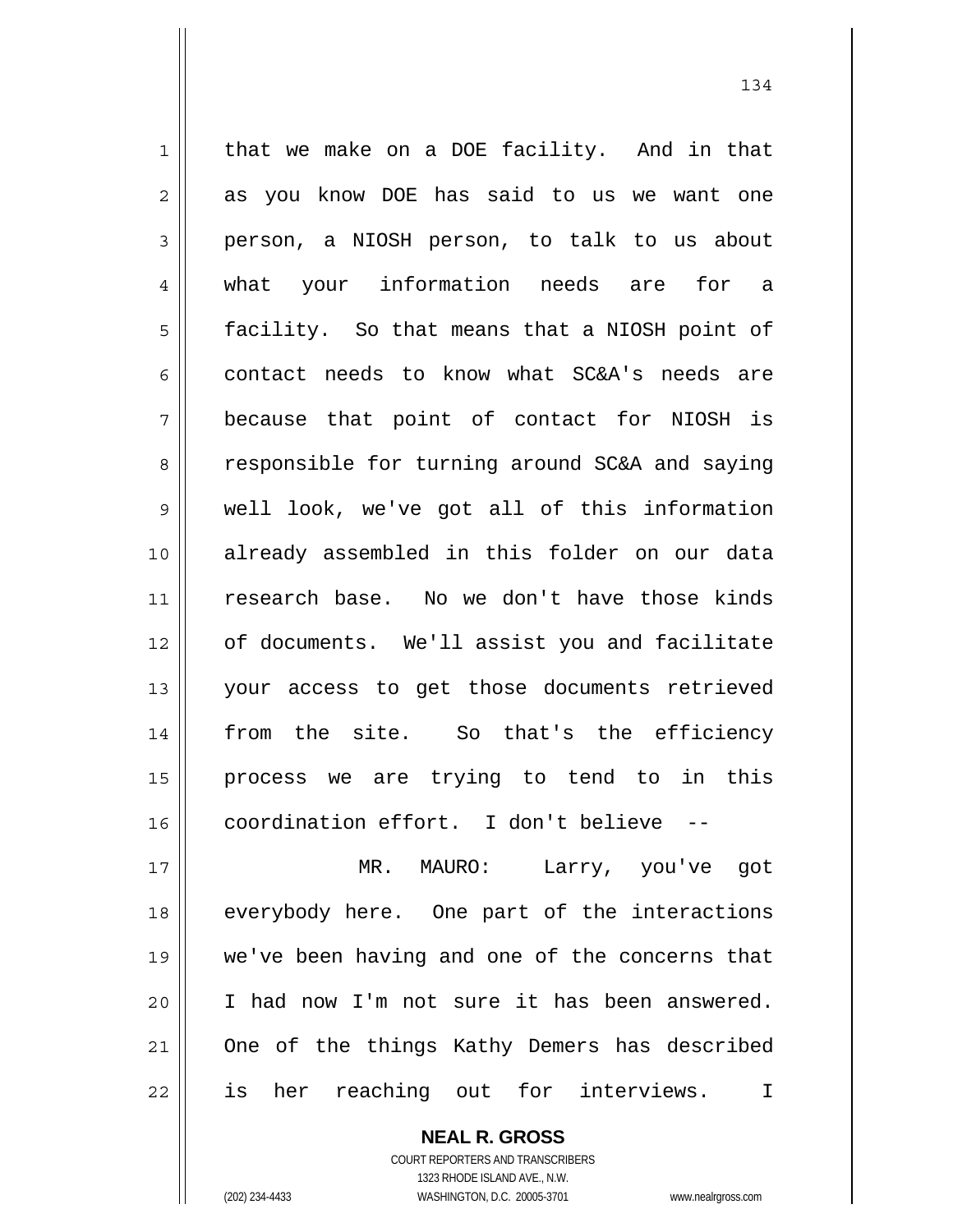1 believe, offsite interviews. Right now we 2 || have been doing that on our own keeping of 3 || course NIOSH apprised we are doing it as 4 || opposed to this offsite now. As opposed to 5 working through the point of contact. I 6 understand that when it comes to onsite 7 interviews where we will be burdening DOE, 8 working to the point of contact is our, you 9 || know, are the ground rules, but for offsite 10 interviews SC&A has independently pursued 11 || those keeping NIOSH apprised of course and of 12 || course all of those notes. And the notes go 13 through the same clearance process through 14 DOE. Is that, I don't think that particular 15 matter was ever really explicitly discussed 16 before. Do you see that as an appropriate 17 || interpretation of where things are going? 18 MR. ELLIOTT: I do. I don't see 19 that the NIOSH point of contact has any need 20 || or you have any need of the NIOSH point of

21 contact to conduct those kind of offsite 22 || interviews. That's certainly something that

> **NEAL R. GROSS** COURT REPORTERS AND TRANSCRIBERS 1323 RHODE ISLAND AVE., N.W. (202) 234-4433 WASHINGTON, D.C. 20005-3701 www.nealrgross.com

<u>135</u>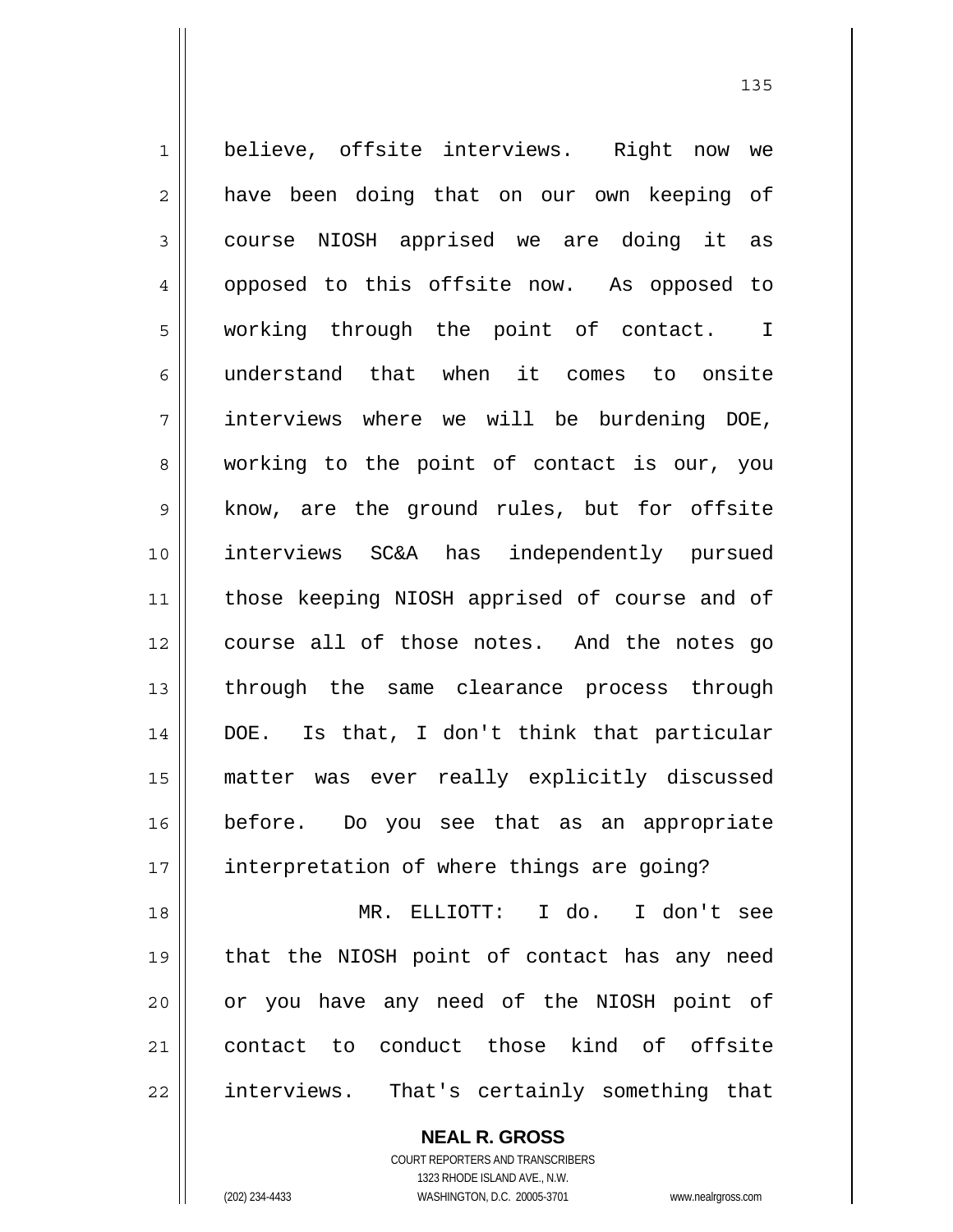1 || you all are capable of without our assistance. 2 || And you know, all we are asking in that 3 particular example is to get a copy of 4 whatever final summary minutes or notes come  $5 \parallel$  out of that process so that we are all working 6 with the same set of information in the end.

7 MR. MAURO: There's one more -- I 8 appreciate that because I wasn't clear whether 9 we are all in agreement on that. Now there's 10 one more dimension to this, that is 11 interesting and I think important. When we 12 || conduct these offsite interviews, and this has 13 to do with the document after it has gone 14 || through DOE clearance and after it has been 15 | reviewed by the interviewee to make sure that 16 we've captured the information provided 17 faithfully. Now we have these notes, material 18 and one of the things that we discussed before 19 Larry, which is important, I always view that 20 work product as the equivalent of a data 21 || capture and felt that at that point in the 22 || process it was reasonable to provide NIOSH

> **NEAL R. GROSS** COURT REPORTERS AND TRANSCRIBERS 1323 RHODE ISLAND AVE., N.W. (202) 234-4433 WASHINGTON, D.C. 20005-3701 www.nealrgross.com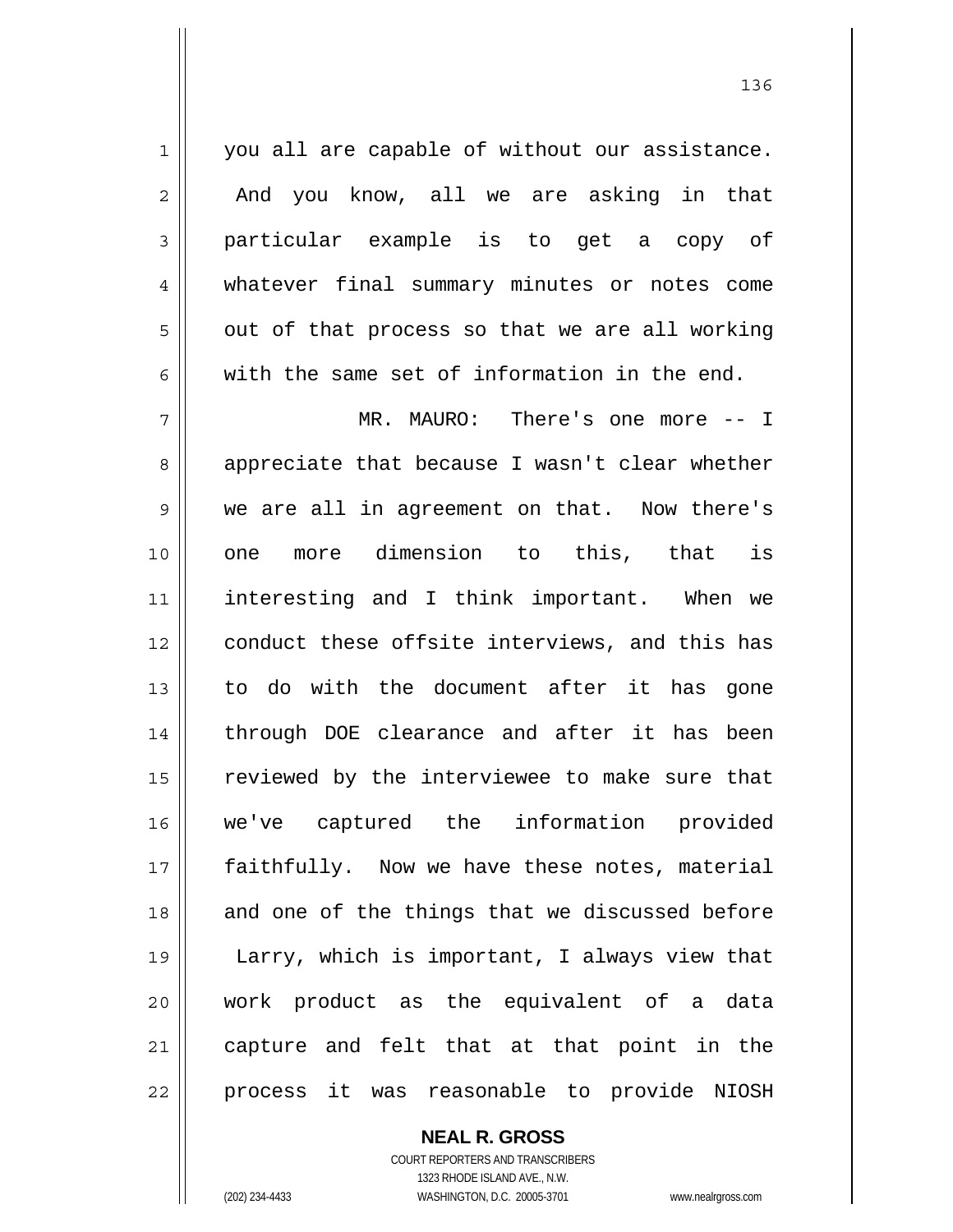1 || with that information just as if we had just 2 || finished capturing a record of some sort, so  $3 \parallel$  that we all have the same complete set of 4 || records. However, in speaking to some of our 5 | folks including Joe Fitzgerald and Kathy, one 6 ||  $\circ$ f the things I learned and this maybe 7 || important to everyone concerned is that some 8 folks in the interview would prefer that 9 material not be distributed except to be kept 10 || and not be distributed to NIOSH early in the 11 process. Of course eventually everyone will 12 || see it when it gets cleared and put into our 13 || site profile review as an appendix, summary 14 level information. But some of the 15 interviewees felt more comfortable if the 16 material was going to be held confidential so 17 to speak. Kathy, could you -- I mean I don't 18 know if I'm overstating this case, but did I 19 communicate that correctly some of the 20 || concerns that of the interviewees might have 21 | regarding our releasing that material to NIOSH  $22$  | and what the implications are?

> **NEAL R. GROSS** COURT REPORTERS AND TRANSCRIBERS 1323 RHODE ISLAND AVE., N.W. (202) 234-4433 WASHINGTON, D.C. 20005-3701 www.nealrgross.com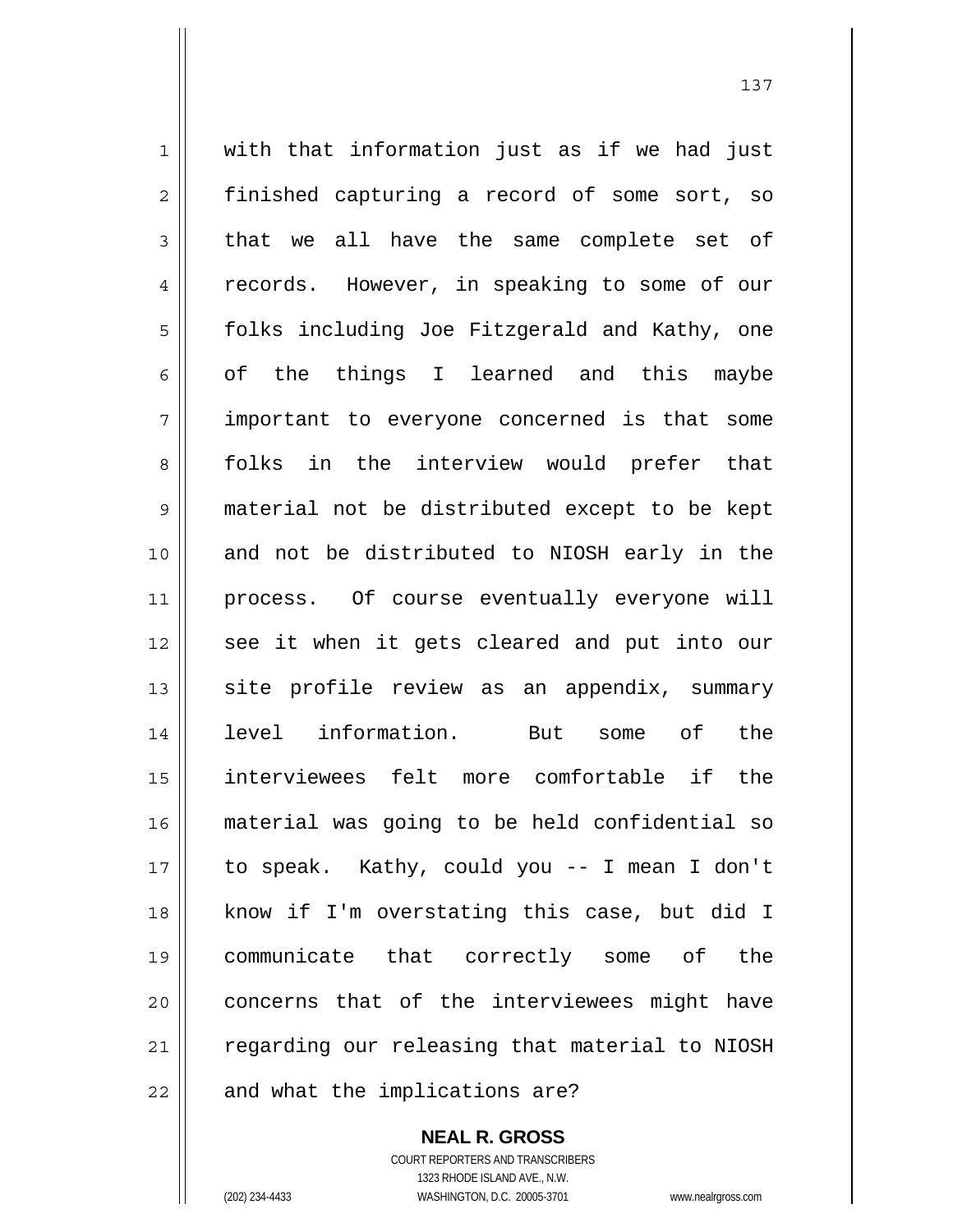**NEAL R. GROSS** COURT REPORTERS AND TRANSCRIBERS 1323 RHODE ISLAND AVE., N.W. (202) 234-4433 WASHINGTON, D.C. 20005-3701 www.nealrgross.com 1 MS. ROBERTSON-DEMERS: Well, one of  $2 \parallel$  the questions we ask the interviewees right up 3 front is do you want to remain anonymous or 4 || not but the content of that interview they 5 || typically don't object to providing to the  $6 \parallel$  working group and to NIOSH. And a part of why 7 we originally did master interview summaries 8 was a lot of people fell into this category 9 | where they wanted to remain anonymous and they 10 didn't want anyone to know they were talking  $11$  to us. 12 MR. MAURO: So this concern goes 13 more toward the individual entity than it does 14 | to the summary level document? 15 || MS. ROBERTSON-DEMERS: Right. 16 || MR. MAURO: Okay. 17 || MR. ELLIOTT: I don't know why -- I 18 don't see a problem. 19 || MR. MAURO: Okay. 20 MR. ELLIOTT: I mean we don't have  $21$  to know the identity of a person you talk to. 22 || You know, we may ask that if there's some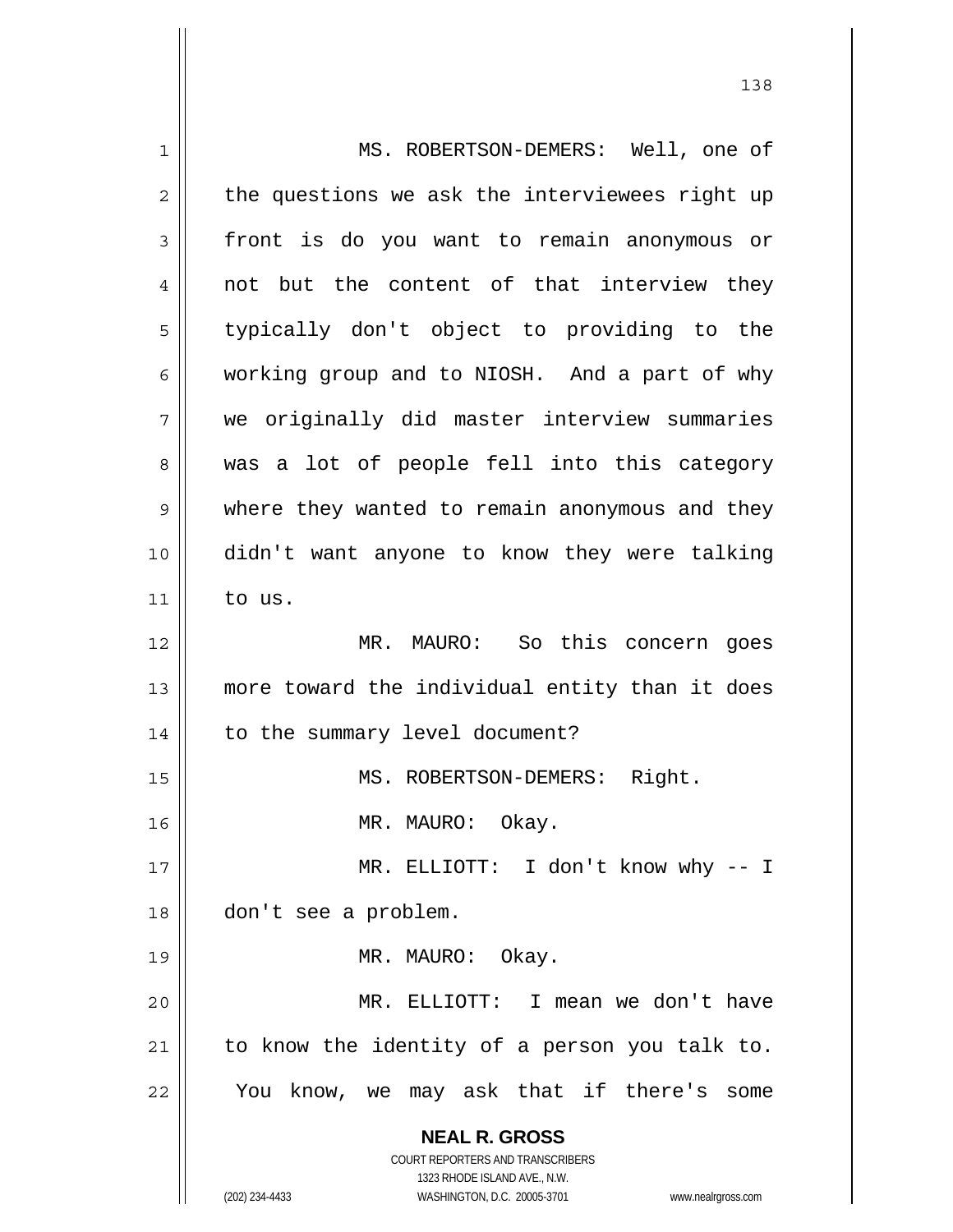$1 \parallel$  salient substantive point that is made in that 2 communication that we need to follow-up on but  $3 \parallel$  that individual still has I believe a right to  $4 \parallel$  stay anonymous even at that point. We should  $5 \parallel$  be able to hopefully try to figure out a way  $6 \parallel$  to verify what has been said by other means. 7 I don't understand this one-upmanship that  $8 \parallel$  goes on in this relationship that we all have. 9 You all should make sure that you make these 10 folks aware that you work for the government 11 and any of your products are government 12 property. That doesn't preclude an individual 13 || from saying they want to volunteer their 14 information anonymously but it is government 15 property. So we are not asking for those I 16 don't believe. We haven't asked for the 17 | identity of the anonymous individuals have we? 18 MS. ROBERTSON-DEMERS: No, you 19 haven't but they are provided, labeled as 20 | anonymous. 21 MR. ELLIOTT: But the information  $22$   $\parallel$  is still --

> **NEAL R. GROSS** COURT REPORTERS AND TRANSCRIBERS 1323 RHODE ISLAND AVE., N.W. (202) 234-4433 WASHINGTON, D.C. 20005-3701 www.nealrgross.com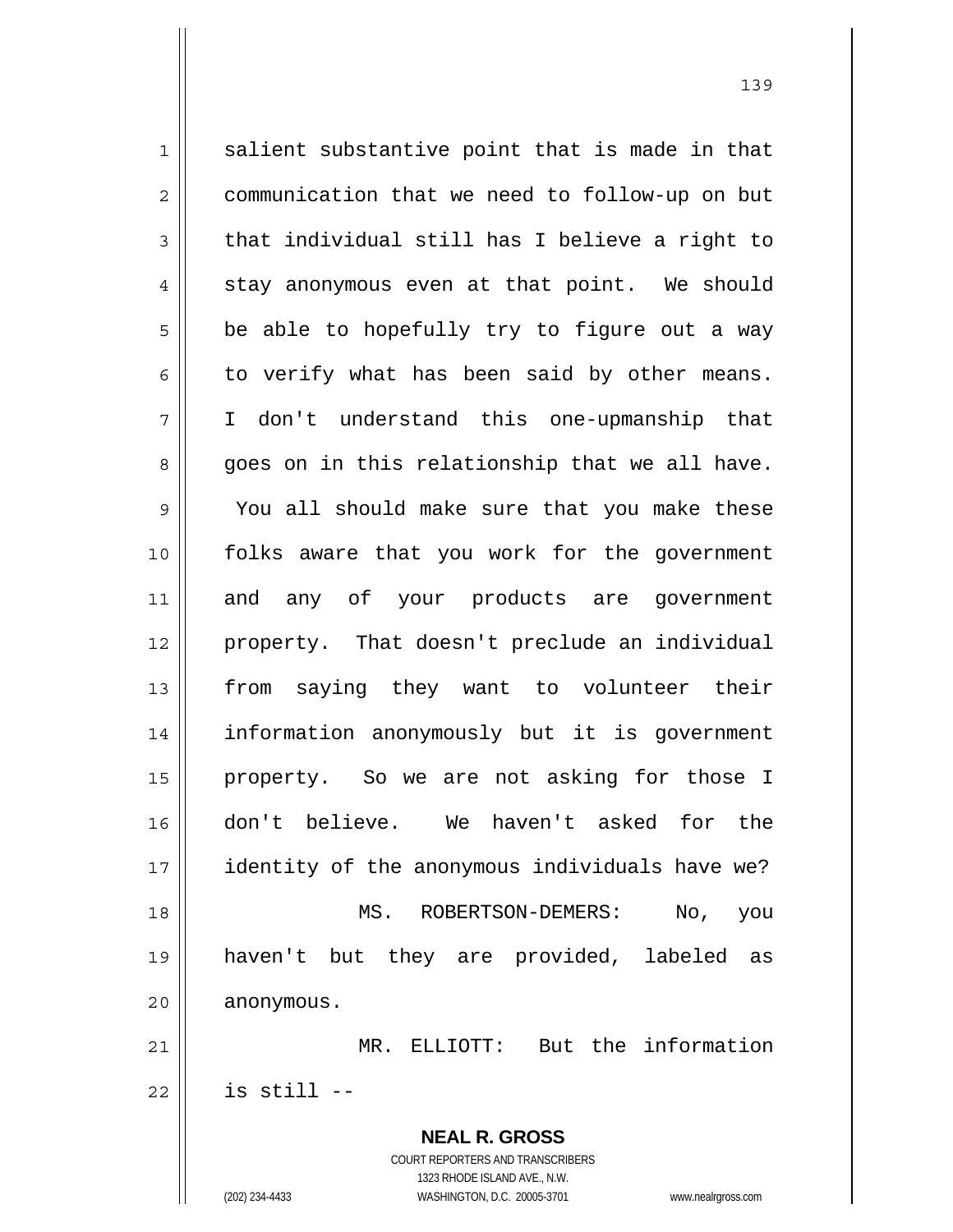|              | 140                                                                 |
|--------------|---------------------------------------------------------------------|
| $\mathbf{1}$ | MS. ROBERTSON-DEMERS: There.                                        |
| 2            | MR. ELLIOTT: -- there for our                                       |
| 3            | understanding and needs.                                            |
| 4            | MR. ZEITOUN: Correct.                                               |
| 5            | MR. ELLIOTT: I don't understand                                     |
| 6            | the issue though.                                                   |
| 7            | MR. MAURO: I'm sorry. I may have                                    |
| 8            | -- it was my understanding that one of the                          |
| 9            | matters that came up is after the individual                        |
| 10           | interviews were done. That there was an                             |
| 11           | interest by and it may have been cleared by                         |
| 12           | DOE, cleared by the interviewee as being                            |
| 13           | faithful to the interview that there was some                       |
| 14           | interest on the part of NIOSH to review that                        |
| 15           | material, you know, the individual interviews,                      |
| 16           | not the summary level. If that's not the                            |
| 17           | case, then I have raised something that's not                       |
| 18           | an issue.                                                           |
| 19           | MS. ROBERTSON-DEMERS: Well I think                                  |
| 20           | what you might be raising is that there are                         |
| 21           | several versions to the interview notes.<br><b>One</b>              |
| 22           | is the raw notes before the interviewee ever                        |
|              | <b>NEAL R. GROSS</b><br>COURT REPORTERS AND TRANSCRIBERS            |
|              | 1323 RHODE ISLAND AVE., N.W.                                        |
|              | (202) 234-4433<br>WASHINGTON, D.C. 20005-3701<br>www.nealrgross.com |

 $\overline{\phantom{a}}$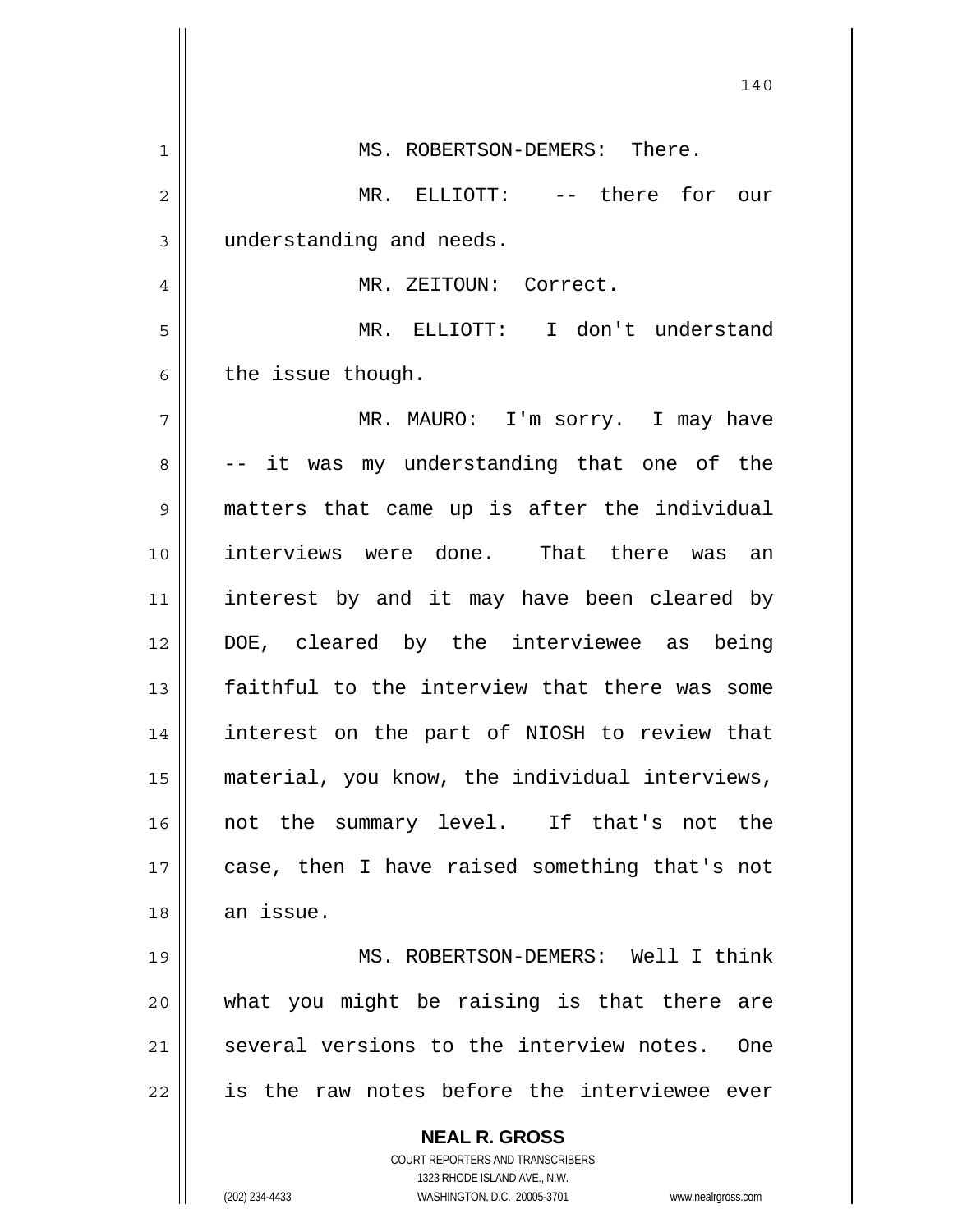1 has a chance to look at them. And we 2 summarize those and provide it to the 3 interviewee for comment and they return their 4 || comments, we integrate them. That is at the  $5 \parallel$  point that we give them to NIOSH. In other, 6 in several situations NIOSH is requested to  $7 \parallel$  see raw notes.

MR. HINNEFELD: Yes, and every time I find out about that I tell them knock it 10 || off. It is the same way with our raw notes. You take your raw notes and then you write your summary from it. We're not, just let me 13 || know. When you get one of those requests, just let me know.

15 || MR. ELLIOTT: It is a tool. I mean raw notes are a tool that are used at the discretion of the owner of that tool. Just 18 || like the tape-recordings are a tool. They are not a deliverable. They are not required under the contract. The individual author of the summary notes has decided to use a  $\parallel$  recording device as a tool to make sure that

 **NEAL R. GROSS**

 COURT REPORTERS AND TRANSCRIBERS 1323 RHODE ISLAND AVE., N.W. (202) 234-4433 WASHINGTON, D.C. 20005-3701 www.nealrgross.com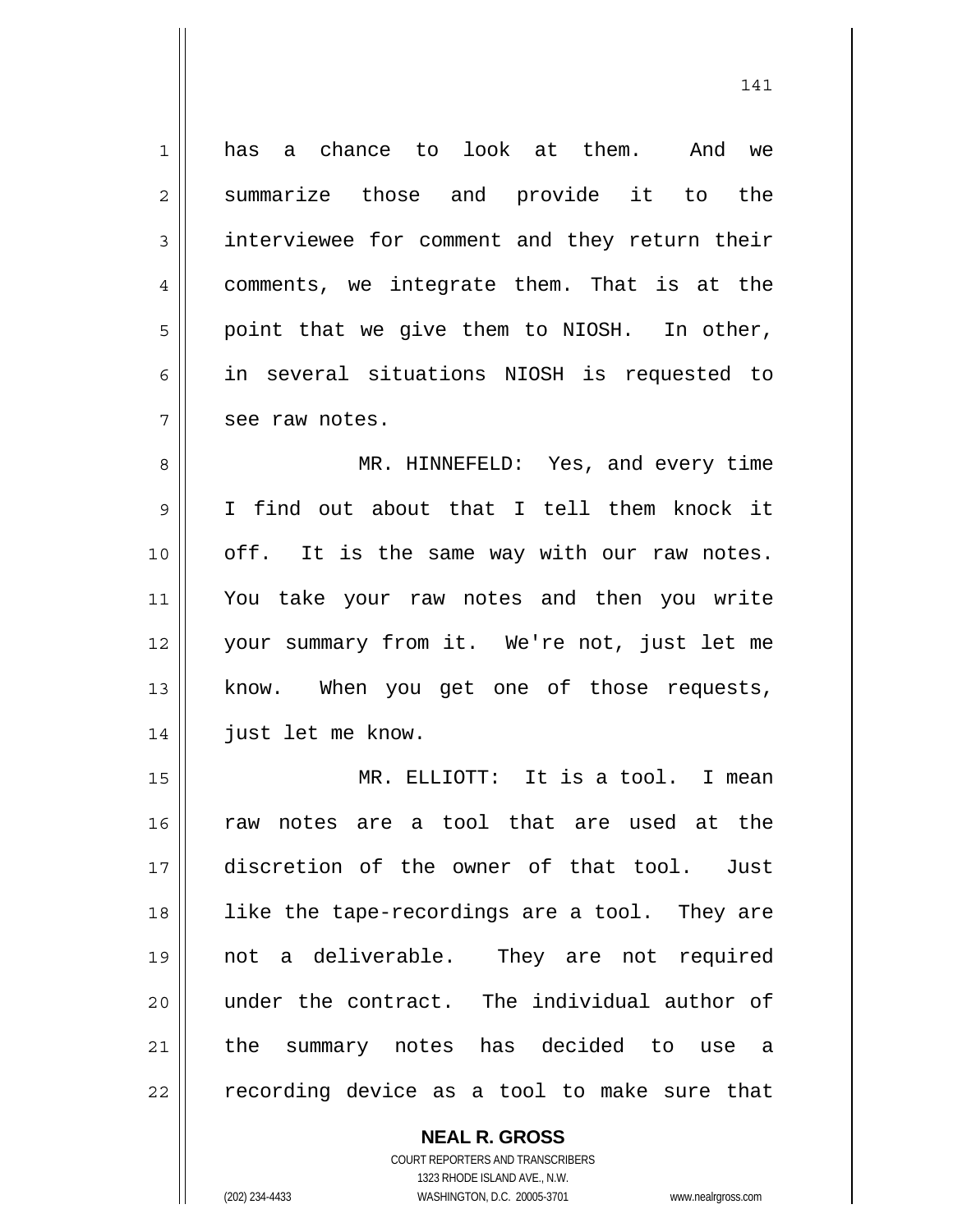$1 \parallel$  they captured what was said in the interview 2 effectively and transcribe that to their 3 Summary notes. You know, people can comment  $4 \parallel$  on the use of recordings but this goes back to  $5 \parallel$  the earlier comments by the advocates. We are  $6 \parallel$  not going to go to recordings. It is just not  $7 \parallel$  going to happen. It is not necessarily just 8 because of the state's requirements. It is 9 more that once you have a recording in your 10 system of records, how do you provide a -- 11 you've got to go to work to provide a 12 || transcript of that recording. Then you've got  $13$  to redact the transcript and this is not the 14 || chosen type of documentation that we've made 15 || for these kinds of interactions. It is a set 16 || of summary notes. It is not a full-fledged  $17$  | transcript. So we are not going to go there. 18 I'm just going to be pretty blunt and frank 19 about that. We are not going to go there. We 20 || are not doing recordings. So if you all want 21 to make a consensus recommendation to the  $22$   $\parallel$  secretary, it is going to come right back down

 **NEAL R. GROSS**

 COURT REPORTERS AND TRANSCRIBERS 1323 RHODE ISLAND AVE., N.W. (202) 234-4433 WASHINGTON, D.C. 20005-3701 www.nealrgross.com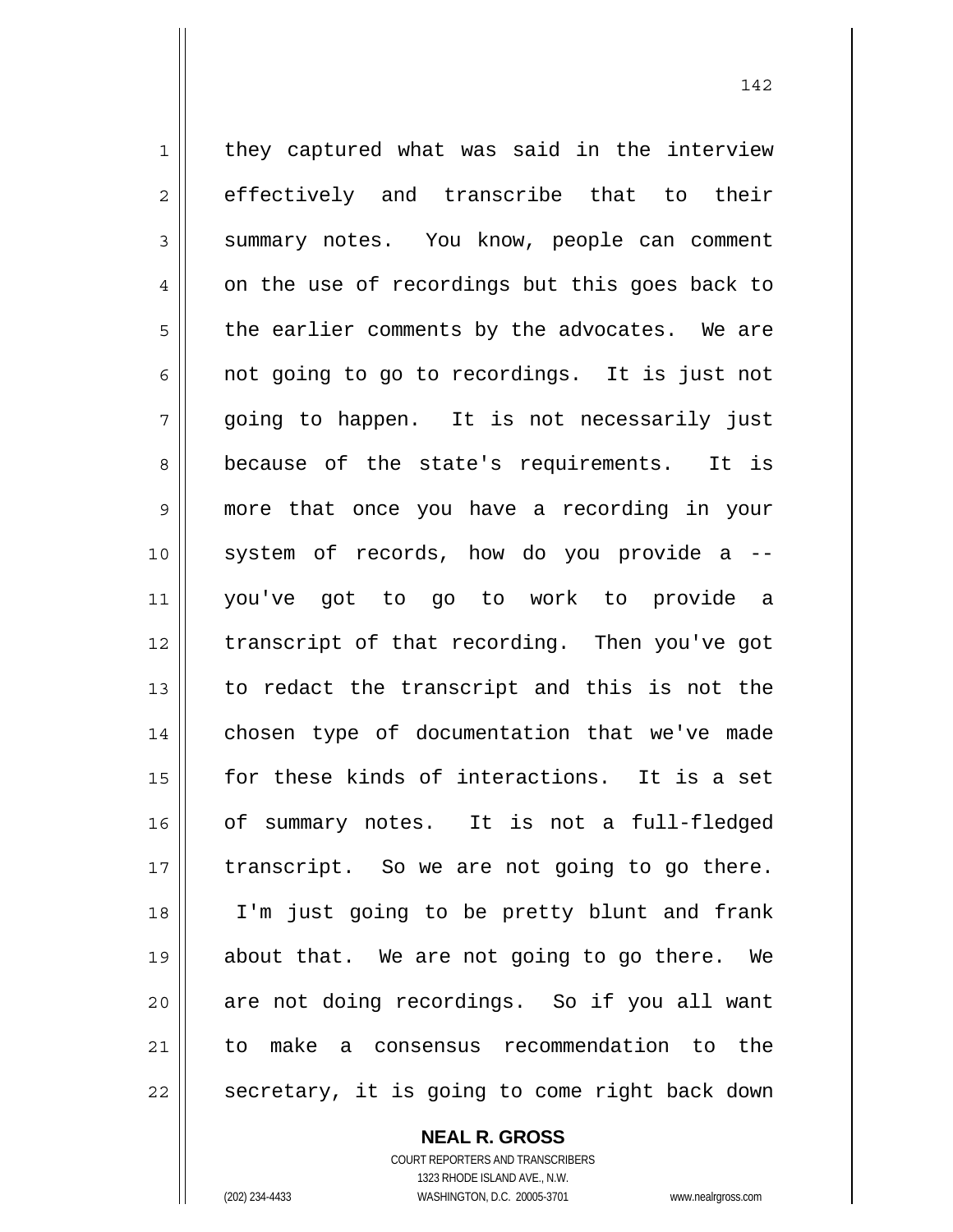1 | to me and I'm going to explain to him why we  $2 \parallel$  are not doing recordings. It's done. I am  $3 \parallel$  adamant about that. So in this instance I 4 don't think we have got a problem. NIOSH 5 shouldn't be asking. Staff shouldn't be  $6 \parallel$  asking for these raw notes.

7 MR. HINNEFELD: If they ask for the 8 || raw notes, just let me know. Just let me  $9 \parallel$  know.

MR. SUNDIN: Larry and Stu, this is Dave Sundin. I do recall at least once instance where we had a FOIA request from a member of the public asking specifically for 14 || SC&A's raw notes. So we were advised at that point we had to go obtain them and then they were redacted prior to release to that member 17 | of the public.

MR. HINNEFELD: Okay, we will need  $\parallel$  to have a discussion outside the room on that. MR. ELLIOTT: So, under FOIA it may or it may not be permissible to give up raw  $\parallel$  notes. That is a determination that has to be

> **NEAL R. GROSS** COURT REPORTERS AND TRANSCRIBERS

> > 1323 RHODE ISLAND AVE., N.W.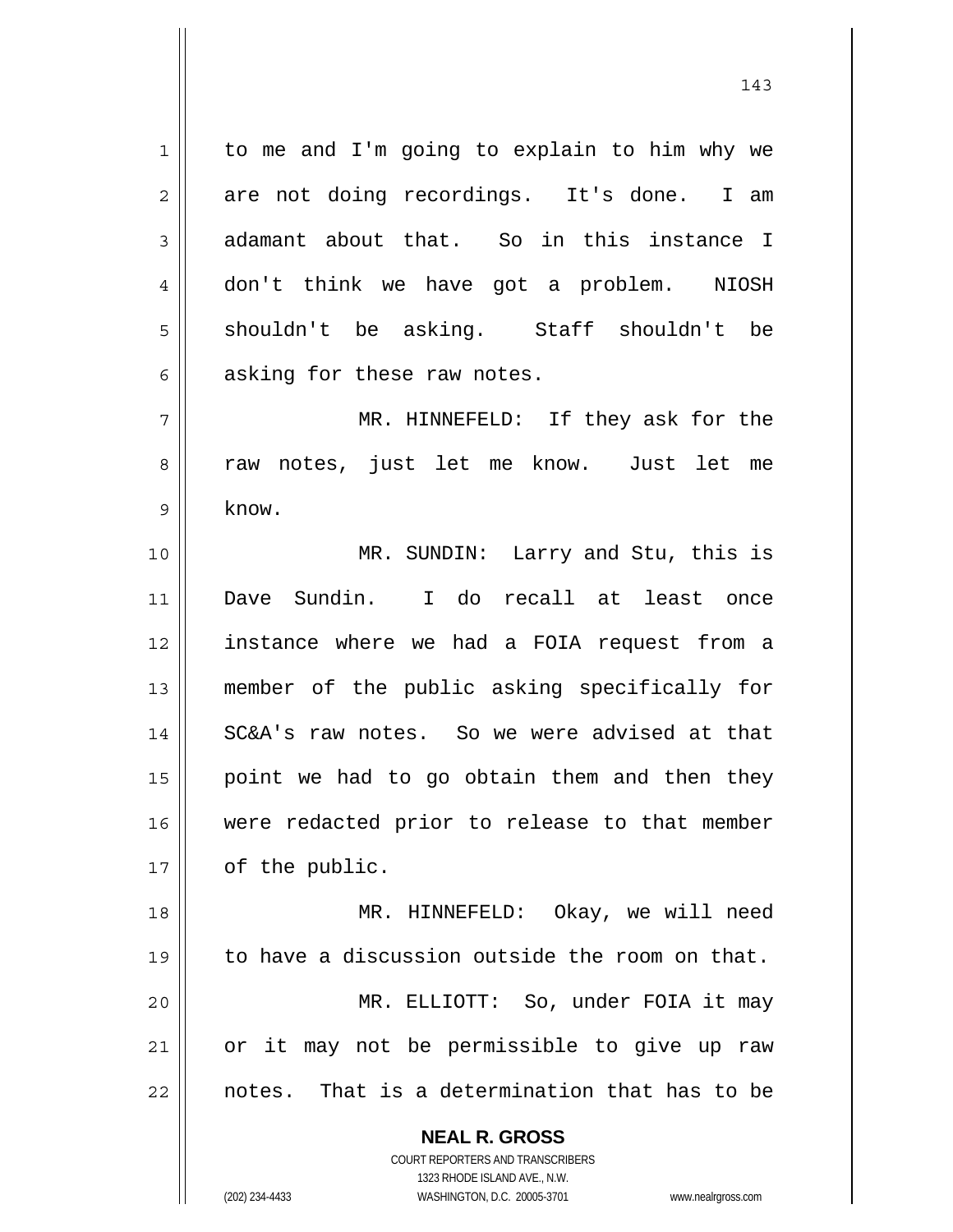|                | 144                                                                                                 |
|----------------|-----------------------------------------------------------------------------------------------------|
| $\mathbf 1$    | made by the Freedom of Information Act Office.                                                      |
| $\overline{c}$ | And in this instance I guess they determined                                                        |
| 3              | it was releasable information.                                                                      |
| 4              | is<br>MS. ROBERTSON-DEMERS: This                                                                    |
| 5              | Kathy.                                                                                              |
| 6              | MR.<br>Appropriately<br>SUNDIN:                                                                     |
| 7              | redacted.                                                                                           |
| 8              | MS.<br>ROBERTSON-DEMERS:                                                                            |
| 9              | Appropriately redacted, okay.                                                                       |
| 10             | MS. ROBERTSON-DEMERS: This is                                                                       |
| 11             | Kathy. Was that an interview or was that                                                            |
| 12             | notes from a document?                                                                              |
| 13             | MR. SUNDIN: I recall that it                                                                        |
| 14             | included interviews. It was sort of field                                                           |
| 15             | notes, I think yours and Arjun's. I don't                                                           |
| 16             | even remember the site Kathy.                                                                       |
| 17             | MS. ROBERTSON-DEMERS: Okay.                                                                         |
| 18             | MR. MAURO: I recall that also. So                                                                   |
| 19             | yes, I think it was the field notes, yes.                                                           |
| 20             | CHAIR GIBSON: Okay, with that why                                                                   |
| 21             | don't we take a little break for lunch here                                                         |
| 22             | for an hour and come back at approximately                                                          |
|                | <b>NEAL R. GROSS</b><br>COURT REPORTERS AND TRANSCRIBERS                                            |
|                | 1323 RHODE ISLAND AVE., N.W.<br>(202) 234-4433<br>WASHINGTON, D.C. 20005-3701<br>www.nealrgross.com |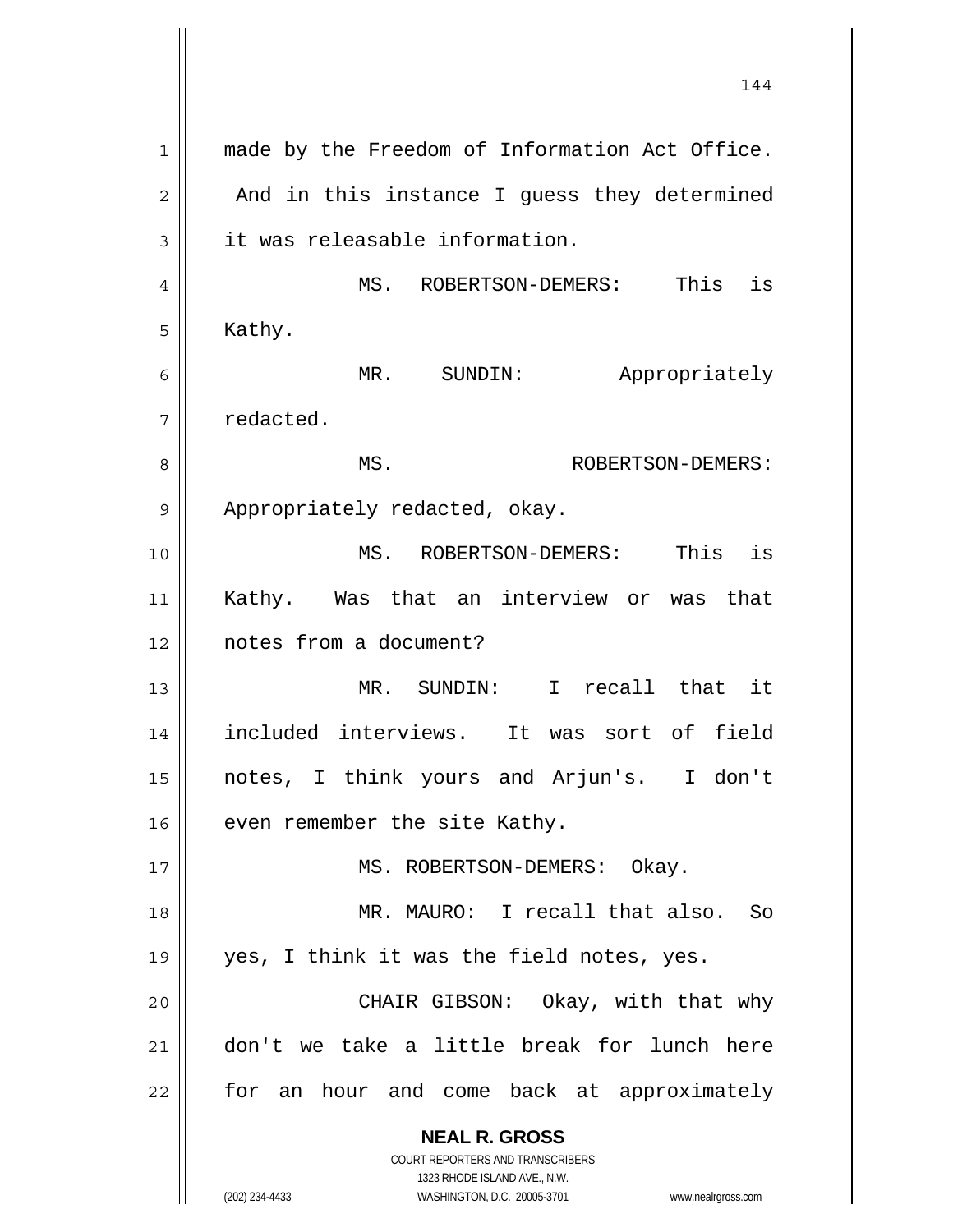|             | 145                                                                 |
|-------------|---------------------------------------------------------------------|
| $\mathbf 1$ | $12:15/12:20$ or $1:15/1:20$ .                                      |
| 2           | MS. KLEA: This is Bonnie. Did I                                     |
| 3           | miss a comment period review dealing with the                       |
| 4           | site experts?                                                       |
| 5           | CHAIR GIBSON: No, we just had a                                     |
| 6           | worker advocate comment period a little bit                         |
| 7           | earlier. We are going to have another one                           |
| 8           | some time this afternoon after lunch Bonnie.                        |
| 9           | MS. KLEA: Okay. So California I                                     |
| 10          | should be back on the phone at what time?                           |
| 11          | CHAIR GIBSON: It would be an hour.                                  |
| 12          | MS. KLEA: Okay. Thank you.                                          |
| 13          | MR. KATZ: So thank everyone on the                                  |
| 14          | phone. We are going to break the line now and                       |
| 15          | we'll join back up a little bit after 1:00.                         |
| 16          | (Whereupon, the above-entitles matter                               |
| 17          | went off the record at 12:14 p.m. and resumed                       |
| 18          | at $1:22$ p.m.)                                                     |
| 19          | MR. KATZ: This is Ted Katz with                                     |
| 20          | the work group on worker outreach and we are                        |
| 21          | starting back up after a lunch break. Let me                        |
| 22          | just check. Everyone from this morning is                           |
|             | <b>NEAL R. GROSS</b>                                                |
|             | COURT REPORTERS AND TRANSCRIBERS<br>1323 RHODE ISLAND AVE., N.W.    |
|             | (202) 234-4433<br>WASHINGTON, D.C. 20005-3701<br>www.nealrgross.com |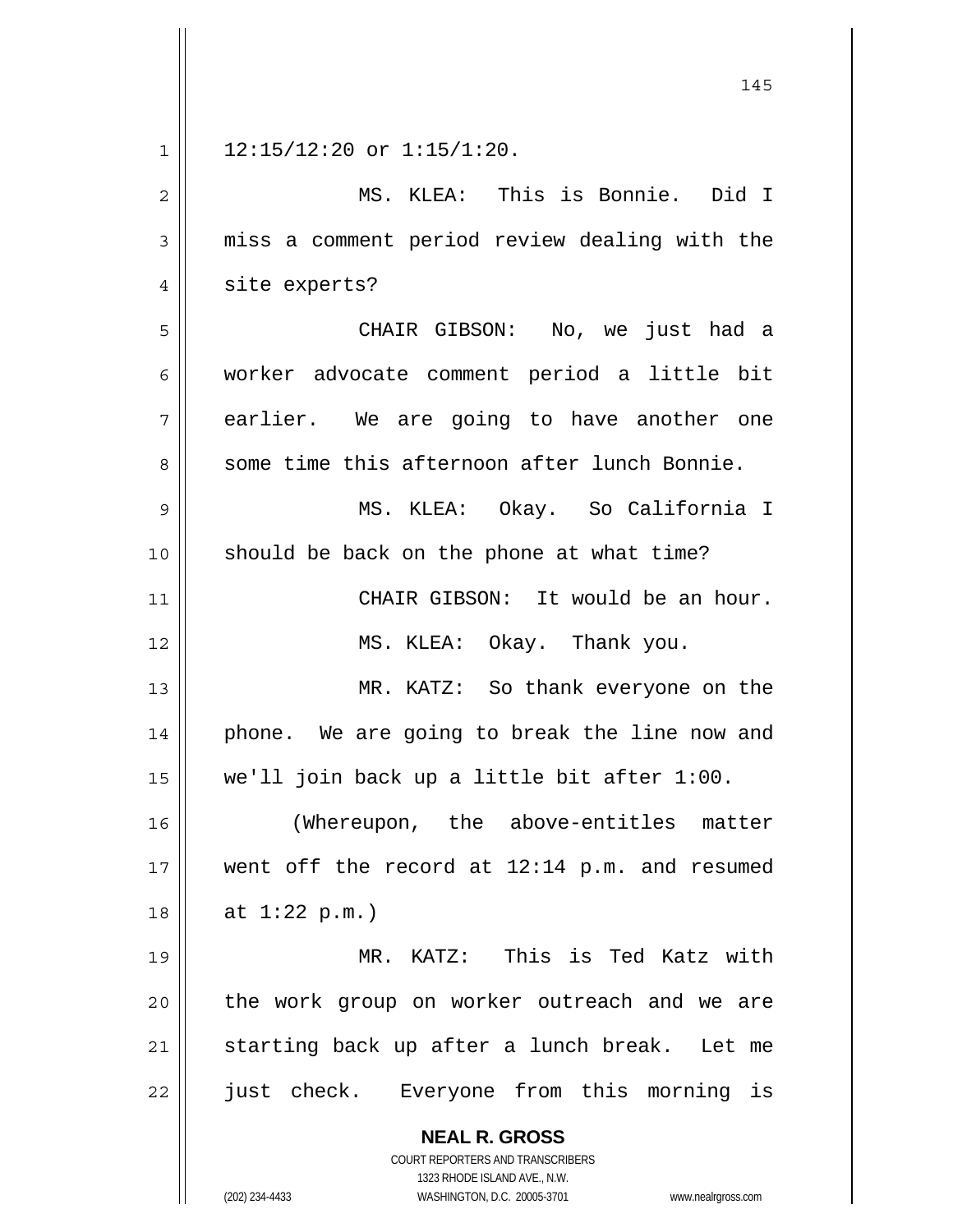**NEAL R. GROSS** COURT REPORTERS AND TRANSCRIBERS 1323 RHODE ISLAND AVE., N.W. (202) 234-4433 WASHINGTON, D.C. 20005-3701 www.nealrgross.com 1<sup>|</sup> still here at the table. Let's see about 2 || folks on the phone. Phil, are you still with  $3 \parallel$  us? 4 MEMBER SCHOFIELD: Yes I am. 5 MR. KATZ: That's great and who 6 | else do we have, John Mauro? 7 || MR. MAURO: Yes I am here. 8 MR. KATZ: And do we have, do we  $9 \parallel$  still have our folks from the public? 10 MS. KLEA: Yes, Bonnie from 11 California. 12 MS. BARRIE: This is Terrie Barrie. 13 MR. KATZ: Welcome. Anyone else 14 || from the public joining us? 15 || MR. RAMSPOTT: John Ramspott. 16 MR. KATZ: Welcome, John. And I 17 don't know, I think that's it for what we have 18 to have on here. 19 CHAIR GIBSON: Okay, I think we 20 will start off after lunch with the 21 || petitioners or the advocates made a request 22 | for some more comments before lunch. So we'll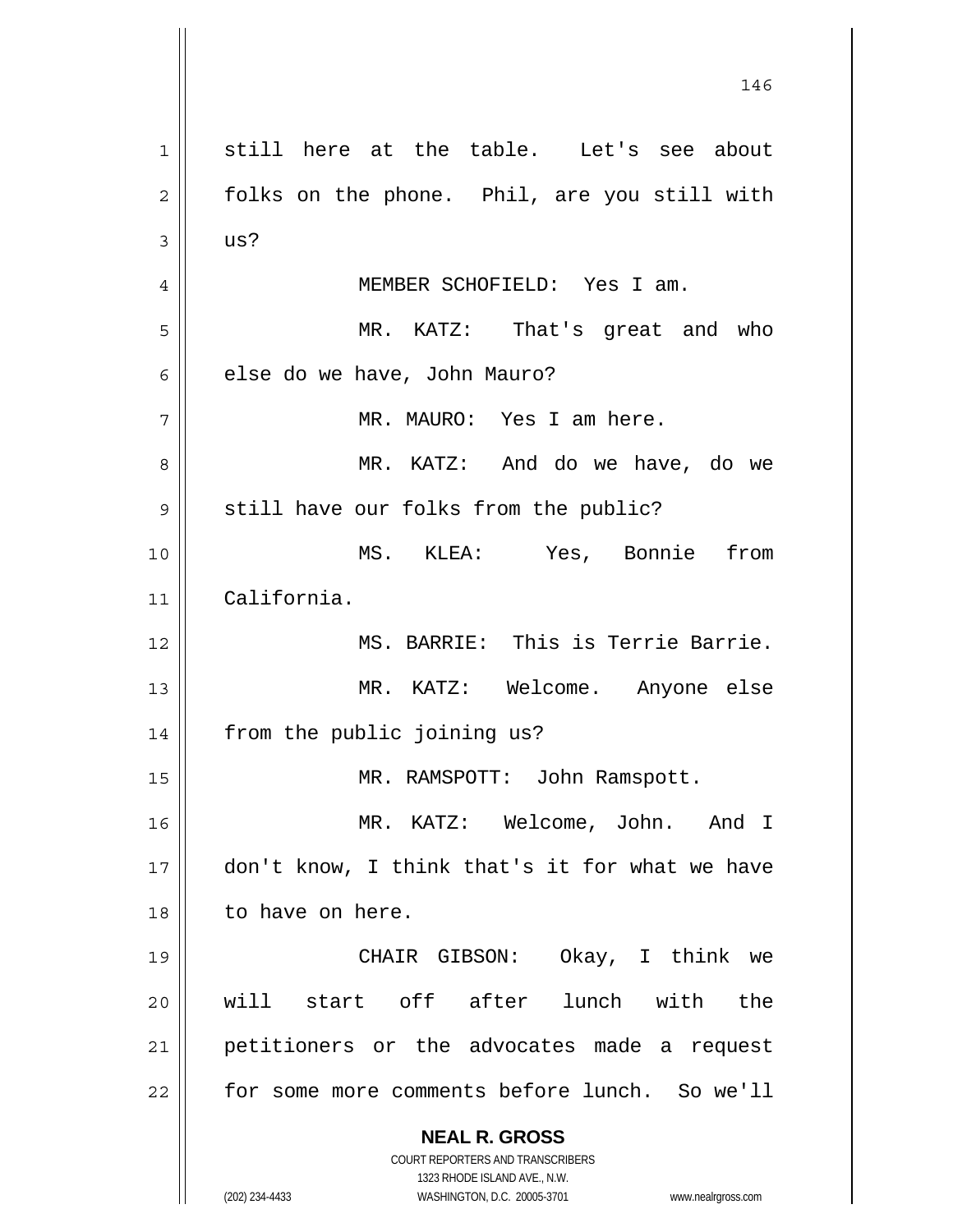1 || open it up to the phone and let the worker 2 advocates or claimants make some comments at  $3 \parallel$  this point and then we will just go back  $4 \parallel$  around the table and see if there is any items 5 that we need to close up that we were 6 discussing earlier and then we'll start 7 talking about a path forward of the next 8 | meeting.

9 MS. KLEA: Yes, this is Bonnie. 10 || Can I add some comments at this time?

11 CHAIR GIBSON: Yes, go ahead 12 Bonnie.

MS. KLEA: Okay. I'd like to see 14 || some kind of rule written about NIOSH cannot use, cannot consult with the site expert witness who has testified against the workers in workers' comp court. That's a situation 18 || that we have. We have a site expert that has given documents that he wrote and he swayed NIOSH on excluding the non-monitored workers on my petition. And this is the same || gentleman who is the site expert in testifying

 **NEAL R. GROSS**

 COURT REPORTERS AND TRANSCRIBERS 1323 RHODE ISLAND AVE., N.W. (202) 234-4433 WASHINGTON, D.C. 20005-3701 www.nealrgross.com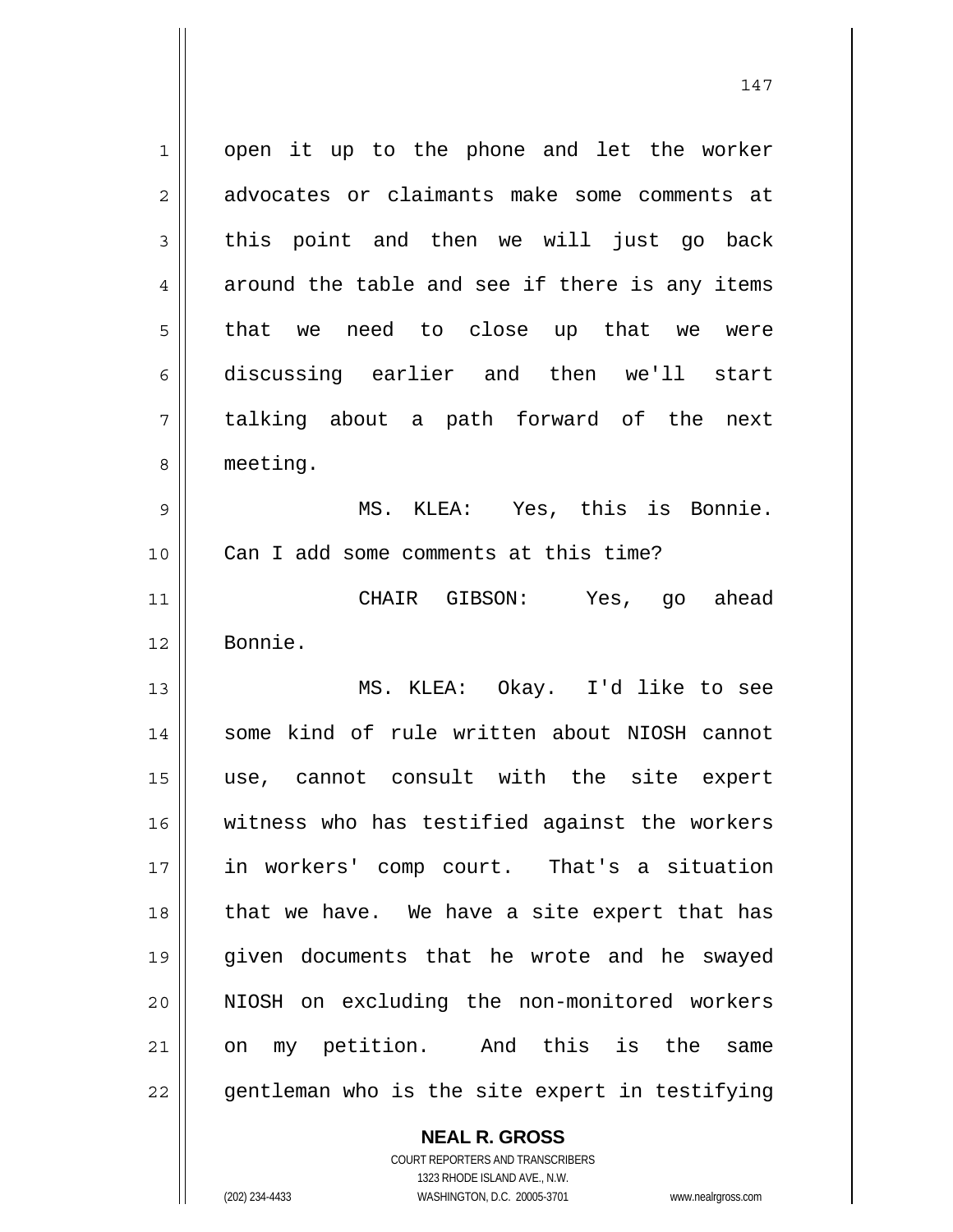in court against community claims and against 2 || workers' compensation claims. And to me it is  $3 \parallel$  a giant, giant conflict of interest and this  $4 \parallel$  same gentleman has also weighed in the work 5 | groups for my petition. MR. ELLIOTT: So, Bonnie this is Larry Elliott. MS. KLEA: Yes Larry. MR. ELLIOTT: I would refer you to the NIOSH conflict or bias policy that is on 11 || our website and in that you will find a way that you can raise this up with the NIOSH **coordinator** on conflict or bias. MS. KLEA: Okay, I've been speaking about this issue for at least the last eight years. MR. ELLIOTT: Well, again I would ask you to look at the NIOSH policy on conflict or bias and make your points relevant to the issue at hand based upon your reading of that policy and submit them to the NIOSH designated official.

> **NEAL R. GROSS** COURT REPORTERS AND TRANSCRIBERS 1323 RHODE ISLAND AVE., N.W.

(202) 234-4433 WASHINGTON, D.C. 20005-3701 www.nealrgross.com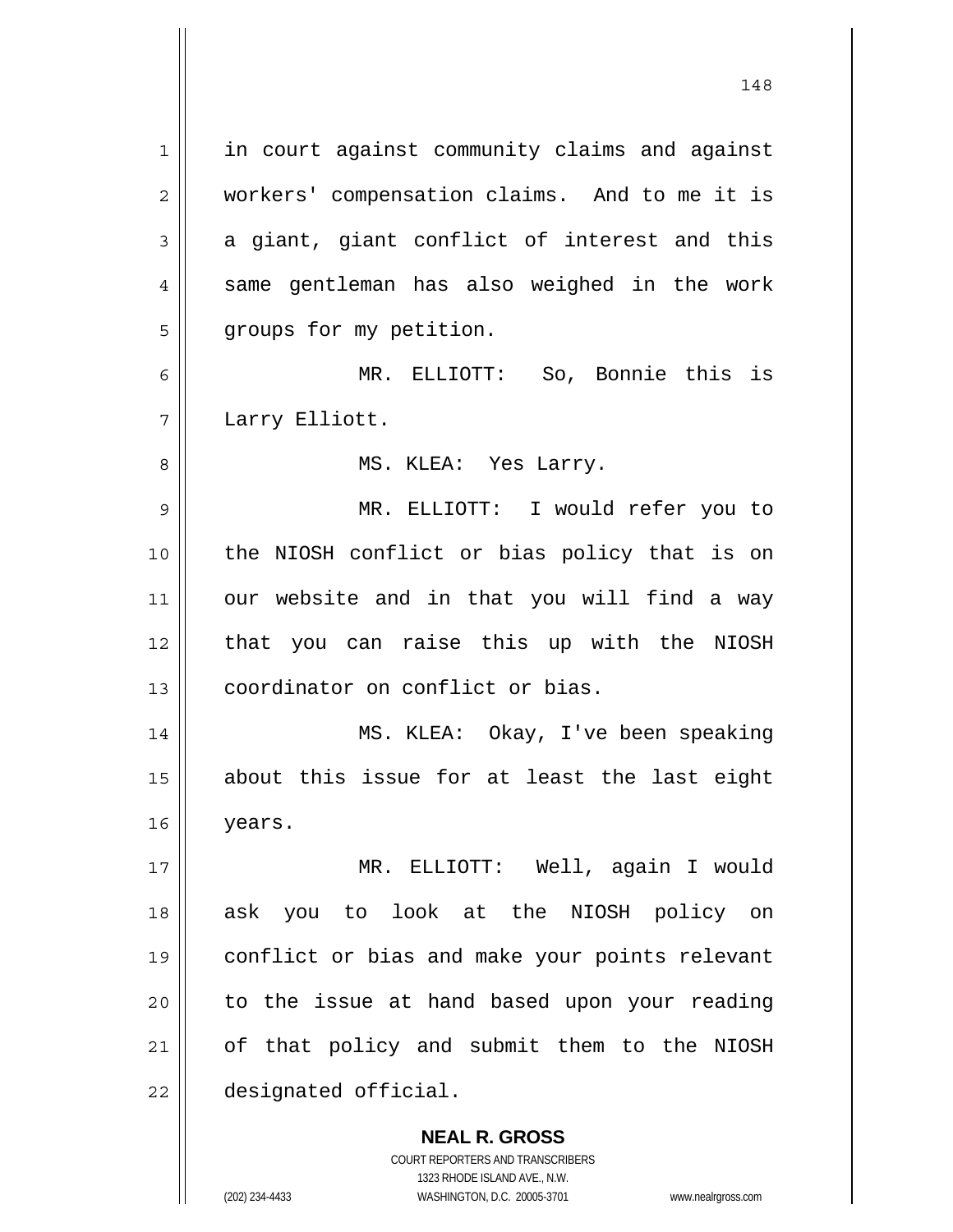**NEAL R. GROSS** COURT REPORTERS AND TRANSCRIBERS 1323 RHODE ISLAND AVE., N.W. (202) 234-4433 WASHINGTON, D.C. 20005-3701 www.nealrgross.com 149 1 MS. KLEA: Okay, and who would that  $2 \parallel$  be? 3 MR. ELLIOTT: Well the policy 4 || currently lists I believe by title only, not  $5 \parallel$  by name a person that is by title stated as  $6 \parallel$  the NIOSH coordinator. 7 MR. RAFKY: I would have to look. 8 I don't remember what the exact title is. It 9 || is spelled out in the policy. 10 MS. KLEA: Okay, and then I worked 11 with Terrie Barrie on that issue because she 12 is so knowledgeable. Also we have a retiree 13 || organization which I belong to that mostly 14 || they don't like what I'm doing. They don't 15 like the claims process and they are very 16 secretive about the work and what they know.  $17$  | So, I don't know if all the retiree groups are 18 || like this but mostly it is management. 19 MEMBER MUNN: I think that varies 20 || widely from site to site. 21 MS. KLEA: Okay. Anyway, I would 22 || like to have someone from the program address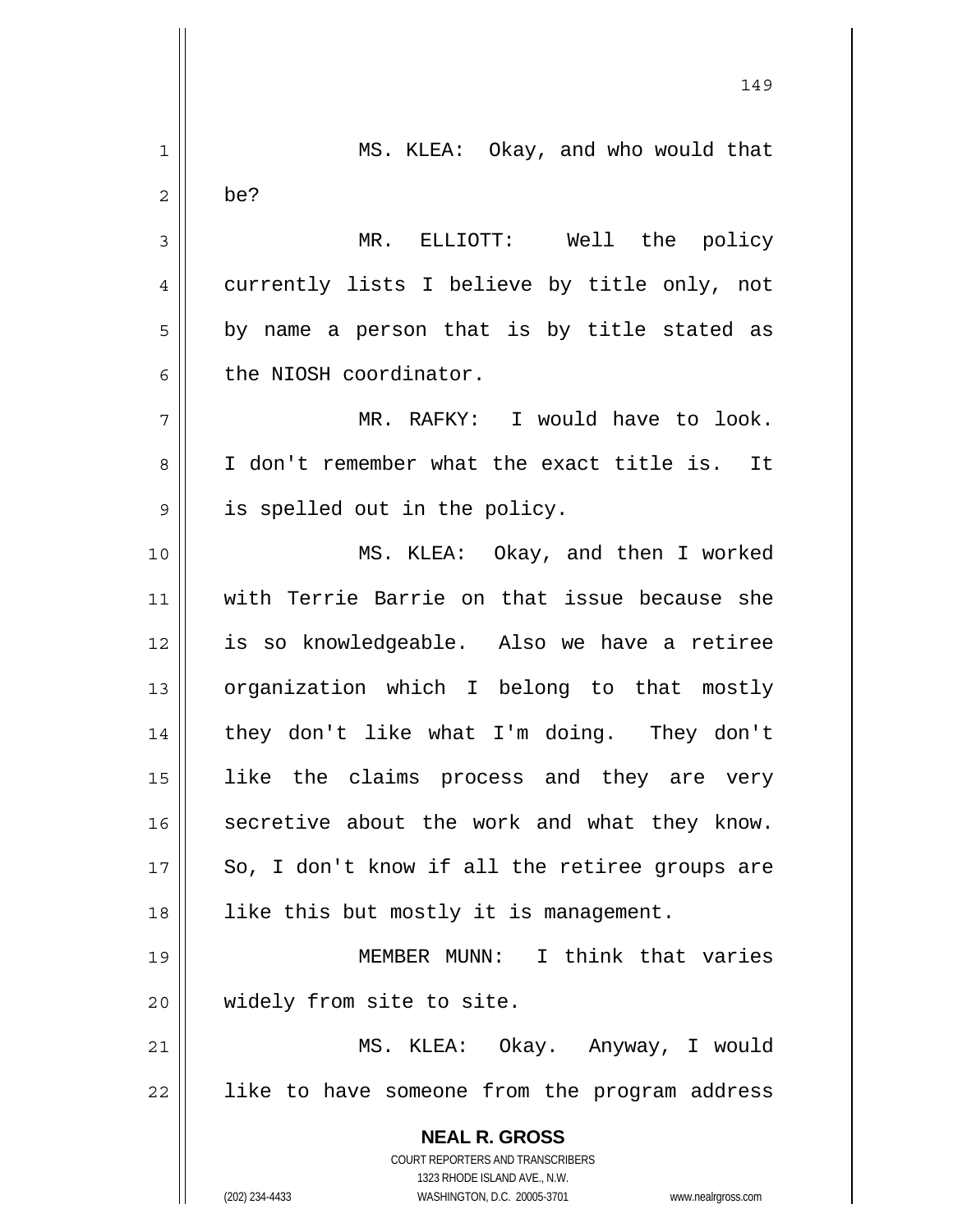| 1              | them to see if they could come and speak and   |
|----------------|------------------------------------------------|
| $\overline{2}$ | maybe I can work that out with Kathy           |
| 3              | Robertson.                                     |
| 4              | MR. ELLIOTT: Well, Bonnie this is              |
| 5              | Larry Elliott again.                           |
| 6              | MS. KLEA: Yes.                                 |
| 7              | MR. ELLIOTT: We've had a number of             |
| 8              | interactions out there based upon again these  |
| 9              | are purpose driven meetings and so I know that |
| 10             | there was a meeting with regard to the SEC     |
| 11             | petition process. I believe in the early days  |
| 12             | of our site profile development for Santa      |
| 13             | Susana Area 4 there was also a worker outreach |
| 14             | meeting to hear thoughts and concerns about    |
| 15             | what happened at the site relative to our      |
| 16             | ability to reconstruct DOS and what the site   |
| 17             | profile should say in that regard.<br>We       |
| 18             | certainly have had a board meeting out there   |
| 19             | recently. And so you know, as you are          |
| 20             | thinking about this, I would just ask that you |
| 21             | be very clear in what you think the purpose of |
| 22             | a meeting would be.                            |

 **NEAL R. GROSS** COURT REPORTERS AND TRANSCRIBERS

1323 RHODE ISLAND AVE., N.W.

(202) 234-4433 WASHINGTON, D.C. 20005-3701 www.nealrgross.com

<u>150</u>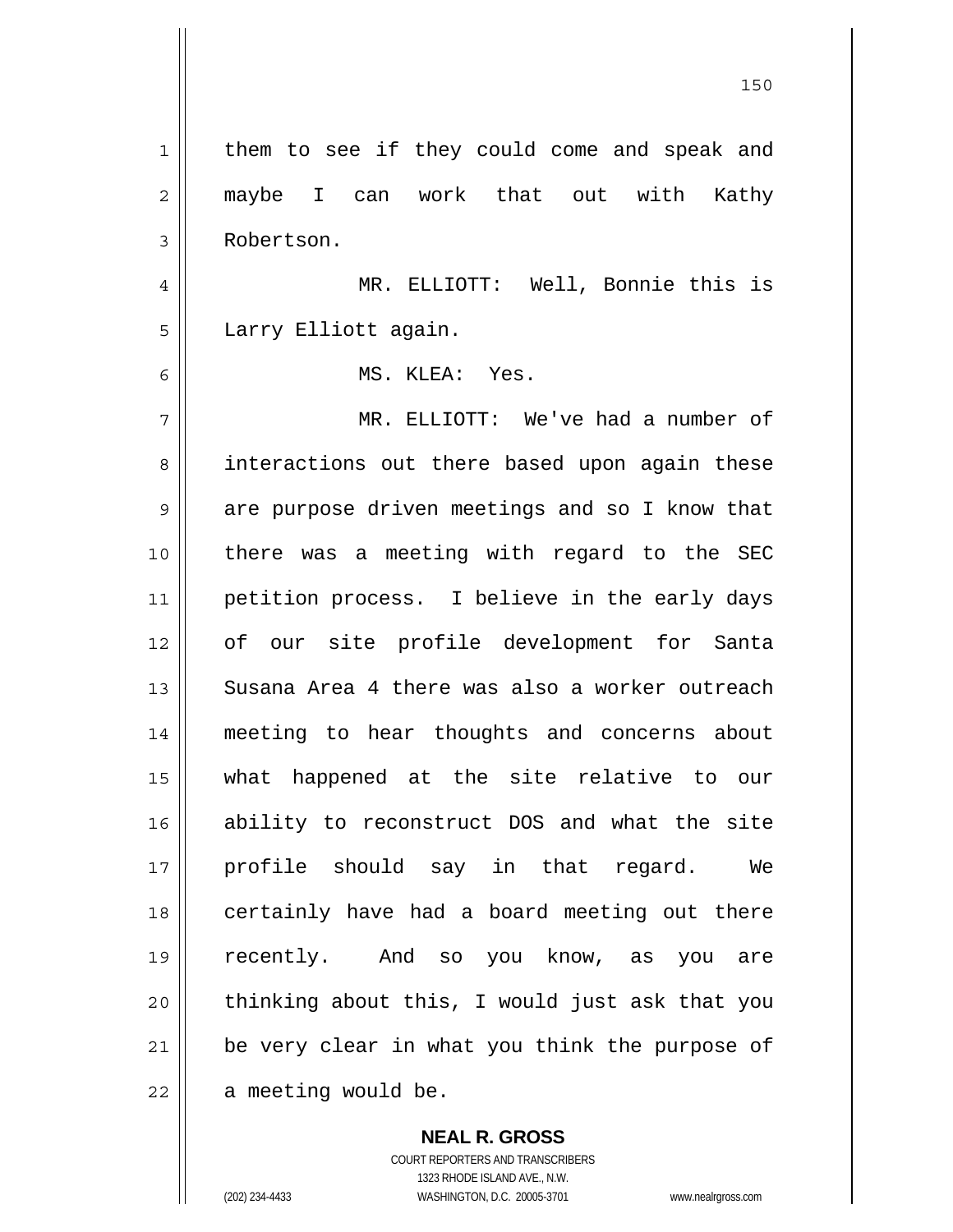1 MS. KLEA: Well I don't know. You 2 || mentioned it. You mentioned the retiree 3 || organization and I don't know if it is to 4 || inform people about the program or is this for  $5 \parallel$  SC&A to do. 6 MR. ELLIOTT: Well I won't speak 7 about SC&A's motives. They would need to 8 || opine about that. From the NIOSH perspective 9 we would say that we, our contractors have 10 touched the various constituencies about the 11 site to the best of their ability. I believe 12 || that is included depending upon the purpose 13 || for a given meeting, the retirees group. In 14 other instances it may not have asked for 15 participation from the retirees group. But 16 | from NIOSH's perspective, you know, I'm pretty  $17$  satisfied that we have made attempts to try to 18 involve the right people for the purpose of a 19 given meeting out there.

20 MS. KLEA: Yes, you've done 21 || actually a good job in bringing people to the 22 meetings and then of course when Laurie Breyer

> **NEAL R. GROSS** COURT REPORTERS AND TRANSCRIBERS 1323 RHODE ISLAND AVE., N.W. (202) 234-4433 WASHINGTON, D.C. 20005-3701 www.nealrgross.com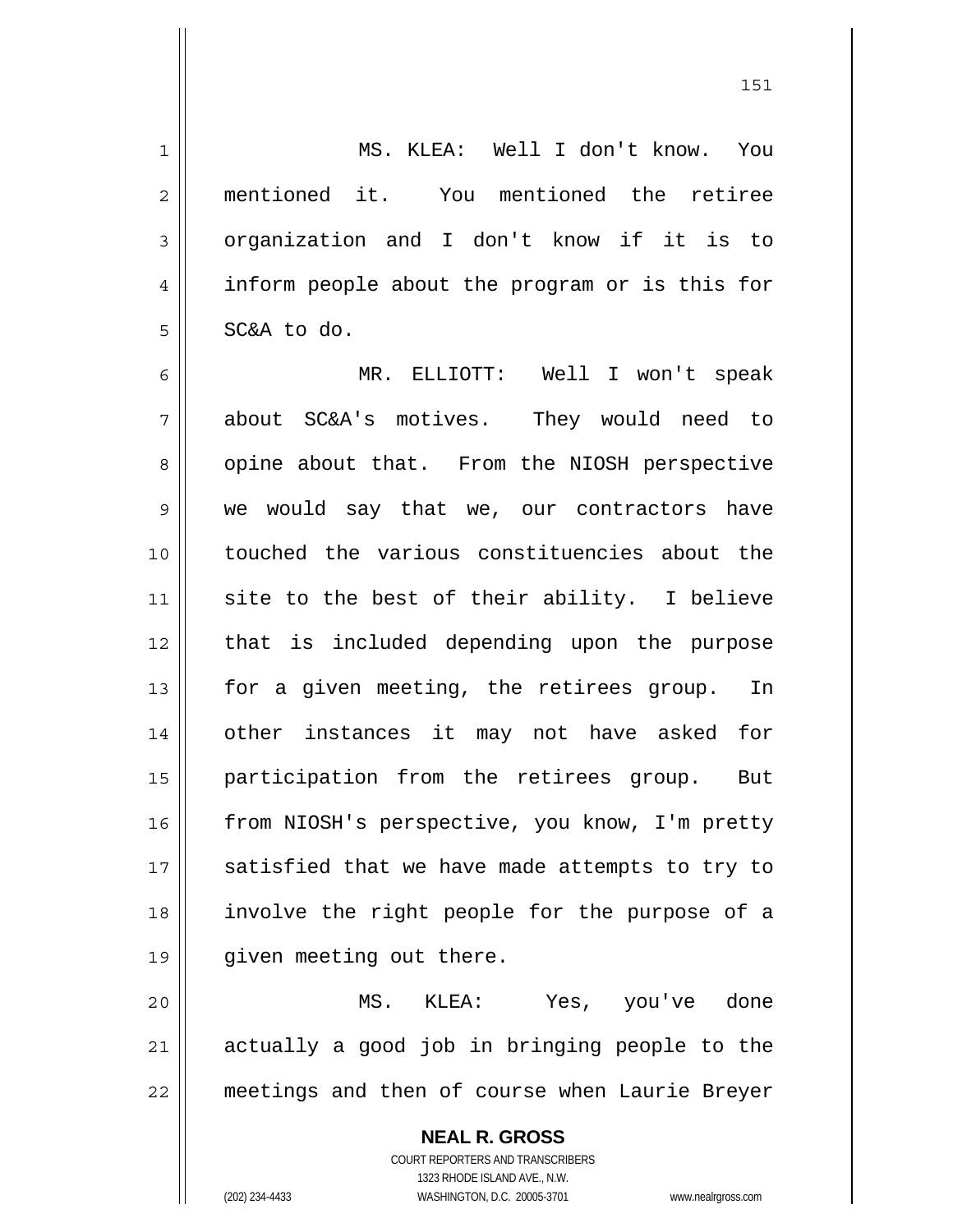1 || came out to talk about the SEC process, that 2 was mostly claimants because otherwise how 3 would you know who to send a letter to. 4 MR. ELLIOTT: Right, well we try to  $5$  serve the claimant population in a town hall  $6 \parallel$  style meeting to inform the claimants about 7 the petitioning process and about the dose-8 || reconstruction process. 9 || MS. KLEA: Right. 10 MR. ELLIOTT: I think one of the 11 problems that we see with the Santa Susana 12 site situation is there is a lot of concern 13 rightfully so but it presents a lot of 14 confusion and that concern is with regard to 15 the off-site environmental contamination and 16 the offsite environmental contamination is not 17 || something that is within NIOSH's privy nor the 18 board's nor SC&A's. And so we would just ask 19 || that folks understand that if they can and try 20 || to consider that in how they frame their needs 21 because we are real limited in what we can do 22 in response to concerns that you all raise

> COURT REPORTERS AND TRANSCRIBERS 1323 RHODE ISLAND AVE., N.W. (202) 234-4433 WASHINGTON, D.C. 20005-3701 www.nealrgross.com

 **NEAL R. GROSS**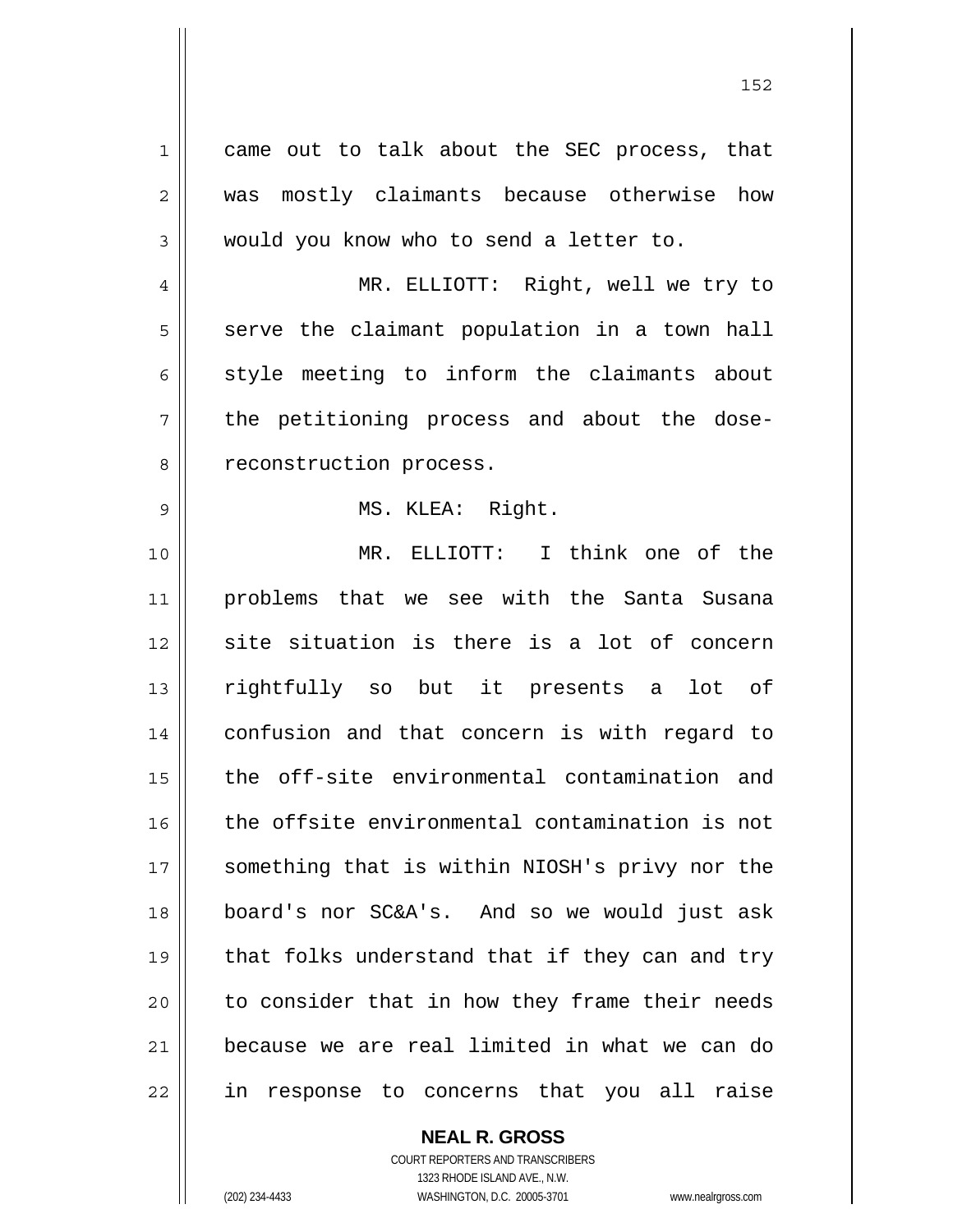1 about environment contamination of public  $2 \parallel$  health problems off the site. 3 MS. KLEA: Well you know I say if  $4 \parallel$  it is off the site it certainly is got to be 5 100 times more on the site. 6 MR. ELLIOTT: No argument there.  $7 \parallel$  We don't disagree with that concept at all. 8 MS. KLEA: Okay, thanks so much. 9 || Thank you for letting me give my comments. 10 CHAIR GIBSON: Okay thank you 11 Bonnie. Are there any other advocates or 12 claimants on the line that want to make 13 || comments at this time? 14 MS. BARRIE: This is Terrie. We 15 do have a few comments Mike. One of the 16 || things that drew my attention was John Mauro's 17 || statement that SC&A's policies which meets the 18 board when it comes to the security review. 19 And forgive me if this has been already 20 || addressed and I missed. I have been off the 21 || phone for a little bit. This question is 22 directed to John. Do you receive this as a

153

 COURT REPORTERS AND TRANSCRIBERS 1323 RHODE ISLAND AVE., N.W. (202) 234-4433 WASHINGTON, D.C. 20005-3701 www.nealrgross.com

 **NEAL R. GROSS**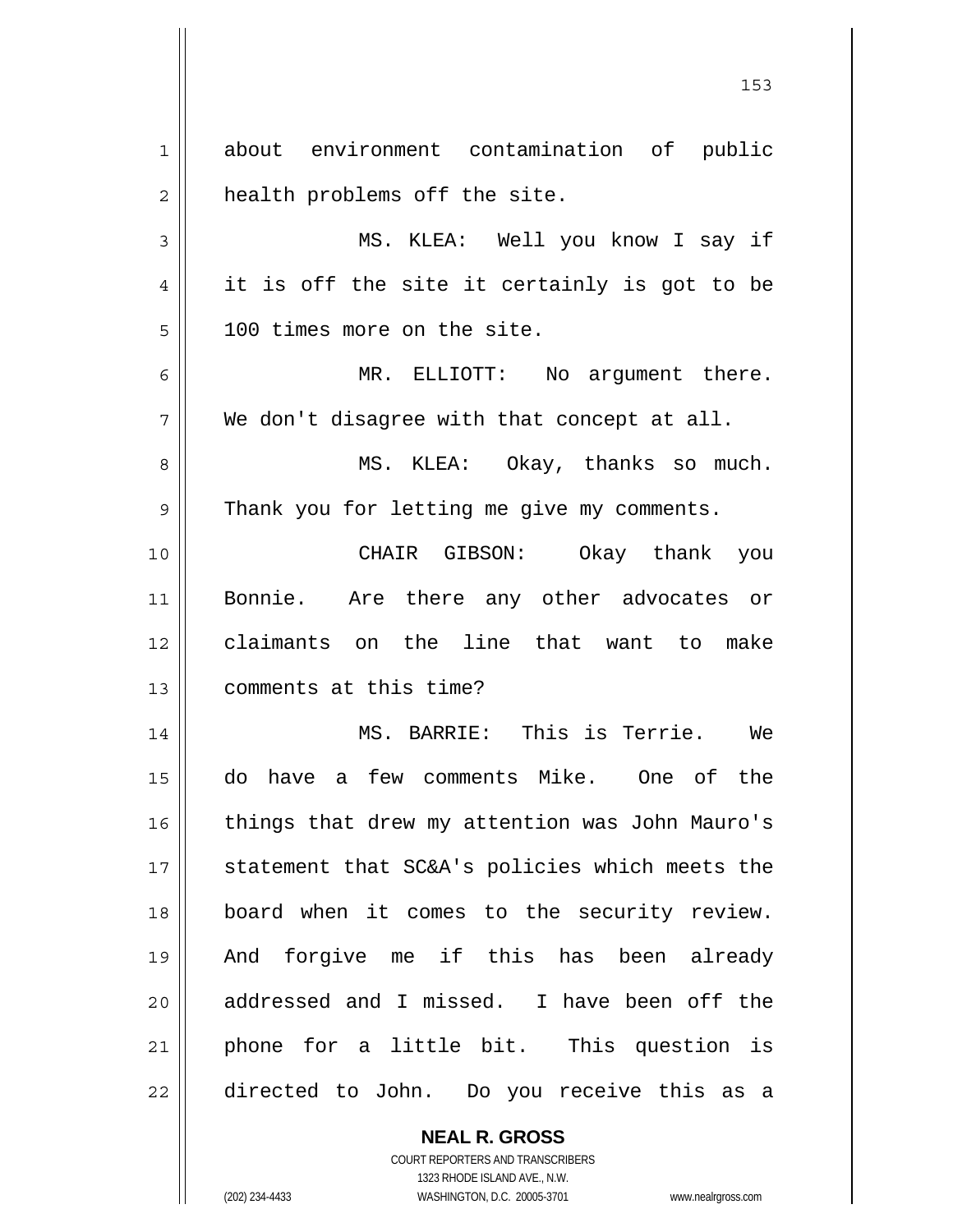1 | little bit burdensome to SC&A?

| $\overline{2}$ | MR. MAURO: Well, you know, it can             |
|----------------|-----------------------------------------------|
| 3              | because previously you know we would<br>be    |
| 4              | interact directly with DOE and make our own   |
| 5              | arrangements to data capture interviews. Now  |
| 6              | in the streamlining process data capturing    |
| 7              | onsite interviews will be through the NIOSH   |
| 8              | point of contact. And the NIOSH point of      |
| 9              | contact will in effect be there to help us.   |
| 10             | So in one aspect the streamlining effect may  |
| 11             | actually expedite matters because it is going |
| 12             | to one point and easy for DOE.                |
| 13             | MS. BARRIE: This is Terrie. I was             |
| 14             | disconnected so I didn't hear that. I just    |
| 15             | got to dial back in.                          |
| 16             | MR. MAURO: Oh okay. I'll start                |
| 17             | from the beginning. I think what we are       |
| 18             | talking about is a situation that could be in |
| 19             | some regards a benefit but also in some       |
| 20             | regards a drawback. What I was saying is for  |
| 21             | the point of view of how we used to operate   |
| 22             | was we would interact directly with DOE, make |

 **NEAL R. GROSS**

 COURT REPORTERS AND TRANSCRIBERS 1323 RHODE ISLAND AVE., N.W. (202) 234-4433 WASHINGTON, D.C. 20005-3701 www.nealrgross.com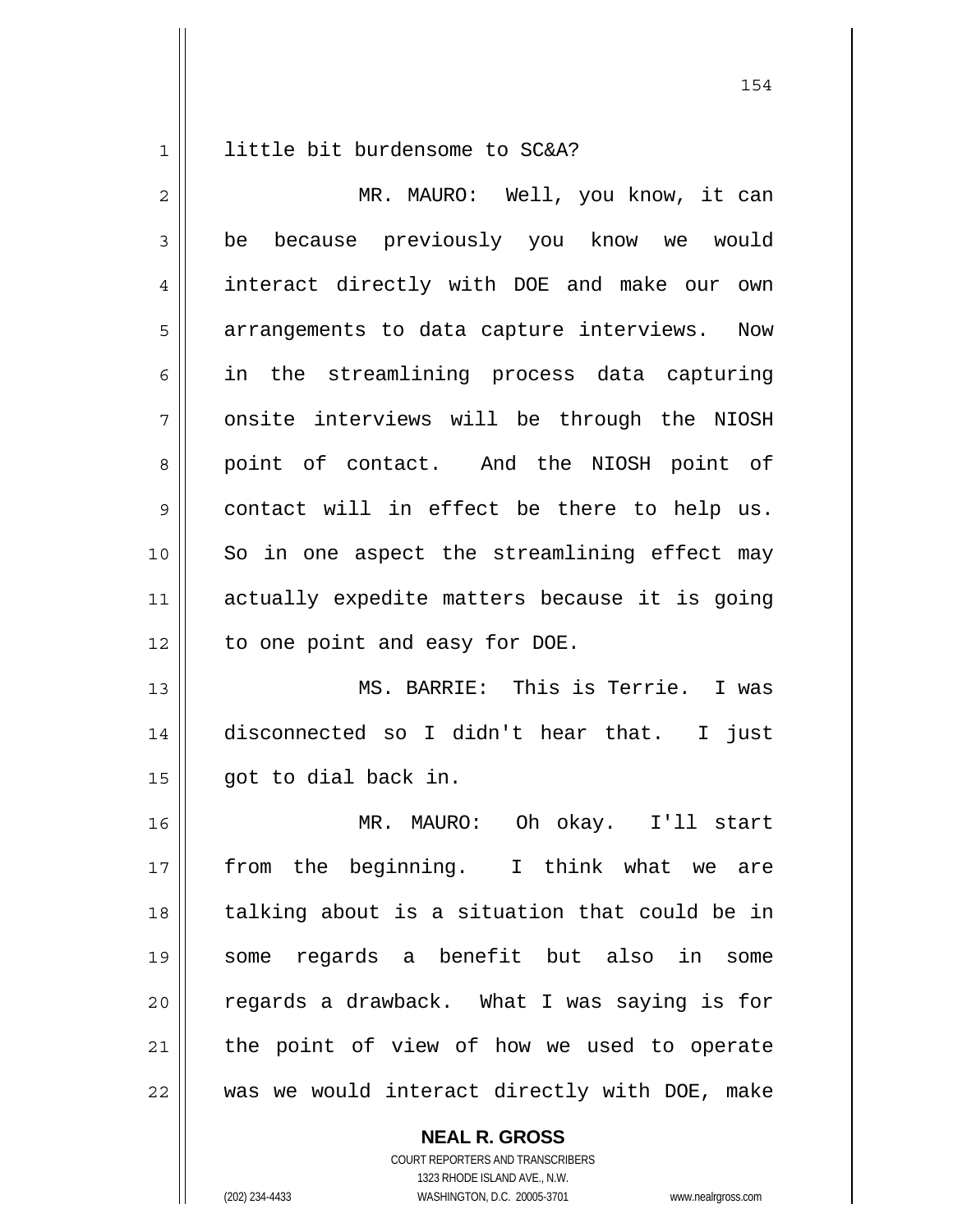1 || our own arrangements of data capture and 2 | interviews. However, of course at all times 3 we would keep NIOSH informed and we would 4 always interface with NIOSH beforehand to make  $5$  sure we were not requesting documents that 6 were already captured. There was a lot of 7 front end work where we try to reduce the 8 cedundancy. But we were free to interact 9 directly with DOE to make these arrangements. 10 But it does turn out that on some occasions 11 that was somewhat burdensome for DOE. DOE did 12 a request from both ends, efficiency and a 13 || security perspective to introduce these new 14 || protocols where for onsite interviews and for 15 data capture retrieval of documents we would 16 || work through the NIOSH point of contact. Now  $17$  | the way I see it is as long as the NIOSH point 18 of contact is looking after our needs and 19 making sure that we get access to the 20 information we need in a timely way, this 21 should work out well. If it turns out for  $22$  some reason SC&A is sort of put at the back of

> **NEAL R. GROSS** COURT REPORTERS AND TRANSCRIBERS

 1323 RHODE ISLAND AVE., N.W. (202) 234-4433 WASHINGTON, D.C. 20005-3701 www.nealrgross.com

<u>155 میں اس کی استعمال کرتا ہے۔ اس کی اس کی اس کی اس کی اس کی اس کی اس کی اس کی اس کی اس کی اس کی اس کی اس کی</u>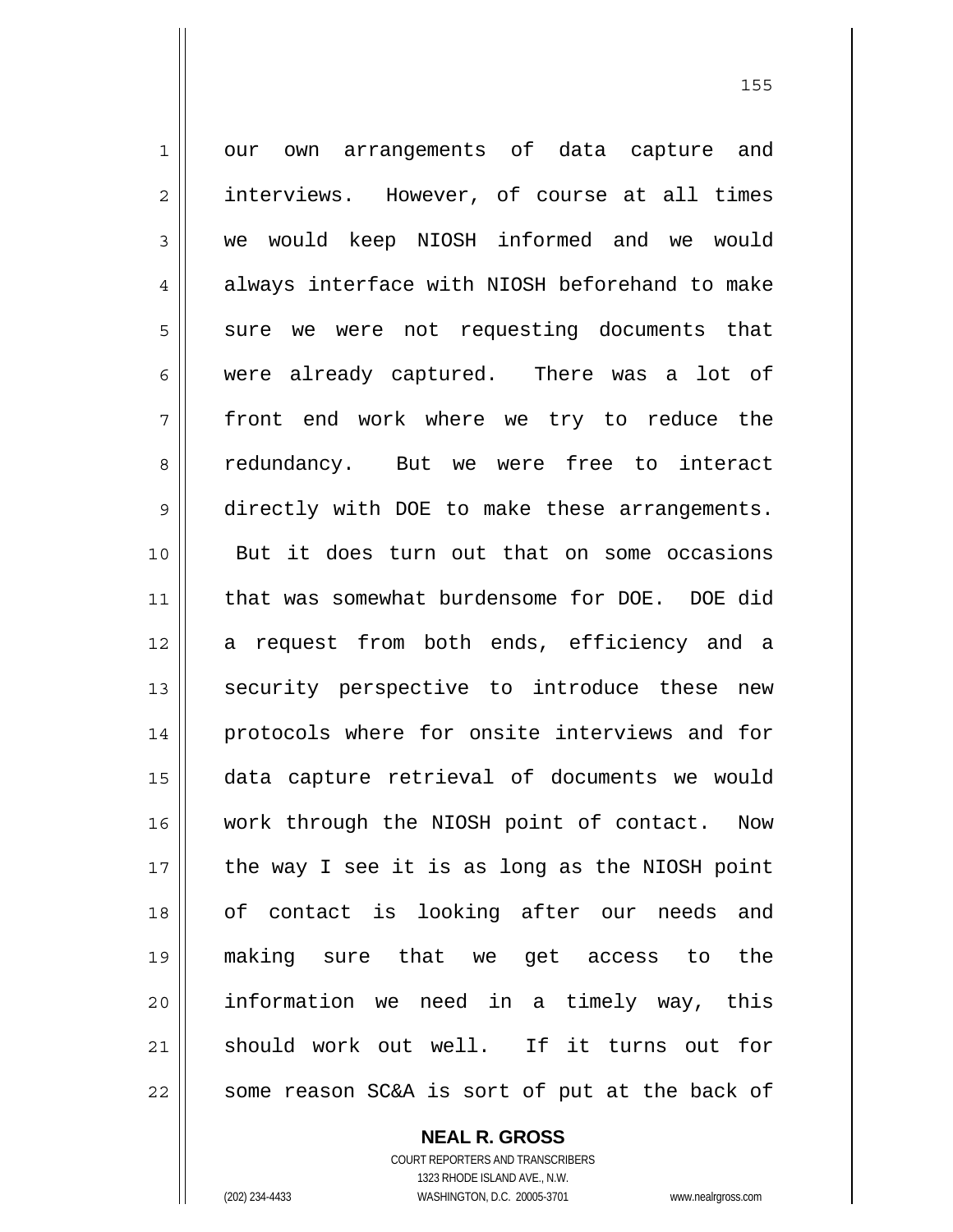1 || the queue in terms of retrieving documents and  $2 \parallel$  so forth, then of course there might be a  $3 \parallel$  burden here. So I think that if everyone is 4 || well intentioned and moving the whole process 5 | expeditiously it should work out okay. The 6  $\parallel$  fact that we have access to offsite interviews 7 whereby we can make our own arrangements. 8 That's important. I was glad to hear that 9 || that's the ground rules. So right now I guess 10 I would say that we are prepared to move 11 forward in that manner. We have been moving 12 in that manner. We have some success on some 13 || recent site visits, for example Mound, that 14 will work out well. We are about to go 15 || through the very same process. Right now we 16 are very close to beginning the process for 17 Savannah River. But we have had situations 18 || where things weren't as efficient. We ran 19 into some problems on Hanford. So I guess, 20 you know, we are optimistic that we will be 21 able to work efficiently under the new ground  $22 \parallel$  rules.

> **NEAL R. GROSS** COURT REPORTERS AND TRANSCRIBERS

> > 1323 RHODE ISLAND AVE., N.W.

(202) 234-4433 WASHINGTON, D.C. 20005-3701 www.nealrgross.com

<u>156 - Animal Stephen Barbara, amerikan pendadaran pengaran pengaran pengaran pengaran pengaran pengaran penga</u>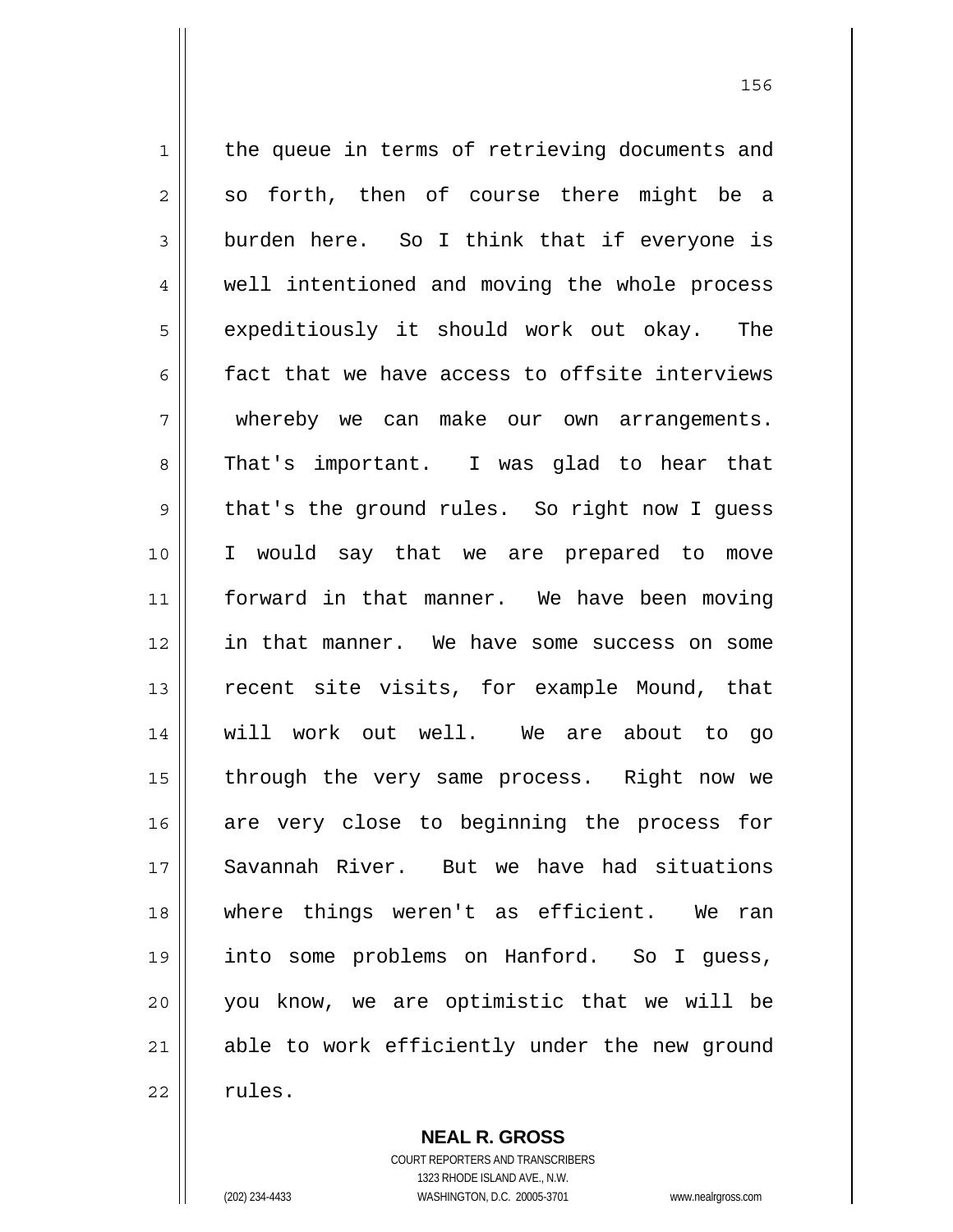1 || MS. BARRIE: Okay. I hope for that  $2 \parallel$  also. My other question, well actually it is  $3 \parallel$  a clarification of my earlier comment. I just 4 wanted to, obviously it sounds like the worker 5 || outreach is much better prepared than it was  $6 \parallel$  with the Rocky Flats plant. At the Rocky 7 Flats there was only two meetings held on one 8 day and it did not include the non-production 9 workers. It was very -- attended by a very 10 small amount of people. And the question I 11 have for consideration in the future that 12 doesn't need an answer, with the advisory 13 board public comment period, many, many people 14 || offer insight and information of their work. 15 || And I'm just curious to see if things obtained 16 || were not on file in the public commentary from  $17$  | the board meeting. 18 || And my last comment is I'm a little 19 bit surprised by Mr. Elliott's attitude on

 $20$   $\parallel$  recording these meetings. He said that if the 21 board recommended to the Secretary of Health 22 and Human Services that they should be

> **NEAL R. GROSS** COURT REPORTERS AND TRANSCRIBERS 1323 RHODE ISLAND AVE., N.W. (202) 234-4433 WASHINGTON, D.C. 20005-3701 www.nealrgross.com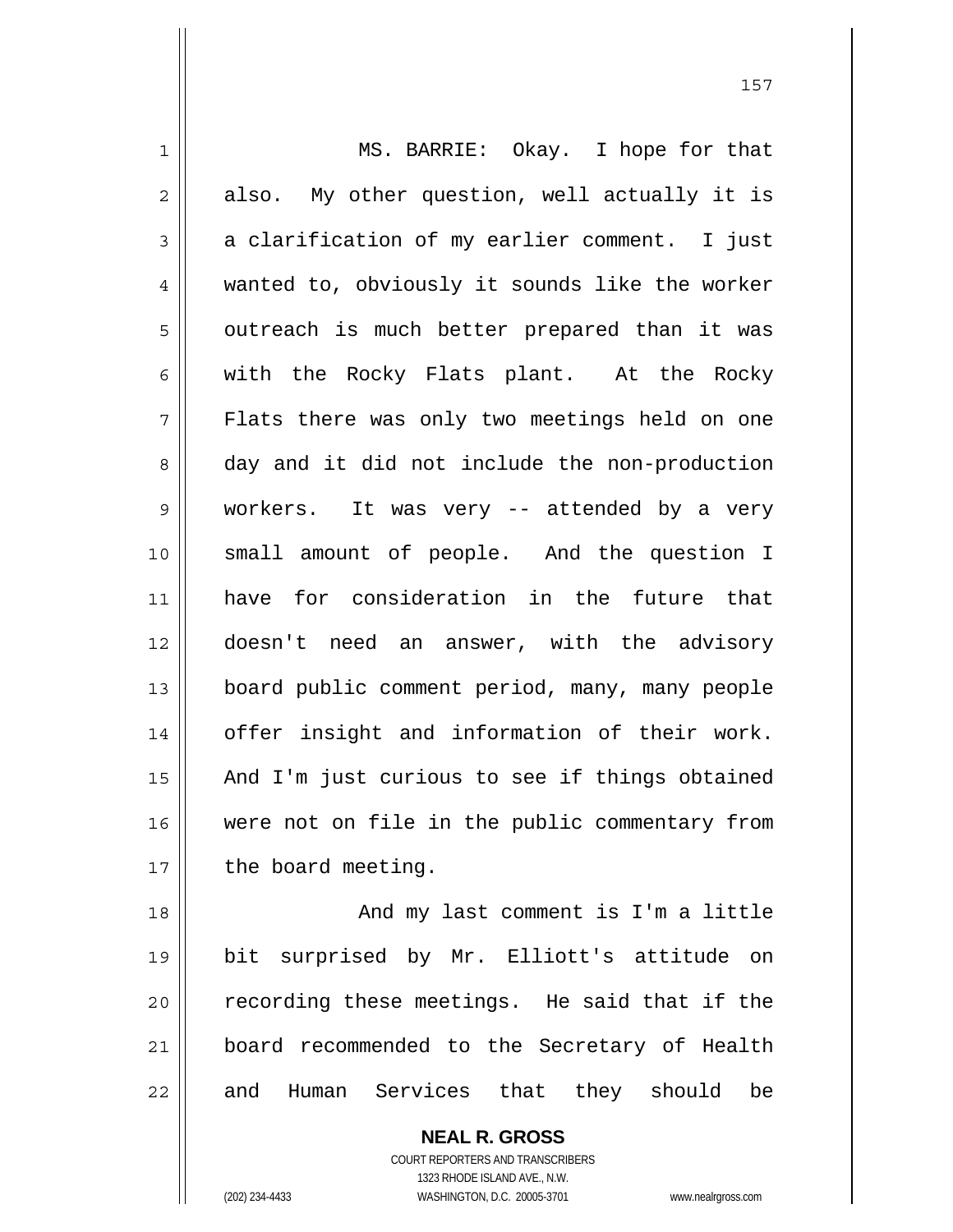**NEAL R. GROSS** COURT REPORTERS AND TRANSCRIBERS 1 || recorded and transcribed that he's not going  $2 \parallel$  to do it. He is adamant about that won't be  $3 \parallel$  done. That is very disconcerting. 4 And actually I do have one more. I 5 || would recommend that this working group  $6 \parallel$  recommend to the full board a public comment 7 period be scheduled for all working group 8 meetings. Thank you. 9 CHAIR GIBSON: Okay, thank you Ms. 10 Barrie. Is there any other advocates or 11 claimants on the line? Okay if not I guess we 12 can just open it up here in the room for 13 || NIOSH's work group, any follow-ups or anything 14 we want to talk about on things we've 15 discussed earlier today or anything we didn't  $16$  privy? 17 || MS. ROBERTSON-DEMERS: Well, we 18 || have one additional finding. 19 CHAIR GIBSON: Okay, go ahead. 20 MS. ROBERTSON-DEMERS: That is a 21 two-track system appears to exist for 22 || obtaining employee and site expert input. And

158

 1323 RHODE ISLAND AVE., N.W. (202) 234-4433 WASHINGTON, D.C. 20005-3701 www.nealrgross.com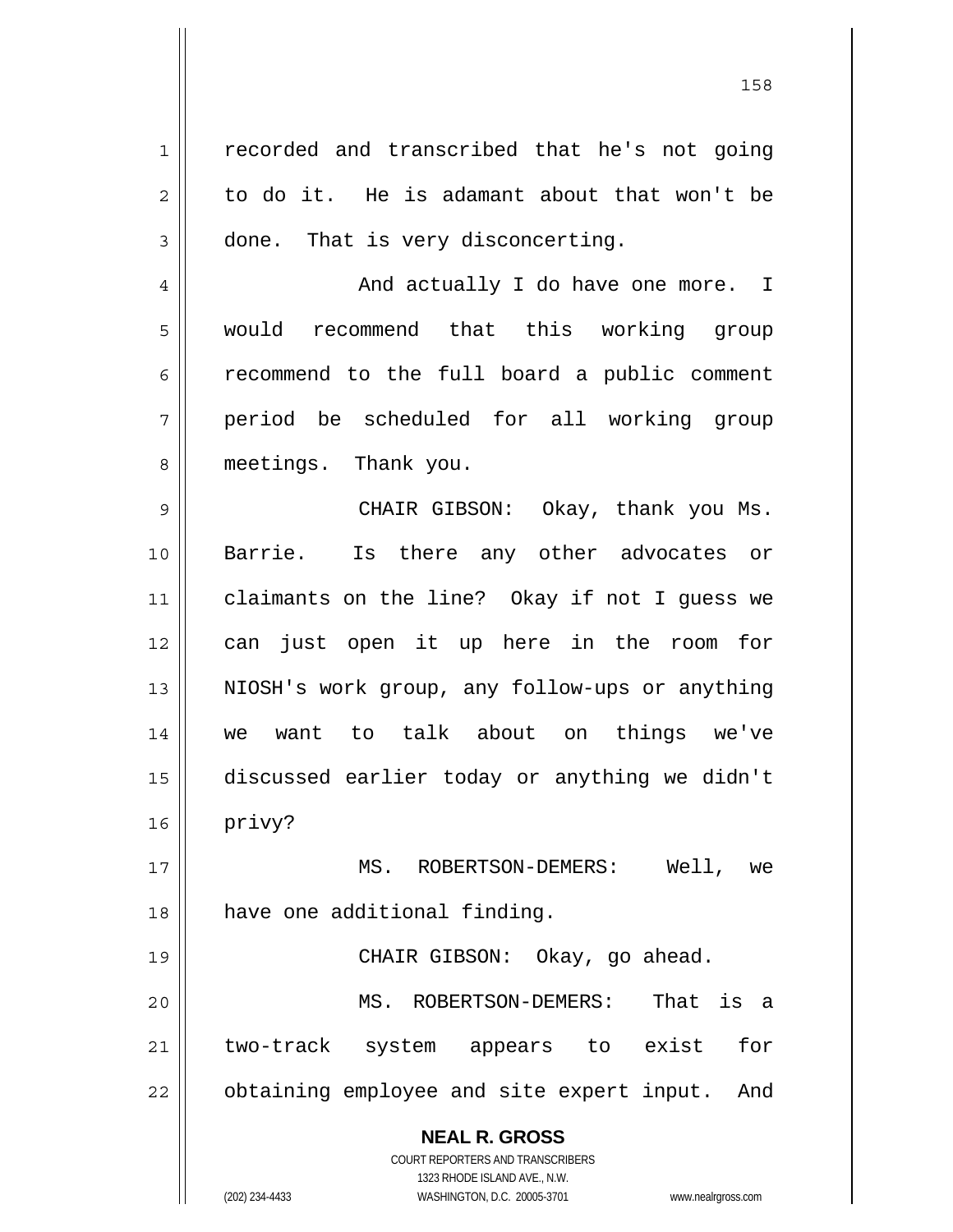**NEAL R. GROSS** 1 by that it's the interview process the site 2 || experts versus the outreach process with site 3 experts. 4 MR. MAURO: Excuse me, Kathy, maybe 5 you could get a little closer to the 6 microphone. I'm having a little difficulty 7 hearing you. 8 MEMBER SCHOFIELD: Me too. 9 MR. KATZ: Let me just remind the 10 folks on the phone too the problem might be 11 that not everybody is muting their phone 12 that's on the line. So we are actually 13 || hearing a lot of sort of background noise from 14 your phones. So please everyone if you don't 15 have a mute button, use \*6 and mute your 16 || phone. Thanks. 17 || MS. ROBERTSON-DEMERS: Okay, I was 18 || saying that there is one final finding and 19 that's related to having a two-track system to 20 || collect information from the workers and by  $21$  | that I mean you have your worker outreach and 22 || you have your small focus groups or

159

 COURT REPORTERS AND TRANSCRIBERS 1323 RHODE ISLAND AVE., N.W.

(202) 234-4433 WASHINGTON, D.C. 20005-3701 www.nealrgross.com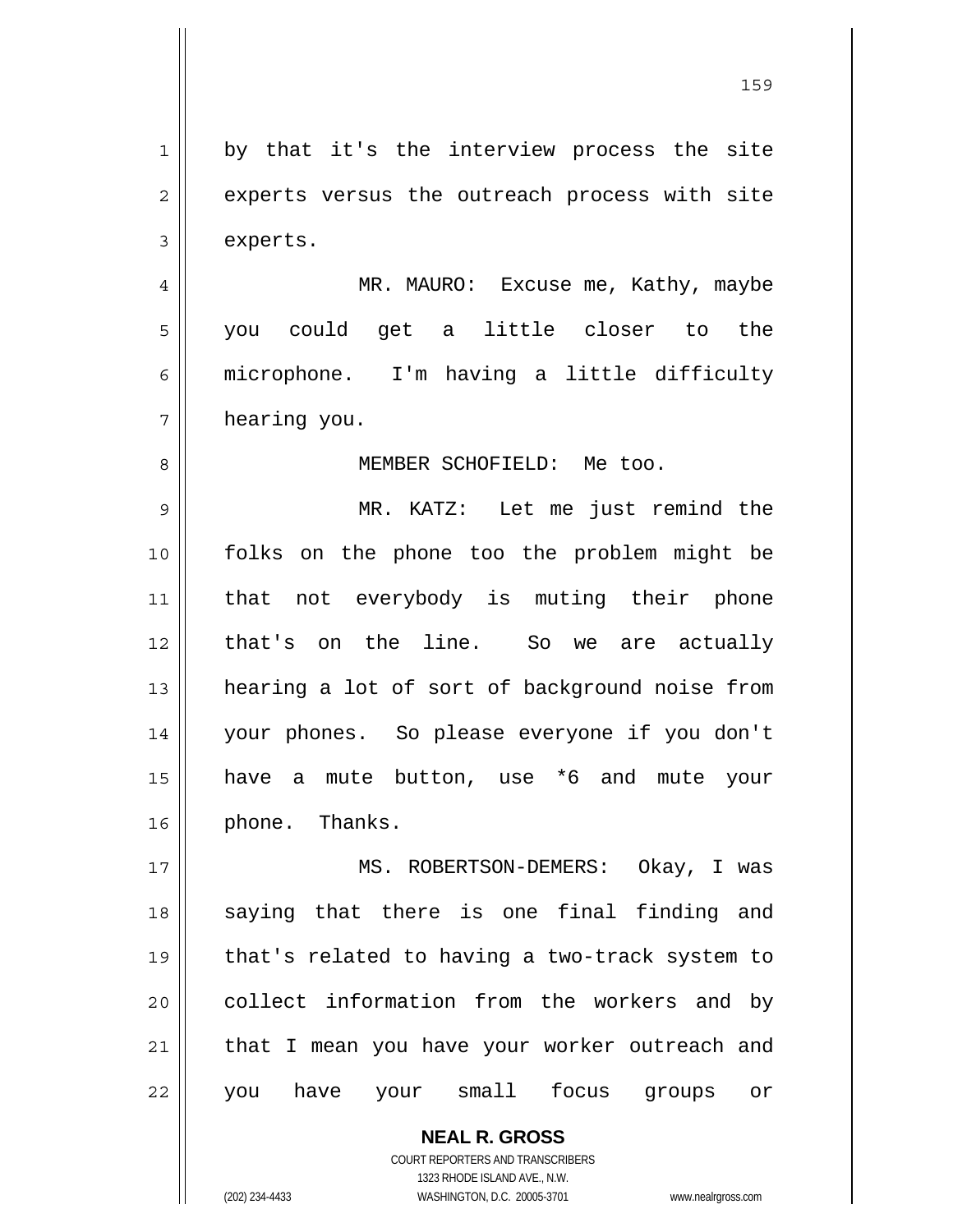interviews. And someone needs to be 2 || collecting the information into some sort of database that is provided in these more focused interviews, so that they can also be 5 | responded to.

CHAIR GIBSON: Does NIOSH have any comment?

8 || MR. HINNEFELD: Well, I think there 9 || might two parts in this. One is I think in terms of capturing the information I think interviews are now are captured in the same manner regardless of who we are interviewing. 13 || And I think, certainly when you did this PROC-097 review, our interviews were overwhelmingly management and I think since then we probably do other -- we have done better at doing other non-management interviews, more worker, on the line worker type interviews. Although I would not say that it is a balancing. It is not necessarily a 21 || balanced representation. So with respect to | actually the documentation of an interview, I

> **NEAL R. GROSS** COURT REPORTERS AND TRANSCRIBERS

 1323 RHODE ISLAND AVE., N.W. (202) 234-4433 WASHINGTON, D.C. 20005-3701 www.nealrgross.com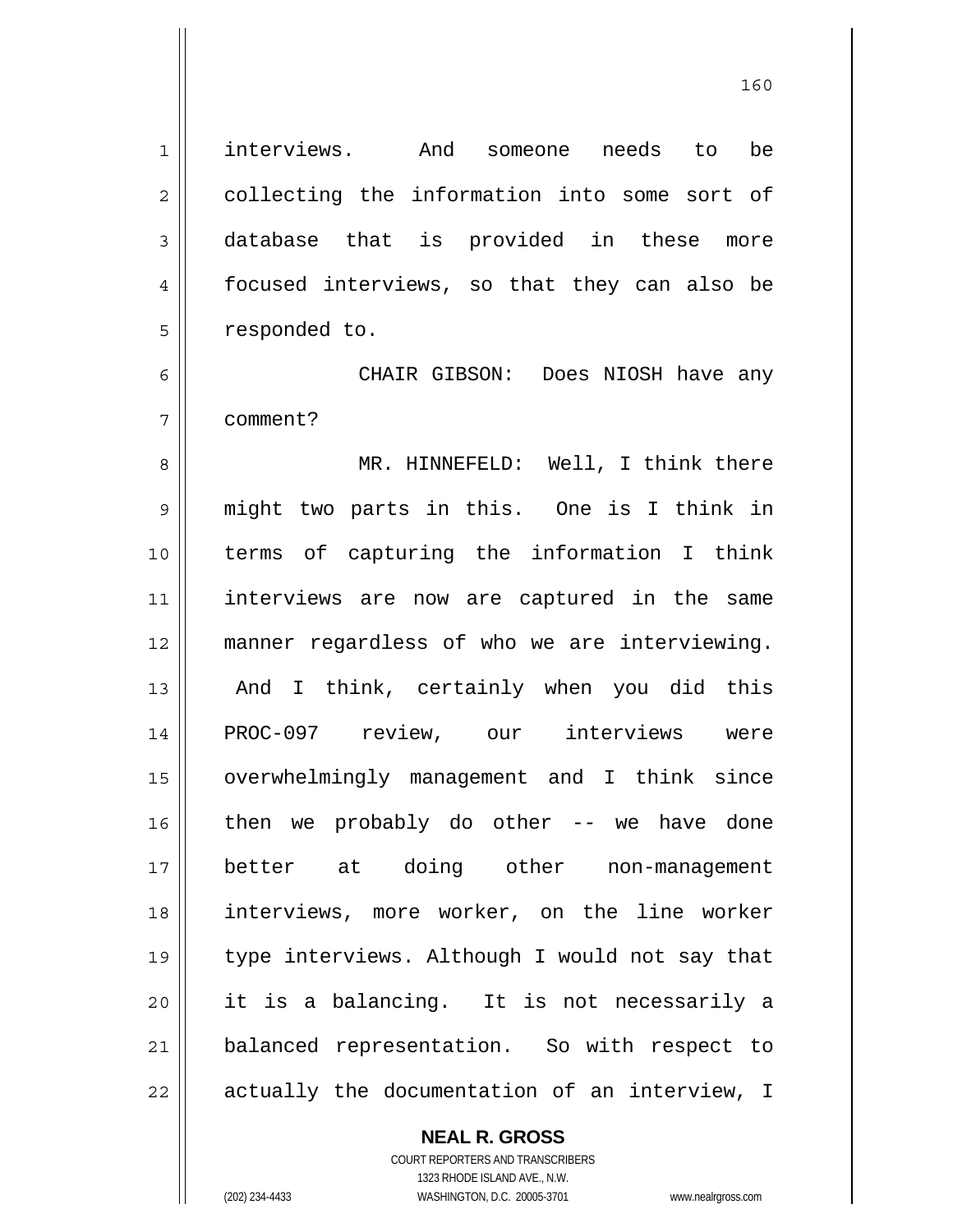1 | believe we are pretty consistent on how we do  $2 \parallel$  that. Then what was, is there more to this  $3 \parallel$  about the treatment of the information from a 4 || meeting, from an outreach meeting and how is  $5$   $\parallel$  that addressed. 6 MS. ROBERTSON-DEMERS: You have  $7 \parallel$  statements that are given to you in a worker 8 | outreach meeting and you respond to them. 9 MR. HINNEFELD: Yes. 10 MS. ROBERTSON-DEMERS: And the 11 || question is, you have comments that are given 12 || to you in an interview. How is that tracked? 13 MR. HINNEFELD: So now you are 14 || talking about, for instance, some other avenue 15 | other than exactly a worker outreach meeting 16 but a claimant or a petitioner or interested 17 || party who would say have you considered these 18 things here, and these other comments we 19 received? Well Larry kind of talked about 20 || that earlier. I mean there are a number of 21 || avenues that those come in by so our response  $22$  || and our document kind of depends on how the

> COURT REPORTERS AND TRANSCRIBERS 1323 RHODE ISLAND AVE., N.W. (202) 234-4433 WASHINGTON, D.C. 20005-3701 www.nealrgross.com

 **NEAL R. GROSS**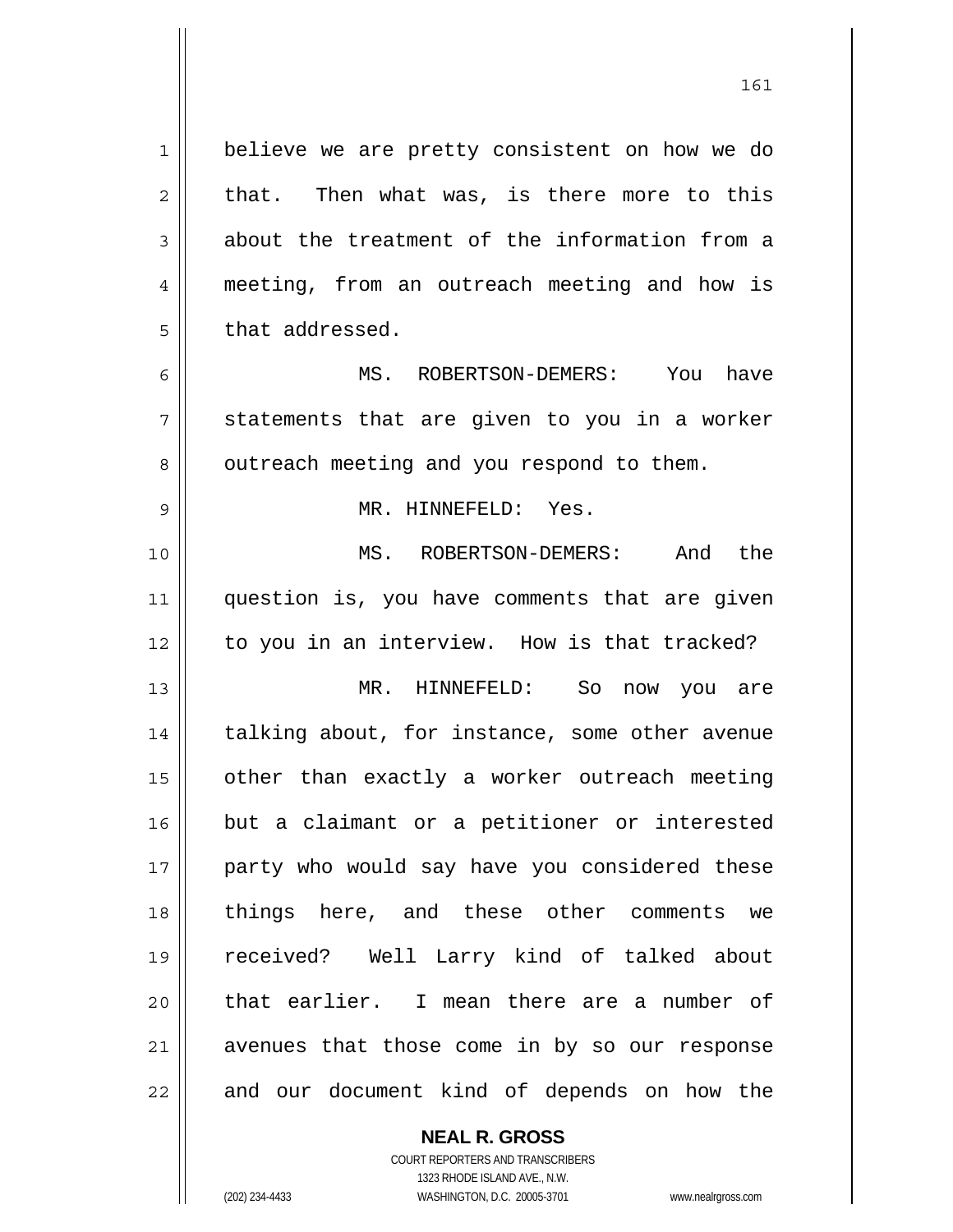**NEAL R. GROSS** COURT REPORTERS AND TRANSCRIBERS 1323 RHODE ISLAND AVE., N.W. (202) 234-4433 WASHINGTON, D.C. 20005-3701 www.nealrgross.com 1 || response is. So I think maybe we might be 2 able to summarize that in some sort of 3 | response to this. 4 MS. ROBERTSON-DEMERS: Let me kind 5 | of give you a better example. You know the 6 personal communication documentation that 7 || NIOSH or ORAU fills out? 8 MR. HINNEFELD: Yes. 9 MS. ROBERTSON-DEMERS: After 10 || they've conducted an interview. 11 || MR. HINNEFELD: Okay. 12 MS. ROBERTSON-DEMERS: There are 13 elements that are brought up in those 14 || interviews and how are they being tracked in  $15$  relation to how it may impact the technical 16 work product? 17 MR. HINNEFELD: Okay. I'd have to 18 -- I'm not prepared to give you an answer 19 today but it will be part of what we have to  $20$   $\parallel$  do. 21 MR. MAURO: This is John Mauro. 22 || Interestingly enough your concern Kathy also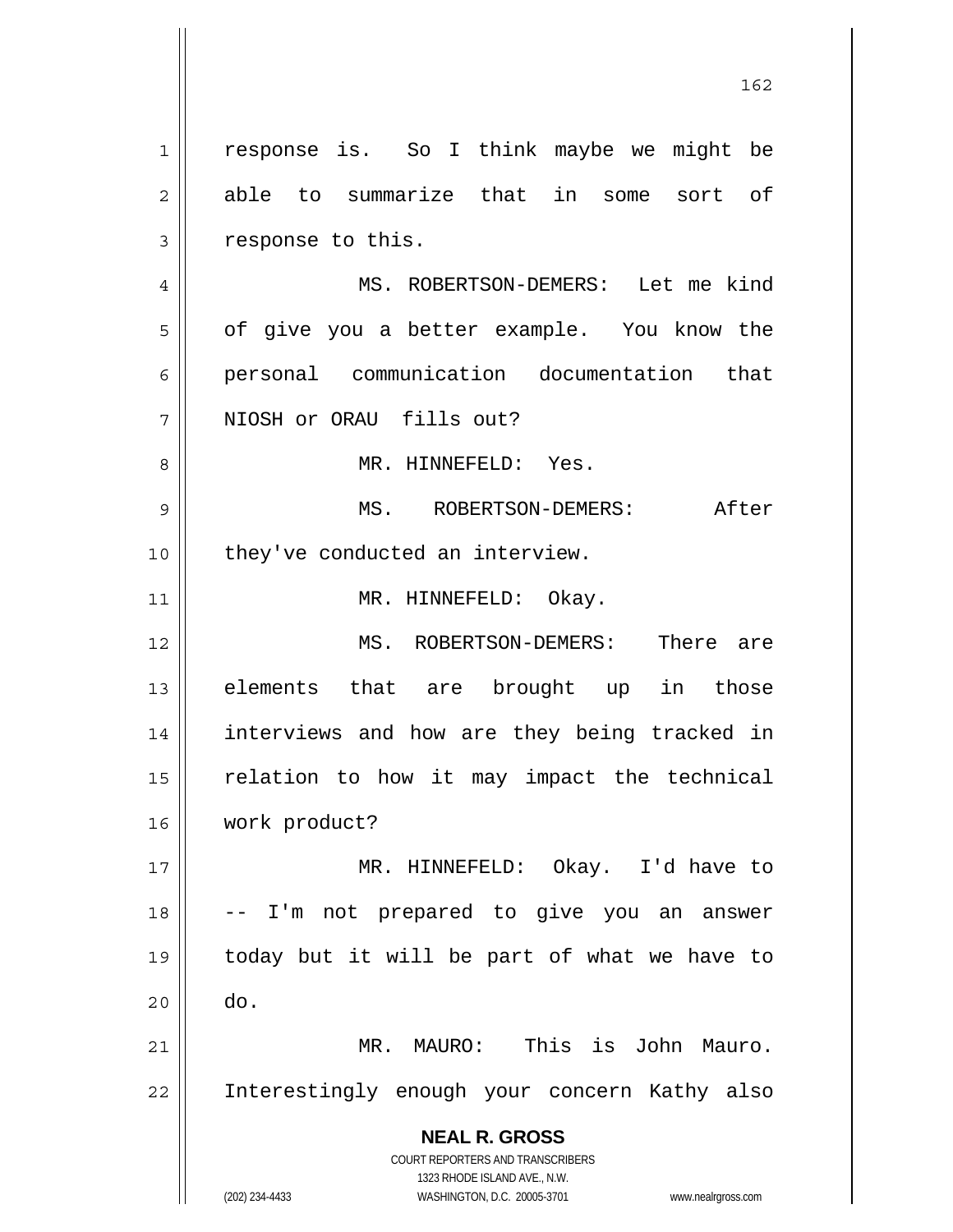$1 \parallel$  applies to SC&A in that we often get, I often  $2 \parallel$  get a phone call, phone calls from interested 3 parties who are wanting to communicate 4 information to me. And sometimes they will  $5 \parallel$  send me files. Sometimes, you know 6 whatever  $-$  material comes in. What I always 7 do is I say it is important that whatever you 8 || send to me you also send to NIOSH and they 9 || respect that and understand that situation. 10 But there is one circumstance that happened 11 || recently that was very interesting. There is 12 a particular individual that has called me a 13 || great deal and provided me verbally over the 14 || phone with information and here's the point. 15 I didn't summarize this information. I didn't 16 write it down, but in the course of providing 17 || that information, there were certain aspects 18 || of it where I used my personal judgment. Now 19 here's where things become subjective. Where 20 || I felt that is especially interesting and that 21 I did write down and I did send on to the 22 working group and also to interested parties

163

 **NEAL R. GROSS**

 COURT REPORTERS AND TRANSCRIBERS 1323 RHODE ISLAND AVE., N.W. (202) 234-4433 WASHINGTON, D.C. 20005-3701 www.nealrgross.com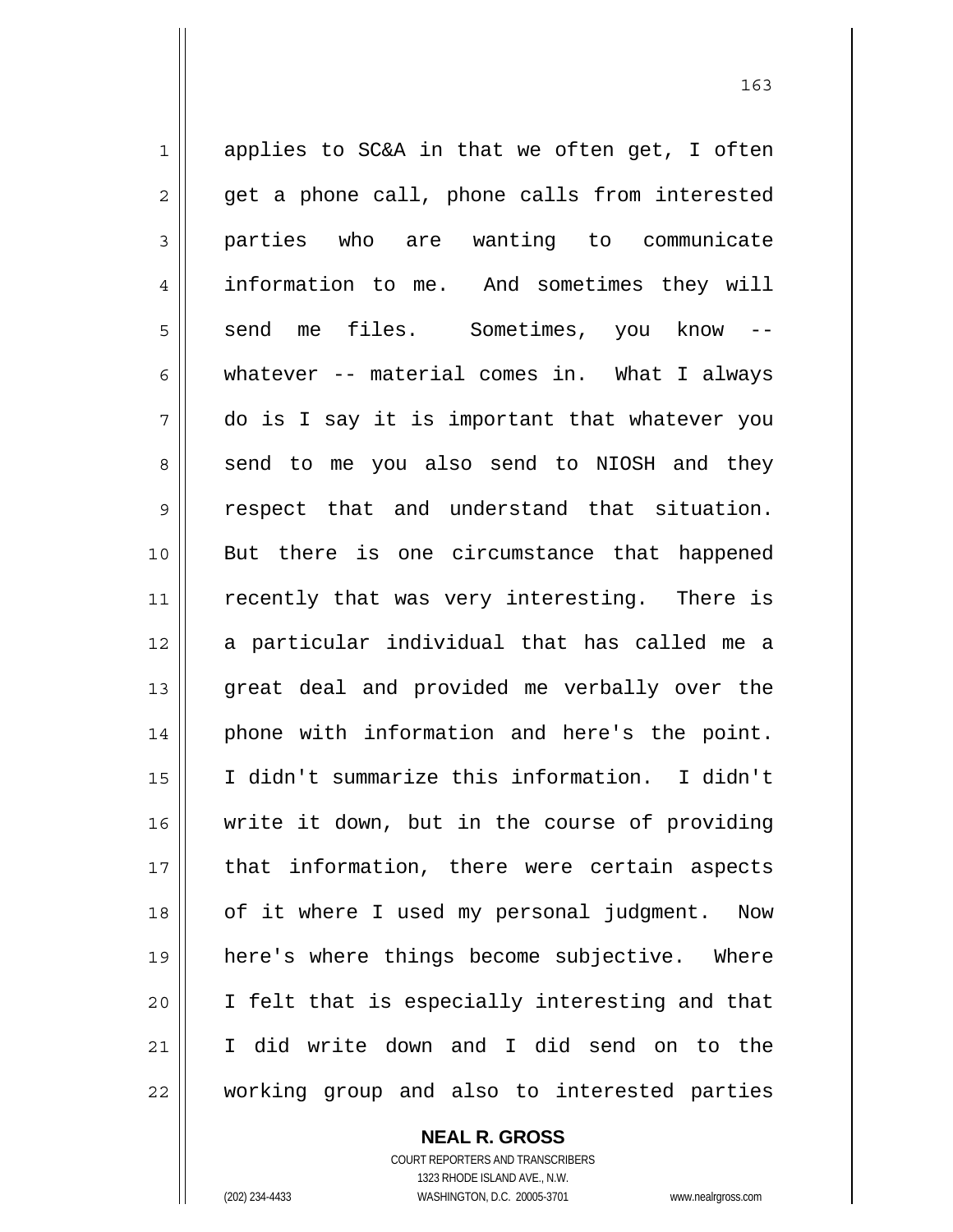1 || at NIOSH. But I was a filter. In other words 2 || in effect the information was coming into me  $3 \parallel$  and I made a judgment on what I thought might 4 || be relevant. I passed it on. So we do have  $5$  || the circumstance where people send material. 6 || Now when they send it be e-mail, they'll send 7 files. We have it, we forward it up to NIOSH 8 and make sure they get everything we have, but 9 || there also are times we have people just 10 communicating, volunteering information and 11 right now all I can do is when I felt that 12 there was something that was explained to me 13 || that could possibly be important, I would 14 write it down and communicate it to the 15 working groups and NIOSH. We really have 16 never written down a procedure to that effect. 17 In fact, we have never even had a 18 conversation when that happens with me. Now 19 when you are involved, Kathy, when you are 20 || involved in actually interviewing people of 21 || course you have a formalism to it. But you 22 make me think about it a little bit, what

> **NEAL R. GROSS** COURT REPORTERS AND TRANSCRIBERS

 1323 RHODE ISLAND AVE., N.W. (202) 234-4433 WASHINGTON, D.C. 20005-3701 www.nealrgross.com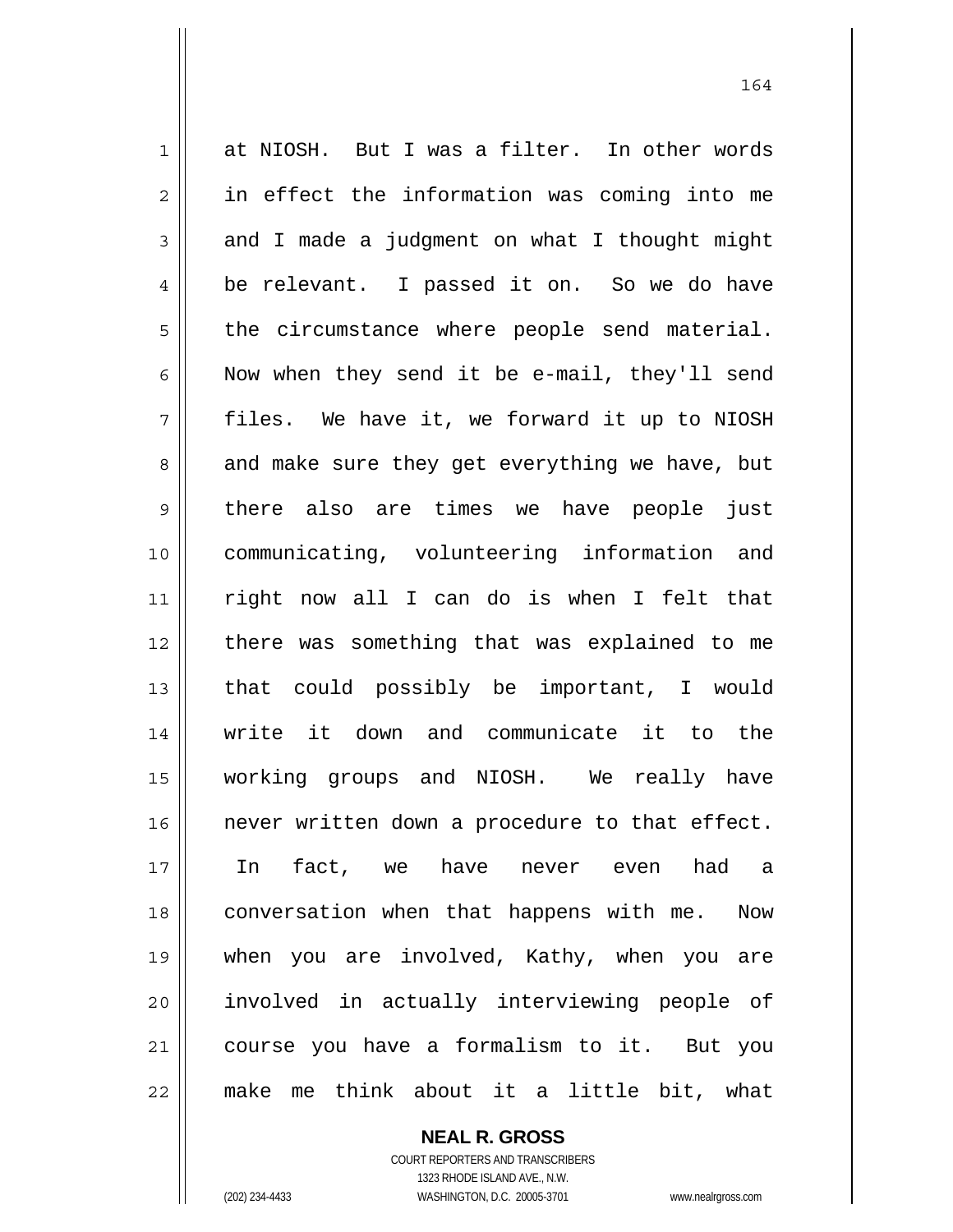| $\mathbf 1$    | about me? I don't normally participate in                           |
|----------------|---------------------------------------------------------------------|
| $\overline{c}$ | these. I have only been on one interview case                       |
| 3              | with Chapman Valve, but I do get phone calls                        |
| 4              | quite often from interested parties and my                          |
| 5              | protocol right now is just the way I                                |
| 6              | described. I was selective in what I think is                       |
| 7              | important and pass it on.                                           |
| 8              | MS. ROBERTSON-DEMERS: Well, one of                                  |
| 9              | my experiences is by the time someone is                            |
| 10             | providing me with documentation, they have                          |
| 11             | already provided it to NIOSH, but of course we                      |
| 12             | can make sure that they have it.                                    |
| 13             | MR. ZEITOUN: We usually ask about                                   |
| 14             | that. Did you provide to it NIOSH and they                          |
| 15             | said yes.                                                           |
| 16             | MR. HINNEFELD: Like I said I'm not                                  |
| 17             | prepared to talk about it today. I'd have to                        |
| 18             | find out and see.                                                   |
| 19             | CHAIR GIBSON: Anything else?                                        |
| 20             | MS. ROBERTSON-DEMERS:<br>That pretty                                |
| 21             | much sums up the findings that we had.                              |
| 22             | CHAIR GIBSON:<br>Okay.                                              |
|                | <b>NEAL R. GROSS</b>                                                |
|                | COURT REPORTERS AND TRANSCRIBERS                                    |
|                | 1323 RHODE ISLAND AVE., N.W.                                        |
|                | (202) 234-4433<br>WASHINGTON, D.C. 20005-3701<br>www.nealrgross.com |

<u>165</u>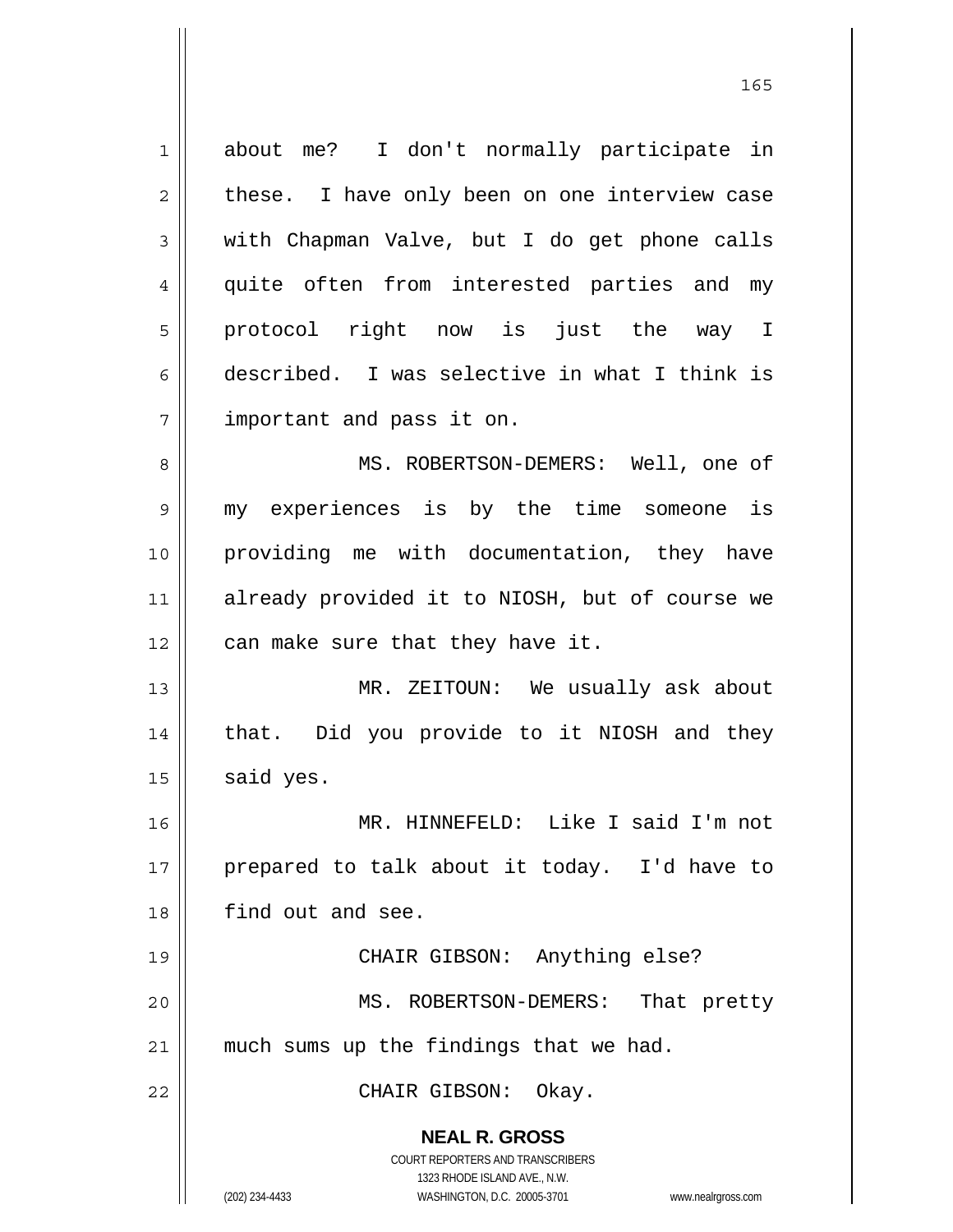1 MEMBER BEACH: I have something. 2 | Could I ask a question for NIOSH? Can you 3 describe briefly or however in-depth the 4 process of when you decide to have a worker 5 || outreach meeting, how that process unfolds 6 | basically? I know there's one coming at W. R. 7 || Grace. So what would your process be? 8 MR. HINNEFELD: Do you want to take 9 | that Vern? 10 MR. McDOUGALL: Yes. W. R. Grace's 11 nuclear field services is a little bit 12 different situation but most of our outreach 13 meetings -- most of our outreach meetings are 14 basically driven by something that happens 15 with OCAS. In the old days they used to be 16 driven largely by the development of site 17 profiles. And the mission was to identify 18 Stakeholders and get to them, get them a 19 || chance to have input early on in the process. 20 || And they would have to after the site 21 || profiles were developed, go back and say, 22 || okay, well here it is more of a closed-ended

<u>166</u>

 **NEAL R. GROSS** COURT REPORTERS AND TRANSCRIBERS 1323 RHODE ISLAND AVE., N.W. (202) 234-4433 WASHINGTON, D.C. 20005-3701 www.nealrgross.com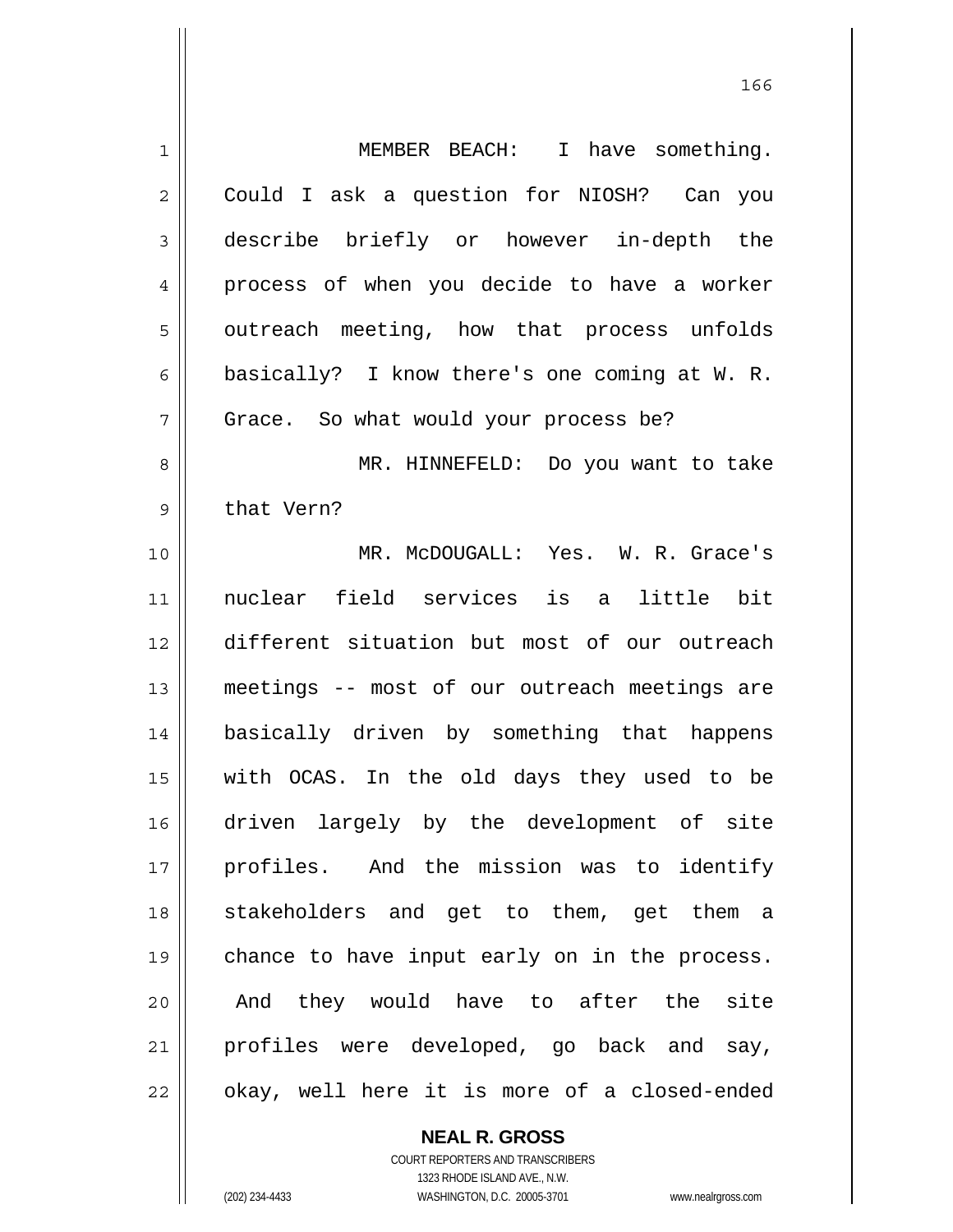**NEAL R. GROSS** COURT REPORTERS AND TRANSCRIBERS 1 question, here's the document that is 2 || involved. This is an opportunity for you to 3 critique this and provide additional 4 || information and show NIOSH where they are 5 mistaken. 6 MEMBER BEACH: And that was per  $7 \parallel$  097? That was that procedure that drove that 8 | early on? 9 MR. McDOUGALL: Well actually this 10 || really started late 1993/1994 --11 MR. HINNEFELD: You mean Procedure  $12 \parallel 097.$ 13 MR. McDOUGALL: Yes, well before 14 | the procedure. 15 || MEMBER BEACH: Well before, okay. 16 MR. McDOUGALL: Now with the SEC 17 || petitions kind of the same thing happens 18 because what will happen -- let me say 19 recently with Los Alamos, for example. The 20 petitioner there was a member, he was 21 || associated with one of the stakeholder groups 22 || out there. And when we see any kind of a

167

1323 RHODE ISLAND AVE., N.W.

(202) 234-4433 WASHINGTON, D.C. 20005-3701 www.nealrgross.com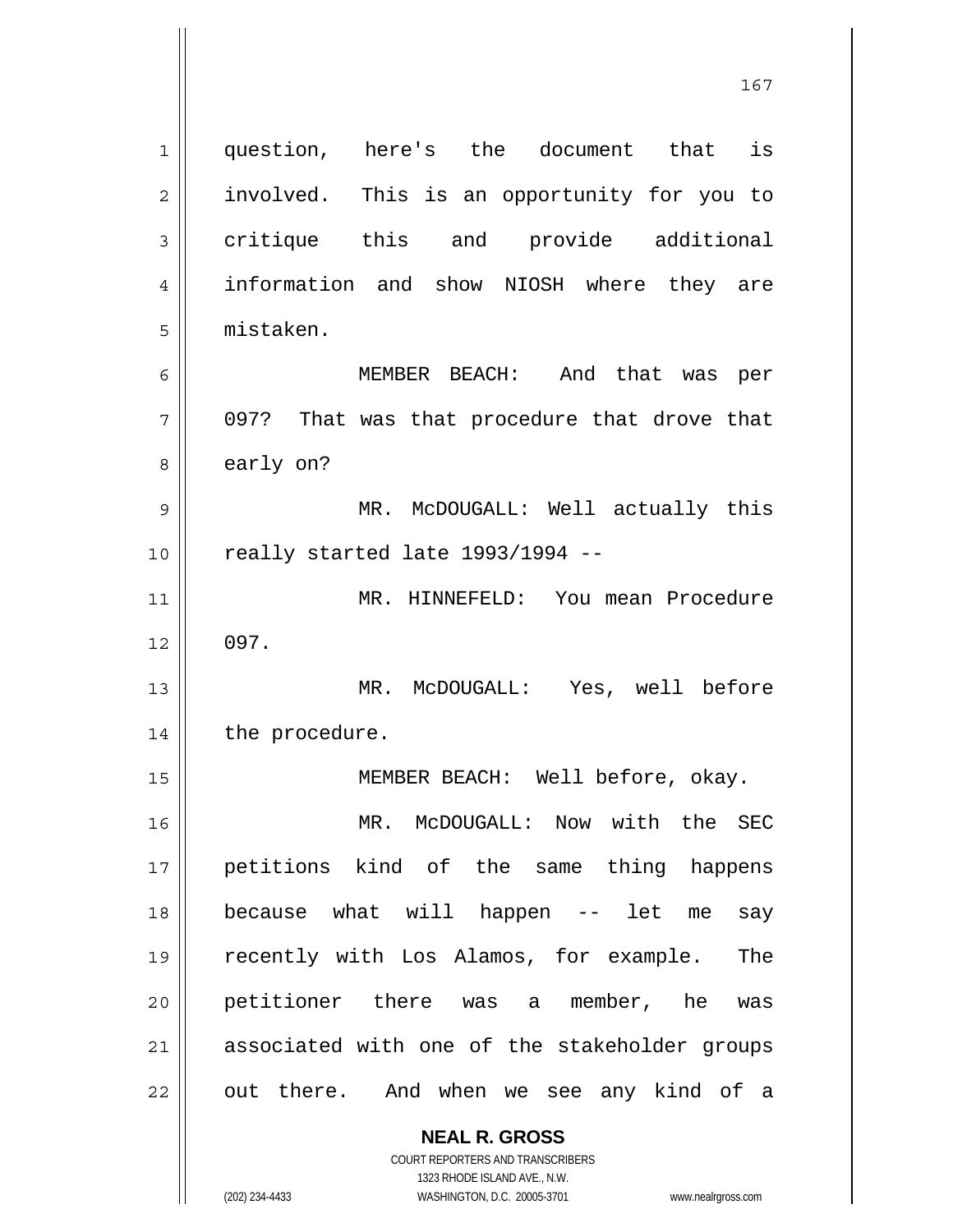**NEAL R. GROSS** COURT REPORTERS AND TRANSCRIBERS 1 || petition filed and most petitions aren't even 2 || filed by anybody, they are mostly filed by it 3 seems by survivors. So a lot of the 4 | organizations that we've been dealing with 5 | over the years don't know when this petition 6 || has been filed necessarily. So what we do is  $7 \parallel$  we reach out, when we see the petition filed, 8 we reach out to the stakeholder organizations, 9 explain to them where this thing is in the 10 process, a little bit about why it affects 11 them. You know, this is -- there is going to 12 be some decisions made in the next several 13 months that are going to affect their members' 14 compensation possibly for a long time to come. 15  $\parallel$  And kind of work with them to see what their, 16 what level of interest there is in having 17 || input into the process. 18 MEMBER BEACH: Okay and so then you 19 plan a meeting. 20 MR. McDOUGALL: We plan a meeting -  $21$   $\vert$  - if they are interested. If they are 22 || interested, yes we plan a meeting. There have

168

 1323 RHODE ISLAND AVE., N.W. (202) 234-4433 WASHINGTON, D.C. 20005-3701 www.nealrgross.com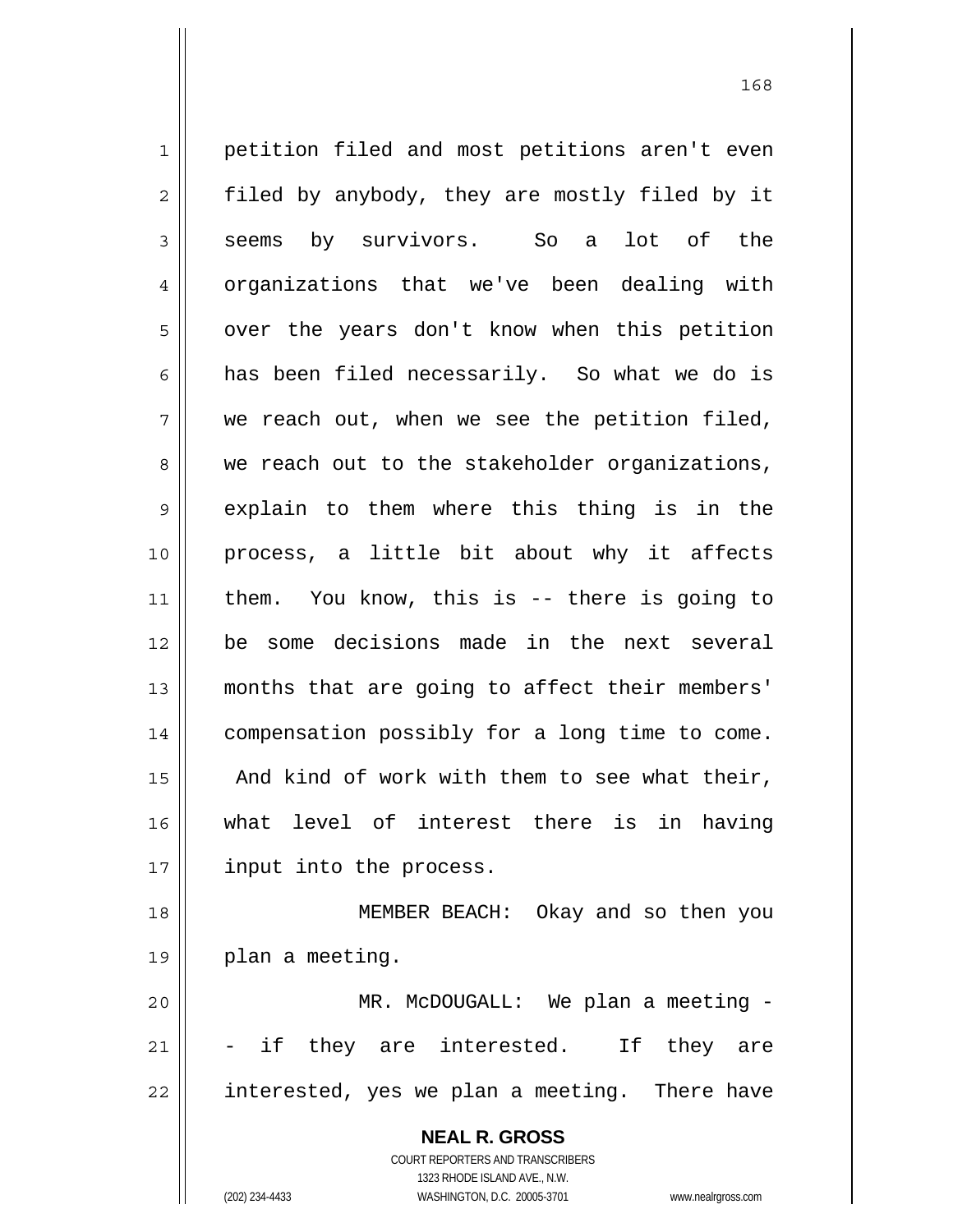**NEAL R. GROSS** COURT REPORTERS AND TRANSCRIBERS 1323 RHODE ISLAND AVE., N.W. 1 || been times, I'm trying to think of the site 2 || recently. Mark you went out by yourself the  $3 \parallel$  first time I think to talk to somebody. I'm 4 drawing a blank right now. But yes, we plan a 5 meeting. We give them an opportunity to, we  $6 \parallel$  give them an opportunity to learn about the  $7 \parallel$  process, where things are in the process, and  $8 \parallel$  to provide the input. 9 MEMBER BEACH: So you actually do a 10 || presentation at the meeting? 11 || MR. McDOUGALL: Yes, we don't. It 12 | is usually somebody from OCAS. Laurie and/or, 13 || usually a health physicist, yes. 14 MEMBER BEACH: Okay, so then -- 15 MR. McDOUGALL: Because it is a two-16 way street. There are still learning. These 17 people are still, you know, they are not 18 experts who -- most of these people, the 19 stakeholders we reach out to are not people 20 who deal with these issues on a day-to-day 21 basis. 22 MR. ELLIOTT: They may not even

(202) 234-4433 WASHINGTON, D.C. 20005-3701 www.nealrgross.com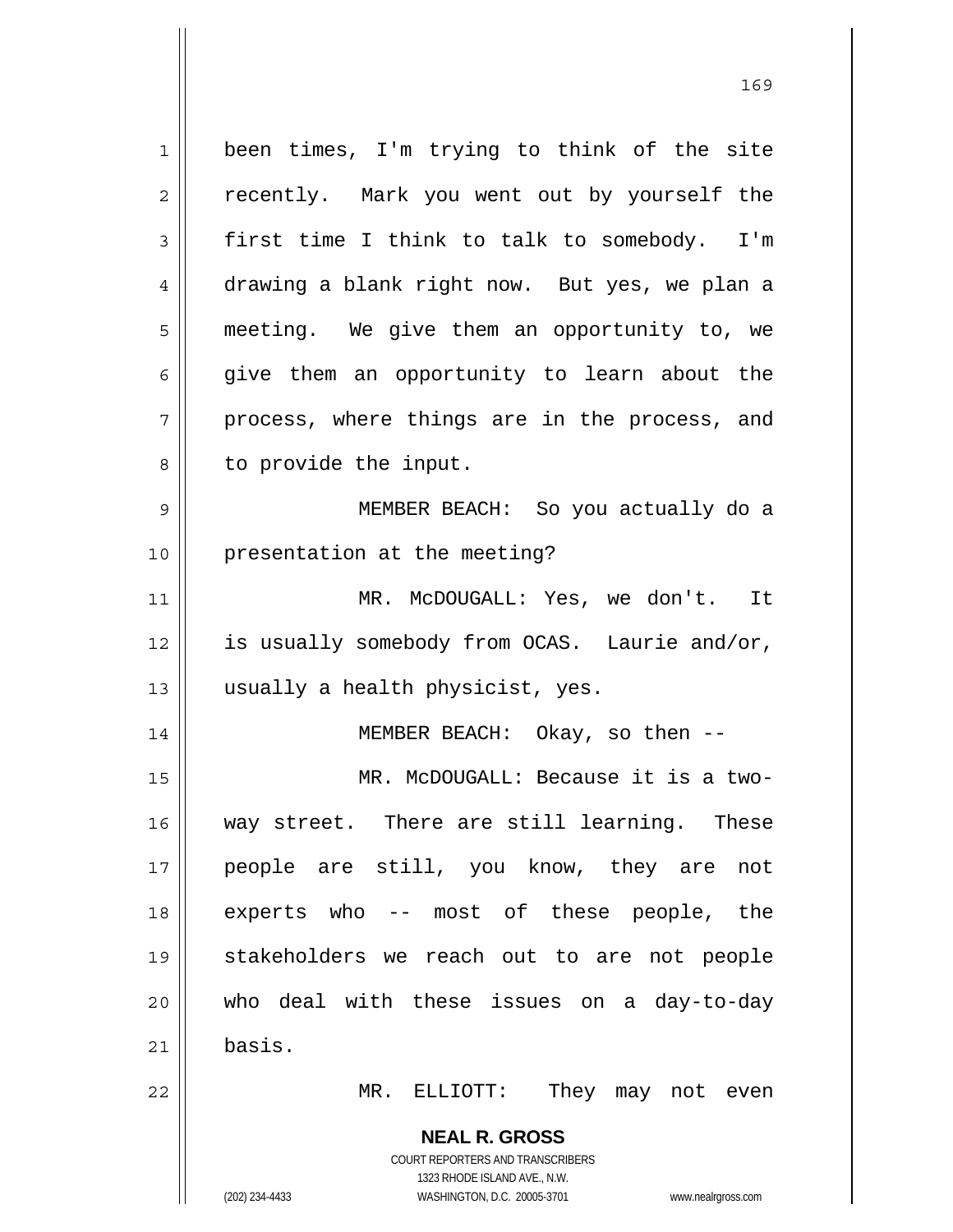$1 \parallel$  have claims.

| 2  | MR. McDOUGALL: Yes, yes they most                                                                                                                               |
|----|-----------------------------------------------------------------------------------------------------------------------------------------------------------------|
| 3  | of them probably won't have current claims.                                                                                                                     |
| 4  | So it is an educational process for them and                                                                                                                    |
| 5  | it is an educational process -- its really a                                                                                                                    |
| 6  | two-way communication process because they are                                                                                                                  |
| 7  | learning about the process, about the                                                                                                                           |
| 8  | implications for their future and at the same                                                                                                                   |
| 9  | time, NIOSH is getting feedback where we can.                                                                                                                   |
| 10 | We try and identify some key issues that                                                                                                                        |
| 11 | NIOSH wants to collect information on, get it                                                                                                                   |
| 12 | into their hands ahead of time so that when                                                                                                                     |
| 13 | they come to these meetings, NIOSH captures                                                                                                                     |
| 14 | information that's going to be helpful to them                                                                                                                  |
| 15 | in reviewing those petitions.                                                                                                                                   |
| 16 | MEMBER BEACH: I guess that's what                                                                                                                               |
| 17 | I am looking for. A real history of why you                                                                                                                     |
| 18 | decide to go to a site, what you do when you                                                                                                                    |
| 19 | get there, what questions you give them in                                                                                                                      |
| 20 | advance? Do you do a presentation?                                                                                                                              |
| 21 | MR. ELLIOTT: It comes, it comes --                                                                                                                              |
| 22 | there's a variety of ways that we could become                                                                                                                  |
|    | <b>NEAL R. GROSS</b><br>COURT REPORTERS AND TRANSCRIBERS<br>1323 RHODE ISLAND AVE., N.W.<br>(202) 234-4433<br>WASHINGTON, D.C. 20005-3701<br>www.nealrgross.com |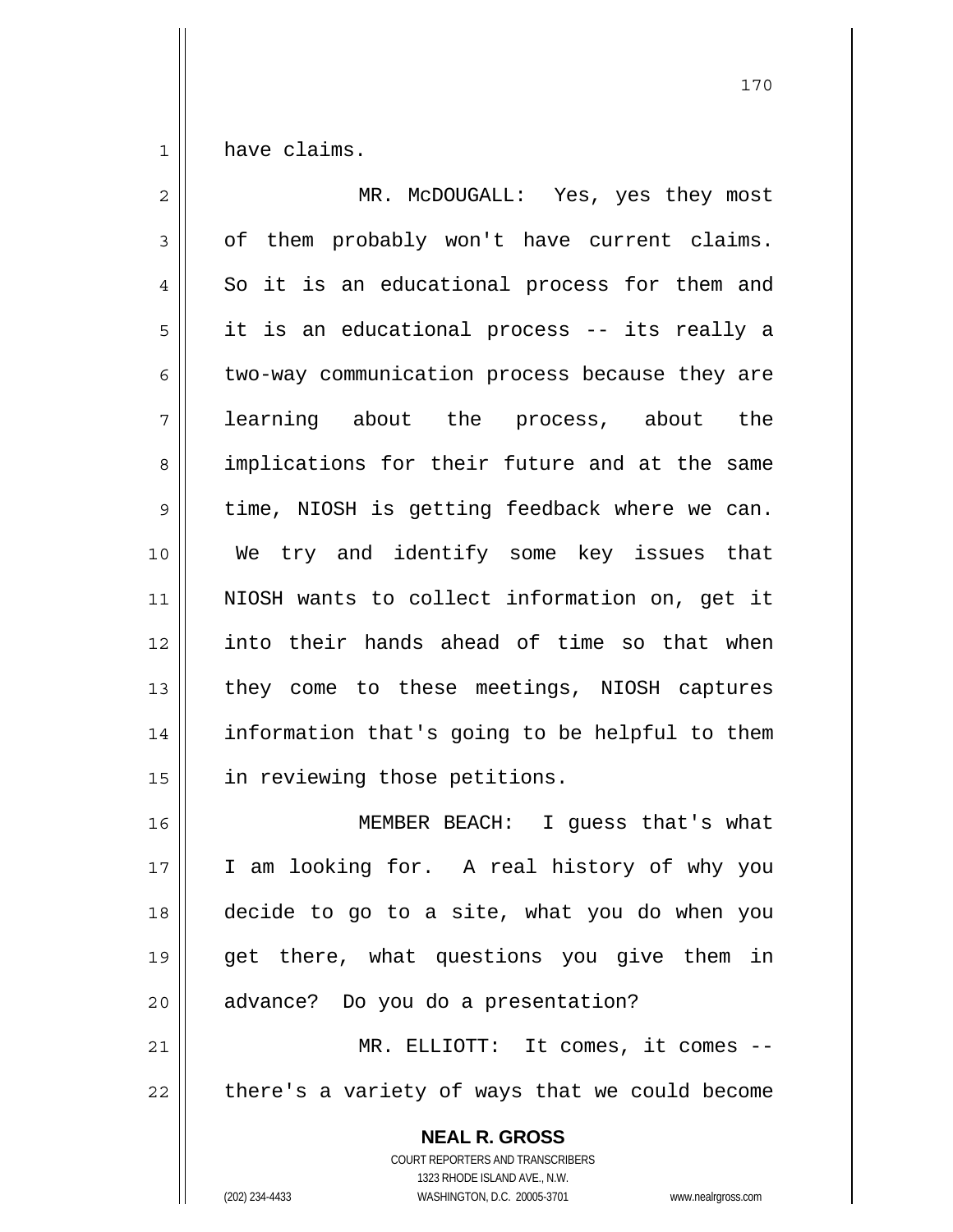**NEAL R. GROSS** COURT REPORTERS AND TRANSCRIBERS 1323 RHODE ISLAND AVE., N.W. 1 engaged with folks at a site. An SEC petition 2 | is one way. Somebody expresses an interest to  $3 \parallel$  file a petition but doesn't fully understand 4 and ask Laurie or Denise to come and help them  $5 \parallel$  and in conjunction with that, there's an 6 | offer. Would it be helpful if we talk to a 7 || broader-based group than just you? And so 8 || that gets put into play. In some instances, 9 we are asked. We were asked to come to speak 10 to the guards union at Portsmouth, Ohio, 11 || because they had a special concern that they 12 wanted to raise specifically with me and Dr. 13 Neton. 14 MEMBER BEACH: So once you decide, 15 Larry, to go to that site, do you broadcast 16 | that information? 17 MR. ELLIOTT: No. 18 MEMBER BEACH: Okay, that's what 19 I'm looking for. 20 MR. ELLIOTT: Not necessarily do we 21 | broadcast that information because the purpose  $22$  may dictate that it is better for us to talk

(202) 234-4433 WASHINGTON, D.C. 20005-3701 www.nealrgross.com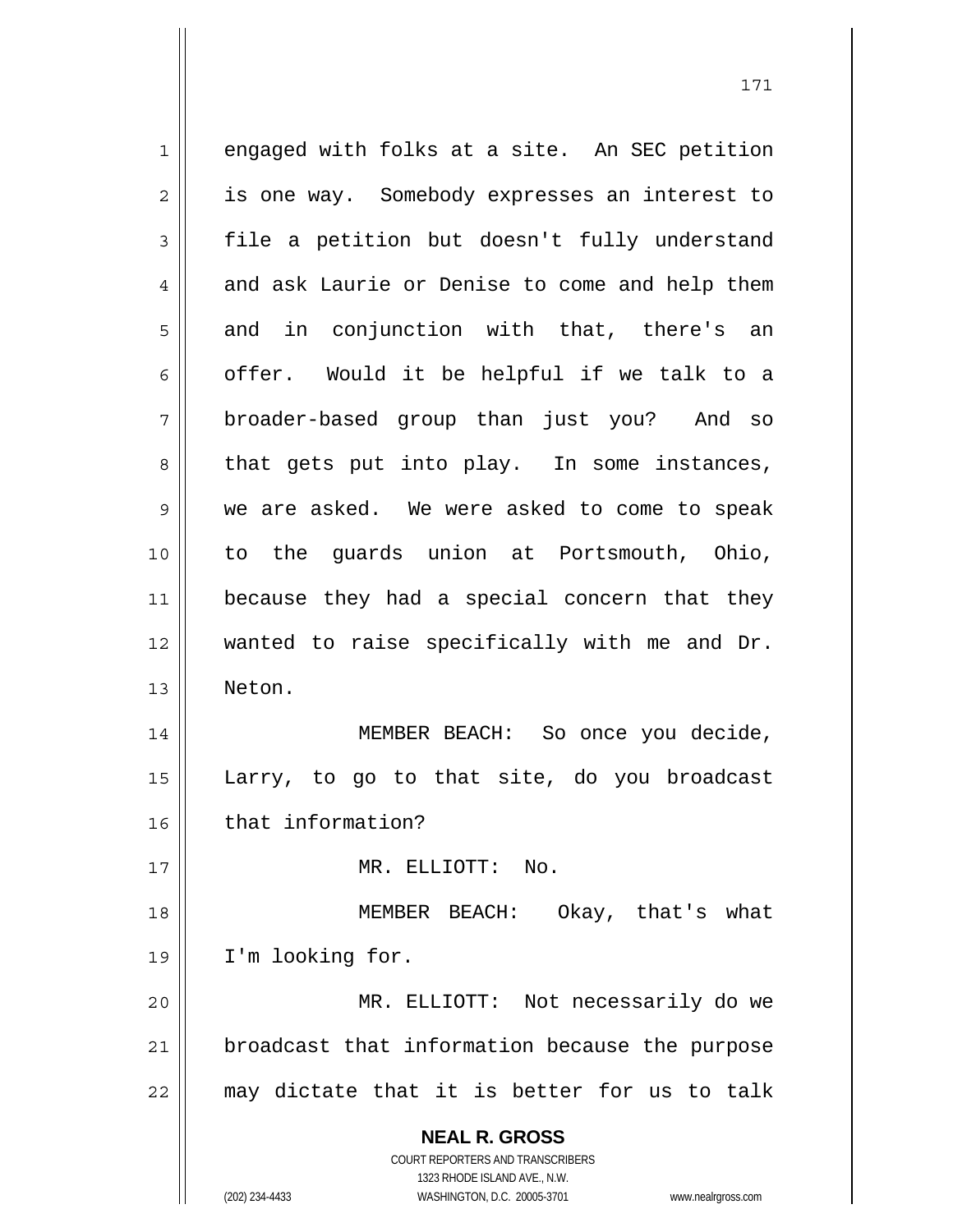1 || with a small group of knowledgeable people. 2 || The purpose may say to us, well here's a 3 Situation where a large number of claimants or 4 just general people in the population don't 5 || understand what's going on around the site,  $6 \parallel$  whether it is an SEC process or whether it is 7 DOS reconstruction. And it makes sense to us  $8 \parallel$  to respond with a town hall meeting. 9 MEMBER BEACH: Yes. 10 MR. ELLIOTT: And go out and you 11 || know we just open it up. We will have a short 12 || presentation and then, you know, we have 13 || public, we hear people's comments. And we try  $14$  to deal with that in that kind of a setting.  $15$  So, it could be a situation where the purpose  $16$  says to us, there is a technical issue on the 17 table, badges are left behind. Okay, so who 18 do we go talk to, to find out about that? We 19 will, SC&A would focus our interaction with 20 || people who have either said they've done that 21 || or they have reported they know of others who  $22$  have done that. And in that situation we may

> **NEAL R. GROSS** COURT REPORTERS AND TRANSCRIBERS

 1323 RHODE ISLAND AVE., N.W. (202) 234-4433 WASHINGTON, D.C. 20005-3701 www.nealrgross.com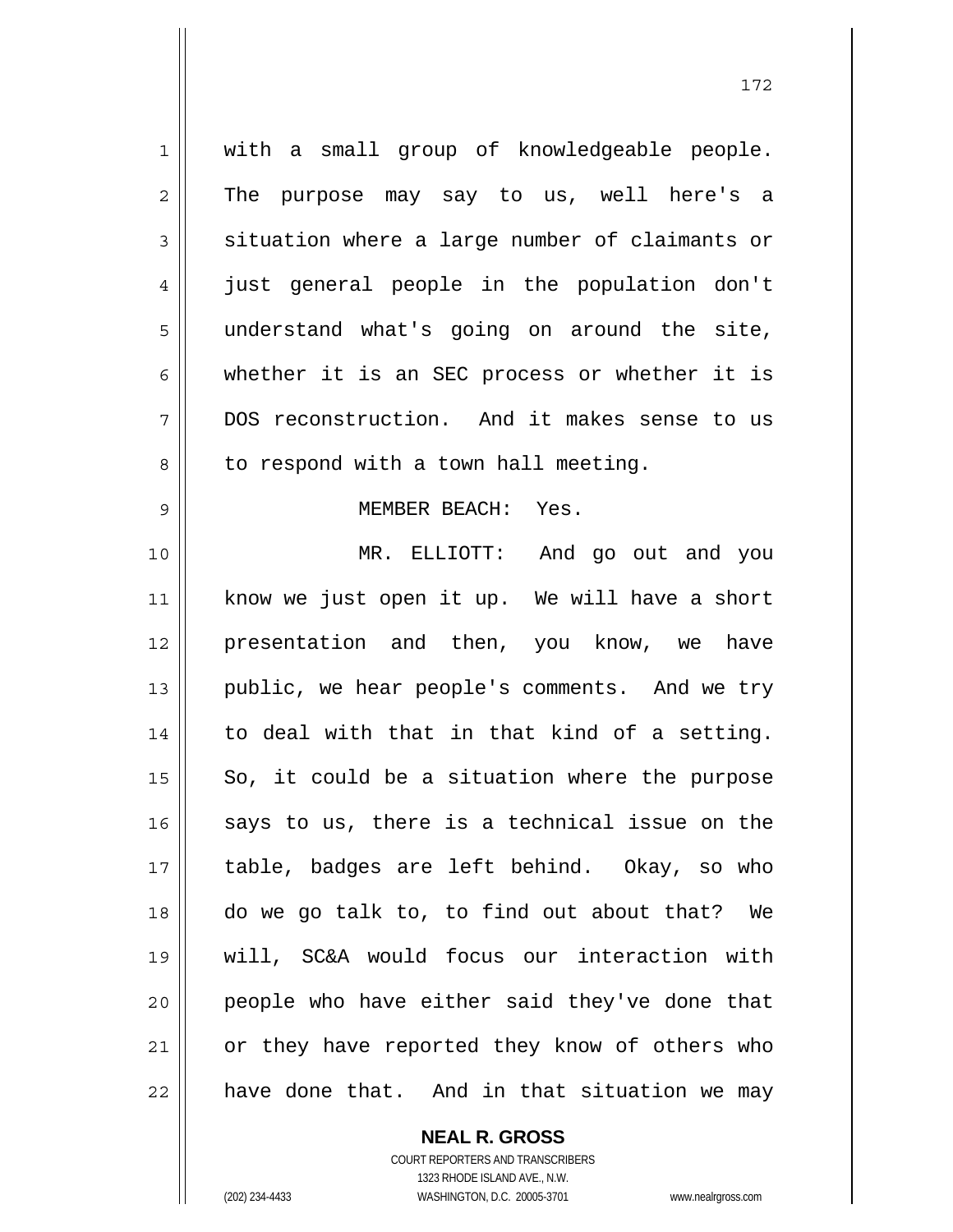1 say to ourselves well this takes a broader 2 | venue than just a small working group, a small 3 focus group. We may want to have a more 4 || public. And in the more public sense, when we 5 || have a town hall meeting style, yes we  $6 \parallel$  announce that to the public. We want as many 7 people to come bring as many perspectives as 8 can be offered. On the other end of the  $9 \parallel$  spectrum though is the need to nail down some 10 technical issue and try to identify those 11 individuals who in a small group or even a 12 || one-on-one setting with us, can elucidate the 13 issue for our better understanding. So it 14 happens in a variety of ways. I mean, I'm 15 || sure Vern and Mark could go on and on and on 16 || about the ways we've tried to be proactive and 17 reach out to people. And at the same time 18 have a listening ear open and ready to respond 19 as soon as we hear somebody say hey, you need 20 || to come and talk to us. And in some instances 21 || where they have reached out, they have a cold  $22$  | shoulder. They don't want to talk to you.

> **NEAL R. GROSS** COURT REPORTERS AND TRANSCRIBERS

 1323 RHODE ISLAND AVE., N.W. (202) 234-4433 WASHINGTON, D.C. 20005-3701 www.nealrgross.com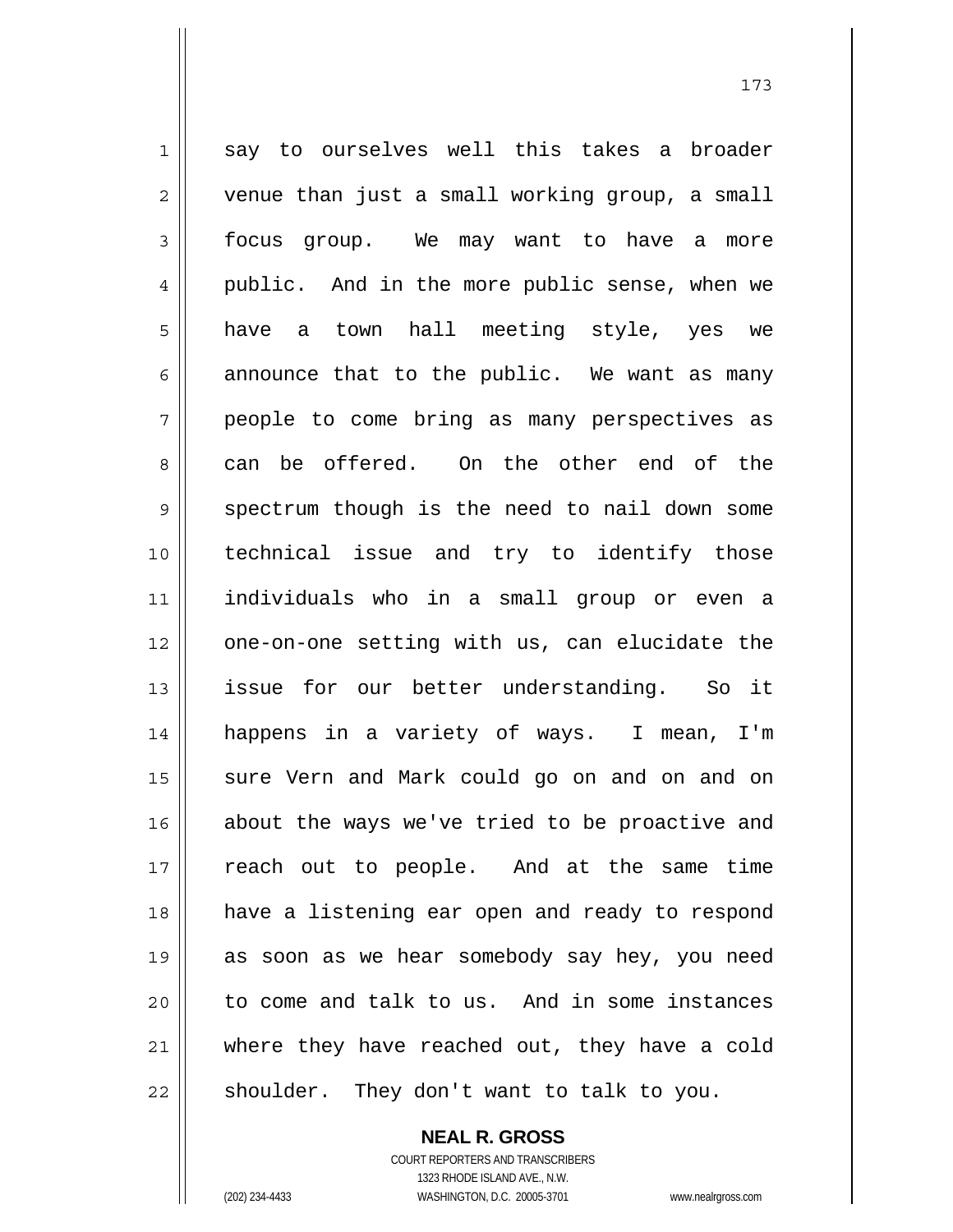1 || MEMBER BEACH: Right.

2 MR. ELLIOTT: We don't want to get 3 || involved. In some instances where they have  $4 \parallel$  tried to reach out and say, you know, out here 5 in INEO we would like to sit down and talk to 6 everybody involved. Well, the painters don't  $7 \parallel$  want to be in the same room as the carpenters. 8 || And the carpenters don't want to be in the  $9 \parallel$  same room as the electricians and those kind 10 of things happen. So we end up with fractured 11 || meetings where we only meet with one organized 12 labor group at a time because they function 13 better that way. So, it is a very dynamic 14 process that is driven in many different ways.  $15$  | That is the best I can describe it for you. 16 || MS. BREYER: I was going to say not 17 || to be repetitive but to give you some specific 18 examples of what Larry is talking about, you 19 know, and what Vern is speaking to as well. 20 You know, if an SEC petition comes out from a 21 || survivor, you know, some of the union groups 22 || at the facility may not know about it or even

 COURT REPORTERS AND TRANSCRIBERS 1323 RHODE ISLAND AVE., N.W. (202) 234-4433 WASHINGTON, D.C. 20005-3701 www.nealrgross.com

 **NEAL R. GROSS**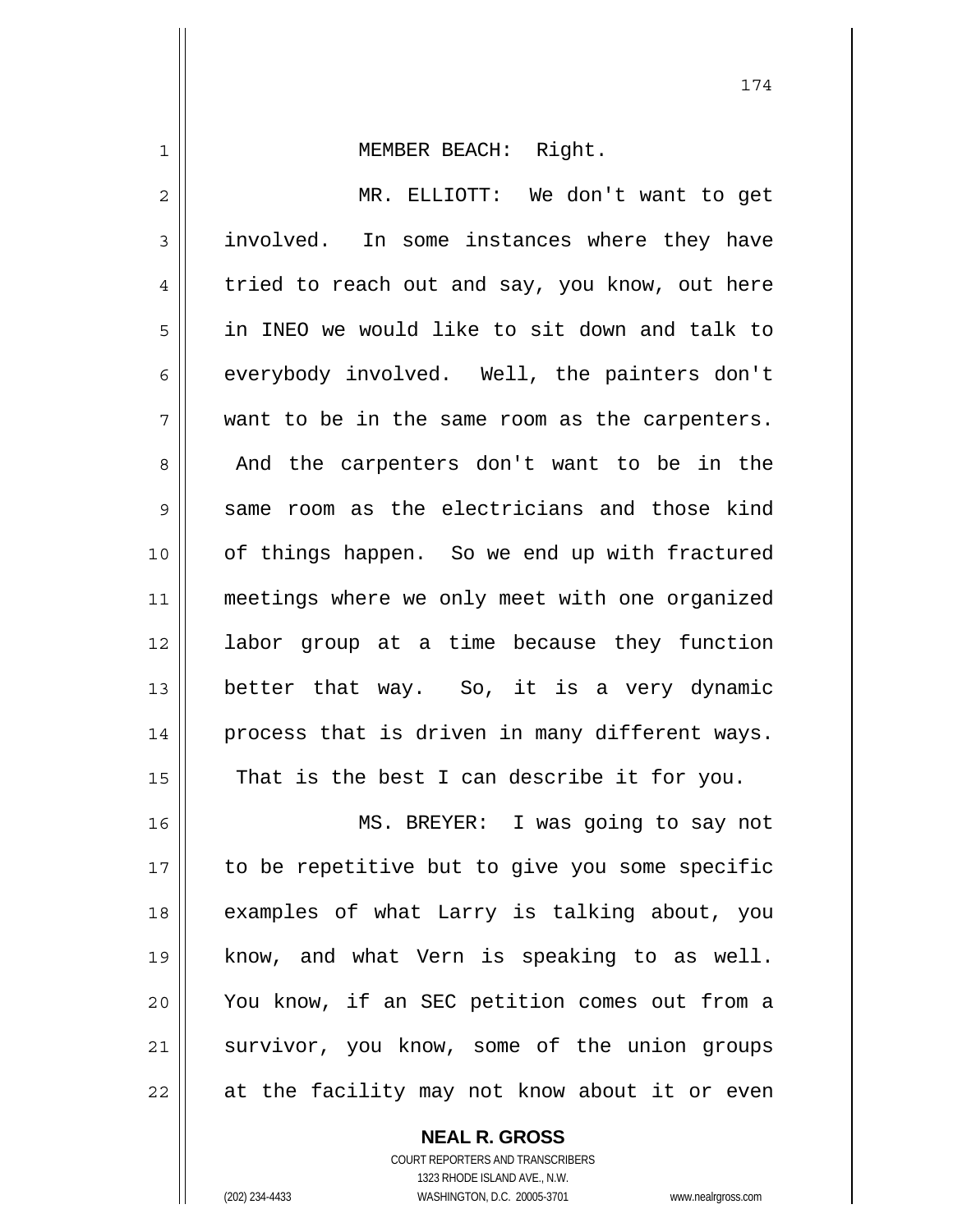1 || the workers. They may do outreach to the 2 || union groups and say hey we have this SEC 3 petition just to let you know. And then the 4 unions may ask for a meeting at that point to 5 | provide input. And that would happen with Los 6 Alamos.

There is another example where we 8 || received an SEC petition for Texas City 9 || Chemical, which is a very small site and so the health physicist working on that says we have some information but I would like to talk 12 to the workers and ask them some information. 13 || So he had ATL put together some small meetings with some individual workers. And in the process of having that small worker 16 || outreach meeting it was determined that there was a lot of confusion down there. So then we decided that it might be proactive of us to go to Galveston and hold a town hall meeting. So when we did the town hall meeting, then we would have done huge -- you know we would have sent letters to anybody that we had letters

> **NEAL R. GROSS** COURT REPORTERS AND TRANSCRIBERS 1323 RHODE ISLAND AVE., N.W. (202) 234-4433 WASHINGTON, D.C. 20005-3701 www.nealrgross.com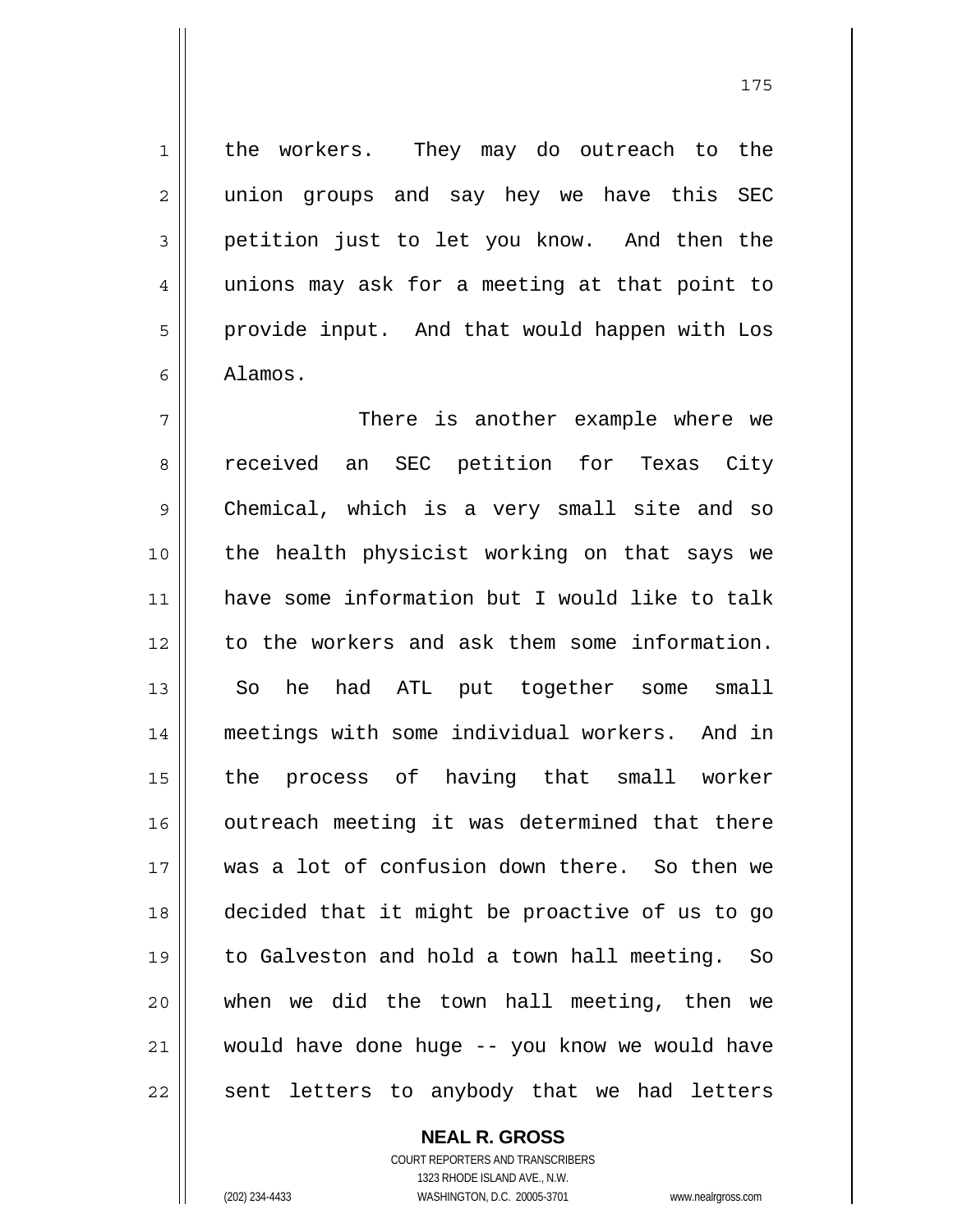$1 \parallel$  about. We would have tried to get retirees.  $2 \parallel$  ATL would have tried to get the unions. We 3 would have put out a press release. It would 4 have been on our website. In those type of 5 instances then we would do a large amount of  $6 \parallel$  outreach. And then with the meetings like 7 with Denise and I, people have either asked 8 and said can you come out and explain the SEC 9 to us or between Denise and I we would have 10 gotten a lot of calls. So we've determined 11 hey you know, this might be a good site to go 12 || out and do an SEC outreach meeting and again  $13$  || that would be a large audience that we would 14 || try to get there so we would do letters, press  $15$  releases, put it on the website. So those are 16 || just examples like Texas City Chemical where 17 we were proactive because there was a lot of 18 confusion just about NIOSH and where we also 19 did a small -- just with a small group of 20 workers and I mean those are just some more 21 hands-on examples of when in situations we've 22 || held some of these meetings by request or when

 **NEAL R. GROSS**

 COURT REPORTERS AND TRANSCRIBERS 1323 RHODE ISLAND AVE., N.W. (202) 234-4433 WASHINGTON, D.C. 20005-3701 www.nealrgross.com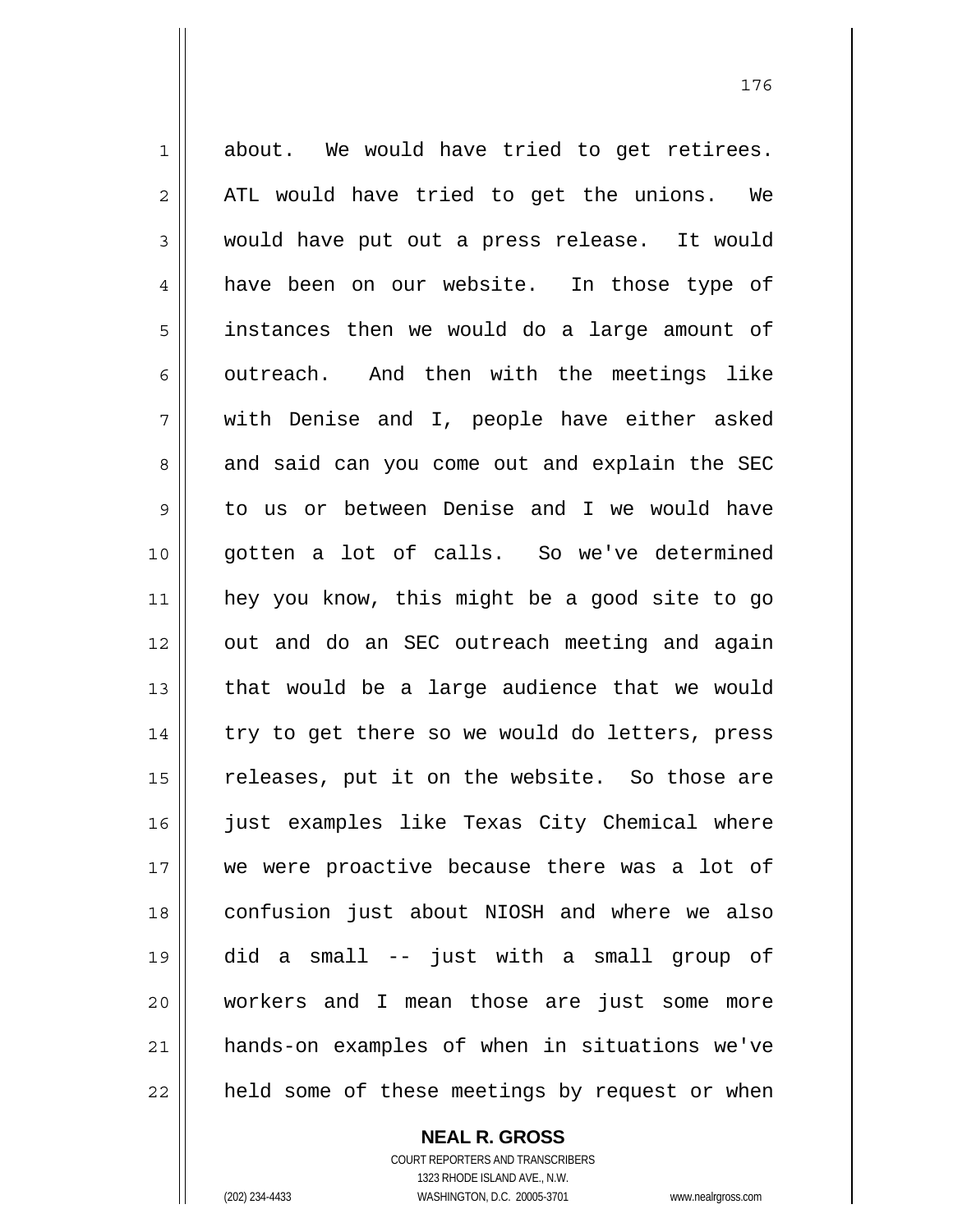1 || we went out and talked to people.

177

2 || MEMBER BEACH: Thank you. 3 CHAIR GIBSON: So even though 4 | there's many different forms, it sounds like 5 || to me there's basically two basic types of 6 involvement with workers. I'm sure there's 7 some of it crosses over but one of it's 8 || basically NIOSH is offering information to the 9 general public, workers or workers have 10 requested information from NIOSH whether it is  $11$  a program, whether it is a SEC and then there 12 is also types of meetings where NIOSH is 13 || seeking input from workers on a specific site 14 || or an issue or the workers have contacted you  $15$  and said we have information we want you to 16 hear. So it is kind of like two categories. 17 I mean -- 18 MR. ELLIOTT: It could be viewed

 $19 \parallel$  that way. 20 CHAIR GIBSON: Kind of hear

 $21$  | information from your general meetings that  $-$ 22 MR. ELLIOTT: And I could portray a

 **NEAL R. GROSS**

 COURT REPORTERS AND TRANSCRIBERS 1323 RHODE ISLAND AVE., N.W. (202) 234-4433 WASHINGTON, D.C. 20005-3701 www.nealrgross.com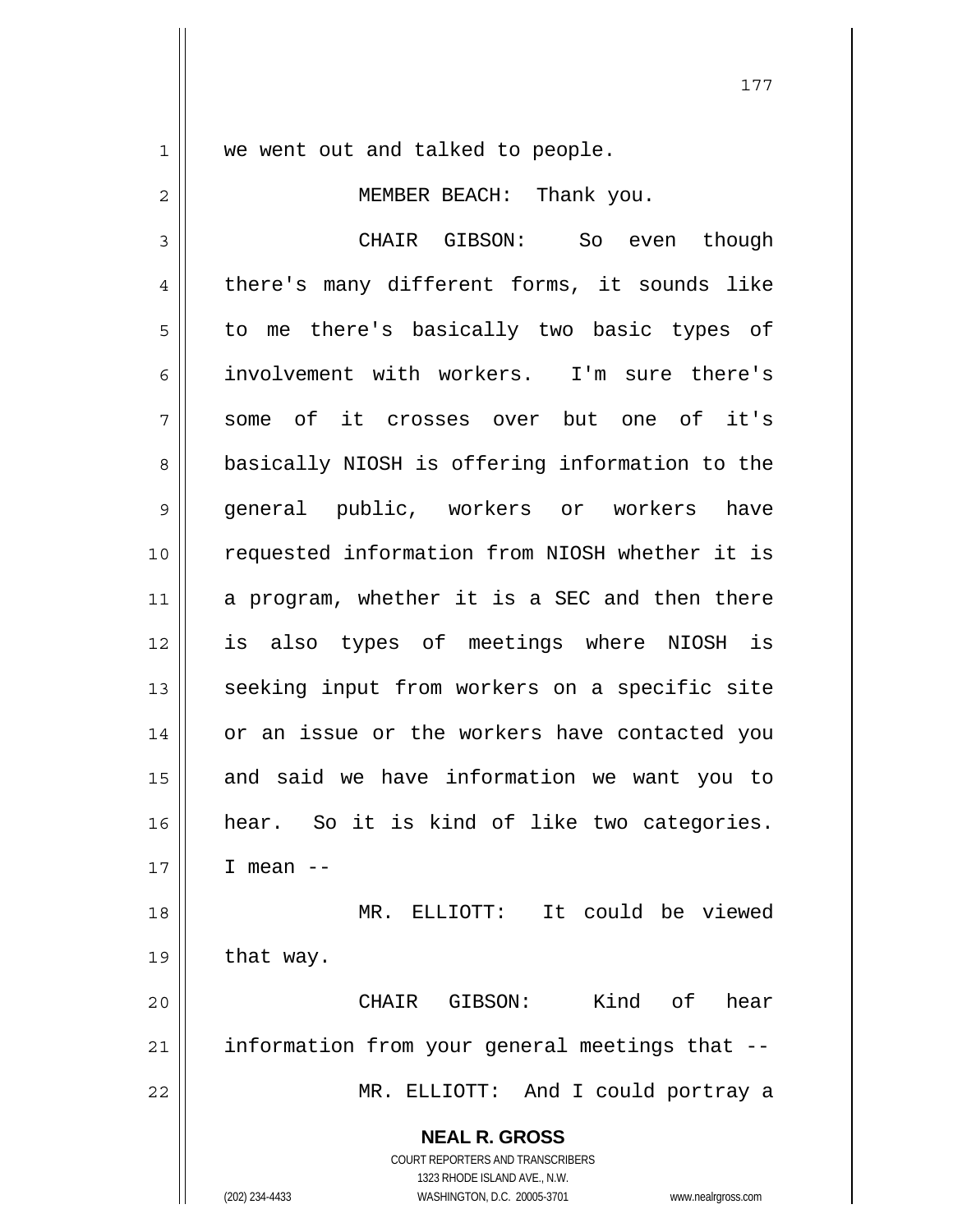| 1  | meeting for you where both occurs, you know.                        |
|----|---------------------------------------------------------------------|
| 2  | CHAIR GIBSON: Yes, crossovers.                                      |
| 3  | MR. ELLIOTT: Yes, it crosses over,                                  |
| 4  | and we get more than we thought we bargained                        |
| 5  | for or more than we went in for and I think                         |
| 6  | and I hope that the people who came to attend                       |
| 7  | learn something and got more out of it than                         |
| 8  | they had anticipated as well. So it can be a                        |
| 9  | beneficial exchange that way.                                       |
| 10 | CHAIR GIBSON: I'm just trying to                                    |
| 11 | get this thing structured to where we can kind                      |
| 12 | of put some legs underneath of it and see                           |
| 13 | what, you know, try to set some metrics for us                      |
| 14 | to look at to measure to work against. Would                        |
| 15 | it be fair to kind of categorize them into                          |
| 16 | those two groups understanding that there is                        |
| 17 | crossover information or is that --                                 |
| 18 | MR. ELLIOTT: I think that's a fair                                  |
| 19 | way to categorize in a categorical form what                        |
| 20 | our outreach efforts are.                                           |
| 21 | MR. HINNEFELD: No, I agree. I                                       |
| 22 | think it is a decent way to think about it.                         |
|    | <b>NEAL R. GROSS</b>                                                |
|    | COURT REPORTERS AND TRANSCRIBERS                                    |
|    | 1323 RHODE ISLAND AVE., N.W.                                        |
|    | (202) 234-4433<br>WASHINGTON, D.C. 20005-3701<br>www.nealrgross.com |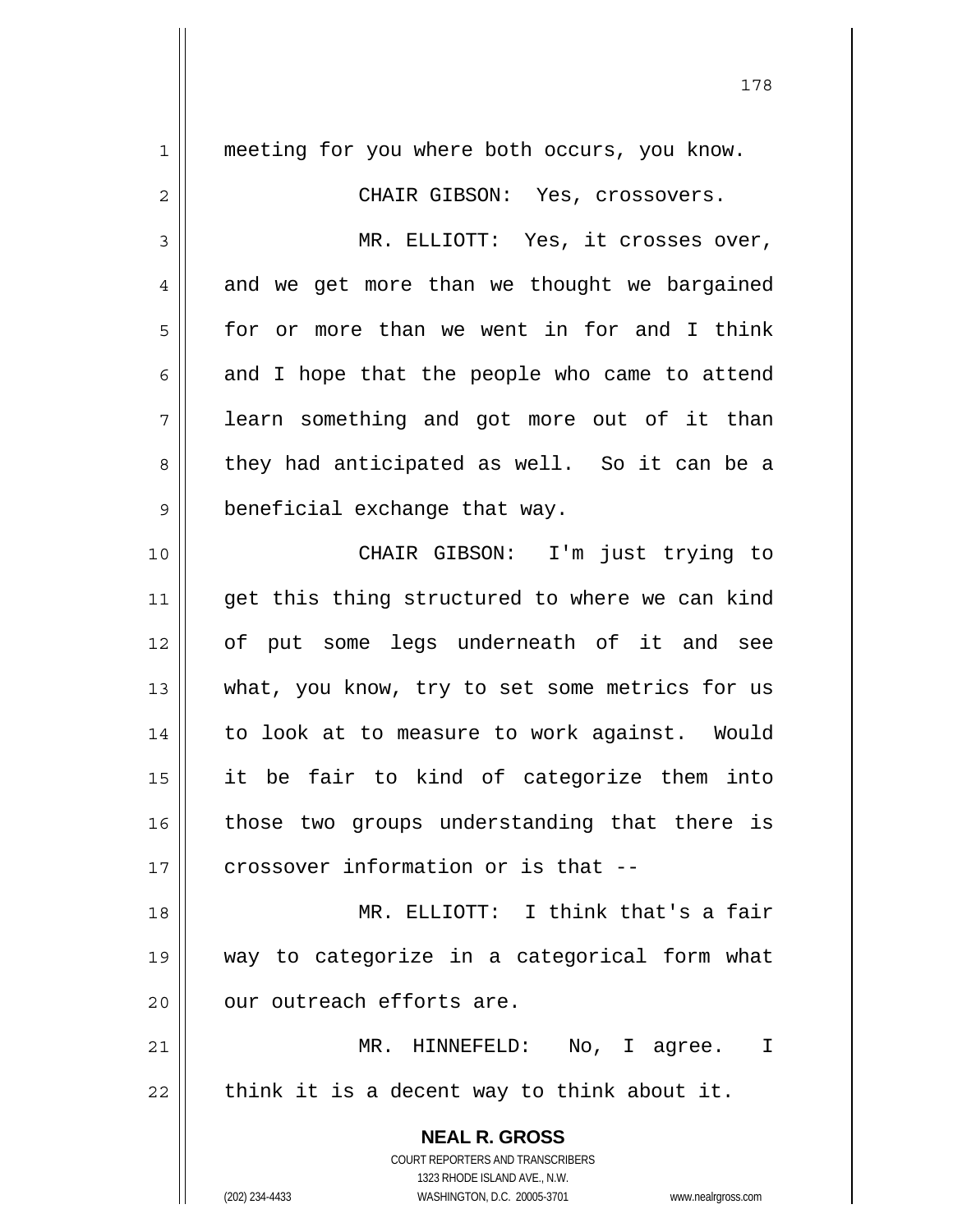1 || MS. BREYER: From our perspective  $2 \parallel$  yes. 3 MR. MAURO: Mike, this is John 4 Mauro. There is one point I would like to  $5 \parallel$  bring to the table that I neglected to mention 6 when I was responding to the last question. I  $7$  think we need to all be sensitive to this. In 8 the previous way in which we interacted 9 directly with DOE, one of the things that 10 happens is on let's say a data capture effort, 11 || very often it is an iterative process. As I 12 understand and Kathy certainly could weigh in 13 || on this, whereby it is not a very linear 14 || process by way in which we capture data. We 15 have certain areas of interest and then very 16 often we need to in an iterative process 17 || refine the request for information to make 18 || sure that we get what we are looking for. And 19 that requires some interaction between NIOSH, 20 I'm sorry, between SC&A and DOE. With the new

179

21 || arrangement where we have a point of contact 22 I'm a little concerned that t hat iterative

> COURT REPORTERS AND TRANSCRIBERS 1323 RHODE ISLAND AVE., N.W. (202) 234-4433 WASHINGTON, D.C. 20005-3701 www.nealrgross.com

 **NEAL R. GROSS**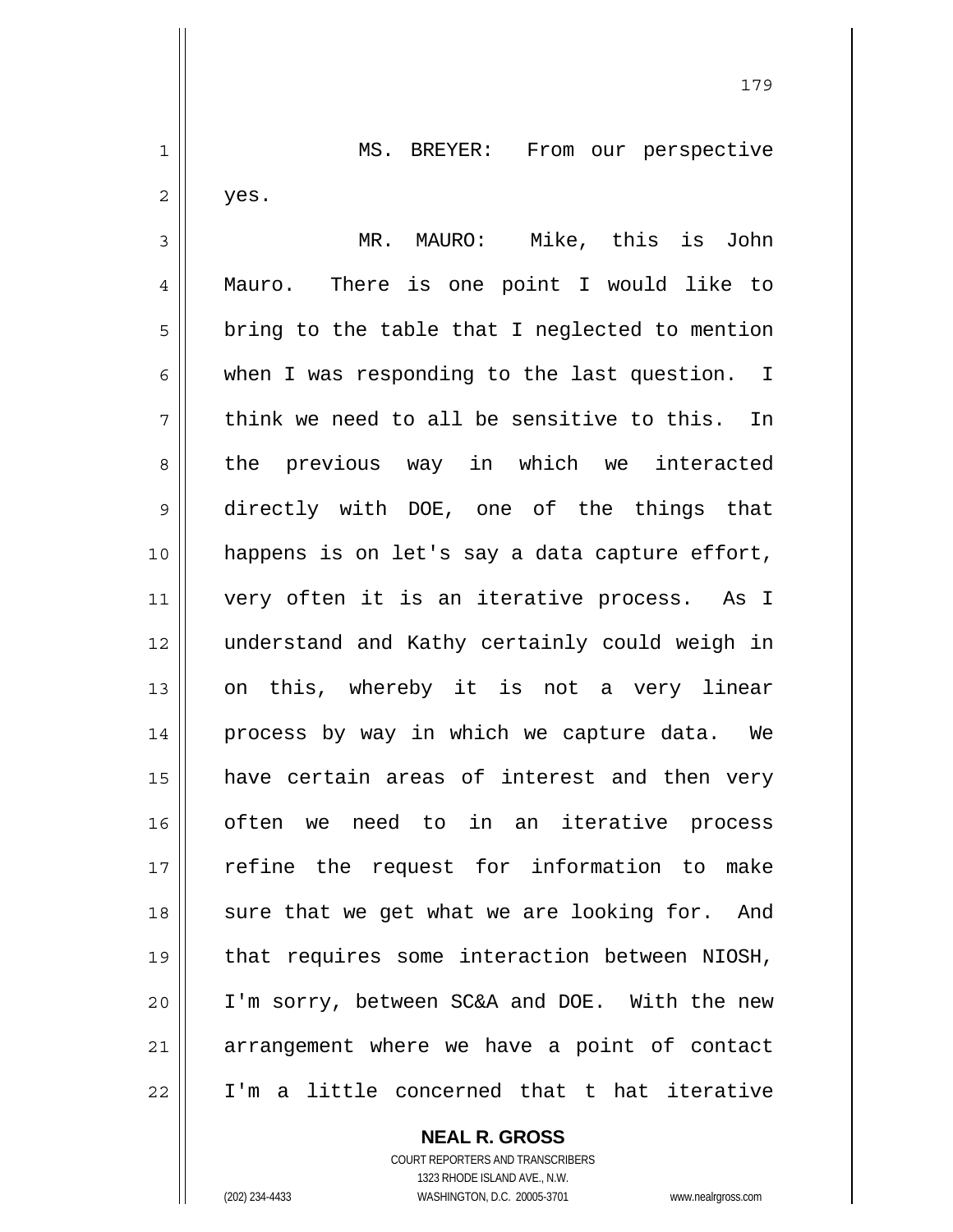$1 \parallel$  nature of the interaction might be diluted --MR. KATZ: John, could you hold one  $3 \parallel$  second. Go ahead John, I'm sorry. MR. MAURO: Okay, yes. I'll say it 5 || again but briefly. In the new paradigm where  $6 \parallel$  we work through a point of contact, to take data capture, one of my concerns and I think 8 we should all be concerned with this and be  $9 \parallel$  attentive to it, is the loss of what I would call to be the direct iterative interaction between SC&A and DOE, that sometimes is necessary in order to make sure that we get 13 || the information we need, because it is not a very linear process. There is interaction here. And one way of course is the point of contact could serve as sort of our agent in those interactions, or once we make our initial contact through the point of contact and describe what we need, at that point perhaps SC&A would have a certain degree of flexibility of talking to the DOE folks 22 directly, once we get into the interactive

> COURT REPORTERS AND TRANSCRIBERS 1323 RHODE ISLAND AVE., N.W. (202) 234-4433 WASHINGTON, D.C. 20005-3701 www.nealrgross.com

 **NEAL R. GROSS**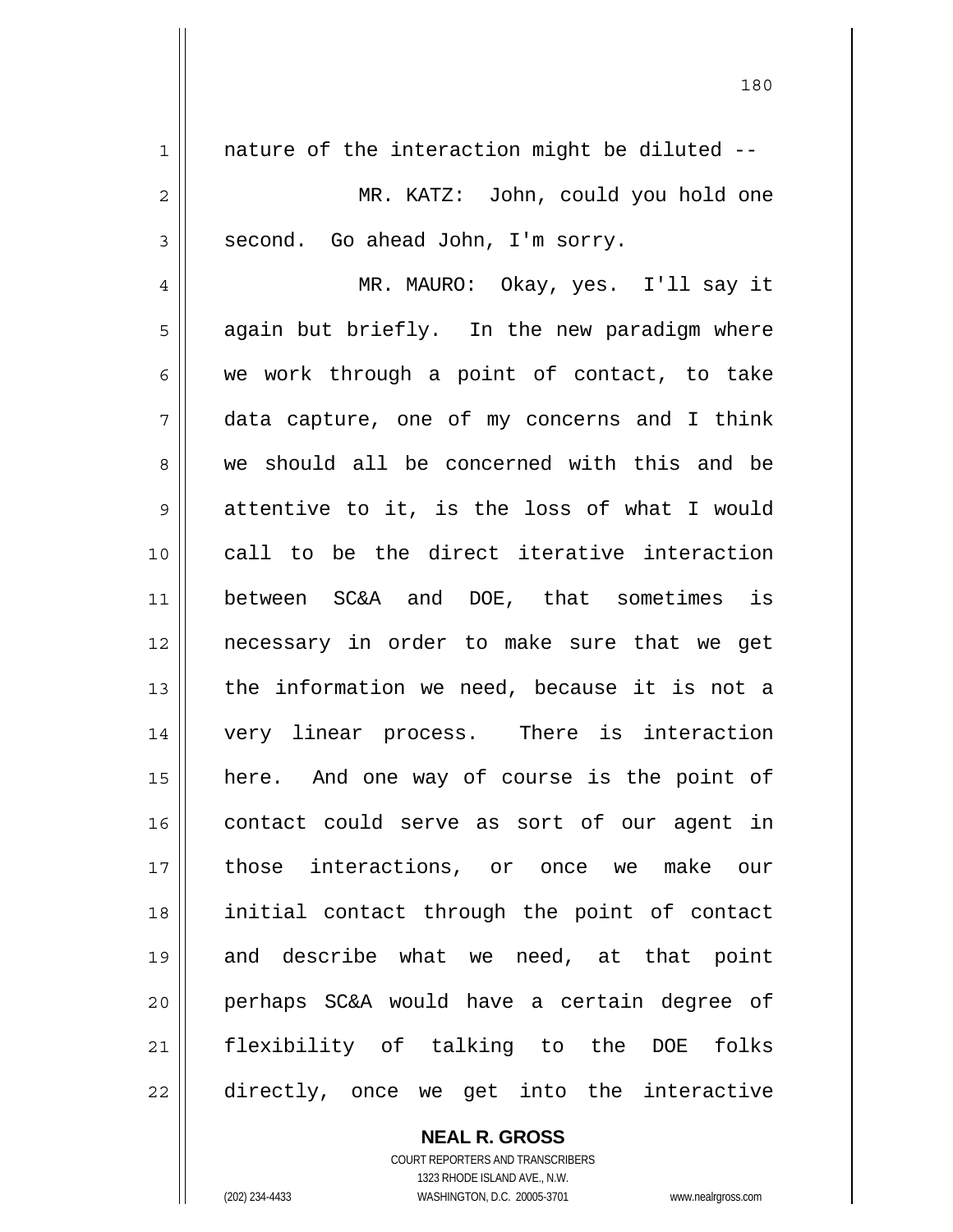181

1 mode. I'd like to get some sense from NIOSH  $2 \parallel$  and the work group as to that strategy or that 3 | concept.

4 MR. ELLIOTT: John, again, we are 5 | talking about the security plans and the two 6 companion, one procedure, one policy under  $7 \parallel$  that relevant to the NIOSH plan, and I don't, 8 || I know for a fact that those plans and that 9 || procedure and that policy do not go into great 10 levels of detail for perhaps good reason. We 11 want to be as flexible as possible, and in the 12 example that you just raised, I would expect  $13$  | that once the NIOSH point of contact has been 14 touched and confirmed that we don't already 15 have the information readily available for use 16 by SC&A and has made in the spirit of 17 coordination the prioritization of work for 18 || that particular DOE facility that we've talked 19 about and made that aware to both the DOE 20 || point of contact and the SC&A contact. SC&A 21 would be enabled at that point to speak to DOE 22 || directly about their particular needs.

## **NEAL R. GROSS**

 COURT REPORTERS AND TRANSCRIBERS 1323 RHODE ISLAND AVE., N.W. (202) 234-4433 WASHINGTON, D.C. 20005-3701 www.nealrgross.com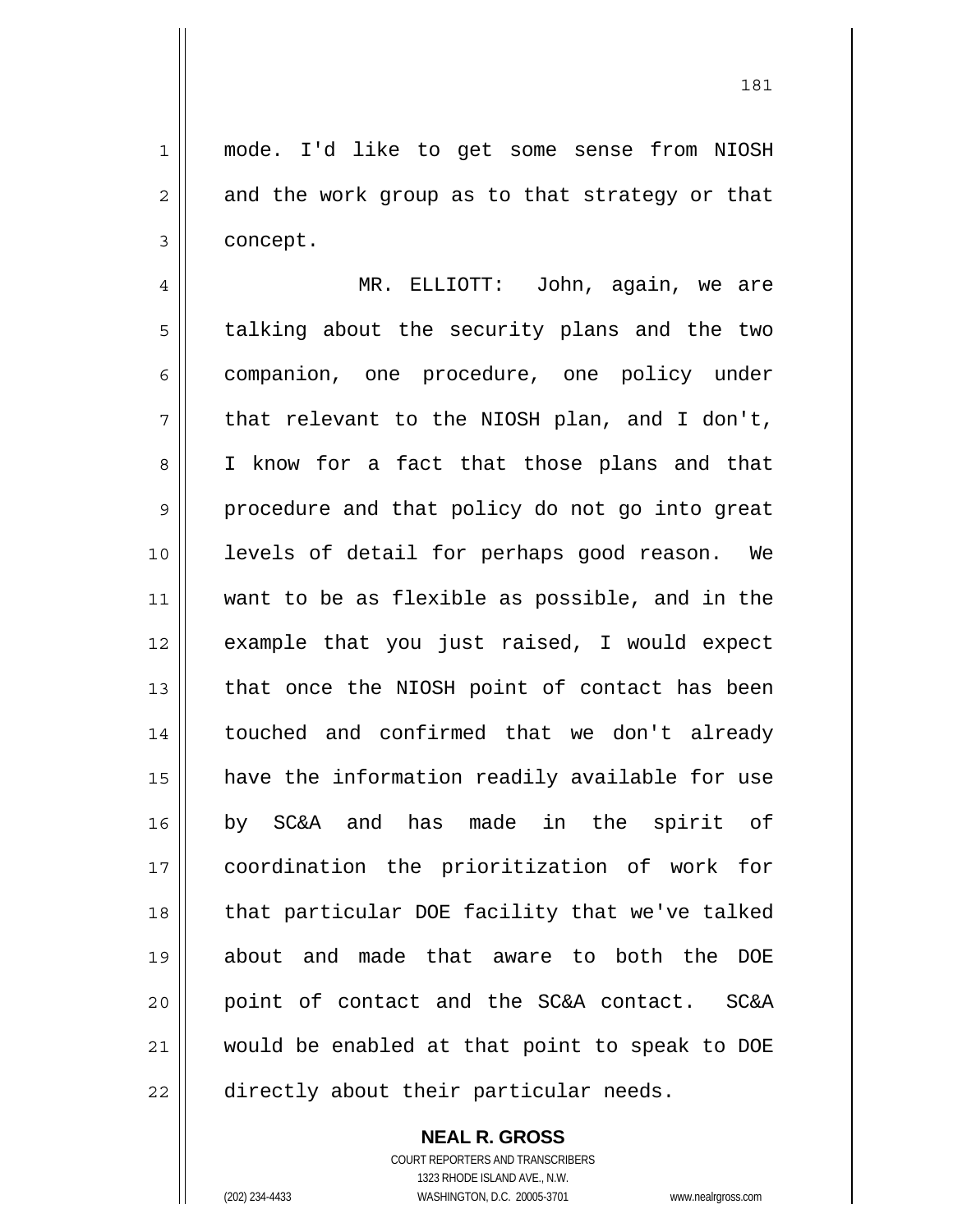| 1              | MR. MAURO: I appreciate that.                  |
|----------------|------------------------------------------------|
| $\overline{2}$ | MR.<br>not                                     |
| 3              | characterized this role of coordination as one |
| 4              | of gatekeeper. That's not the role. The role   |
| 5              | is to coordinate to provide the most efficient |
| 6              | path forward, and where NIOSH has already      |
| 7              | retrieved or assembled information that goes   |
| 8              | to the question at hand that SC&A is pursuing, |
| 9              | they need to be made aware of that, and if     |
| 10             | there are pieces that are not in that          |
| 11             | assemblage of information that SC&A wants to   |
| 12             | pursue they should be able to pursue that with |
| 13             | DOE directly.                                  |
| 14             | MR. HINNEFELD: I think -- this is              |
| 15             | For the sake of the objective that we<br>Stu.  |
| 16             | are adopting this, just so it is on the        |
| 17             | record, we did not ask to be the coordinators  |
| 18             | of this. We did not want this coordination     |
| 19             | job. We are doing this for DOE. So to the      |
| 20             | extent -- so bearing that in mind as the       |
| 21             | intent, I don't see any particular reason why  |
| 22             | we would have to continually coordinate your   |

 **NEAL R. GROSS** COURT REPORTERS AND TRANSCRIBERS

1323 RHODE ISLAND AVE., N.W.

(202) 234-4433 WASHINGTON, D.C. 20005-3701 www.nealrgross.com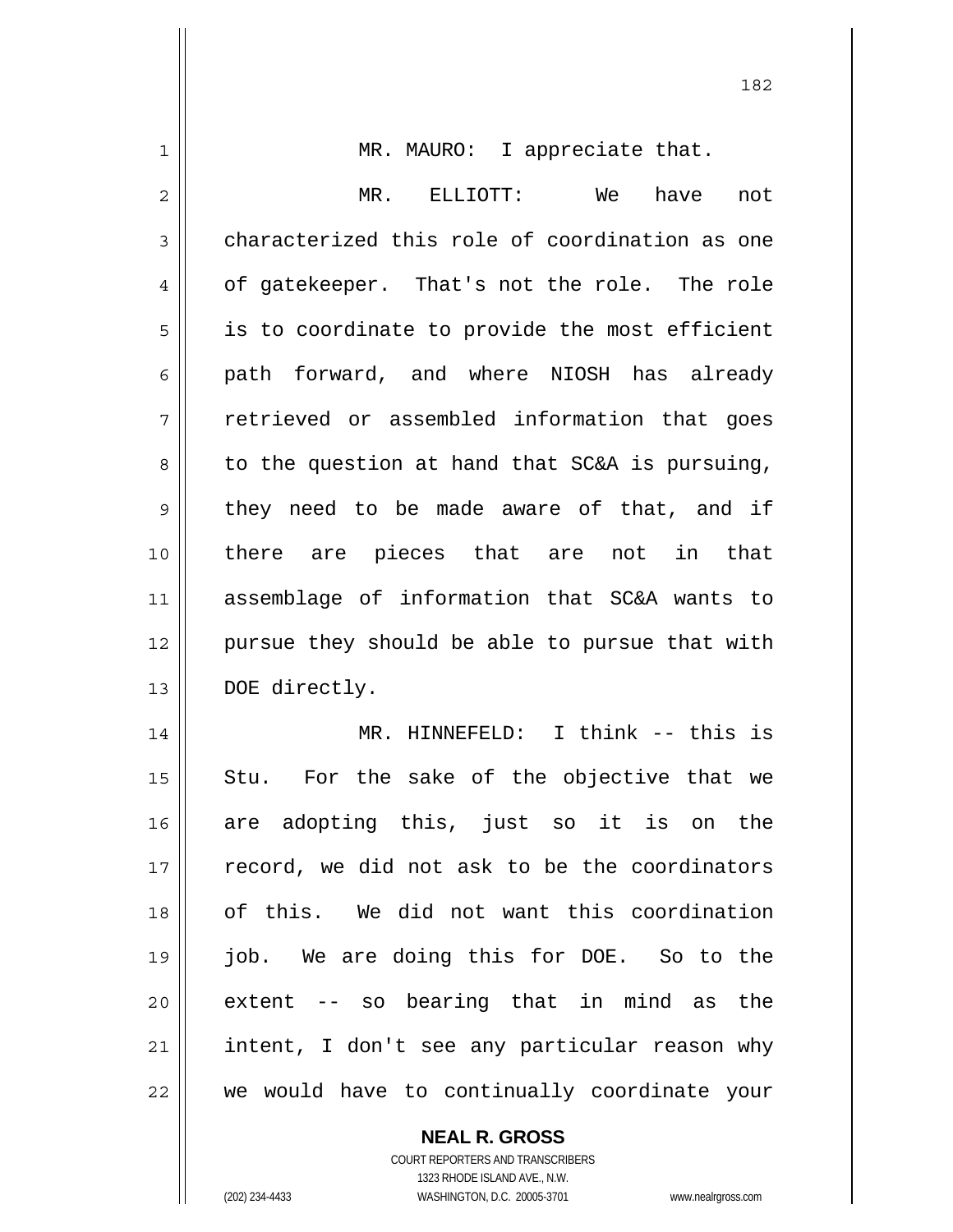1 communications with DOE. I think it would be 2 || important for each of us, NIOSH and SC&A, to  $3 \parallel$  inform the others when we make these iterative 4 approaches so that we'll be aware and maybe  $5 \parallel$  can dovetail and coordinate activities that  $6 \parallel$  may be coordinate-able. Not that we are going  $7 \parallel$  to sit and watch you but if for instance  $-$ 8 not to cause DOE less interruption or less 9 cost. That's what we are really talking about 10 is what are we costing the DOE. So, I don't 11 see any particular reason to continue to 12 coordinate as long as we inform each other 13 || about our activities, our respective 14 activities and so each one can then look for 15 | opportunities for coordination if need be. 16 || So that's my view as well, John. I 17 || don't think there is any need for us to always 18 have to, you know, you guys come to us always

 $20$  | have worked that way up to now.

21 MS. ROBERTSON-DEMERS: It is not. 22 MR. HINNEFELD: Okay.

19 when you go back with a request. It may not

 **NEAL R. GROSS** COURT REPORTERS AND TRANSCRIBERS 1323 RHODE ISLAND AVE., N.W. (202) 234-4433 WASHINGTON, D.C. 20005-3701 www.nealrgross.com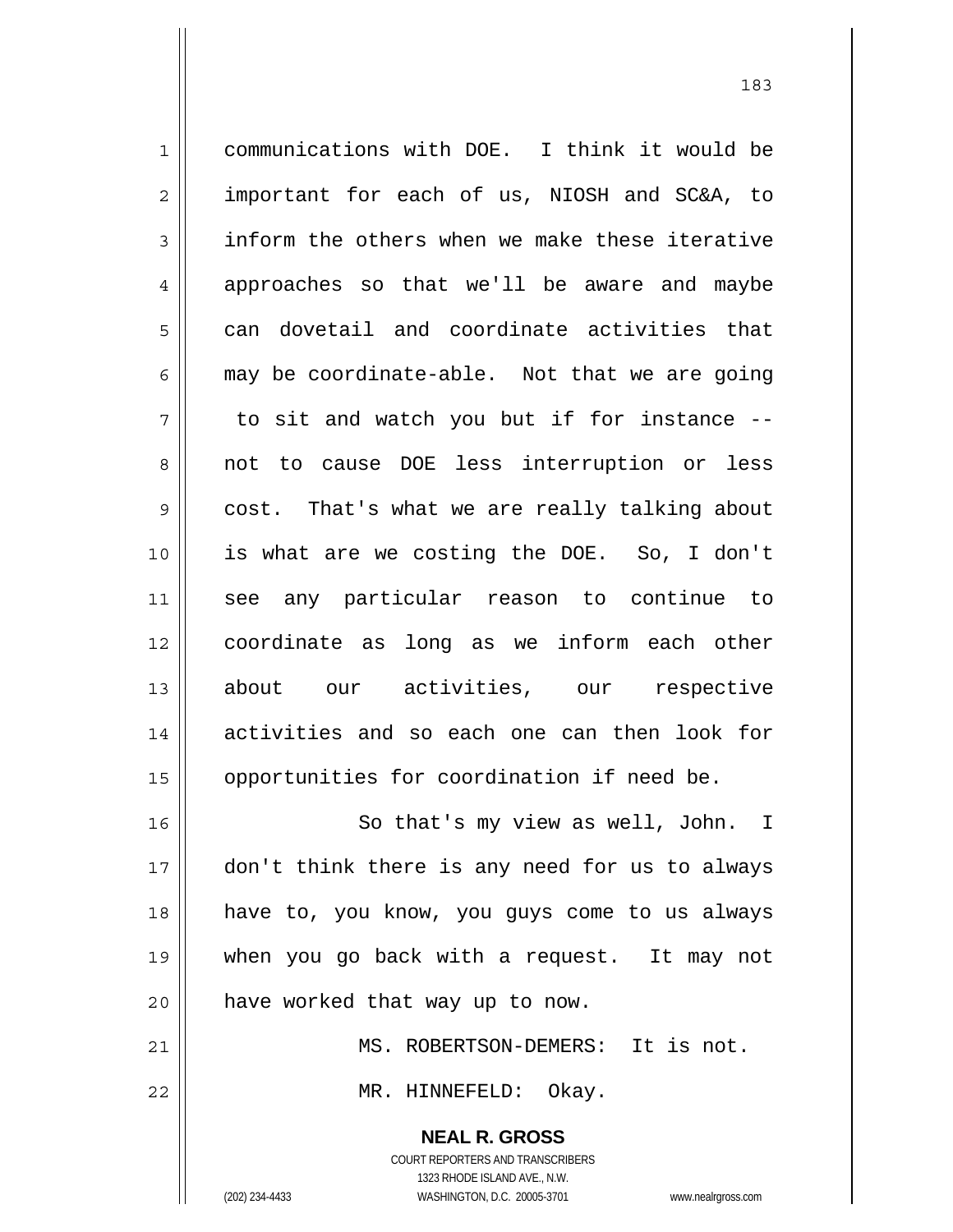1 MS. ROBERTSON-DEMERS: Let me kind  $2 \parallel$  of give you a reality check on how it's going  $3 \parallel$  down. 4 || MR. HINNEFELD: Okay. 5 MS. ROBERTSON-DEMERS: A site, 6 which shall remain nameless, basically NIOSH 7 has identified boxes and people that they 8 wanted to interview onsite. They've put it 9 || into a data capture plan. They have sent it 10 to us. We add on any key words that we want 11 || searched, any authors that we want searched, 12 and so on and so forth, and then it is sent to 13 || DOE. But we also have to have the flexibility 14 to submit those independent, like when we 15 submit pre-decisional documentation as an 16 example of when we would not involve NIOSH in 17 || that process. One of the problems that I'm 18 || seeing is that we are not the priority. We 19 are having difficulty getting things out of  $20$  site X. We have been having difficulty. I 21 have seen that they are much more cooperative 22 in releasing things to NIOSH, including

> **NEAL R. GROSS** COURT REPORTERS AND TRANSCRIBERS

> > 1323 RHODE ISLAND AVE., N.W.

(202) 234-4433 WASHINGTON, D.C. 20005-3701 www.nealrgross.com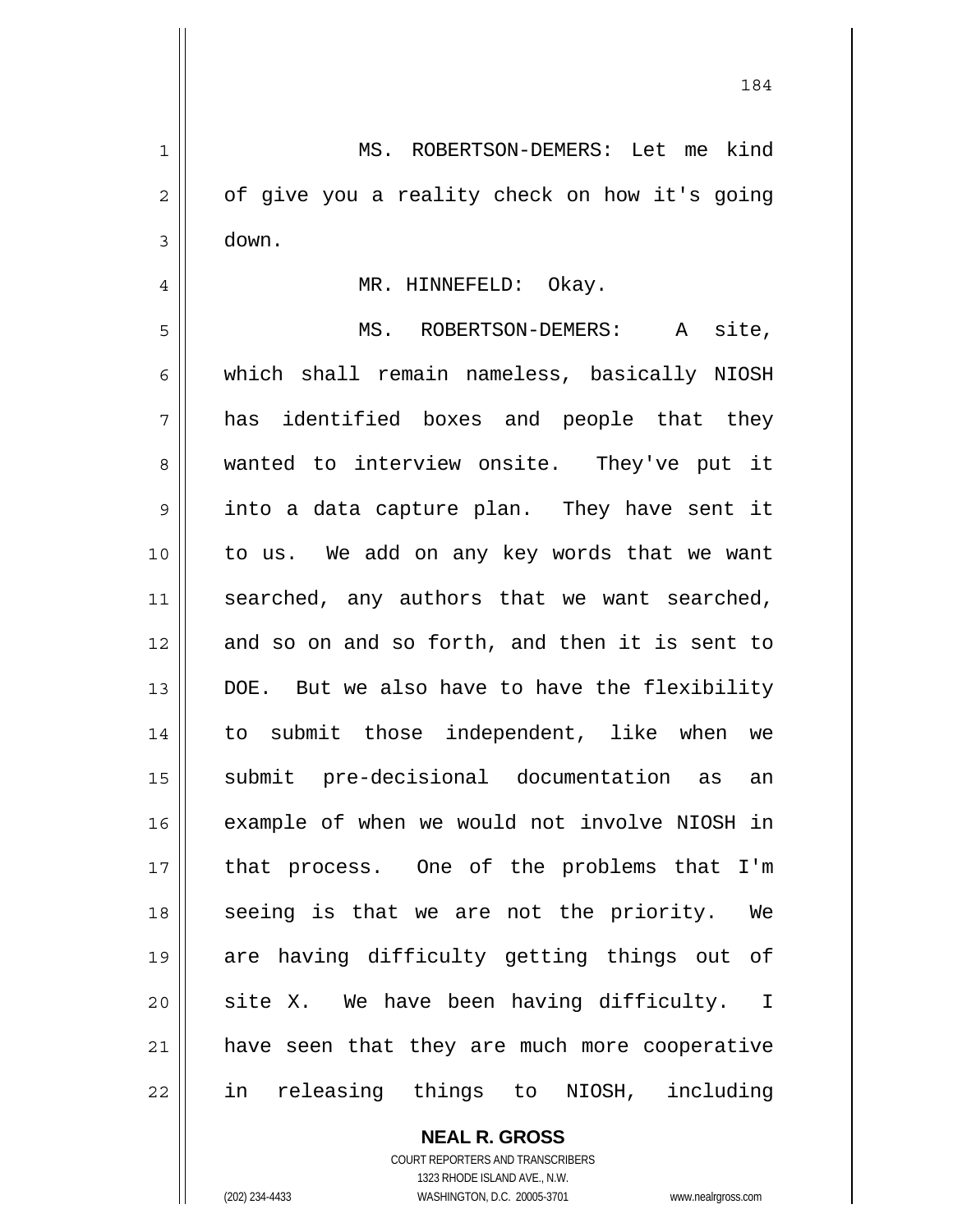**NEAL R. GROSS** 1 | interview notes. And still we're being asked  $2 \parallel$  to go through the NIOSH POC instead of going 3 directly to the EEOICPA contact for everything 4 from I want to interview Joe Smith on such and  $5 \parallel$  such a date, to I want to pull X boxes. And I 6 || don't have a problem with informing NIOSH that 7 we're going to pull X boxes and even inviting  $8 \parallel$  them on, but we don't have the liberty to go 9 directly to DOE at this point. 10 MR. HINNEFELD: Okay, I'll talk 11 with you offline here so I can get a little 12 more detail. 13 MR. ZEITOUN: They don't return the 14 | calls sometimes. 15 MR. ELLIOTT: Well, they're not 16 supposed to, because DOE is not going to 17 respond to a contractor. I'm sorry, I'm 18 || trying to be frank about it. 19 MR. ZEITOUN: Well, I'm trying to  $20$  follow up on your ideas that, at the time the 21 | contacts are made, it's practical now that you 22 || just get your job done and moving, but I'm

> COURT REPORTERS AND TRANSCRIBERS 1323 RHODE ISLAND AVE., N.W.

(202) 234-4433 WASHINGTON, D.C. 20005-3701 www.nealrgross.com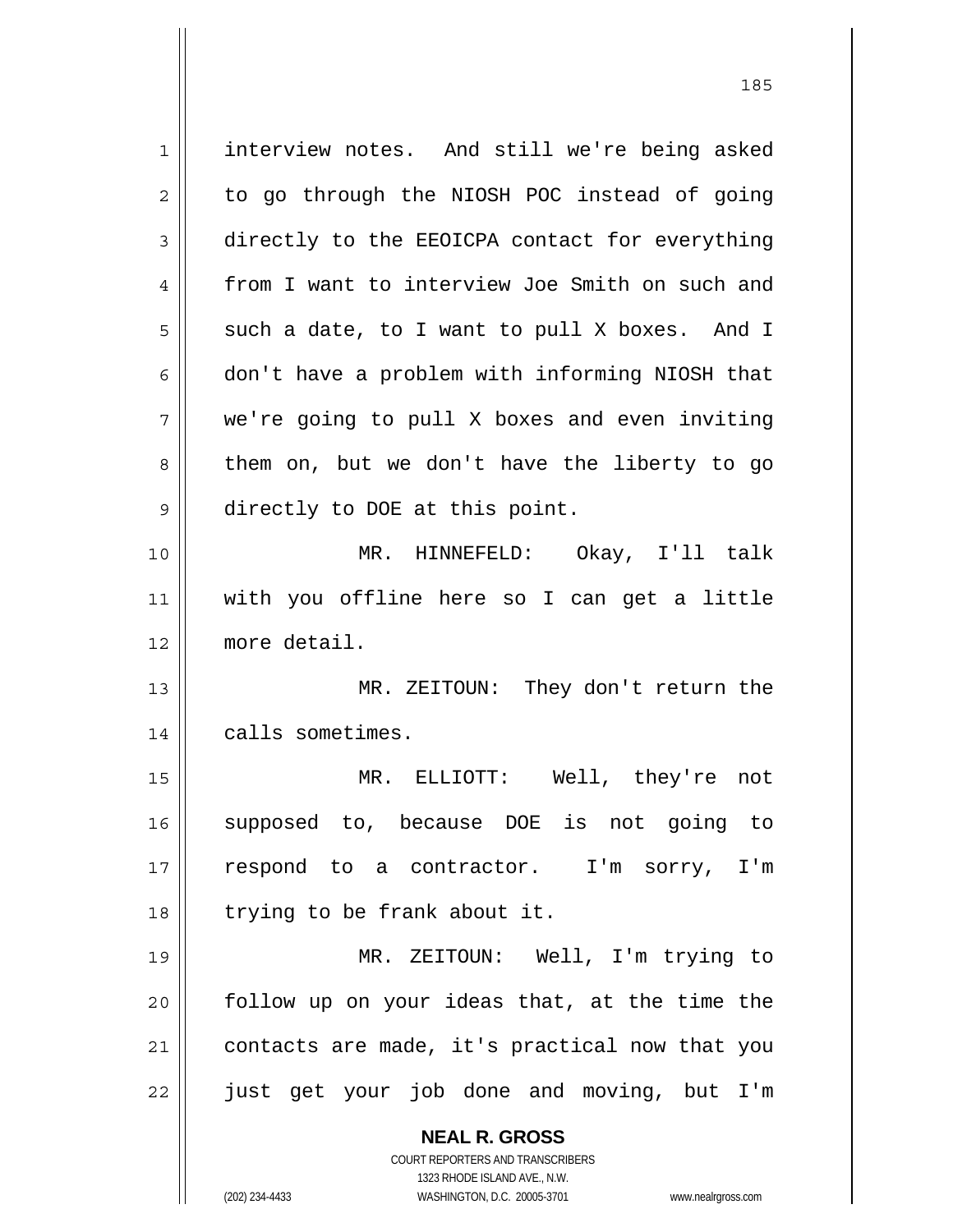**NEAL R. GROSS** 1 || just saying probably they misunderstood that 2 direction in general, and they say, we're not  $3 \parallel$  going to do anything with anybody unless the 4 **POC** comes to us and tells us, go ahead. So  $5 \parallel$  that concept also needs to be clear during the 6 | process. 7 MR. ELLIOTT: I agree. 8 MR. ZEITOUN: It doesn't have to be 9 || immediate, but at least work on it between 10 || both of us, so they understood that we're not 11 | trying to circumvent anybody, but we're trying  $12 \parallel$  to get the job done. 13 MR. ELLIOTT: I agree. I think 14 we're on the same page. 15 MR. ZEITOUN: I'm listening, I'm 16 hearing you. 17 MR. ELLIOTT: This is an evolving 18 || experience, too, and certainly the one site 19 you mentioned, Kathy, is problematic because 20 || of recent history in interacting with this  $21$  site. And so where we have a whole different  $22$  | experience in another site. You know, I think

> COURT REPORTERS AND TRANSCRIBERS 1323 RHODE ISLAND AVE., N.W.

(202) 234-4433 WASHINGTON, D.C. 20005-3701 www.nealrgross.com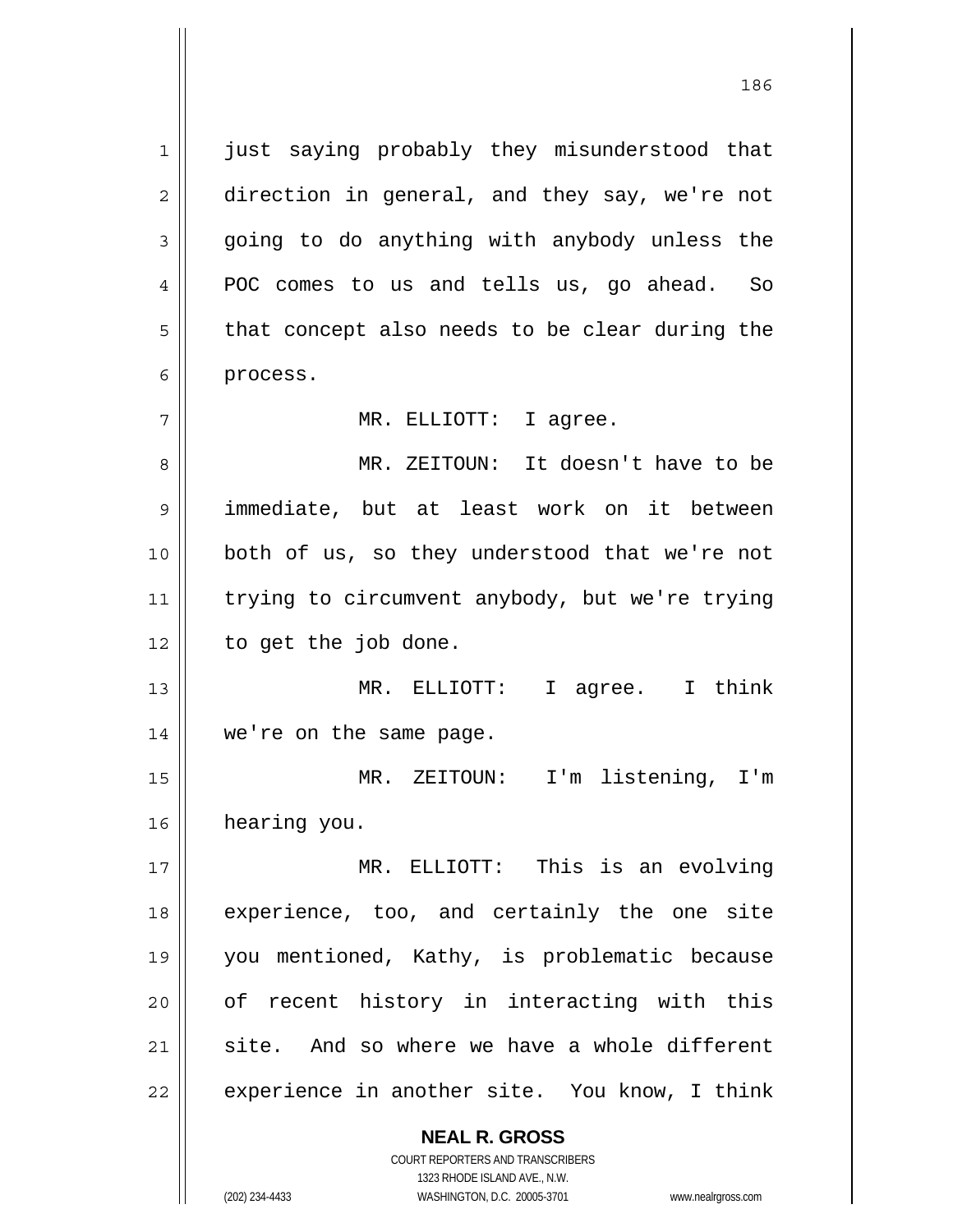1 || we're seeing some overshadowing response to  $2 \parallel$  the recent history, in some ways, at the site 3 | you mentioned.

4 || But we're going to have to work 5 | together to iron out these kinds of wrinkles 6 as they appear. And it's not our intent to be  $7 \parallel$  a gatekeeper, nor do these points of contact, 8 who are technical staff, who are researchers.  $9 \parallel$  Believe me, they do not want to be burdened 10 down with this additional mantle of being a 11 || coordinator of SC&A and NIOSH interests. They 12  $\parallel$  find that to be difficult, at best.

13 MS. ROBERTSON-DEMERS: One of the 14 || other things that I noted in doing these 15 parallel reviews, for example, at site X, is 16 || NIOSH has not made up their mind how they want 17 to come down on the issue, and that makes it 18 || really hard for us to know what we want to 19 look for.

20 MR. ELLIOTT: This is a big 21 problem. I will sign on to this problem 100 22 || percent, Kathy, and I would ask that the

> **NEAL R. GROSS** COURT REPORTERS AND TRANSCRIBERS 1323 RHODE ISLAND AVE., N.W. (202) 234-4433 WASHINGTON, D.C. 20005-3701 www.nealrgross.com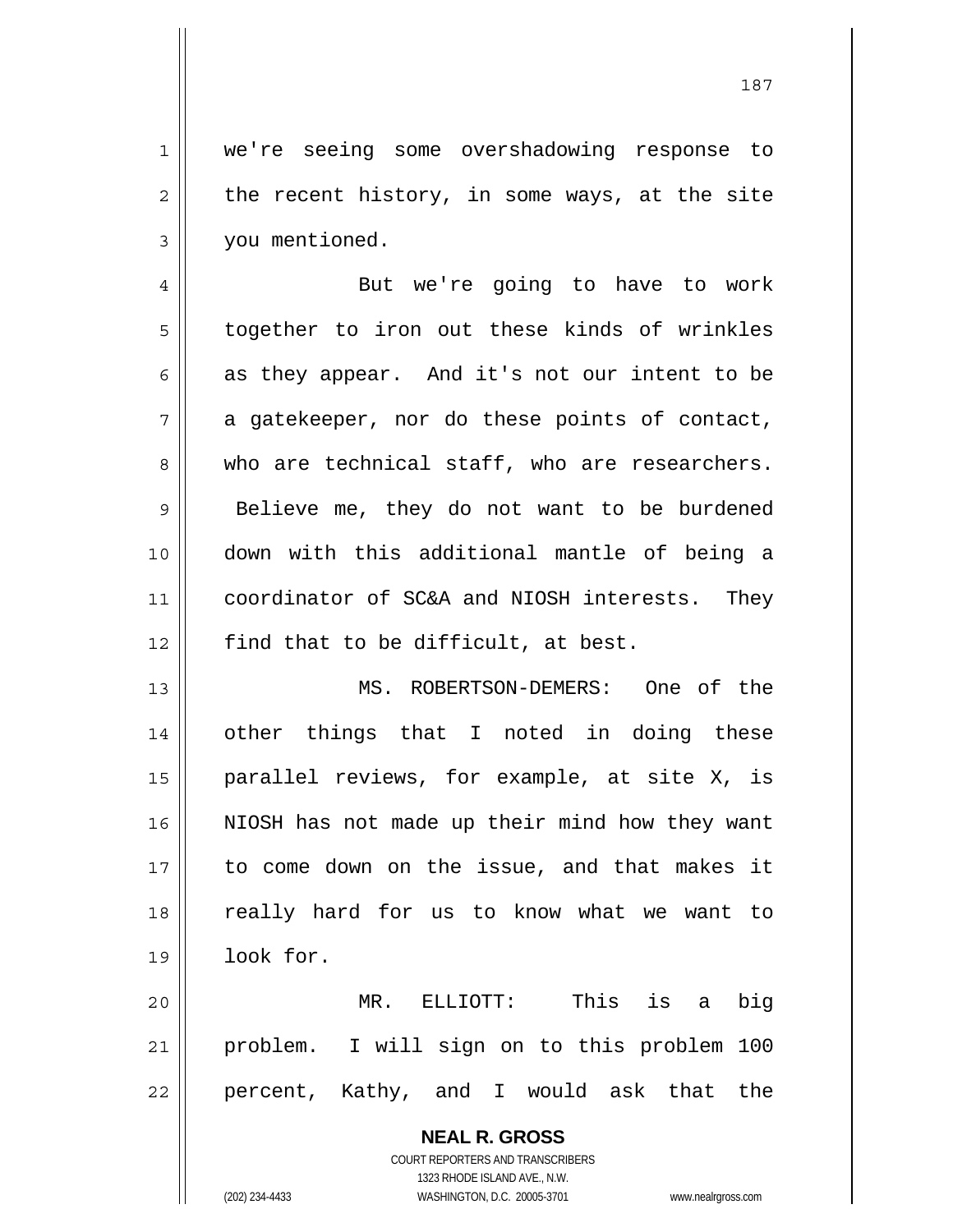1 working group or the board needs to take up a 2 deliberation of this issue alone, because this 3 is problematic. When does SC&A's review of a 4 product really start? And in this site  $5 \parallel$  example that you mentioned, because a site is  $6 \parallel$  so huge, and the history is so long, and the  $7 \parallel$  effort to evaluate a petition has now strung 8 into, we're into probably our fourth 9 evaluation of the remaining class. We just 10 keep chipping off pieces of it. And what does 11 SC&A actually pick up to use in their reviews? 12 || And you're absolutely right, Kathy. NIOSH 13 has not made a decision in some regards as to 14 where we stand, and I understand the dilemma 15 that presents to you, because you don't know 16 what to evaluate at that point. And it's 17 || premature to say, well we think this ought to 18 be this way, until you hear what NIOSH says. 19 In other words, you're setting the policy, the 20 || practice, the procedure, and probably before  $21$  we've made the decision. But it is a problem, 22 || because it's different than, in the early

188

 **NEAL R. GROSS** COURT REPORTERS AND TRANSCRIBERS 1323 RHODE ISLAND AVE., N.W. (202) 234-4433 WASHINGTON, D.C. 20005-3701 www.nealrgross.com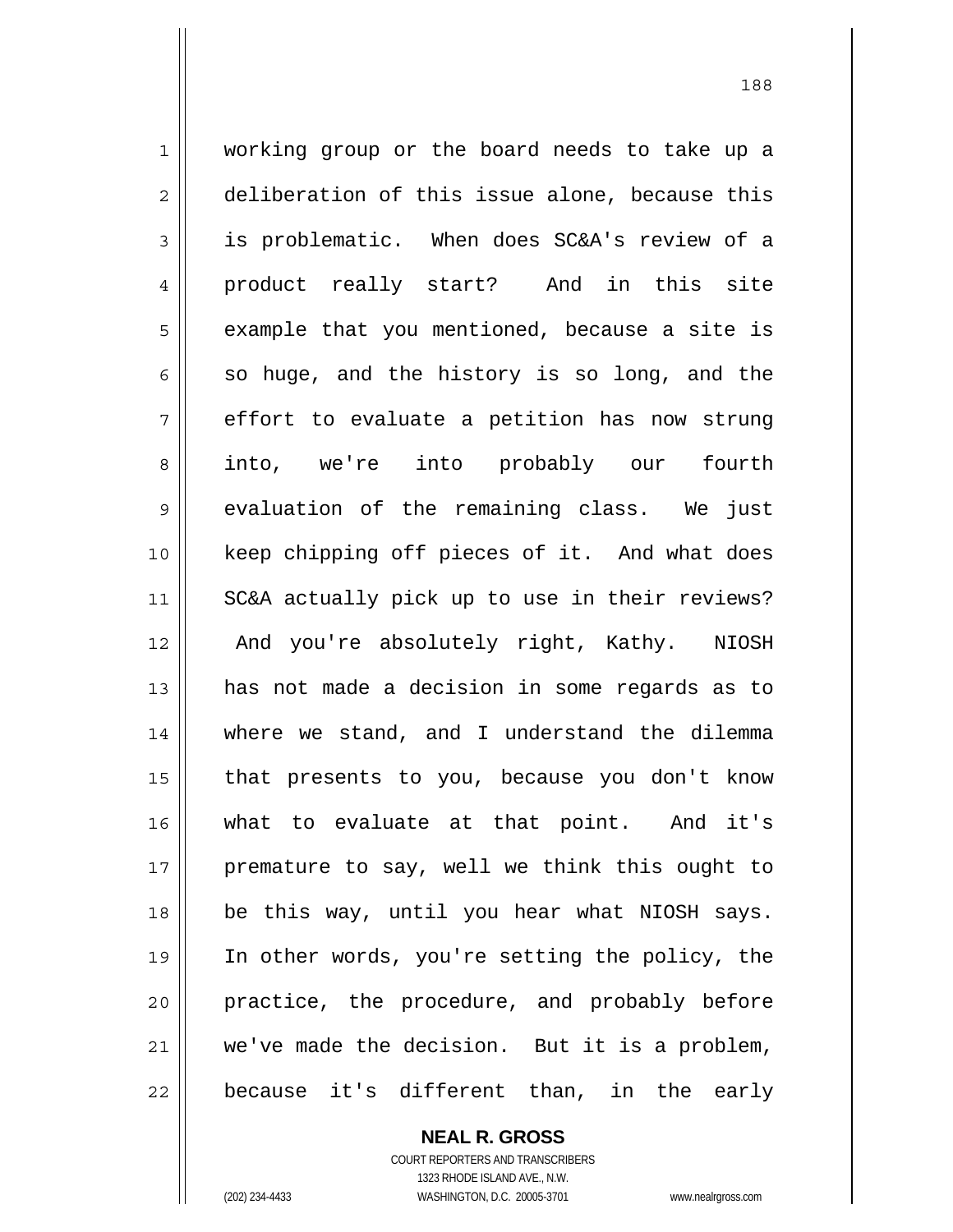1 days, when NIOSH and ORAU are out there on  $2 \parallel$  their own developing a site profile, and the  $3 \parallel$  technical basis approaches for a given site, 4 || and then we put that on the table. We don't  $5 \parallel$  see that as much anymore. We're more involved 6 in evaluations of classes and technical issues 7 that have been placed on the board's 8 deliberation table for their work group 9 process, and that confuses, I think, in many 10 instances, what it is you guys want to go 11 track down that we didn't.

MR. MAURO: Larry, I can't tell you how much I agree with you on that particular matter. In an effort to streamline and 15 || expedite the review process, achieve closure on issues, one of the problems is that we've entered into an iterate process where both 18 || organizations are simultaneously peeling away at the onion. In theory, you know, once -- you know, in a perfect world NIOSH would complete all of its work, deliver its product to the board, and the board would authorize

> COURT REPORTERS AND TRANSCRIBERS 1323 RHODE ISLAND AVE., N.W. (202) 234-4433 WASHINGTON, D.C. 20005-3701 www.nealrgross.com

 **NEAL R. GROSS**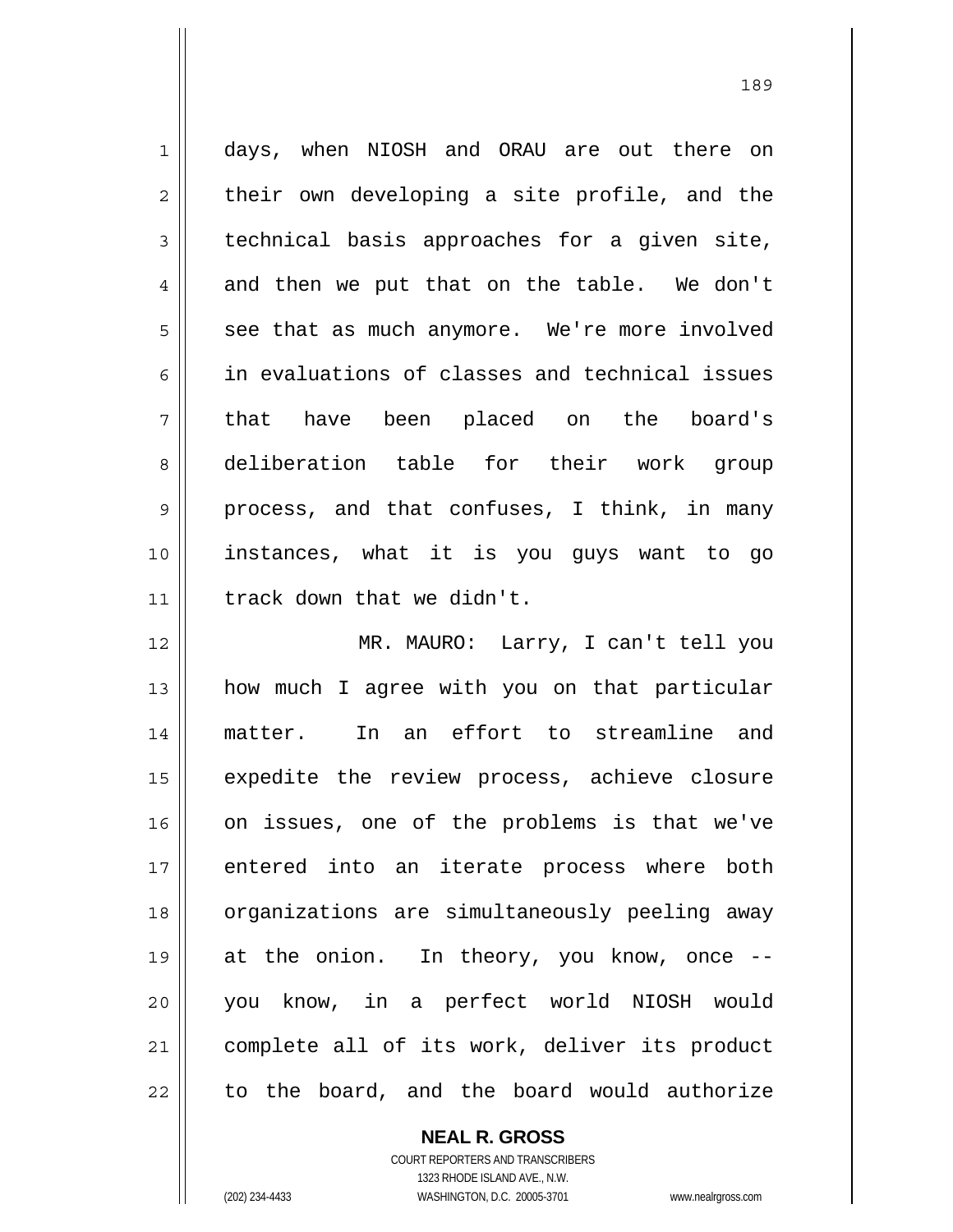$1 \parallel$  SC&A to take a look at it, and then bring it  $2 \parallel$  back. But in an effort to streamline this 3 whole process to expedite it, for a lot of 4 || reasons, I note I now see that we are moving 5 || in parallel to a certain degree, which is a subject that I think the board needs to 7 || engage. I would recommend to the work group  $8 \parallel$  that the fact that we're moving in parallel  $9 \parallel$  at the site where the issues are unfolding before us together is very unusual for an auditing organization or a review organization. Usually you wait until the NIOSH or this organization has a chance to finish its work. But so this is a big -- I | think it's a very important issue. MR. ELLIOTT: I agree. CHAIR GIBSON: That's certainly an issue that does seem important. I don't believe that it's necessarily -- fits within | the realm of this work group. I think it's more global, but we can certainly take this

22 **concern** to the board.

 **NEAL R. GROSS** COURT REPORTERS AND TRANSCRIBERS

1323 RHODE ISLAND AVE., N.W.

(202) 234-4433 WASHINGTON, D.C. 20005-3701 www.nealrgross.com

<u>190</u>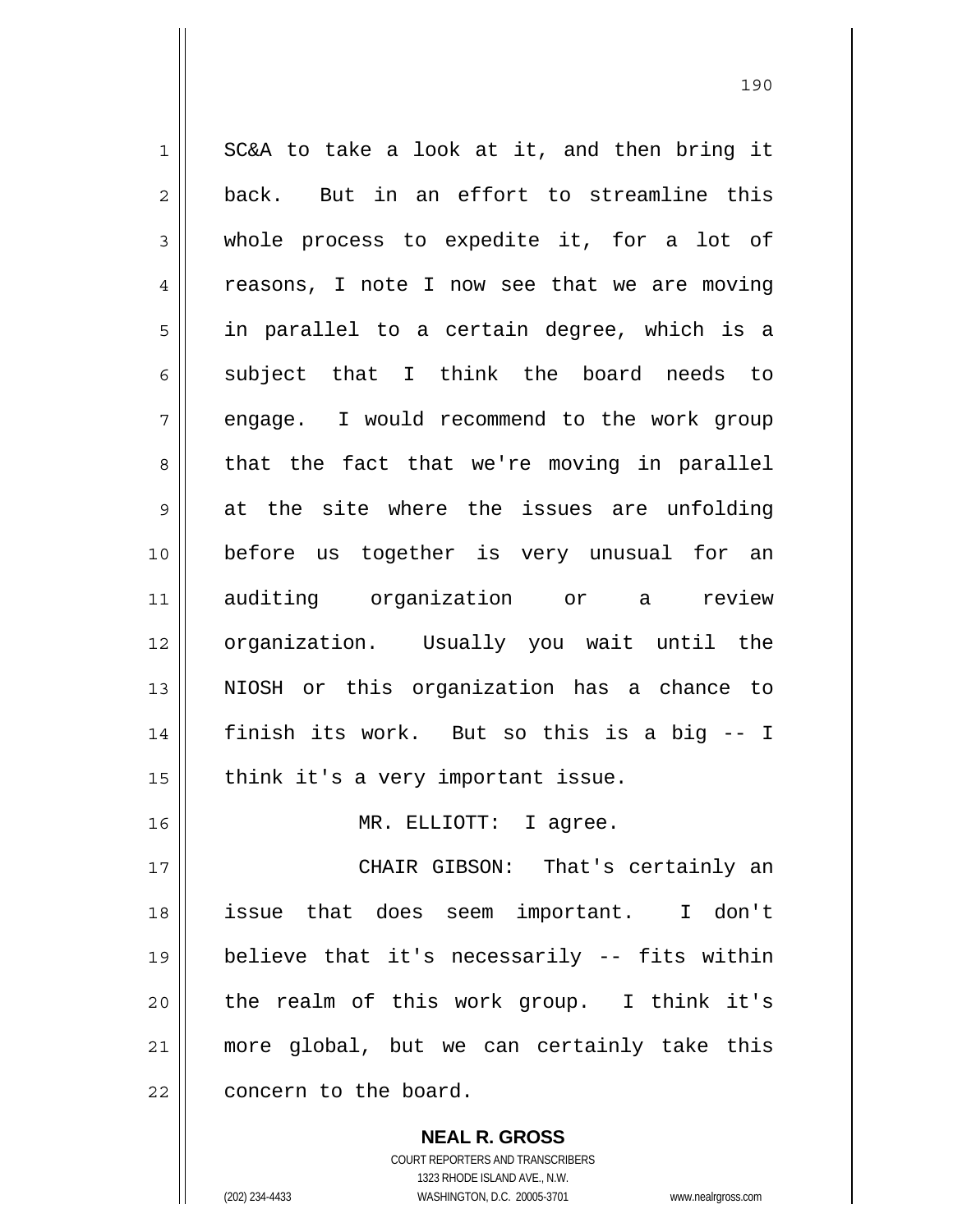| $\mathbf 1$    | MR. ELLIOTT: I don't know that --              |
|----------------|------------------------------------------------|
| $\overline{2}$ | not advocating that there should be<br>I'm     |
| 3              | different rules or behavior patterns that are  |
| 4              | adhered to if it's NIOSH alone versus NIOSH    |
| 5              | and SC&A trying to pursue the same line of     |
| 6              | questioning. Maybe there is<br>a need for      |
| 7              | different rules or different modes of behavior |
| 8              | if we find ourselves in one camp versus the    |
| $\mathsf 9$    | other camp. Certainly if it's just NIOSH and   |
| 10             | it's contractors doing what we need to do to   |
| 11             | establish our position on a site profile, or   |
| 12             | evaluation of a class, and we<br>have<br>an    |
| 13             | established by practice how we operate in that |
| 14             | arena, but when we come in and we're walking   |
| 15             | side by side with SC&A and trying to pursue    |
| 16             | the same line of questioning, maybe the rules  |
| 17             | of engagement are slightly different.<br>It's  |
| 18             | something to talk about.                       |
| 19             | MS. ROBERTSON-DEMERS: Well my                  |
| 20             | thought is that, you know, occasionally it     |
| 21             | happens that we agree on an issue, and then    |
| 22             | SC&A just wasted all that time. So they could  |

 **NEAL R. GROSS** COURT REPORTERS AND TRANSCRIBERS 1323 RHODE ISLAND AVE., N.W. (202) 234-4433 WASHINGTON, D.C. 20005-3701 www.nealrgross.com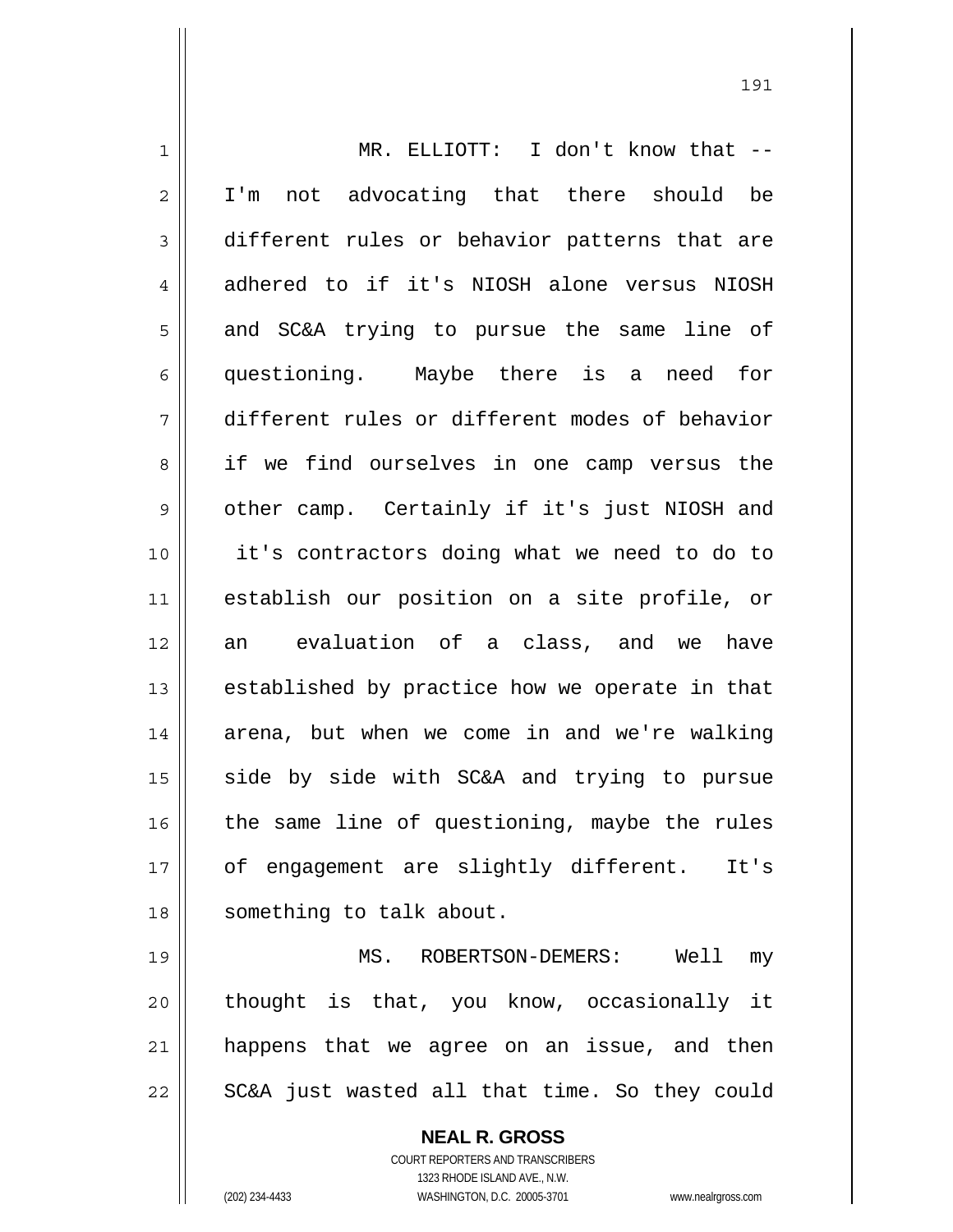1 || have concentrated on another issue.

2 || MEMBER MUNN: At this juncture, it  $3 \parallel$  appears that the issue is still amorphous. 4 We're working under a new set of rules here, 5 and it's questionable whether the board  $6 \parallel$  understands what those rules are and how they  $7 \parallel$  are going to operate. It would seem wise for 8 SC&A and NIOSH to have some offline 9 discussions about how best to address this, 10 and what kind of recommendation to bring to 11 || the board, rather than for us to drop this on 12 the board and say, do something. Past history 13 would warn us that the full board is not the 14 best forum for resolving issues to their 15 essence, and perhaps there's some 16 communication and agreement with respect to 17 how to proceed that should preclude this 18 | group's recommendation. 19 MR. KATZ: Just as DFO, but I'm  $20$  also project officer for SC&A, this is I think 21 something John and I need to discuss and sort

22 || of delve into in more detail just to

 **NEAL R. GROSS** COURT REPORTERS AND TRANSCRIBERS

1323 RHODE ISLAND AVE., N.W.

(202) 234-4433 WASHINGTON, D.C. 20005-3701 www.nealrgross.com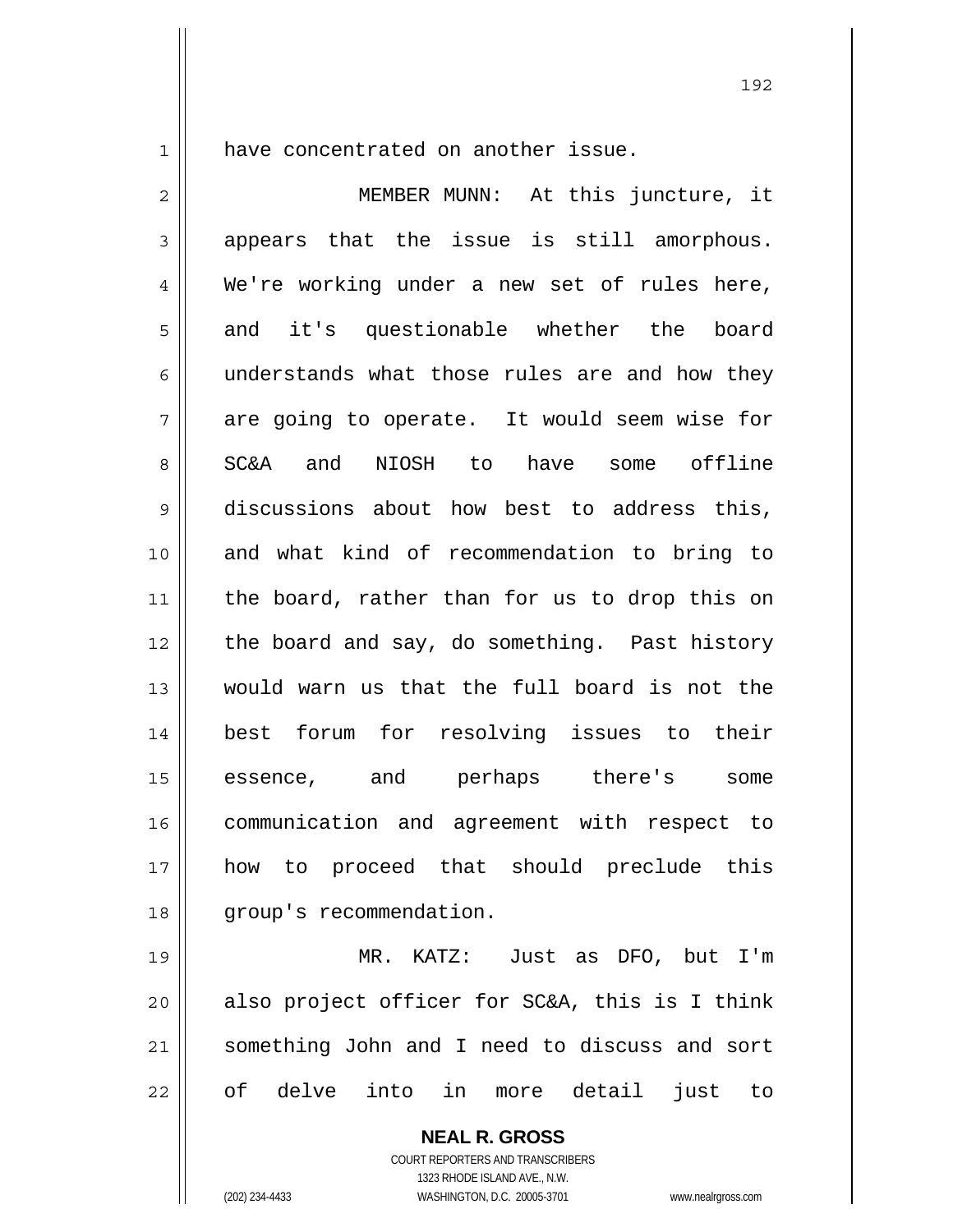1 understand, too, because it's unclear to me 2 whether the problem is one of tasking, that  $3 \parallel$  they're getting tasked to do things 4 || prematurely, or whether it's an implementation 5 | question, and that SC&A just needs to hold its 6 | horses so that products can be delivered first 7 before SC&A delves into them. It's really 8 || unclear from the sort of general discussion 9 we've had, you know, what's the problem, but 10 John and I look forward to talking to you 11 more, and hearing the details so we can sort  $12$  | through this. 13 MR. ELLIOTT: I certainly think 14 || that the new DOE requirements that are being 15 || placed on us will impact more this category of 16 work where we're walking down the trail 17 | together. 18 MR. MAURO: What I think will be a 19 fundamental governor's issue emerged during 20 the outreach discussion. And you're  $21$  absolutely right, it has an affect. I mean,  $22$  || how are we  $-$ - our data capture protocols. How

> **NEAL R. GROSS** COURT REPORTERS AND TRANSCRIBERS 1323 RHODE ISLAND AVE., N.W.

(202) 234-4433 WASHINGTON, D.C. 20005-3701 www.nealrgross.com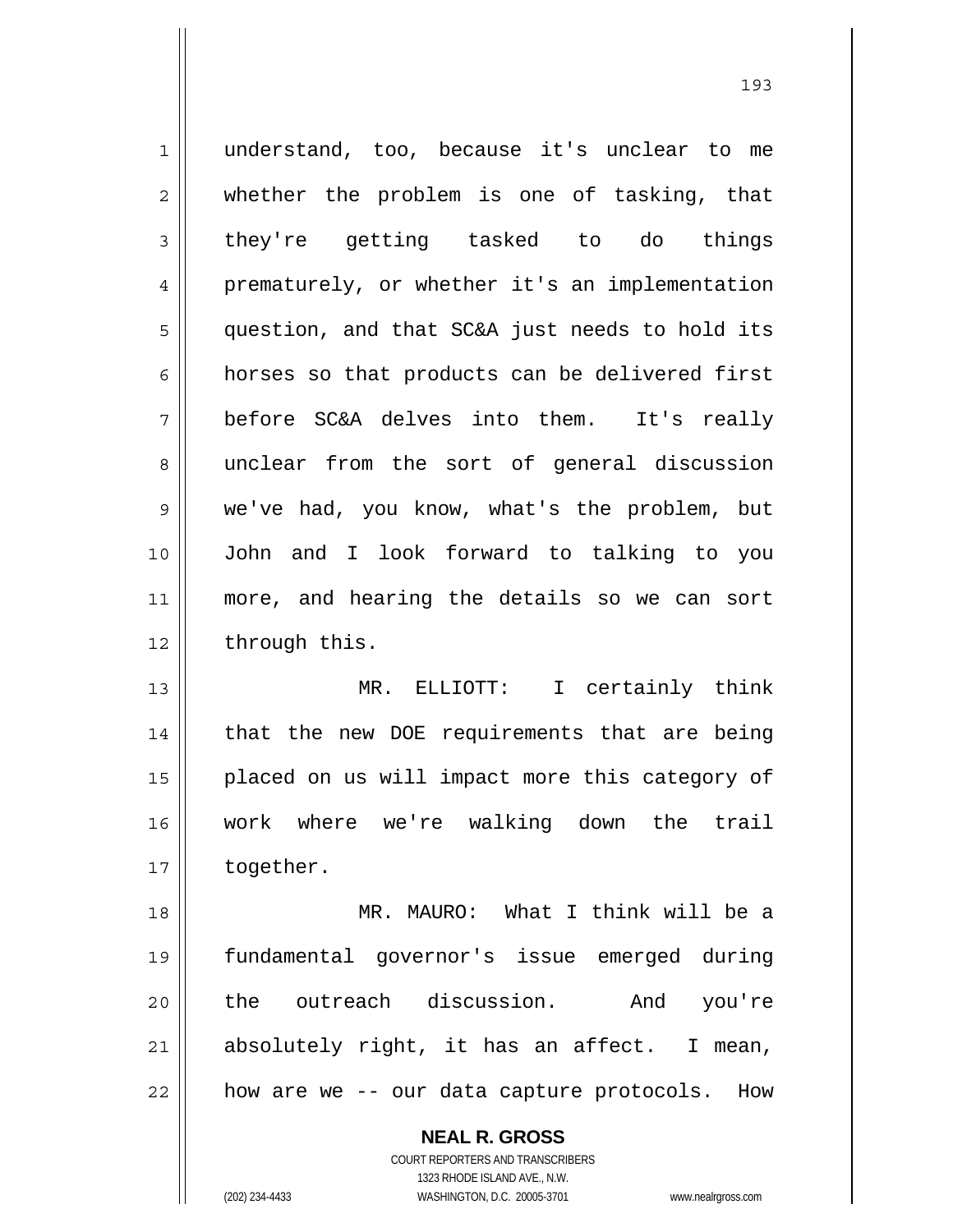| 1  | we do it? Outreach activities and gathering,             |
|----|----------------------------------------------------------|
| 2  | which is just part of gathering information.             |
| 3  | Ultimately, yes, it's funny that it would lead           |
| 4  | to a very fundamental issue, and I agree, Ted,           |
| 5  | you probably, you and I could talk this                  |
| 6  | through a little bit, because it's interesting           |
| 7  | that things are unfolding this way, where the            |
| 8  | separation in time of our activities is really           |
| 9  | not that separate anymore. They are actually             |
| 10 | moving together, as Larry said, down the path            |
| 11 | together. And I think that we need to talk a             |
| 12 | little bit about that.                                   |
| 13 | MR. ELLIOTT: And the board and                           |
| 14 | SC&A has some experience now with looking at -           |
| 15 | what do you call them - paper-only studies,              |
| 16 | reviews where you are using only the available           |
| 17 | documentation that was used to establish the             |
| 18 | NIOSH position. And I raise that because, on             |
| 19 | one hand, I find those to be informative, but            |
| 20 | they lack something.                                     |
| 21 | MR. MAURO: Absolutely. In fact, I                        |
| 22 | would say that that idea of a paper study that           |
|    | <b>NEAL R. GROSS</b><br>COURT REPORTERS AND TRANSCRIBERS |

1323 RHODE ISLAND AVE., N.W.

 $\prod$ 

(202) 234-4433 WASHINGTON, D.C. 20005-3701 www.nealrgross.com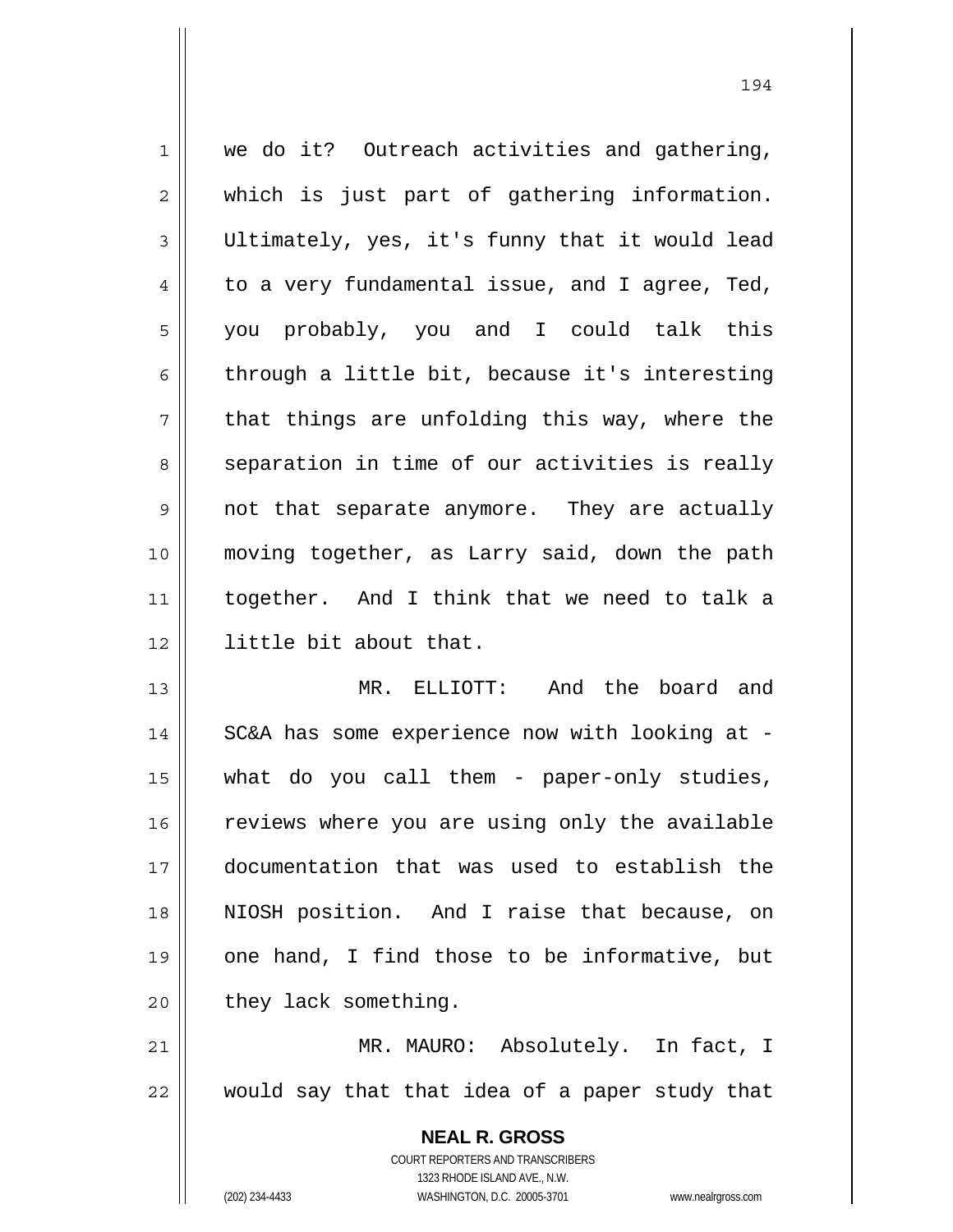**NEAL R. GROSS** COURT REPORTERS AND TRANSCRIBERS 1 emerged, oh back, I'm not sure -- that was an 2 || unusual circumstance, because a contract was  $3 \parallel$  ending, and we really had to limit. In other 4 words, we thought there would be some  $5 \parallel$  productive work that could be done in the two-6 || month period before our contract ended that we  $7 \parallel$  could put in place as a document, and then the 8 || next contractor could seamlessly pick it up 9 and go on from there, which is what we're 10 || doing. And now we have, on those three sites 11 that we're calling the paper study, Santa 12 Susana, Savannah River Construction, and one 13 more, oh the other one, Pantex. We did put 14 || these studies out, paper studies. But I agree 15 with you, in retrospect I think we would be 16 better off if we did the full blown job,  $17$  | rather than come out with a paper study. I 18 don't think we're going to run into the 19 circumstance again. 20 MR. KATZ: Right. Okay. 21 CHAIR GIBSON: This is a setup we 22 first talked to SC&A about, but I still

<u>195</u>

1323 RHODE ISLAND AVE., N.W.

(202) 234-4433 WASHINGTON, D.C. 20005-3701 www.nealrgross.com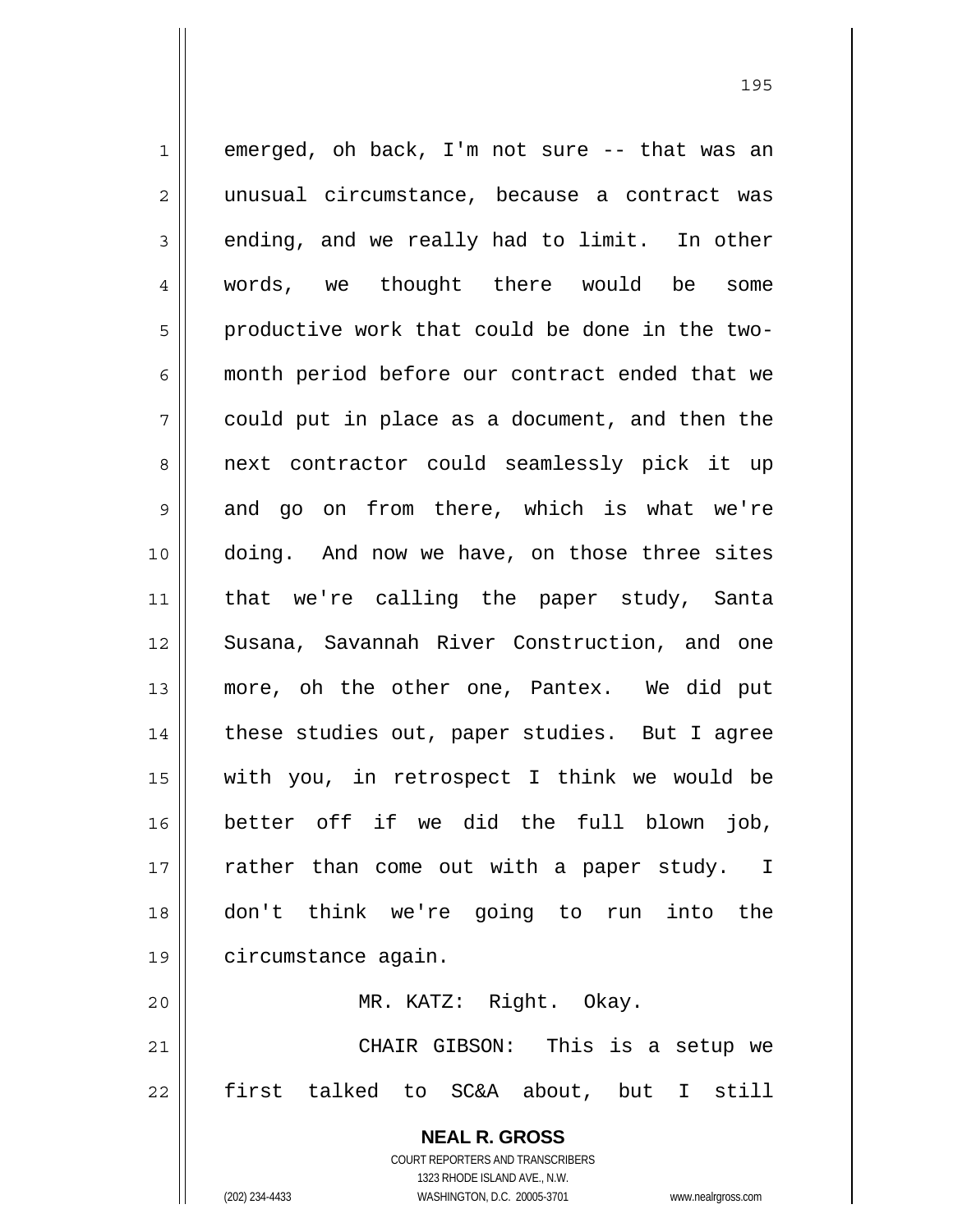1 believe that this issue, before we would 2 recommend SC&A and NIOSH to get together 3 | offline and completely address this issue, or 4 discuss this issue, that we should at least 5 || make the board aware of this whole potential  $6 \parallel$  problem, just because, you know, I feel they  $7 \parallel$  all -- all board members have the right to 8 weigh in, and not just these working groups. 9 MR. KATZ: I concur. What I meant 10 is, I mean if John and I have to talk offline, 11 and if we need to bring in OCAS, too, to talk 12 offline, but we just need to clarify what it 13 || is we're talking about. Because to me, from 14 || this general discussion, it is not clear 15 || exactly what the root of the matter is, and  $16$  the board has issues to deal with, absolutely, 17 but we need to put this up before them, 18 though, in a way that's clear so that they 19 understand where the problem lies. 20 CHAIR GIBSON: A lot of it may fall on 21 | other working groups, and some of it may fall

22 || back into this working group. But I think

 **NEAL R. GROSS** COURT REPORTERS AND TRANSCRIBERS 1323 RHODE ISLAND AVE., N.W. (202) 234-4433 WASHINGTON, D.C. 20005-3701 www.nealrgross.com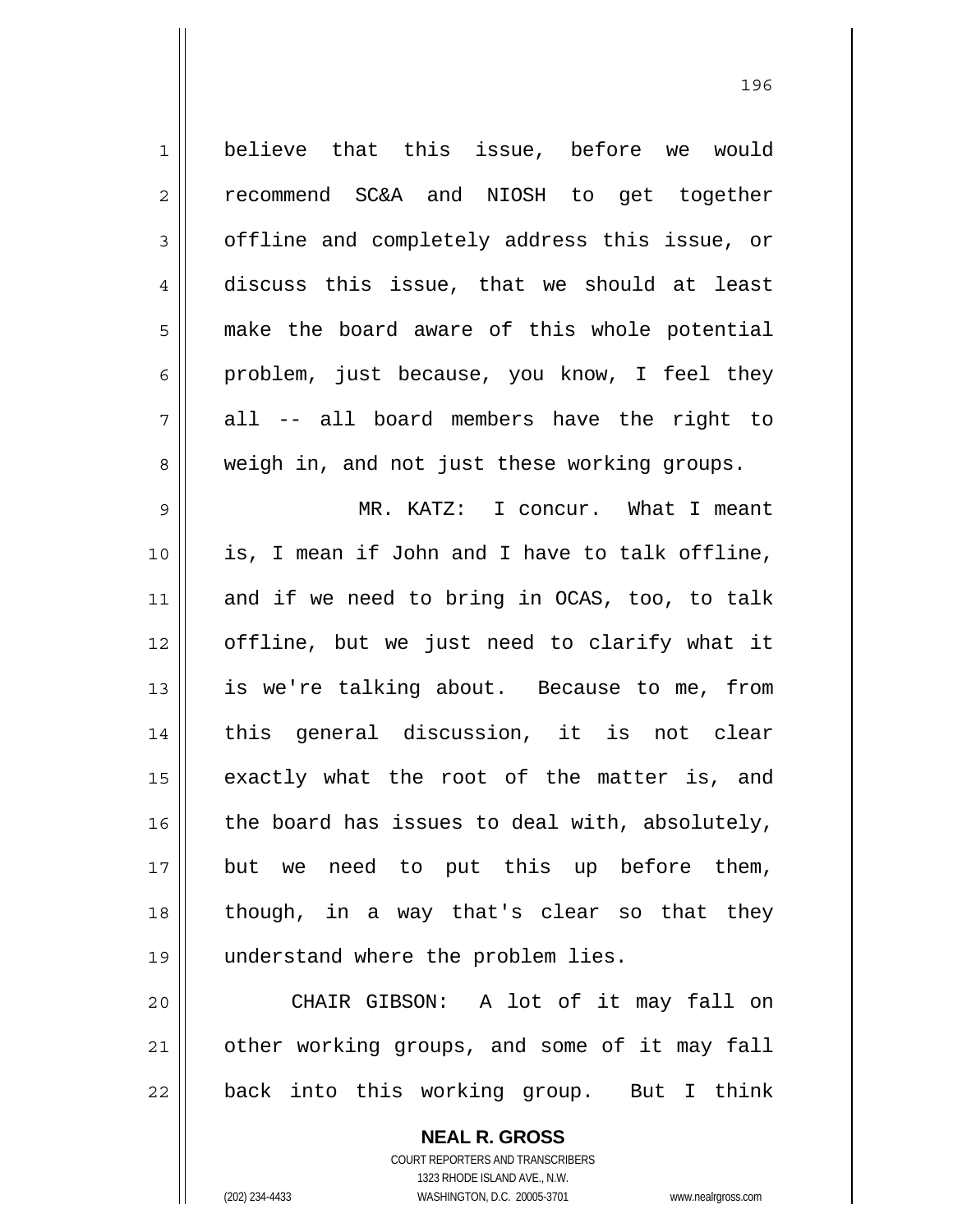| 1            | it's certainly larger than this working group. |
|--------------|------------------------------------------------|
| $\mathbf{2}$ | MR. ELLIOTT: Can I offer, I hope,              |
| 3            | a concise statement of the issue as I see it,  |
| 4            | and maybe ask Kathy to either verify that I've |
| 5            | got it right, or embellish it if she feels the |
| 6            | need to? But the issue as I see it is that,    |
| 7            | when NIOSH and its contractors are pursuing a  |
| 8            | line of inquiry at a DOE site, and we're       |
| 9            | walking down the trail with SC&A pursuing the  |
| 10           | same line of inquiry, it gets confused in a    |
| 11           | way as to who has the priority. This is going  |
| 12           | back to Kathy's comment that they're getting   |
| 13           | short-changed, or they're not getting the due  |
| 14           | diligence that their request needs, or that    |
| 15           | theirs is put on the back of the burner, on    |
| 16           | the back of the stove, or even falls off the   |
| 17           | stove, who knows. But you know, I think        |
| 18           | that's the issue, as I see it. You know $-$ -  |
| 19           | MR. KATZ: But, well go ahead.                  |
| 20           | MS. ROBERTSON-DEMERS: Well, it's               |
| 21           | very difficult to review something that's not  |
| 22           | been finalized, and that impacts how you look  |
|              | <b>NEAL R. GROSS</b>                           |

 COURT REPORTERS AND TRANSCRIBERS 1323 RHODE ISLAND AVE., N.W.

 $\mathsf{II}$ 

(202) 234-4433 WASHINGTON, D.C. 20005-3701 www.nealrgross.com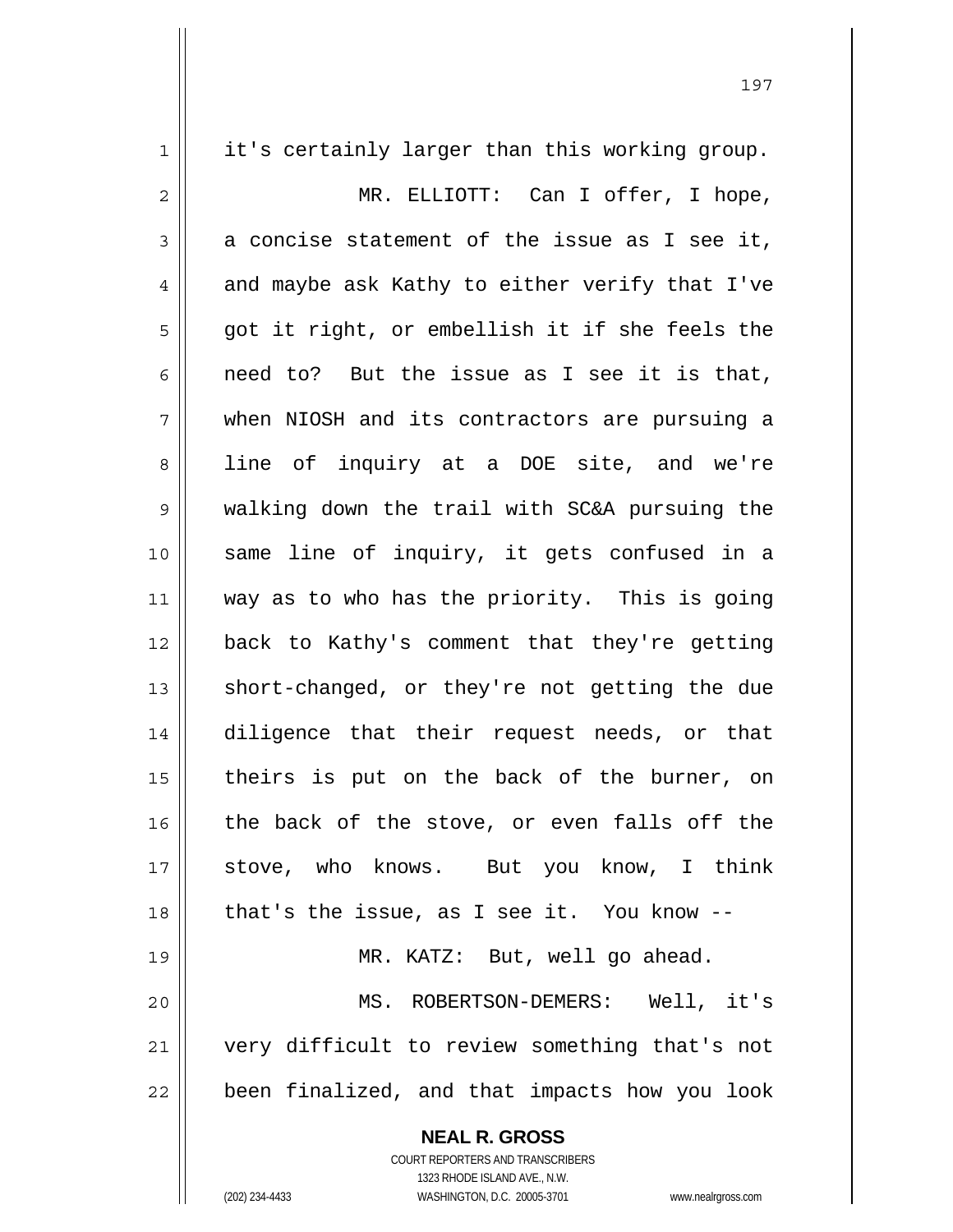through the records and interview people.

| $\overline{2}$ | MR. KATZ: Right, and so what I'm                 |
|----------------|--------------------------------------------------|
| 3              | saying about this is, it's not clear to me       |
| 4              | from this general discussion why SC&A would be   |
| 5              | walking down the path at the same time as        |
| 6              | OCAS, is what I am saying. So I understand       |
| 7              | that -- how that would be a problem. I don't     |
| 8              | understand why we're in that situation,          |
| $\mathsf 9$    | really, versus SC&A having before them a         |
| 10             | product to evaluate, versus trying to evaluate   |
| 11             | a situation while you yourselves at OCAS are     |
| 12             | evaluating that same situation. It's unclear     |
| 13             | to me what $--$                                  |
| 14             | MS. ROBERTSON-DEMERS: Can I give                 |
| 15             | them an example?                                 |
| 16             | MR. MAURO: Can I add a comment on                |
| $17$           | that? I think what Genesis was -- I think        |
| 18             | it's more an SEC issue than it is a site         |
| 19             | profile issue, and I'll explain what I mean by   |
| 20             | that. Very often SC&A -- our review of site      |
| 21             | profiles is very clean right now. By that I      |
| 22             | are authorized to review a<br>site<br>mean<br>we |

 **NEAL R. GROSS**

 COURT REPORTERS AND TRANSCRIBERS 1323 RHODE ISLAND AVE., N.W. (202) 234-4433 WASHINGTON, D.C. 20005-3701 www.nealrgross.com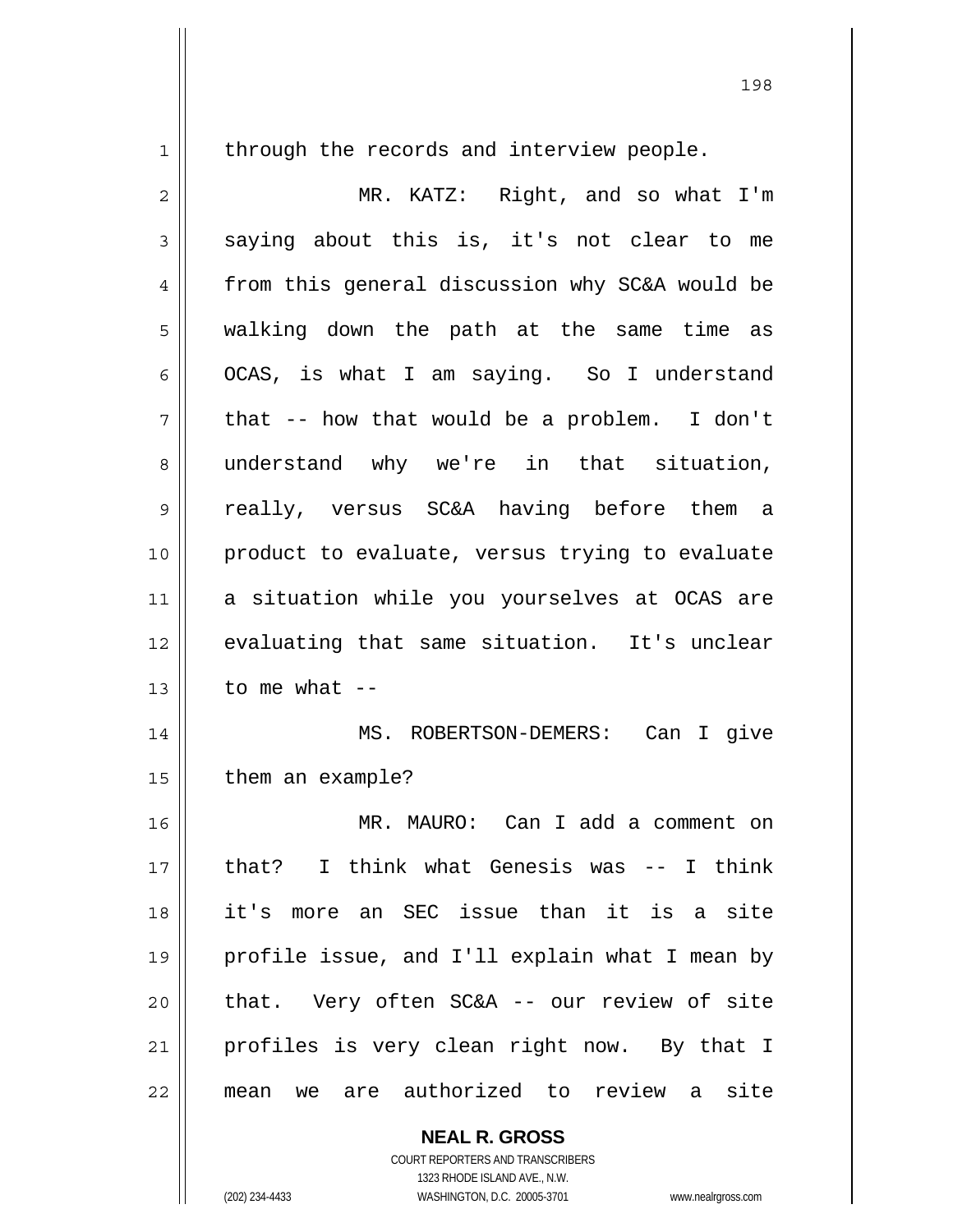1 | profile, and we go down that road, and we put  $2 \parallel$  out our independent, standalone, complete 3 product in accordance with all of our 4 procedures. When we got to the stage -- let's  $5 \parallel$  say we were then authorized, okay, there is an 6  $\parallel$  SEC -- let's talk, Hanford, perfect example.  $7 \parallel$  We put out a site profile review on Hanford. 8 || Then there is an SEC petition, and the first  $9 \parallel$  step that we always do is identify, amongst 10 all of the various issues that we've 11 identified in the site profile, which ones 12 clearly and unambiguously at this point in 13 || time cross over the bridge and continue to be 14 SEC issues? And we do the best we can, 15 because we cull down the ones that we think 16 are really fundamental. And that usually goes 17 || to data completeness and data integrity. And 18 || that becomes the front-burner issue. Do we 19 have sufficient data to understand the 20 neutron-to-proton ratio. So right off the 21 bat, that issue becomes a front-burner issue 22 || for the SEC petition. A work group meeting is

<u>1992 - Johann Amerikaanse konstantine (</u>

 **NEAL R. GROSS** COURT REPORTERS AND TRANSCRIBERS 1323 RHODE ISLAND AVE., N.W. (202) 234-4433 WASHINGTON, D.C. 20005-3701 www.nealrgross.com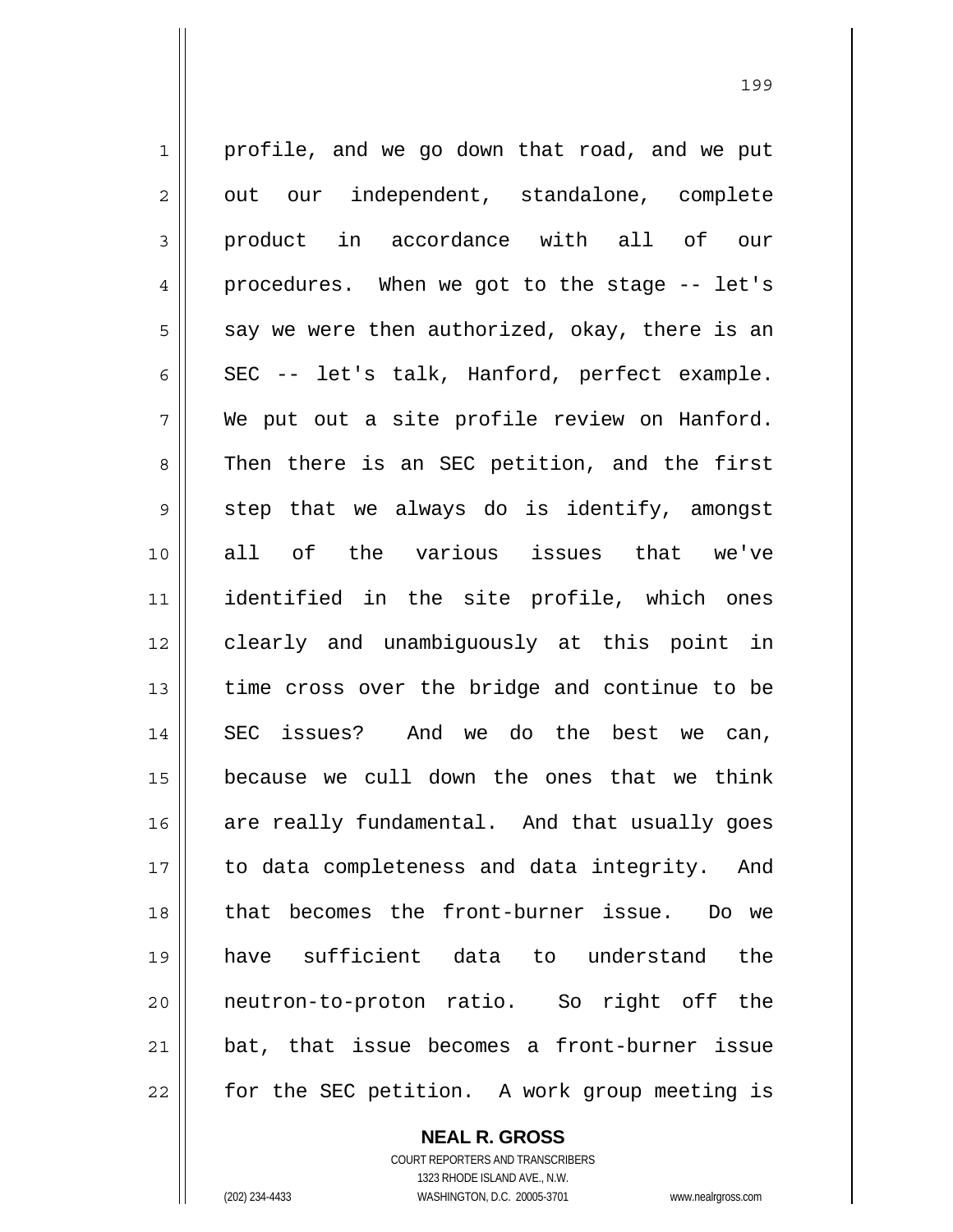1 || held, and very often what happens there at the 2 work group meeting is -- let's now start the  $3 \parallel$  SEC process, not as a standalone separate 4 Teport where SC&A said, okay SC&A, go out and do your independent review of the evaluation  $6 \parallel$  report with all the site interviews, etc. What really happens then is the work group 8 || says, okay here's an issue. Neutron-to-proton 9 || ratios are very important. We would like both organizations to continue those investigations. And what we find ourselves doing is together moving down this path, and || especially now with the new protocols, really moving down the path together. And I think it's an outcome of the intention of 16 || expeditiously addressing issues on the SEC. There's so much pressure to get an SEC decision out as quickly as possible, and I think as a result of that we find ourselves moving this thing together. In a perfect world, you know, we would just sit tight and || let all, after the evaluation report comes out

200

 **NEAL R. GROSS**

 COURT REPORTERS AND TRANSCRIBERS 1323 RHODE ISLAND AVE., N.W. (202) 234-4433 WASHINGTON, D.C. 20005-3701 www.nealrgross.com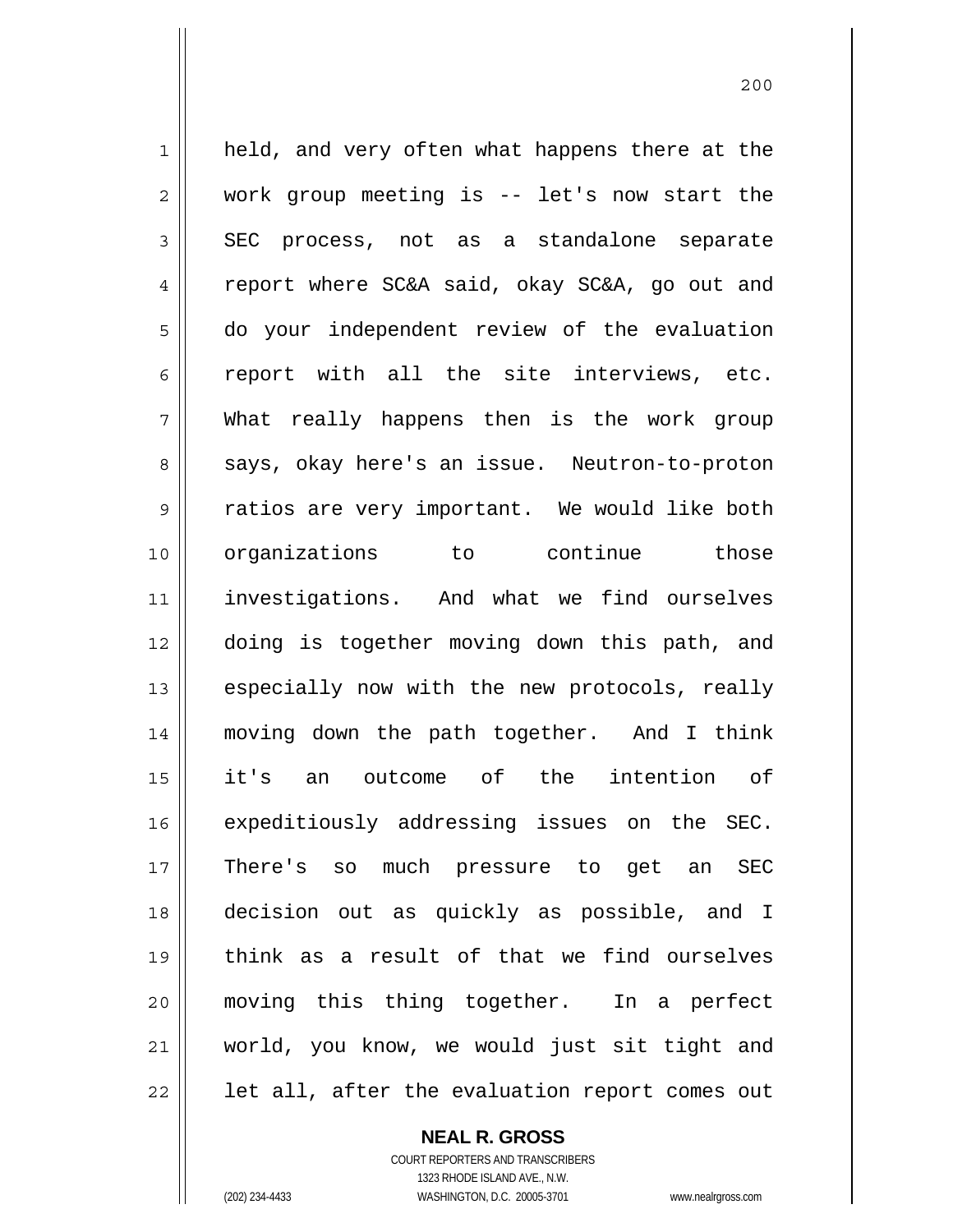1 and is completed, then SC&A would be  $2 \parallel$  authorized to do a full-blown review of the 3 evaluation report, etc., and put out a 4 || separate product. That's the way it was 5 || originally intended. But I think what 6 happened along the way in order to expedite  $7 \parallel$  the process, so we don't -- it's not 8 protracted, we are actually moving down the 9 path together on lots of these issues. And I 10 think it was an unintended consequence of 11 expediting the ability to get information 12 before the board as quickly as possible so  $13$  | that they could vote on a particular matter. 14 || And we find ourselves in this very unusual 15 | place right now. 16 || MR. KATZ: Kathy, you wanted to -- $17 \parallel$  did you have something to --? 18 MS. ROBERTSON-DEMERS: Well, I was 19 going to give you an example, because there is 20 a slight different element to this, also. 21 NIOSH and ORAU have made several box pulls at 22 Hanford, and they have invited us to come look

201

(202) 234-4433 WASHINGTON, D.C. 20005-3701 www.nealrgross.com

 COURT REPORTERS AND TRANSCRIBERS 1323 RHODE ISLAND AVE., N.W.

 **NEAL R. GROSS**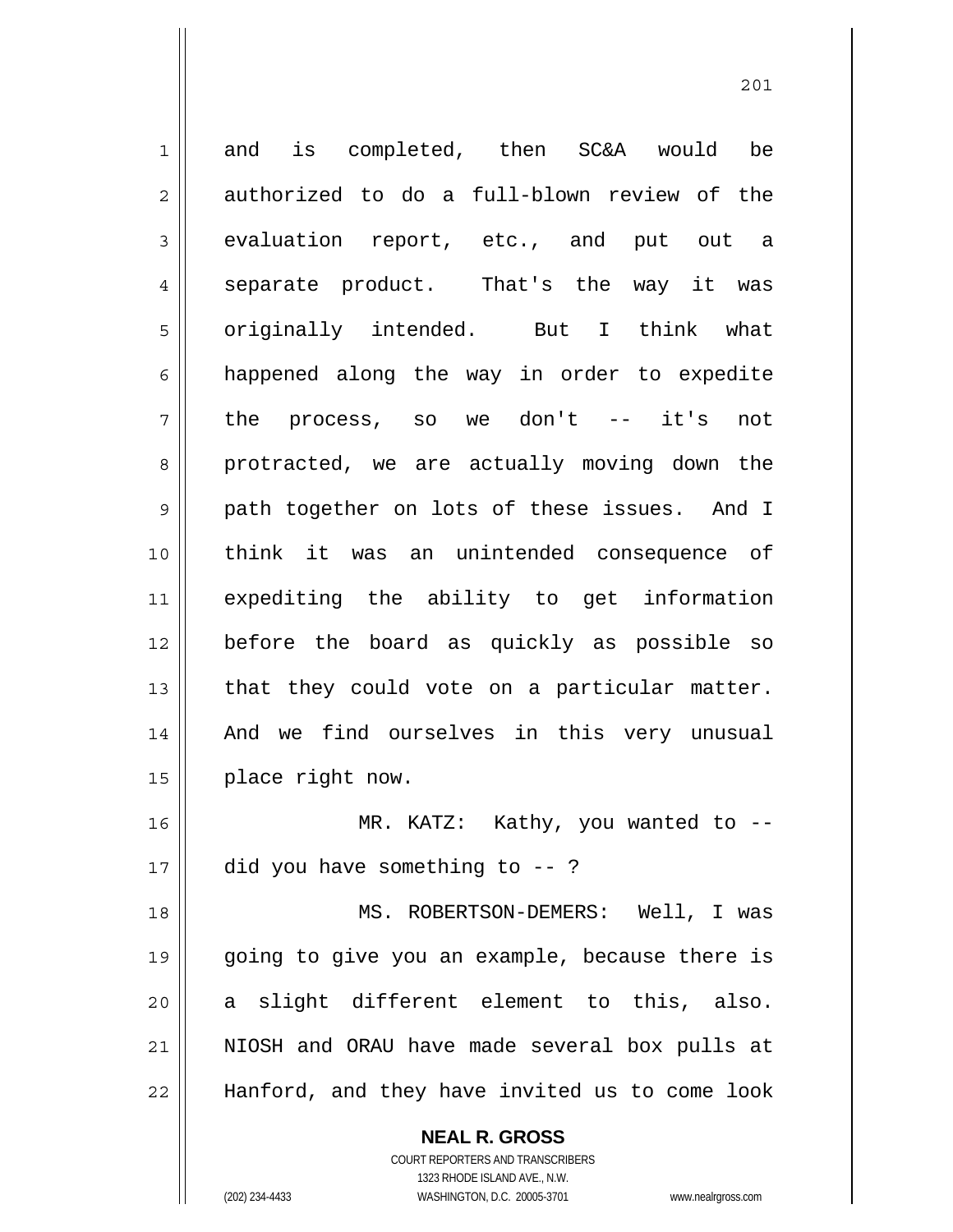**NEAL R. GROSS** COURT REPORTERS AND TRANSCRIBERS 1323 RHODE ISLAND AVE., N.W. 1 at those boxes. And part of the reason that  $2 \parallel$  they have done that is because DOE does not 3 want to retrieve those boxes twice. They 4 don't want to have to pull workers out of the 5 field for interview twice. And so we're put 6  $\parallel$  into that situation, and Hanford doesn't want  $7 \parallel$  to keep those boxes around until --8 MEMBER MUNN: From a DOE  $9 \parallel$  perspective, that puts everyone at loose ends. 10 MR. HINNEFELD: Yes. 11 || MS. ROBERTSON-DEMERS: Right. 12 MR. HINNEFELD: Right. And from an 13 || SC&A standpoint, what are we reviewing? What  $14$  should we be looking through these boxes for, 15 because we don't know what it is we're 16 || reviewing. Is that it? At least part of it? 17 MS. ROBERTSON-DEMERS: Yes. We do 18 | the best we can. 19 MR. HINNEFELD: Yes. But just 20 because you look good now doesn't preclude the 21 fact that you may, once you see our product, 22 may want to go look back at those same boxes.

(202) 234-4433 WASHINGTON, D.C. 20005-3701 www.nealrgross.com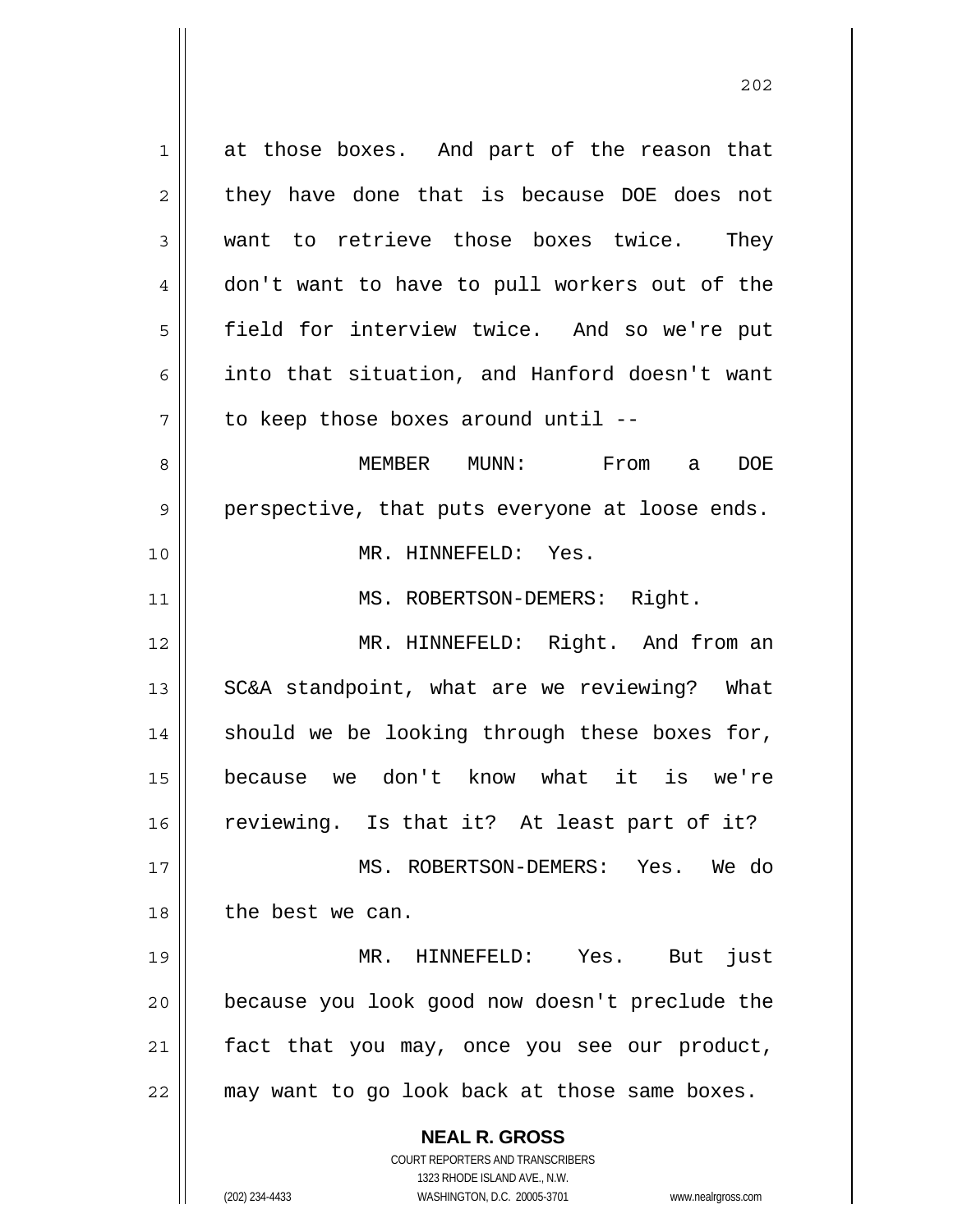| $\mathbf 1$    | MR. ELLIOTT: Another wrinkle is               |
|----------------|-----------------------------------------------|
| $\overline{2}$ | when we say, oh, in that box we want document |
| 3              | X, document Y, document 220 and document 580, |
| 4              | that's the only five documents we want out of |
| 5              | that box, they go to the classification       |
| 6              | officer for review for release, but SC&A may  |
| 7              | want ten more documents in addition to the    |
| 8              | ones we've requested. And they don't want to  |
| 9              | send those boxes back. They don't want to     |
| 10             | relieve that derivative classifier from the   |
| 11             | duty until SC&A has identified what their     |
| 12             | needs are. So this is -- it's compounded by   |
| 13             | this DEO requirement that is placed upon us.  |
| 14             | MR. KATZ: I don't want to derail              |
| 15             | this, because this work group really, this    |
| 16             | isn't the focus of this work group, and I     |
| 17             | don't want to derail it more. And it was      |
| 18             | actually really helpful to hear that point,   |
| 19             | and so it at least makes some of the issues   |
|                |                                               |
| 20             | clearer for other groups to address. Mike, I  |
| 21             | will turn the reins back to you. Sorry for    |
| 22             | that tangent.                                 |

 **NEAL R. GROSS** COURT REPORTERS AND TRANSCRIBERS

1323 RHODE ISLAND AVE., N.W.

(202) 234-4433 WASHINGTON, D.C. 20005-3701 www.nealrgross.com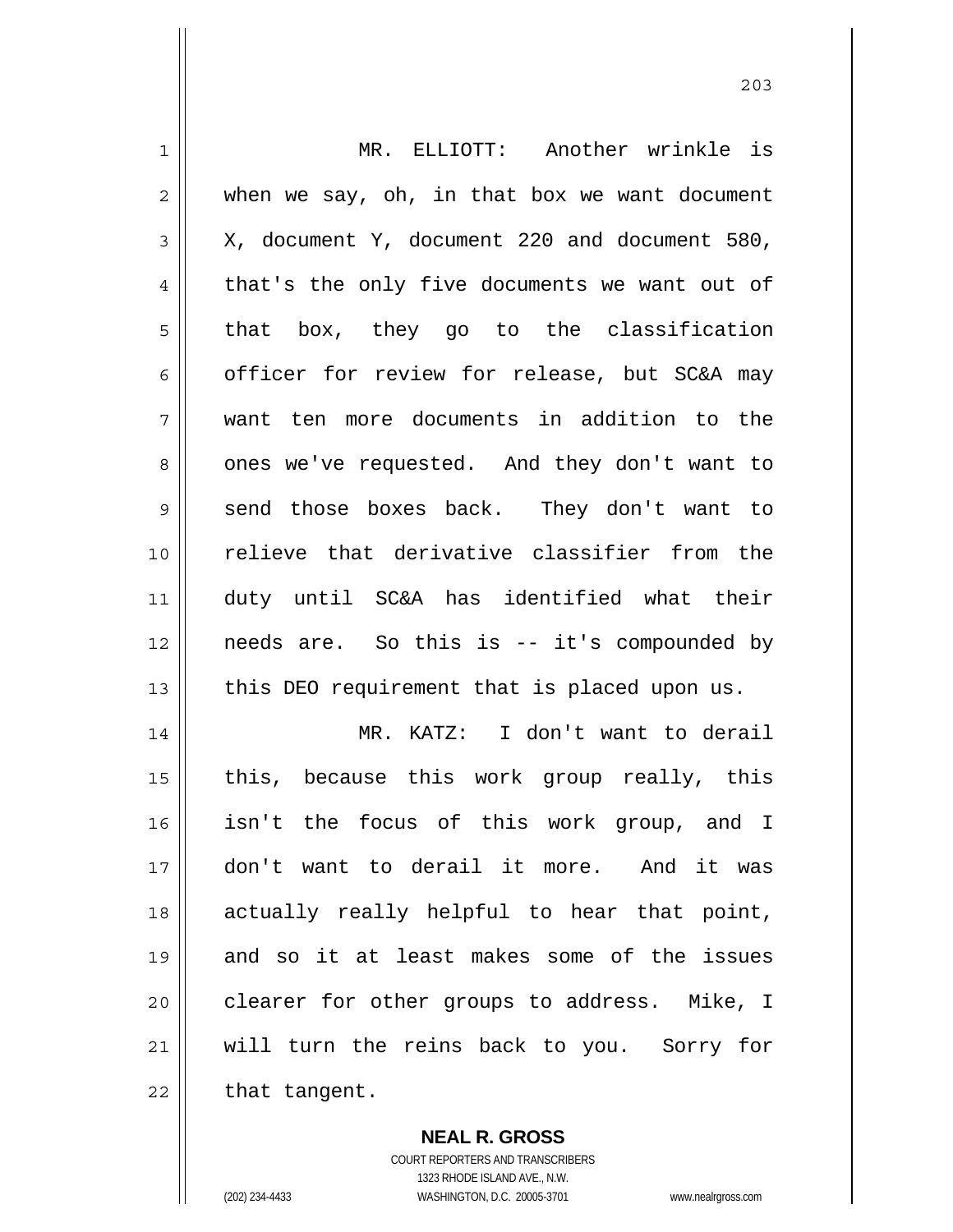1 CHAIR GIBSON: Well, is there any 2 || more comments from anyone in the room, or on  $3 \parallel$  the phone just in general about worker 4 | outreach or work communication? 5 MR. McKEEL: This is Dan McKeel, and 6 I have a comment. 7 CHAIR GIBSON: Sure, go ahead Dan. 8 MR. McKEEL: I understand that the 9 issue of the DOE new requirements related to 10 || security are not exactly the purview of the 11 outreach meeting, but since the discussion 12 came up, I do have to throw in my two cents' 13 worth, and that is that it certainly would be 14 helpful to the advocate, the petitioner and 15 || the public if somebody at NIOSH in particular 16 | I think would be appropriate, Mr. Katz maybe, 17 || could make it clear to us why it is that seven 18 to eight years into the program, and almost 19 eight years after 9/11, why are we getting all 20 || of this sudden interest in security access 21 || from the Department of Energy? And it's just  $22$  || not clear at all. But the other thing is I

> COURT REPORTERS AND TRANSCRIBERS 1323 RHODE ISLAND AVE., N.W. (202) 234-4433 WASHINGTON, D.C. 20005-3701 www.nealrgross.com

 **NEAL R. GROSS**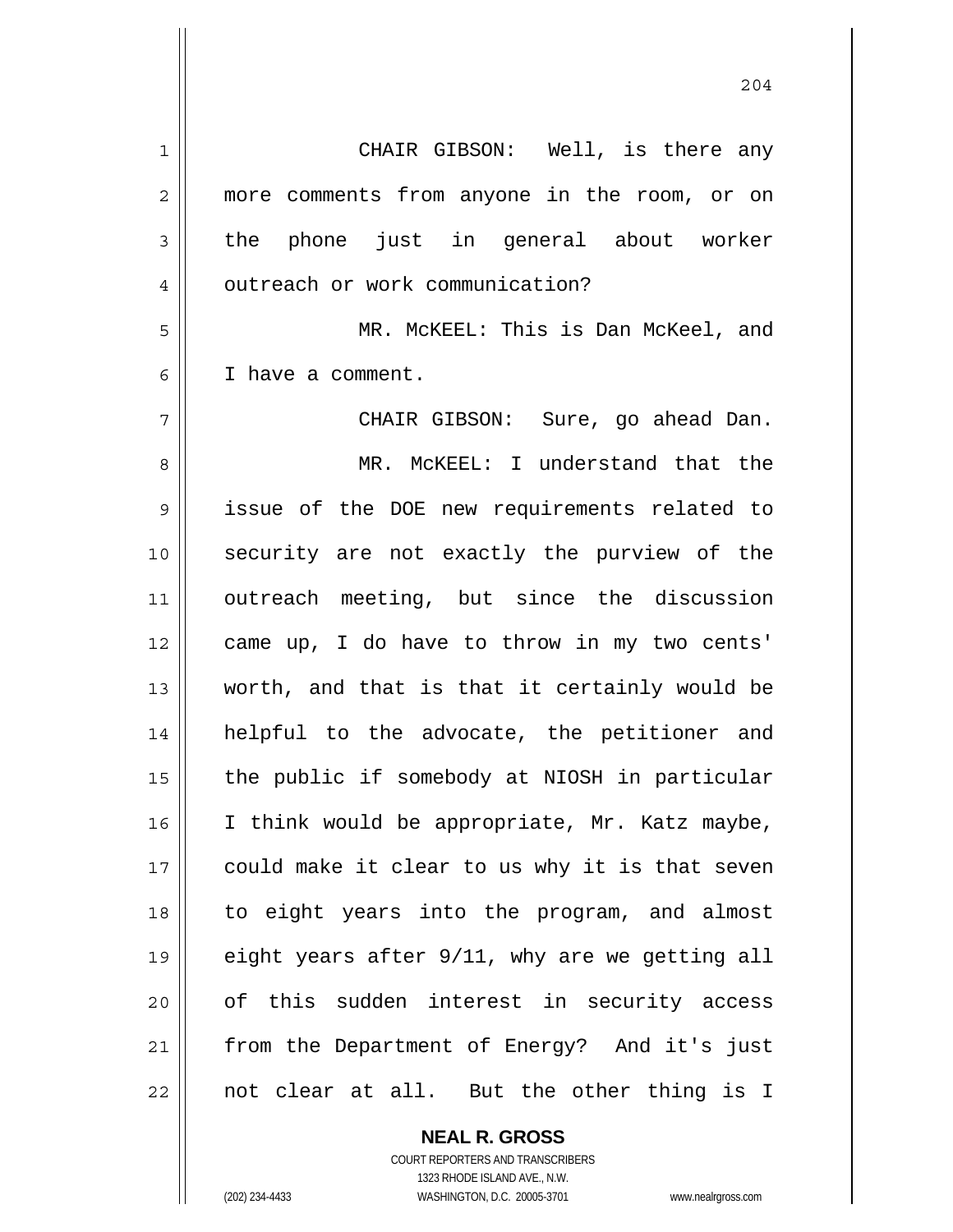1 || just cannot -- I mean I think it requires some 2 || explanation why these repeated Department of 3 Energy reviews are so readily accepted as 4 being necessary by NIOSH and by HHS, and I 5 mean, that's not clear to me at all. It seems 6 | like they've made a request, to me, a quite 7 unreasonable request, without much additional 8 explanation, and yet nobody even seems to be 9 questioning their right to do this. I mean, 10 || they are requiring all sorts of new procedures 11 || that definitely slow down the process. 12 Department of Energy already -- I mean, I know 13 || everybody is trying to be collegial, but 14 || they've already been indicted in one sense in 15 || the EEOICPA by having Part B taken away from 16 || them because of the slow way that they've 17 performed their job. And a lot of us think 18 || that they are still foot dragging mightily. 19 So I just make a plea that the public, the 20 || advocate, the SEC petitioners, we don't 21 understand why all of this is necessary. I  $22$   $\parallel$  don't think this is the forum to go into it.

> **NEAL R. GROSS** COURT REPORTERS AND TRANSCRIBERS

> > 1323 RHODE ISLAND AVE., N.W.

(202) 234-4433 WASHINGTON, D.C. 20005-3701 www.nealrgross.com

<u>205</u>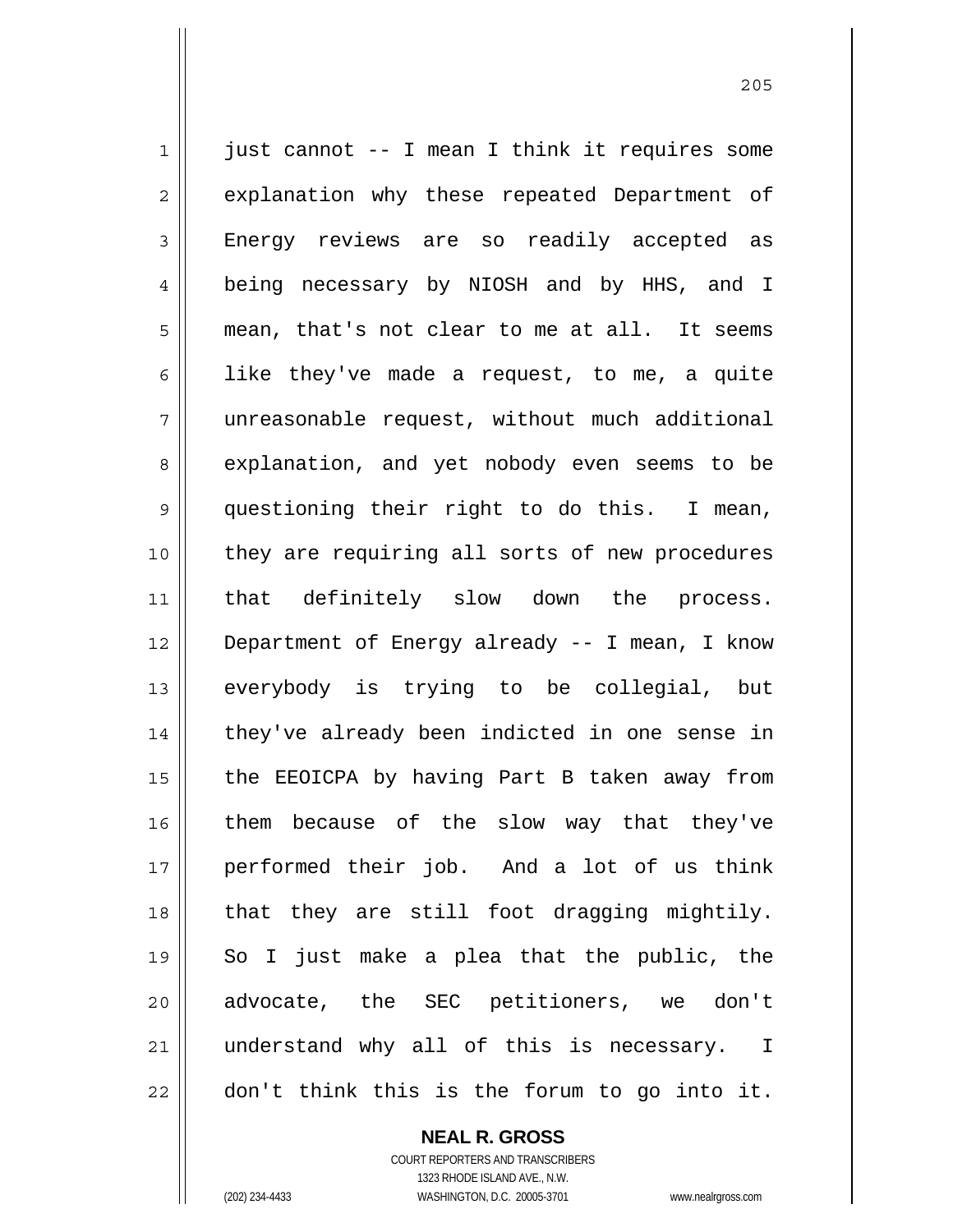1 But if there are communications from this work 2 || group meeting to the full board and back home  $3 \parallel$  at CDC and HHS, I sure wish that explanation 4 || would be forthcoming. Thank you very much. 5 MR. KATZ: Thank you Dan, and you 6 know, I'm sure there will be plenty of 7 discussion when the security matters get 8 placed before the board, whenever that time  $9 \parallel$  is, I think there will probably be a very full 10 discussion about some of these issues. 11 MR. ELLIOTT: There's been 12 || explanations given as to why we are going in 13 this direction. You can find those on the 14 || transcripts of the advisory board meetings for 15 I believe the last three meetings. But 16 essentially what is going on here is, as I 17 said earlier in this meeting, DOE has the 18 || prime authority and responsibility to protect 19 national security based information, which 20 also includes official use only and 21 unclassified nuclear control information. And 22 || we, in our responsibilities within HHS, do not

 **NEAL R. GROSS**

 COURT REPORTERS AND TRANSCRIBERS 1323 RHODE ISLAND AVE., N.W. (202) 234-4433 WASHINGTON, D.C. 20005-3701 www.nealrgross.com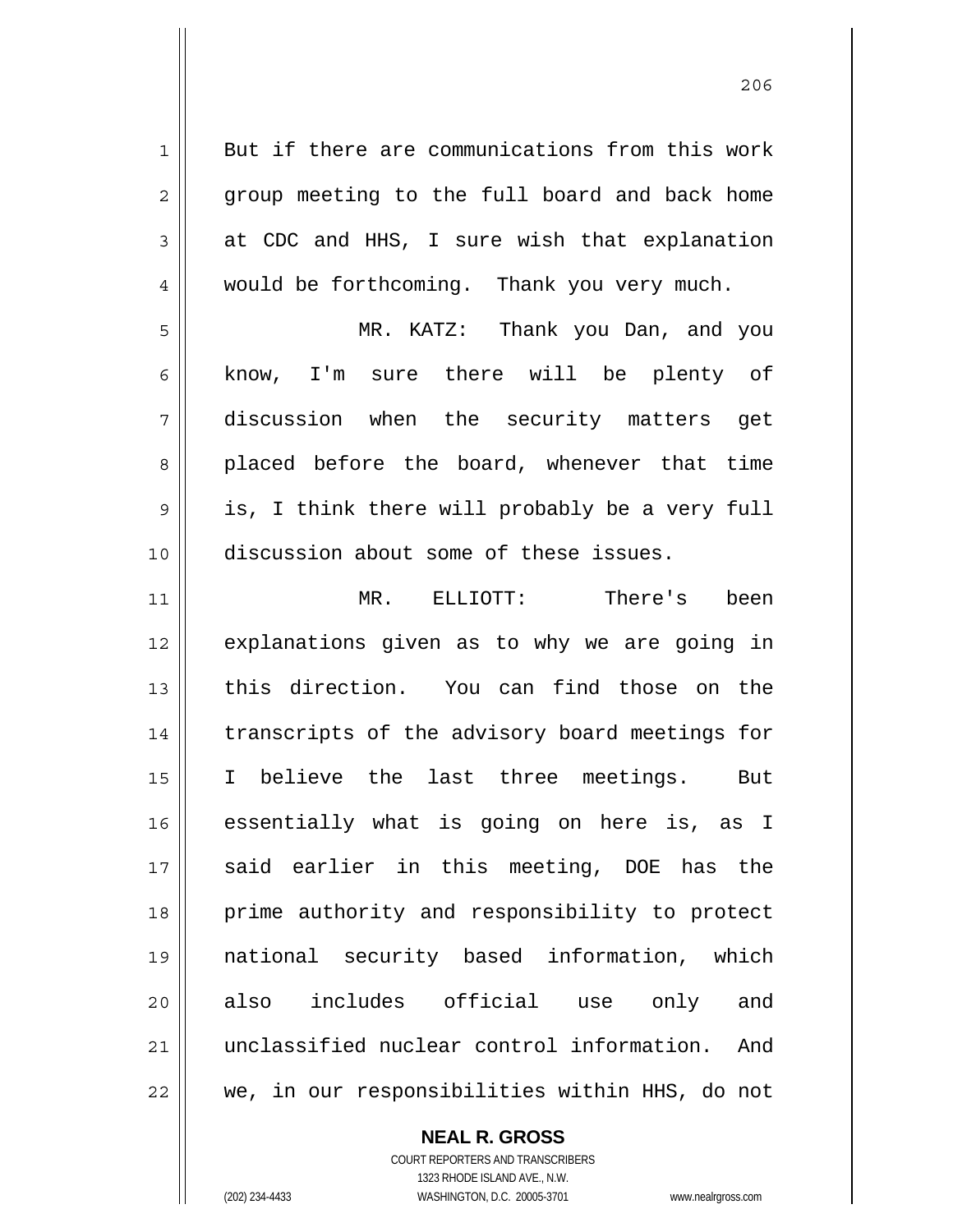| $\mathbf 1$    | have the ability, nor do we have the                                                                |
|----------------|-----------------------------------------------------------------------------------------------------|
| $\overline{2}$ | infrastructure, to maintain or protect that                                                         |
| 3              | kind of information. So we operate in an                                                            |
| 4              | environment where we are given information                                                          |
| 5              | from the Department of Energy, as the                                                               |
| 6              | Executive Order requires them to do, for use                                                        |
| 7              | in our responsibilities here. And we have to                                                        |
| 8              | take it on face value that that information is                                                      |
| 9              | cleared for our use, is not of a sensitive                                                          |
| 10             | nature unless it is so marked UNCI or OUO, and                                                      |
| 11             | we will have to protect it in accordance with                                                       |
| 12             | these policies and procedures that you will                                                         |
| 13             | see forthcoming.                                                                                    |
| 14             | MR. MCKEEL: I understand all of                                                                     |
| 15             | that, I think, perfectly well. What I don't                                                         |
| 16             | understand is the timing in late 2008 and 2009                                                      |
| 17             | that just doesn't -- from everything I know                                                         |
| 18             | about our country and national security and                                                         |
| 19             | all that, the timing of this doesn't make any                                                       |
| 20             | sense. And let's just let it go.                                                                    |
| 21             | MR. ELLIOTT: I don't know what to                                                                   |
| 22             | say about the timing. In 200- --                                                                    |
|                | <b>NEAL R. GROSS</b>                                                                                |
|                | COURT REPORTERS AND TRANSCRIBERS                                                                    |
|                | 1323 RHODE ISLAND AVE., N.W.<br>(202) 234-4433<br>WASHINGTON, D.C. 20005-3701<br>www.nealrgross.com |

<u>207</u>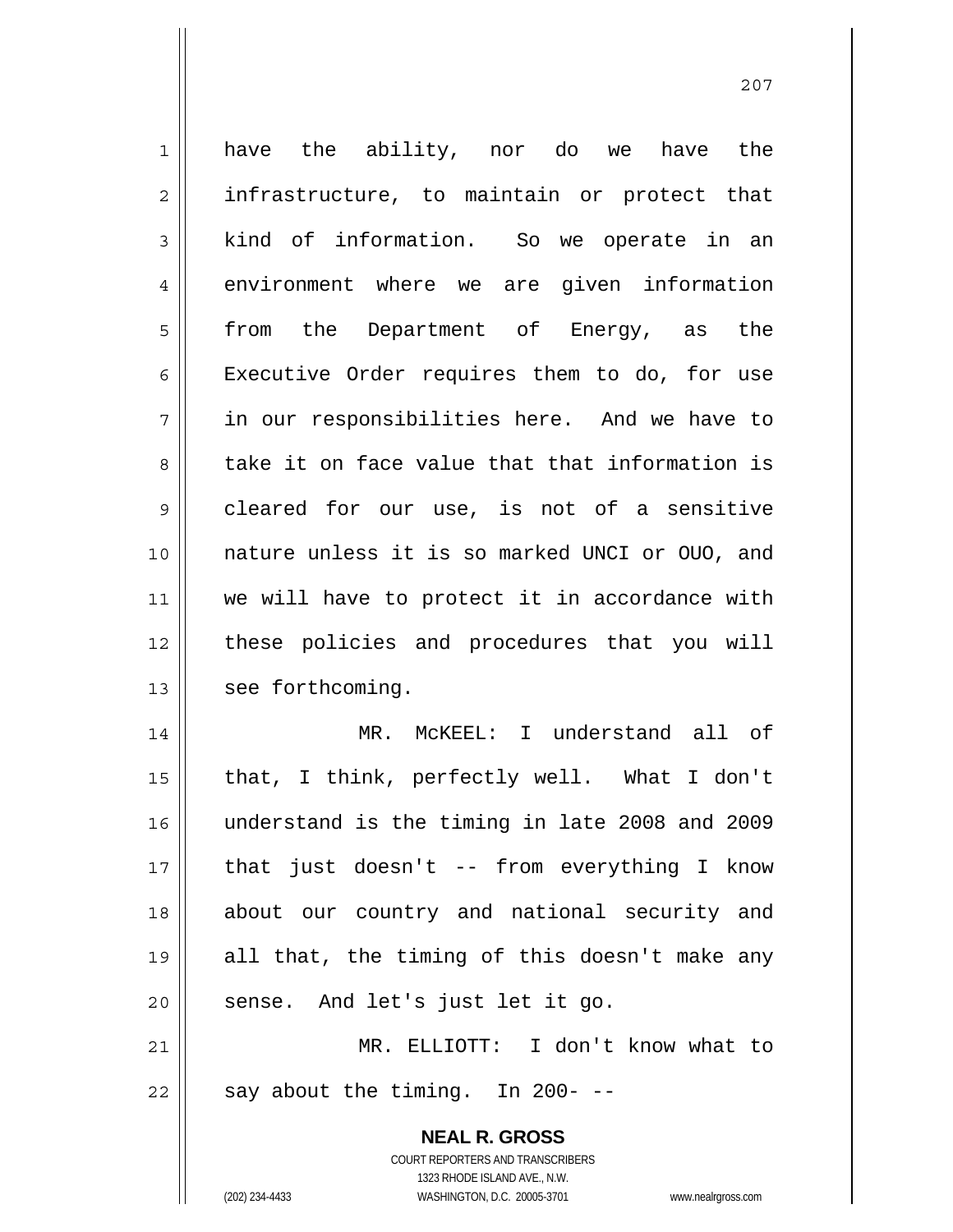1 MR. McKEEL: Well, it hasn't been  $2 \parallel$  explained, let's put it that way. 3 MR. ELLIOTT: In the late 1990s, 4 DOE made a massive effort to release 5 information that before was classified. Then 6  $\parallel$  in 2000 and 2002, they started tightening up.  $7 \parallel$  And then in certain -- you can look back in 8 certain points in times where the loss of a 9 || laptop, or the loss of a hard drive situation, 10 or data files from a site were found to be in

11 || the public arena where they weren't supposed

12 || to be, that has resulted in renewed interest

13 to protect this information, and maintain it

<u>208</u>

MR. McKEEL: But we also are well aware that the Bush Administration has quintupled the amount of data that's been reclassified. So I understand the general trends that are going on. Maybe that's all we 20 | need to say for today.

21 MR. ELLIOTT: That's all I can say  $22$   $\parallel$  about it.

> COURT REPORTERS AND TRANSCRIBERS 1323 RHODE ISLAND AVE., N.W. (202) 234-4433 WASHINGTON, D.C. 20005-3701 www.nealrgross.com

 **NEAL R. GROSS**

14 || properly.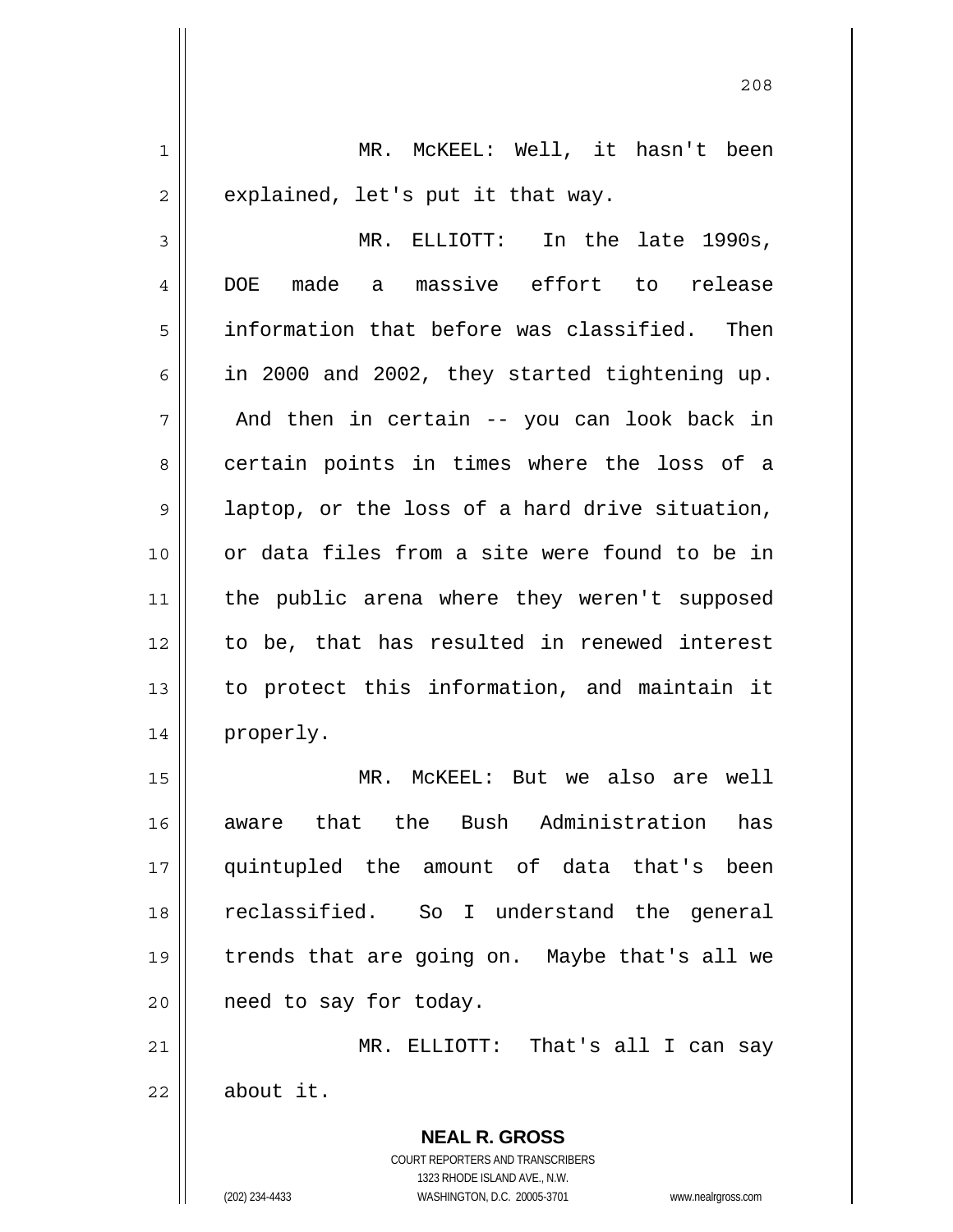1 CHAIR GIBSON: Okay, thanks Dan. 2 || You know, we do understand the concern of you  $3 \parallel$  and the workers, and I share a lot of those 4 concerns. It does, in my personal opinion, 5 || not as a board member, seems late in the game  $6 \parallel$  for DOE to be throwing up what appears to be  $7 \parallel$  road blocks. But again, that will be for 8 || another venue. 9 Okay, anything else as far as 10 || communications, worker outreach? 11 MR. KATZ: Do you -- Mike, do you 12 want to sort of clarify the scope questions 13  $\parallel$  that you'd want to bring back to the board, if 14 | you want to do that? 15 CHAIR GIBSON: That's what I was 16 || getting ready to try to kind of wind things up 17 here. I think we need to develop a question 18 || type to the board of what was the intent of 19 their scope when the board passed the motion 20 to establish this work group. And I think we 21 could probably develop a fairly simple 22 || question in that order. I think it probably

 **NEAL R. GROSS**

 COURT REPORTERS AND TRANSCRIBERS 1323 RHODE ISLAND AVE., N.W. (202) 234-4433 WASHINGTON, D.C. 20005-3701 www.nealrgross.com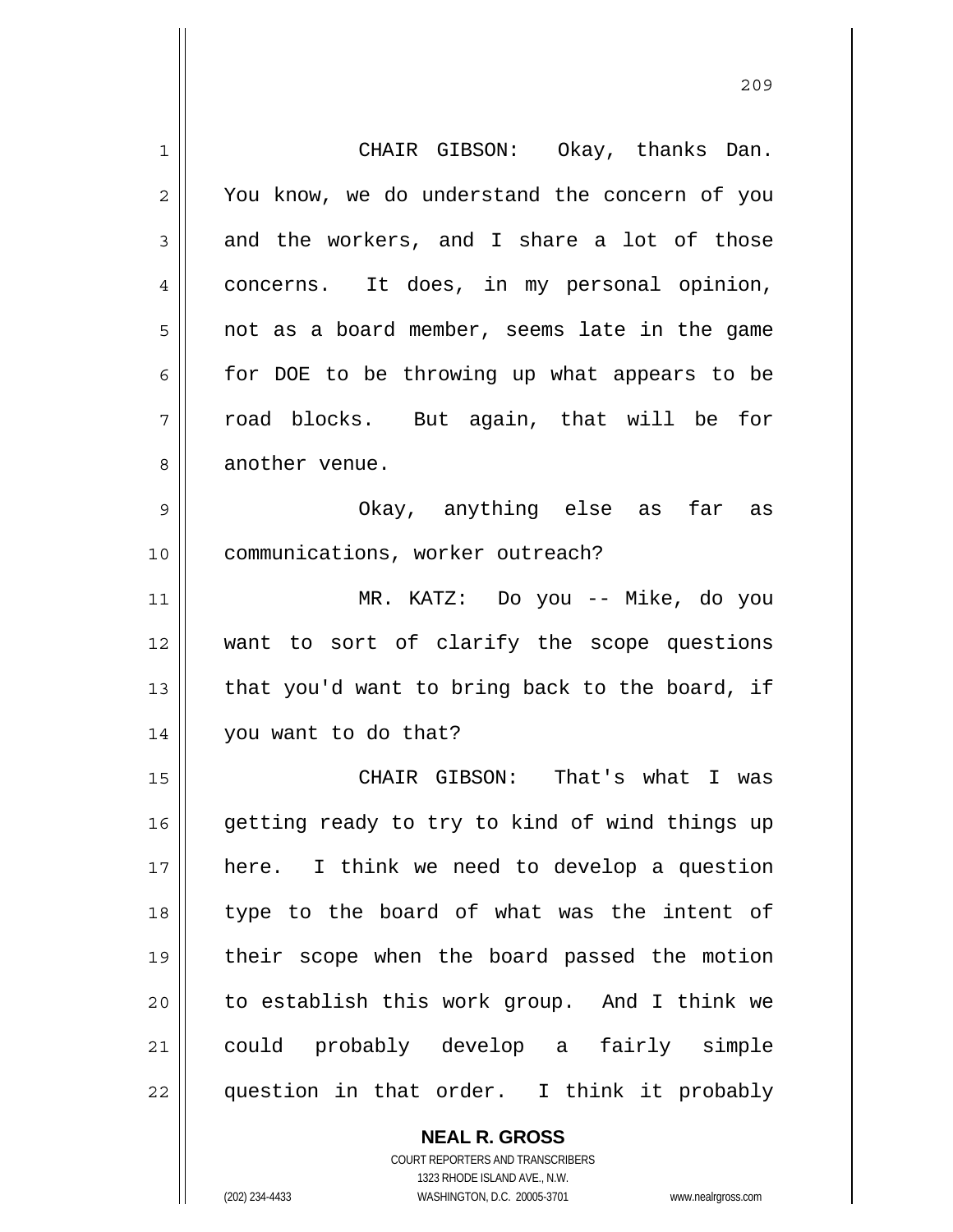**NEAL R. GROSS** COURT REPORTERS AND TRANSCRIBERS 1323 RHODE ISLAND AVE., N.W. (202) 234-4433 WASHINGTON, D.C. 20005-3701 www.nealrgross.com 1 || would help if -- Larry, if you or your staff  $2 \parallel$  could maybe -- but the different types of 3 databases that communication which claimant  $4 \parallel$  stuff is filed in so that we could have at  $5 \parallel$  least a list of all those databases to present 6 with our questions to the full board, so they 7 could understand the -- 8 MR. HINNEFELD: We should volunteer 9 | it, but we don't have to anymore. 10 MR. KATZ: I don't know if this 11 will be helpful, Mike, but I just sort of 12 jotted down the different kinds of activities 13 || beyond the one that's sort of formally defined 14 | here as outreach, as the way Larry and company 15 have described it, but maybe that would be 16 helpful. Do you want me to just reiterate 17 || these different activities that may or may not 18 | come within the scope? 19 CHAIR GIBSON: Sure. 20 MR. KATZ: As a way of framing 21 this? So the one that sounds like it's  $22$  already covered in the heart of it is the

<u>210</u>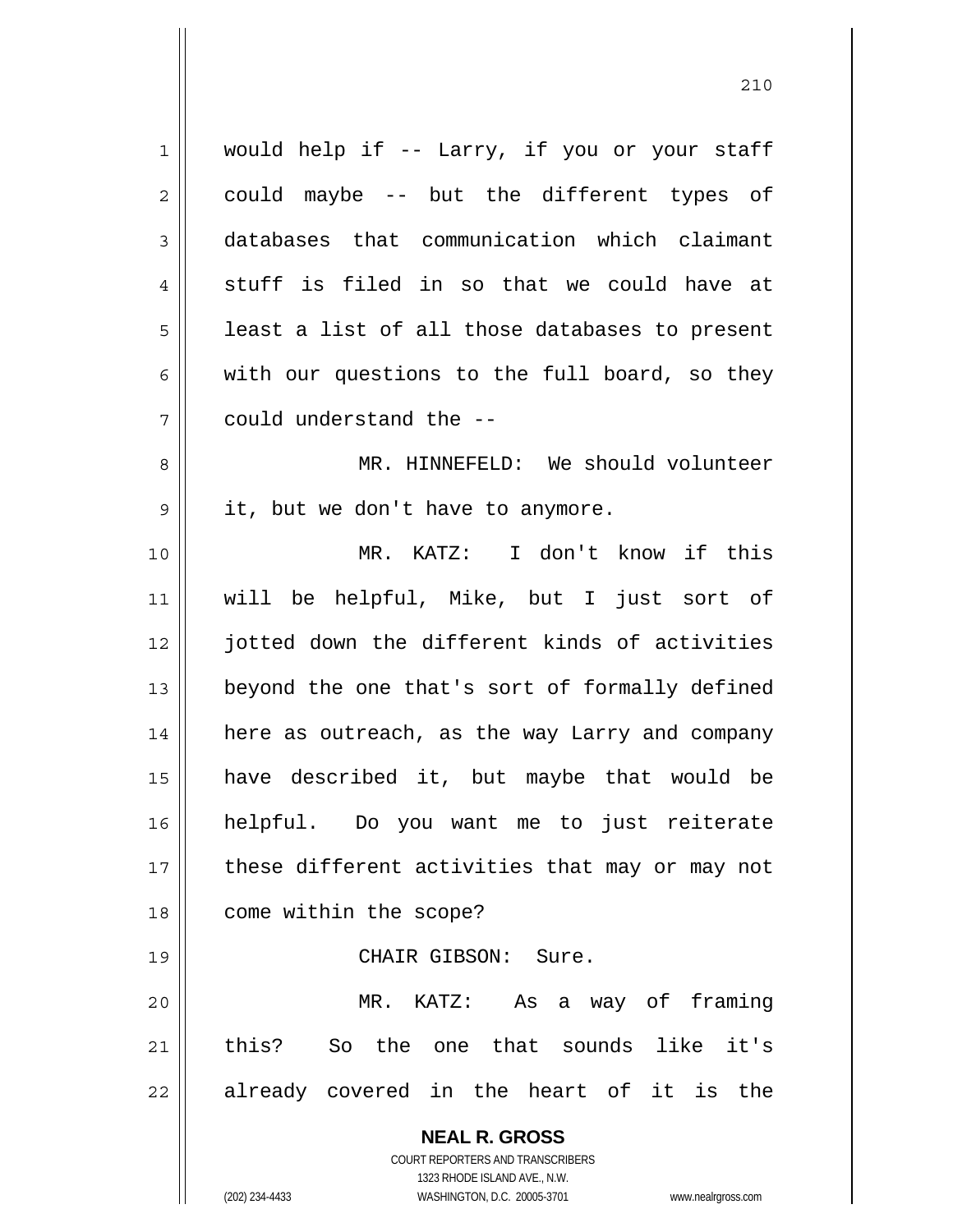$1 \parallel$  classic outreach activities that OCAS does,  $2 \parallel$  and those have sort of two purposes. One to 3 inform and educate, but also to collect 4 || information as well needed for site profiles 5 || or SECs, and also I assume then as part of  $6 \parallel$  that to identify site experts who may not be  $7 \parallel$  identified yet. So that's sort of the heart, 8 || sort of clearly covered under the scope you  $9 \parallel$  have already.

211

10 || Then other things we talked about 11 here that are slightly tangential. One is 12 site profile and SEC interviews. That 13 || process, which it's not clear to me whether 14 || they are considered within that outreach 15 activity or tangential to it, and then there 16 is a second other areas. Interactions with 17 petitioners and claimants during the 18 consideration of their claims, or during the 19 consideration of a petition, in case you had 20 || some lack of clarity as to whether that's 21 covered. And the third activity is assistance 22 || to petitioners and claimants to facilitate the

## **NEAL R. GROSS**

 COURT REPORTERS AND TRANSCRIBERS 1323 RHODE ISLAND AVE., N.W. (202) 234-4433 WASHINGTON, D.C. 20005-3701 www.nealrgross.com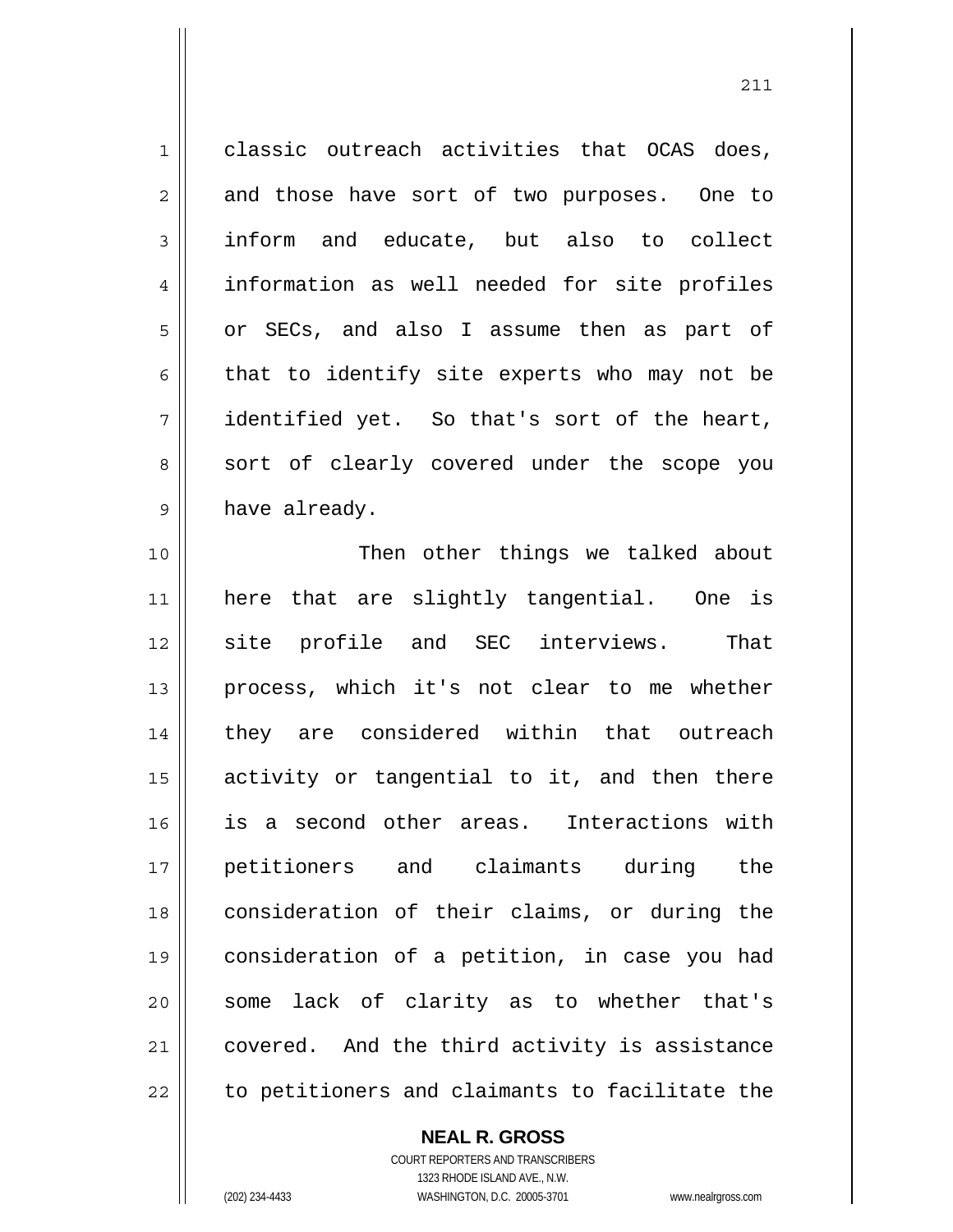**NEAL R. GROSS** COURT REPORTERS AND TRANSCRIBERS 1323 RHODE ISLAND AVE., N.W. 1 || process, and we've talked about, for example, 2 Denise Brock and Laurie Breyer's activities  $3 \parallel$  and so on, and whether that's also considered 4 part of outreach in a more general sense than  $5 \parallel$  was clearly defined by the board in charge.  $6 \parallel$  Those were the ones, anyway, that I wrote 7 down. 8 MR. ELLIOTT: Does a workshop fit 9 in number one or number two? 10 MR. KATZ: Which kind of workshop 11 are you talking about? 12 MS. ROBERTSON-DEMERS: The March -- 13 MR. ELLIOTT: The one where we 14 invite interested parties to come and work  $15$  | through a session with us on what it takes to 16 process a petition. How do you file a  $17$  | petition? That's the last  $-$ 18 MR. KATZ: That's part of the 19 assistance. 20 MR. ELLIOTT: Dose reconstruction, 21 we give them a tutorial on how we do dose  $22$  | reconstruction, those kind of things.

<u>212</u>

(202) 234-4433 WASHINGTON, D.C. 20005-3701 www.nealrgross.com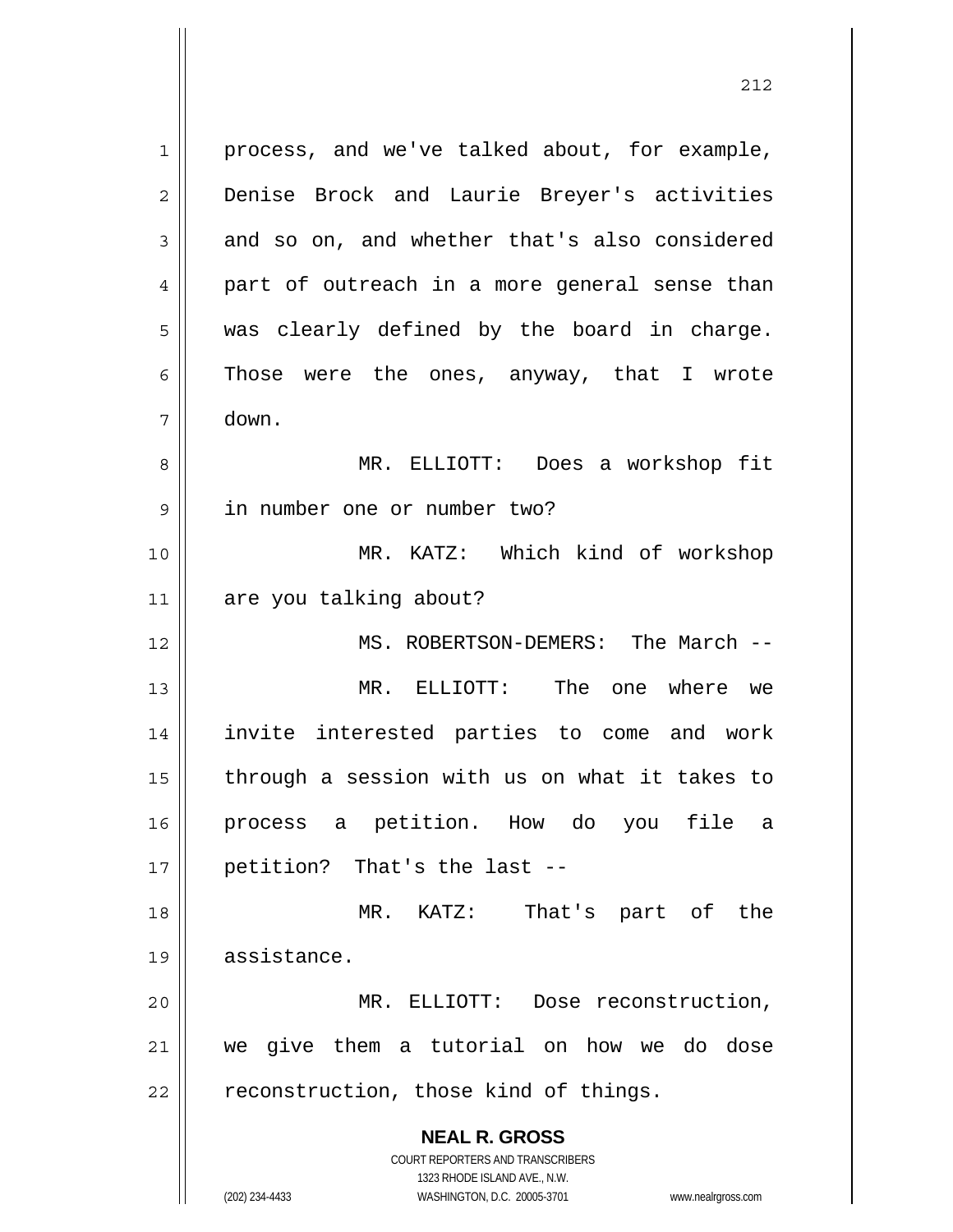**NEAL R. GROSS** COURT REPORTERS AND TRANSCRIBERS 1323 RHODE ISLAND AVE., N.W. (202) 234-4433 WASHINGTON, D.C. 20005-3701 www.nealrgross.com 1 MR. HINNEFELD: I think it's a 2 | combination. I think you will find activities  $3 \parallel$  that will fill more than one of these. If you  $4 \parallel$  are looking at these as purposes of what is 5 accomplished, for instance, assistance and  $6$  informing would both be accomplished. 7 MR. KATZ: Right, so would fall 8 already, I think, in the scope when you are 9 || running a workshop. I think that's clearly 10 covered. 11 CHAIR GIBSON: The assistance thing 12 you talked about before, I would call them 13 || probably one of two parts. One that we talked 14 || about where they kind of overlap sometimes. 15 MEMBER BEACH: Would it be 16 || appropriate to request SC&A to review the new 17 Procedure 012 when it comes available, or is 18 || that something we would have to wait until it 19 actually hit the street? 20 MEMBER MUNN: I think it's 21 | premature, myself. 22 MR. ELLIOTT: I think you're going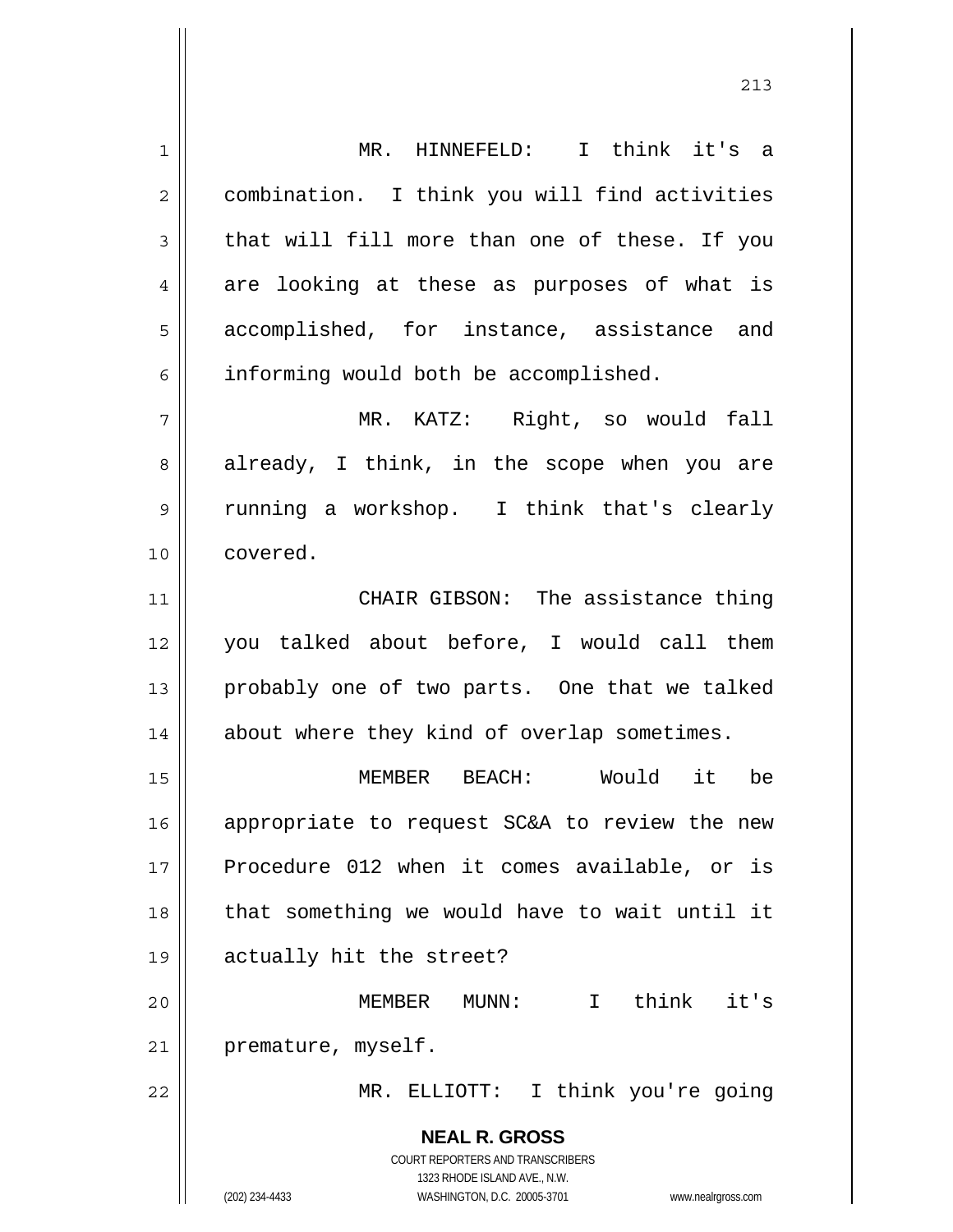$1 \parallel$  to review it anyway when it hits the street.  $2 \parallel$  But it's not going to hit the street until  $3 \parallel$  it's ready.

4 MR. HINNEFELD: What typically has 5 || happened is it's essentially part of our 6 componse to findings. You know, like these 7 findings, any finding we said we are going to 8 || fix this in the procedure, that's going to be 9 | in abeyance in the database. And so that will 10 stay there until whichever work group, now 11 this would be for the board to decide which 12 work group's going to do this, whichever work 13 || group then is going to take care of these 14 || things once our procedure is out, and we say  $15$  this is the fix for this finding, then 16 normally the work group weighs in on whether 17 || they feel like that's an appropriate fix for  $18$  || that finding. And if so, then they could go 19 from abeyance to closed. So that's what would  $20$  happen there, and so as part of that, I mean 21 || they sort of get that second, that review of  $22$  | the new procedure.

> **NEAL R. GROSS** COURT REPORTERS AND TRANSCRIBERS 1323 RHODE ISLAND AVE., N.W. (202) 234-4433 WASHINGTON, D.C. 20005-3701 www.nealrgross.com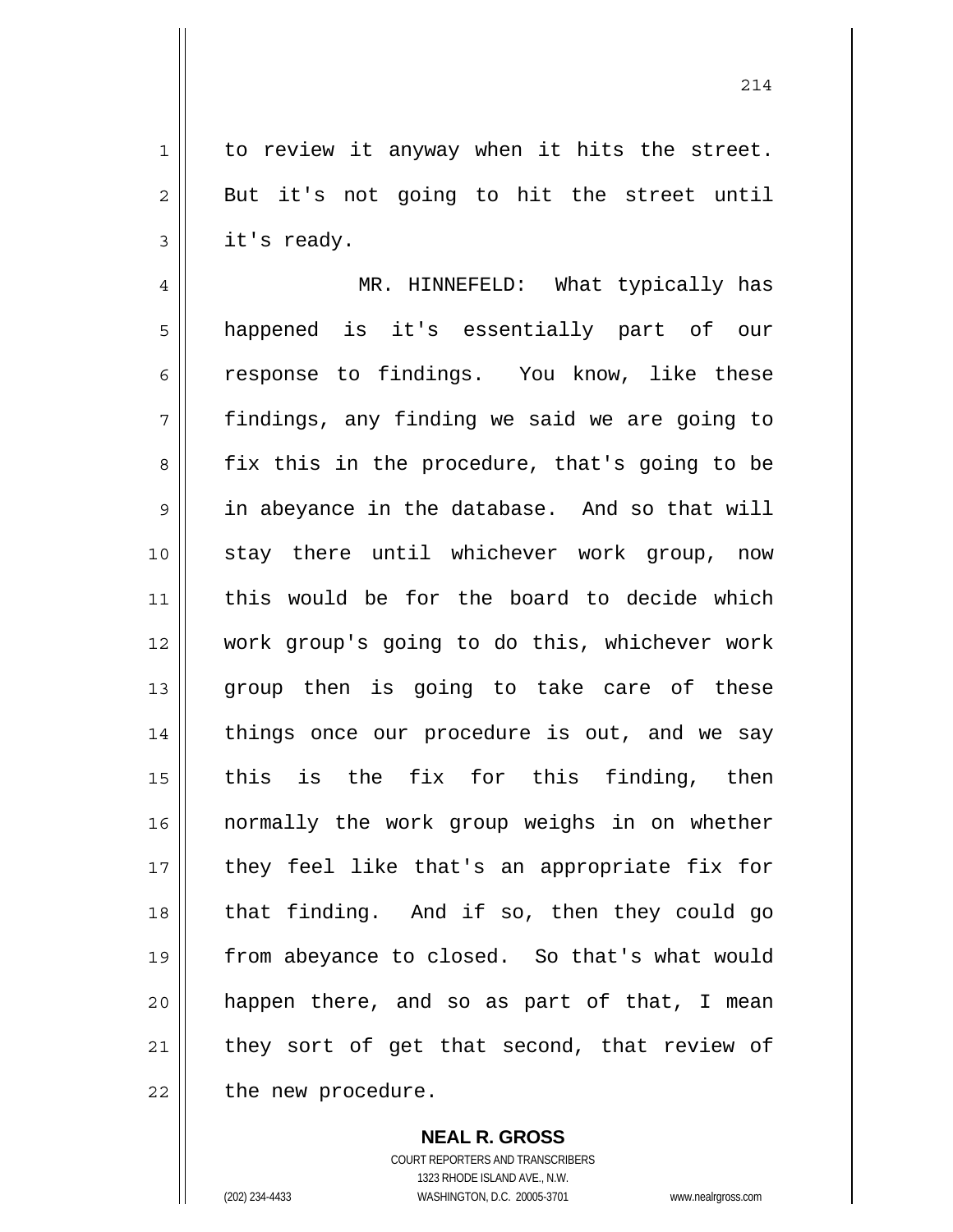| $\mathbf 1$    | MEMBER BEACH: Would this work                                                                   |
|----------------|-------------------------------------------------------------------------------------------------|
| 2              | group get it, or would the procedures work                                                      |
| $\mathfrak{Z}$ | group get it, and then would we have to make                                                    |
| $\overline{4}$ | that determination at that time if it would                                                     |
| 5              | filter back here?                                                                               |
| 6              | CHAIR GIBSON: I think the board                                                                 |
| 7              | would have to make that decision. But I mean                                                    |
| 8              | it's -- I would make the case that it would be                                                  |
| $\mathsf 9$    | the responsibility of this working group,                                                       |
| 10             | since it directly has to do with worker                                                         |
| 11             | outreach. I don't know. Wanda may have a                                                        |
| 12             | different opinion, but --                                                                       |
| 13             | MEMBER MUNN: Well if you think I'm                                                              |
| 14             | going to argue that it should come<br>to                                                        |
| 15             | procedures --                                                                                   |
| 16             | (Laughter.)                                                                                     |
| 17             | MEMBER MUNN: $-$ - you may be pushing                                                           |
| 18             | my limits here, although I don't see how it                                                     |
| 19             | would fail to come through procedures if it                                                     |
| 20             | were, in fact, a closure mechanism for our in                                                   |
| 21             | abeyance activities from PROC-097.                                                              |
| 22             | MR. ELLIOTT: Just transfer those                                                                |
|                | <b>NEAL R. GROSS</b><br><b>COURT REPORTERS AND TRANSCRIBERS</b><br>1323 RHODE ISLAND AVE., N.W. |
|                | (202) 234-4433<br>WASHINGTON, D.C. 20005-3701<br>www.nealrgross.com                             |

 $\mathsf{I}$ 

<u>215</u>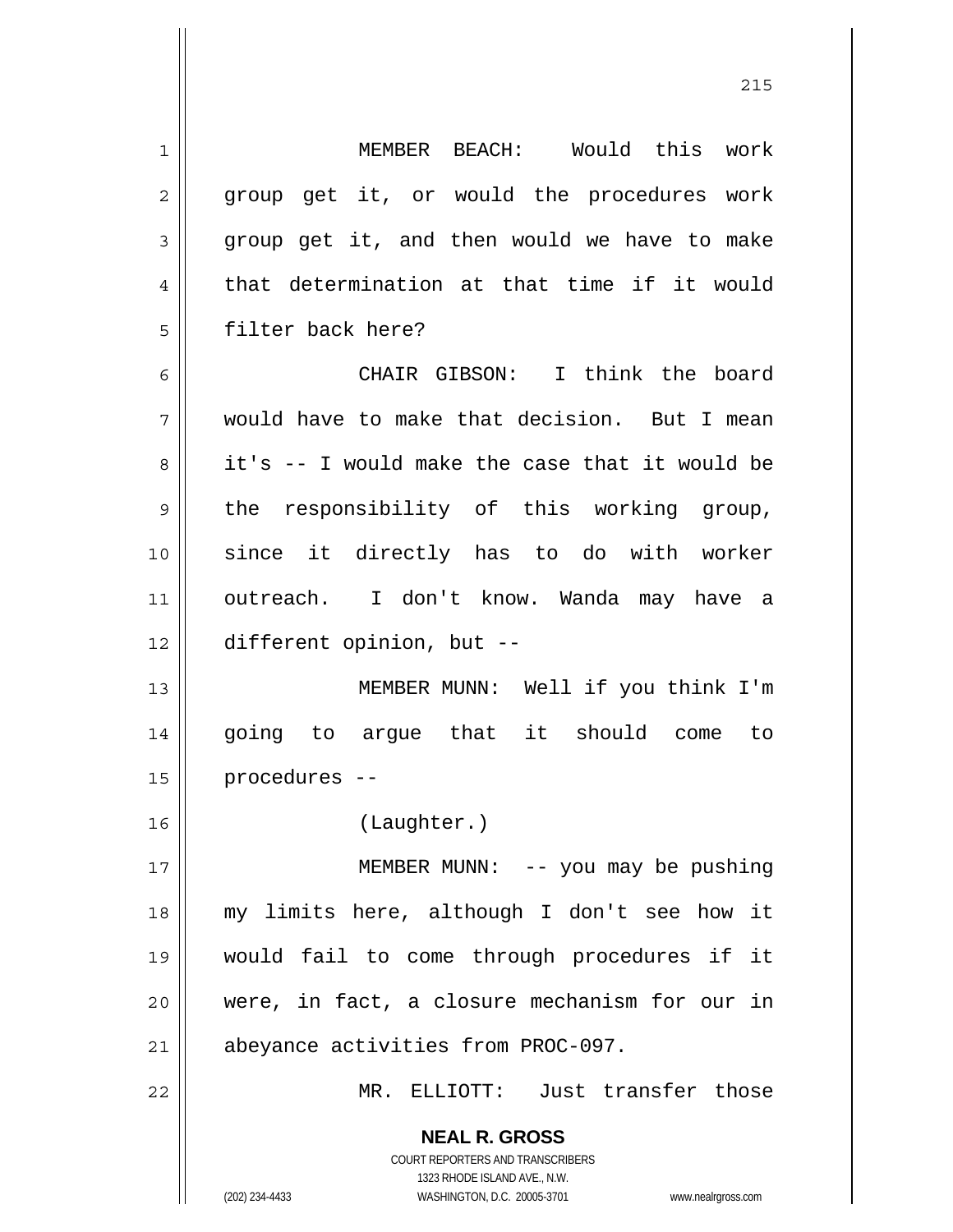2 | findings to worker outreach, and be done with  $3 \parallel$  it. 4 MEMBER MUNN: All abeyances go to 5 | worker outreach, all right. 6 MR. ELLIOTT: We will issue  $7 \parallel$  Procedure 012, OCAS Procedure 012. That will  $8 \parallel$  -- it will be posted on our website, and you  $9 \parallel$  all, the board will get a notice that it's now 10 || a living document on our website and is in 11 || use. And at that juncture, I would suspect 12 || there's going to be people on this work group 13 || and people on Ms. Munn's procedures work group  $14$  | that are going to be quick to raise their hand 15 || and say, here's a new procedure, we got to 16 look at it. 17 MEMBER BEACH: And 010, as well? 18 MR. ELLIOTT: Pardon me? 19 || MEMBER BEACH: Procedure 010, also? 20 || MR. ELLIOTT: Oh, sure. 21 || MEMBER BEACH: Yes, okay. 22 MR. ELLIOTT: That's going with the

1 findings to outreach. Transfer all the

 **NEAL R. GROSS** COURT REPORTERS AND TRANSCRIBERS

1323 RHODE ISLAND AVE., N.W.

(202) 234-4433 WASHINGTON, D.C. 20005-3701 www.nealrgross.com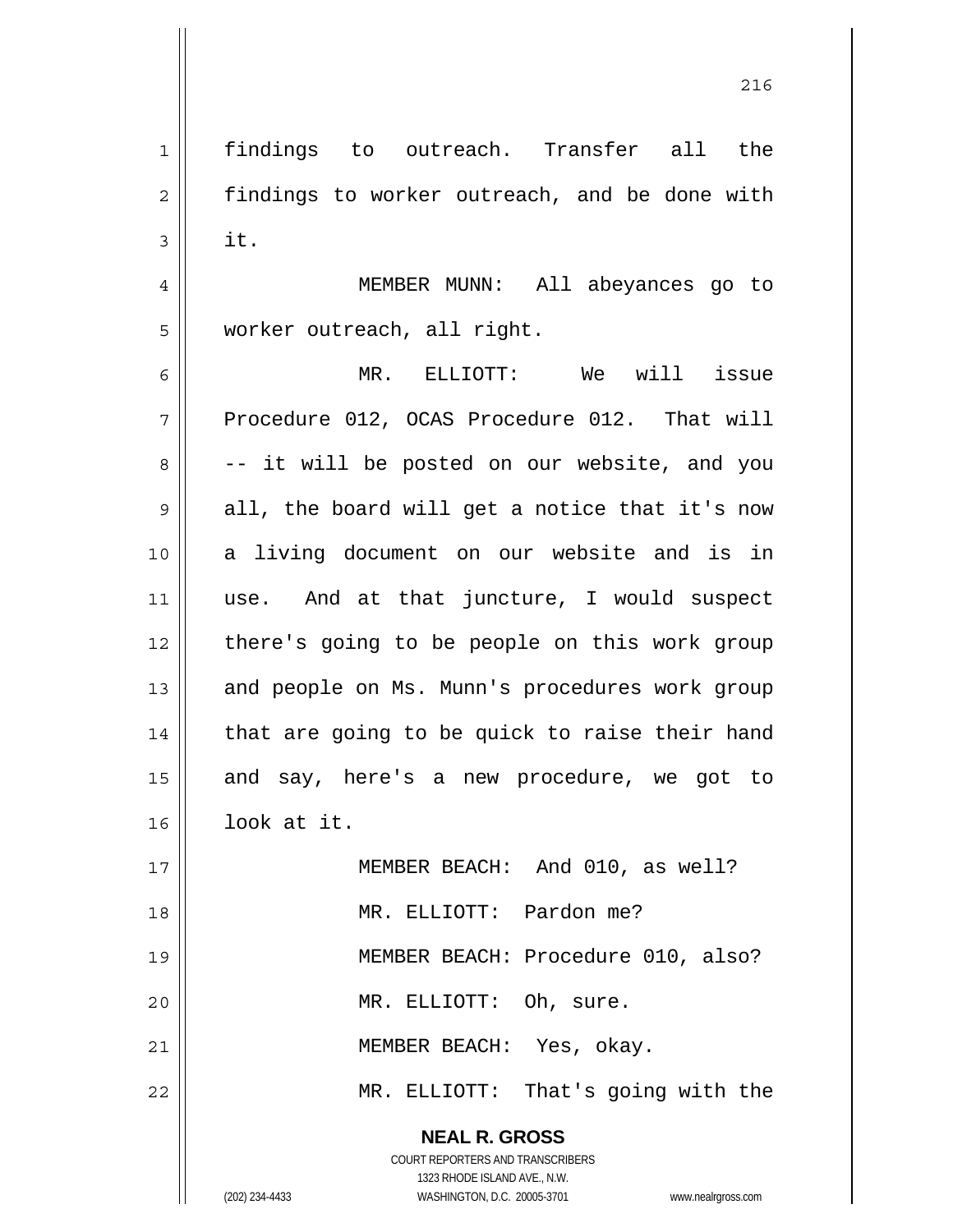**NEAL R. GROSS** 1 | package of security plan and procedures. 2 | MEMBER BEACH: Right. 3 MR. MAURO: If I could jump in, if 4 || we're talking about this new procedure as 5 || being a continuation of the closeout process 6 for, I guess it's 097, the implications are  $7 \parallel$  that, okay, reviewing that procedure is part  $8 \parallel$  and parcel of the continuation of what we've 9 | been doing under Wanda's group. 10 MEMBER MUNN: Yes. 11 MR. MAURO: If it turned out that 12 || this is the review of the new procedure, that 13 usually, new procedure reviews are usually 14 || authorized by the full board. 15 MEMBER MUNN: Yes. 16 MR. MAURO: And not by the work 17 group. So we're in an interesting situation 18 in terms of, if it's going to be an 19 independent new review of a procedure, the 20 entire procedure, then I think that's 21 something the board has to authorize under our 22 || contract. Now if it turns out it's just a

> COURT REPORTERS AND TRANSCRIBERS 1323 RHODE ISLAND AVE., N.W.

(202) 234-4433 WASHINGTON, D.C. 20005-3701 www.nealrgross.com

217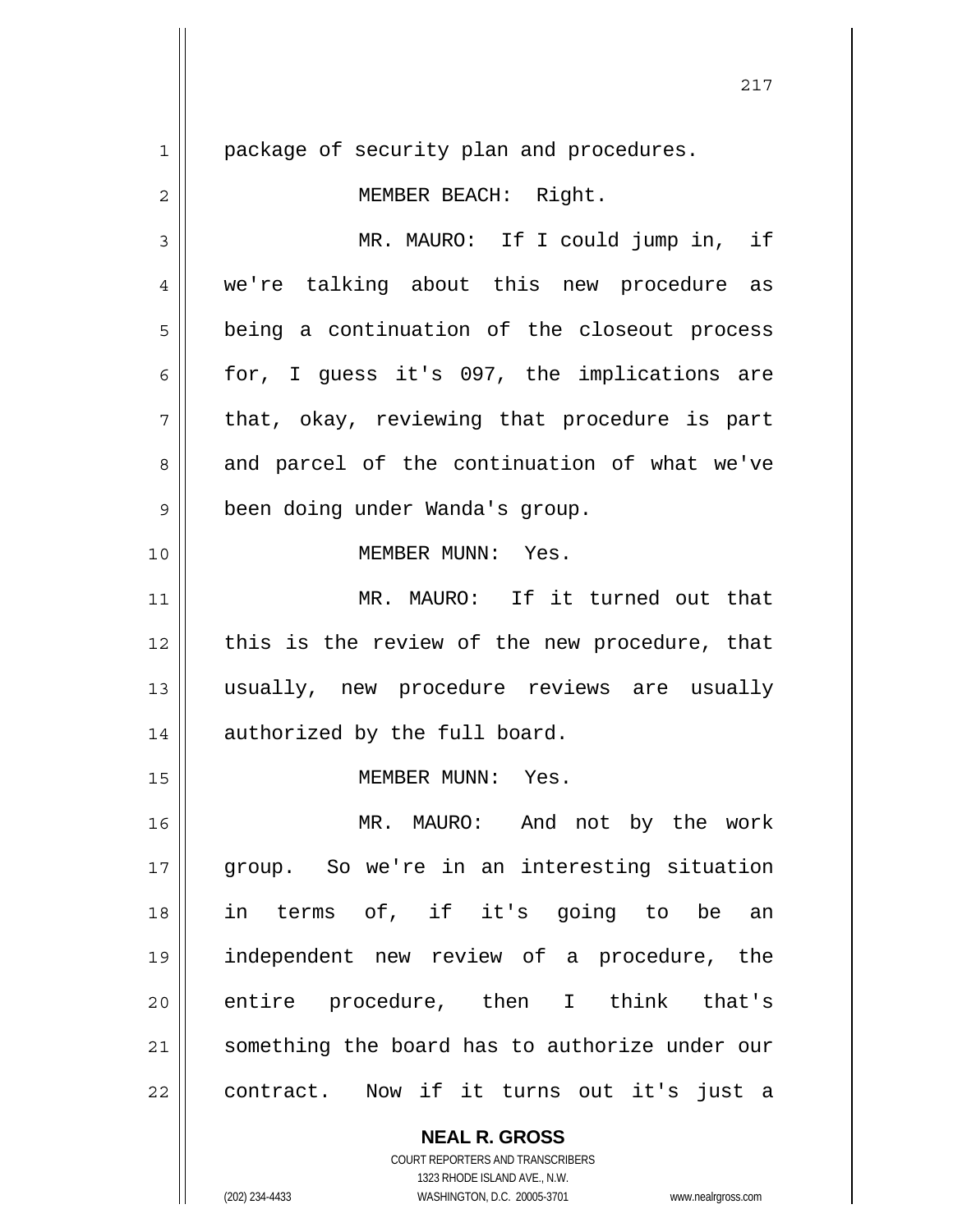1 || review of, continuation of a review of the  $2 \parallel$  issues that were raised in 097, then I think  $3 \parallel$  the work group certainly can direct the 4 procedure. So an interesting judgment needs  $5 \parallel$  to be made here. And I look to really, if 6 this was me, I'd look to the  $-$ - Ted, maybe you 7 | could help us with this.

8 MEMBER MUNN: Well, we have 9 || precedence with respect to your first comment 10 about whether this is simply closing out and 11 || responding to the issues that were raised in 12 || 097. If that turns out to be the case, and we 13 || certainly can't pre-judge that, not having 14 || seen the procedure yet, then there may be 15 adequate justification for you to address it 16 as we have done in the past as a simple 17 closure and extension of the original 18 procedures that you were charged with 19 following through. If, however, there are 20 || significant other issues or concerns that are 21 || addressed in the new procedure, then I would  $22$  || agree with you it needs to go to the board for

> **NEAL R. GROSS** COURT REPORTERS AND TRANSCRIBERS 1323 RHODE ISLAND AVE., N.W. (202) 234-4433 WASHINGTON, D.C. 20005-3701 www.nealrgross.com

<u>218</u>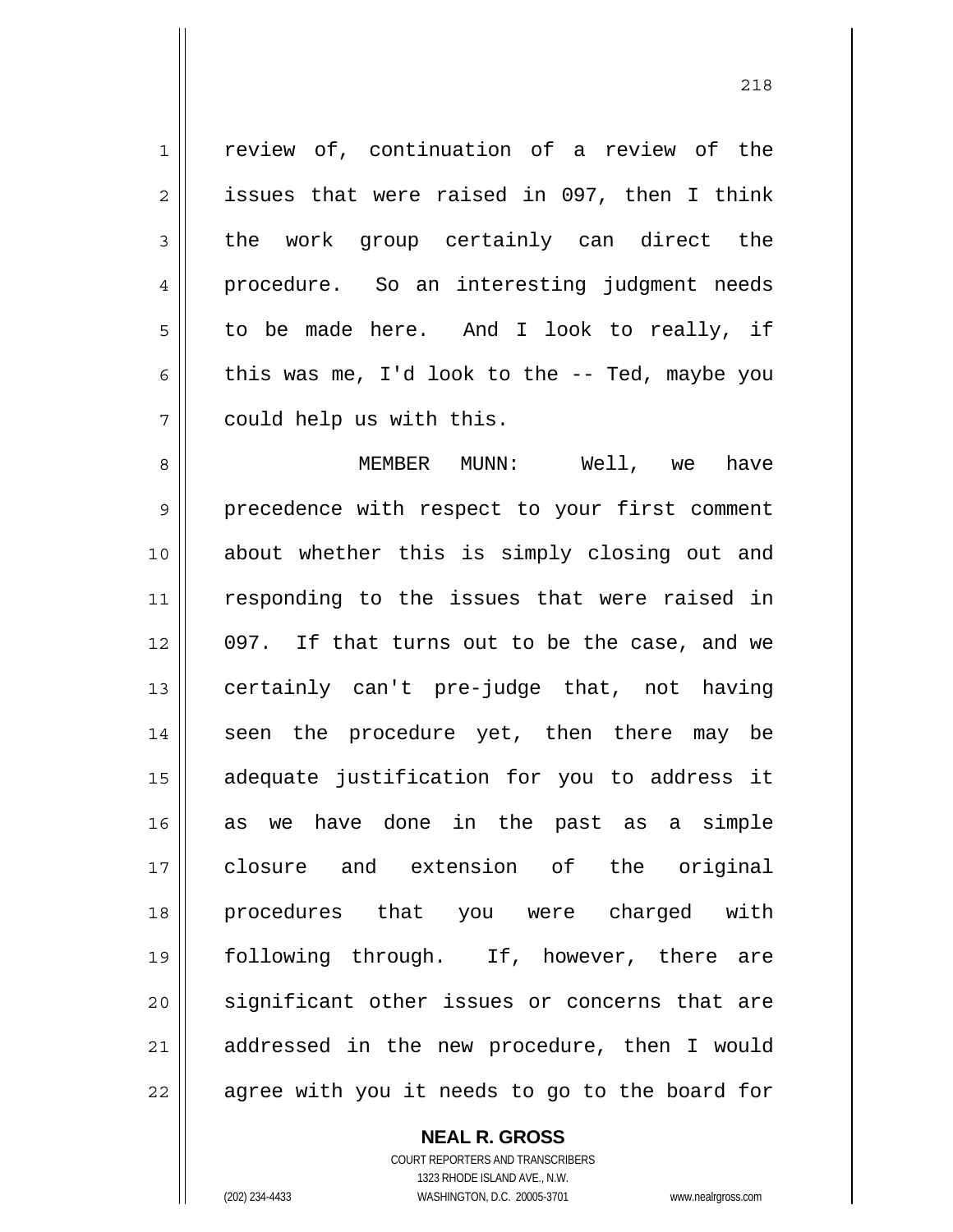1 || specific instruction to have SC&A review it. I don't think we can tell until we see the 3 procedure, can we? MR. MAURO: I think the same way you do, Wanda. MEMBER MUNN: I don't think we can  $7 \parallel$  judge it until we see the procedure. I wrote 8 || three items of potential action down, if you would like to hear them. CHAIR GIBSON: Sure. MEMBER MUNN: I had indicated on my 12 || own notes here that the preliminary statistics  $\parallel$  that Kathy had put together were going to be looked at by NIOSH and SC&A to see (1) if  $\parallel$  these were significant and (2) if they are --I mean, do they really tell us anything that we need to know? We haven't decided inside this group whether we do need to know how 19 || effective our actions have been. That was a question that was raised earlier, but I don't 21 || think we fully addressed that. But we're 22 || going to take a look at what Kathy had put

<u>219</u>

 **NEAL R. GROSS** COURT REPORTERS AND TRANSCRIBERS

 1323 RHODE ISLAND AVE., N.W. (202) 234-4433 WASHINGTON, D.C. 20005-3701 www.nealrgross.com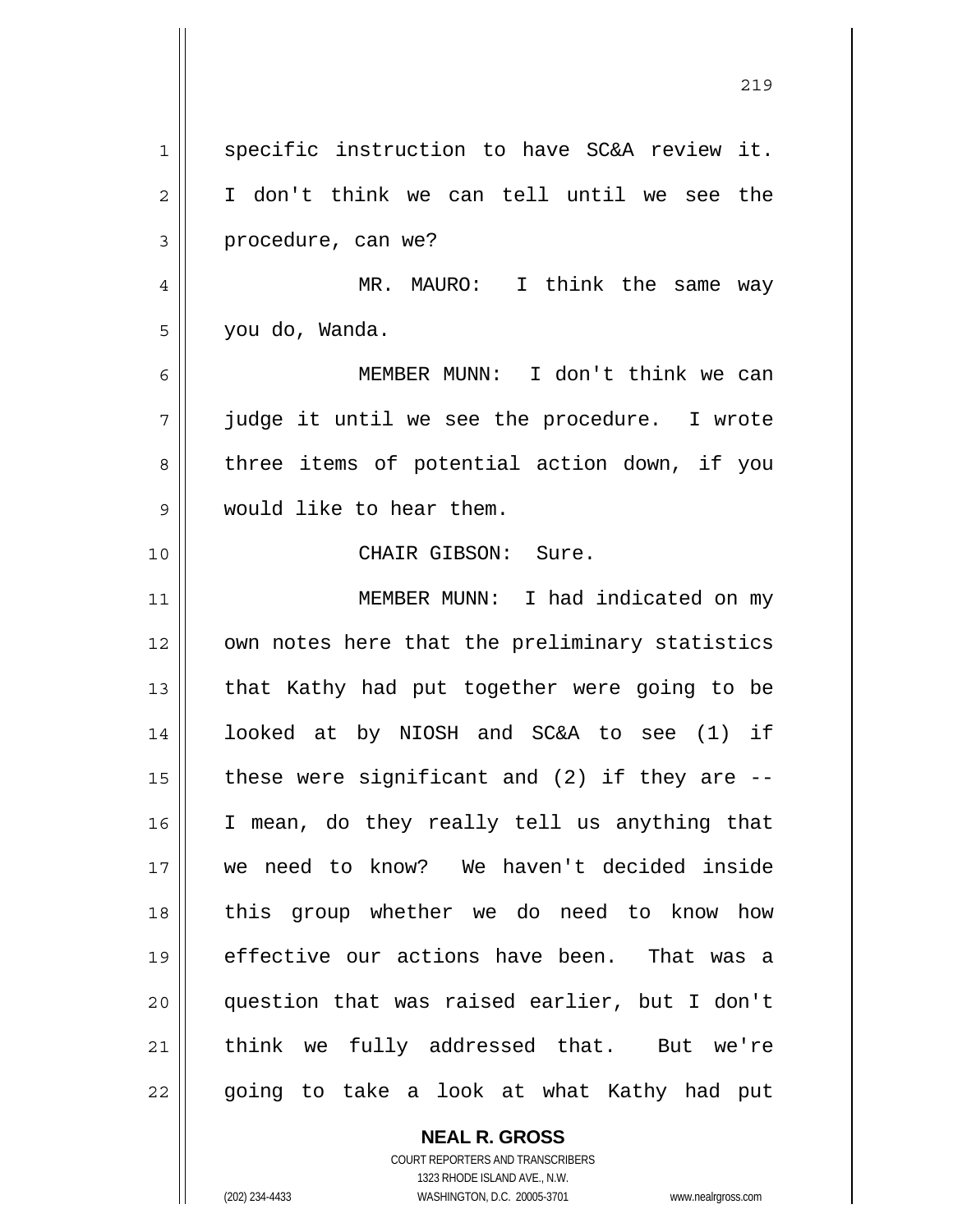**NEAL R. GROSS** 1 || together to see if that comes close to 2 | addressing the concern. 3 MR. ELLIOTT: Wait a minute. On 4 || that, I didn't see it. I know Stu looked at  $5 \parallel$  it briefly, but it was a table of sites. 6 MR. HINNEFELD: Sites, claim  $7 \parallel$  numbers, whether it had the site profile, 8 whether worker outreach has been done, and  $9 \parallel$  there are some other data fields in there. 10 MEMBER MUNN: Yes, what we've done, 11 yes. And a beginning point for, do we need 12 statistics of this sort? Are they helpful? 13 Do they tell us anything about how effective 14 || the program has been? And if we don't need  $15$  | it, say so. If we do need it, then that was 16 my understanding that SC&A and NIOSH were 17 going to take a look at them and discuss 18 whether it is of value. 19 MR. ELLIOTT: Well let me just, you  $20$  | know, Stu and J. J. may have studied this, or 21 Mark, I don't know. They certainly have had  $22$  an opportunity, more than I have, but I guess

<u>220</u>

 COURT REPORTERS AND TRANSCRIBERS 1323 RHODE ISLAND AVE., N.W.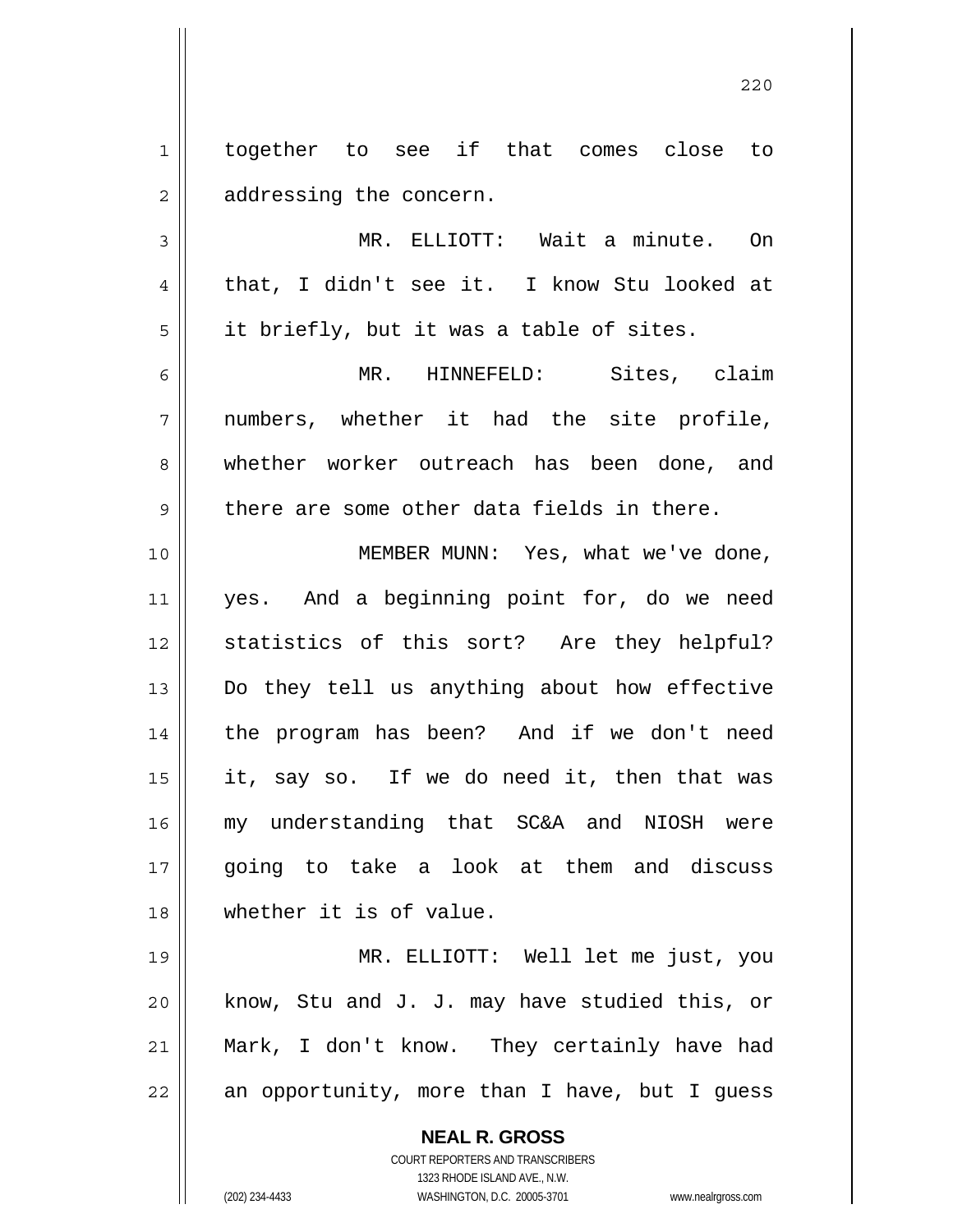| $\mathbf 1$  | looking at this, there's a premise here that   |
|--------------|------------------------------------------------|
| $\mathbf{2}$ | we need to do something at every site.         |
| 3            | MS. ROBERTSON-DEMERS:<br>No, I                 |
| 4            | wouldn't say that.                             |
| 5            | MR. ELLIOTT: Okay.                             |
| 6            | MS. ROBERTSON-DEMERS: We've done a             |
| 7            | lot of sites that have one claim, and you've   |
| 8            | got to weigh whether that's worthwhile to do   |
| 9            | that.                                          |
| 10           | MR. ELLIOTT: I understand. Well                |
| 11           | in this context, I would say it doesn't come   |
| 12           | so much to NIOSH to weigh in on whether this   |
| 13           | is useful for you, the working group, as much  |
| 14           | as it is the working group. So you know, I     |
| 15           | can look at this, and you know, Stu and others |
| 16           | may have opinions about it, but I don't know,  |
| 17           | I don't know what we would make of this.       |
| 18           | MEMBER MUNN: Well the basic                    |
| 19           | question remains, do we have any interest in   |
| 20           | attempting to evaluate the effectiveness of    |
| 21           | the worker outreach program as it exists?      |
| 22           | That's the basic question. If we do, how are   |
|              | <b>NEAL R. GROSS</b>                           |

 COURT REPORTERS AND TRANSCRIBERS 1323 RHODE ISLAND AVE., N.W.

 $\mathsf{II}$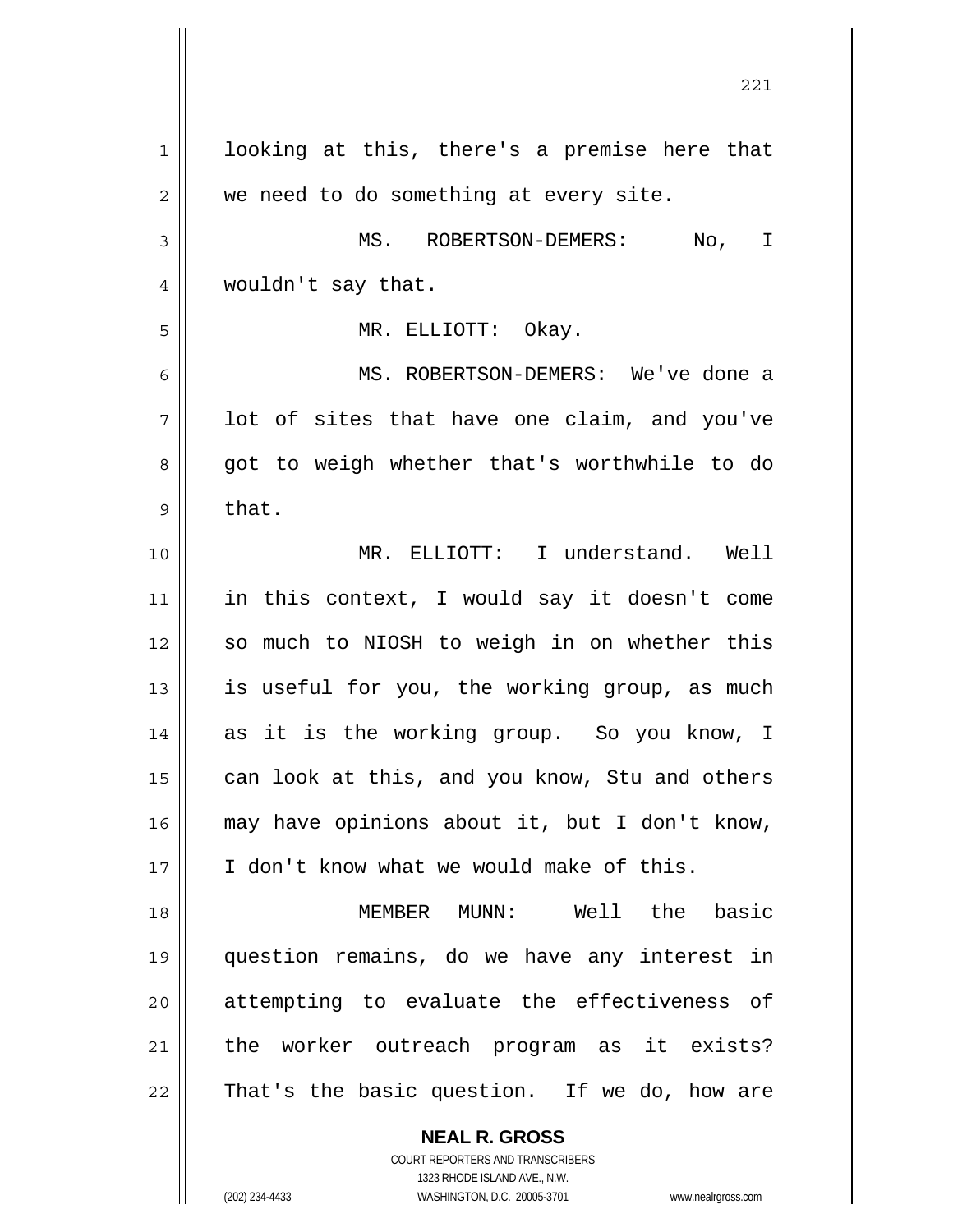**NEAL R. GROSS** COURT REPORTERS AND TRANSCRIBERS 1323 RHODE ISLAND AVE., N.W. 1 || we going to do that? What Kathy has presented  $2 \parallel$  to us here is her initial effort at an attempt  $3 \parallel$  to get a handle on what we actually have 4 | completed. 5 MR. ELLIOTT: It seems like that 6  $\parallel$  might provide -- yes, I support that. 7 MEMBER MUNN: That follows into 8 this question, so SC&A and NIOSH were, I  $9 \parallel$  thought, going to take a look at it to see, is 10 this getting us where we need to be, or is it 11 helping to get us where we need to be? If 12 || not, then what tactic should we take? 13 MR. MAURO: To me it's just a 14 history. It's a history of what's been done 15 || and at what sites. 16 MEMBER MUNN: Well, and you have to  $17$  | start with a history. 18 MEMBER BEACH: Right. 19 MEMBER MUNN: Or else you can't 20 evaluate. So we're back to the basic 21 question, do we need an evaluation of 22 effectiveness, because we need to start

<u>222</u>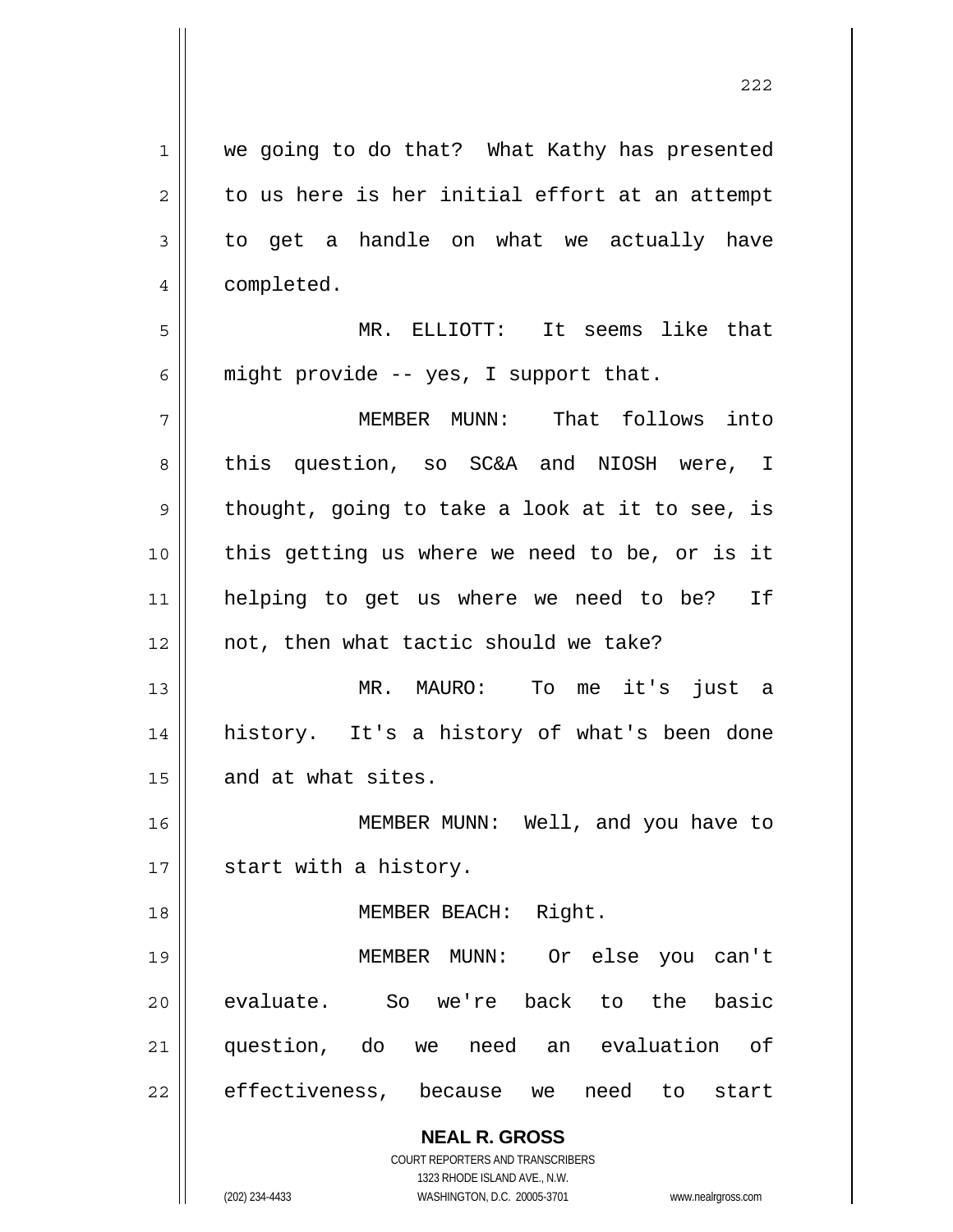somewhere if we're going to do it.

| 2  | MR. ELLIOTT: Certainly, I don't                                                                                                                                 |
|----|-----------------------------------------------------------------------------------------------------------------------------------------------------------------|
| 3  | disagree with that. And just based on casual                                                                                                                    |
| 4  | review, this looks like that's a good starting                                                                                                                  |
| 5  | point to give you a basic understanding of                                                                                                                      |
| 6  | where our outreach efforts have been, and                                                                                                                       |
| 7  | where they have not been. But I would suggest                                                                                                                   |
| 8  | that you need some measure of effectiveness.                                                                                                                    |
| 9  | MEMBER MUNN: Yes. Absolutely.                                                                                                                                   |
| 10 | MR. ELLIOTT: Because if the                                                                                                                                     |
| 11 | measure of effectiveness is you need to go to                                                                                                                   |
| 12 | all sites where you've got 20 or more claims -                                                                                                                  |
| 13 |                                                                                                                                                                 |
| 14 | MEMBER MUNN:<br>No.                                                                                                                                             |
| 15 | MR. ELLIOTT: -- and do an outreach                                                                                                                              |
| 16 | effort, then I'm going to tell you right now,                                                                                                                   |
| 17 | we've already failed.                                                                                                                                           |
| 18 | MEMBER MUNN: No, no.                                                                                                                                            |
| 19 | MR. ELLIOTT: If the measure of                                                                                                                                  |
| 20 | effectiveness is where we have a given site                                                                                                                     |
| 21 | situation, has NIOSH and its contractors                                                                                                                        |
| 22 | performed an adequate outreach effort? That's                                                                                                                   |
|    | <b>NEAL R. GROSS</b><br>COURT REPORTERS AND TRANSCRIBERS<br>1323 RHODE ISLAND AVE., N.W.<br>(202) 234-4433<br>WASHINGTON, D.C. 20005-3701<br>www.nealrgross.com |

<u>223</u>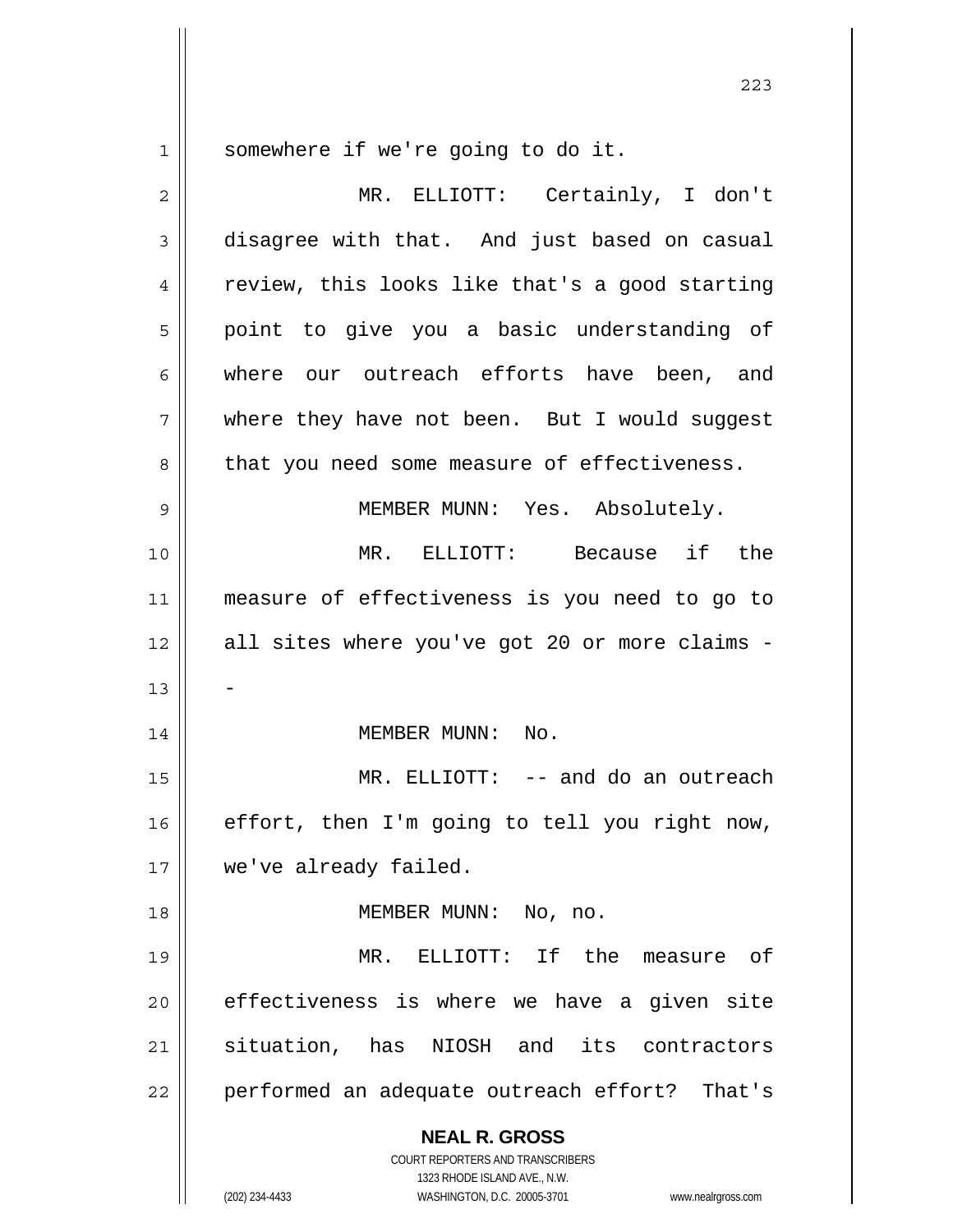**NEAL R. GROSS** COURT REPORTERS AND TRANSCRIBERS 1323 RHODE ISLAND AVE., N.W. (202) 234-4433 WASHINGTON, D.C. 20005-3701 www.nealrgross.com  $1 \parallel$  a whole different analysis that can be done. 2 MEMBER MUNN: Yes, it is. 3 MR. ELLIOTT: Okay? And the 4 || outcome of that will be perhaps mixed, 5 depending upon which and how many sites you  $6 \parallel$  look at. 7 MEMBER MUNN: And it may be an 8 additional step that needs to be taken with 9 respect to circulating among a few of the 10 claimants a survey sheet. Do you feel you've 11 had adequate response? And that may be all we 12 need to do. But it would be a tool to get 13 || some feel for whether or not the public that 14 || we are attempting to serve feels that we 15 | served them. 16 MR. ELLIOTT: We need approvals on 17 | surveys. 18 || MEMBER BEACH: Yes, that's hard, 19 | though. 20 MEMBER MUNN: I realize that. 21 | MR. McKEEL: This is Dan. Wanda, 22 | may I make a comment please?

224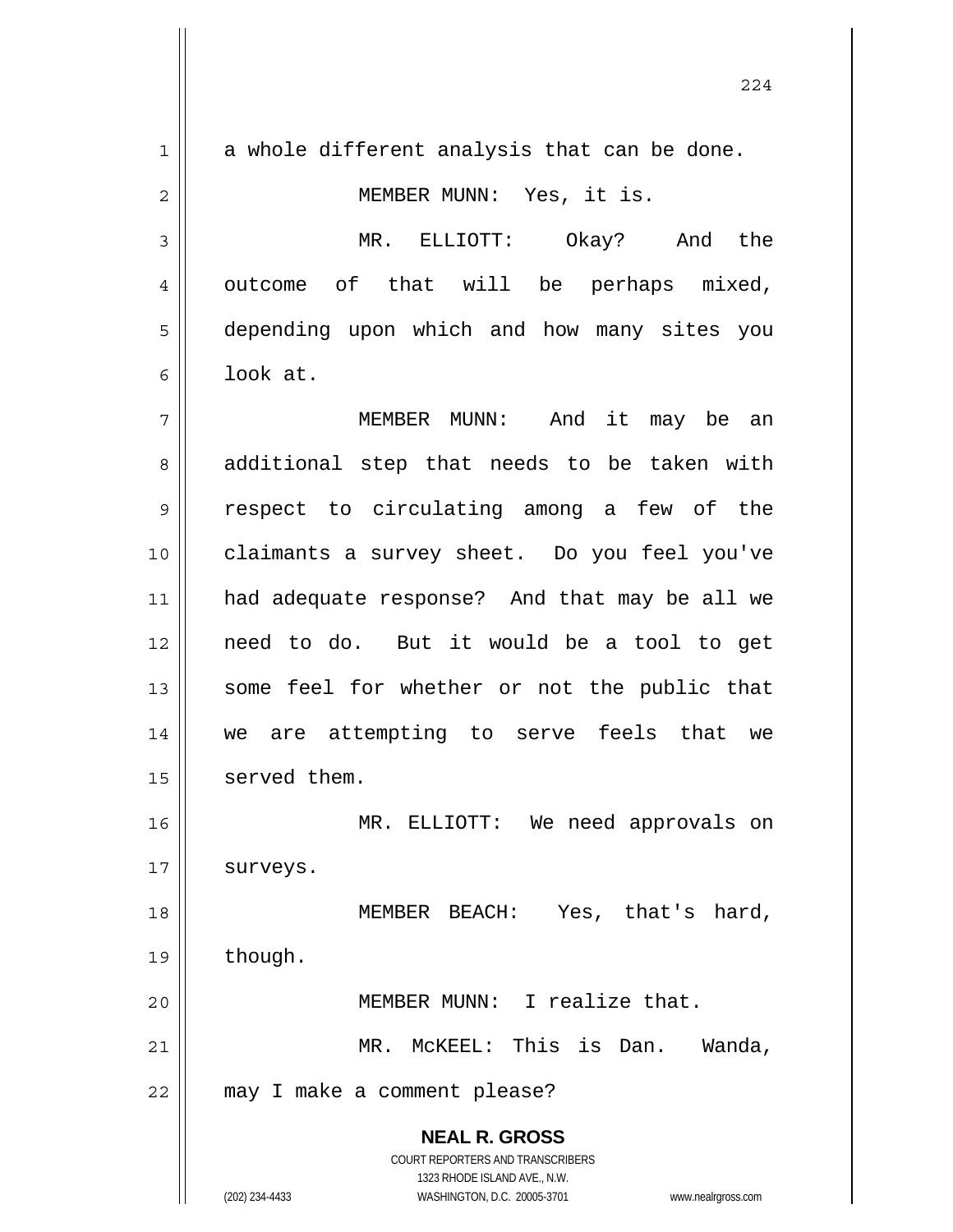| $\mathbf 1$ | MEMBER MUNN: Yes.                              |
|-------------|------------------------------------------------|
| 2           | MR. MCKEEL: Kathy Demers sent me               |
| 3           | from SC&A, when they were doing their review,  |
| 4           | as one of I think six advocates, just exactly  |
| 5           | such a survey as you mentioned, and I remember |
| 6           | mine was several pages long and the response,  |
| 7           | and I wondered if anybody ever looked at that. |
| 8           | So there should be at least six set surveys    |
| $\mathsf 9$ | that left the SC&A that you all could look at  |
| 10          | and at least get some definite input as to how |
| 11          | effective the NIOSH outreach program had been. |
| 12          | So maybe Kathy could help generate those.      |
| 13          | MEMBER MUNN: That's what we're                 |
| 14          | trying to define. Thank you, Dan. We're        |
| 15          | trying to define what we've done, and whether  |
| 16          | that gives us the information we need.<br>At   |
| 17          | least that's what I thought we had discussed   |
| 18          | earlier.                                       |
| 19          | CHAIR GIBSON: And I think, you                 |
| 20          | know, that Kathy can, if she can distribute    |
| 21          | that to the work group, you know, we can look  |
| 22          | to that and see if that's the starting point,  |
|             | <b>NEAL R. GROSS</b>                           |

 COURT REPORTERS AND TRANSCRIBERS 1323 RHODE ISLAND AVE., N.W.

 $\mathsf{II}$ 

(202) 234-4433 WASHINGTON, D.C. 20005-3701 www.nealrgross.com

<u>225</u>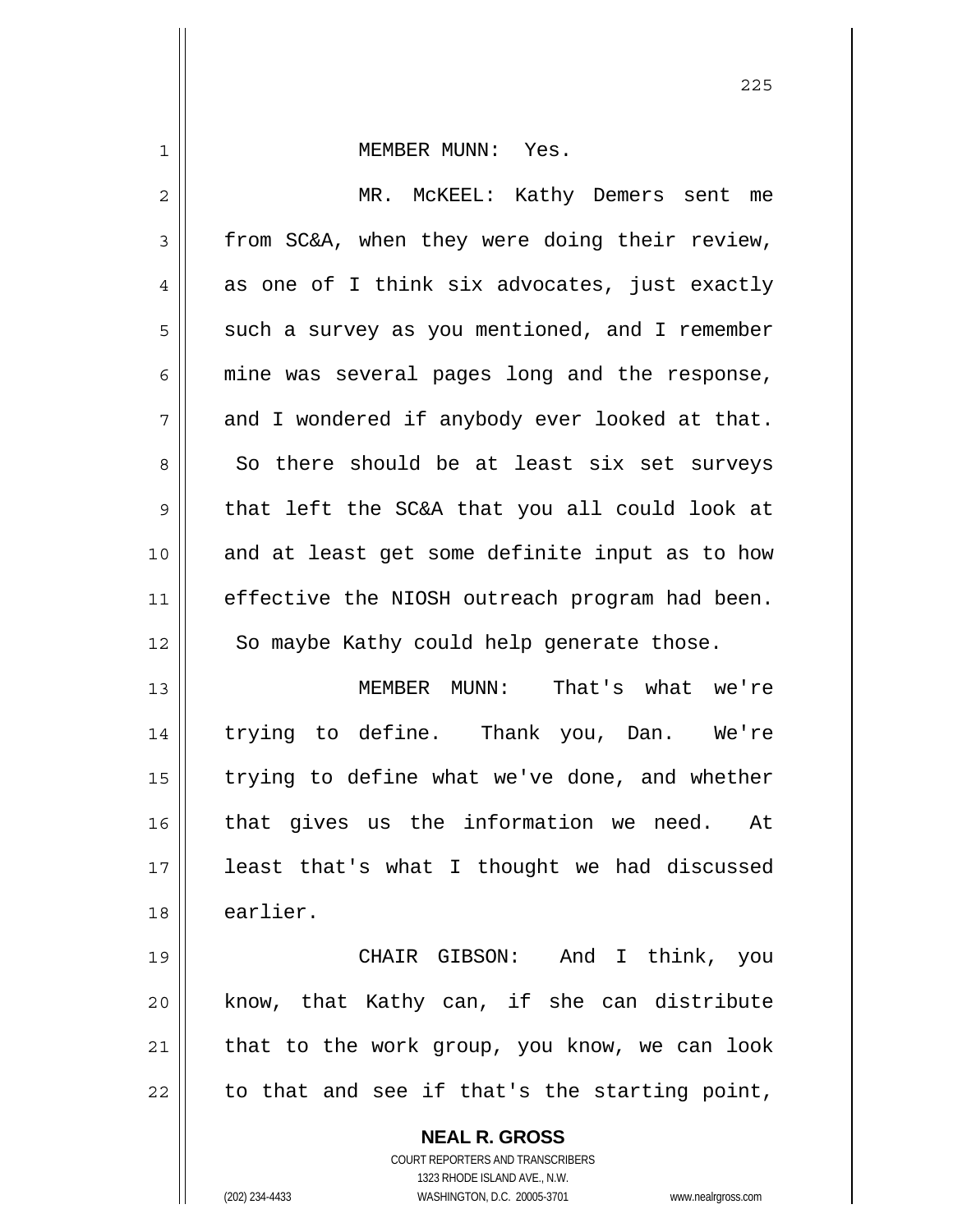1 and look through the history and stuff. But 2 || you know, I think your point's well taken, 3 Wanda, but we need to leave this question on  $4 \parallel$  the table, but I don't think we're to the  $5 \parallel$  point where we can, at this point, actually 6 define  $-$  I think there has to be some 7 measurements and some metrics and stuff 8 memorialized, but I think it's still a little  $9 \parallel$  early. 10 || MEMBER BEACH: Mike, you have that. 11 || It's just part of NIOSH, or in SC&A's report 12 of 097. It's at the back. So everybody 13  $\parallel$  should have had a chance to look at that. 14 MEMBER MUNN: It's just an action  $15$  | item. 16 CHAIR GIBSON: Yes, absolutely. 17 MEMBER MUNN: The second action 18 item that I had was that I thought that Vern 19 had indicated that it would be doable for ATL 20 || to compile a list of their activities. We had 21 discussed that as a possibility, as well. And  $22$  | that is another set of data that needs to be

> **NEAL R. GROSS** COURT REPORTERS AND TRANSCRIBERS

 1323 RHODE ISLAND AVE., N.W. (202) 234-4433 WASHINGTON, D.C. 20005-3701 www.nealrgross.com

<u>226</u>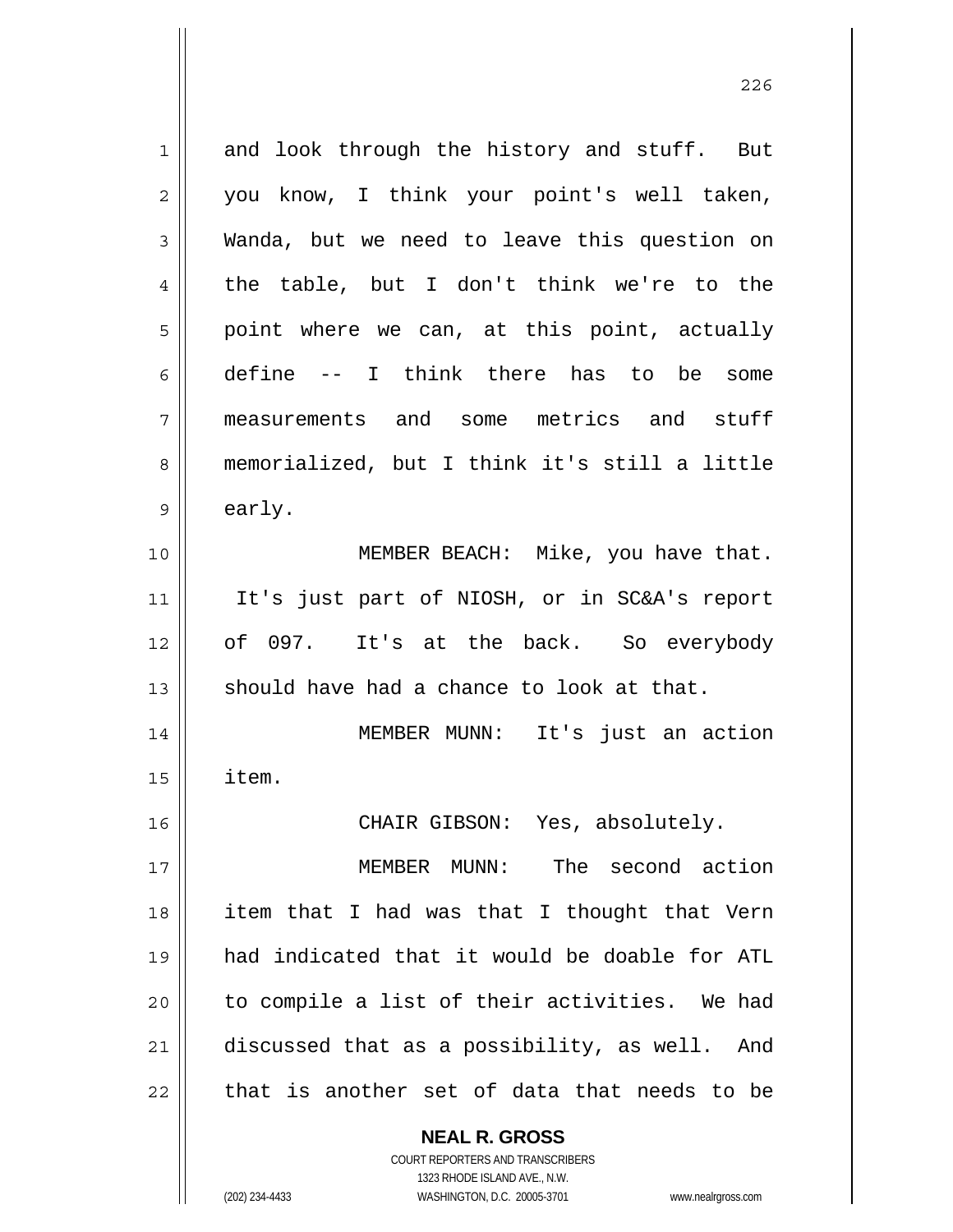1 || incorporated into the effectiveness question 2 || if we are going to address that at some 3 | juncture later.

 $4 \parallel$  and the final item that I had as 5 action was one Ted touched on a little  $6$  || earlier. What I wrote was goal definitions to  $7$  the full board. We were still discussing 8 goals, and what our real charter is going to  $9 \parallel$  be. I have to repeat what I said earlier. 10 History tells us that just throwing an open 11 question like that out to the full board is 12 not very productive. It seems to work much 13 more effectively if there's a straw man for 14 || the board to look at. If we feel that the  $15$   $\parallel$  charter that's been stated is incomplete, then 16 || it would be my suggestion that we attempt to 17 undertake incorporation of several of the 18 || items that you mentioned, Ted. And if we feel 19 that it needs to be broader, at least list 20 || those items in some fashion if we're going to 21 present it to the board, because these kinds 22 || of discussions with that many people get to be

 **NEAL R. GROSS**

 COURT REPORTERS AND TRANSCRIBERS 1323 RHODE ISLAND AVE., N.W. (202) 234-4433 WASHINGTON, D.C. 20005-3701 www.nealrgross.com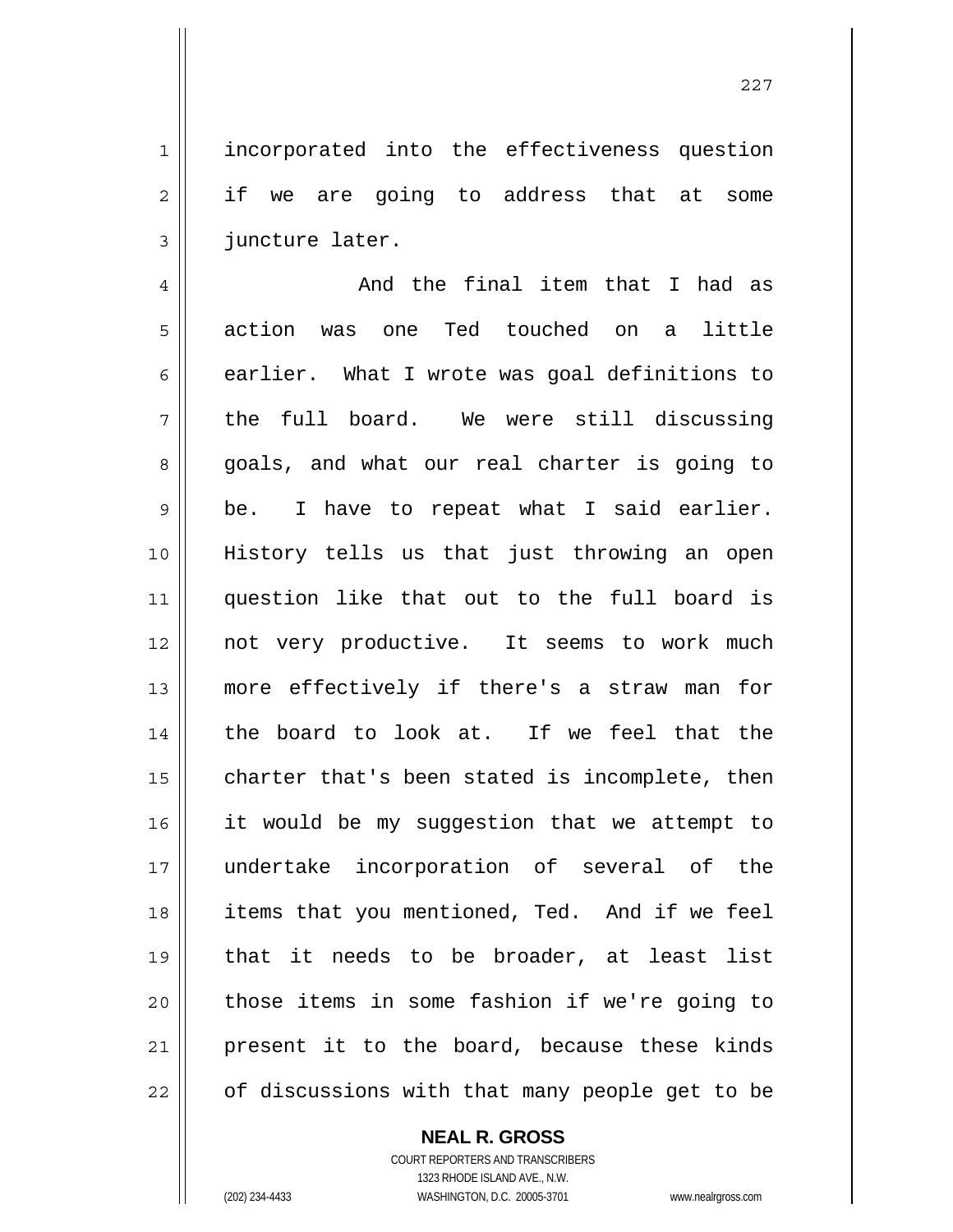1 | pretty cumbersome.

| $\overline{2}$ | CHAIR GIBSON: Right. So that's                                                                  |
|----------------|-------------------------------------------------------------------------------------------------|
| 3              | where I wanted, once we get the list from                                                       |
| 4              | NIOSH of the various forms of worker outreach                                                   |
| 5              | and communication, of which - not necessarily                                                   |
| 6              | which database they're in, but I think that's                                                   |
| 7              | how you describe them - that will at least                                                      |
| 8              | give us a set of communications to set before                                                   |
| $\mathsf 9$    | the board, and say here's the type of issues                                                    |
| 10             | we're talking about. Is our scope with all                                                      |
| 11             | this just worker outreach meetings, or -- and                                                   |
| 12             | once they've established what their intent was                                                  |
| 13             | for our scope, then I think we can do the                                                       |
| 14             | review of the history and everything else to                                                    |
| 15             | better try to, as a work group itself, set                                                      |
| 16             | forth what we're going to measure against.                                                      |
| 17             | MEMBER MUNN: That's good.                                                                       |
| 18             | MS. ROBERTSON-DEMERS: Can I make a                                                              |
| 19             | clarification on this history?                                                                  |
| 20             | CHAIR GIBSON: Yes.                                                                              |
| 21             | MS. ROBERTSON-DEMERS: I know that                                                               |
| 22             | there have been meetings that have occurred                                                     |
|                | <b>NEAL R. GROSS</b><br><b>COURT REPORTERS AND TRANSCRIBERS</b><br>1323 RHODE ISLAND AVE., N.W. |
|                | WASHINGTON, D.C. 20005-3701<br>(202) 234-4433<br>www.nealrgross.com                             |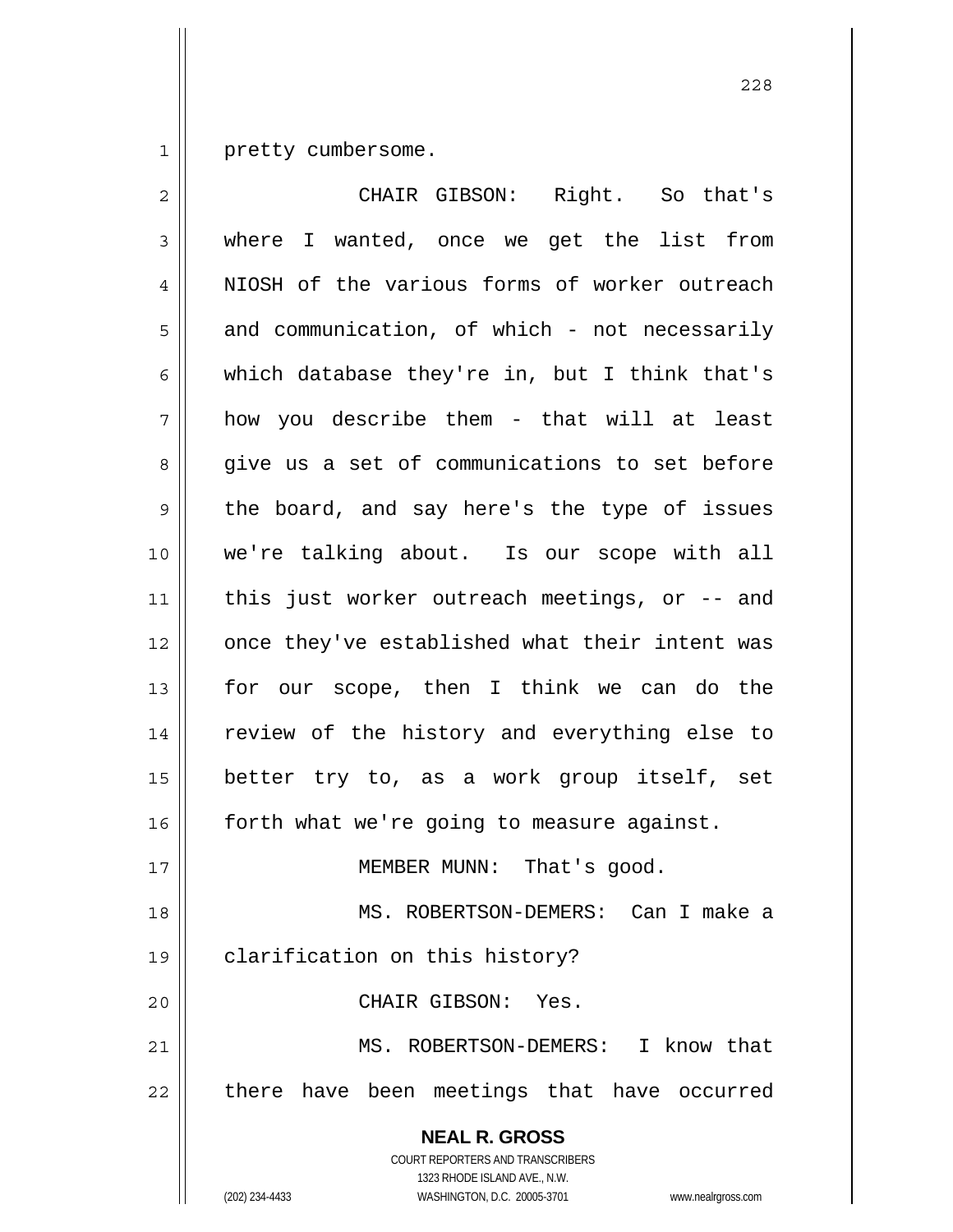1 || that are not on this list, but it was based 2 || upon WISPER, and going on the O: drive, and  $3 \parallel$  looking specifically for meetings, and then 4 || qoing on the NIOSH website. So this is what's 5 | available right now.

6 CHAIR GIBSON: Okay.

MR. KATZ: I mean, I think that 8 | limitation's okay because -- I mean I think what you're kind of trying to come up with at this point is, generically, what are your evaluation questions? And so this is really 12 || just stimulation for what are the proper questions. So I don't think the fact that WISPER is limited in whatever findings is going to cause you any trouble. I mean I would suggest that, just to make the next work group meeting productive, probably the work group members need to start coming up with actually thoughts about evaluation questions 20 and so on so that sort of groundwork has developed before, and I don't know whether you want to charge SC&A with helping with, or sort

 **NEAL R. GROSS**

 COURT REPORTERS AND TRANSCRIBERS 1323 RHODE ISLAND AVE., N.W. (202) 234-4433 WASHINGTON, D.C. 20005-3701 www.nealrgross.com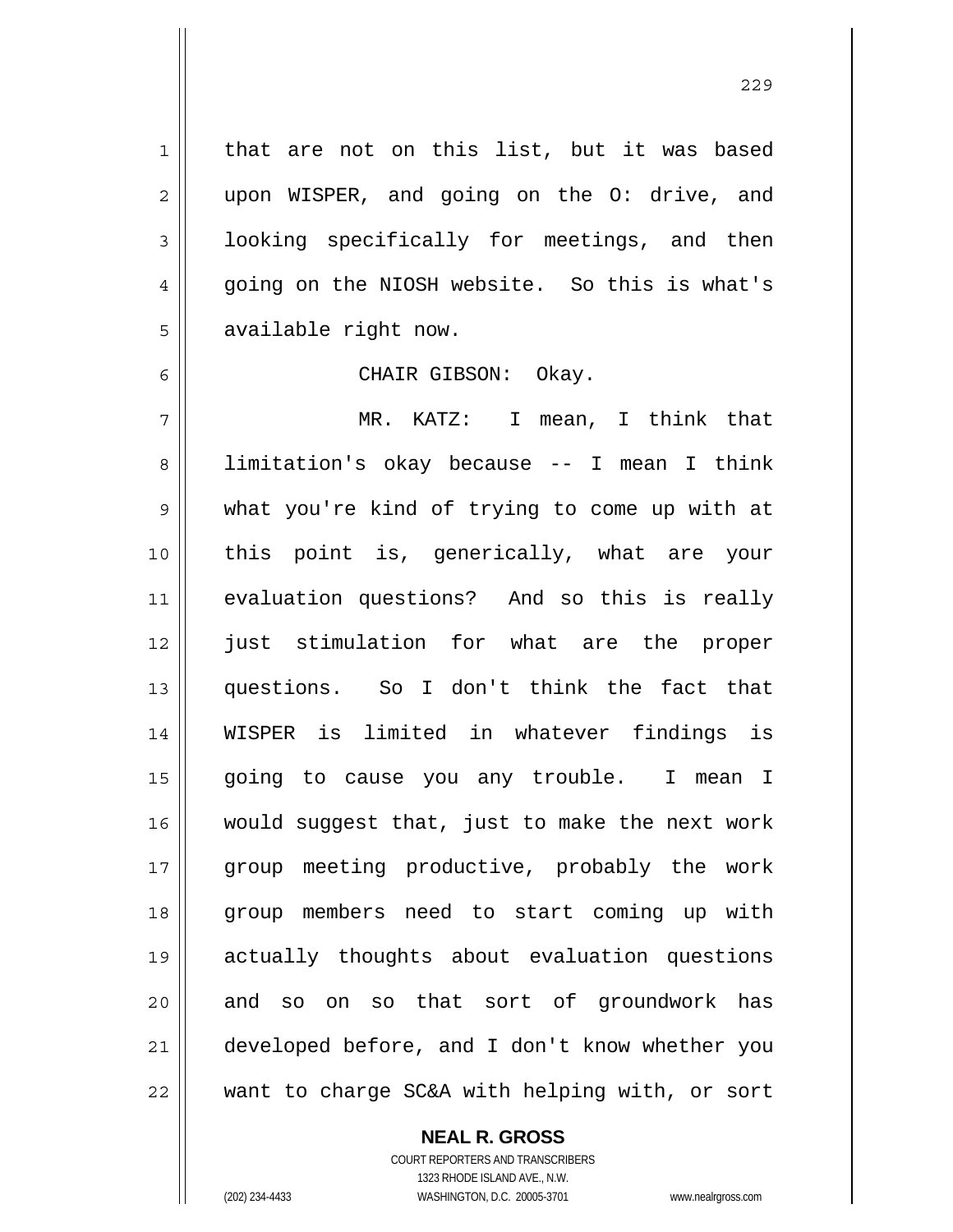1 of do that spade work. But I think if you  $2 \parallel$  don't do that work -- I mean, it's very hard  $3 \parallel$  to do that kind of thinking in this kind of 4 work group setting. You may want to do the 5 || initial thinking individually among the work 6 group members -- what do our evaluation 7 questions need to be, and then from that,  $8 \parallel$  think the next step how do you measure that. 9 Think about that separately, and then you can 10 bring that together in the next work group 11 meeting. And again like I said, if you need 12 || SC&A to help you with that, you can task them 13 || to some extent to help you with that ground 14 work.

15 || CHAIR GIBSON: We're sure open to 16 it. But again, until we really get the exact 17 || scope, the depth and breadth of the work 18 || group's responsibility charged from the board, 19 it's hard to start with evaluation questions,  $20$  | because it's going to be different depending 21 on a broad scope or just a very narrow worker 22 | outreach scope.

> COURT REPORTERS AND TRANSCRIBERS 1323 RHODE ISLAND AVE., N.W. (202) 234-4433 WASHINGTON, D.C. 20005-3701 www.nealrgross.com

 **NEAL R. GROSS**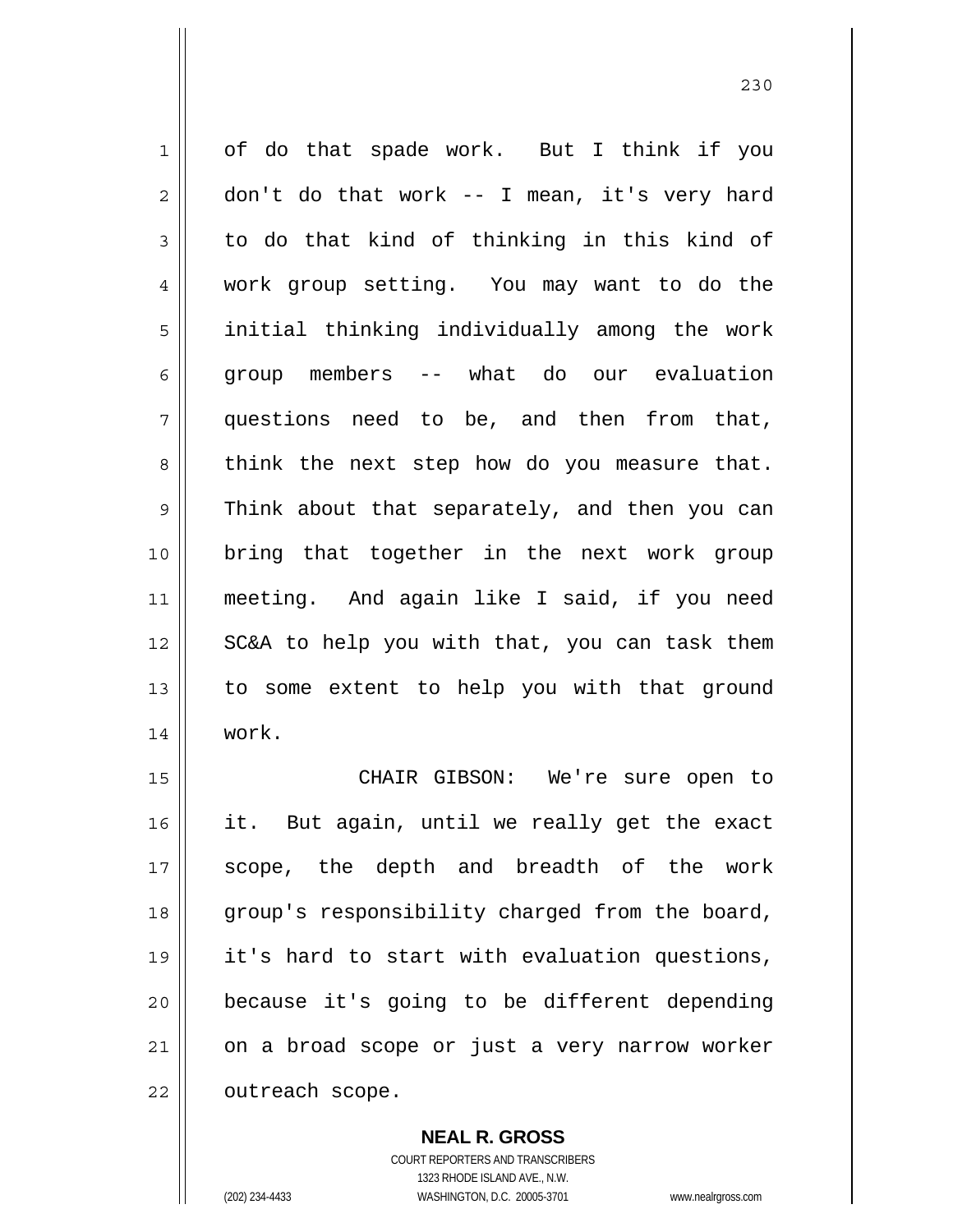1 MS. BREYER: The audience is going  $2 \parallel$  to be the most important part of any kind of  $3 \parallel$  evaluation. 4 MR. KATZ: I'm sorry, John? 5 MR. MAURO: Yes, when we last, when 6 SC&A was last tasked to look into outreach 7 matters, it was when we reviewed those 8 procedures, 090, 094 and 097, and it was done 9 || under the procedures work group, and it was 10 very clean. What I mean by that is, it was a 11 || set of procedures, and we were asked to review 12 || them with respect to their completeness, their  $13$  clarity. In fact, we actually have procedures 14 || that we use to review procedures. And we did  $15$  | that. And we also, as part of the mandate in 16 || reviewing those procedures, was to actually 17 || sit in on some, I believe closeout interviews, 18 and review the degree to which those, the 19 implementation of the procedure, was in accord 20 with the procedure. In other words, it was 21 || fairly regimented. I think Arjun and Kathy  $22$  were key to that, and a lot of the findings

231

 COURT REPORTERS AND TRANSCRIBERS 1323 RHODE ISLAND AVE., N.W. (202) 234-4433 WASHINGTON, D.C. 20005-3701 www.nealrgross.com

 **NEAL R. GROSS**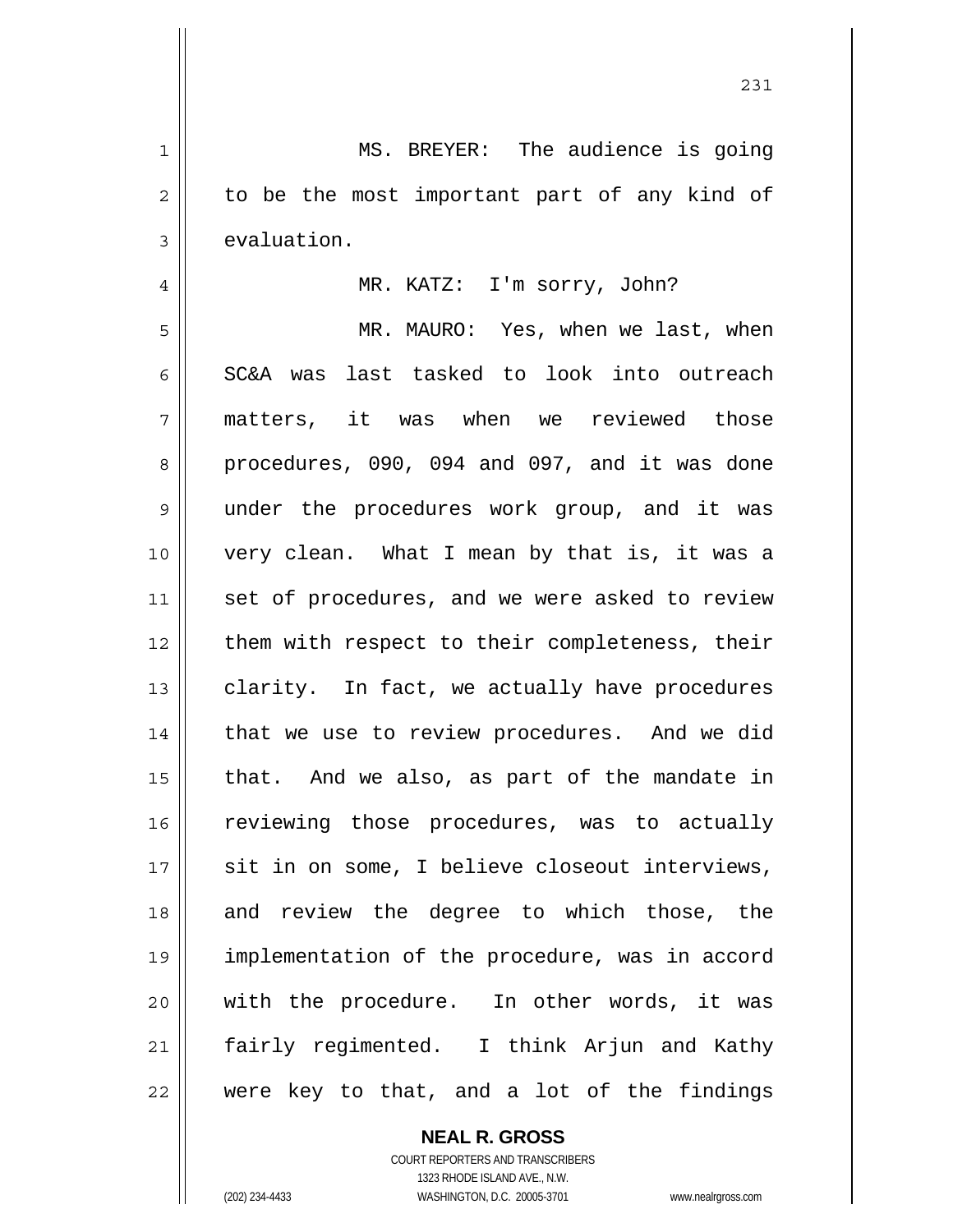1 || that you discussed earlier today came out of  $2 \parallel$  that activity. We're in effect now talking  $3 \parallel$  about, I quess a follow -- I'm not too sure of 4 | how what we're talking about now is different 5 than what we did before. See now we don't 6 actually, we're not really talking about a 7 particular procedure that we're going to be 8 Teviewing on behalf of the board or the work 9 group. It's more of an amorphous kind of 10 discussion as to the kinds of records that are 11 || kept and their completeness, whether or not --12 and how do you measure their effectiveness. 13 So I mean I'm a little at a loss of what the 14 | action item might be. 15 CHAIR GIBSON: Just -- right now, 16 just draft input if you have any. Don't take 17 any extra, additional items or anything like 18 || that. Just if you had some, you know, Kathy 19 or Arjun or some of your team had some draft 20 ideas for this work group, just submit them to

22 MR. MAURO: Okay, that's helpful,

 **NEAL R. GROSS** COURT REPORTERS AND TRANSCRIBERS 1323 RHODE ISLAND AVE., N.W.

 $21$  || the work group in an informal email.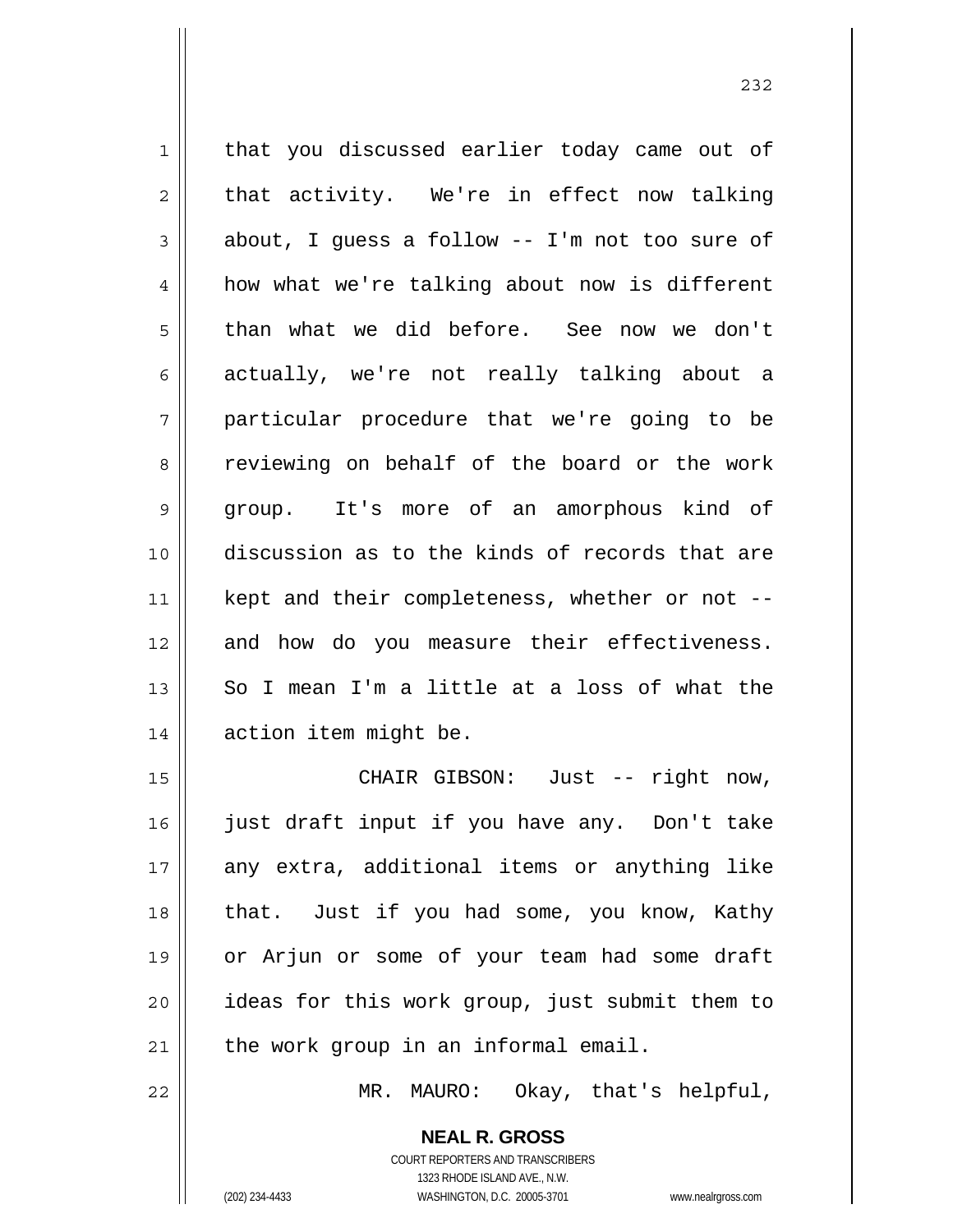**NEAL R. GROSS** COURT REPORTERS AND TRANSCRIBERS  $1 \parallel$  because it makes the scope a little narrower.  $2 \parallel$  Very good. We can take care of that. 3 CHAIR GIBSON: Okay. Is there  $4 \parallel$  anything else? So if the members of the work  $5 \parallel$  group -- we can just start thinking of some 6 ideas, and if OCAS has the opportunity to 7 forward to us the different types of 8 communications that are filed in the database, 9 I'll put together a draft question for the 10 board. I'll submit it to the work group 11 || members, and we'll have that finalized the  $29<sup>th</sup>$ 12 to submit to the board in the February 13 meeting, and then hopefully, shortly 14 || thereafter, we can have a little more ground 15 || rules established, and see if we can't come up 16 with some of these metrics and stuff on which 17 to start building off. Does that sound 18 acceptable? 19 MEMBER MUNN: Yes. 20 CHAIR GIBSON: Larry? 21 MR. ELLIOTT: I would offer, as an 22 || open invitation to any of the board members,

233

1323 RHODE ISLAND AVE., N.W.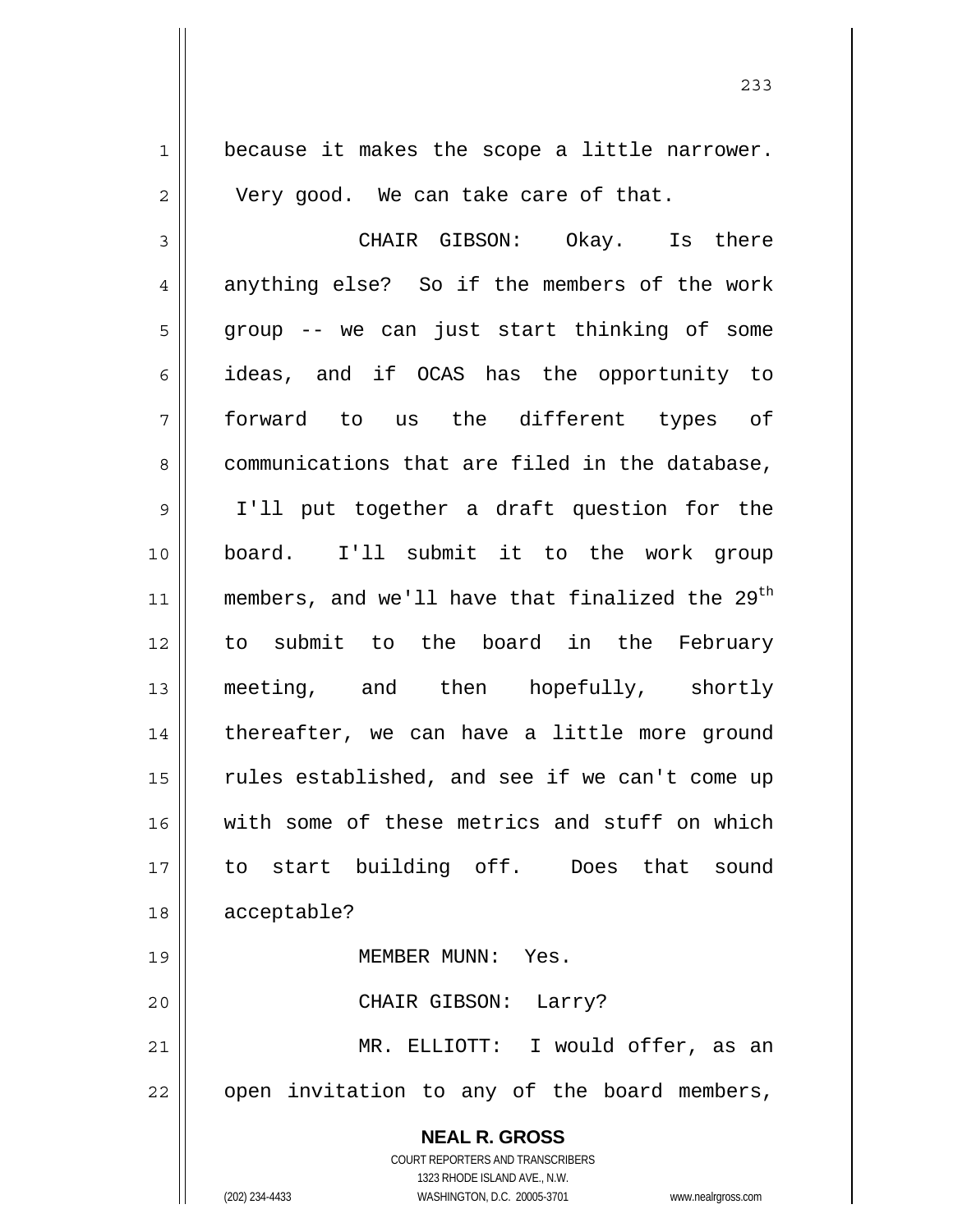**NEAL R. GROSS** COURT REPORTERS AND TRANSCRIBERS 1323 RHODE ISLAND AVE., N.W. 1 when you're here in Cincinnati for another 2 | work group meeting, if you'd like to come over  $3 \parallel$  to our offices and view the new database 4 that's being, has been developed before you  $5 \parallel$  can actually see it from your own, from your  $6 \parallel$  laptop that NIOSH is going to issue you, if  $7 \parallel$  you want to get an advanced look-see at this 8 when you're in town, or you want to schedule 9 one of your future work group sessions to 10 include this kind of a thing, we can 11 accommodate that. It might get us a leg up on 12 || looking at it before we can go with access to 13 l the firewall. 14 MEMBER MUNN: Do you provide 15 | chauffeur service? 16 MR. ELLIOTT: Well, I think we 17 || could probably look into that. 18 || MR. ELLIOTT: We can look into that 19 for sure. 20 || MEMBER MUNN: Thank you. 21 MEMBER BEACH: I think that would  $22$  | be beneficial for this work group to see that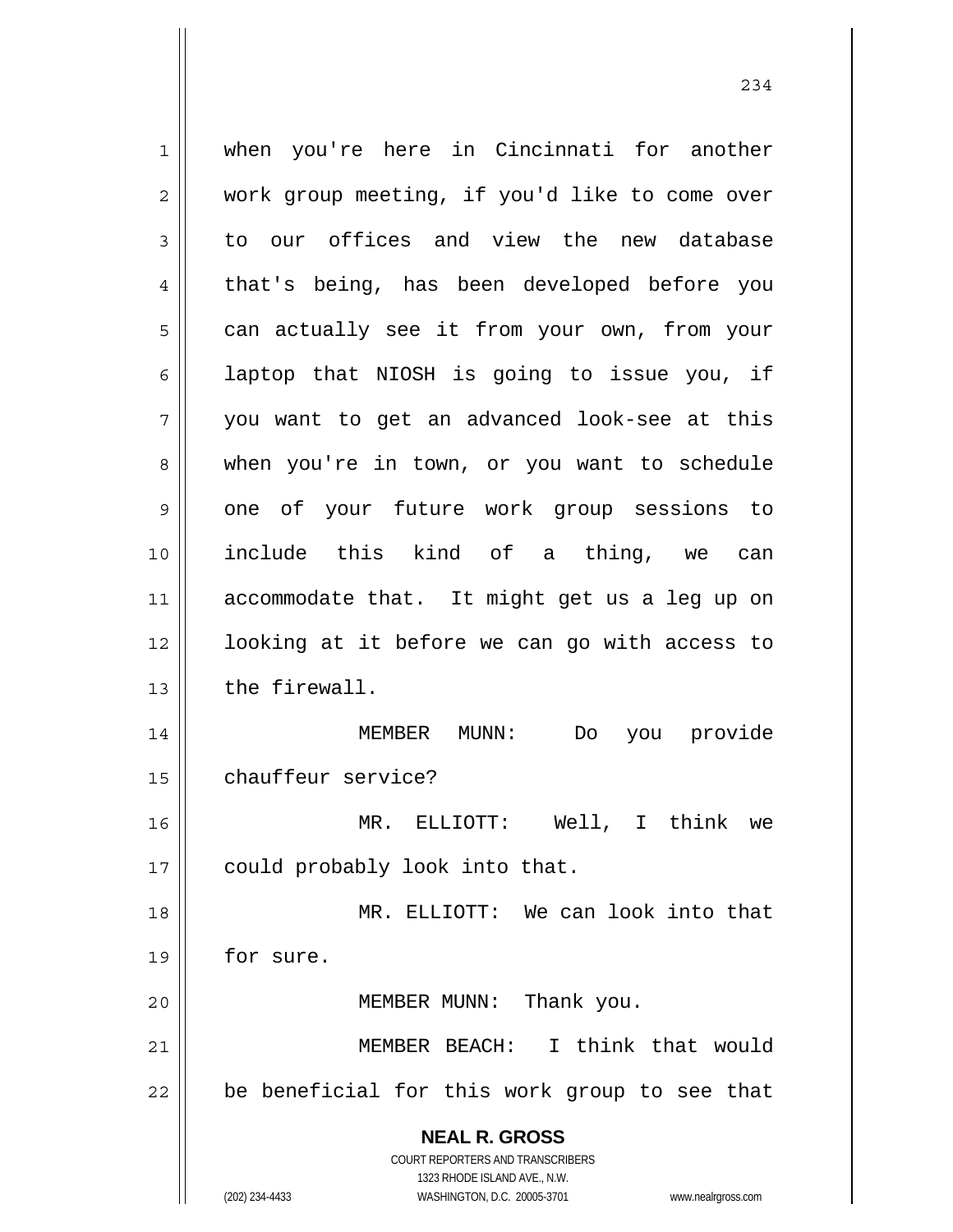**NEAL R. GROSS** COURT REPORTERS AND TRANSCRIBERS 1323 RHODE ISLAND AVE., N.W. (202) 234-4433 WASHINGTON, D.C. 20005-3701 www.nealrgross.com <u>235</u> 1 | for sure. 2 MS. ROBERTSON-DEMERS: And one 3 | other suggestion I would have in order to 4 develop these goals is to actually sit on a 5 | worker outreach meeting. 6 CHAIR GIBSON: You haven't been to  $7 \parallel$  one, Kathy? 8 || MS. ROBERTSON-DEMERS: I have not. 9 | Well, a smaller group meeting. 10 CHAIR GIBSON: Okay. 11 || MS. ROBERTSON-DEMERS: But not one 12 | organized by ATL. 13 MR. McDOUGALL: SC&A has never been 14 || to anything that we set up. 15 MS. BREYER: We have been to the 16 SEC evaluation for Hanford. 17 || MR. McDOUGALL: We didn't set up the 18 Hanford. 19 MS. ROBERTSON-DEMERS: I think you 20 did some contacts for Hanford. 21 MR. McDOUGALL: We were between  $22$  | contracts when Hanford took place.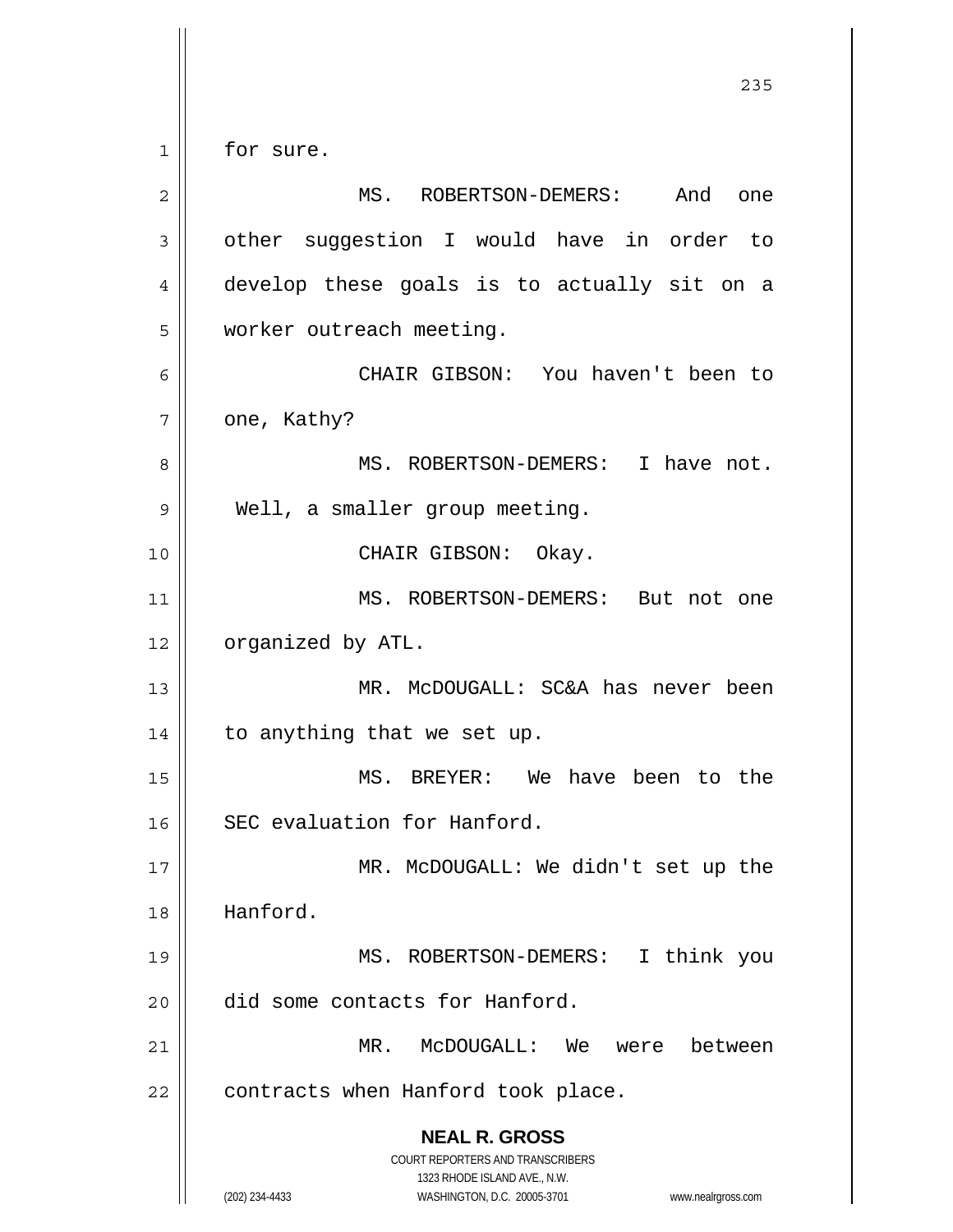|              | 236                                                                 |
|--------------|---------------------------------------------------------------------|
| 1            | MS. BREYER: Right.                                                  |
| $\mathbf{2}$ | MS. ROBERTSON-DEMERS: I believe we                                  |
| 3            | actually went to Bethlehem Steel, but that's                        |
| 4            | the only one that comes to mind.                                    |
| 5            | CHAIR GIBSON: If you're going to                                    |
| 6            | be, you know, the point of contact for SC&A                         |
| 7            | for this work group, you know, I don't see any                      |
| 8            | reason why Kathy couldn't go along.                                 |
| 9            | MR. KATZ: Absolutely.                                               |
| 10           | MR. ELLIOTT: No, of course. We                                      |
| 11           | put out there on the calendar these events,                         |
| 12           | and the board members are welcome to attend                         |
| 13           | those. SC&A can attend them for their                               |
| 14           | appropriate tasks.                                                  |
| 15           | CHAIR GIBSON: John, would that be                                   |
| 16           | okay with you?                                                      |
| 17           | MR. MAURO: Yes, that's fine.                                        |
| 18           | Attending the meetings, that would be a                             |
| 19           | think of it like this. Attending those                              |
| 20           | meetings would give us a baseline of what's                         |
| 21           | going on. I don't know if we actually come                          |
| 22           | out with any kind of reports until we refer                         |
|              | <b>NEAL R. GROSS</b>                                                |
|              | COURT REPORTERS AND TRANSCRIBERS<br>1323 RHODE ISLAND AVE., N.W.    |
|              | (202) 234-4433<br>WASHINGTON, D.C. 20005-3701<br>www.nealrgross.com |

 $\overline{\phantom{a}}$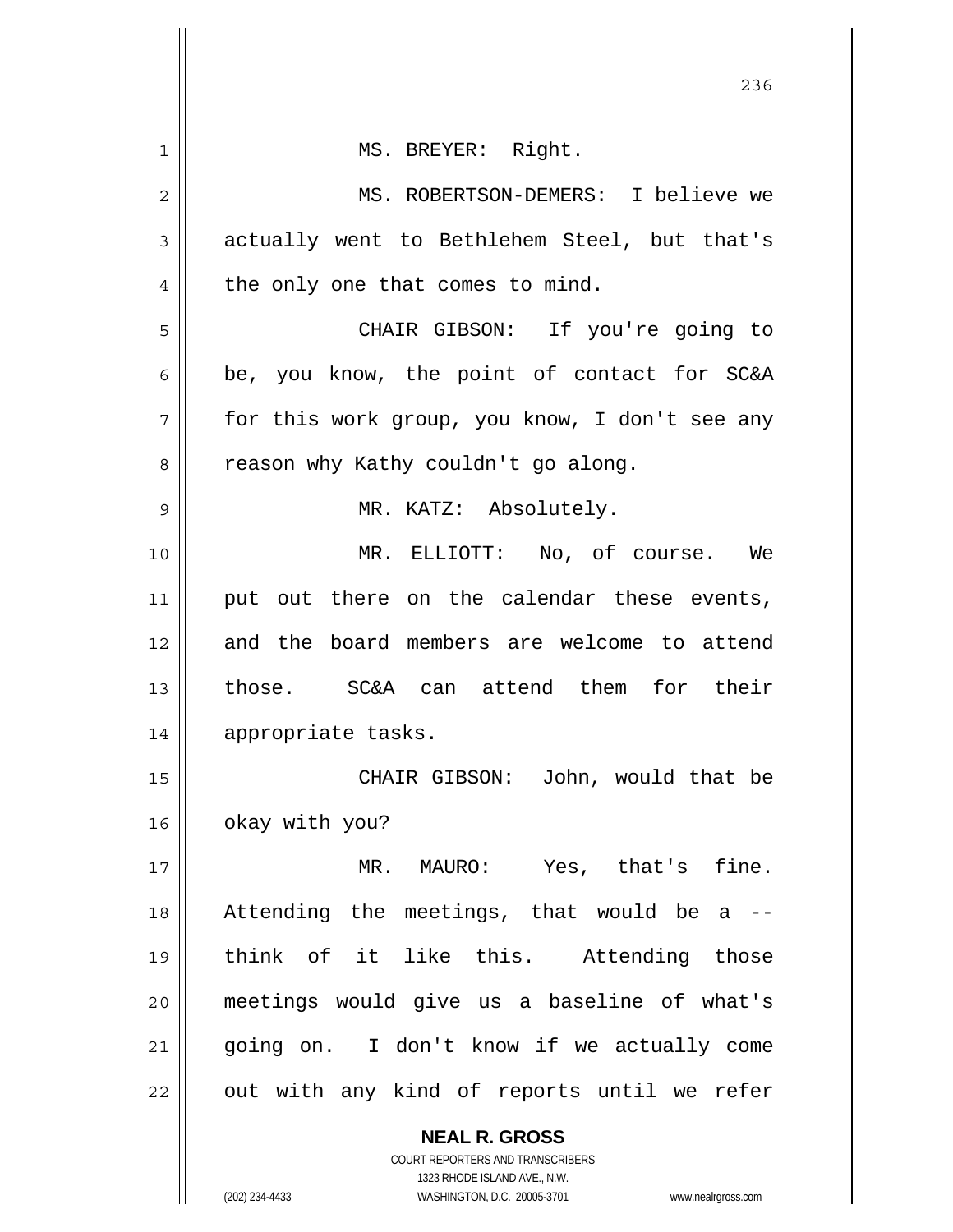**NEAL R. GROSS** COURT REPORTERS AND TRANSCRIBERS 1323 RHODE ISLAND AVE., N.W.  $1$  the task. That is, for example, in the past,  $2 \parallel$  as I mentioned earlier, when we were actually 3 tasked to sit in on a number of closeout 4 meetings, for example, where we -- part of our 5 deliverable was to report on that. In this  $6 \parallel$  case, it sounds like that SC&A will just join 7 in on some of these meetings whether they 8 were, you know, information -- whether NIOSH 9 is providing information or gathering 10 information, but I don't know. Is there 11 anything that you would like us to deliver to 12 the work group as a result of participating in  $13$  | those meetings by way of an action item? 14 CHAIR GIBSON: Not at this point. 15 | Just to gain experience and see the process. 16 MR. MAURO: That's fine. That's 17 || certainly within our budget and scope, and we  $18$  | can do that, sure. 19 || CHAIR GIBSON: Okay. 20 MR. ELLIOTT: We would just ask 21 || that you remind yourself of the purpose of a 22 || given meeting. There are, as I tried to

(202) 234-4433 WASHINGTON, D.C. 20005-3701 www.nealrgross.com

237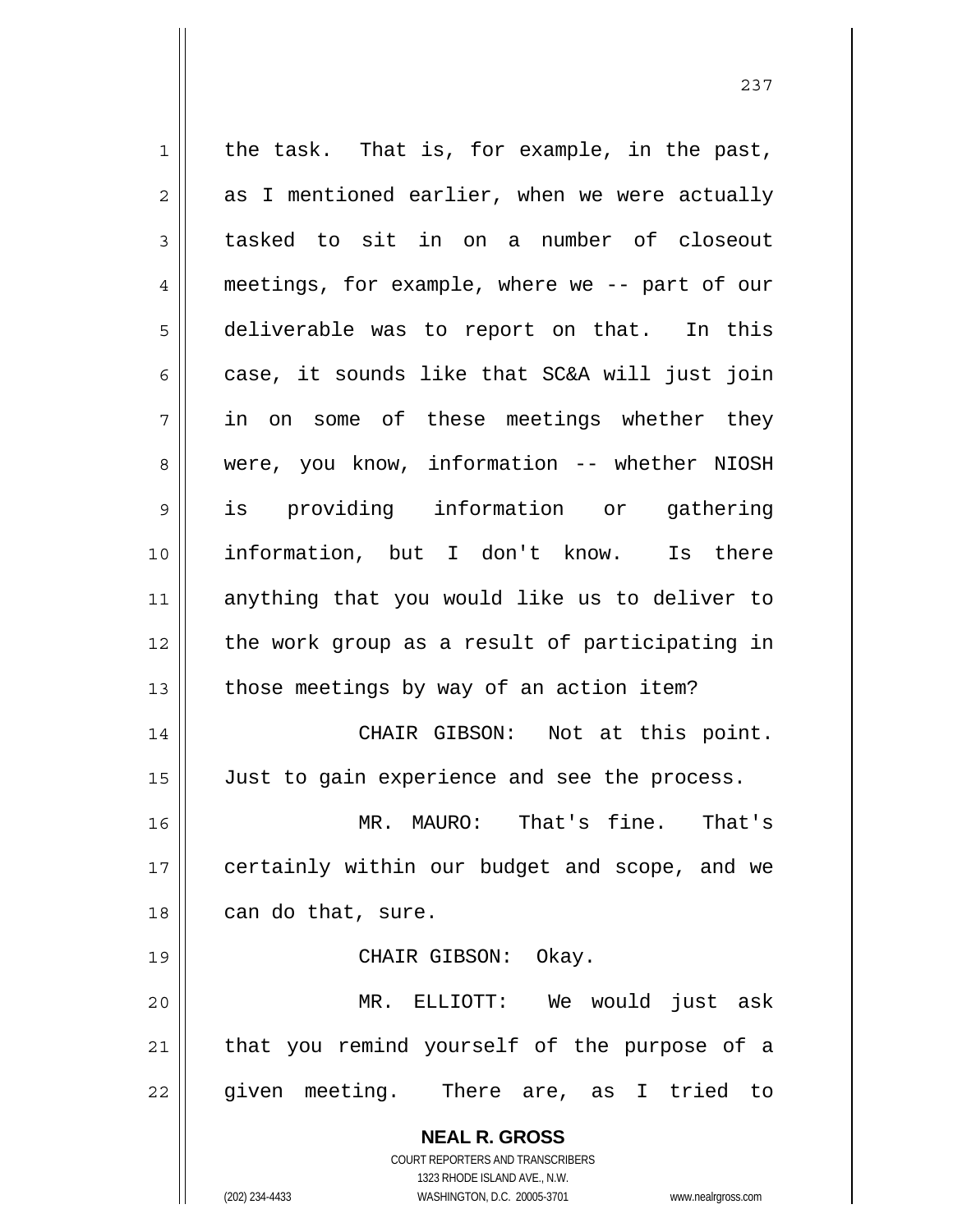1 explain to you at the start of this session  $2 \parallel$  today, there are various purposes that would  $3 \parallel$  call for that meeting. And so, you know, you 4 may want to look at it that way, that a town 5 | hall meeting is something you haven't seen and 6 you want to go see. And if it's a focus group  $7 \parallel$  or a small session with three or four workers 8 || looking at a particular issue on a site, and 9 it's going to an evaluation of a class, or 10 it's going to the development of a site 11 | profile related issue, just keep that in mind, 12 || that's the purpose behind it. Or if it's an 13  $\parallel$  SEC petition outreach effort, that's going to 14 be different than the other two that I've just 15 described. If it's a workshop like we're 16 going to have in March, that's going to be an 17 || entirely different purpose and scenario in and 18 || of itself. So keep in mind the purpose behind 19 the meeting. Keep in mind who the audience 20 || is, and if you're there as observers, please 21 be there as observers and don't, in that 22 || regard, please try not to interfere with the

<u>238</u>

 COURT REPORTERS AND TRANSCRIBERS 1323 RHODE ISLAND AVE., N.W. (202) 234-4433 WASHINGTON, D.C. 20005-3701 www.nealrgross.com

 **NEAL R. GROSS**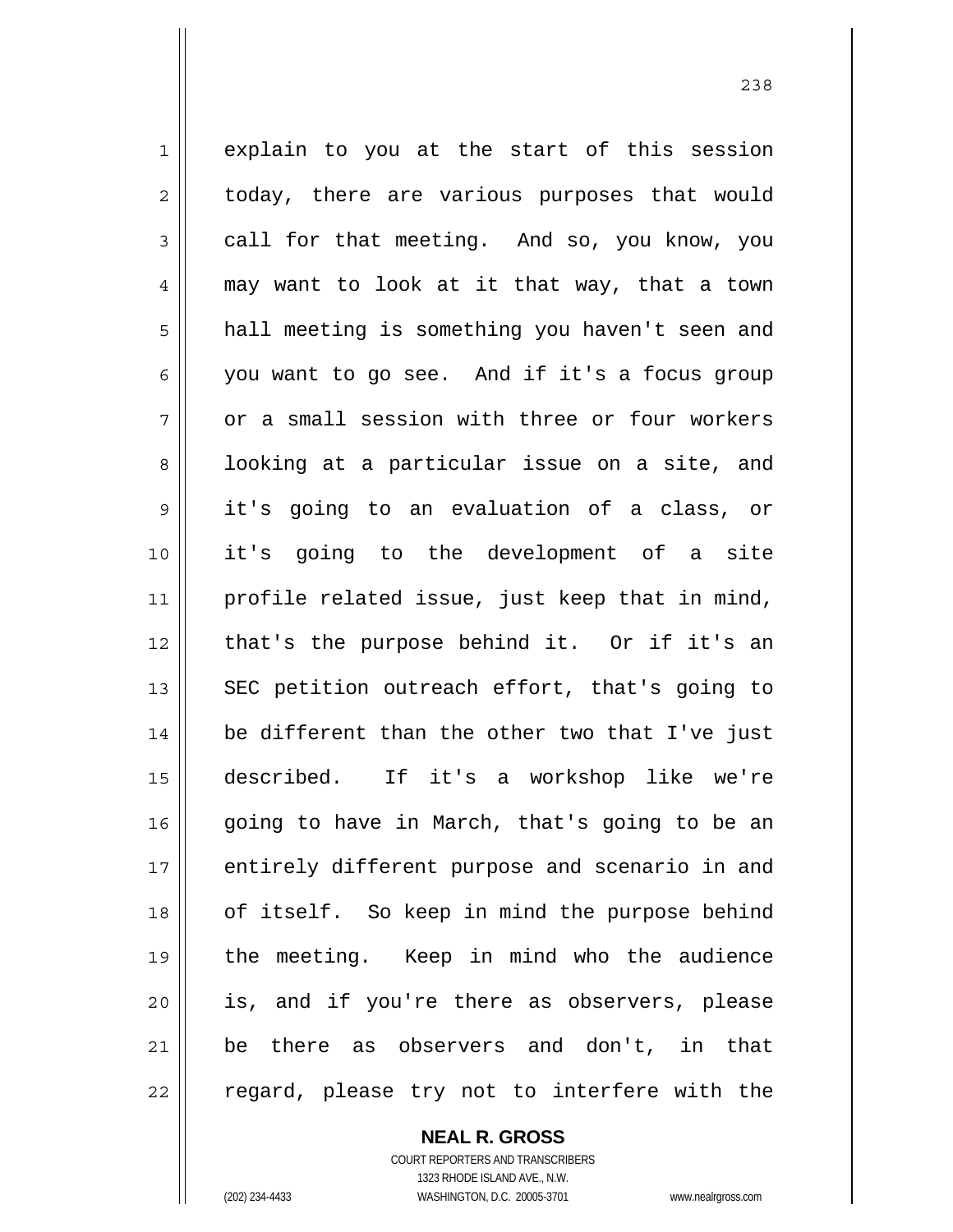**NEAL R. GROSS** process that we tried to establish in these meetings, because it can derail us. If you're  $3 \parallel$  there and you ask questions about, why aren't 4 || there more people involved in this, then that  $5 \parallel$  derails the purpose of the meeting. MS. ROBERTSON-DEMERS: I would  $7 \parallel$  suggest that it be an information-gathering 8 | meeting. MR. ELLIOTT: Your purpose in attending? MR. HINNEFELD: Well actually what she means is the meeting where we're trying to gather information, as opposed to where we're presenting it. 15 || MS. ROBERTSON-DEMERS: Right. MR. MAURO: It occurred to me, it's 17 || my understanding that you would be extending to SC&A, and I guess to the work group and the board members to come and watch, and we 20 || understand that, and respect the fact that we are just observers. CHAIR GIBSON: Okay, is there

> COURT REPORTERS AND TRANSCRIBERS 1323 RHODE ISLAND AVE., N.W.